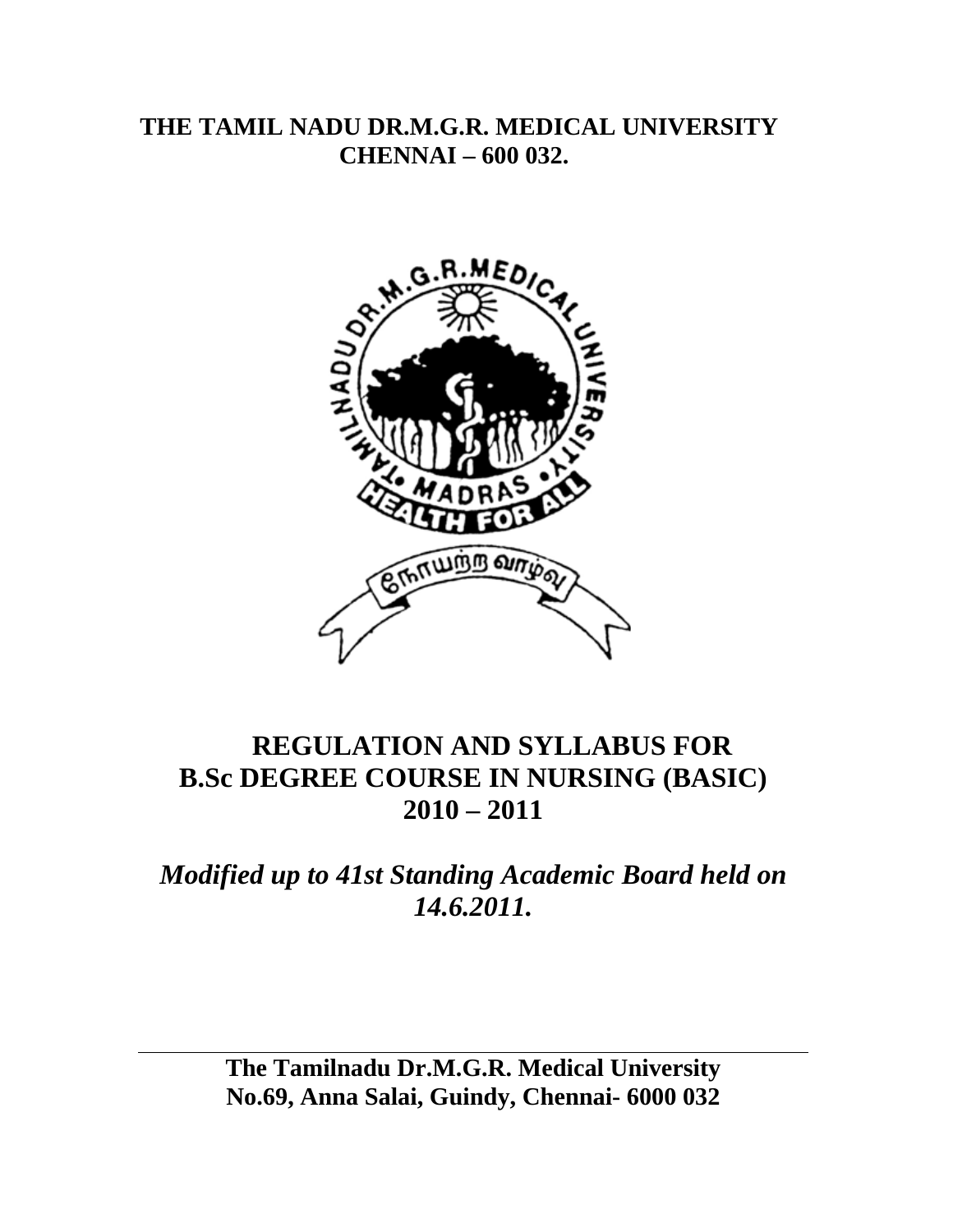# **THE TAMILNADU DR.M.G.R. MEDICAL UNIVERSITY**

# **CHENNAI – 600 032.**



# **REGULATION AND SYLLABUS FOR B.Sc DEGREE COURSE IN NURSING (BASIC) 2010 – 2011**

**The University emblem symbolizes various systems of medicine ad Para medical systems. It also depicts the global character of preventive, promotive, and curative medicine. The motto "HEALTH FOR ALL" reflects all the objectives of this medical university.** 

**--------------------------------------------------------------------------------** 

 **The Tamil Nadu Dr.MGR. Medical University No.69, Anna salai, Guindy, chennai- 6000 032**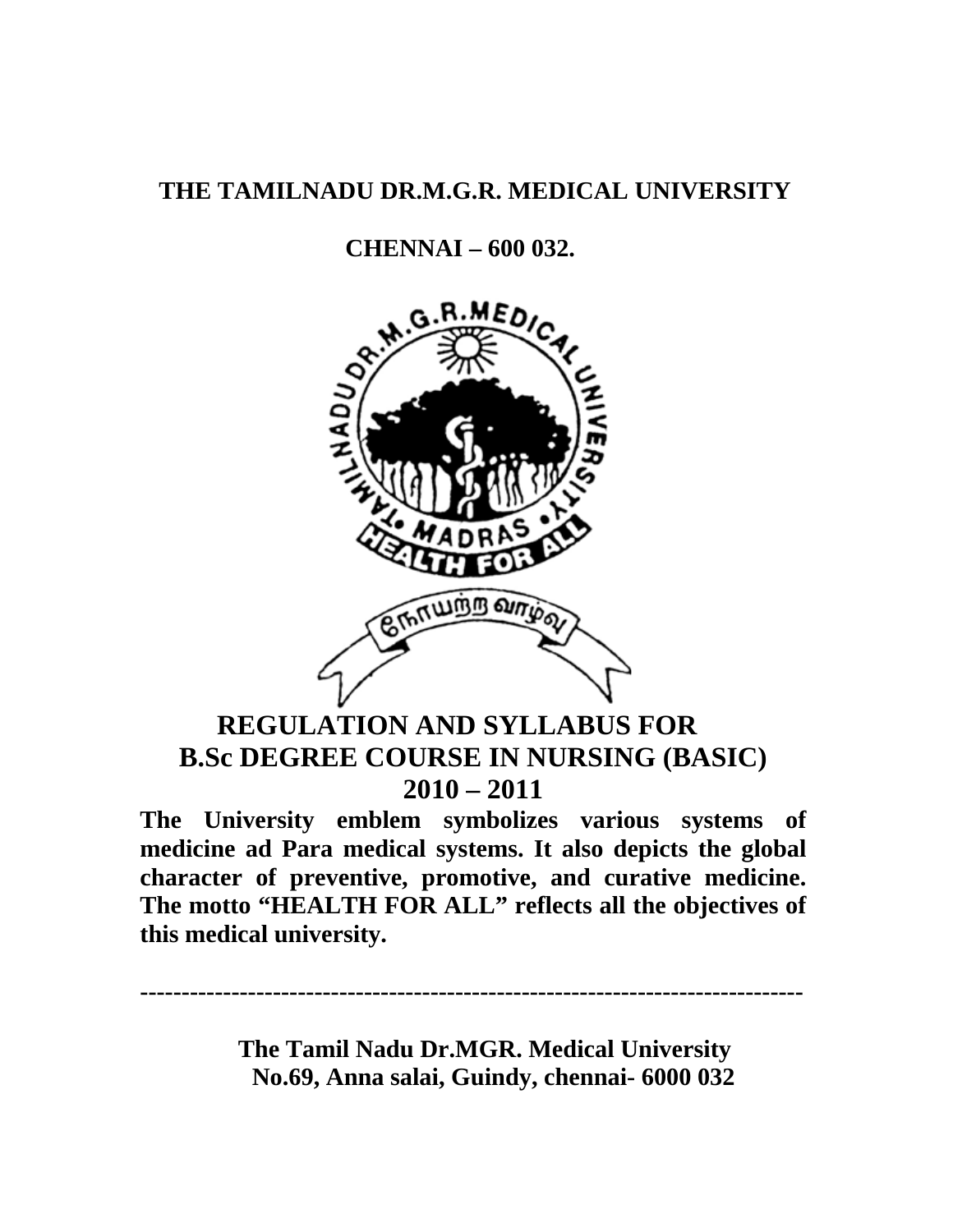# **CONTENTS**

# **SI.NO**. **Description Page No.**

| $\mathbf{1}$ | $\mathbf{1}$   |
|--------------|----------------|
| 2.           |                |
| 3.           | $\overline{4}$ |
| 4.           | 6              |
| 5.           | 11             |
| 6.           | 24             |
| 7.           | 26             |
| 8.           | 29             |
| 9.           | 33             |
| 10.          | 37             |
| 11.          | 40             |
| 12.          | 54             |
| 13.          | 60             |
| 14.          | 63             |
| 15.          | 66             |
| 16.          | 67             |
| 17.          | 72             |
| 18.          |                |
|              | 77             |
|              | 81             |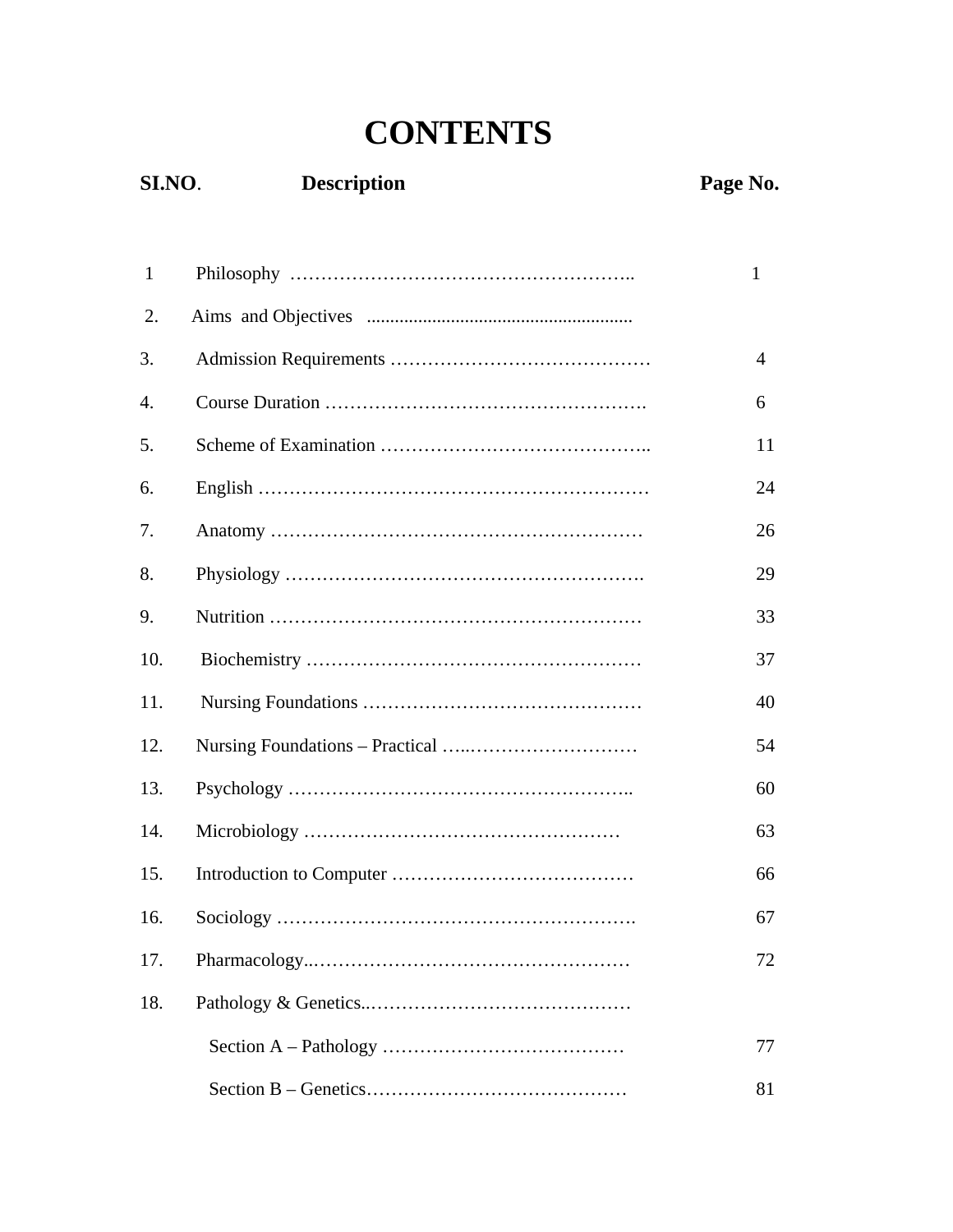| 19. | Medical Surgical Nursing (Adult Including Geriatrics) – I           | 83  |
|-----|---------------------------------------------------------------------|-----|
| 20. | Medical Surgical Nursing (Adult Including Geriatrics) – I Practical | 96  |
| 21. |                                                                     | 102 |
| 22. | Community Health Nursing – I Practical                              | 106 |
| 23. | Communication & Educational Technology                              | 107 |
| 24. | Medical Surgical Nursing (Adult Including Geriatrics) II            | 112 |
| 25. | Medical surgical Nursing (Adult & Geriatrics) II Practical          | 123 |
| 26. |                                                                     | 128 |
| 27. |                                                                     | 132 |
| 28. |                                                                     | 135 |
| 29. |                                                                     | 143 |
| 30. |                                                                     | 145 |
| 31. | Midwifery & Obstetrical Nursing – Practical                         | 154 |
| 32. |                                                                     | 158 |
| 33. | Community Health Nursing – II Practical                             | 164 |
| 34. |                                                                     | 166 |
| 35. | Management of Nursing Services & Education                          | 169 |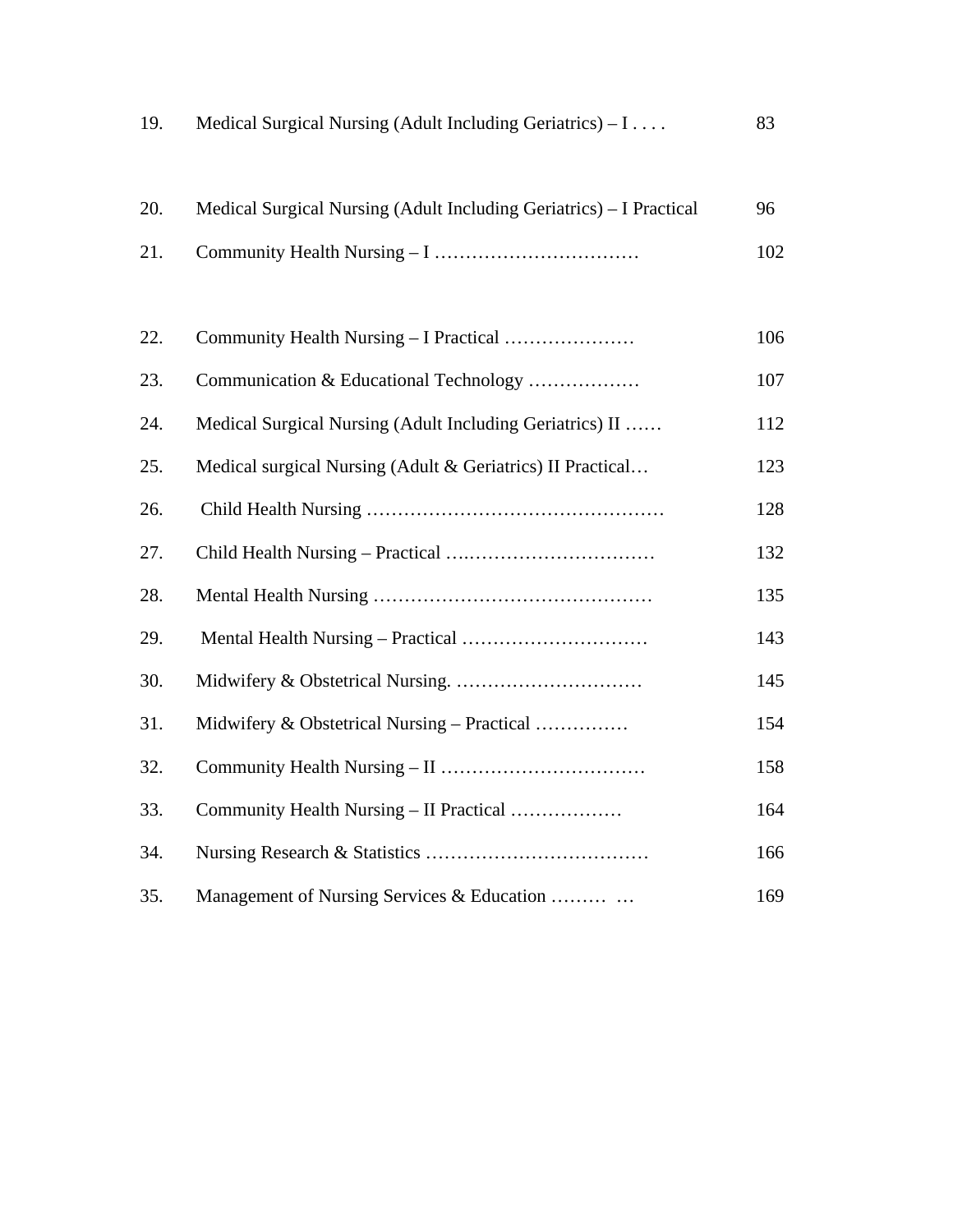# **PHILOSOPHY**

(Adapted from Indian Nursing Council ) INC believes that:

Health is a state of well-being that enables a person to lead a psychologically, socially and economically productive life. Health is a right of all the people. Individuals, families and communities have a responsibility towards maintaining their health.

Nursing contributes to the health services in a vital and significant way in the health care delivery system. It recognizes national health goals and is committed to participate in the implementation of National Health policies and programmes. It aims at identifying health needs of the people, planning and providing quality care in collaboration with other health professionals and community groups.

Scope of nursing practice encompasses provision of promotive, preventive, curative and rehabilitative aspects of care to people across their life span in wide variety of health care settings. Practice of Nursing is based upon application of basic concepts and principles derived from the physical, biological, behavioral sciences, medicine and nursing.

Nursing is based on values of caring, and aims to help individuals to attain independence in self-care. It necessitates development of compassion and understanding of human behavior among its practitioners to provide care with respect and dignity and protect the rights of individuals and groups.

Undergraduate nursing program is broad based education within an academic framework, specifically directed to the development of critical thinking skills, competencies & standards required for practice of professional nursing and midwifery as envisaged in National Health Policy 2002.

The teachers have the responsibility to be role models and create learning environment that enables students to acquire inquiry driven, self directed learning and foster an attitude of life long learning.

Under graduate nursing education program prepares its graduates to become exemplary citizen by adhering to code of ethics and professional conduct at all times in fulfilling personal, social and professional obligations so as to respond to national aspirations.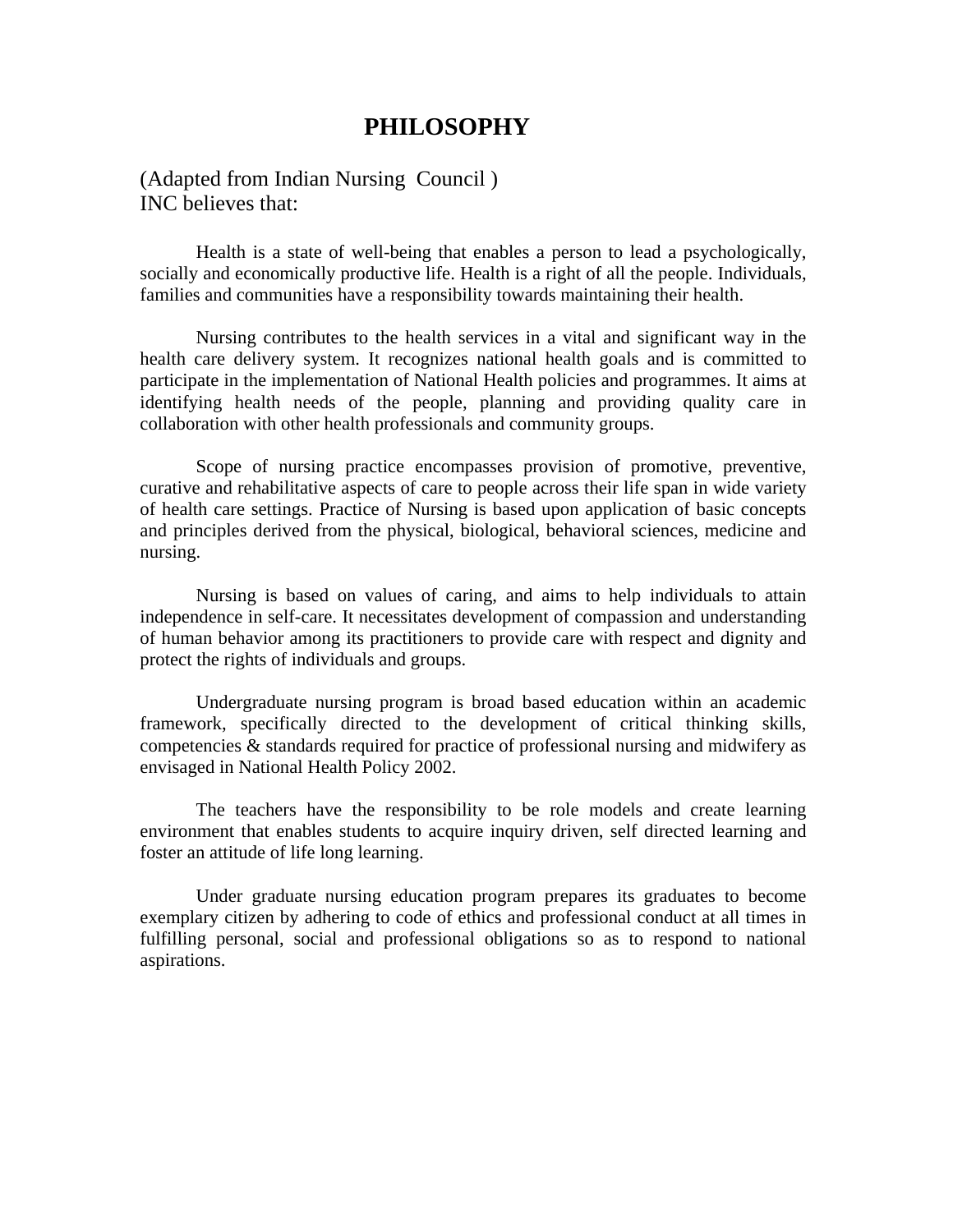# **AIMS**

The aim of the undergraduate nursing program is to:

- $\triangleright$  Prepare graduates to assume responsibilities as professional, competent nurses and midwives at basic level in providing promotive, preventive, curative and rehabilitative services.
- $\triangleright$  Prepare nurses who can make independent decisions in nursing situations, protect the rights of, and facilitate individuals and groups in pursuit of health, function in the hospital, community nursing services and conduct research studies in the areas of nursing practice. They are also expected to assume the role of teacher, supervisor and manager in a clinical / public health setting.

# **OBJECTIVES**

On completion of the four year B.Sc. Nursing program the graduates will be able to:

- $\triangleright$  Apply knowledge from physical, biological and behavioral sciences, medicine, including alternative systems and nursing in providing nursing care to individuals, families and communities.
- ¾ Demonstrate understanding of life style and other factors, which affect health of individuals and groups.
- $\triangleright$  Provide nursing care based on steps of nursing process in collaboration with the individuals and group.
- $\triangleright$  Demonstrate critical thinking skill in making decisions in all situations in order to provide quality care.
- $\triangleright$  Utilize the latest trends and technology in providing health care.
- $\triangleright$  Provide promotive, preventive and restorative health services in line with the national health policies and programs.
- ¾ Practice within the framework of code of ethics and professional conduct and acceptable standards of practice within the legal boundaries.
- $\triangleright$  Communicate effectively with individuals and groups and members of the health team in order to promote effective interpersonal relationships and teamwork.
- $\triangleright$  Demonstrate skills in teaching to individuals and groups in clinical/ community health settings.
- $\triangleright$  Participate effectively as members of the health team in health care delivery system.
- $\triangleright$  Demonstrate leadership and managerial skills in clinical / community health settings.
- $\triangleright$  Conduct need based research studies in various settings and utilize the research findings to improve the quality of care.
- ¾ Demonstrate awareness, interest and contribute towards advancement of self and of the profession.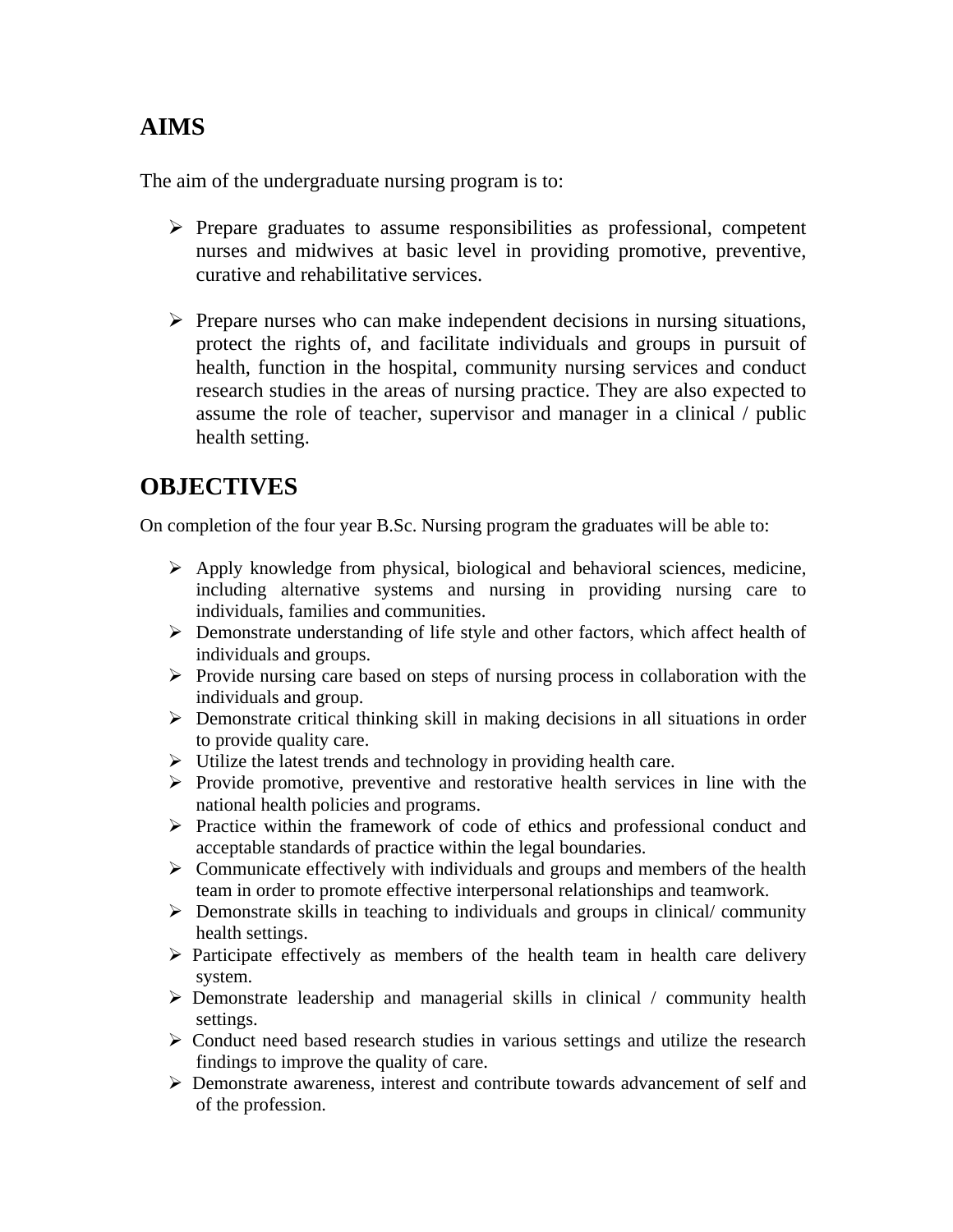# **THE TAMIL NADU Dr. M.G.R. MEDICAL UNIVERSITY, CHENNAI -600 032.**

# **REGULATIONS OF THE UNIVERSITY**

In exercise of the powers conferred by Section 44 of the Tamil Nadu Dr.M.G.R. Medical University, Chennai Act 1987 (Tamil Nadu Act 37 of 1987) the Standing Academic Board of the Tamil Nadu Dr. M.G.R.MedicaI University, Chennai hereby makes the following regulations:-

## **SHORT TITLE AND COMMENCEMENT**:-

These regulations shall be called THE REGULATIONS FOR THE B.Sc., DEGREE COURSE IN NURSING (BASIC) OF THE TAMIL NADU Dr. M.G. R. MEDICAL UNIVERSITY, CHENNAI".

They shall come into force from the academic year 2010-2011.

The regulations framed are subject to modification from time to time by the Standing Academic Board.

# **1. ELIGIBILITY FOR ADMISSION**

- Candidates belonging to all categories for admission to the B.Sc., Degree course in Nursing (Basic) should have passed the qualifying examinations (Academic Stream) after period of 12 years of study with the following subjects of Physics, Chemistry and Biology or Botany and Zoology.
- Every candidate before admission to the course shall submit to the Principal of the institution a certificate of medical fitness from an authorized medical officer that the candidate is physically fit to undergo the academic course.
- The minimum educational requirements shall be passing of Higher Secondary School Certificate Examination (12 years course)

#### $(Or)$

• Senior School Certificate Examination (10+2), pre-degree Examinations  $(10+2)$ 

## $(Or)$

• An equivalent with 12 years schooling from a recognized Board or University with Science (Physics, Chemistry, Biology) and English with minimum 40% aggregate marks (PCBE); for SC/ST candidates – the minimum percentage of marks is 35%.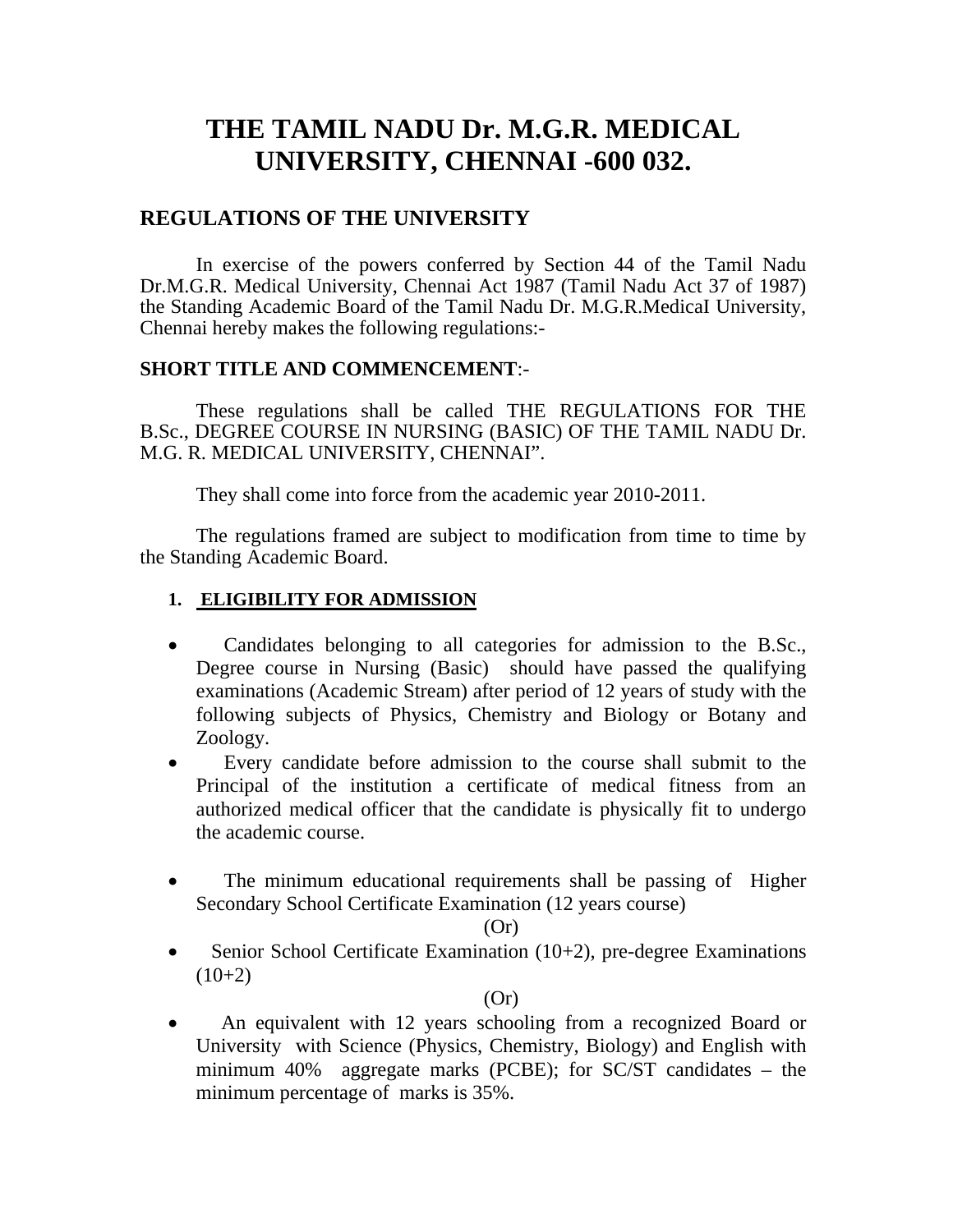#### **2. AGE LIMIT FOR ADMISSION:**

A candidate should have completed the age of 17 years at the time of admission or would complete the said age on or before 31<sup>st</sup> December of the year of admission to the B.Sc. (Nursing) degree course.

#### **3. ELIGIBILITY CERTIFICATE:**

The candidate who has passed any qualifying examinations other than the Higher Secondary Course Examination conducted by the Government of Tamil Nadu, before seeking admission to any one of the affiliated institutions shall obtain an Eligibility Certificate from the University by remitting the prescribed fees along with application form which shall be downloaded from the University website [\(www.tnmmu.ac.in](http://www.tnmmu.ac.in/))

## **4. REGISTRATION:**

A Candidate admitted in the B.Sc. Degree Course in Nursing (Basic) in any one of the affiliated institutions of this University shall register his / her name with this university by submitting the prescribed application form for registration duly filled, along with the prescribed fee and a declaration in the format to the Academic Officer of this University through the affiliated institution within 60 days from the cut-off date prescribed for the course for admission. The applications should have date of admission of the course.

## **5. MIGRATION/TRANSFER OF CANDIDATE:**

(a) A student studying in B.Sc. Nursing (Basic) Course can be allowed to migrate/transfer to another Nursing College under same or another University.

(b) The University concerned can allow the migration/transfer within three months after passing the first year B.Sc. Nursing (Basic) degree course examination, as a rule.

(c) The number of students migrating/transferring from one college to another college during one year will be kept to the minimum so that the training of the regular students of the college is not adversely affected. The number of students migrating/transferring to/from any college should not exceed the limit of 5% of its intake subject to a maximum of 5 students in any one of the Nursing Colleges in one year. If any student is migrated from one institution to another, it should be informed immediately to the University.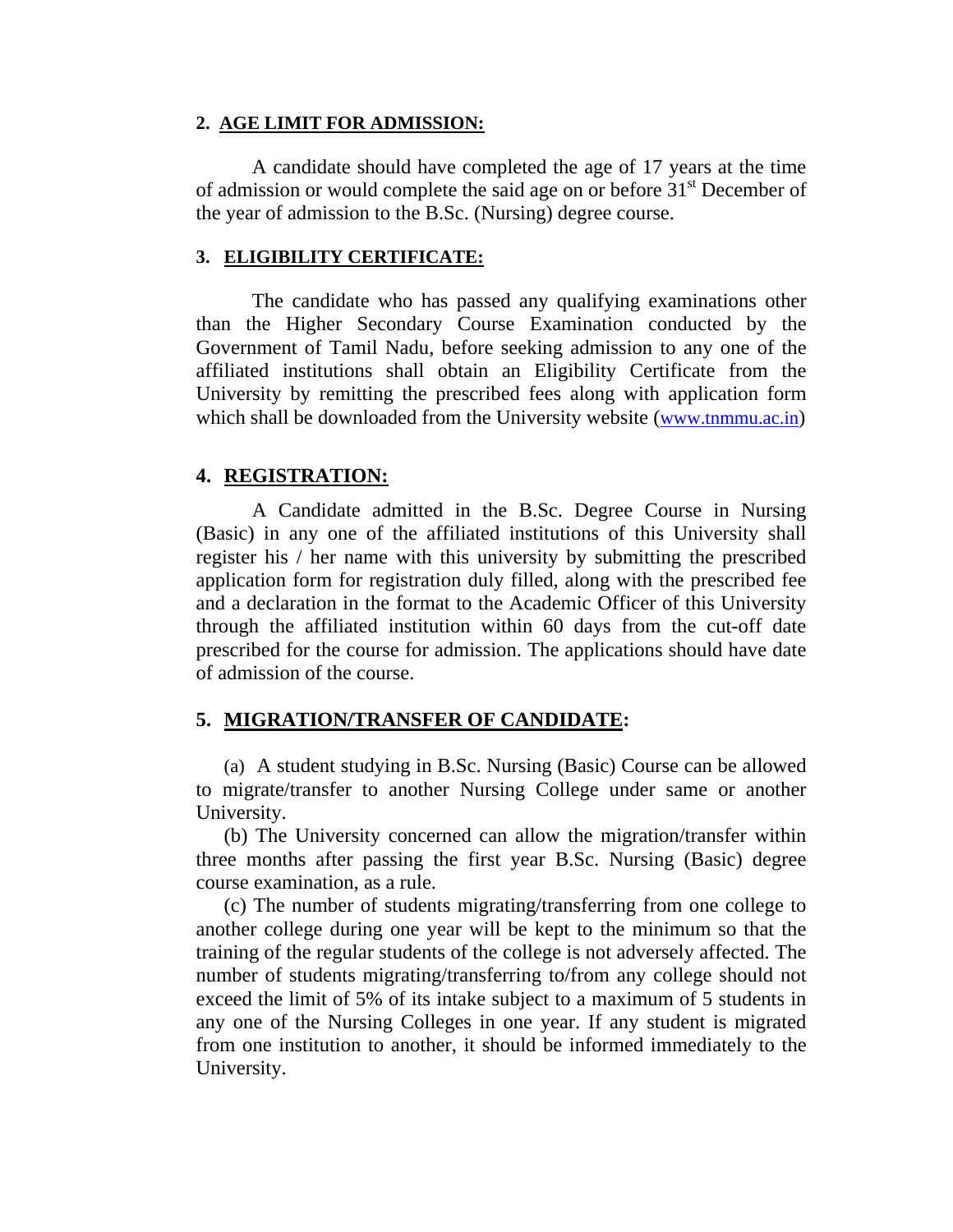#### **6. DURATION OF THE COURSE**:

The duration of certified study for the B.Sc. Degree course in Nursing (Basic) shall extend over a period of four academic years including integrated practice (Internship 24 weeks).

#### **7**. **COMMENCEMENT OF THE COURSE:**

The course shall commence from **1st August of the academic** year.

## **8. MEDIUM OF INSTRUCTION:**

English shall be the Medium of instruction for all the subjects of study and for examinations of the Bachelor of Science Degree Course in Nursing (Basic).

## **9. CURRICULUM**:

The Curriculum and the syllabus for the course shall be as prescribed in these regulations and are subject to modifications by the Standing Academic Board from time to time.

#### **10. RE-ADMISSION AFTER BREAK OF STUDY:**

The regulations for re-admission are as per the University Common Regulation for Re-admission after break of study for all courses.

## **11. WORKING DAYS IN THE ACADEMIC YEAR:**

Each academic year shall consist of not less than 270 working days.

## **12. ATTENDANCE REQUIRED FOR ADMISSION TO EXAMINATION:**

- (a) No candidate shall be permitted to appear in any one of the parts of B.Sc. in Nursing Degree course (Basic) Examinations unless he/she has attended the course in the subject for the prescribed period in an affiliated institution recognized by this University and produce the necessary certificate of study attendance, satisfactory conduct and progress from the Head of the institution.
- (b) A candidate is required to put in a minimum of **90%** of attendance in both theory and practical separately in each subject before admission to the examinations.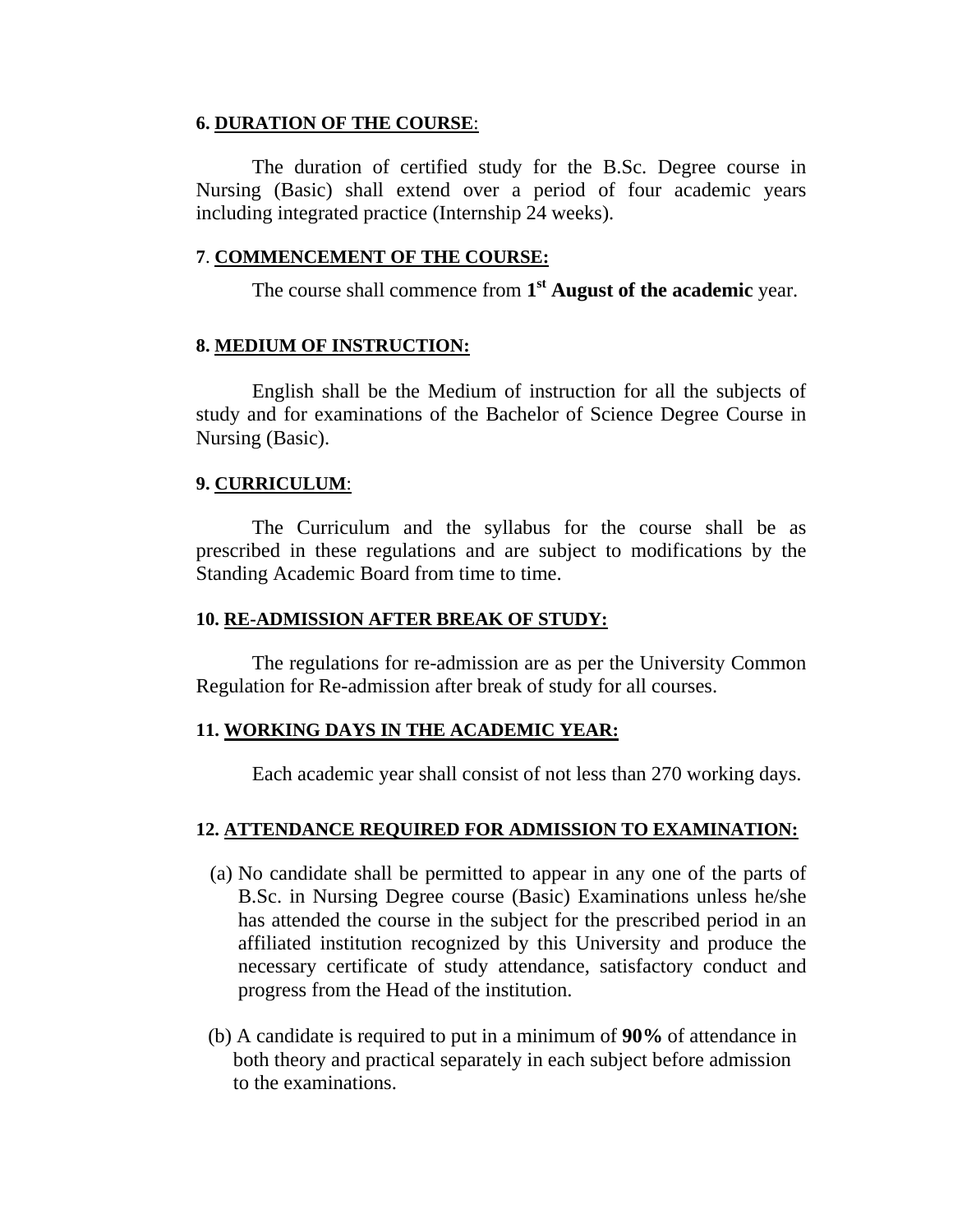- (c) The classes for Under Graduate students will commence from  $1<sup>st</sup>$  August of every year and the University examination will commence from  $1<sup>st</sup>$ August of the subsequent year. Therefore, the attendance will be calculated for the Under Graduate students from 1<sup>st</sup> August of the same year to  $31<sup>st</sup>$  July of the next year including examination period.
- (d) If the candidate is lacking attendance in any one of the subject(s), he/she will be detained for the subject(s) in which the candidate lacks attendance but will be permitted to appear for the rest of the subjects in which the candidate is having minimum required percentage of attendance.
- (e) A candidate must have 100% attendance in each of the practical areas before award of Degree.

# **13. CONDONATION OF LACK OF ATTENDANCE:**

 There shall be No condonation of lack of attendance.( There shall be no condonation of any leave for any reason including Pregnancy, Child Birth, Medical conditions of any nature ).

## **14. VACATION:**

The Heads of Institutions shall declare **3 (three) weeks of vacation** in an academic year to the students. **The period(s) of vacation can be decided by the Head of the Institution.** 

## **15. INTERNAL ASSESSMENT MARKS:**

The Internal Assessment should consist of the following points for evaluation:-

- 1. Theory
- 2. Practical & oral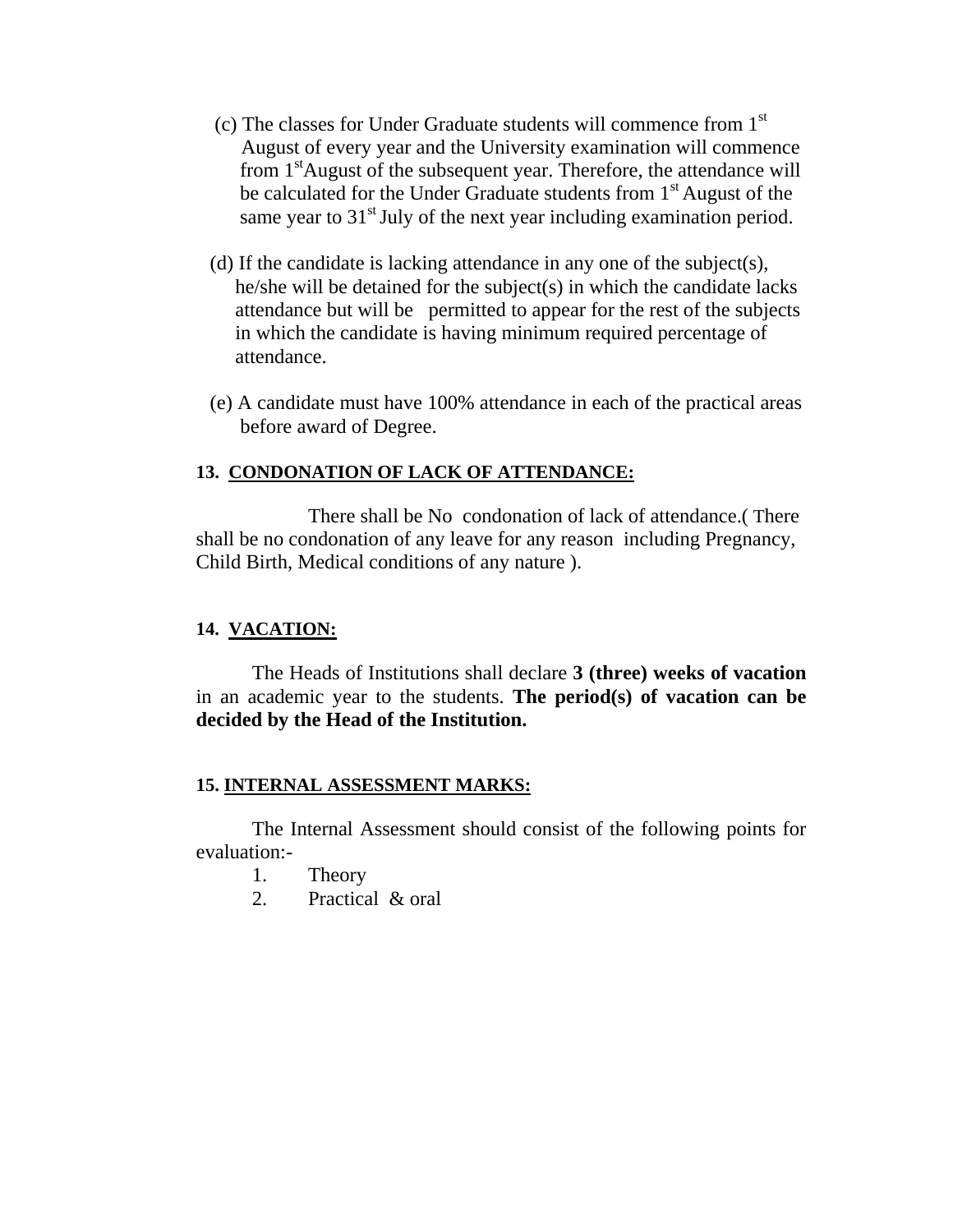#### *WEIGHTAGE OF MARKS*

 *THEORY 50 MARKS (common to all subjects)* 

• *Term test 30 marks*  • *Assignment 20marks* 

 *PRACTICAL 50 MARKS (common to all practical)* 

- *Practical Examination 25 marks*
- *Clinical Evaluation 10 marks*
- *Case study/case book 5 marks*
- *Practical record 5 marks*
- *Observational /field visit 5 marks*

#### **100 Marks each for English and Introduction to computer science**

which are internal subjects to be conducted at the institution level and the marks to be sent to the University.

- Regular periodic assessment shall be conducted throughout the course. A minimum of three written examinations shall be conducted in each subject during a year. The written examination preceding the University examination may be similar to the pattern of University examination. The average marks of the three performances shall be taken into consideration for the award of internal assessment marks.
- A minimum of one practical examination shall be conducted in each subject (wherever practical have been included in the curriculum) and grades of ongoing clinical evaluation to be considered for the award of internal assessment marks.
- A failed candidate in any subject should be provided an opportunity to improve her/his internal assessment marks by conducting a minimum of two examinations in theory and practical separately and the average may be considered for improvement.
- If a failed candidate does not appear for any "Improvement Mark Examinations" in the failed subject(s) the internal marks awarded for the previous examination shall be carried over for his/her subsequent appearance(s).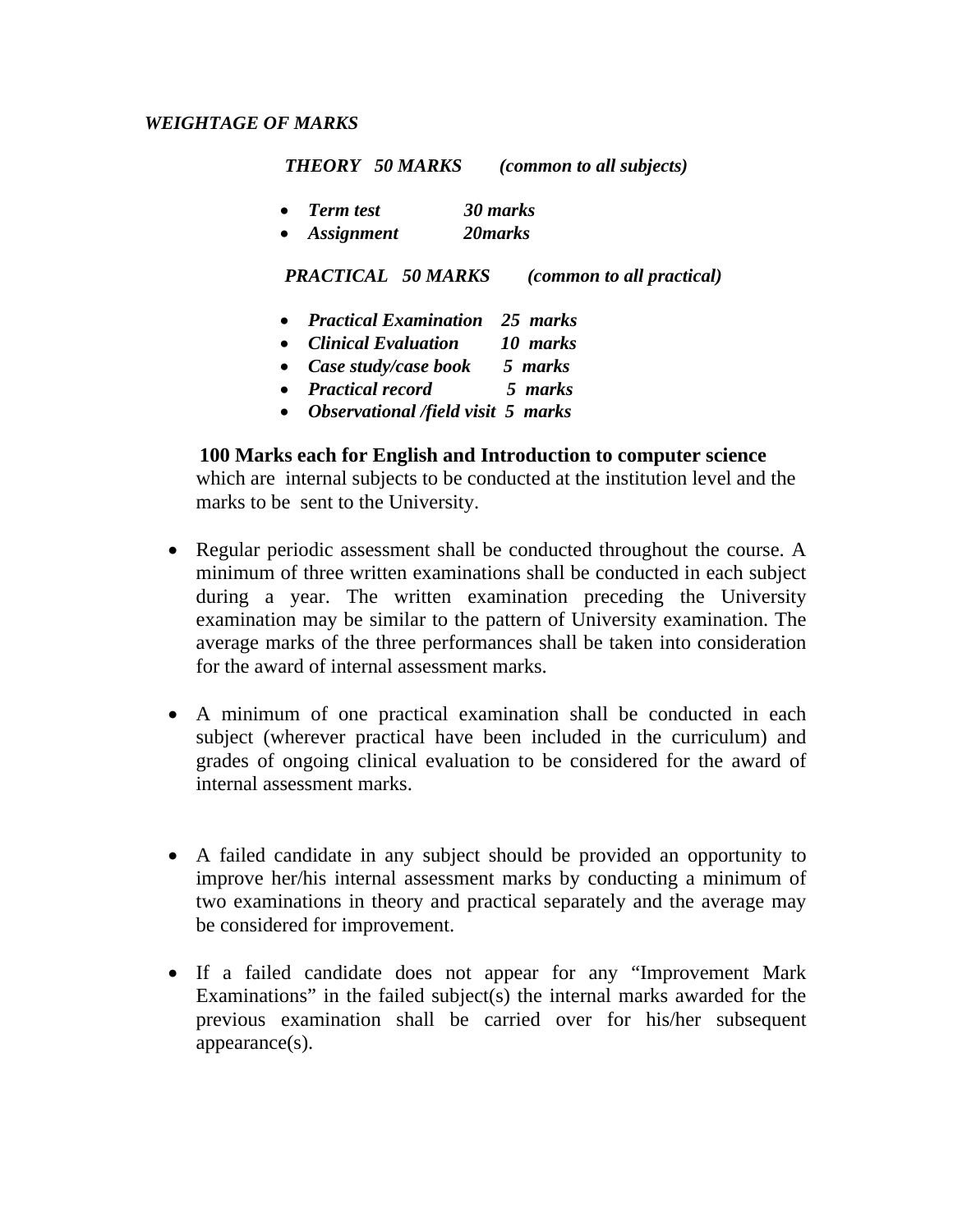# **The uniform dates for submission of Internal Assessment Marks are as follows:**

 At the end of October, January, April & and the aggregate of Final Internal Assessment Marks on or before  $10^{th}$  July.

 The aggregate of Final Internal Assessment Marks shall be submitted on or before  $10^{th}$  July/ $10^{th}$  January as per scheme of examination of the University.

 A minimum of 50% of marks is mandatory in theory and practical separately in each subject/practical for permitting the candidates to University Examinations.

#### **16. CUT-OFF DATES FOR ADMISSION TO EXAMINATIONS:**

- $(i)$  30<sup>th</sup> September of the academic year concerned.
- (ii) The candidates admitted up to  $30<sup>th</sup>$  September of the academic year shall be registered to take up their First year examinations from 1<sup>st</sup> August of the ensuing Academic year.
- (iii) All kinds of admission shall be completed on or before  $30<sup>th</sup>$  September of the academic year. There shall not be any admission after  $30<sup>th</sup>$  September even if seats are vacant.

## **17. SUBMISSION OF PRACTICAL RECORD BOOKS**:

The concerned Head of the Department shall evaluate the Practical Record (Internal Evaluation) and the Practical Record shall be submitted to the Principal 15 days prior to the commencement of the theory examination and to be presented to the external university practical examiner.

At the time of Practical Examination, each candidate shall submit to the Examiners his / her Practical Record Book duly certified by the Head of the Department as a bonafide record of the work done by the candidate.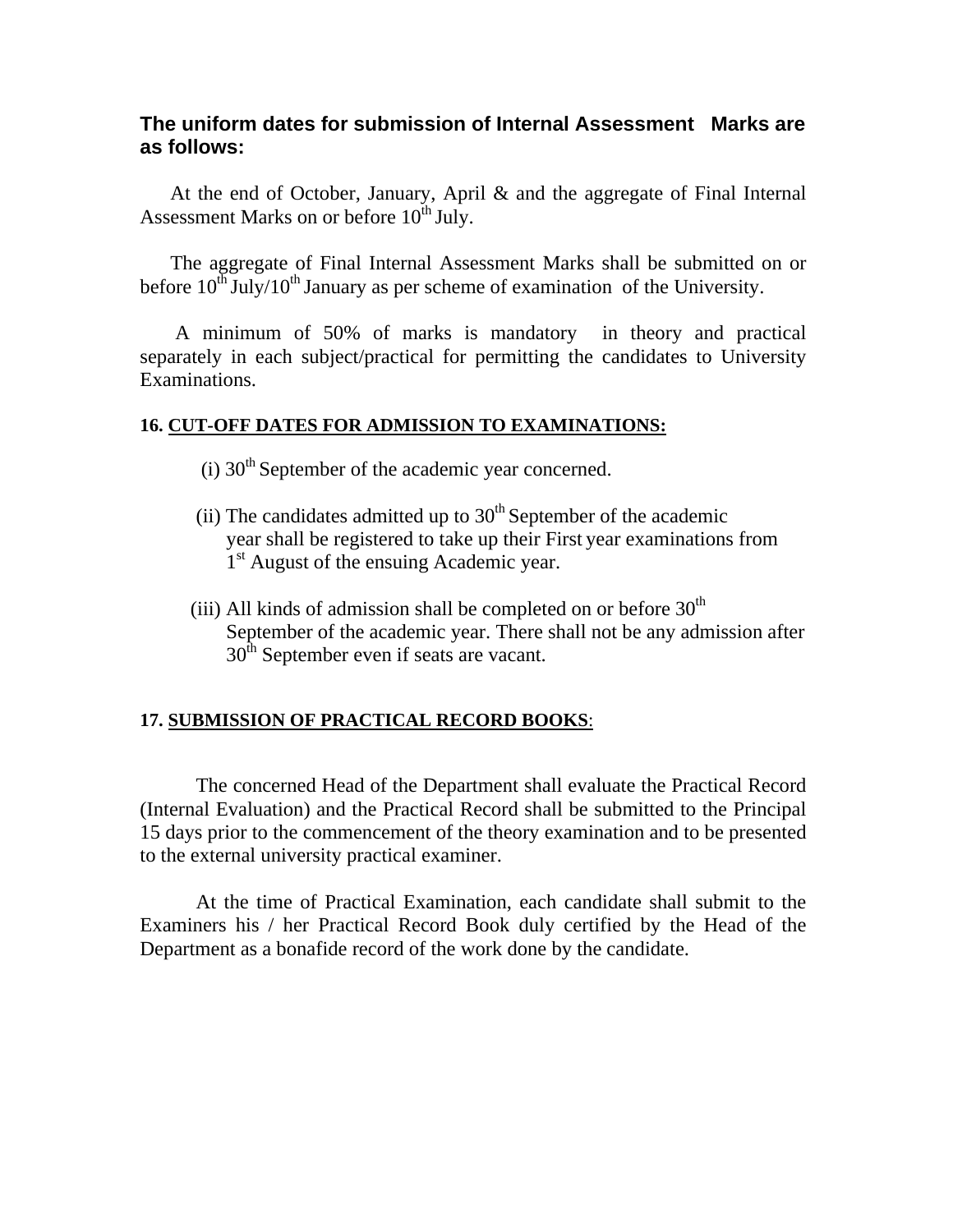# **18. COURSE OF INSTRUCTION:**

# **First Year**

| <b>Subject</b>               | <b>Theory</b><br>(In hrs.)<br>(Class and Lab) | <b>Practical</b><br>(In hrs.)<br>(Clinical) | In Hours   |  |  |
|------------------------------|-----------------------------------------------|---------------------------------------------|------------|--|--|
| 1. English                   | 60                                            |                                             |            |  |  |
| 2. Anatomy                   | 60                                            |                                             |            |  |  |
| 3. Physiology                | 60                                            |                                             |            |  |  |
| 4. Nutrition                 | 40                                            | 20                                          |            |  |  |
| 5. Biochemistry              | 60                                            |                                             |            |  |  |
| 6. Nursing Foundations       | $275 + 200$                                   | 550                                         |            |  |  |
| 7. Psychology                | 80                                            |                                             |            |  |  |
| 8. Microbiology              | 60                                            | 20                                          |            |  |  |
| 9. Introduction to computers | 55                                            | 20                                          |            |  |  |
| 10. Library Work /Self Study |                                               |                                             | 50         |  |  |
| 11.Co-curricular activities  |                                               |                                             | 50         |  |  |
| <b>Total Hours</b>           | 950                                           | 610                                         | <b>100</b> |  |  |
| Total Hours $= 1660$ hrs.    |                                               |                                             |            |  |  |
| <b>Second Year</b>           |                                               |                                             |            |  |  |

| <b>Subject</b>                                                | <b>Theory</b><br>(In hrs.)<br>(Class and Lab) | <b>Practical</b><br>(In hrs)<br>(Clinical) | <b>In Hours</b> |
|---------------------------------------------------------------|-----------------------------------------------|--------------------------------------------|-----------------|
| 1. Sociology                                                  | 80                                            |                                            |                 |
| 2. Pharmacology                                               | 50                                            |                                            |                 |
| 3. Pathology                                                  | 30                                            | 10                                         |                 |
| 4. Genetics                                                   | 20                                            |                                            |                 |
| 5. Medical-Surgical Nursing<br>(Adult including Geriatrics)-I | 210                                           | 800                                        |                 |
| 6. Community Health<br>Nursing-I                              | 100                                           | 160                                        |                 |
| 7. Communication and<br><b>Educational Technology</b>         | 70                                            | 30                                         |                 |
| 8. Library Work / Self Study                                  |                                               |                                            | 50              |
| 9. Co-curricular activities                                   |                                               |                                            | 50              |
| <b>Total Hours</b>                                            | 560                                           | <b>1000</b>                                | <b>100</b>      |
| Total Hours $= 1660$ hrs.                                     |                                               |                                            |                 |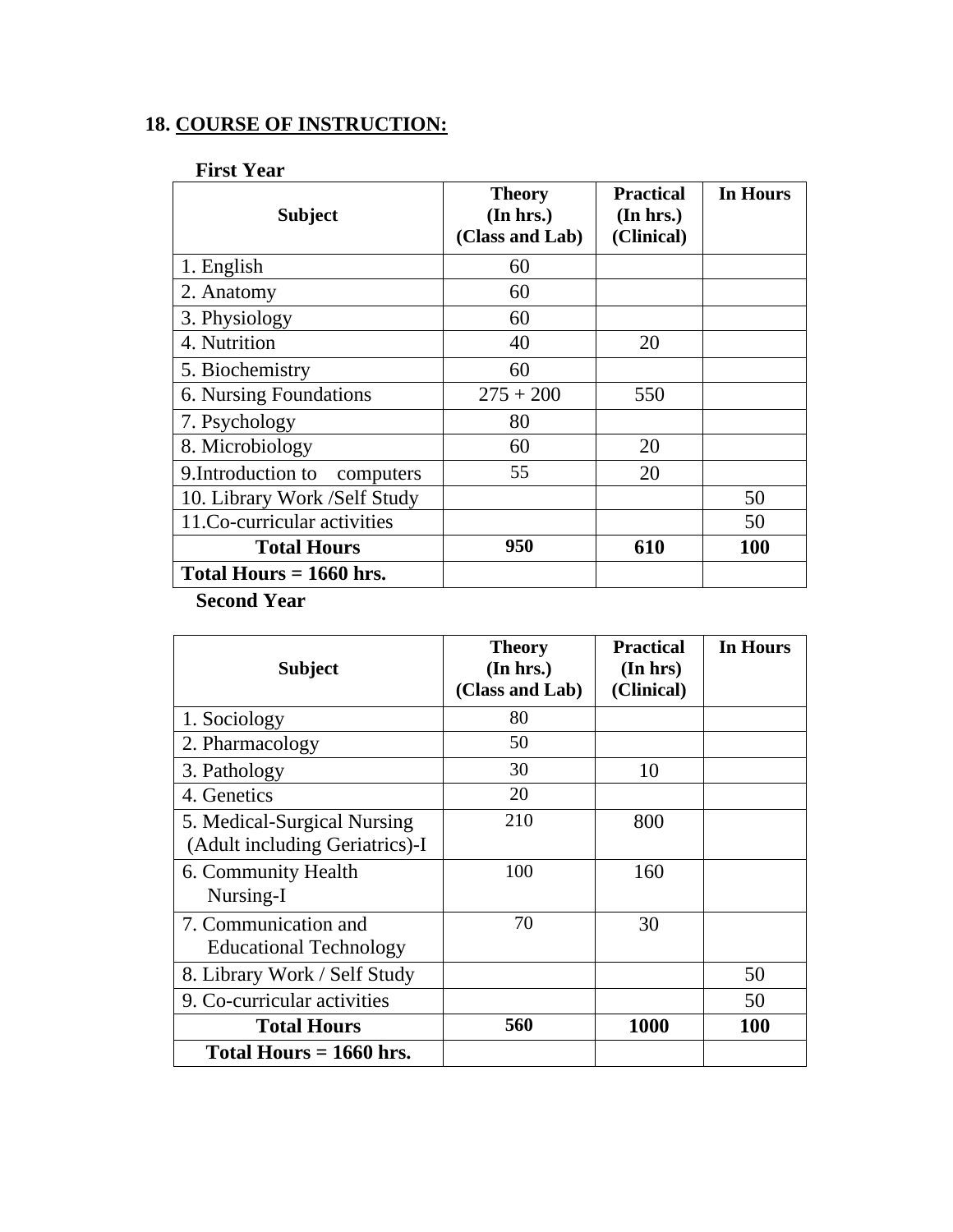# **Third Year**

|                                  | <b>Theory</b>   | <b>Practical</b> | <b>In Hours</b> |
|----------------------------------|-----------------|------------------|-----------------|
| <b>Subject</b>                   | (In hrs.)       | In hrs)          |                 |
|                                  | (Class and Lab) | (Clinical)       |                 |
| 1. Medical Surgical Nursing      | 120             | 300              |                 |
| (Adult including Geriatrics)- II |                 |                  |                 |
| 2. Child Health Nursing          | 100             | 300              |                 |
| 3. Mental Health Nursing         | 100             | 300              |                 |
| 4. Midwifery and Obstetrical     | 80              | 260              |                 |
| <b>Nursing</b>                   |                 |                  |                 |
| 5. Library Work / Self Study     |                 |                  | 50              |
| 6.Co-curricular activities       |                 |                  | 50              |
| <b>Total Hours</b>               | 400             | 1160             | <b>100</b>      |
| Total Hours $= 1660$ hrs         |                 |                  |                 |

# **Fourth Year**

| <b>Subject</b>             | <b>Theory</b><br>(In hrs.)<br>(Class and Lab | <b>Practical</b><br>(In hrs)<br>(Clinical) | In Hours |
|----------------------------|----------------------------------------------|--------------------------------------------|----------|
| 1. Midwifery and           | 50                                           | 170                                        |          |
| <b>Obstetrical Nursing</b> |                                              |                                            |          |
| 2. Community Health        | 90                                           | 140                                        |          |
| Nursing $-$ II             |                                              |                                            |          |
| 3. Nursing Research $\&$   | 50                                           | $\ast$                                     |          |
| <b>Statistics</b>          |                                              |                                            |          |
| 4. Management of Nursing   | 60                                           | 30                                         |          |
| Services and Education     |                                              |                                            |          |
| <b>Total Hours</b>         | 250                                          | 340                                        |          |
| Total Hours $=$ 590 hrs    |                                              |                                            |          |

**\****project work to be carried out during internship*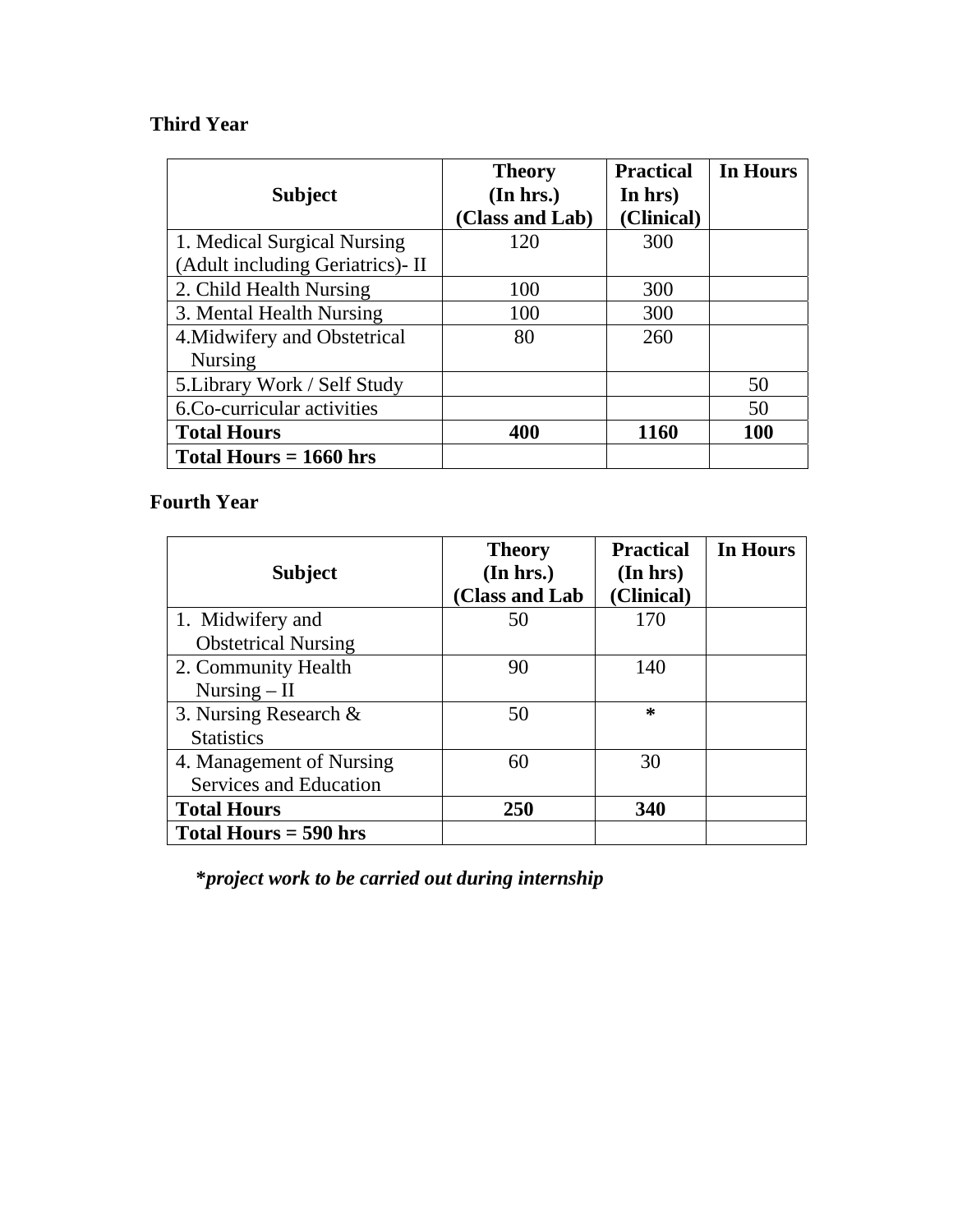| <b>Subject</b>                                       | <b>Practical</b><br>(In hrs) | In weeks |
|------------------------------------------------------|------------------------------|----------|
| 1. Midwifery and<br><b>Obstetrical Nursing</b>       | 240                          | 5        |
| 2. Community Health<br>Nursing $-$ II                | 195                          |          |
| 3. Medical Surgical Nursing<br>(Adult and Geriatric) | 430                          | Q        |
| 4. Child Health Nursing                              | 145                          | 3        |
| 5. Mental Health Nursing                             | 95                           | 2        |
| 6. Research Project*                                 | 45                           |          |
| <b>Total</b>                                         | 1150                         | 24       |
| Total Hours $= 1740$                                 |                              |          |

# **Integrated Nursing Training (INTERNSHIP)**

# **\****project work to be carried out during internship*

#### **Note:**

- ¾ Internship means 8 hours of integrated clinical duties in which 2 weeks of evening and night shift duties are included.
- $\triangleright$  Internship should be carried out as 8 hours per day @ 48 hours per week.
- $\triangleright$  Students during internship will be supervised by nursing teachers.
- $\triangleright$  Students will be eligible to appear in the fourth year final examination only after completion of Internship (24 weeks).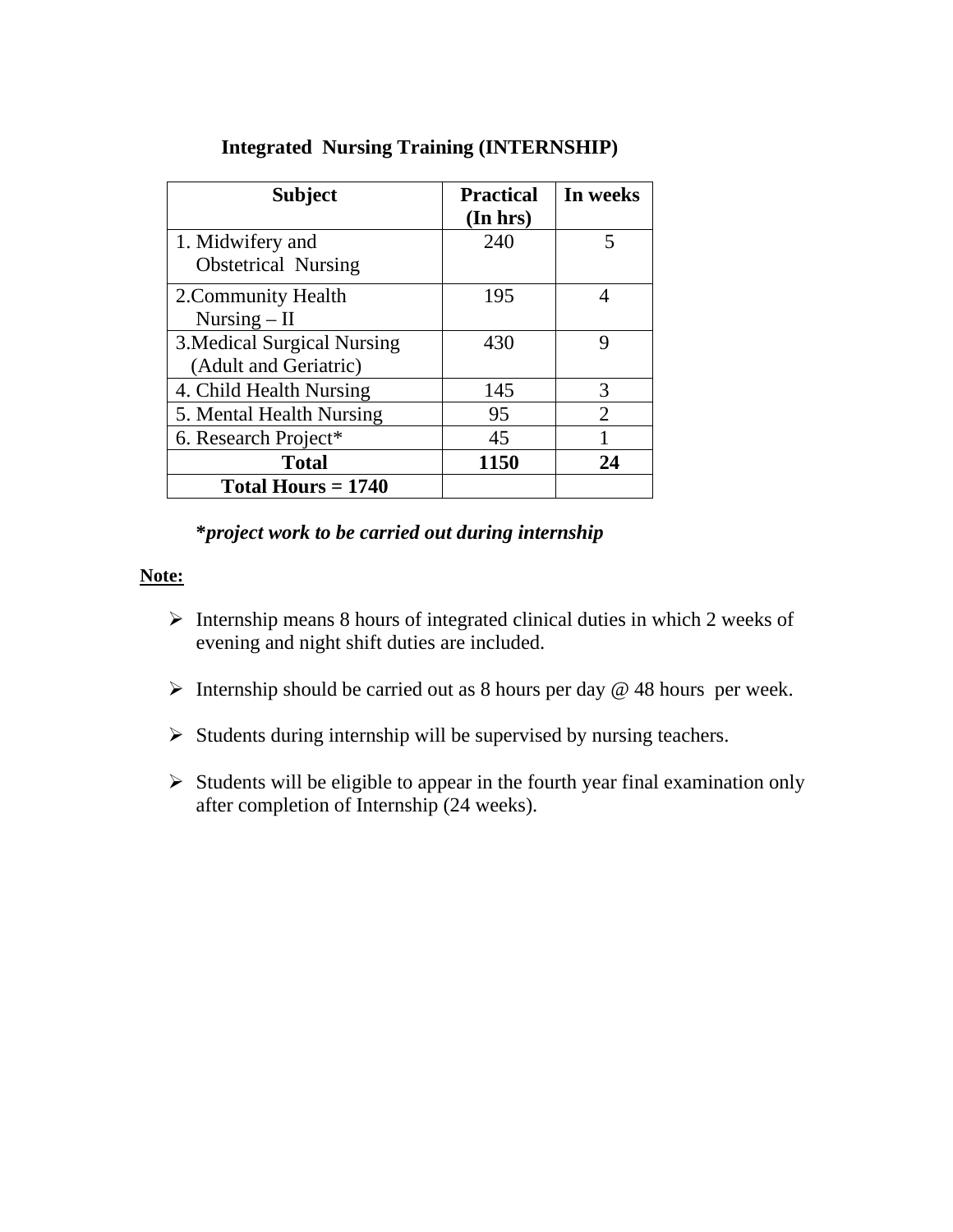# **19. SCHEME OF EXAMINATION**

# **First Year**

| <b>Subject</b>            |       | Assessment |            |       |
|---------------------------|-------|------------|------------|-------|
|                           | Hours | Internal   | University | Total |
| <b>Theory</b>             |       |            |            |       |
| 1. Anatomy $*$ &          | 3     | 50         | 100        | 150   |
| Physiology*               |       |            |            |       |
| 2. Nutrition $*$ &        | 3     | 50         | 100        | 150   |
| Biochemistry*             |       |            |            |       |
| 3. Nursing                | 3     | 50         | 100        | 150   |
| Foundations               |       |            |            |       |
| 4. Psychology             | 3     | 50         | 100        | 150   |
| 5. Microbiology           | 3     | 50         | 100        | 150   |
| 6. English**              | 3     | $100**$    |            | 100   |
| 7. Introduction to        | 3     | 100**      |            | 100   |
| Computers**               |       |            |            |       |
| <b>Practical and Viva</b> |       | 50         | 100        | 150   |
| <b>Voce</b>               |       |            |            |       |
| <b>Nursing</b>            |       |            |            |       |
| Foundations               |       |            |            |       |

# **\* The student should get pass marks in each subject ( Section A and B)**

 *\*\* The respective Colleges will conduct the examinations for Introduction to Computers and English with a minimum pass of 50% and the marks will be sent to the University.*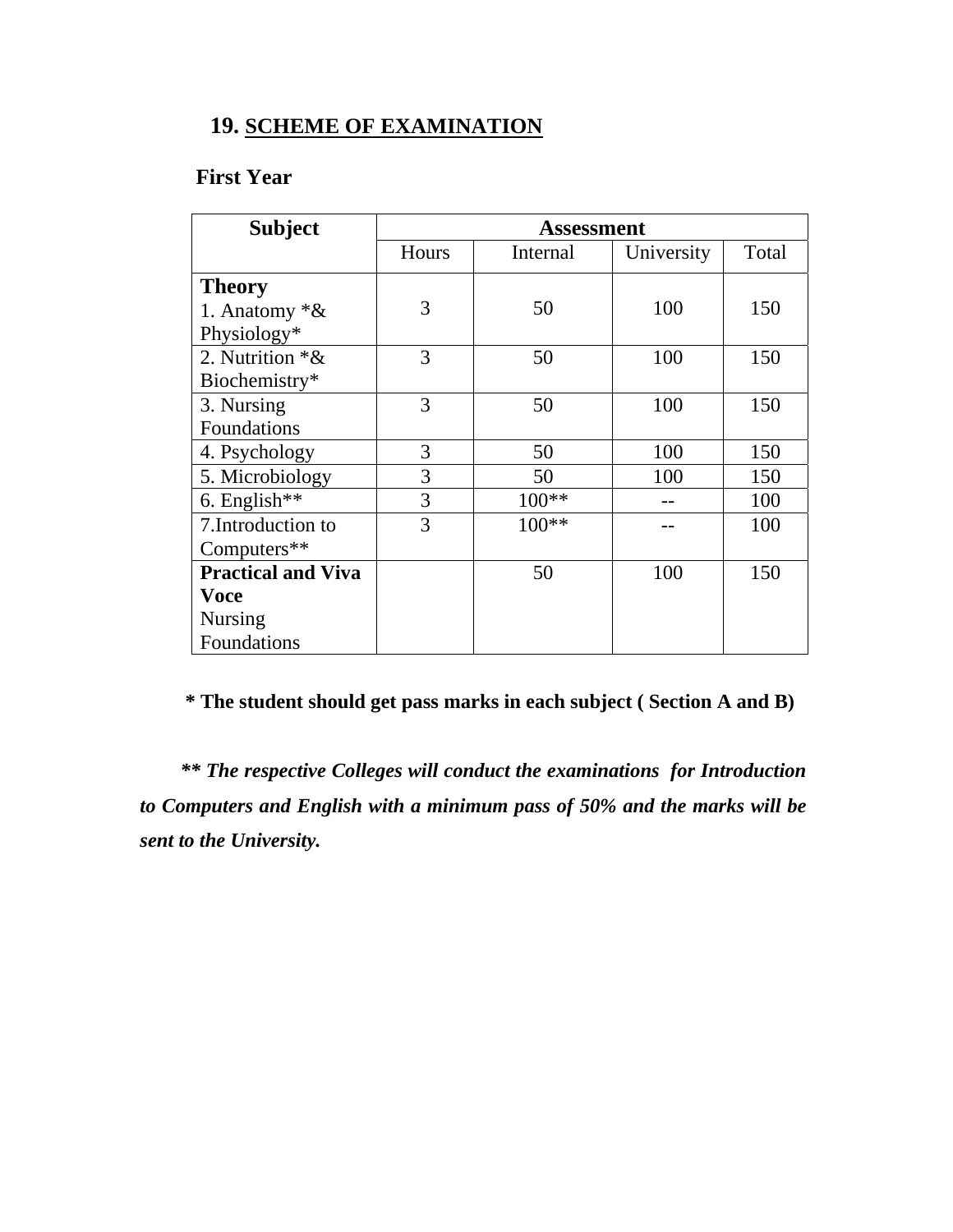# **SECOND YEAR**

| <b>Subject</b>            |       |          | <b>Assessment</b> |       |
|---------------------------|-------|----------|-------------------|-------|
|                           | Hours | Internal | University        | Total |
| <b>Theory</b>             |       |          |                   |       |
| 1. Sociology              | 3     | 50       | 100               | 150   |
| 2. Medical Surgical       | 3     | 50       | 100               | 150   |
| Nursing-I                 |       |          |                   |       |
| 3. Pharmacology *         | 3     | 50       | 100               | 150   |
| Pathology&Genetics*       |       |          |                   |       |
| 4. Community Health       | 3     | 50       | 100               | 150   |
| Nursing-I                 |       |          |                   |       |
| 5. Communication and      | 3     | 50       | 100               | 150   |
| Educational               |       |          |                   |       |
| Technology                |       |          |                   |       |
| <b>Practical and Viva</b> |       |          |                   |       |
| voce                      |       | 50       | 100               | 150   |
| <b>Medical Surgical</b>   |       |          |                   |       |
| Nursing-I                 |       |          |                   |       |

# **\* The student should get pass marks in each subject ( Section A and B)**

# **THIRD YEAR**

| <b>Subject</b>                 | <b>Assessment</b> |          |            |       |
|--------------------------------|-------------------|----------|------------|-------|
|                                | Hours             | Internal | University | Total |
| <b>Theory</b>                  |                   |          |            |       |
| 1. Medical-Surgical            | 3                 | 50       | 100        | 150   |
| Nursing-II                     |                   |          |            |       |
| 2. Child Health Nursing        | 3                 | 50       | 100        | 150   |
|                                |                   |          |            |       |
| 3. Mental Health Nursing       | 3                 | 50       | 100        | 150   |
|                                |                   |          |            |       |
| <b>Practical and Viva voce</b> |                   | 50       | 100        | 150   |
| 1. Medical Surgical            |                   |          |            |       |
| Nursing-II                     |                   |          |            |       |
| 2. Child Health Nursing        |                   | 50       | 100        | 150   |
|                                |                   |          |            |       |
| 3. Mental Health Nursing       |                   | 50       | 100        | 150   |
|                                |                   |          |            |       |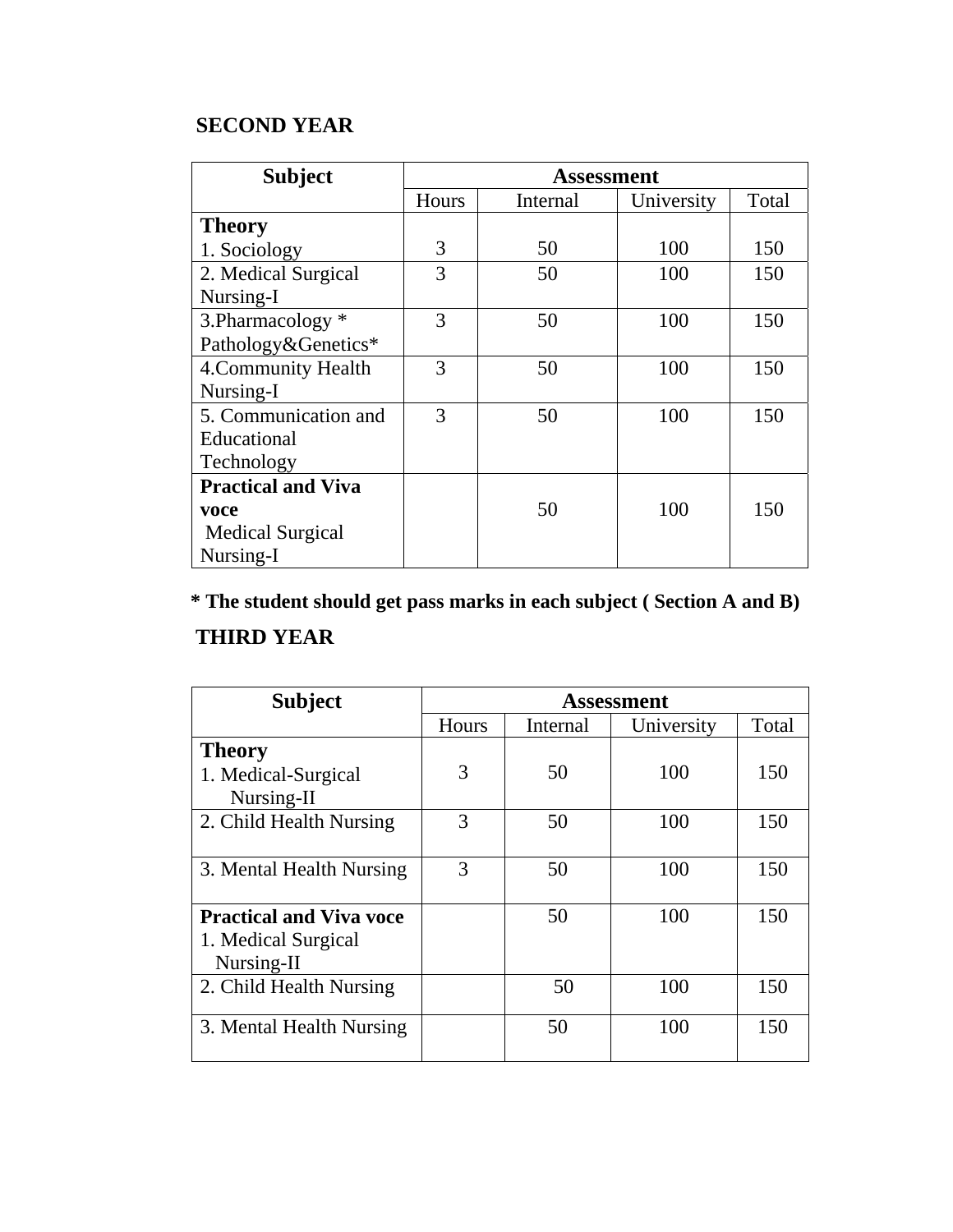# **FOURTH YEAR**

| <b>Subject</b>                 | <b>Assessment</b> |          |            |       |
|--------------------------------|-------------------|----------|------------|-------|
|                                | <b>Hours</b>      | Internal | University | Total |
| <b>Theory</b>                  |                   |          |            |       |
| 1. Midwifery and               | 3                 | 50       | 100        | 150   |
| <b>Obstetrical Nursing</b>     |                   |          |            |       |
| 2. Community Health            | 3                 | 50       | 100        | 150   |
| Nursing-II                     |                   |          |            |       |
| 3. Nursing Research &          | 3                 | 50       | 100        | 150   |
| <b>Statistics</b>              |                   |          |            |       |
| 4. Management of Nursing       | 3                 | 50       | 100        | 150   |
| <b>Services and Education</b>  |                   |          |            |       |
| <b>Practical and Viva Voce</b> |                   | 50       | 100        | 150   |
| 1. Midwifery and Obstetrical   |                   |          |            |       |
| <b>Nursing</b>                 |                   |          |            |       |
| 2. Community Health            |                   | 50       | 100        | 150   |
| <b>Nursing</b>                 |                   |          |            |       |

## **20. COMMENCEMENT OF THE EXAMINAITONS:**

**1st August / 1st February.** If the date of commencement of examination falls on Saturdays / Sundays or declared Public Holidays, the examination shall begin on the next working day.

# **21. DISTRIBUTION OF TYPE OF QUESTION PATTERN FOR 100 MARKS (APPLICABLE FOR ALL THE SINGLE SUBJECTS ):**

| <b>Essay questions</b><br><b>Short Notes</b> | $2 \times 20 = 40$ marks<br>$8 \times 5 = 40$ marks |
|----------------------------------------------|-----------------------------------------------------|
| <b>Short Answer</b>                          | $10 \times 2 = 20$ marks                            |
|                                              | 100 marks                                           |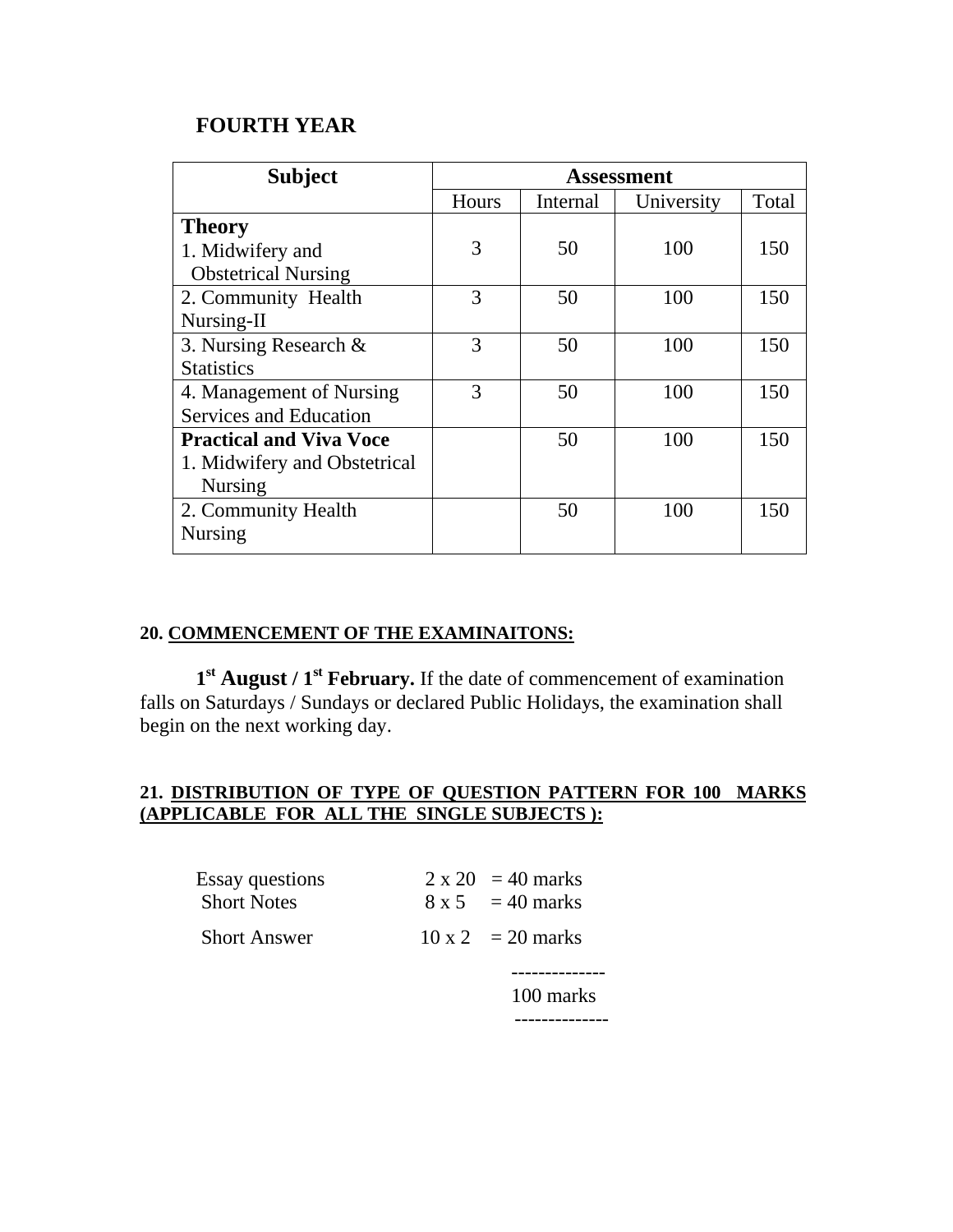# **DISTRIBUTION OF TYPE OF QUESTION PATTERN FOR 50 MARKS** (APPLICABLE FOR ALL THE COMBINED SUBJECTS) **FIRST YEAR**

### **Anatomy and Physiology**

Section –  $A$  – Anatomy – 50 marks

Section –  $B$  – Physiology – 50 marks

# **Anatomy**

| <b>Essay questions</b> | $1 \times 20 = 20$ marks |
|------------------------|--------------------------|
| <b>Short Notes</b>     | $4 \times 5 = 20$ marks  |
| Short Answer           | $5 \times 2 = 10$ marks  |

50 marks

-------------

-------------

# **Physiology**

| <b>Essay questions</b> | $1 \times 20 = 20$ marks |
|------------------------|--------------------------|
| <b>Short Notes</b>     | $4 \times 5 = 20$ marks  |
| <b>Short Answer</b>    | $5 \times 2 = 10$ marks  |
|                        |                          |

50 marks

------------

# **Nutrition and Biochemistry**

| Section $- A -$ Nutrition              | $-50$ marks              |
|----------------------------------------|--------------------------|
| Section $-B - Biochemistry - 50$ marks |                          |
| <b>Nutrition</b>                       |                          |
| Essay questions                        | $1 \times 20 = 20$ marks |
| <b>Short Notes</b>                     | $4 \times 5 = 20$ marks  |
| <b>Short Answer</b>                    | $5 \times 2 = 10$ marks  |
|                                        |                          |
|                                        | 50 marks                 |
|                                        |                          |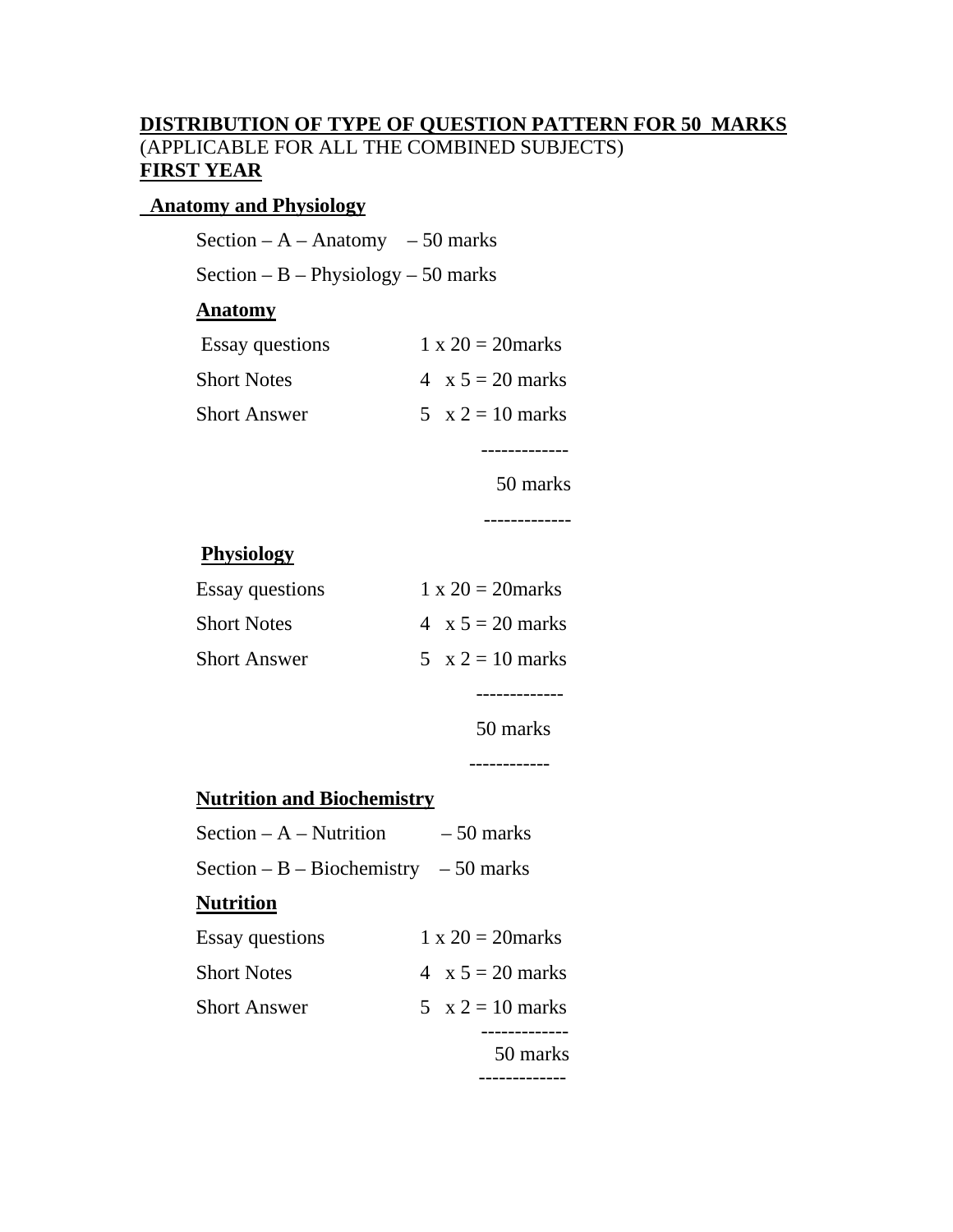# **Biochemistry**

| <b>Essay questions</b> | $1 \times 20 = 20$ marks |
|------------------------|--------------------------|
| <b>Short Notes</b>     | 4 $x 5 = 20$ marks       |
| <b>Short Answer</b>    | $5 \times 2 = 10$ marks  |
|                        |                          |
|                        | 50 marks                 |
|                        |                          |

# **SECOND YEAR - Distribution of Marks**

# **Pharmacology, Pathology & Genetics**

| Section $-A$ – Pharmacology                   | - 50 marks |
|-----------------------------------------------|------------|
| Section – B – Pathology & Genetics - 50 marks |            |

# **Pharmacology**

| <b>Essay questions</b> | $1 \times 20 = 20$ marks |
|------------------------|--------------------------|
| <b>Short Notes</b>     | $4 \times 5 = 20$ marks  |
| <b>Short Answer</b>    | $5 \times 2 = 10$ marks  |
|                        |                          |
|                        | 50 marks                 |
|                        |                          |
| <b>Pathology</b>       |                          |
| <b>Essay questions</b> | 1 $x 20 = 20$ marks      |
| <b>Short Answer</b>    | $5 \times 2 = 10$ marks  |
|                        | 30 marks                 |
| <b>Genetics</b>        |                          |
| <b>Short Answer</b>    | $5 \times 2 = 10$ marks  |
| <b>Short Note</b>      | 2 x $5 = 10$ marks       |
|                        |                          |

 20 marks --------------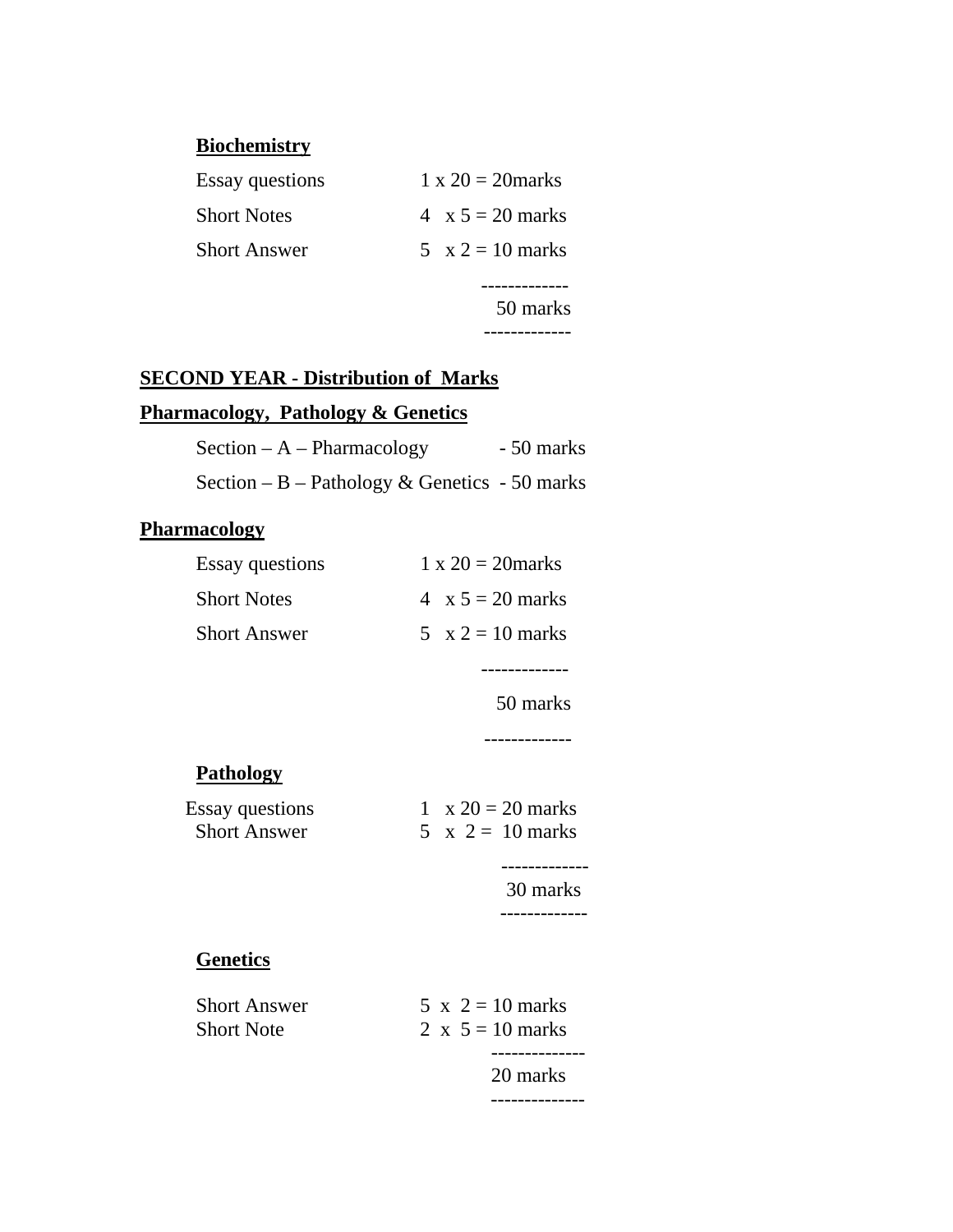# **FOURTH YEAR**

# (1) **Nursing Research and Statistics ( Single Combined Paper )**

## **Distribution and type of question pattern for 100 marks**

#### **NURSING RESEARCH**

|                     | Essay questions $2 x20 = 40$ marks |
|---------------------|------------------------------------|
| <b>Short Notes</b>  | $4 \times 5 = 20$ marks            |
| <b>Short Answer</b> | $5 \times 2 = 10$ marks            |

## **STATISTICS**

| <b>Short Notes</b>  | $4 \times 5 = 20$ marks |
|---------------------|-------------------------|
| <b>Short Answer</b> | $5 \times 2 = 10$ marks |

# **22. MARKS QUALIFYING FOR PASS:**

- 50% of marks in the University Theory Examinations.
- 50% of marks in the University Practical Examinations.
- 50% of marks in the subject where internal evaluation alone is conducted at the institution level.
- 50% of marks in aggregate in Theory, Practical and internal assessment marks taken together.
- $\blacksquare$  50% of marks in each Section A& B separately where two subjects are combined in single paper. If a candidate who has failed to secure the minimum pass mark of 50% ether in Section A or B, the candidate has to write again both the Sections irrespective the fact whether the candidate has passed in one Section.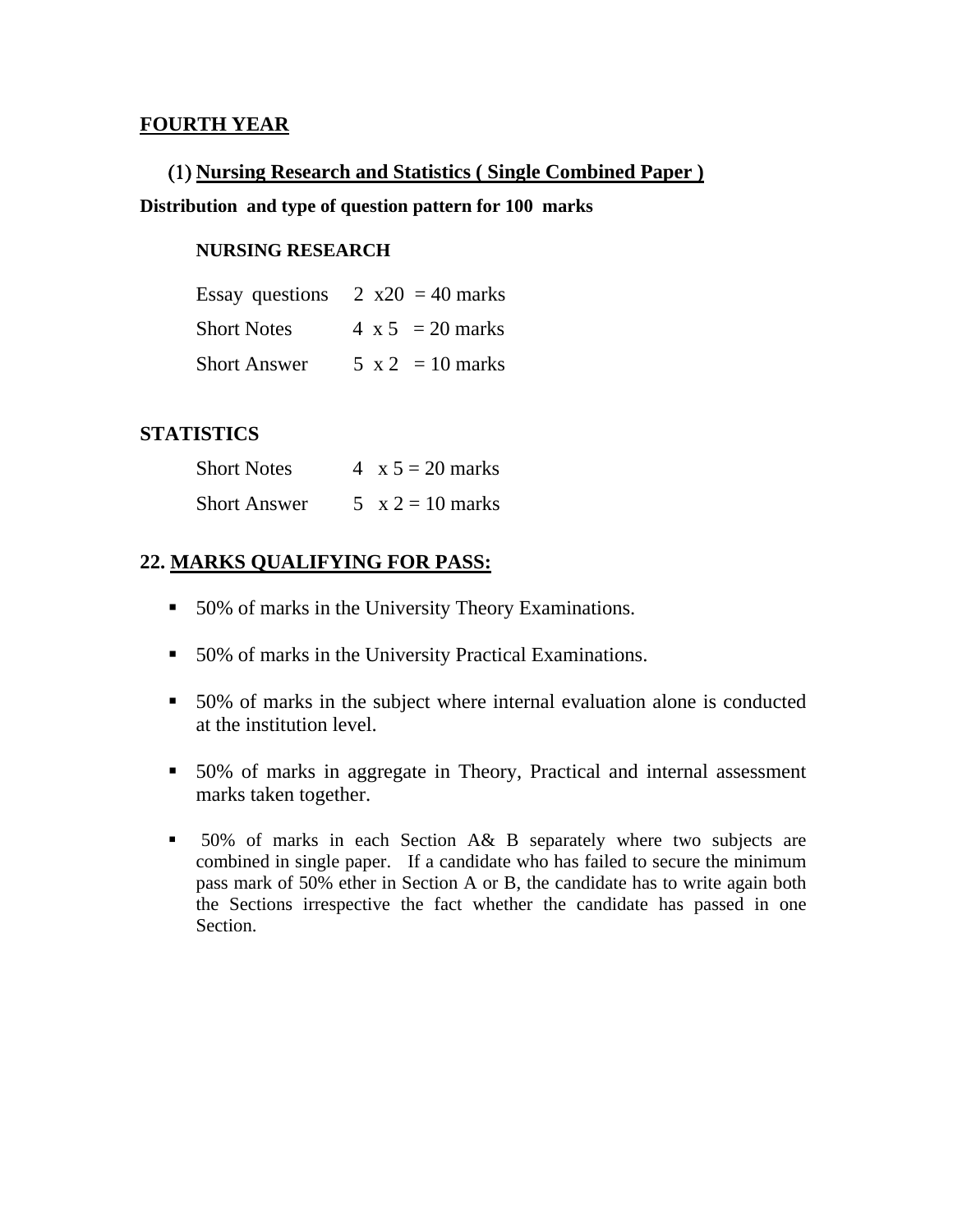# **23. CARRY OVER OF FAILED SUBJECTS:**

- A candidate has to **pass in theory and practical examinations separately** in each of the paper.
- If a candidate fails in either theory or practical examinations, he/she has to **reappear for both (theory and practical).**
- Only five attempts are allowed in each subject including 1<sup>st</sup> attempt.
- A candidate **failing in more than 3 subjects will not be promoted** to next year.
- Candidate are **permitted to carry over any THREE failed subjects to the 2nd and 3rd year.**
- The candidates who has **failed MORE THAN THREE subjects shall not be permitted to undergo study and training of the next year.**
- The failed candidates in **more than THREE subjects can appear for the ensuing examinations in subsequent February/August.**
- The candidate **shall not be permitted into FINAL year unless she/he has passed all the subjects of the I,II &III year. No arrear can be carried over to FINAL year.**

## **24. PRACTICAL EXAMINATION**

Maximum number of candidates for practical examination should not exceed 20 per day.

The examiner should be a Lecturer or above in a college of Nursing with M.Sc. (N) in the concerned subject and minimum of 5 years of teaching experience.

 Faculty with M.Sc.(N) qualification and required teaching experience in any Speciality shall be considered for conducting Practical Examination in the subject "Nursing Foundation".

## **25. EXAMINERS:**

One **internal** and one **external** examiner should jointly conduct practical/oral examination for each student.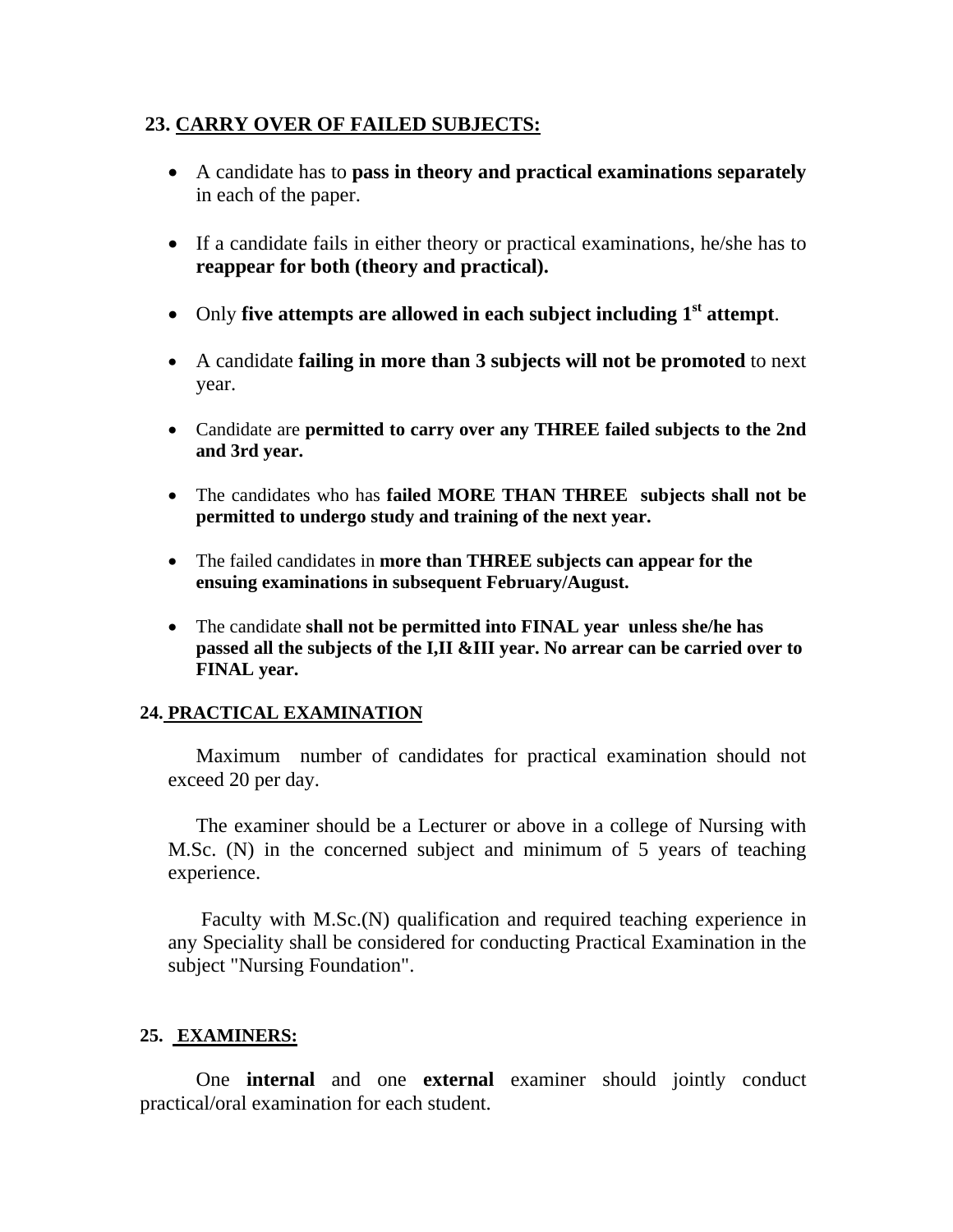#### **26. REVALUATION / RETOTALLING OF ANSWER PAPERS:**

**Revaluation of answer papers is not permitted. Only re-totaling of theory answer papers is allowed in the failed subjects** and should be applied through the institution.

# **27. AWARD OF MEDALS AND PRIZES**:

 The University shall award at its Convocation Medals and Prizes to outstanding candidates as and when instituted by the donors as per the prescribed terms and condition for the award of the same.

## **28. AUTHORITY TO ISSUE TRANSCRIPT OF MARKS:**

 The University shall be the Authority for issuing Transcript after remitting the prescribed fee.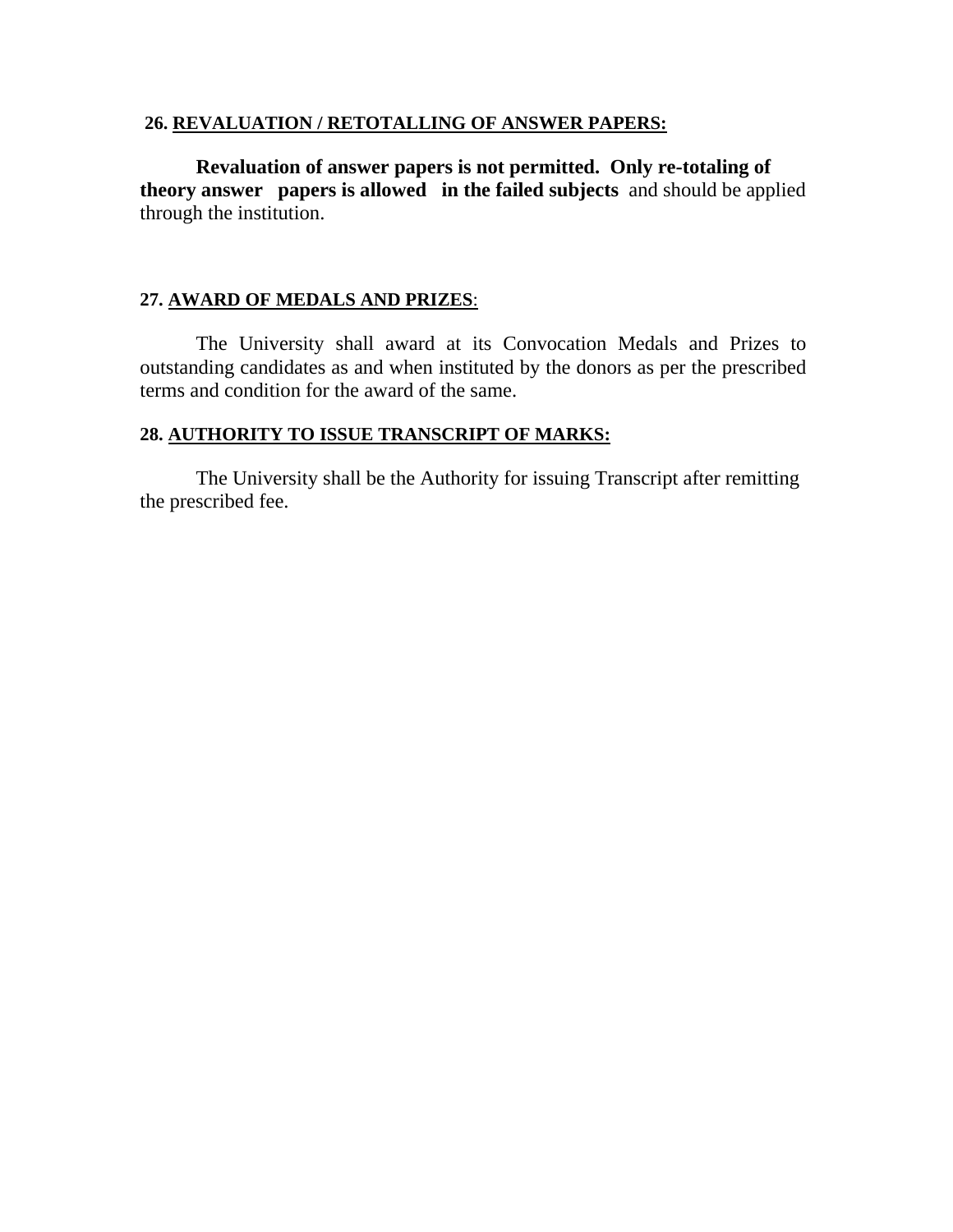# **ANNEXURE-I**

# **DECLARARTION**

| of the College) do hereby solemnly affirm and sincerely state as follows. |
|---------------------------------------------------------------------------|

 I declare that I shall abide by the rules and regulations prescribed by the Tamil Nadu Dr. M.G.R Medical University, Chennai for the -----------------------------(course) including regulations for re-admission after the break of study.

Date: signature of candidate

/counter Signed/

(Official date seal)

Dean/Principal/ Director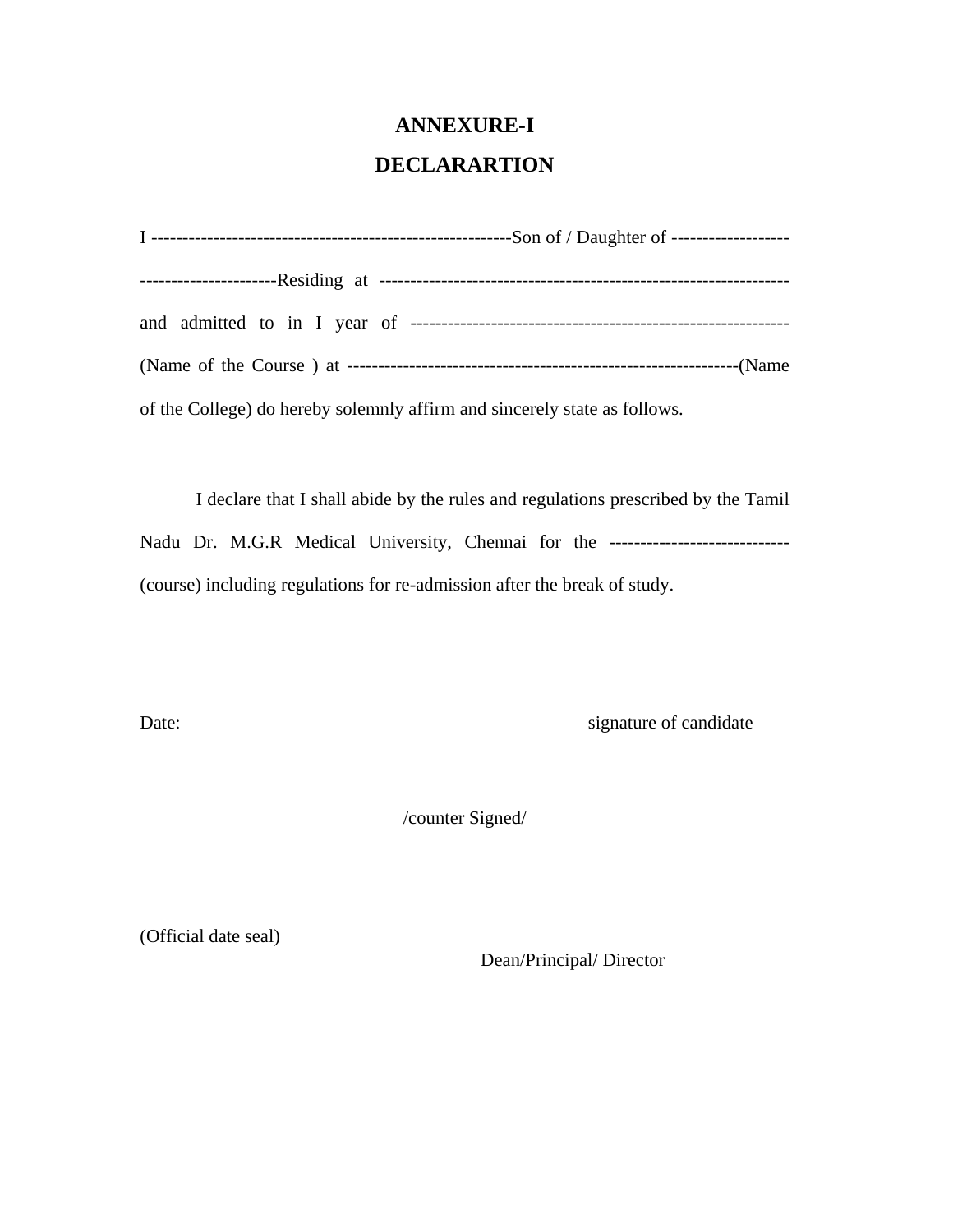# **ENGLISH**

#### **Placement: First year Theory - 60 Hours**

### **Course description:**

The course is designed to enable students to enhance ability to comprehend spoken and written English (and use English) required for effective communication in their professional work. Students will practice their skills in verbal and written English during clinical and classroom experience.

| Unit         | <b>Time</b><br>(Hrs) | <b>Learning</b><br><b>Objectives</b>                                                                                          | <b>Content</b>                                                                                                                                                                                                                                | <b>Teaching Learning</b><br><b>Activities</b>                                                                                                                                                                                                   | <b>Assessment</b><br>methods                                                                                          |
|--------------|----------------------|-------------------------------------------------------------------------------------------------------------------------------|-----------------------------------------------------------------------------------------------------------------------------------------------------------------------------------------------------------------------------------------------|-------------------------------------------------------------------------------------------------------------------------------------------------------------------------------------------------------------------------------------------------|-----------------------------------------------------------------------------------------------------------------------|
| I            | 10                   | Speak &write<br>$\blacktriangleright$<br>$\blacktriangleright$<br>Grammatically<br>correct English                            | Review of<br>$\blacktriangleright$<br>Grammar<br>Remedial study of<br>➤<br>grammar<br><b>Building</b><br>➤<br>Vocabulary<br>Phonetics<br>⋗<br><b>Public Speaking</b><br>≻                                                                     | $\blacktriangleright$<br>Demonstrate use of<br>dictionary grammar<br><b>Class-room Conversation</b><br>➤<br>Exercise on use of<br>Grammar<br>Practice in Public<br>➤<br>speaking                                                                | $\blacktriangleright$<br>Objective<br>type<br>Fill in the<br>➤<br>blanks<br>$\blacktriangleright$<br>Para<br>Phrasing |
| $\mathbf{I}$ | 30                   | Develop ability<br>$\blacktriangleright$<br>to read.<br>understand and<br>express<br>meaningfully,<br>the prescribed<br>text. | Read and<br>↘<br>comprehend<br>prescribed course<br>books                                                                                                                                                                                     | Exercise on:<br>Reading<br>≻<br>Summarizing<br>➤<br>Comprehension<br>➤                                                                                                                                                                          | Short<br>$\blacktriangleright$<br>Answers<br>➤<br>Essay type.                                                         |
| III          | 10                   | $\blacktriangleright$<br>Develop writing<br>skills                                                                            | Various forms of<br>composition<br>Letter writing<br>➤<br>$\blacktriangleright$<br>Note takings<br>Precise writings<br>➤<br><b>Nurses Notes</b><br>➤<br>Anecdotal records<br>⋗<br>Diary writing<br>➤<br>Reports on health<br>➤<br>problem etc | Exercise on writing:<br>Letter writing<br>➤<br><b>Nurses Notes</b><br>⋗<br>Précis<br>⋗<br>Diary<br>➤<br>Anecdotal<br>⋗<br>Health problem<br>➤<br>Resume /CV<br>⋗<br><b>Essay Writing</b><br>➤<br>- Discussion on written<br>reports / documents | Assessment<br>of the skills<br>based on the<br>checklist.                                                             |
| IV           | 6                    | Develop skill in<br>➤<br>spoken English                                                                                       | <b>Spoken English</b><br>Oral report<br>➤<br>Discussion<br>$\blacktriangleright$<br>⋗<br>Debate<br>Telephonic<br>➤<br>Conversion                                                                                                              | Exercise on:<br>Debating<br>➤<br>Participating in Seminar,<br>➤<br>Panel, Symposium<br>Telephonic Conversion<br>$\blacktriangleright$<br>Conversation in different<br>➤<br>situations, practice in<br>public speaking                           | Assessment of<br>the skills based<br>on the checklist.                                                                |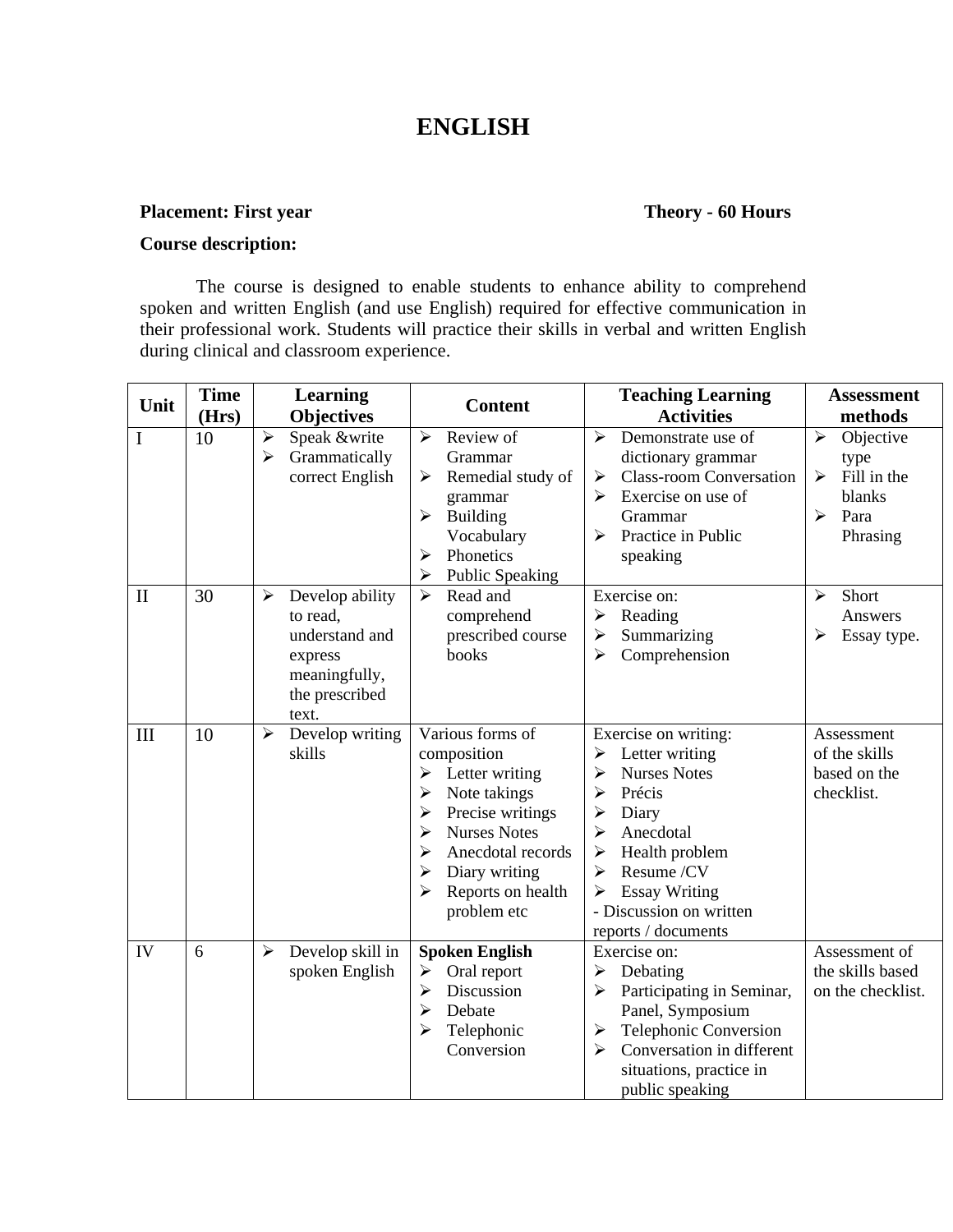| Unit | Time<br>(Hrs | <b>Learning</b><br><b>Objectives</b>                  | <b>Content</b>                                                         | <b>Teaching Learning</b><br><b>Activities</b>                                     | <b>Assessment</b><br>methods                           |
|------|--------------|-------------------------------------------------------|------------------------------------------------------------------------|-----------------------------------------------------------------------------------|--------------------------------------------------------|
|      | 4            | Developing<br>skills in<br>listening<br>comprehension | Listening<br>Comprehension<br>Media, audio,<br>video, speeches<br>etc. | Exercise on:<br>Listening to audio, video<br>tapes and identify the<br>key points | Assessment of<br>the skills based<br>on the checklist. |

# *ENGLISH 100 MARKS*

 *Internal Examination : 100* 

# **REFERENCES**

1. Selva Rose. 1997, Career English for Nurses. Cheiu;ai: Oient Longrnan Ltd.

2. Oxford advanced Leaiiers Dictionary, 1996.

3. Quirk, Randolph and (Jreenbaum Sidney, 1987. A University Grammar of English, Hong Kong: Longman group (FE) Ltd.

4. Thomson A. J. and Maitüiet A. V. 1987, A 1icticl English Grammar, Delhi: Oxford University Press.

5. Gimson A. E. 1986, An Introduction to pronunciation of English. Hong kong: Wing King Tong Ca. Ltd.

6. O' Connor J. D, 1 986. Better English h'onuwiation. Cambridge: University Press.

7. By water F. V. A. 1982, Proficincy Course in Enish. London: 1-lodder and Strongliton.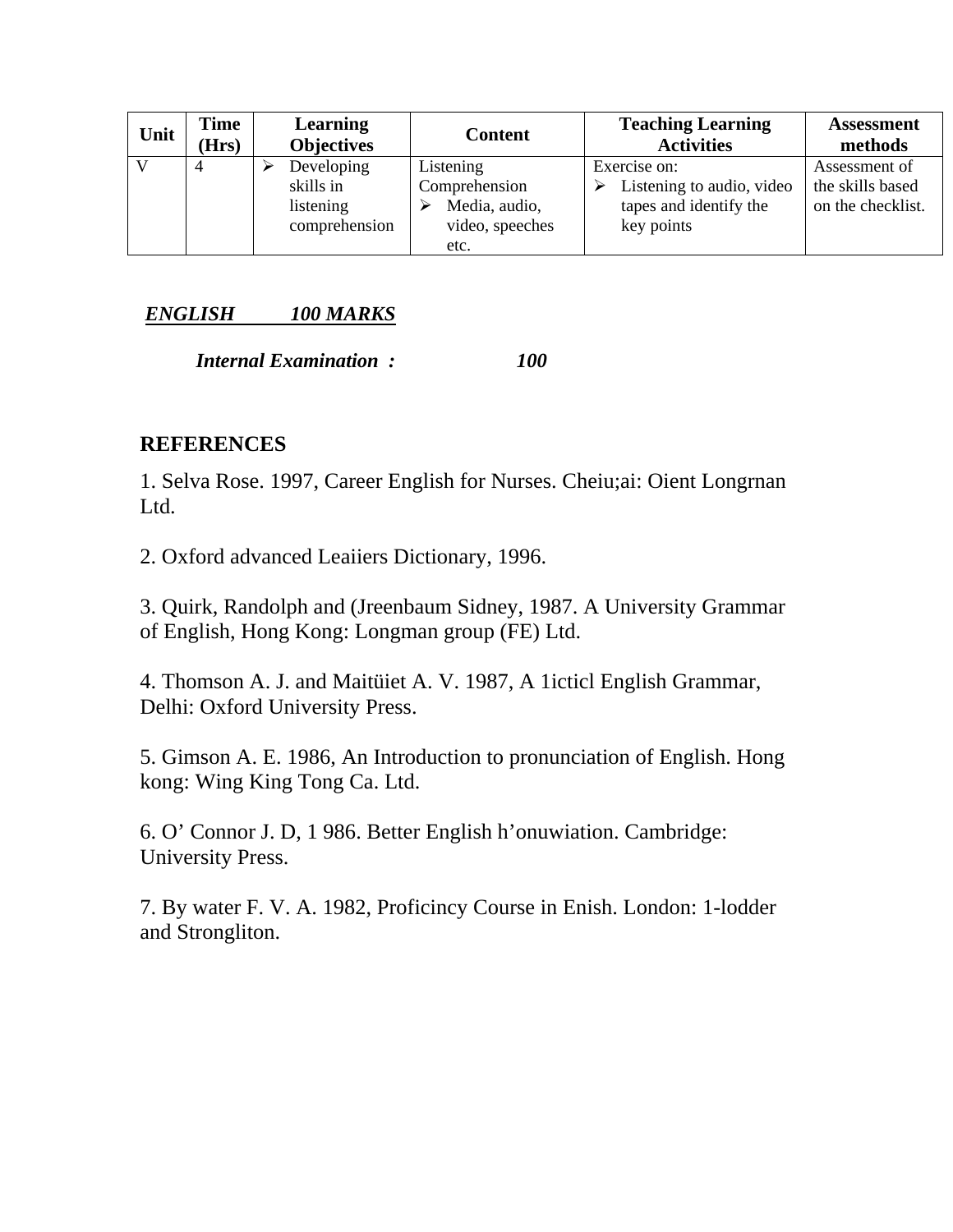# **ANATOMY**

# **Placement: First year Theory - 60 Hours**

#### **Course description:**

The course is designed to assist students to acquire the knowledge of the normal structure of human body & functions. To ensure the students to understand the alternation in anatomical structure and function in disease and practice of Nursing.

| Unit         | <b>Time</b>    | Learning                                                                                                                                       | <b>Content</b>                                                                                                                                                                                                                                                                                                                                                                                                             | <b>Teaching Learning</b>                                                                                                                                                                       | <b>Assessment</b>                                                            |  |
|--------------|----------------|------------------------------------------------------------------------------------------------------------------------------------------------|----------------------------------------------------------------------------------------------------------------------------------------------------------------------------------------------------------------------------------------------------------------------------------------------------------------------------------------------------------------------------------------------------------------------------|------------------------------------------------------------------------------------------------------------------------------------------------------------------------------------------------|------------------------------------------------------------------------------|--|
|              | (Hrs)          | Objectives                                                                                                                                     |                                                                                                                                                                                                                                                                                                                                                                                                                            | <b>Activities</b>                                                                                                                                                                              | methods                                                                      |  |
| $\bf I$      | 5              | Describe the<br>⋗<br>anatomical<br>terms.<br>organization<br>of human<br>body and<br>structure of<br>cell, tissues,<br>membranes<br>and glands | <b>Introduction to Anatomical</b><br>terms organization of the<br>human body<br>Human Cell structure<br>$\blacktriangleright$<br>Tissues -Definition,<br>$\blacktriangleright$<br>Types, characteristics,<br>classification, location,<br>functions and formation<br>$\blacktriangleright$<br>Membranes and glands -<br>classification and structure<br>Alterations in disease<br>Applications and implications<br>nursing | Lecture discussion<br>≻<br>Explain using charts,<br>➤<br>microscopic slides,<br>Skeleton & torso<br>➤<br>Demonstrate cells,<br>types of tissues<br>membranes and<br>glands<br>Record book<br>⋗ | Short answer<br>➤<br>questions<br>➤<br>Objective<br>type                     |  |
| $\mathbf{I}$ | 6              | Describe the<br>$\blacktriangleright$<br>structure $&$<br>function of<br>bones and<br>joints                                                   | <b>The Skeletal System</b><br>Bones-types, structure,<br>➤<br>Axial & Appendicular<br>Skeleton,<br>Bone formation and<br>➤<br>growth<br>Description of bones<br>➤<br>Joints - classification and<br>➤<br>structure<br>Alterations in disease<br>➤<br>Applications and<br>implications in nursing                                                                                                                           | Lecture discussion<br>➤<br>➤<br>Explain using charts,<br>skeleton, loose<br>bones, and joints<br>Record book<br>➤                                                                              | $\blacktriangleright$<br>Short answer<br>questions<br>Objective<br>≻<br>type |  |
| III          | $\overline{7}$ | Describe the<br>$\blacktriangleright$<br>structure and<br>function of<br>muscles                                                               | <b>The Muscular System</b><br>Types and structure of<br>➤<br>muscles<br>➤<br>Muscle groups Alterations<br>in disease Applications<br>and implications in<br>nursing                                                                                                                                                                                                                                                        | Lecture discussion<br>➤<br>Explain using chart,<br>➤<br>models and films<br>$\blacktriangleright$<br>Demonstrate<br>muscular movements<br>➤<br>Record book                                     | Short answer<br>➤<br>questions<br>Objective<br>➤<br>type                     |  |
| IV           | 6              | Describe the<br>$\blacktriangleright$<br>structure $&$<br>function of<br>nervous<br>system                                                     | <b>The Nervous System</b><br>Structure of neurologia &<br>➤<br>neurons<br>Somatic Nervous system<br>$\blacktriangleright$<br>- Structure of brain,<br>spinal cord, cranial nerves,                                                                                                                                                                                                                                         | Lecture discussion<br>$\blacktriangleright$<br>Explain using<br>➤<br>models, charts,<br>slides, specimens<br>$\blacktriangleright$<br>Record book                                              | $\blacktriangleright$<br>Short answer<br>questions<br>Objective<br>≻<br>type |  |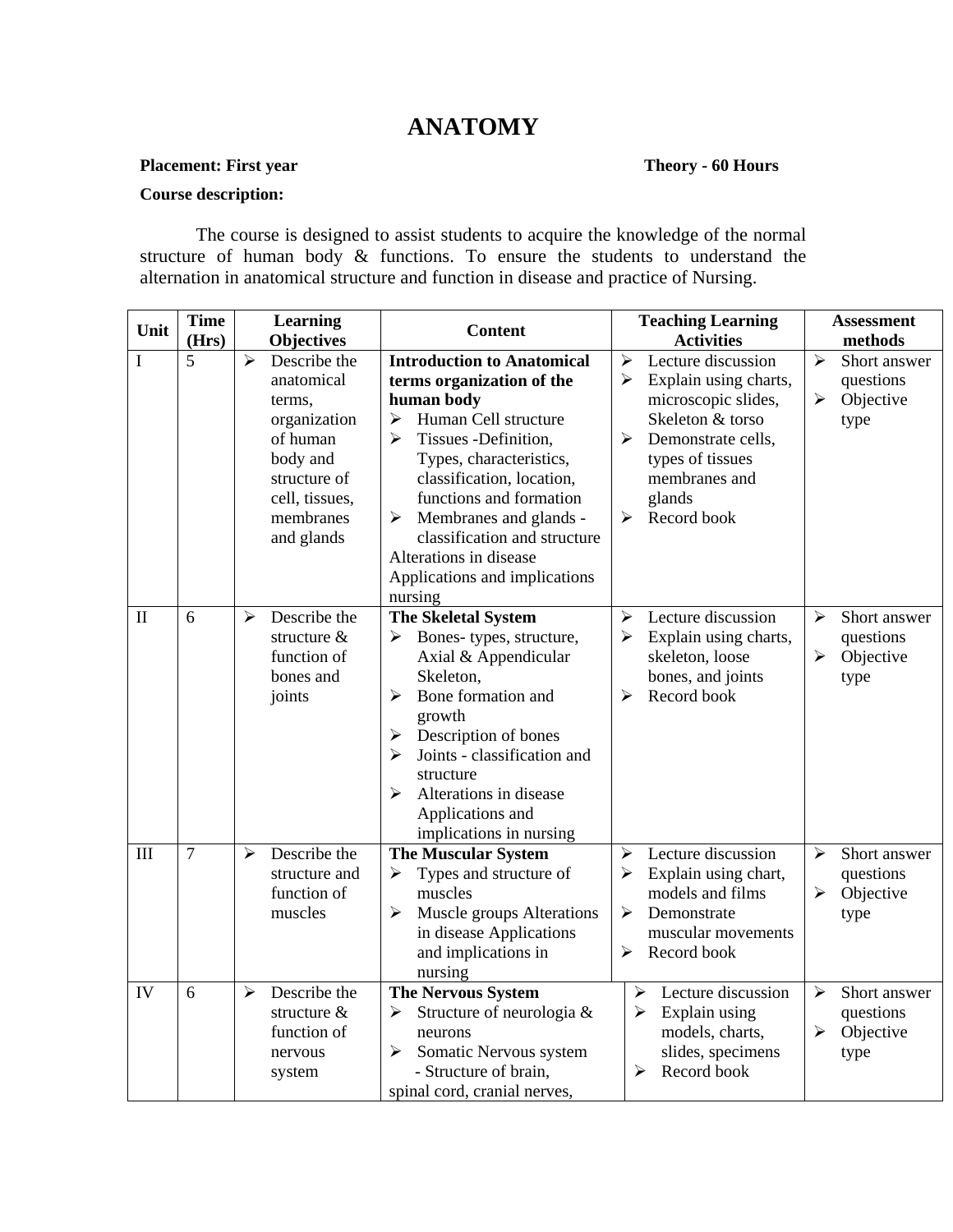| Unit        | <b>Time</b><br>(Hrs) | <b>Learning</b><br><b>Objectives</b>                                                 | <b>Content</b>                                                                                                                                                                                                                                                                                                                                                                                                                                                                              | <b>Teaching Learning</b><br><b>Activities</b>                                                                                 | <b>Assessment</b><br>methods                                                 |  |  |
|-------------|----------------------|--------------------------------------------------------------------------------------|---------------------------------------------------------------------------------------------------------------------------------------------------------------------------------------------------------------------------------------------------------------------------------------------------------------------------------------------------------------------------------------------------------------------------------------------------------------------------------------------|-------------------------------------------------------------------------------------------------------------------------------|------------------------------------------------------------------------------|--|--|
|             |                      |                                                                                      | spinal nerves, peripheral nerves<br>➤<br>Autonomic Nervous System<br>— sympathetic,<br>parasympathetic<br>Structure, location Alterations<br>in disease<br>Applications and implications in<br>nursing                                                                                                                                                                                                                                                                                      |                                                                                                                               |                                                                              |  |  |
| V           | 6                    | Explain the<br>structure &<br>functions of<br>sensory organs                         | <b>The Sensory Organs</b><br>Structure of skin, eye, ear,<br>≻<br>nose, tongue, (Auditory and<br>olfactory apparatus)<br>Alterations in disease<br>Applications and implications in<br>nursing                                                                                                                                                                                                                                                                                              | Lecture discussion<br>➤<br>Explain using<br>➤<br>models, charts,<br>slides, specimens<br>Record book<br>≻                     | $\blacktriangleright$<br>Short answer<br>questions<br>Objective<br>➤<br>type |  |  |
| VI          | $\overline{7}$       | Describe the<br>structure $&$<br>function of.<br>circulatory and<br>lymphatic system | <b>Circulatory and lymphatic</b><br>system<br>$\triangleright$ The Circulatory System<br>- Blood — Microscopic structure<br>- Structure of Heart<br>Structure of blood vessels -<br>Arterial & Venous System,<br>- Circulation: systemic,<br>pulmonary, coronary<br>Lymphatic system<br>- Lymphatic vessels and lymph<br>- Lymphatic tissues<br>- Thymus gland<br>- Lymph nodes<br>- Spleen<br>- Lymphatic nodules<br>Alterations in disease<br>Applications and implications in<br>nursing | Lecture discussion<br>➤<br>Explain using<br>➤<br>models, charts,<br>slides, specimens<br>Record book<br>➤                     | Short answer<br>⋗<br>questions<br>$\blacktriangleright$<br>Objective<br>type |  |  |
| VII         | 5                    | Describe the<br>➤<br>structure $&$<br>functions of<br>respiratory<br>system          | <b>The Respiratory System</b><br>• Structure of the organs of<br>respiration<br>• Muscles of respiration:<br><b>Intercostal and Diaphragm</b><br>Alterations in disease<br>Applications and implications in<br>nursing                                                                                                                                                                                                                                                                      | Lecture discussion<br>➤<br>➤<br>Explain using<br>models, charts,<br>slides, specimens<br>Record book<br>➤                     | ➤<br>Short answer<br>questions<br>Objective<br>➤<br>type                     |  |  |
| <b>VIII</b> | 6                    | Describe the<br>structure $&$<br>functions of<br>digestive system                    | <b>The Digestive System</b><br>• Structure of Alimentary tract<br>and accessory organs of<br>digestion<br>Alterations in disease<br>Applications and implications in                                                                                                                                                                                                                                                                                                                        | Lecture discussion<br>$\blacktriangleright$<br>Explain using<br>➤<br>models, charts,<br>slides, specimens<br>Record book<br>➤ | ➤<br>Short answer<br>questions<br>Objective<br>➤<br>type                     |  |  |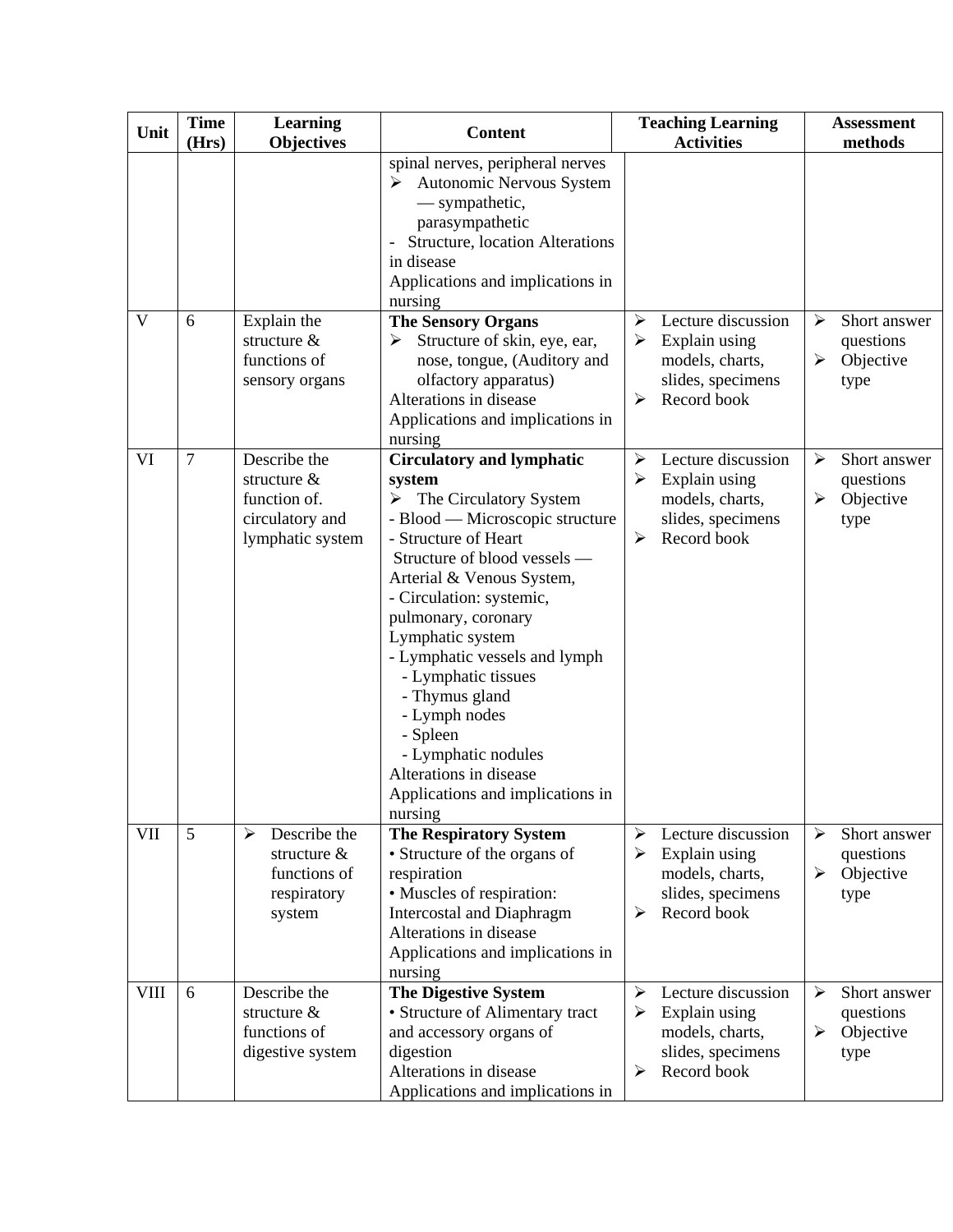| Unit | <b>Time</b>    | <b>Learning</b>                                                         | <b>Content</b>                                                                                                                                                                                                                            | <b>Teaching Learning</b>                                                                                  | <b>Assessment</b>                                        |
|------|----------------|-------------------------------------------------------------------------|-------------------------------------------------------------------------------------------------------------------------------------------------------------------------------------------------------------------------------------------|-----------------------------------------------------------------------------------------------------------|----------------------------------------------------------|
|      | (Hrs)          | <b>Objectives</b>                                                       |                                                                                                                                                                                                                                           | <b>Activities</b>                                                                                         | methods                                                  |
|      |                |                                                                         | nursing                                                                                                                                                                                                                                   |                                                                                                           |                                                          |
| IX   | $\overline{4}$ | Describe the<br>structure $\&$<br>functions Of<br>excretory system      | <b>The Excretory System</b><br>(Urinary)<br>• Structure of organs of urinary<br>System: Kidney, ureters, urinary<br>bladder, urethra, structure of<br>skin<br>Alterations in disease<br>Applications and implications in<br>nursing       | Lecture discussion<br>➤<br>Explain using<br>≻<br>models, charts,<br>slides, specimens<br>Record book<br>➤ | ➤<br>Short answer<br>questions<br>Objective<br>≻<br>type |
| X    | 4              | Describe the<br>structure $\&$<br>functions of<br>endocrine system      | <b>•The Endocrine System</b><br>Structure of Pituitary, Pancreas,<br>thyroid, Parathyroid, thymus and<br>adrenal glands<br>Alterations in disease<br>Applications and implications in<br>nursing                                          | Lecture discussion<br>↘<br>Explain using<br>➤<br>models, charts,<br>slides, specimens<br>Record book<br>≻ | ≻<br>Short answer<br>questions<br>Objective<br>➤<br>type |
| XI   | $\overline{4}$ | Describe the<br>structure and<br>functions of<br>reproductive<br>system | The Reproductive system<br>including breast<br>• Structure of female<br>reproductive organs<br>• Structure of male reproductive<br>organs.<br>• Structure of breast Alterations<br>in disease Applications and<br>implications in nursing | Lecture discussion<br>➤<br>Explain using<br>➤<br>models, charts,<br>slides, specimens<br>Record book<br>➤ | ➤<br>Short answer<br>questions<br>Objective<br>➤<br>type |

# *Prescribed Internal Assessment Weightage:*

| <b>Internal Assessment</b> : (i) Term Test |  |                                | $-15$ |
|--------------------------------------------|--|--------------------------------|-------|
|                                            |  | $(ii)$ Assignment - 5          |       |
|                                            |  | <i>(iii)</i> $Record Work - 5$ |       |

# **Anatomy & Physiology Recommended Books:**

Cohen – Memmler's Structure & Function of Human Body, 2009, LWW.

Waugh – Ross & Wilson Anatomy & Physiology, 2008, Elsevier.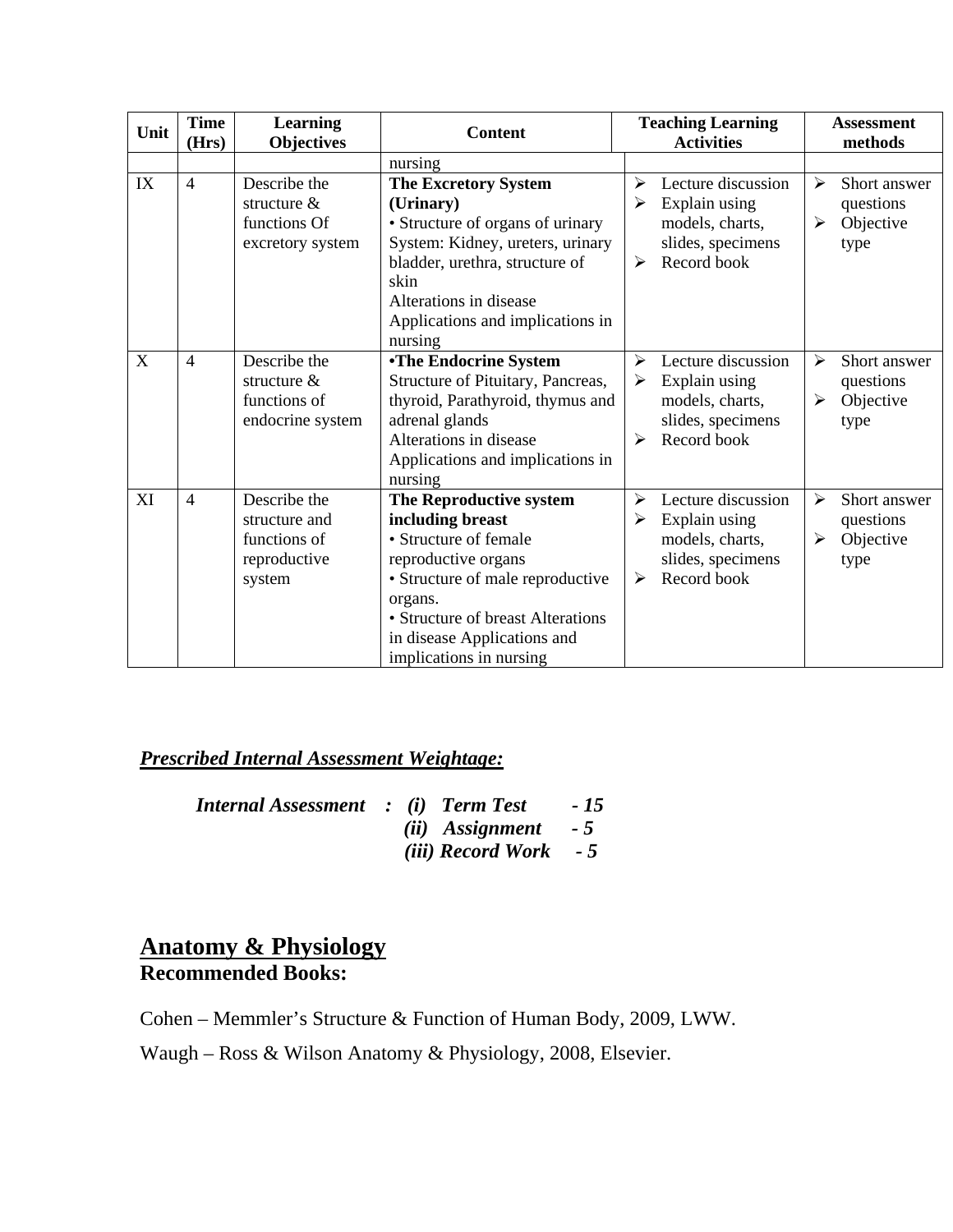# **Reference Books**

- 1. Tortora Anatomy & Physiology, 2007, Wiley
- 2. Chaurasia Human Anatomy, 2005, CBS Publishers
- 3. Standring Gray's Anatomy, 2006, Elsevier
- 4. Snell Clinical Anatomy by Regions,WK.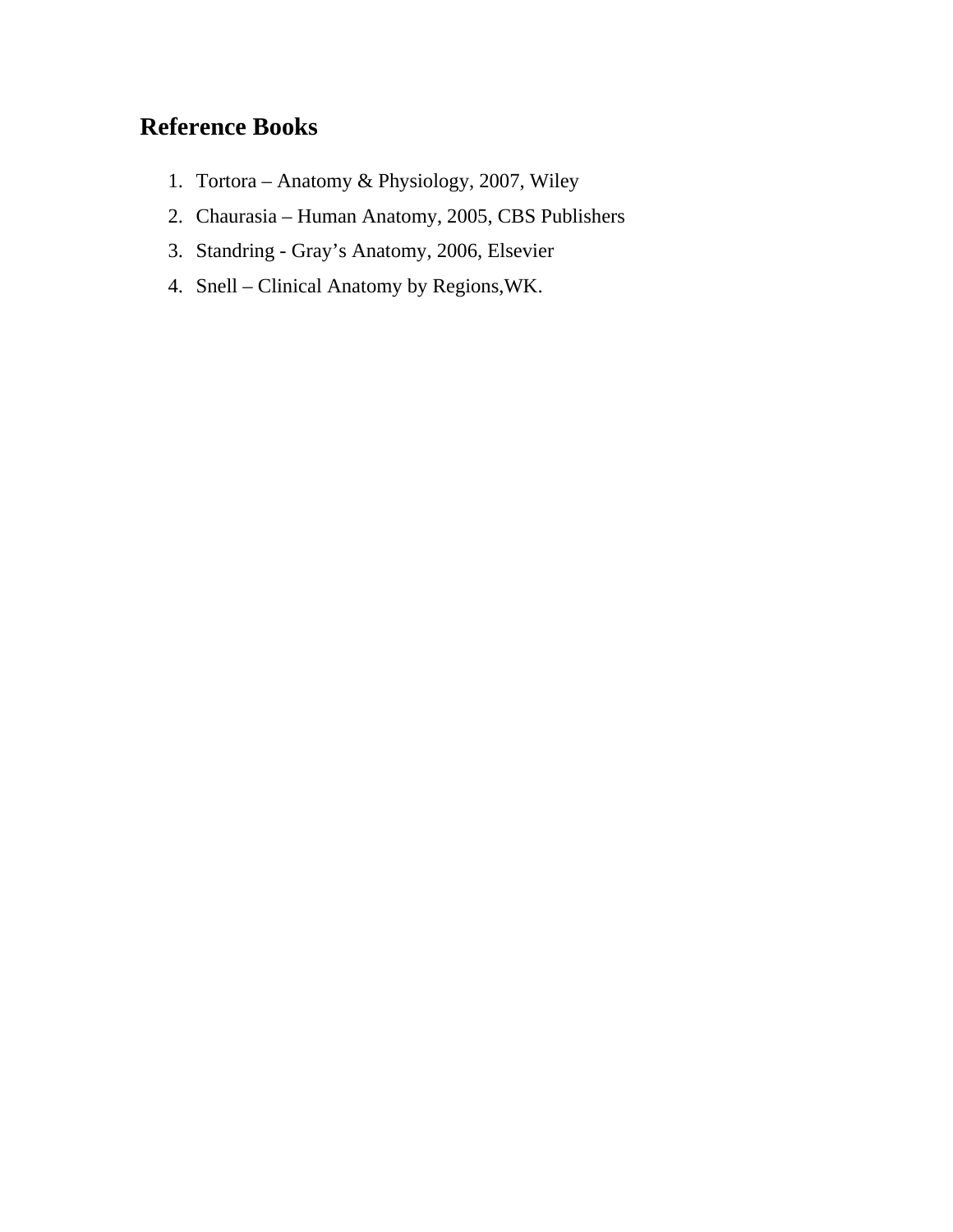# **PHYSIOLOGY**

### **Placement: First year Theory - 60 Hours**

#### **Course Description:**

The Course is designed to assist the students to acquire knowledge of the normal physiology of various human body systems and understand the alterations in physiology in diseases and practice of nursing.

| Unit     | <b>Time</b><br>(Hrs) | Learning<br><b>Objectives</b>                                                                                | <b>Content</b>                                                                                                                                                                                                                                                                                   | <b>Teaching</b><br><b>Learning</b><br><b>Activities</b>                                                                                                                                                                     | <b>Assessment</b><br>methods                                                 |
|----------|----------------------|--------------------------------------------------------------------------------------------------------------|--------------------------------------------------------------------------------------------------------------------------------------------------------------------------------------------------------------------------------------------------------------------------------------------------|-----------------------------------------------------------------------------------------------------------------------------------------------------------------------------------------------------------------------------|------------------------------------------------------------------------------|
| I        | $\overline{4}$       | Describe the<br>≻<br>physiology<br>$\blacktriangleright$<br>of cell, tissues,<br>membranes and<br>glands     | <b>Cell Physiology</b><br>Tissue-formation, repair<br>➤<br>Membranes $&$ glands —<br>$\blacktriangleright$<br>functions Alterations in<br>disease Applications and<br>implications in nursing                                                                                                    | $\blacktriangleright$<br>Lecture<br>discussion                                                                                                                                                                              | ➤<br>Short answer<br>questions<br>Objective<br>➤<br>type                     |
| $\rm II$ | $\overline{4}$       | Describe the<br>➤<br>bone formation<br>and growth and<br>movements of<br>skeleton<br>system                  | <b>Skeletal System</b><br>Bone formation & growth<br>➤<br>Bones - Functions and<br>➤<br>movements of bones of axial<br>and appendicular skeleton,<br>bone healing<br>Joints and joint movement<br>$\blacktriangleright$<br>Alterations in disease<br>Applications and<br>implications in nursing | $\blacktriangleright$<br>Lecture<br>discussion<br>$\blacktriangleright$<br>Explain using<br>Charts,<br>models and<br>films<br>$\blacktriangleright$<br>Demonstratio<br>n of joint<br>movements                              | ➤<br>Short answer<br>questions<br>➤<br>Objective<br>type                     |
| III      | $\overline{4}$       | Describe the<br>➤<br>muscle<br>movements and<br>tone and<br>demonstrate<br>muscle<br>contraction and<br>tone | <b>Muscular System</b><br>Muscle movements, Muscle<br>≻<br>tone, Physiology of muscle<br>contraction, levels and<br>maintenance of posture<br>Alterations in disease<br>$\blacktriangleright$<br>Applications and<br>implications in nursing                                                     | $\blacktriangleright$<br>Lecture<br>discussion<br>Explain using<br>➤<br>Charts,<br>models slides,<br>specimen and<br>films<br>$\blacktriangleright$<br>Demonstratio<br>n of muscle<br>movements,<br>tone and<br>contraction | $\blacktriangleright$<br>Short answer<br>questions<br>Objective<br>➤<br>type |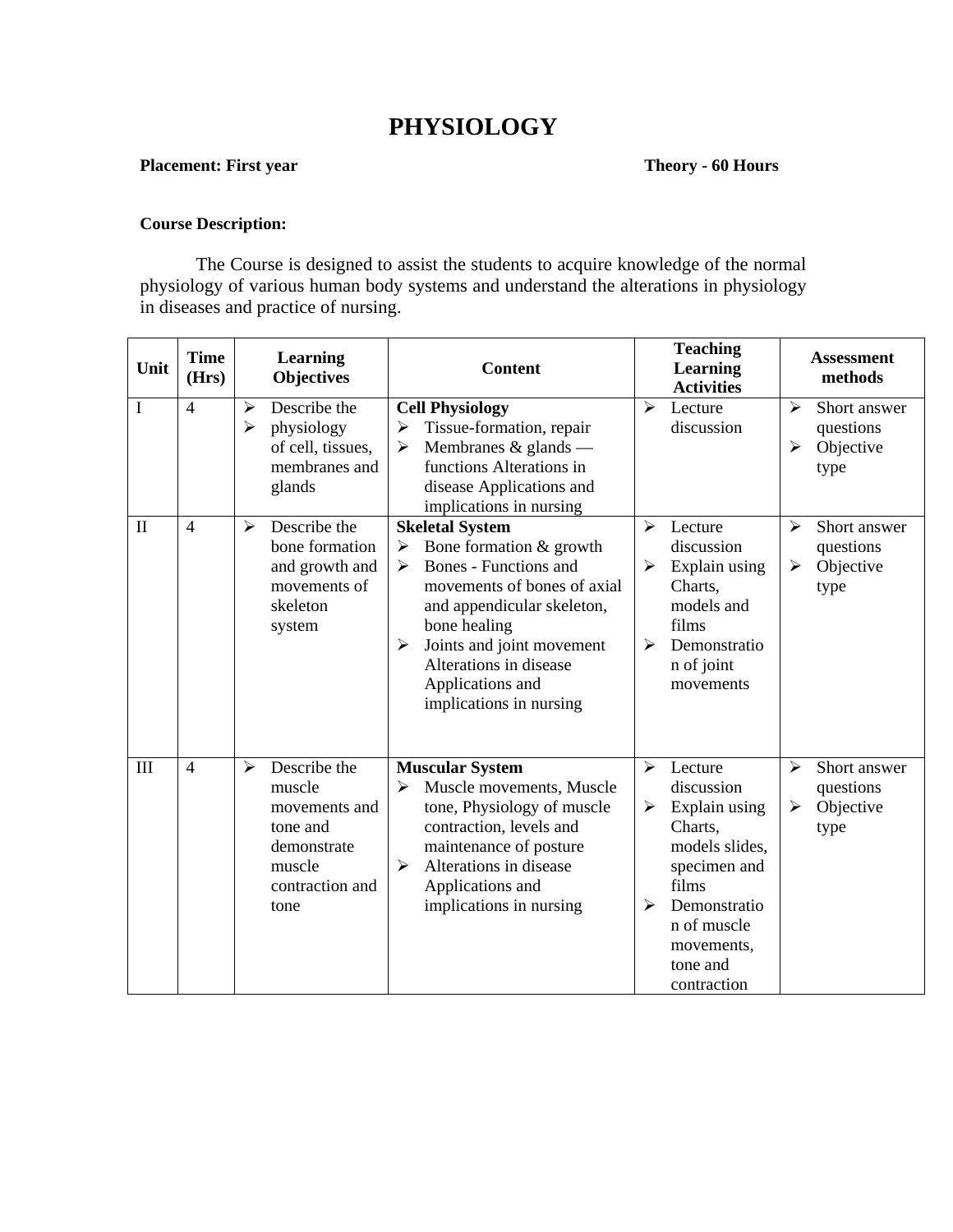| Unit | <b>Time</b><br>(Hrs) | Learning<br><b>Objectives</b>                                                                                                                                       | <b>Content</b>                                                                                                                                                                                                                                                                                                                                                                                                                                                                                                               | <b>Teaching</b><br>Learning<br><b>Activities</b>                                                                                                                                                                                                                        | <b>Assessment</b><br>methods                                                 |
|------|----------------------|---------------------------------------------------------------------------------------------------------------------------------------------------------------------|------------------------------------------------------------------------------------------------------------------------------------------------------------------------------------------------------------------------------------------------------------------------------------------------------------------------------------------------------------------------------------------------------------------------------------------------------------------------------------------------------------------------------|-------------------------------------------------------------------------------------------------------------------------------------------------------------------------------------------------------------------------------------------------------------------------|------------------------------------------------------------------------------|
| IV   | $\tau$               | Describe the<br>➤<br>physiology of<br>nerve stimulus,<br>reflexes, brain,<br>cranial and<br>spinal nerves<br>➤<br>Demonstrate<br>reflex action<br>and stimulus      | <b>Nervous System</b><br>Functions of Neurolgia &<br>≻<br>neurons<br>Stimulus & nerve-impulse-<br>➤<br>definitions and mechanism<br>Functions of brain, spinal<br>➤<br>cord, cranial and spinal<br>nerves<br>Cerebrospinal fluid-<br>➤<br>Composition, circulation and<br>function<br>Reflex arc, Reflex action and<br>➤<br>reflexes<br>Autonomic functions-<br>Pain: somatic, visceral, and<br>referred<br>Autonomic learning and<br>biofeedback<br>Alternations in disease<br>Applications and implications in<br>nursing. | $\blacktriangleright$<br>Lecture<br>discussion<br>Explain using,<br>➤<br>Charts,<br>models and<br>films<br>➤<br>Demonstrate<br>nerve<br>stimulus,<br>reflex action,<br>reflexes                                                                                         | ➤<br>Short answer<br>questions<br>Objective<br>$\blacktriangleright$<br>type |
| V    | 8                    | Describe the<br>physiology<br>blood and<br>functions of<br>Heart<br>Demonstrate<br>blood cell count,<br>coagulation,<br>grouping,<br>Hb: BP and Pulse<br>monitoring | <b>Circulatory System</b><br>Blood formation,<br>⋗<br>composition, blood groups,<br>blood coagulation<br>Hemoglobin: Structure,<br>➤<br>Synthesis and breakdown,<br>Variation of molecules,<br>estimation<br>Functions of Heart,<br>➤<br>Conduction, Cardiac cycle,<br>circulation— Principles,<br>Control, factors influencing<br><b>BP</b> and Pulse<br>Alternations in disease<br>➤<br>Applications and implications in<br>nursing.                                                                                       | ➤<br>Lecture<br>discussion<br>Explain using<br>➤<br>Charts, films<br>Demonstratio<br>⋗<br>n of Blood<br>cell count,<br>coagulation,<br>grouping,<br>Hemoglobin<br>estimation,<br>Heart<br>conduction<br>system.<br>$\blacktriangleright$<br>Measurement<br>of pulse, BP | ➤<br>Short answer<br>questions<br>$\blacktriangleright$<br>Objective<br>type |
| VI   | 6                    | • Describe the<br>physiology and<br>mechanisms of<br>respiration<br>• Demonstrates<br>spirometry                                                                    | <b>The Respiratory System</b><br>Functions of respiratory<br>➤<br>organs<br>Physiology of respiration<br>➤<br>Pulmonary ventilation,<br>➤<br>Volume<br>Mechanics of respiration<br>➤<br>Gaseous exchange in lungs<br>➤<br>Carriage of oxygen $\&$<br>➤<br>carbon-dioxide Exchange of                                                                                                                                                                                                                                         | ⋗<br>Lecture<br>discussion<br>Explain using<br>➤<br>Charts, films<br>Demonstratio<br>⋗<br>n of<br>spirometry                                                                                                                                                            | Short answer<br>➤<br>questions<br>Objective<br>➤<br>type                     |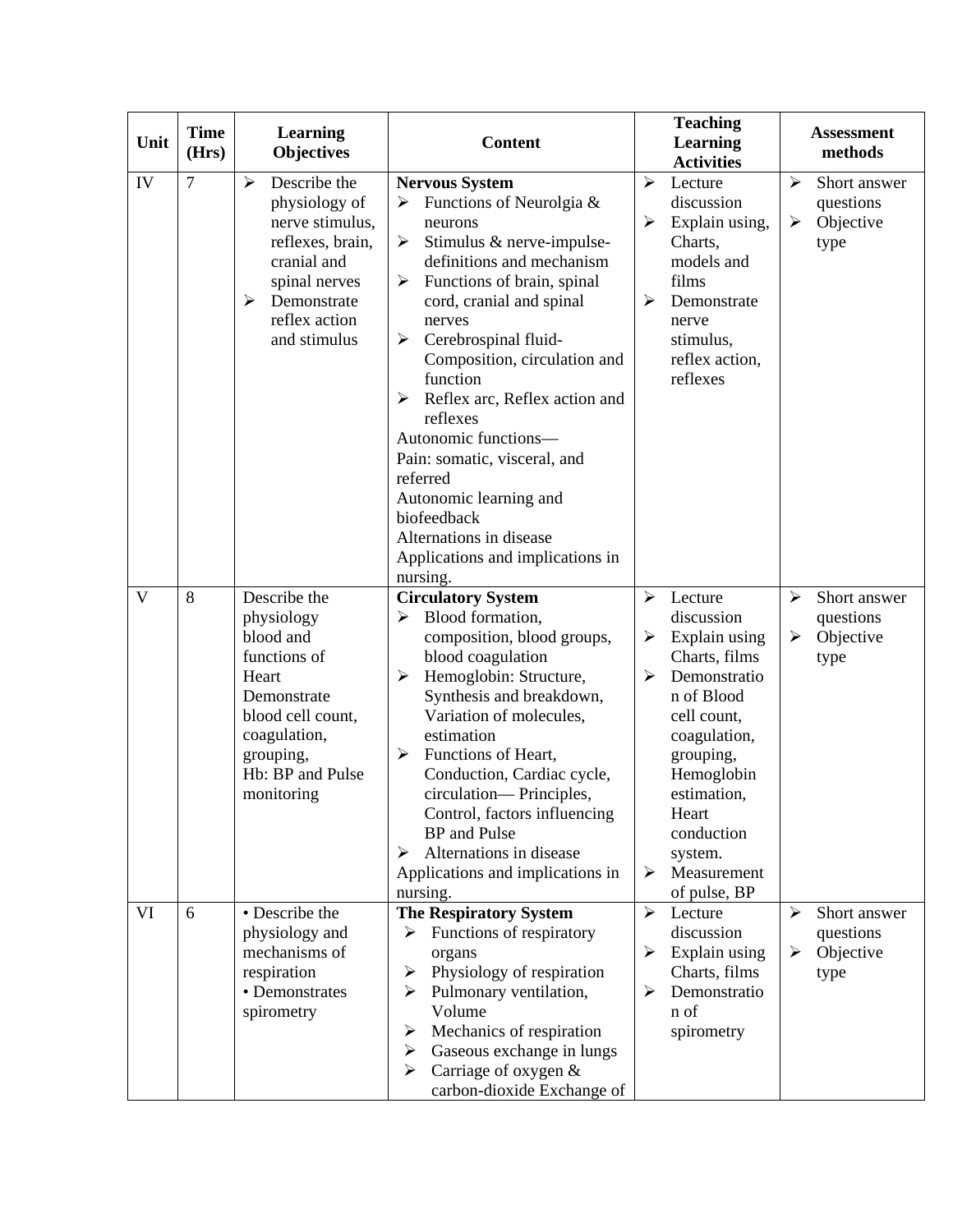| Unit        | <b>Time</b><br>(Hrs) | <b>Learning</b><br><b>Objectives</b>                                                    | <b>Content</b>                                                                                                                                                                                                                                                                                                                                                    | <b>Teaching</b><br>Learning<br><b>Activities</b>                                                           | <b>Assessment</b><br>methods                             |
|-------------|----------------------|-----------------------------------------------------------------------------------------|-------------------------------------------------------------------------------------------------------------------------------------------------------------------------------------------------------------------------------------------------------------------------------------------------------------------------------------------------------------------|------------------------------------------------------------------------------------------------------------|----------------------------------------------------------|
|             |                      |                                                                                         | gases in tissues<br>Regulation of respiration.<br>➤<br>Alterations in disease<br>Applications and implications in<br>nursing.                                                                                                                                                                                                                                     |                                                                                                            |                                                          |
| VII         | 6                    | • Describes the<br>physiology of<br>digestive<br>system<br>• Demonstrates<br><b>BMR</b> | <b>The Digestive System</b><br>• Functions of organs of<br>digestive tract. Movements of<br>alimentary tract, Digestion in<br>mouth, stomach, small intestines,<br>Large intestines, Absorption of<br>food. Functions of liver, gall<br>bladder and pancreas<br>· Metabolism of carbohydrates,<br>protein and fat<br>Applications and implications in<br>nursing. | $\blacktriangleright$<br>Lecture<br>discussion<br>Explain using<br>➤<br>Charts, Films                      | ➤<br>Short answer<br>questions<br>Objective<br>➤<br>type |
| <b>VIII</b> | 5                    | Describe the<br>physiology of<br>Excretory<br>System                                    | <b>The Excretory System</b><br>• Functions of kidneys, ureters,<br>urinary bladder & urethra<br>• Composition of urine<br>• Mechanism of urine formation<br>• Functions of skin<br>• Regulation of body temperature<br>· Fluid and electrolyte balance.<br>Alterations in disease<br>Applications and implications in<br>nursing.                                 | $\blacktriangleright$<br>Lecture<br>discussion<br>Explain using<br>➤<br>Charte filme                       | Short answer<br>➤<br>questions<br>Objective<br>➤<br>type |
| IX          | $\overline{4}$       | • Describe the<br>physiology of<br>sensory organs                                       | <b>The Sensory Organ</b><br>Functions of skin, eye, ear,<br>$\bullet$<br>nose, tongue,<br>Alterations in disease<br>Applications and<br>implications in nursing                                                                                                                                                                                                   | $\blacktriangleright$<br>Lecture<br>discussion<br>Explain using<br>➤<br>Charts, films                      | Short answer<br>➤<br>questions<br>Objective<br>➤<br>type |
| $\mathbf X$ | 5                    | Describe the<br>physiology of<br>endocrine glands                                       | <b>The Endocrine System</b><br>• Functions of Pituitary, pineal<br>body, thymus, Thyroid,<br>parathyroid, pancreas, Supra<br>renal, Placenta and ovaries &<br><b>Testes</b><br>Alterations in disease<br>Applications and implications in<br>nursing                                                                                                              | ➤<br>Lecture<br>discussion<br>Explain using<br>➤<br>Charts, films<br>Demonstratio<br>➤<br>n of BMR         | ➤<br>Short answer<br>questions<br>Objective<br>➤<br>type |
| XI          | 5                    | Describe the<br>physiology of male<br>and female<br>reproductive                        | <b>The Reproductive System</b><br>• Reproduction of cells — DNA,<br>Mitosis, Meiosis,<br>spermatogenesis, oogenesis.                                                                                                                                                                                                                                              | $\blacktriangleright$<br>Lecture<br>discussion<br>$\blacktriangleright$<br>Explain using<br>Charts, films, | Short answer<br>➤<br>questions<br>Objective<br>➤<br>type |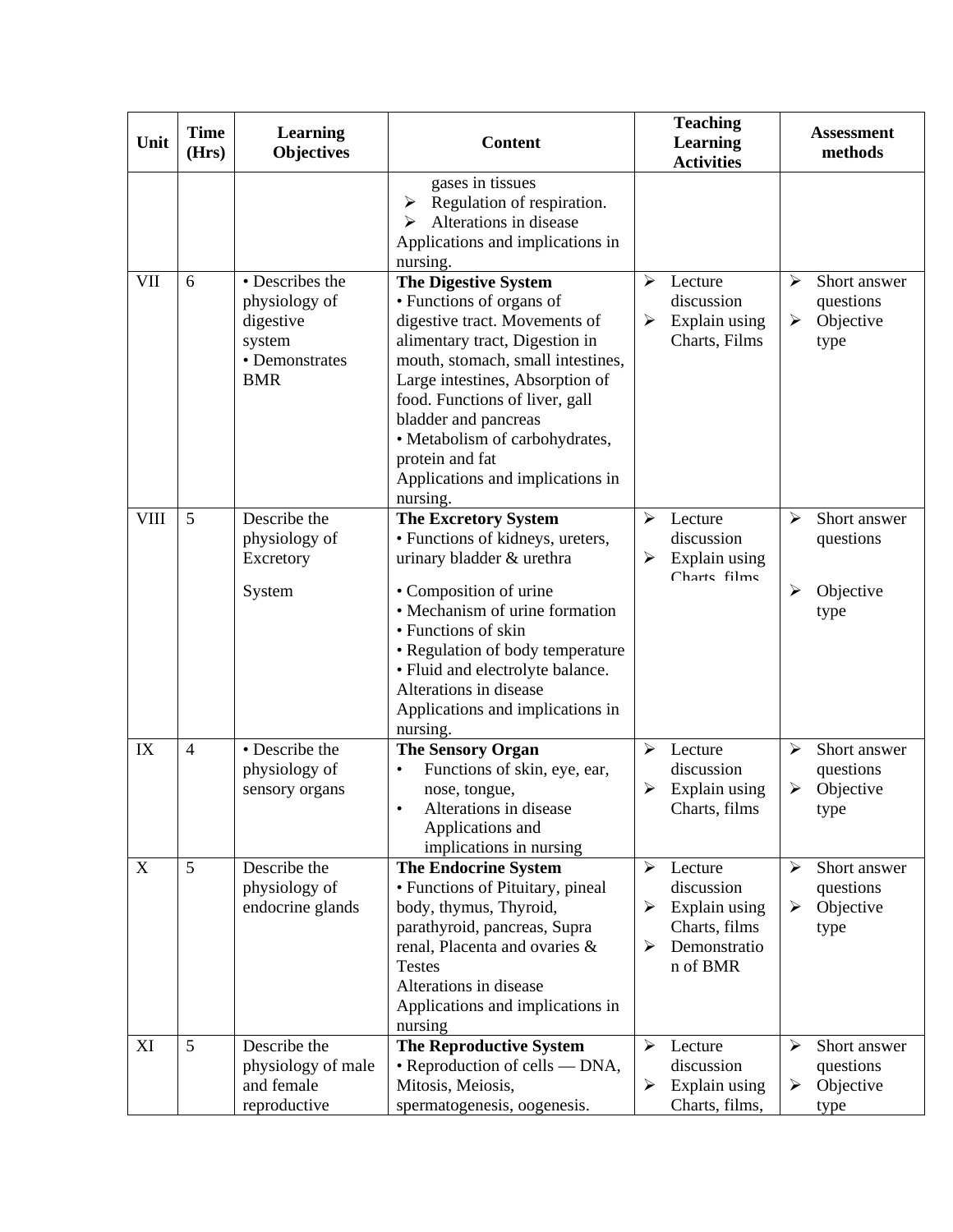| Unit | <b>Time</b><br>(Hrs) | <b>Learning</b><br><b>Objectives</b>                                      | <b>Content</b>                                                                                                                                                                                                                                                                                                |   | <b>Teaching</b><br><b>Learning</b><br><b>Activities</b> |        | <b>Assessment</b><br>methods                   |
|------|----------------------|---------------------------------------------------------------------------|---------------------------------------------------------------------------------------------------------------------------------------------------------------------------------------------------------------------------------------------------------------------------------------------------------------|---|---------------------------------------------------------|--------|------------------------------------------------|
|      |                      | system                                                                    | • Functions of female<br>reproductive organs; Functions<br>of breast, Female sexual cycle.<br>• Introduction to embryology.<br>• Functions of male reproductive<br>organs, Male function in<br>reproduction, Male fertility<br>system, Alterations in disease<br>Applications and implications in<br>nursing. |   | models,<br>specimens                                    |        |                                                |
| XII  | $\overline{2}$       | Describe the<br>physiology of<br>Lymphatic and<br>Immunological<br>System | <b>Lymphatic and Immunological</b><br><b>System</b><br>• Circulation of lymph<br>• Immunity<br>Formation of T-cells and cells<br>Types of Immune response<br>Antigens<br>Cytokines<br>Antibodies<br>Applications and implications in<br>nursing.                                                              | ➤ | Lecture<br>discussion<br>Explain using<br>Charts, films | ⋗<br>➤ | Short answer<br>questions<br>Objective<br>type |

*Prescribed Internal Assessment Weightage:*

*Internal Assessment : Term Test - 15 Assignment - 5 Record Work - 5*

# **Anatomy & Physiology**

# **Recommended Books:**

- 1. Cohen Memmler's Structure & Function of Human Body, 2009, LWW.
- 2. Waugh Ross & Wilson Anatomy & Physiology, 2008, Elsevier.
- 3. Venkatesh Basic Medical Physiology for Nursing ,2009 ,LWW

# **Reference Books:**

Venkatesh – Basic Medical Physiology, 2009, LWW

Guyton – Medical Physiology, 2007, Elsevier.

West – Best& Taylor Physiologic Basis of Disease, Waverly.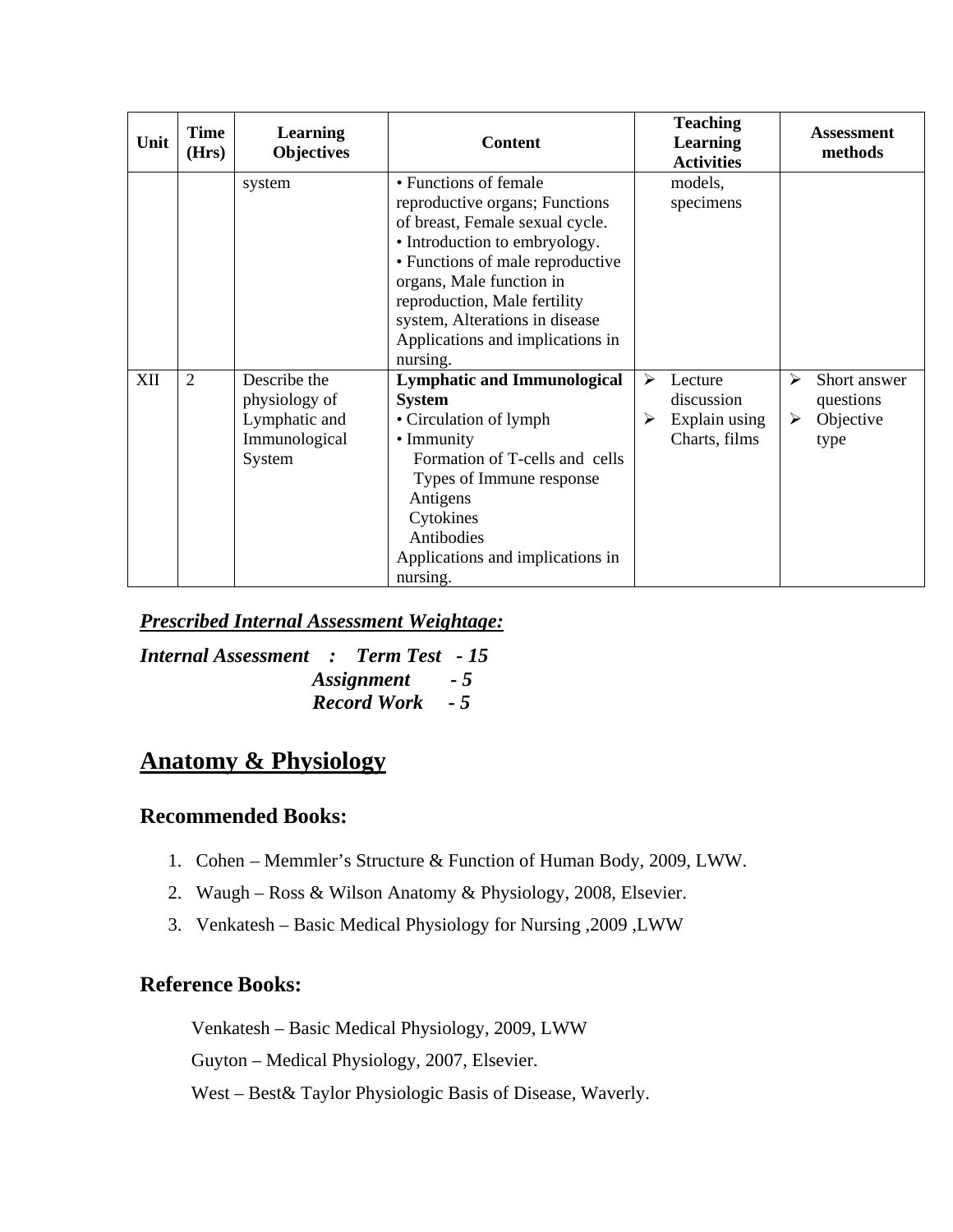# **NUTRITION**

# **Placement: First year Theory - 60 Hours**

#### **Course Description:**

The Course is designed to assist the students to acquire knowledge of nutrition for maintenance of optimum health at different stages of life and its application for practice of nursing.

|              |                |              | <b>Time</b>                                                                                                                                          |                                                                                                                                                                                                                                                                                                                                                                                                                                                                                                                            |                                                                                            |                                                                                                  |  |  |  |  |  |  |  |  |  | <b>Assessment</b> |  |
|--------------|----------------|--------------|------------------------------------------------------------------------------------------------------------------------------------------------------|----------------------------------------------------------------------------------------------------------------------------------------------------------------------------------------------------------------------------------------------------------------------------------------------------------------------------------------------------------------------------------------------------------------------------------------------------------------------------------------------------------------------------|--------------------------------------------------------------------------------------------|--------------------------------------------------------------------------------------------------|--|--|--|--|--|--|--|--|--|-------------------|--|
| Unit         |                | (Hrs)        | <b>Learning Objectives</b>                                                                                                                           | <b>Content</b>                                                                                                                                                                                                                                                                                                                                                                                                                                                                                                             | <b>Teaching Learning</b><br><b>Activities</b>                                              | methods                                                                                          |  |  |  |  |  |  |  |  |  |                   |  |
|              | $\mathbf T$    | $\, {\bf P}$ |                                                                                                                                                      |                                                                                                                                                                                                                                                                                                                                                                                                                                                                                                                            |                                                                                            |                                                                                                  |  |  |  |  |  |  |  |  |  |                   |  |
| I            | $\overline{4}$ |              | Describe the<br>$\blacktriangleright$<br>relationship<br>between nutrition<br>& Health.                                                              | <b>Introduction</b><br>· Nutrition:<br>- History<br>- Concepts<br>• Role of nutrition in<br>maintaining health<br>• Nutritional problems in<br>India<br>• National nutritional<br>policy<br>• Factors affecting food<br>and nutrition: socio-<br>economic, cultural,<br>tradition, production,<br>system of distribution, life<br>style and food habits etc<br>• Role of food and its<br>medicinal value<br>• Classification of foods<br>• Food standards<br>• Elements of nutrition:<br>macro and micro<br>• Calorie, BMR | <b>Lecture Discussion</b><br>➤<br>➤<br>Explaining using<br>charts<br>Panel discussion<br>⋗ | ➤<br>Short answer<br>questions<br>Objective<br>$\blacktriangleright$<br>type                     |  |  |  |  |  |  |  |  |  |                   |  |
| $\mathbf{I}$ | $\overline{2}$ |              | Describe the<br>$\blacktriangleright$<br>classification,<br>functions, sources<br>and recommended<br>daily allowances<br>$(RDA)$ of<br>carbohydrates | Carbohydrates<br>• Classification<br>• Caloric value<br>• Recommended daily<br>allowances<br>· Dietary sources.<br>• Functions<br>• Digestion, absorption<br>and storage, metabolism<br>of carbohydrates<br>· Malnutrition:<br>Deficiencies and Over                                                                                                                                                                                                                                                                       | <b>Lecture Discussion</b><br>➤<br>$\blacktriangleright$<br>Explaining using<br>charts      | $\blacktriangleright$<br>Short answer<br>questions<br>$\blacktriangleright$<br>Objective<br>type |  |  |  |  |  |  |  |  |  |                   |  |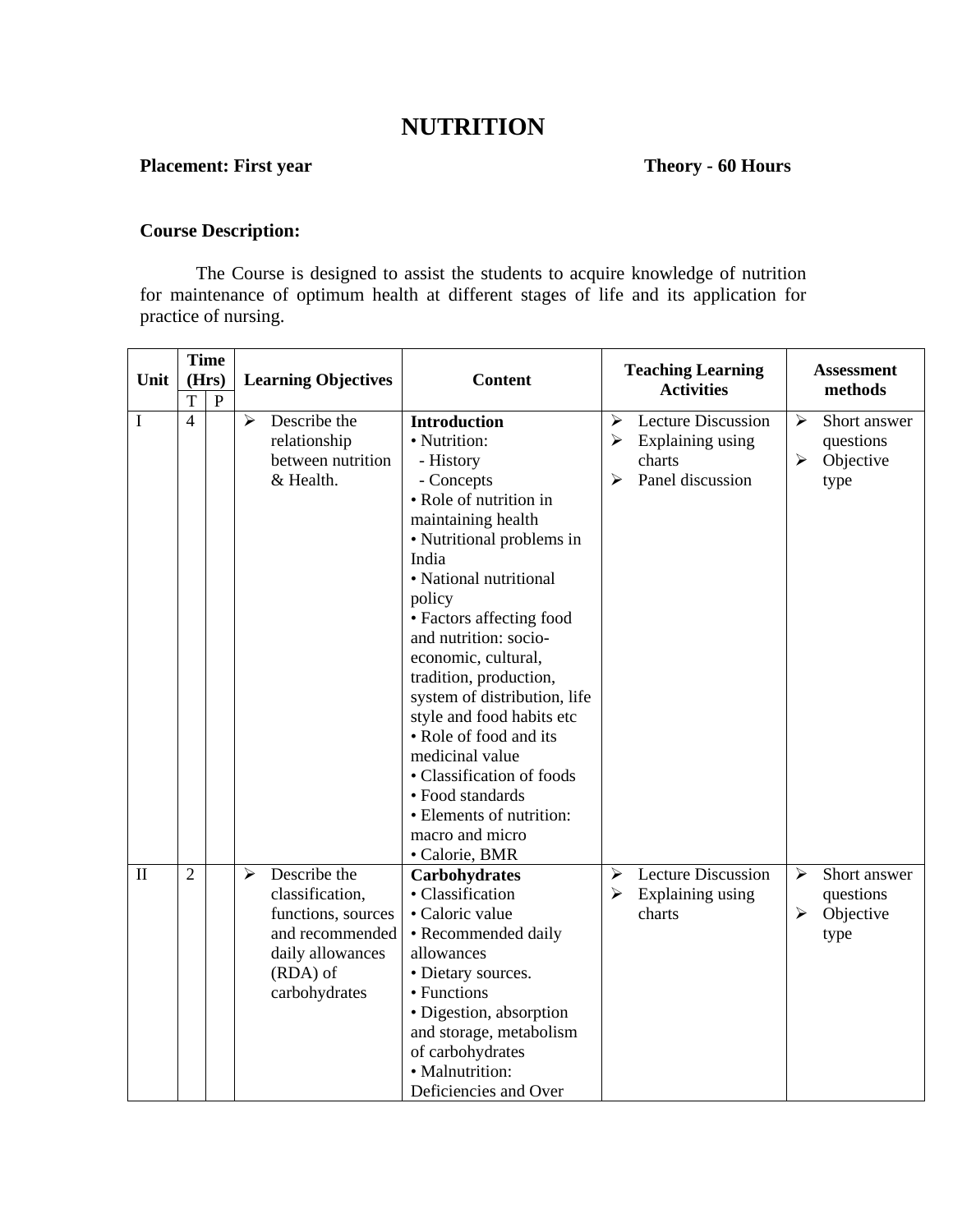|      |                | <b>Time</b>  |                                                                                                                                  |                                                                                                                                                                                                                                                                           | <b>Teaching Learning</b>                                                                                                     | <b>Assessment</b>                                        |  |
|------|----------------|--------------|----------------------------------------------------------------------------------------------------------------------------------|---------------------------------------------------------------------------------------------------------------------------------------------------------------------------------------------------------------------------------------------------------------------------|------------------------------------------------------------------------------------------------------------------------------|----------------------------------------------------------|--|
| Unit | (Hrs)<br>T     | $\mathbf{P}$ | <b>Learning Objectives</b>                                                                                                       | <b>Content</b>                                                                                                                                                                                                                                                            | <b>Activities</b>                                                                                                            | methods                                                  |  |
|      |                |              |                                                                                                                                  | consumption                                                                                                                                                                                                                                                               |                                                                                                                              |                                                          |  |
| III  | $\overline{2}$ |              | Describe the<br>➤<br>classification,<br>functions,<br>sources and<br>recommended<br>daily allowances<br>(RDA) of Fats            | Fats<br>• Classification<br>• Caloric value<br>• Recommended daily<br>allowances<br>• Dietary sources.<br>• Functions.<br>· Digestion, absorption<br>and storage, metabolism<br>· Malnutrition:<br>Deficiencies and Over<br>consumption                                   | <b>Lecture Discussion</b><br>≻<br>Explaining using<br>➤<br>charts                                                            | ≻<br>Short answer<br>questions<br>➤<br>Objective<br>type |  |
| IV   | $\overline{2}$ |              | Describe the<br>≻<br>classification,<br>functions, sources<br>and recommended<br>daily allowances<br>(RDA) of Proteins           | <b>Proteins</b><br>• Classification<br>· Caloric value<br>• Recommended daily<br>allowances<br>• Dietary sources.<br>• Functions.<br>· Digestion, absorption,<br>metabolism and storage<br>· Malnutrition:<br>Deficiencies and Over<br>consumption                        | <b>Lecture Discussion</b><br>≻<br>Explaining using<br>➤<br>charts                                                            | ↘<br>Short answer<br>questions<br>Objective<br>➤<br>type |  |
| V    | 3              |              | Describe the daily<br>$\blacktriangleright$<br>calorie requirement<br>for different<br>categories of<br>people                   | <b>Energy</b><br>· Unit of Energy - Kcal<br>• Energy requirements of<br>different categories of<br>people.<br>• Measurements of<br>energy.<br>• Body Mass Index (BMI)<br>and basic metabolism<br>• Basal Metabolic Rate<br>(BMR) - determination<br>and factors affecting | <b>Lecture Discussion</b><br>$\blacktriangleright$<br>Explaining using<br>➤<br>charts<br>Exercise<br>≻<br>Demonstration<br>⋗ | Short answer<br>➤<br>questions<br>Objective<br>➤<br>type |  |
| VI   | $\overline{4}$ |              | Describe the<br>➤<br>classification,<br>functions, sources<br>and recommended<br>daily allowances<br>(RDA) of Vitamins $\bullet$ | <b>Vitamins</b><br>Classification<br>Recommended daily<br>$\bullet$<br>allowances<br>Dietary sources.<br>$\bullet$<br>Functions.<br>Absorption, synthesis,<br>metabolism storage<br>$\bullet$<br>and excretion<br>Deficiencies<br>➤                                       | <b>Lecture Discussion</b><br>➤<br>Explaining using<br>➤<br>charts                                                            | Short answer<br>≻<br>questions<br>Objective<br>➤<br>type |  |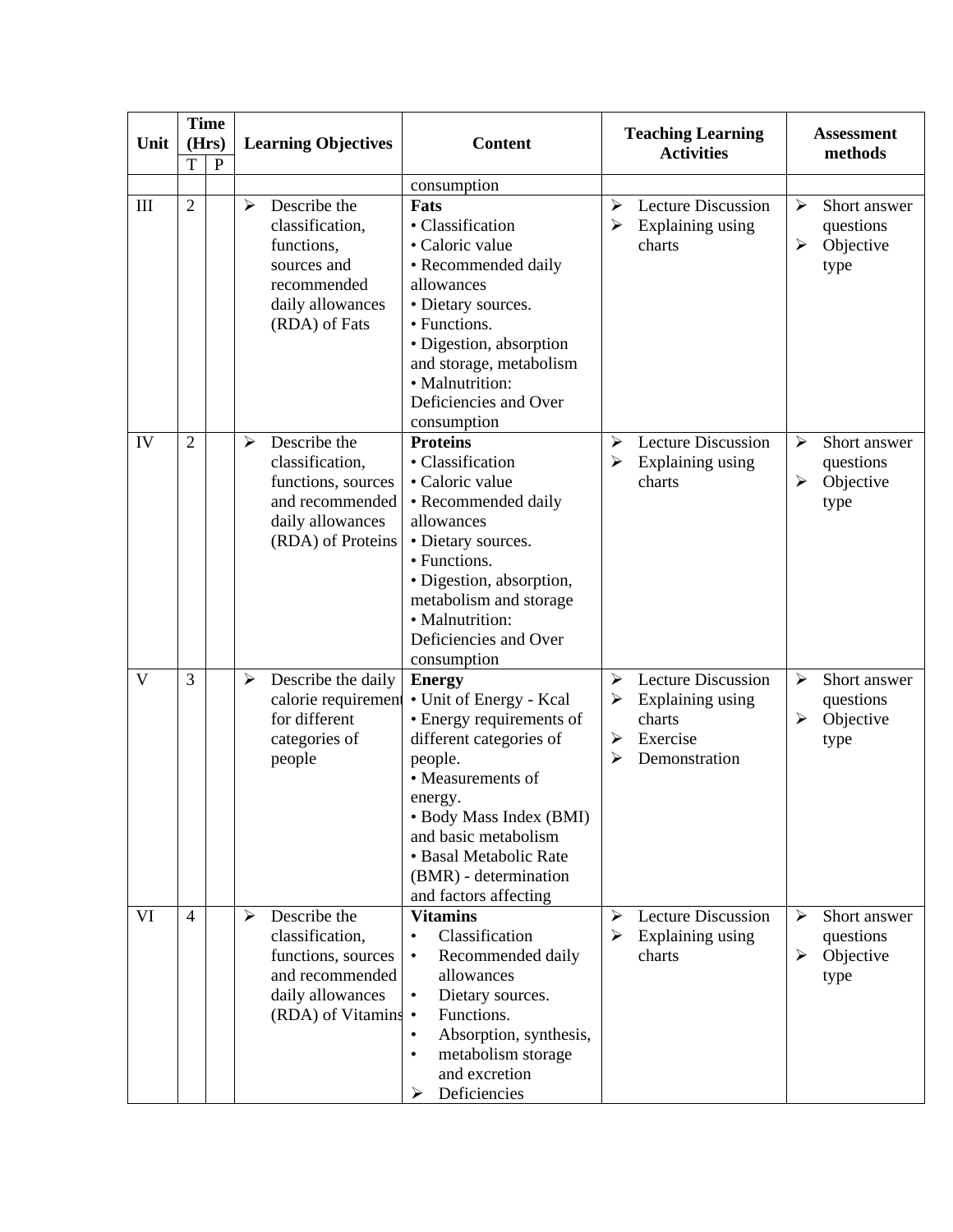| Unit | $\mathbf{r}$ | Time<br>(Hrs)<br>D | <b>Learning Objectives</b> | Content                 | <b>Teaching Learning</b><br><b>Activities</b> | Assessment<br>methods |
|------|--------------|--------------------|----------------------------|-------------------------|-----------------------------------------------|-----------------------|
|      |              |                    |                            | <b>Hypervitaminosis</b> |                                               |                       |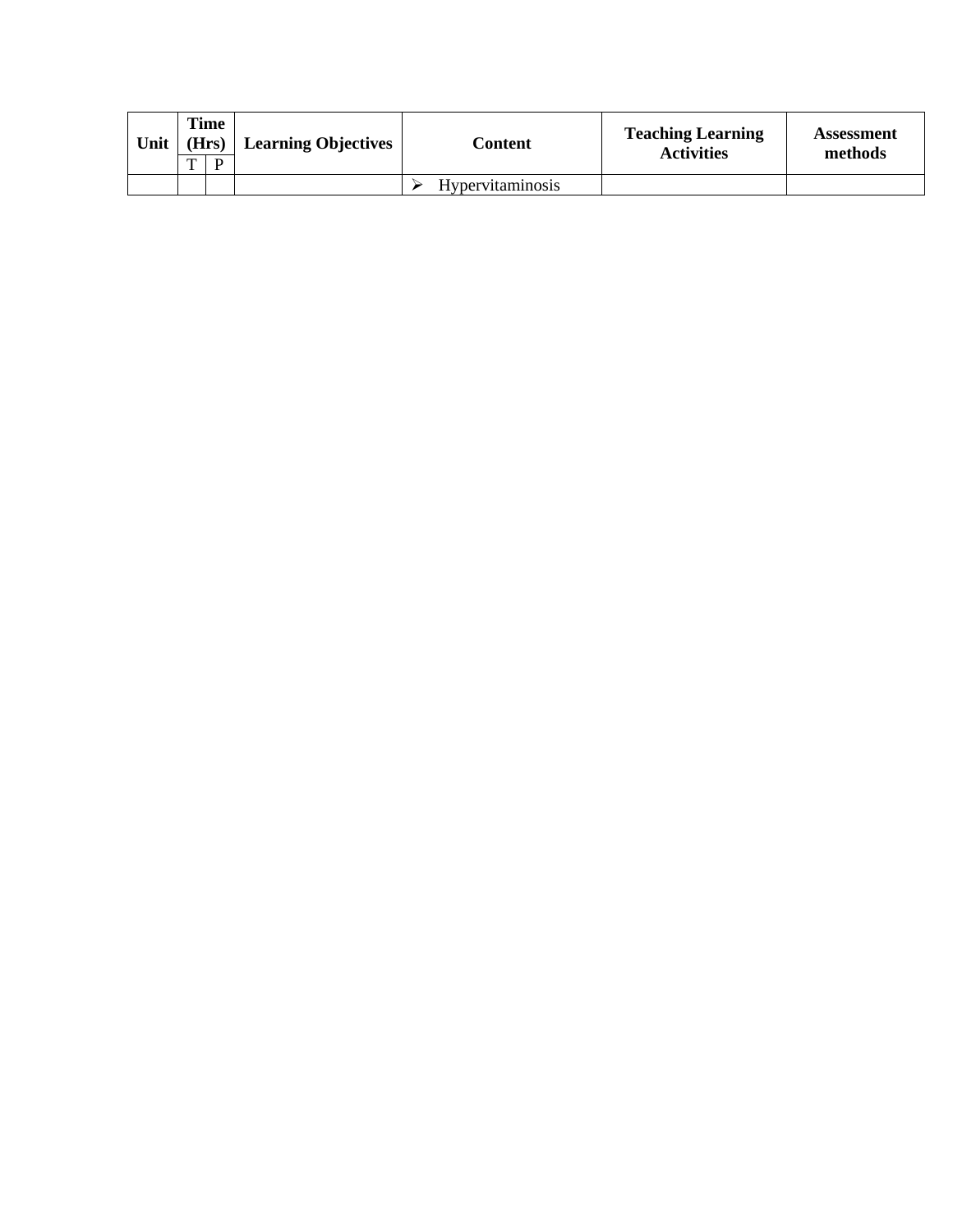| Unit        | T              | <b>Time</b><br>(Hrs)<br>${\bf P}$ |                                   | <b>Learning</b><br><b>Objectives</b>                                                                                                         | <b>Content</b>                                                                                                                                                                                                                                                                                                                                                                                            |                                                     | <b>Teaching Learning</b><br><b>Activities</b>           |                                 | <b>Assessment</b><br>methods                                                      |
|-------------|----------------|-----------------------------------|-----------------------------------|----------------------------------------------------------------------------------------------------------------------------------------------|-----------------------------------------------------------------------------------------------------------------------------------------------------------------------------------------------------------------------------------------------------------------------------------------------------------------------------------------------------------------------------------------------------------|-----------------------------------------------------|---------------------------------------------------------|---------------------------------|-----------------------------------------------------------------------------------|
| VII         | $\overline{4}$ |                                   | ➤                                 | Describe the<br>classification,<br>functions,<br>sources and<br>recommended<br>daily<br>allowances<br>$(RDA)$ of<br>Minerals                 | <b>Minerals</b><br>Classification<br>$\blacktriangleright$<br>Recommended daily<br>➤<br>allowances<br>Dietary sources.<br>➤<br>Functions.<br>➤<br>Absorption, synthesis,<br>➤<br>metabolism storage and<br>excretion<br>Deficiencies<br>➤<br>Over consumption and<br>toxicity                                                                                                                             | ➤<br>≻                                              | <b>Lecture Discussion</b><br>Explaining using<br>charts | $\blacktriangleright$<br>➤      | Short answer<br>questions<br>Objective type                                       |
| <b>VIII</b> | 3              |                                   | ➤                                 | Describe the<br>sources,<br>functions and<br>requirements<br>of Water &<br>electrolytes                                                      | Water , Metabolism, &<br><b>Electrolytes</b><br>• Water: Daily requirement,<br>regulation distribution of<br>body water,<br>• Electrolytes: Types,<br>sources, composition of<br>body fluids<br>$\bullet$ Maintenance of fluid $\&$<br>electrolyte balance<br>• Over hydration,<br>dehydration and water<br>intoxication<br>• Electrolyte imbalances                                                      | $\blacktriangleright$<br>$\blacktriangleright$      | <b>Lecture Discussion</b><br>Explaining using<br>charts | ≻<br>➤                          | Short answer<br>questions<br>Objective type                                       |
| IX          | 5              | 15                                | $\blacktriangleright$<br>and<br>➤ | Describe the<br>Cookery rules<br>preservation of<br>nutrients<br>Prepare and<br>serve simple<br>beverages and<br>different types<br>of foods | <b>Cookery rules and</b><br>preservation of nutrients<br>• Principles, methods of<br>cooking and serving<br>Preservation of nutrients<br>• Safe Food handling-<br>toxicity<br>• Storage of food<br>· Food preservation, food<br>additives and its principles<br>• Prevention of food<br>adulteration Act (PFA)<br>• Food standards<br>• Preparation of simple<br>beverages and different<br>types of food | $\blacktriangleright$<br>$\blacktriangleright$<br>➤ | Lecture Discussion<br>Demonstration<br>Practice session | $\blacktriangleright$<br>➤<br>➤ | Short answer<br>questions<br>Objective type<br>Assessment of<br>practice sessions |
| X           | 7              | 5                                 | ➤                                 | Describe and<br>plan balanced<br>diet for                                                                                                    | <b>Balanced diet</b><br>Elements<br>➤<br>Food groups<br>➤<br><b>Recommended Daily</b><br>➤                                                                                                                                                                                                                                                                                                                | ➤<br>≻                                              | <b>Lecture Discussion</b><br>Explaining using<br>charts | ➤<br>➤                          | Short answer<br>questions<br>Objective type                                       |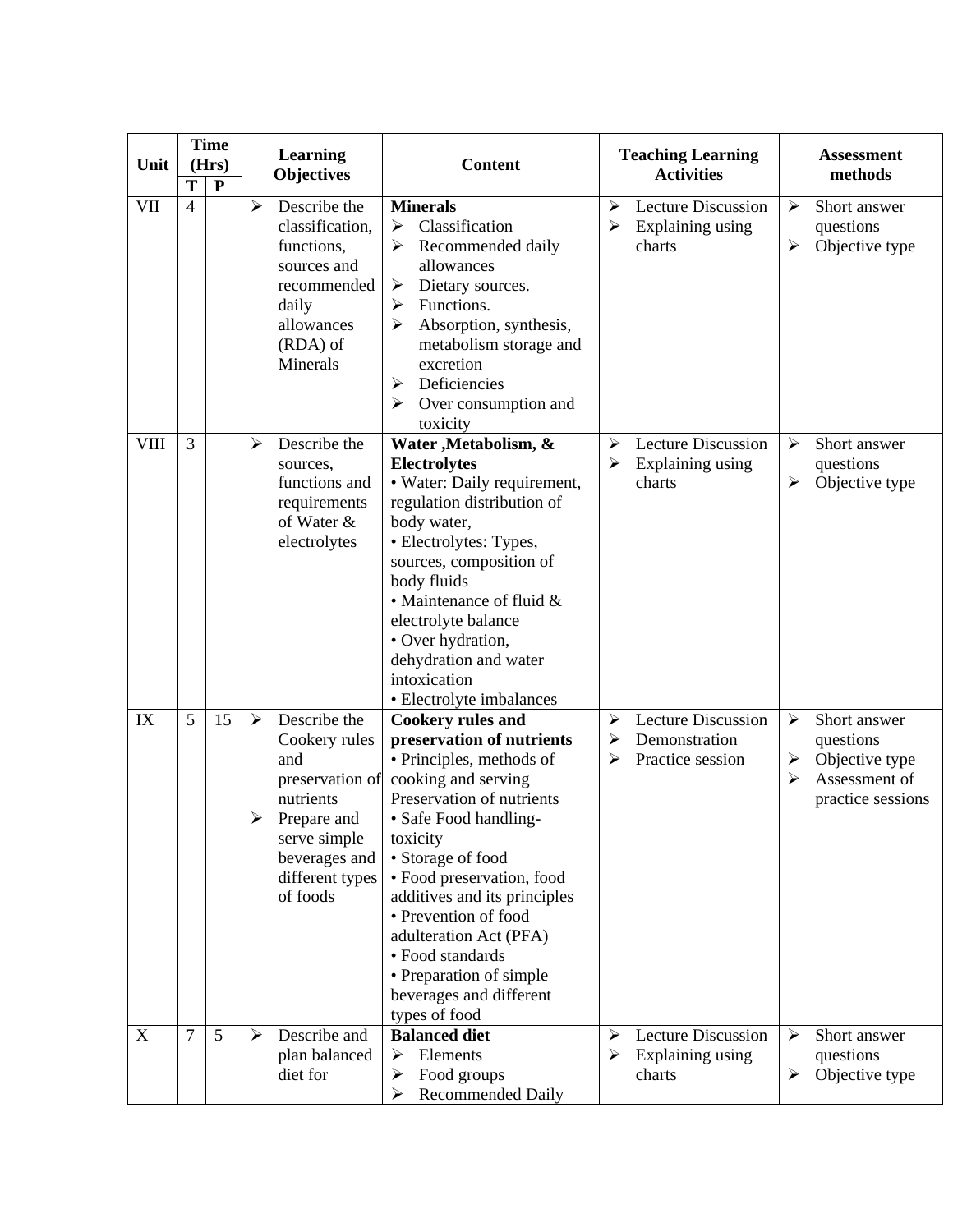|    |   |   | different categories Allowance |                                                       | ⋗ | Practice session          | $\blacktriangleright$ | Exercise on    |
|----|---|---|--------------------------------|-------------------------------------------------------|---|---------------------------|-----------------------|----------------|
|    |   |   | of people                      | • Nutritive value of foods                            | ⋗ | Meal planning             |                       | menu           |
|    |   |   |                                | • Calculation of balanced diet                        |   |                           |                       | Planning       |
|    |   |   |                                | for different categories of                           |   |                           |                       |                |
|    |   |   |                                | people                                                |   |                           |                       |                |
|    |   |   |                                | Planning menu Budgeting of                            |   |                           |                       |                |
|    |   |   |                                | food Introduction to therapeutic                      |   |                           |                       |                |
|    |   |   |                                | diets: Naturopathy --Diet                             |   |                           |                       |                |
| XI | 4 | ➢ |                                | Describe variou: Role of nurse in nutritional         | ⋗ | <b>Lecture Discussion</b> |                       | Short answer   |
|    |   |   | national                       | programmes                                            | ≻ | Explaining using          |                       | questions      |
|    |   |   | programmes                     | • National programmes related                         |   | charts                    |                       | Objective type |
|    |   |   | related to                     | to nutrition                                          |   | Slide /Film shows         |                       |                |
|    |   |   | nutrition                      | o Vitamin A deficiency                                |   | Demonstration of          |                       |                |
|    |   | ⋗ | Describe The                   | programme                                             |   | Assessment of             |                       |                |
|    |   |   |                                | role of nurse in $\vert$ o National iodine deficiency |   | nutritional status        |                       |                |
|    |   |   | assessment of                  | disorders (IDD) programme                             |   |                           |                       |                |
|    |   |   |                                | nutritional statuso Mid-day meal programme o          |   |                           |                       |                |
|    |   |   | and nutrition                  | Integrated child development                          |   |                           |                       |                |
|    |   |   | education                      | scheme                                                |   |                           |                       |                |
|    |   |   |                                | (ICDS)                                                |   |                           |                       |                |
|    |   |   |                                | • National and International                          |   |                           |                       |                |
|    |   |   |                                | agencies working towards                              |   |                           |                       |                |
|    |   |   |                                | food/nutrition                                        |   |                           |                       |                |
|    |   |   |                                | o NIPCCD, CARE, FAO, NIN,                             |   |                           |                       |                |
|    |   |   |                                | <b>CFTRI</b> (Central food                            |   |                           |                       |                |
|    |   |   |                                | technology and research                               |   |                           |                       |                |
|    |   |   |                                | institute) etc                                        |   |                           |                       |                |
|    |   |   |                                | • Assessment of nutritional                           |   |                           |                       |                |
|    |   |   |                                | status                                                |   |                           |                       |                |
|    |   |   |                                | • Nutrition education and role                        |   |                           |                       |                |
|    |   |   |                                | of nurse                                              |   |                           |                       |                |

Internal Assessment : Term Test - 15

Assignment - 5<br>Dietary practical - 5

Dietary practical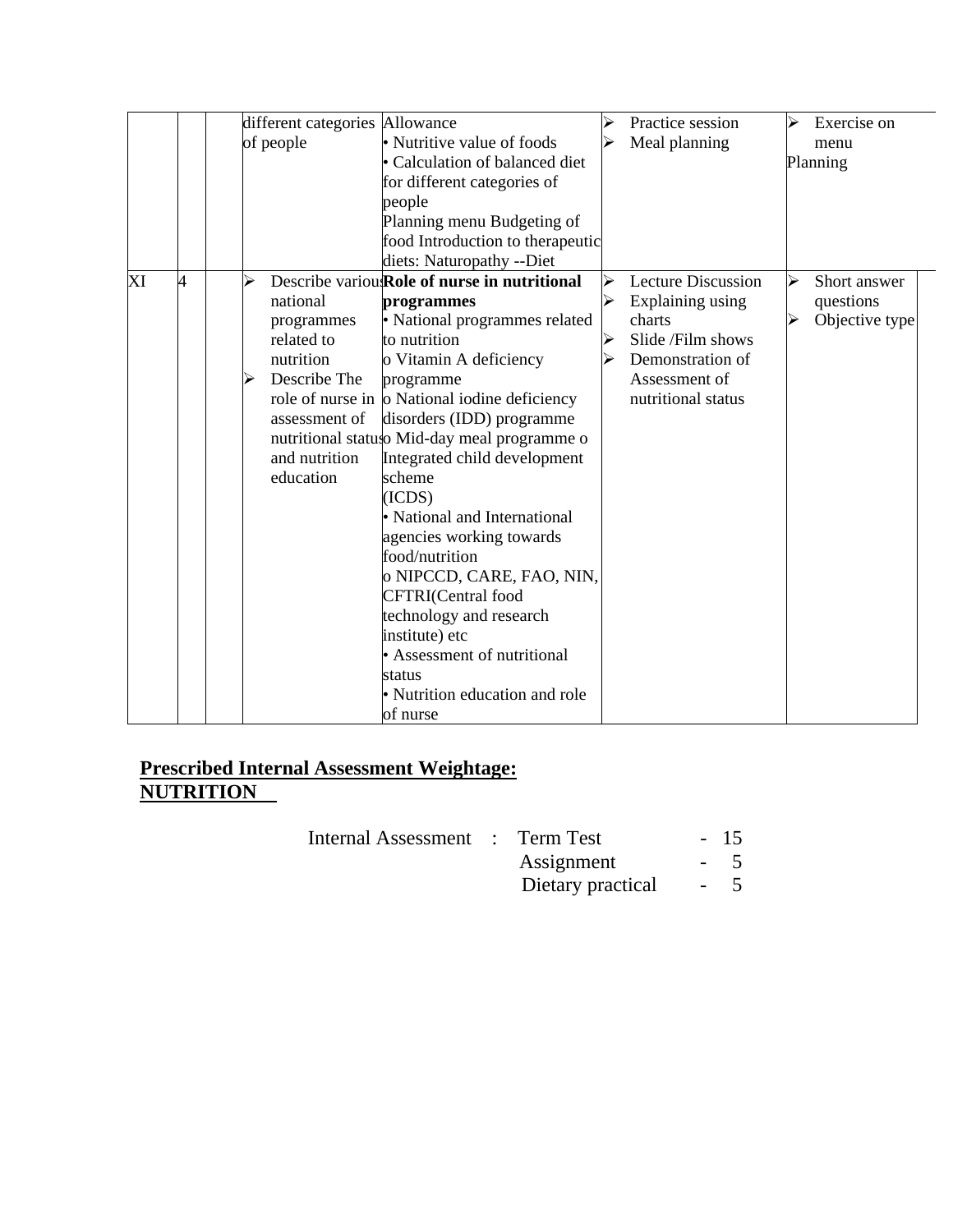# **BIOCHEMISTRY**

### **Placement: First year Theory - 60 Hours**

### **Course Descriptions:**

The Course is designed to assist the students to acquire knowledge of the normal biochemical composition and functioning of human body and alterations in understand the biochemistry in diseases for practice of nursing.

| Unit         | <b>Time</b><br>(Hrs) | <b>Learning</b><br><b>Objectives</b>                                                                                                                                               | <b>Content</b>                                                                                                                                                                                                                                                                                                     | <b>Teaching Learning</b><br><b>Activities</b>                                  | <b>Assessment</b><br>methods                                                 |
|--------------|----------------------|------------------------------------------------------------------------------------------------------------------------------------------------------------------------------------|--------------------------------------------------------------------------------------------------------------------------------------------------------------------------------------------------------------------------------------------------------------------------------------------------------------------|--------------------------------------------------------------------------------|------------------------------------------------------------------------------|
| I            | 6                    | - Describe the<br>structure<br>Composition and<br>functions of cell<br>- Differentiate<br>between<br>Prokaryote and<br>Eukaryote cell<br>- Identify<br>techniques of<br>Microscopy | <b>Introduction</b><br>Definition and significance<br>➤<br>in nursing<br>Review of structure,<br>➤<br>Composition and functions<br>of cell<br>Prokaryote and Eukaryote<br>➤<br>cell organization<br>Microscopy<br>$\blacktriangleright$                                                                            | Lecture discussion<br>using charts, slides<br>Demonstrate use of<br>microscope | $\blacktriangleright$<br>Short answer<br>questions<br>Objective<br>➤<br>type |
| $\mathbf{I}$ | 6                    | Describe the<br>⋗<br>Structure and<br>functions of<br>Cell<br>membrane                                                                                                             | <b>Structure and functions of</b><br><b>Cell membrane</b><br>$\triangleright$ Fluid mosaic model tight<br>junction, Cytoskeleton<br>Transport mechanism:<br>➤<br>diffusion, osmosis,<br>filtration, active channel,<br>sodium pump<br>Acid base balance-<br>➤<br>maintenance & diagnostic<br>tests<br>- PH buffers | Lecture discussion                                                             | ↘<br>Short answer<br>questions<br>➤<br>Objective<br>type                     |
| III          | 12                   | Explain the<br>➤<br>metabolism of<br>carbohydrates                                                                                                                                 | <b>Composition and metabolism</b><br>of Carbohydrates<br>Types, structure,<br>➤<br>composition and uses<br>Monosaccharides,<br>Disaccharides,<br>Polysaccharides,<br>Oligosaccharides<br>• Metabolism Pathways of<br>glucose:<br>- Glycolysis<br>- Gluconeogenesis: Cori's                                         | Lecture<br>discussion<br>Demonstration of<br>blood glucose<br>monitoring       | Short<br>answer<br>questions<br>Objective type<br>↘                          |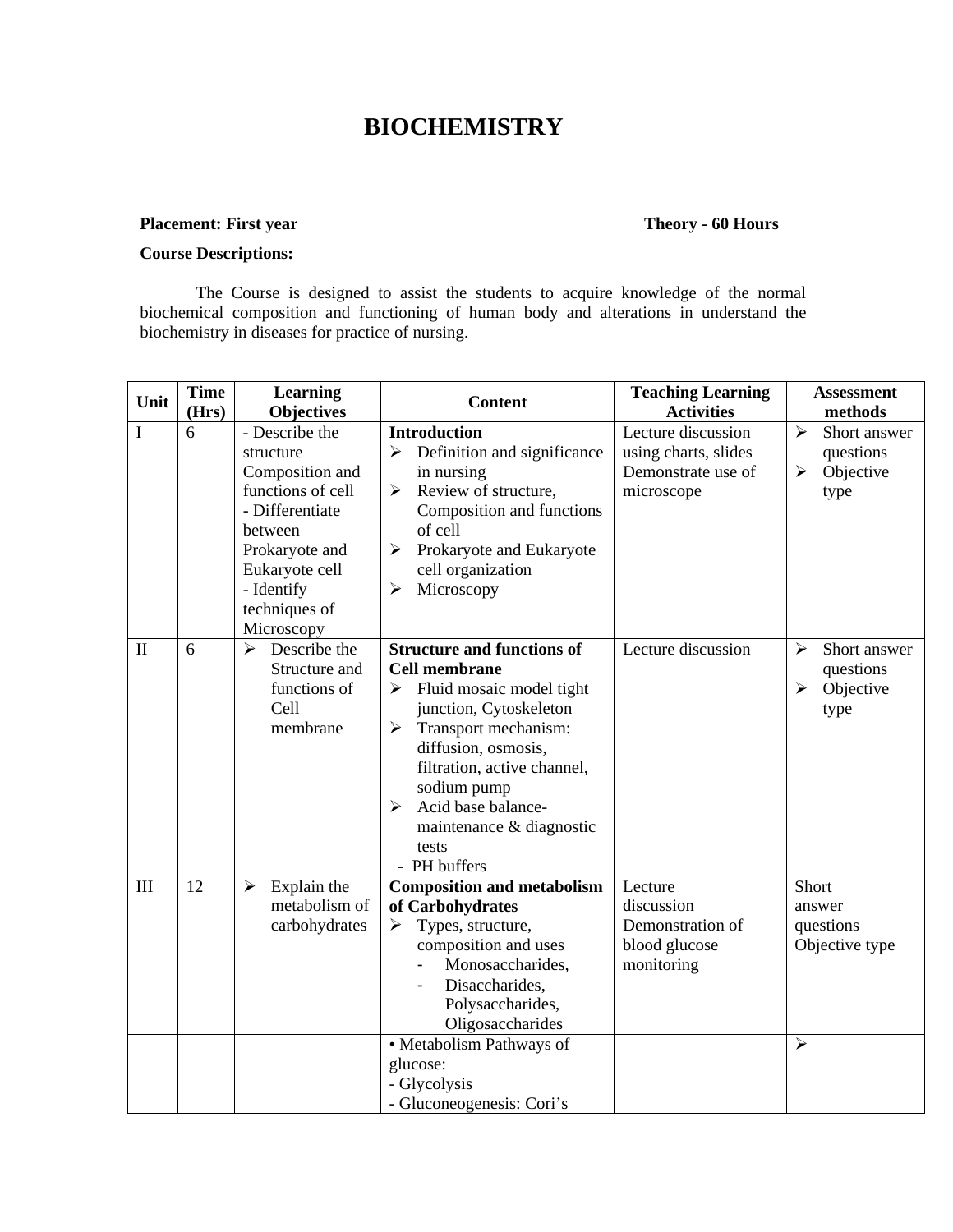| Unit | <b>Time</b> | Learning                                                         | <b>Content</b>                                                                                                                                                                                                                                                                                                                                                                                                                                                                                                                                                                                                                                                                                               | <b>Teaching Learning</b>                                                                              | Assessment                                                |
|------|-------------|------------------------------------------------------------------|--------------------------------------------------------------------------------------------------------------------------------------------------------------------------------------------------------------------------------------------------------------------------------------------------------------------------------------------------------------------------------------------------------------------------------------------------------------------------------------------------------------------------------------------------------------------------------------------------------------------------------------------------------------------------------------------------------------|-------------------------------------------------------------------------------------------------------|-----------------------------------------------------------|
|      |             |                                                                  |                                                                                                                                                                                                                                                                                                                                                                                                                                                                                                                                                                                                                                                                                                              |                                                                                                       |                                                           |
| IV   | (Hrs)<br>10 | <b>Objectives</b><br>Explain the<br>➤<br>metabolism of<br>Lipids | cycle, Tricarboxylic<br>acid(TCA) cycle<br>- Glycogenolysis<br>- Pentose phosphate<br>pathways (Hexose mono<br>phosphate)<br>Regulation of blood glucose<br>level<br>Investigations and their<br>Interpretations<br><b>Composition and metabolism</b><br>of Lipids<br>• Types, structure, composition<br>and<br>uses of fatty acids<br>- Nomenclature, Roles and<br>Prostaglandins<br>• Metabolism of fatty acid<br>Breakdown<br>Synthesis<br>• Metabolism of<br>triacylglycerols<br>• Cholesterol metabolism<br>- Biosynthesis and its<br>Regulation<br>- Bile salts and bilirubin<br>- Vitamin D<br>- Steroid hormones<br>• Lipoproteins and their<br>functions:<br>- VLDLs- IDLs, LDLs and<br><b>HDLs</b> | <b>Activities</b><br>Lecture<br>Discussion using<br>charts<br>Demonstration<br>of laboratory<br>tests | methods<br>Short<br>answer<br>questions<br>Objective type |
|      |             |                                                                  | - Transport of lipids<br>- Atherosclerosis,<br>Investigations and their<br>interpretations                                                                                                                                                                                                                                                                                                                                                                                                                                                                                                                                                                                                                   |                                                                                                       |                                                           |
| V    | 11          | Explain the<br>➤<br>metabolism of<br>Amino acids<br>and Proteins | <b>Composition and metabolism</b><br>of Amino acids and Proteins<br>Types, structure,<br>$\bullet$<br>composition<br>and uses of Amino acids<br>$\bullet$<br>and Proteins<br>Metabolism of Amino<br>$\bullet$<br>acids and Proteins                                                                                                                                                                                                                                                                                                                                                                                                                                                                          | Lecture<br>Discussion using<br>charts<br>Demonstration<br>of laboratory<br>tests                      | Short<br>answer<br>questions<br>Objective type            |
|      |             |                                                                  | Protein synthesis, targeting and<br>glycosylation<br>- Chromatography<br>- Electrophoresis                                                                                                                                                                                                                                                                                                                                                                                                                                                                                                                                                                                                                   |                                                                                                       |                                                           |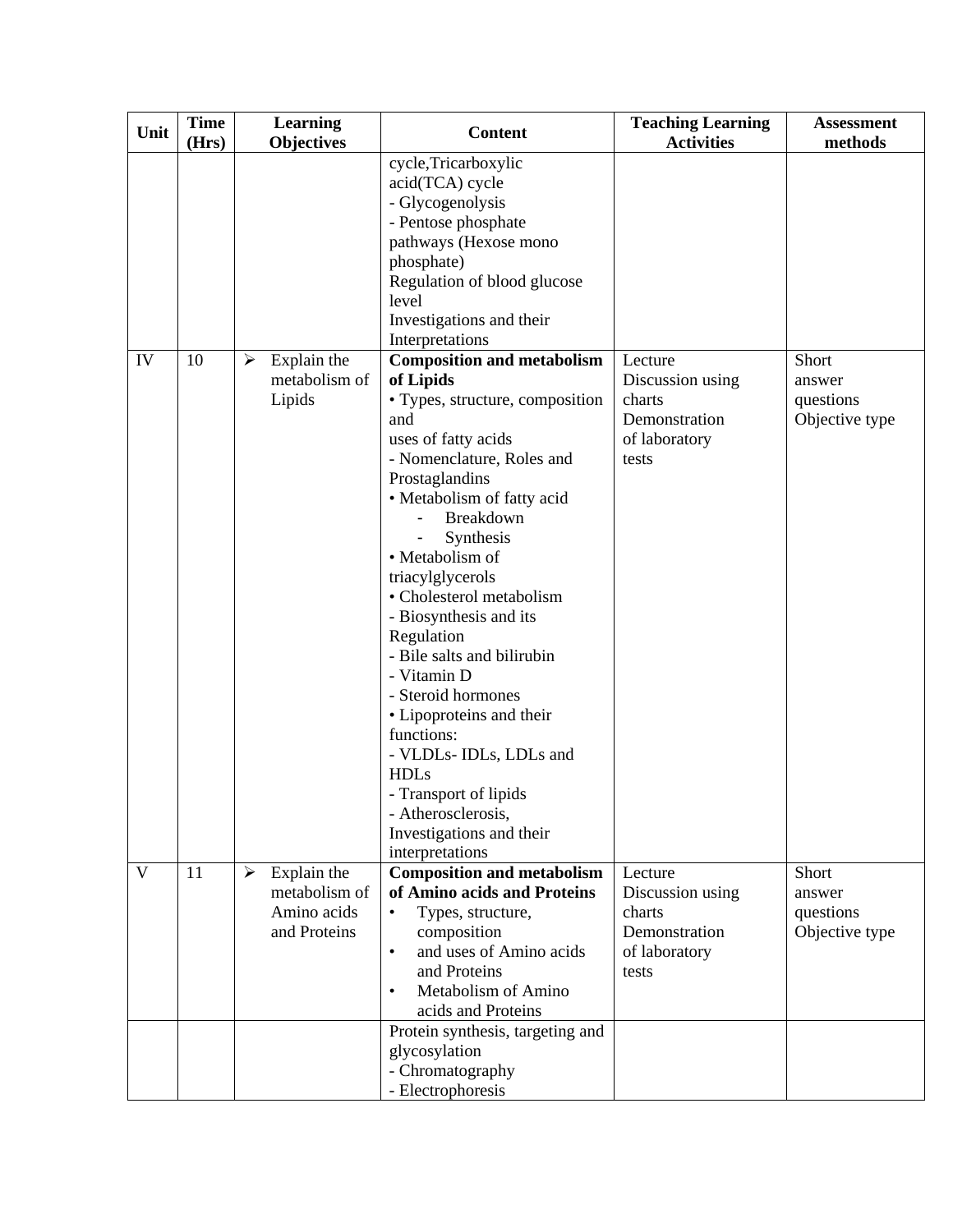| Unit | <b>Time</b><br>(Hrs) |   | Learning<br><b>Objectives</b> | <b>Content</b>                        | <b>Teaching Learning</b><br><b>Activities</b> | <b>Assessment</b><br>methods |
|------|----------------------|---|-------------------------------|---------------------------------------|-----------------------------------------------|------------------------------|
|      |                      |   |                               | - Sequencing                          |                                               |                              |
|      |                      |   |                               | Metabolism of Nitrogen                |                                               |                              |
|      |                      |   |                               | - Fixation and Assimilation           |                                               |                              |
|      |                      |   |                               | - Urea Cycle                          |                                               |                              |
|      |                      |   |                               | - Hemes and chlorophylls              |                                               |                              |
|      |                      |   |                               | Enzymes and co-enzymes                |                                               |                              |
|      |                      |   |                               | - Classification                      |                                               |                              |
|      |                      |   |                               | Properties                            |                                               |                              |
|      |                      |   |                               | - Kinetics and inhibition             |                                               |                              |
|      |                      |   |                               | - Control                             |                                               |                              |
|      |                      |   |                               | Investigations and their              |                                               |                              |
|      |                      |   |                               | interpretations                       |                                               |                              |
| VI   | $\overline{7}$       | ≻ | Describe                      | <b>Composition of Vitamins and</b>    | Lecture                                       | Short                        |
|      |                      |   | types,                        | minerals                              | Discussion                                    | answer                       |
|      |                      |   | composition                   | • Vitamins and minerals:              | Demonstrate                                   | questions                    |
|      |                      |   | and utilization               | - Structure                           | laboratory                                    | Objective type               |
|      |                      |   | of Vitamins &                 | - Classification                      | tests                                         |                              |
|      |                      |   | minerals                      | - Properties                          |                                               |                              |
|      |                      |   |                               | - Absorption                          |                                               |                              |
|      |                      |   |                               | - Storage & transportation            |                                               |                              |
|      |                      |   |                               | - Normal concentration                |                                               |                              |
|      |                      |   |                               | Investigations and their              |                                               |                              |
|      |                      |   |                               | interpretations                       |                                               |                              |
| VII  | 8                    | ➤ | Describe                      | <b>Immuno chemistry</b>               | Lecture                                       | Short                        |
|      |                      |   | Immuno-                       | • Immune response,                    | Discussion                                    | Answer                       |
|      |                      |   | chemistry                     | • Structure and classification of     | Demonstrate                                   | questions                    |
|      |                      |   |                               | immunoglobins                         | laboratory                                    | Objective type               |
|      |                      |   |                               | • Mechanism of antibody               | tests                                         |                              |
|      |                      |   |                               | production<br>• Antigens: HLA typing. |                                               |                              |
|      |                      |   |                               | • Free radical and                    |                                               |                              |
|      |                      |   |                               | Antioxidants.                         |                                               |                              |
|      |                      |   |                               | • Specialised Protein:                |                                               |                              |
|      |                      |   |                               | Collagen, Elastin, Keratin,           |                                               |                              |
|      |                      |   |                               | Myosin, Lens Protein.                 |                                               |                              |
|      |                      |   |                               | • Electrophoretic and                 |                                               |                              |
|      |                      |   |                               | Quantitative determination of         |                                               |                              |
|      |                      |   |                               | immunoglobins                         |                                               |                              |
|      |                      |   |                               | -ELISA etc. Investigations            |                                               |                              |
|      |                      |   |                               | and their                             |                                               |                              |
|      |                      |   |                               | interpretations                       |                                               |                              |

| <b>Prescribed Internal Assessment Weightage:</b> |  |
|--------------------------------------------------|--|
|--------------------------------------------------|--|

| <b>Internal Assessment : Term Test</b> |                | $-15$ |
|----------------------------------------|----------------|-------|
|                                        | Laboratory - 5 |       |
|                                        | Assignment - 5 |       |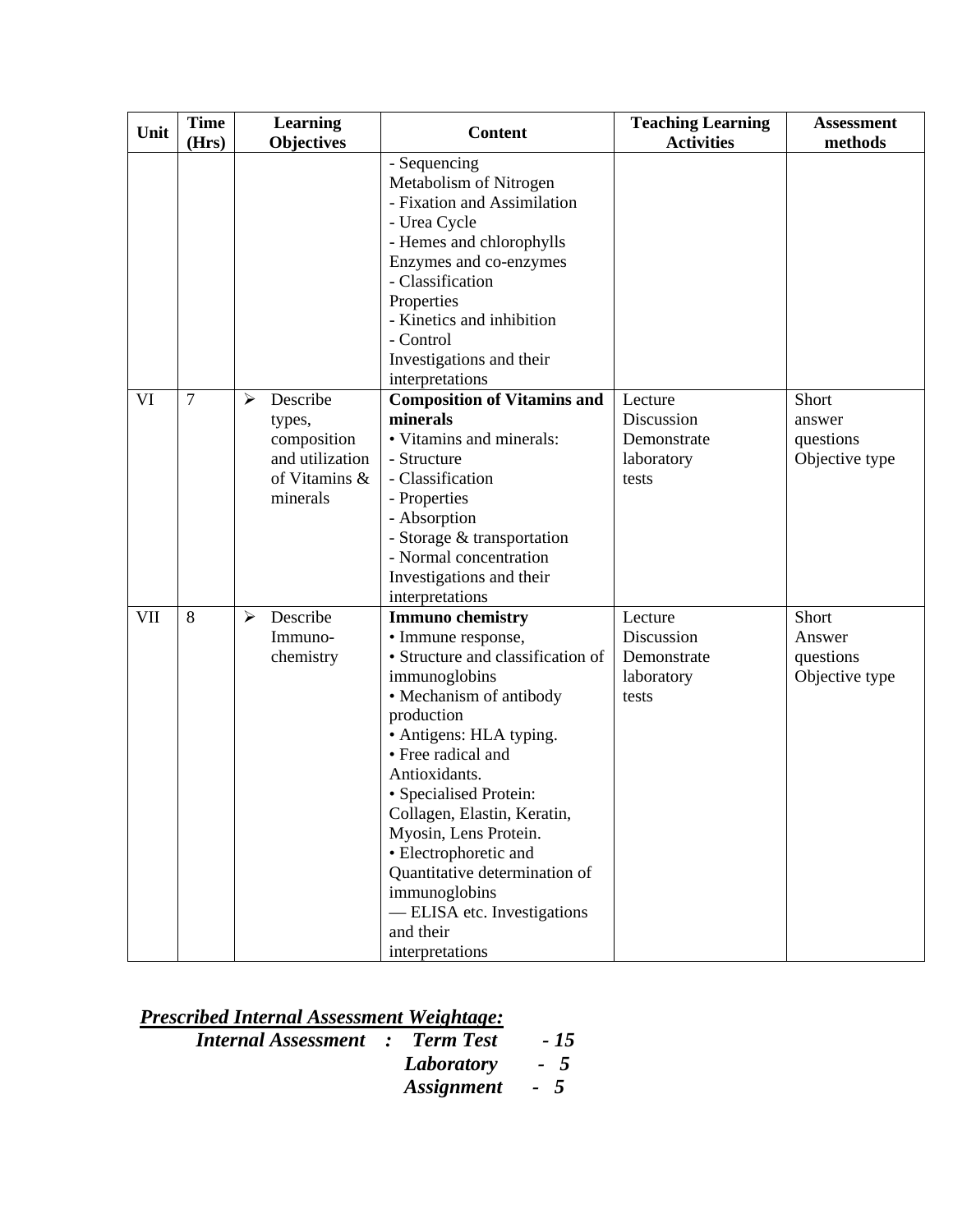## **NURSING FOUNDATIONS**

**Placement: First year Time: Theory - 275 hours Practical - 750 hours (200 lab and 550 clinical)** 

#### **Course Description:**

This course is designed to help the students to develop an understanding of the philosophy, objectives, theories and process of nursing in various Supervised Clinical settings. It is aimed at helping the students to acquire knowledge, understanding and skills in techniques of nursing and practice them in Supervised Clinical settings.

| Unit         | <b>Time</b><br>(Hrs) | <b>Learning</b><br><b>Objectives</b> | <b>Content</b>                                               | <b>Teaching Learning</b> Assessment meth<br><b>Activities</b> |                                        |
|--------------|----------------------|--------------------------------------|--------------------------------------------------------------|---------------------------------------------------------------|----------------------------------------|
|              | 10                   | Describe the                         | <b>Introduction</b>                                          | Lecture discussion                                            | $\blacktriangleleft$<br>Essay type     |
|              |                      | concept of                           | Concept of Health: Health - Illness                          | Visit to health                                               | $\blacktriangleright$<br>Short answer  |
|              |                      | health, illness                      | continuum                                                    | care agencies                                                 | questions                              |
|              |                      | and health                           | Factors influencing health<br>$\bullet$                      |                                                               | Objective typ<br>➤                     |
|              |                      | care agencies                        | Causes and risk factors for<br>$\bullet$                     |                                                               |                                        |
|              |                      |                                      | developing illness                                           |                                                               |                                        |
|              |                      |                                      | Body defences: Immunity and<br>$\bullet$                     |                                                               |                                        |
|              |                      |                                      | immunization                                                 |                                                               |                                        |
|              |                      |                                      | Illness and illness Behaviour:<br>$\bullet$                  |                                                               |                                        |
|              |                      |                                      | Impact of illness on patient and<br>$\bullet$                |                                                               |                                        |
|              |                      |                                      | family/                                                      |                                                               |                                        |
|              |                      |                                      | Health Care Services: Health<br>$\bullet$                    |                                                               |                                        |
|              |                      |                                      | Promotion and prevention and                                 |                                                               |                                        |
|              |                      |                                      | Primary Care, Diagnosis, Treatment,                          |                                                               |                                        |
|              |                      |                                      | Rehabilitation and Continuing Care                           |                                                               |                                        |
|              |                      |                                      | Health care teams<br>$\bullet$                               |                                                               |                                        |
|              |                      |                                      | Types of health care agencies:<br>$\bullet$                  |                                                               |                                        |
|              |                      |                                      | Hospitals: Types, Organization<br>$\bullet$                  |                                                               |                                        |
|              |                      |                                      | Functions                                                    |                                                               |                                        |
|              |                      |                                      | Health Promotion and Levels of<br>$\bullet$                  |                                                               |                                        |
|              |                      |                                      | <b>Disease Prevention</b>                                    |                                                               |                                        |
|              |                      |                                      | Primary health care and its delivery:<br>$\bullet$           |                                                               |                                        |
|              |                      |                                      | Role of nurse                                                |                                                               |                                        |
| $\mathbf{I}$ | 16                   | ➤                                    | Explain concept Nursing as a profession                      | Lecture discussion                                            | $\blacktriangleright$<br>Essay type    |
|              |                      | and scope of                         | Definition and Characteristics of<br>$\bullet$               | Case discussion                                               | $\blacktriangleright$<br>Short answers |
|              |                      | nursing                              | a profession<br>$\bullet$                                    | Role plays                                                    | ⋗<br>Objective typ                     |
|              |                      | Describe values,  •<br>⋗             | Nursing:                                                     |                                                               |                                        |
|              |                      | code of ethics                       | Definition, Concepts,<br>$\bullet$                           |                                                               |                                        |
|              |                      | and professional  •                  | philosophy, objectives                                       |                                                               |                                        |
|              |                      | conduct for                          | Characteristics, nature and<br>$\bullet$                     |                                                               |                                        |
|              |                      | nurses in India                      | scope of nursing practice<br>$\bullet$<br>Functions of nurse |                                                               |                                        |
|              |                      |                                      | $\bullet$<br>$\bullet$                                       |                                                               |                                        |
|              |                      |                                      | Qualities of a nurse                                         |                                                               |                                        |
|              |                      |                                      | - Categories of nursing                                      |                                                               |                                        |
|              |                      |                                      | personnel                                                    |                                                               |                                        |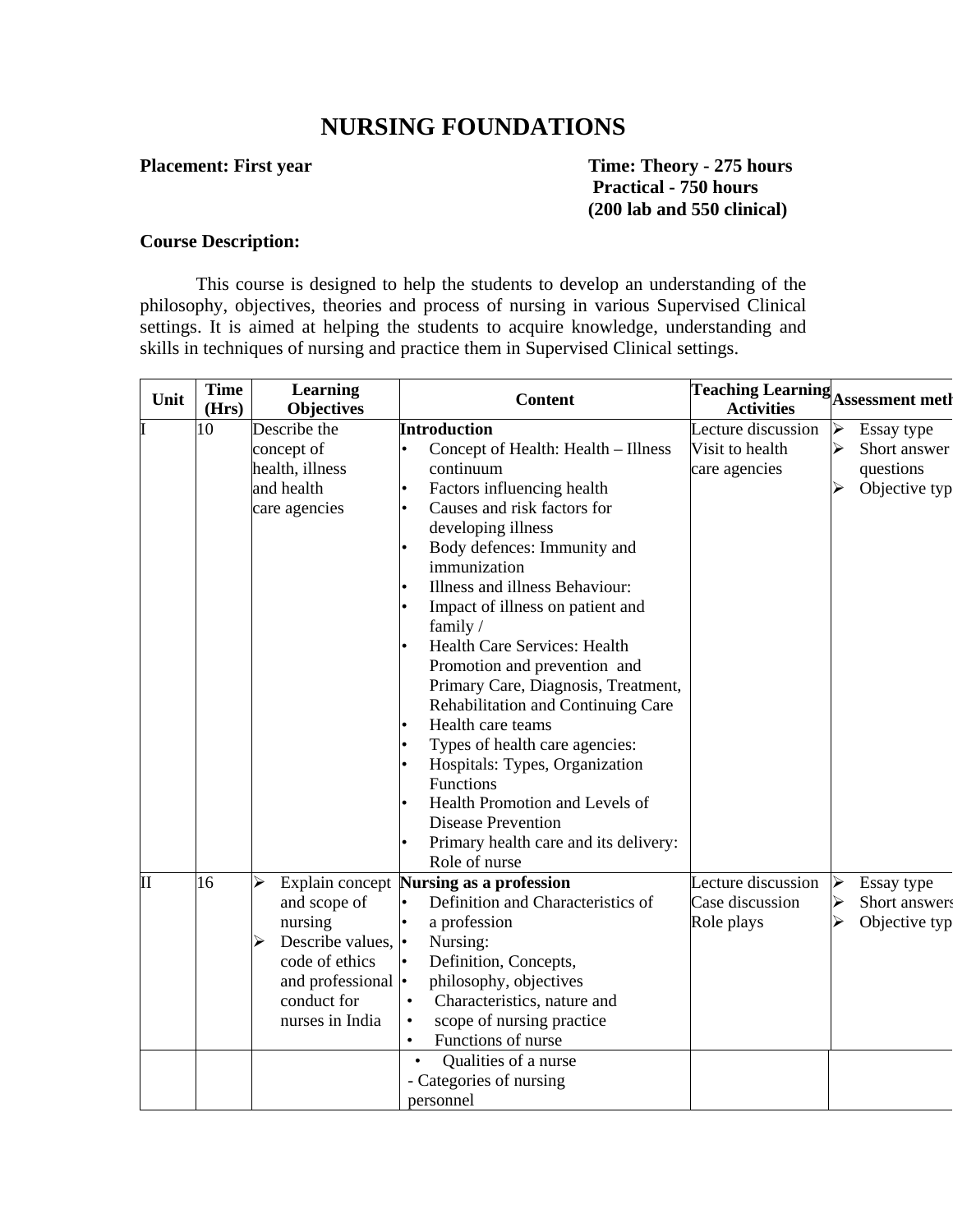| Unit               | <b>Time</b>    | <b>Learning</b>                                                                                                         | <b>Content</b>                                                                                                                                                                                                                                                                                                                                                                                                                                                                                                                                                       | <b>Teaching Learning</b> Assessment meth                                                                                                |                                                                                                                        |
|--------------------|----------------|-------------------------------------------------------------------------------------------------------------------------|----------------------------------------------------------------------------------------------------------------------------------------------------------------------------------------------------------------------------------------------------------------------------------------------------------------------------------------------------------------------------------------------------------------------------------------------------------------------------------------------------------------------------------------------------------------------|-----------------------------------------------------------------------------------------------------------------------------------------|------------------------------------------------------------------------------------------------------------------------|
|                    | (Hrs)          | <b>Objectives</b>                                                                                                       |                                                                                                                                                                                                                                                                                                                                                                                                                                                                                                                                                                      | <b>Activities</b>                                                                                                                       |                                                                                                                        |
|                    |                |                                                                                                                         | - Nursing as a Profession<br>- History of Nursing in India<br>Values: Definition, Types, Values<br>Clarification and values in professional<br>Nursing: Caring and Advocacy<br>Ethics:<br>- Definition and Ethical Principles<br>- Code of ethics and<br>professional conduct for<br>nurses                                                                                                                                                                                                                                                                          |                                                                                                                                         |                                                                                                                        |
| $\mathop{\rm III}$ | $\overline{4}$ | Explain the<br>➤<br>admission and<br>discharge<br>procedure<br>➤<br>Performs<br>admission and<br>discharge<br>procedure | <b>Hospital admission and</b><br>discharge<br>• Admission to the hospital<br>- Unit and its preparation<br>-admission bed<br>- Admission procedure<br>- Special considerations<br>- Medico-legal issues<br>- Roles and Responsibilities of the<br>nurse<br>· Discharge from the hospital<br>- Types: Planned discharge,<br>LAMA and abscond, Referrals and<br>transfers<br>- Discharge Planning<br>- Discharge procedure<br>- Special considerations<br>- Medico--legal issues<br>- Roles and Responsibilities of the<br>nurse<br>- Care of the unit after discharge | Lecture<br>discussion<br>Demonstration<br><b>Lab Practice</b><br>Supervised<br>Clinical practice                                        | Essay type<br>Short answers<br>Objective type<br>Assess skills witl<br>check list<br>Clinical practical<br>examination |
| IV                 | 10             | Communicate<br>effectively with<br>patient, families<br>and team member<br>and maintain<br>effective human              | <b>Communication and Nurse patient</b><br>relationship<br>· Communication: Levels, Elements,<br>Types, Modes, Process, Factors<br>influencing Communication<br>- Methods of Effective Communication,<br>- Attending skills                                                                                                                                                                                                                                                                                                                                           | Lecture<br>discussion<br>Role play and<br>video film on the<br>nurses interacting<br>with the patient<br>Practice session<br>on patient | Essay type<br>Short answers<br>Objective type                                                                          |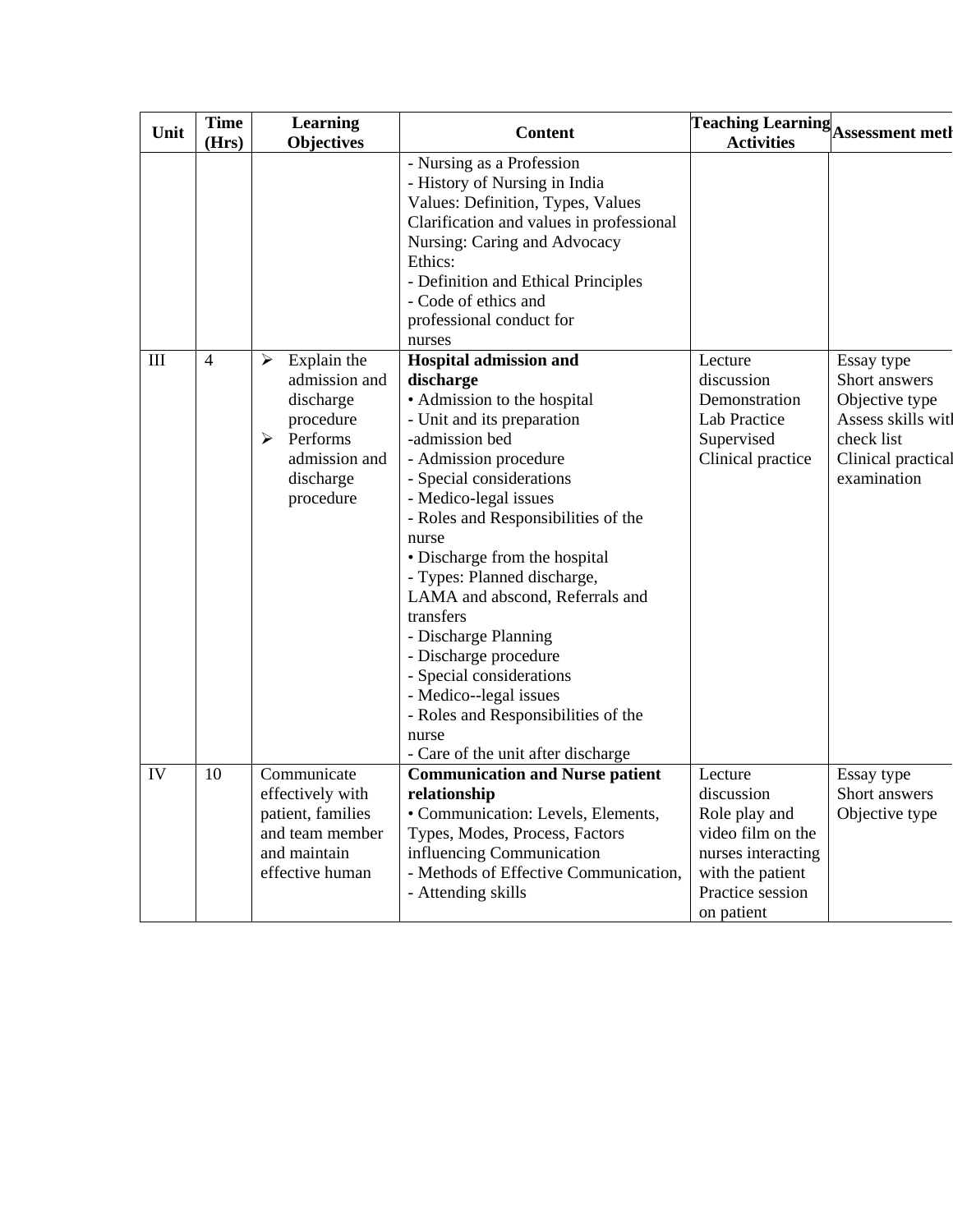| Unit | <b>Time</b><br>(Hrs) | Learning<br><b>Objectives</b>                                                                                                                   | <b>Content</b>                                                                                                                                                                                                                                                                                                                                                                                                                                                                                                                                                                                                                             | <b>Teaching</b><br><b>Learning</b><br><b>Activities</b>                                       | <b>Assessment</b><br>methods                  |
|------|----------------------|-------------------------------------------------------------------------------------------------------------------------------------------------|--------------------------------------------------------------------------------------------------------------------------------------------------------------------------------------------------------------------------------------------------------------------------------------------------------------------------------------------------------------------------------------------------------------------------------------------------------------------------------------------------------------------------------------------------------------------------------------------------------------------------------------------|-----------------------------------------------------------------------------------------------|-----------------------------------------------|
|      |                      | relations<br>(projecting<br>professional<br>image)<br>Appreciate the<br>importance of<br>patient teaching in<br>nursing                         | - Rapport building skills<br>- Empathy skills<br>- Barriers to effective<br>communication,<br>• Helping Relationships (NPR):<br>Dimensions of Helping.<br>Relationships, Phases of a helping<br>relationship<br>• Communicating effectively with<br>patient, families and team<br>members and maintain effective<br>human relations with special<br>reference to communicating with<br>vulnerable group(children, women,<br>physically and mentally challenged<br>and elderly)<br>• Patient Teaching: Importance,<br>Purposes, Process, role of nurse<br>and Integrating teaching in<br><b>Nursing Process</b>                             | teaching<br>Supervised<br>Clinical practice                                                   |                                               |
| V    | 17                   | Explain the<br>➤<br>concept, uses,<br>format and<br>steps of<br>nursing<br>process<br>Documents<br>➤<br>nursing<br>process as per<br>the format | <b>The Nursing Process</b><br>• Critical Thinking and Nursing<br>Judgment<br>Critical Thinking: Thinking and<br>Learning,<br>o Competencies, Attitudes for<br>Critical Thinking, Levels of<br>critical thinking in Nursing<br>• Nursing Process Overview:<br>Application in Practice<br>o Nursing process format: INC,<br>current format<br>o Assessment Collection of Data:<br>Types, Sources, Methods<br>- Formulating Nursing judgment:<br>Data<br>interpretation<br>o Nursing diagnosis<br>- Identification of client problems<br>- Nursing diagnosis statement<br>• Difference between medical and<br>nursing diagnosis<br>o Planning | • Lecture<br>discussion<br>• Demonstration<br>• Exercise<br>• Supervised<br>Clinical practice | Essay type<br>Short answers<br>Objective type |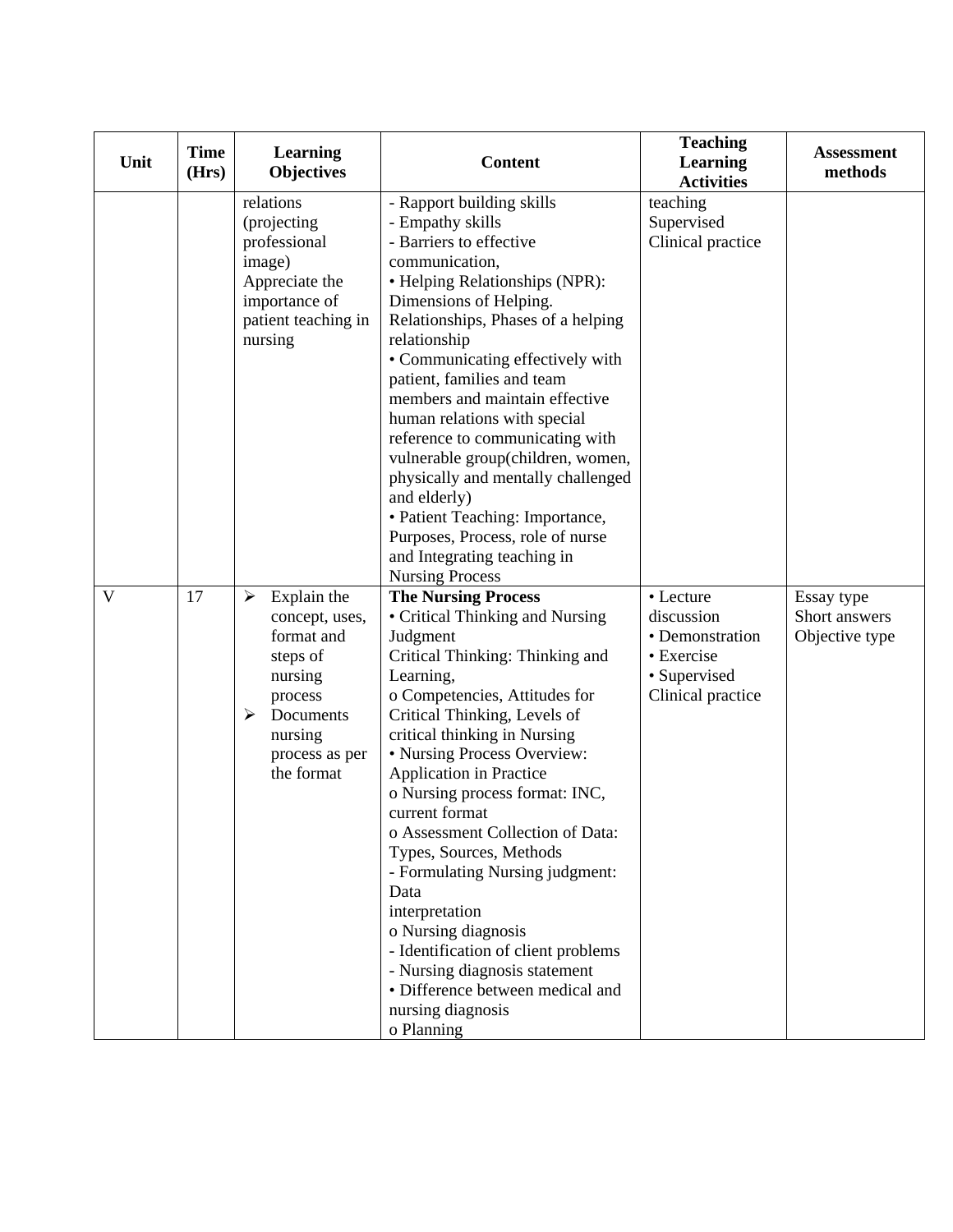| Unit | <b>Time</b><br>(Hrs) | Learning<br><b>Objectives</b>                                                                                                                                 | <b>Content</b>                                                                                                                                                                                                                                                                                                                                                                                                                                                                                                                                                                                                                                                                                                                                                                                                                                                                                                                 | <b>Teaching</b><br><b>Learning</b><br><b>Activities</b>                                             | <b>Assessment</b><br>methods                                                                        |
|------|----------------------|---------------------------------------------------------------------------------------------------------------------------------------------------------------|--------------------------------------------------------------------------------------------------------------------------------------------------------------------------------------------------------------------------------------------------------------------------------------------------------------------------------------------------------------------------------------------------------------------------------------------------------------------------------------------------------------------------------------------------------------------------------------------------------------------------------------------------------------------------------------------------------------------------------------------------------------------------------------------------------------------------------------------------------------------------------------------------------------------------------|-----------------------------------------------------------------------------------------------------|-----------------------------------------------------------------------------------------------------|
| VI   | $\overline{4}$       | Describe the<br>➤<br>purposes,<br>types and<br>techniques of<br>recording and<br>reporting                                                                    | - Establishing Priorities<br>- Establishing Goals and Expected<br>Outcomes,<br>- Selection of interventions:<br>Protocols and standing<br>Orders<br>- Writing the Nursing Care Plan<br>Implementation<br>— Implementing the plan of care<br>Evaluation<br>- Outcome of care<br>- Review and modify<br>Documentation and Reporting<br><b>Documentation and Reporting</b><br>• Documentation: Purposes of<br>Recording and reporting<br>• Communication within the Health<br>Care Team,<br>• Types of records; ward records,<br>medical/nursing records,<br>• Common Record-keeping forms,<br>Computerized documentation<br>• Guidelines for Reporting:<br>Factual Basis, Accuracy,<br>Completeness, currentness,<br>Organization, confidentiality<br>• Methods of Recording,<br>• Reporting: Change-of shift reports:<br>Transfer reports, Incident reports<br>• Minimizing legal Liability through<br>effective record keeping | Lecture<br>discussion<br>Demonstration<br>Practice<br>Session<br>Supervised<br>Clinical<br>practice | Essay type<br>Short answers<br>Objective type                                                       |
| VII  | 17                   | Describe<br>➤<br>principles and<br>techniques of<br>monitoring<br>and<br>maintaining<br>vital signs<br>Monitor and<br>$\blacktriangleright$<br>maintain vital | <b>Vital signs</b><br>• Guidelines for taking vita! signs:<br>· Body temperature:<br>Physiology, Regulation,<br>Factors affecting body<br>temperature,<br>Assessment of body<br>$\bullet$<br>temperature: sites, equipments<br>and technique, special                                                                                                                                                                                                                                                                                                                                                                                                                                                                                                                                                                                                                                                                          | Lecture<br>Discussion<br>Demonstration<br>Practice<br>Supervised<br>Clinical<br>practice            | Essay type<br>Short<br>answers<br>Objective<br>type<br>Assess<br>with check<br>list and<br>clinical |
|      |                      | signs                                                                                                                                                         | considerations                                                                                                                                                                                                                                                                                                                                                                                                                                                                                                                                                                                                                                                                                                                                                                                                                                                                                                                 |                                                                                                     | practical                                                                                           |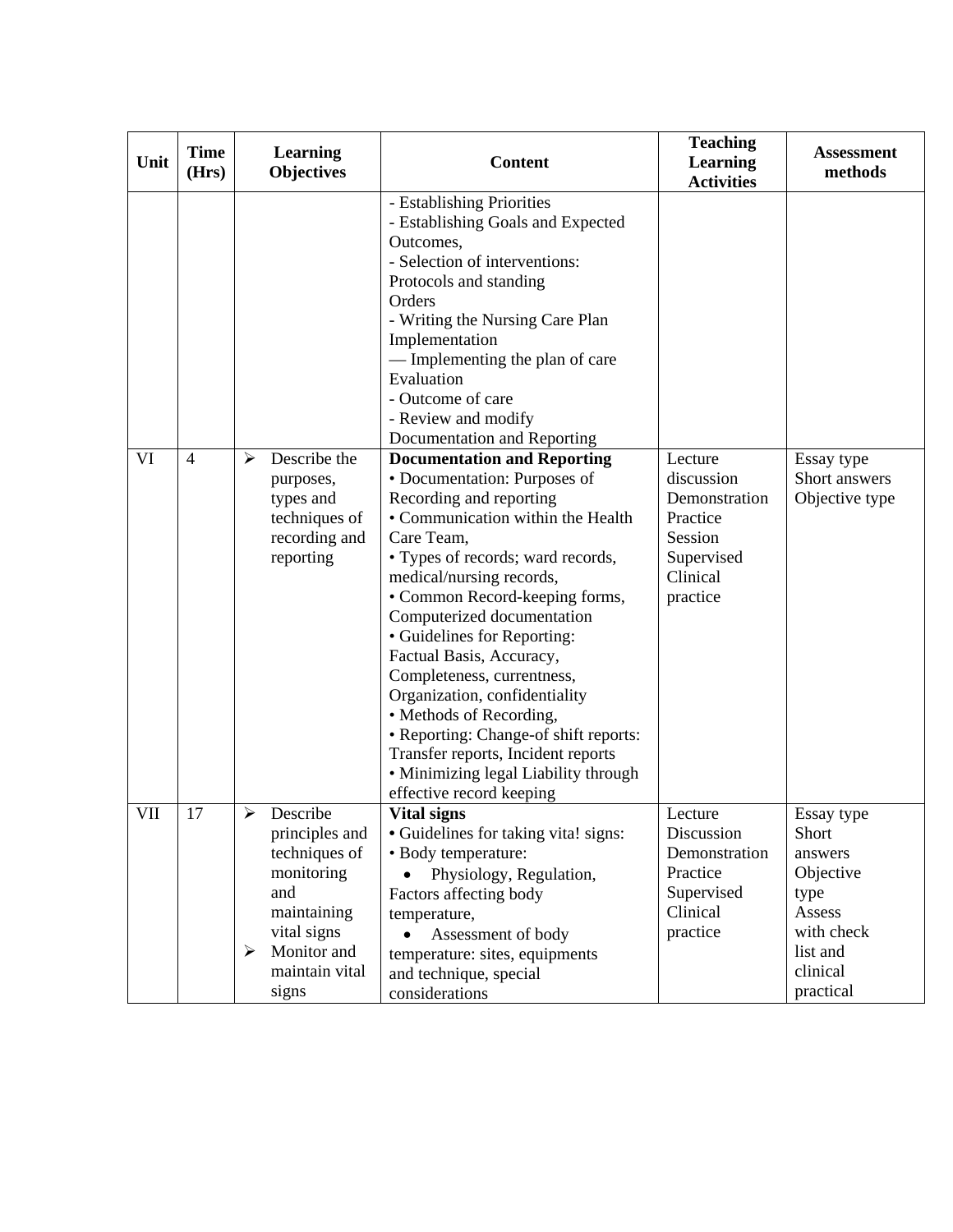| Unit | <b>Time</b><br>(Hrs) | <b>Learning</b><br><b>Objectives</b>                                                                                                                                                            | <b>Content</b>                                                                                                                                                                                                                                                                                                                                                                                                                                                                                                                                                                                                                                                                                                                                                                                                                                                                          | <b>Teaching</b><br><b>Learning</b><br><b>Activities</b>                                                                                           | <b>Assessment</b><br>methods                               |
|------|----------------------|-------------------------------------------------------------------------------------------------------------------------------------------------------------------------------------------------|-----------------------------------------------------------------------------------------------------------------------------------------------------------------------------------------------------------------------------------------------------------------------------------------------------------------------------------------------------------------------------------------------------------------------------------------------------------------------------------------------------------------------------------------------------------------------------------------------------------------------------------------------------------------------------------------------------------------------------------------------------------------------------------------------------------------------------------------------------------------------------------------|---------------------------------------------------------------------------------------------------------------------------------------------------|------------------------------------------------------------|
|      |                      |                                                                                                                                                                                                 | - Temperature alterations:<br>Heatstroke, Hypothermia<br>Hot and cold applications<br>Pulse:<br>- Physiology and Regulation,<br>Characteristics of the pulse,<br>Factors affecting pulse<br>- Assessment of pulse: sites,<br>location, equipments and<br>technique, special<br>considerations<br>- Alterations in pulse:<br>Respiration:<br>- Physiology and Regulation,<br>Mechanics of breathing<br>Characteristics of the respiration,<br>Factors affecting respiration<br>- Assessment of respirations:<br>technique, special considerations<br>- Alterations in respiration<br>Blood pressure:<br>- Physiology and Regulation,<br>Characteristics of the blood<br>pressure, Factors affecting blood<br>pressure<br>- Assessment of blood pressure:<br>sites, equipments and technique,<br>special<br>considerations<br>- Alterations in blood pressure<br>Recording of vital signs |                                                                                                                                                   |                                                            |
| VIII | 30                   | ➤<br>Describe purpose<br>and process of<br>health<br>assessment<br>Describe the<br>➤<br>health<br>assessment each<br>body system<br>Perform<br>➤<br>health<br>assessment of<br>each body system | <b>Health assessment</b><br>• Purposes<br>• Process of Health assessment<br>- Health history<br>- Physical examination:<br>- Methods- inspection,<br>Palpation, Percussion,<br>Auscultation, Olfaction<br>Preparation for examination:<br>patient and unit.<br>General assessment<br>Assessment of each body<br>System<br>Recording of health assessment.                                                                                                                                                                                                                                                                                                                                                                                                                                                                                                                               | ➤<br>Lecture<br>discussion<br>Demonstration<br>➤<br>Practice on<br>$\blacktriangleright$<br>simulators<br>Supervised<br>➤<br>Clinical<br>practice | Essay type<br>Short<br>answers<br>Objective<br><b>Type</b> |
| IX   | 5                    | Identifies the<br>➤<br>various                                                                                                                                                                  | <b>Machinery, Equipment and</b><br>linen                                                                                                                                                                                                                                                                                                                                                                                                                                                                                                                                                                                                                                                                                                                                                                                                                                                | $\blacktriangleright$<br>Lecture<br>discussion                                                                                                    | $\blacktriangleright$<br>Essay type<br>Short<br>➤          |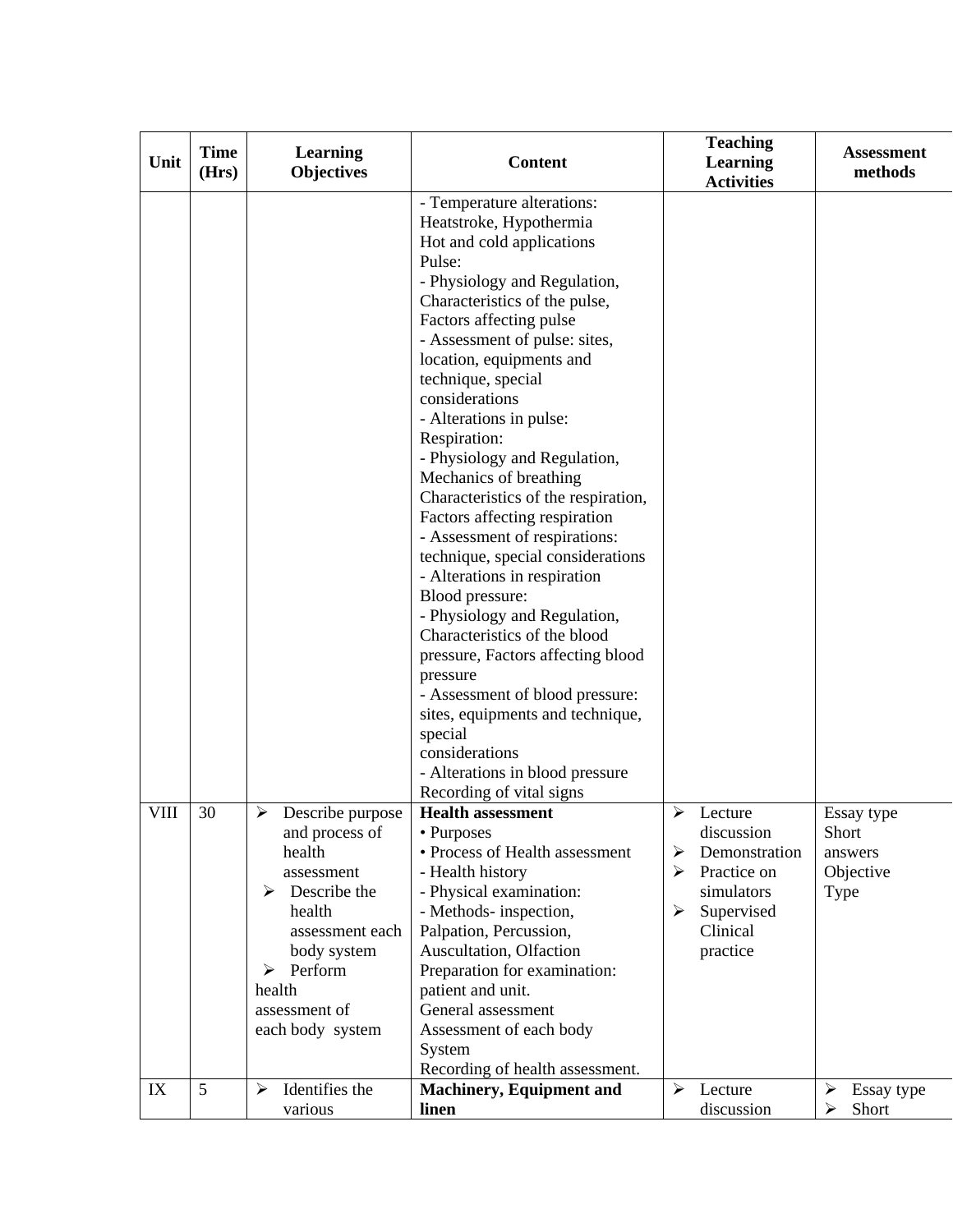| Unit                      | <b>Time</b><br>(Hrs) | Learning<br><b>Objectives</b>                                                                                                                                                                                                                                                                                                                                                                                                                   | <b>Content</b>                                                                                                                                                                                                                                                                                                                                                                                                                                                                                                                                                                                                                                                                                                                                                                                                                                                                                                                                                                                                                                              | <b>Teaching</b><br><b>Learning</b><br><b>Activities</b>                                                                            | <b>Assessment</b><br>methods                                                                                                                                              |
|---------------------------|----------------------|-------------------------------------------------------------------------------------------------------------------------------------------------------------------------------------------------------------------------------------------------------------------------------------------------------------------------------------------------------------------------------------------------------------------------------------------------|-------------------------------------------------------------------------------------------------------------------------------------------------------------------------------------------------------------------------------------------------------------------------------------------------------------------------------------------------------------------------------------------------------------------------------------------------------------------------------------------------------------------------------------------------------------------------------------------------------------------------------------------------------------------------------------------------------------------------------------------------------------------------------------------------------------------------------------------------------------------------------------------------------------------------------------------------------------------------------------------------------------------------------------------------------------|------------------------------------------------------------------------------------------------------------------------------------|---------------------------------------------------------------------------------------------------------------------------------------------------------------------------|
|                           |                      | machinery,<br>equipment and<br>linen and their<br>care                                                                                                                                                                                                                                                                                                                                                                                          | Types: Disposables and<br>re-usables-Linen, rubber goods,<br>glass ware, metal, plastics,<br>furniture, machinery<br>Introduction:<br>- Indent<br>- Maintenance<br>- Inventory                                                                                                                                                                                                                                                                                                                                                                                                                                                                                                                                                                                                                                                                                                                                                                                                                                                                              | $\blacktriangleright$<br>Demonstration                                                                                             | answers<br>➤<br>Objective<br>type                                                                                                                                         |
| $\boldsymbol{\mathrm{X}}$ | 62                   | Describe the<br>$\blacktriangleright$<br>basic,<br>physiological<br>and psychosocial<br>needs of patient<br>Describe the<br>$\blacktriangleright$<br>principles and<br>techniques for<br>meeting basic,<br>Physiological<br>and psychosocial<br>needs of<br>patient<br>Perform<br>nursing<br>assessment,<br>plan,<br>implement<br>and evaluate<br>the care for<br>meeting basic,<br>physiological<br>and<br>psychosocial<br>needs of<br>patient | <b>Meeting needs of patient</b><br>• Basic needs (Activities of daily<br>living)<br>Providing safe and clean<br>environment:<br>- Physical -environment:<br>Temperature, Humidity,<br>Noise, Ventilation, light,<br>Odour, pests control -<br>- Reduction of Physical<br>hazards: fire, accidents<br>- Safety devices: Restraints,<br>side rails, airways, trapez<br>etc<br>- Role of nurse in providing<br>safe and clean environment<br>Hygiene: -<br>- Factors Influencing<br><b>Hygienic Practice</b><br>- Hygienic care: Care of the<br>Skin-Bath and pressure points,<br>feet and nail, Oral<br>cavity, Hair Care, Eyes,<br>Ears, and Nose<br>Assessment, Principles,<br>Types, Equipments,<br>Procedure, Special<br>Considerations<br>- Patient environment: Room<br>Equipment and linen,<br>Making patient beds<br>Types of beds and bed making<br>Comfort: -<br>- Factors Influencing Comfort<br>- Comfort devices Physiological<br>needs:<br>-Sleep and Rest:<br>- Physiology of sleep<br>- Factors affecting sleep<br>- Promoting Rest and sleep | Lecture<br>$\bullet$<br>discussion<br>Demonstrati<br>on<br>Practice<br>$\bullet$<br>sessions<br>Supervised<br>Clinical<br>practice | Essay type<br>➤<br>$\blacktriangleright$<br>Short<br>➤<br>answers<br>Objective<br>⋗<br>type<br>➤<br>Assess with<br>check list<br>and clinical<br>practical<br>examination |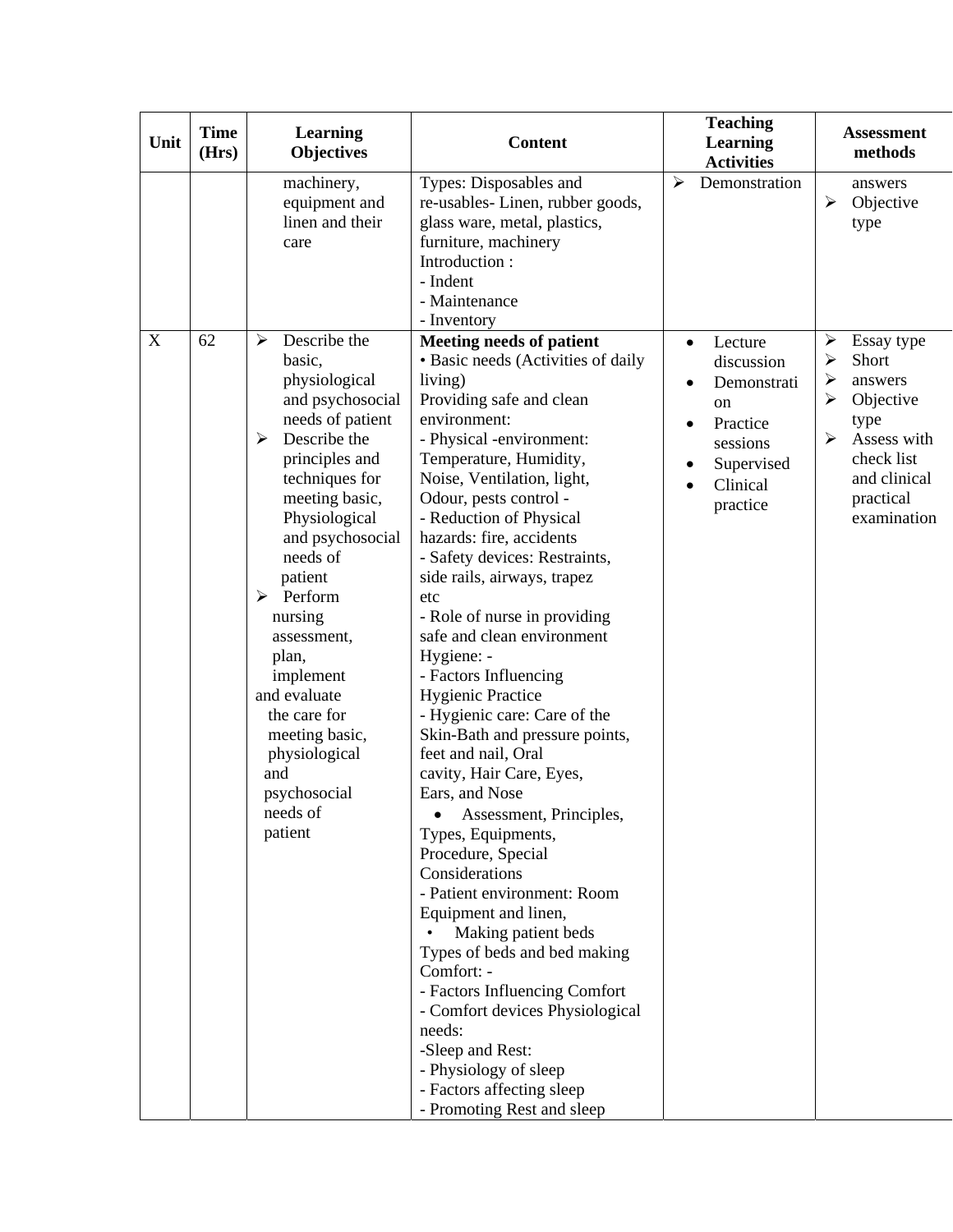| Unit | <b>Time</b> | <b>Learning</b>   | <b>Content</b>                                           | <b>Teaching</b><br><b>Learning</b> | <b>Assessment</b><br>methods |
|------|-------------|-------------------|----------------------------------------------------------|------------------------------------|------------------------------|
|      | (Hrs)       | <b>Objectives</b> |                                                          | <b>Activities</b>                  |                              |
|      |             |                   |                                                          |                                    |                              |
|      |             |                   |                                                          |                                    |                              |
|      |             |                   | - Sleep Disorders                                        |                                    |                              |
|      |             |                   | Nutrition: -                                             |                                    |                              |
|      |             |                   | - Importance                                             |                                    |                              |
|      |             |                   | - Factors affecting nutritional                          |                                    |                              |
|      |             |                   | - Assessment of nutritional needs:                       |                                    |                              |
|      |             |                   | Variables                                                |                                    |                              |
|      |             |                   | - Meeting Nutritional needs:                             |                                    |                              |
|      |             |                   | Principles, equipments,                                  |                                    |                              |
|      |             |                   | procedure and special                                    |                                    |                              |
|      |             |                   | considerations                                           |                                    |                              |
|      |             |                   | -Oral                                                    |                                    |                              |
|      |             |                   | - Enteral: Naso/ Orogastric,                             |                                    |                              |
|      |             |                   | gastrostomy<br>- Parenteral:                             |                                    |                              |
|      |             |                   |                                                          |                                    |                              |
|      |             |                   | - Urinary Elimination<br>- Review of Physiology of Urine |                                    |                              |
|      |             |                   | Elimination, Composition and                             |                                    |                              |
|      |             |                   | characteristics of urine Factors                         |                                    |                              |
|      |             |                   | <b>Influencing Urination</b>                             |                                    |                              |
|      |             |                   | Alteration in Urinary Elimination                        |                                    |                              |
|      |             |                   | Types and Collection of urine                            |                                    |                              |
|      |             |                   | specimen:                                                |                                    |                              |
|      |             |                   | Observation, urine testing                               |                                    |                              |
|      |             |                   | Facilitating urine elimination:                          |                                    |                              |
|      |             |                   | assessment, types, equipments,                           |                                    |                              |
|      |             |                   | procedures and special                                   |                                    |                              |
|      |             |                   | considerations                                           |                                    |                              |
|      |             |                   | - Providing urinal / bed pan                             |                                    |                              |
|      |             |                   | o Condom drainage                                        |                                    |                              |
|      |             |                   | o Perineal care                                          |                                    |                              |
|      |             |                   | o Catheterization                                        |                                    |                              |
|      |             |                   | o Care of urinary drainage                               |                                    |                              |
|      |             |                   | o Care of urinary diversions                             |                                    |                              |
|      |             |                   | o Bladder irrigation                                     |                                    |                              |
|      |             |                   | <b>Bowel Elimination</b>                                 |                                    |                              |
|      |             |                   | - Review of Physiology of Bowel                          |                                    |                              |
|      |             |                   | Elimination, Composition and                             |                                    |                              |
|      |             |                   | characteristics of faeces                                |                                    |                              |
|      |             |                   | - Factors affecting Bowel                                |                                    |                              |
|      |             |                   | elimination                                              |                                    |                              |
|      |             |                   | - Alteration in Bowel Elimination                        |                                    |                              |
|      |             |                   | - Types and Collection of                                |                                    |                              |
|      |             |                   | specimen of faeces:                                      |                                    |                              |
|      |             |                   | Observation                                              |                                    |                              |
|      |             |                   | - Facilitating bowel                                     |                                    |                              |
|      |             |                   | elimination: assessment,                                 |                                    |                              |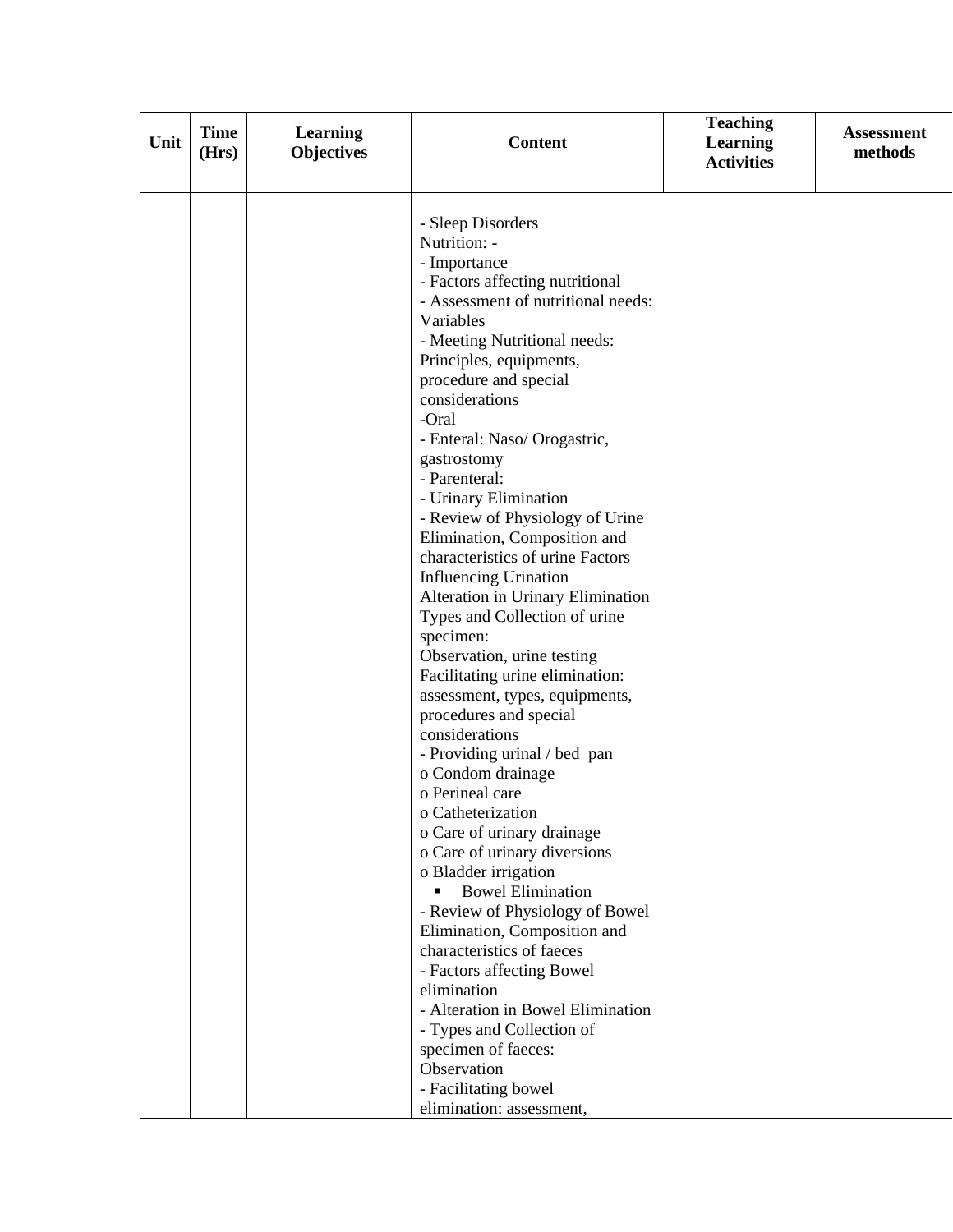| (Hrs) | <b>Objectives</b> | equipments, procedures and                                                                                                                                                                                                                                                                                                                                                                                                                                                                                                                                                                                                                                                                                                                                                                                                                                                                                                                                                                                                            | <b>Activities</b> | methods |
|-------|-------------------|---------------------------------------------------------------------------------------------------------------------------------------------------------------------------------------------------------------------------------------------------------------------------------------------------------------------------------------------------------------------------------------------------------------------------------------------------------------------------------------------------------------------------------------------------------------------------------------------------------------------------------------------------------------------------------------------------------------------------------------------------------------------------------------------------------------------------------------------------------------------------------------------------------------------------------------------------------------------------------------------------------------------------------------|-------------------|---------|
|       |                   |                                                                                                                                                                                                                                                                                                                                                                                                                                                                                                                                                                                                                                                                                                                                                                                                                                                                                                                                                                                                                                       |                   |         |
|       |                   | special considerations<br>Passing of Flatus tube<br>Enemas<br>Suppository<br>Sitz bath<br>Bowel wash<br>Care of Ostomies Mobility and<br>Immobility<br>- Principles of Body Mechanics<br>- Maintenance of normal body<br>dignment and mobility<br>- Factors affecting body<br>Alignment and mobility<br>- Hazards associated with<br>immobility<br>- Alteration in body Alignment<br>and mobility<br>- Nursing interventions for<br>impaired Body Alignment and<br>Mobility: assessment, types,<br>devices used, method and<br>special considerations,<br>rehabilitation aspects<br>Range of motion exercises o<br>Maintaining body alignment:<br>Positions<br>Moving<br>Lifting<br>Transferring<br>Walking<br>Restraints<br>- Oxygenation<br>- Review of Cardiovascular and<br>respiratory Physiology<br>- Factors Affecting Oxygenation<br>- Alterations in oxygenation<br>- Nursing interventions in<br>oxygenation: assessment, types,<br>equipment used, procedure and<br>special considerations<br>Maintenance of patent airway |                   |         |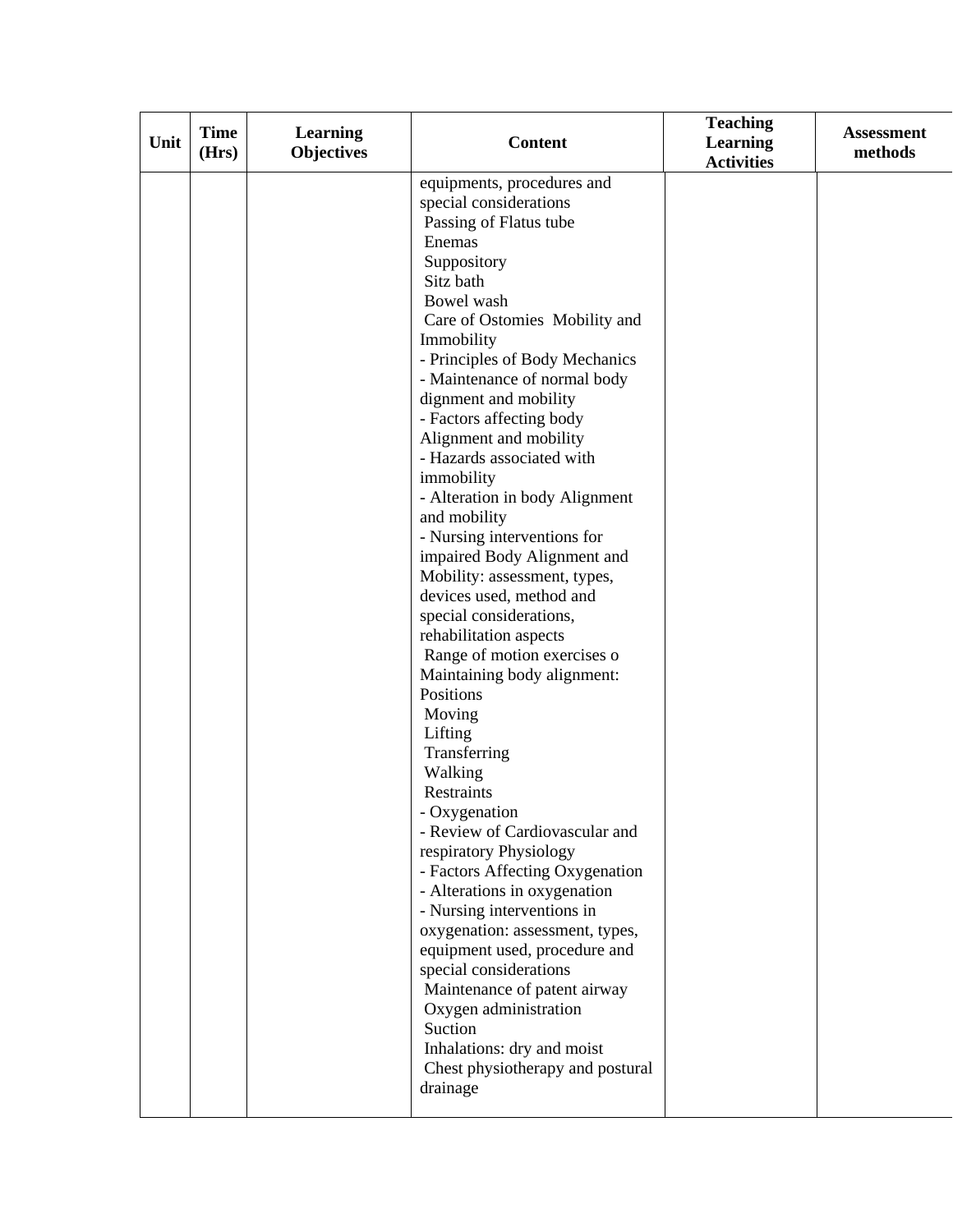| Unit | <b>Time</b> | <b>Learning</b>   | <b>Content</b>                                 | <b>Teaching</b><br><b>Learning</b> | <b>Assessment</b> |
|------|-------------|-------------------|------------------------------------------------|------------------------------------|-------------------|
|      | (Hrs)       | <b>Objectives</b> |                                                | <b>Activities</b>                  | methods           |
|      |             |                   | Care of Chest drainage                         |                                    |                   |
|      |             |                   | Pulse oximetry                                 |                                    |                   |
|      |             |                   | CPR-Basic life support                         |                                    |                   |
|      |             |                   | Fluid, Electrolyte, and Acid —                 |                                    |                   |
|      |             |                   | <b>Base Balances</b>                           |                                    |                   |
|      |             |                   | - Review of Physiological                      |                                    |                   |
|      |             |                   | Regulation of Fluid, Electrolyte,              |                                    |                   |
|      |             |                   | and Acid -Base Balances                        |                                    |                   |
|      |             |                   | - Factors Affecting Fluid,                     |                                    |                   |
|      |             |                   | Electrolyte, and Acid - Base                   |                                    |                   |
|      |             |                   | <b>Balances</b>                                |                                    |                   |
|      |             |                   | - Alterations in Fluid,                        |                                    |                   |
|      |             |                   | Electrolyte, and Acid - Base                   |                                    |                   |
|      |             |                   | <b>Balances</b>                                |                                    |                   |
|      |             |                   | Nursing interventions in                       |                                    |                   |
|      |             |                   | Fluid, Electrolyte, and Acid                   |                                    |                   |
|      |             |                   | - Base imbalances:                             |                                    |                   |
|      |             |                   | assessment, types, equipment,                  |                                    |                   |
|      |             |                   | procedure and special                          |                                    |                   |
|      |             |                   | considerations o Measuring fluid               |                                    |                   |
|      |             |                   | intake and output                              |                                    |                   |
|      |             |                   | Correcting Fluid, Electrolyte                  |                                    |                   |
|      |             |                   | Imbalance:                                     |                                    |                   |
|      |             |                   | Replacement of fluids:                         |                                    |                   |
|      |             |                   | Oral and Parenteral Venipuncture,              |                                    |                   |
|      |             |                   | regulating IV Flow rates,                      |                                    |                   |
|      |             |                   | changing IV solutions and tubing,              |                                    |                   |
|      |             |                   | Changing IV dressing,                          |                                    |                   |
|      |             |                   | <b>Administering Blood</b>                     |                                    |                   |
|      |             |                   | transfusion                                    |                                    |                   |
|      |             |                   | Restriction of fluids                          |                                    |                   |
|      |             |                   | <b>Psychosocial Needs</b>                      |                                    |                   |
|      |             |                   | Concepts of Cultural                           |                                    |                   |
|      |             |                   | Diversity, Stress and                          |                                    |                   |
|      |             |                   | Adaptation, Self-concept,                      |                                    |                   |
|      |             |                   | Sexuality, Spiritual Health,                   |                                    |                   |
|      |             |                   | Coping with loss, death and                    |                                    |                   |
|      |             |                   | grieving                                       |                                    |                   |
|      |             |                   | Assessment of psychosocial                     |                                    |                   |
|      |             |                   | needs                                          |                                    |                   |
|      |             |                   | - Nursing intervention for                     |                                    |                   |
|      |             |                   | psychosocial needs<br>- Assist with coping and |                                    |                   |
|      |             |                   |                                                |                                    |                   |
|      |             |                   | adaptation<br>- Creating therapeutic           |                                    |                   |
|      |             |                   | environment                                    |                                    |                   |
|      |             |                   | o Recreational and diversional                 |                                    |                   |
|      |             |                   |                                                |                                    |                   |
|      |             |                   | therapies.                                     |                                    |                   |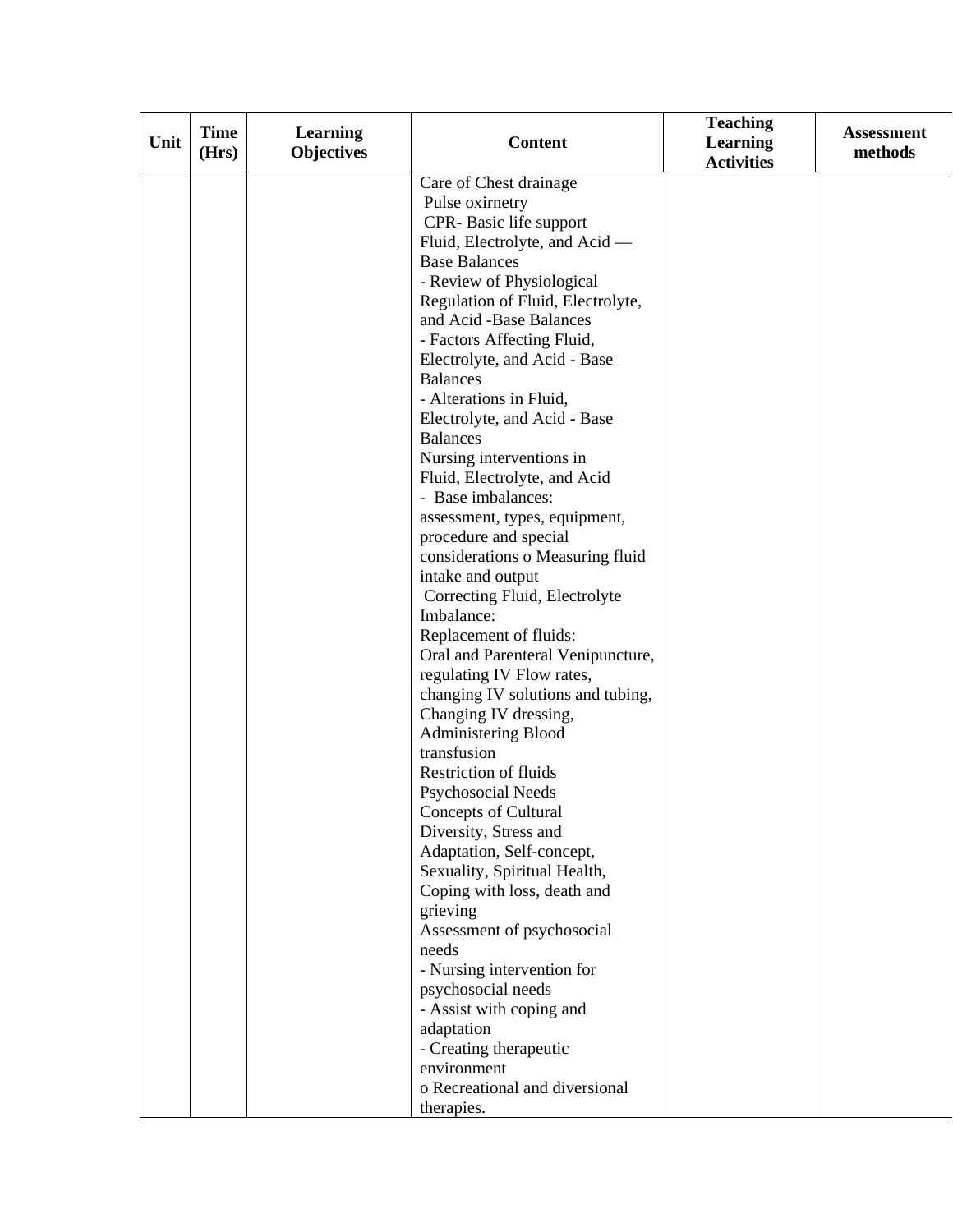| Unit | <b>Time</b><br>(Hrs) | Learning<br><b>Objectives</b>                                                                                                                    | <b>Content</b>                                                                                                                                                                                                                                                                                                                                                                                                                                                                                                                                                                                                                                                                                                                                                                                                                                                                                                                                                                                                     | <b>Teaching</b><br><b>Learning</b><br><b>Activities</b>                                              | <b>Assessment</b><br>methods                                                                                         |
|------|----------------------|--------------------------------------------------------------------------------------------------------------------------------------------------|--------------------------------------------------------------------------------------------------------------------------------------------------------------------------------------------------------------------------------------------------------------------------------------------------------------------------------------------------------------------------------------------------------------------------------------------------------------------------------------------------------------------------------------------------------------------------------------------------------------------------------------------------------------------------------------------------------------------------------------------------------------------------------------------------------------------------------------------------------------------------------------------------------------------------------------------------------------------------------------------------------------------|------------------------------------------------------------------------------------------------------|----------------------------------------------------------------------------------------------------------------------|
| XI   | 22                   | Describe<br>principles and<br>techniques for<br>infection<br>control and<br>biomedical waste<br>management<br>in Supervised<br>Clinical settings | <b>Infection control in Clinical</b><br>settings<br>· Infection control<br>Nature of infection<br>Chain of infection transmission<br>Defenses against infection:<br>natural and acquired<br>Hospital acquired infection<br>(Nosocomial infection)<br>• Concept of asepsis: medical<br>asepsis, and surgical asepsis<br>Isolation precautions (Barrier<br>nursing):<br>- Hand washing: simple, hand<br>antisepsis and surgical<br>antisepsis (scrub)<br>- Isolation: source and<br>protective<br>- Personal protecting equipments:<br>types, uses and technique of<br>wearing and removing<br>- Decontamination of equipment<br>and unit<br>- Transportation of infected<br>patients<br>- Standard safety precautions<br>(Universal precautions)<br>- Transmission based<br>precautions<br>· Biomedical waste management:<br>- Importance<br>- Types of hospital waste<br>- Hazards associated with hospital<br>waste<br>- Decontamination of hospital<br>waste<br>- Segregation and<br>Transportation and disposal | Lecture<br>discussion<br>Demonstration<br>Practice session<br><b>Supervised Clinical</b><br>practice |                                                                                                                      |
| XII  | 42                   | Explain the<br>principles, routes,<br>effects of<br>administration of<br>medications<br>Calculate<br>conversions of drugs<br>and dosages within  | <b>Admintration of Medications:</b><br>General<br>-Principles / consideration<br>-Purposes of Medication<br>-Principles: 5 rights; special<br>consideration; Presciptions;<br>Safety in Adminstering                                                                                                                                                                                                                                                                                                                                                                                                                                                                                                                                                                                                                                                                                                                                                                                                               |                                                                                                      | .Essay type<br>Short answers<br>Objective type<br>Assess with<br>check list and<br>clinical practical<br>examination |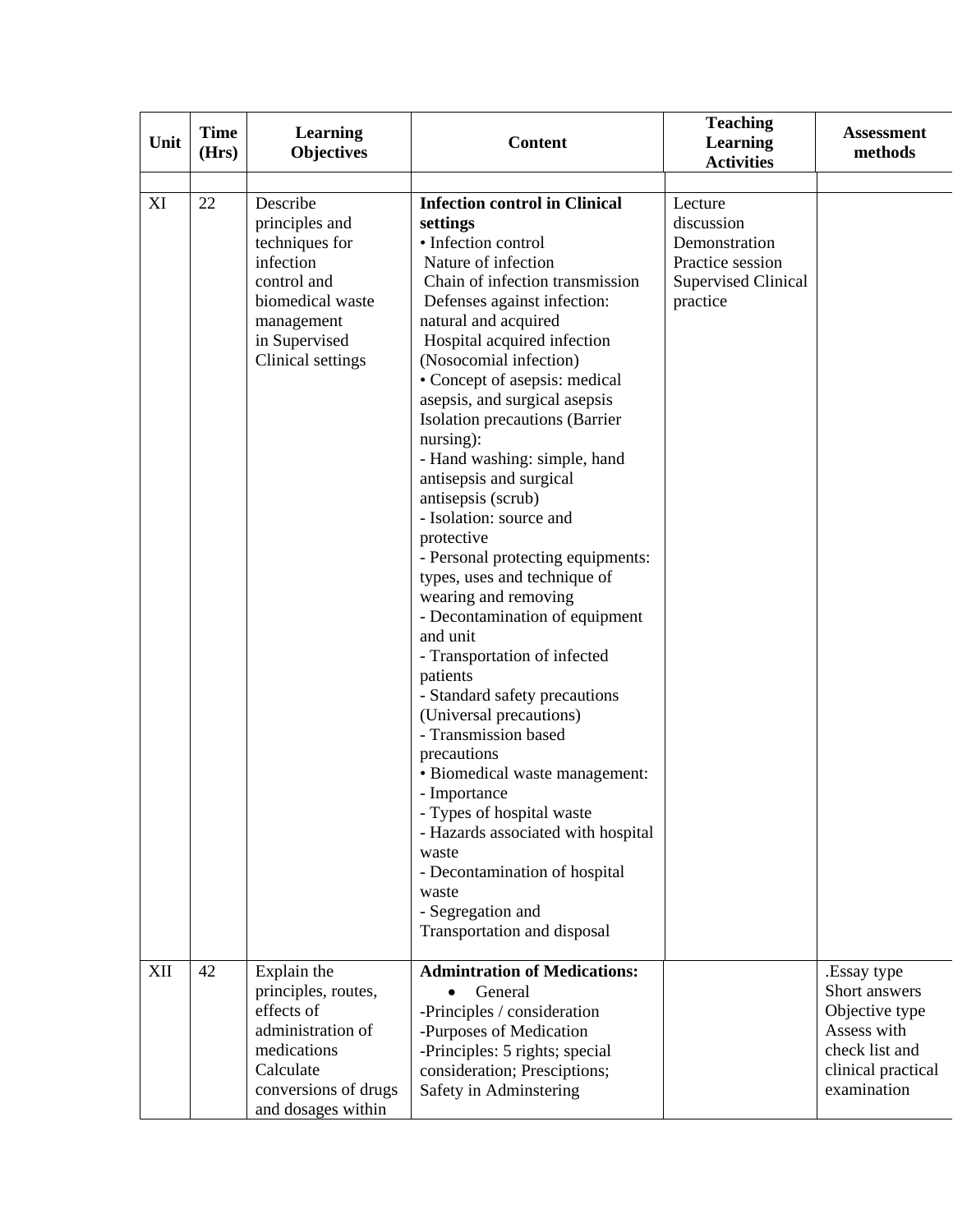|      | <b>Time</b> | <b>Learning</b>       |                                                            | <b>Teaching</b>                      | <b>Assessment</b> |
|------|-------------|-----------------------|------------------------------------------------------------|--------------------------------------|-------------------|
| Unit | (Hrs)       | <b>Objectives</b>     | <b>Content</b>                                             | <b>Learning</b><br><b>Activities</b> | methods           |
|      |             | and between systems   | Medications and Mediation                                  |                                      |                   |
|      |             | of measurements       | Errors;                                                    |                                      |                   |
|      |             | Administer drugs by   | -Drug Froms;                                               |                                      |                   |
|      |             | the following routes- | -Routes of administration                                  |                                      |                   |
|      |             | oral, Intra-dermal,   | -Storage and mainteneance of                               |                                      |                   |
|      |             | Subcutaneous          | drugts and Nurses responsibility                           |                                      |                   |
|      |             | Intramuscular, Intra  | -Broad classification of drugs:                            |                                      |                   |
|      |             | Venous topical,       | - Therapeutic Effect, Side                                 |                                      |                   |
|      |             | inhalation.           | Effects, Toxic Effects,                                    |                                      |                   |
|      |             | Administer drugs by   | Idiosyncratic Reactions,                                   |                                      |                   |
|      |             | the following routes- | Allergic Reactions, Drug                                   |                                      |                   |
|      |             | oral, Intra-dermal,   | Tolerance, Drug Interactions,                              |                                      |                   |
|      |             | Subcutaneous          | - Factors Influencing drug                                 |                                      |                   |
|      |             | Intramuscular, Intra  | Actions,                                                   |                                      |                   |
|      |             | Venous topical,       | - Systems of Drug                                          |                                      |                   |
|      |             | inhalation            | Measurement: Metric System,                                |                                      |                   |
|      |             |                       | Apothecary System,                                         |                                      |                   |
|      |             |                       | Household Measurements,                                    |                                      |                   |
|      |             |                       | Solutions.                                                 |                                      |                   |
|      |             |                       | - Converting Measurements                                  |                                      |                   |
|      |             |                       | Units: Conversion within one                               |                                      |                   |
|      |             |                       | system, Conversion between                                 |                                      |                   |
|      |             |                       | systems, Dosage Calculation,                               |                                      |                   |
|      |             |                       | - Terminologies and                                        |                                      |                   |
|      |             |                       | abbreviations used in                                      |                                      |                   |
|      |             |                       | prescriptions of medications                               |                                      |                   |
|      |             |                       | Oral Drugs Administration: Oral,                           |                                      |                   |
|      |             |                       | Sub lingual and Buccal:                                    |                                      |                   |
|      |             |                       | Equipment, procedure                                       |                                      |                   |
|      |             |                       | Parenteral                                                 |                                      |                   |
|      |             |                       | - General principles:                                      |                                      |                   |
|      |             |                       | decontamination and disposal of                            |                                      |                   |
|      |             |                       | syringes and needles                                       |                                      |                   |
|      |             |                       | - Types of parenteral therapies                            |                                      |                   |
|      |             |                       | - Types of syringes, needles,<br>canula, and infusion sets |                                      |                   |
|      |             |                       | - Protection from Needle stick                             |                                      |                   |
|      |             |                       | <b>Injuries: Giving Medications</b>                        |                                      |                   |
|      |             |                       | with a safety syringes                                     |                                      |                   |
|      |             |                       | - Routes of parenteral therapies                           |                                      |                   |
|      |             |                       | - Intra-dermal: purpose, site,                             |                                      |                   |
|      |             |                       | equipment, procedure,                                      |                                      |                   |
|      |             |                       | special considerations                                     |                                      |                   |
|      |             |                       | - Subcutaneous: purpose, site,                             |                                      |                   |
|      |             |                       | equipment, procedure, special                              |                                      |                   |
|      |             |                       | considerations                                             |                                      |                   |
|      |             |                       | - Intramuscular: purpose, site,                            |                                      |                   |
|      |             |                       | equipment, procedure, special                              |                                      |                   |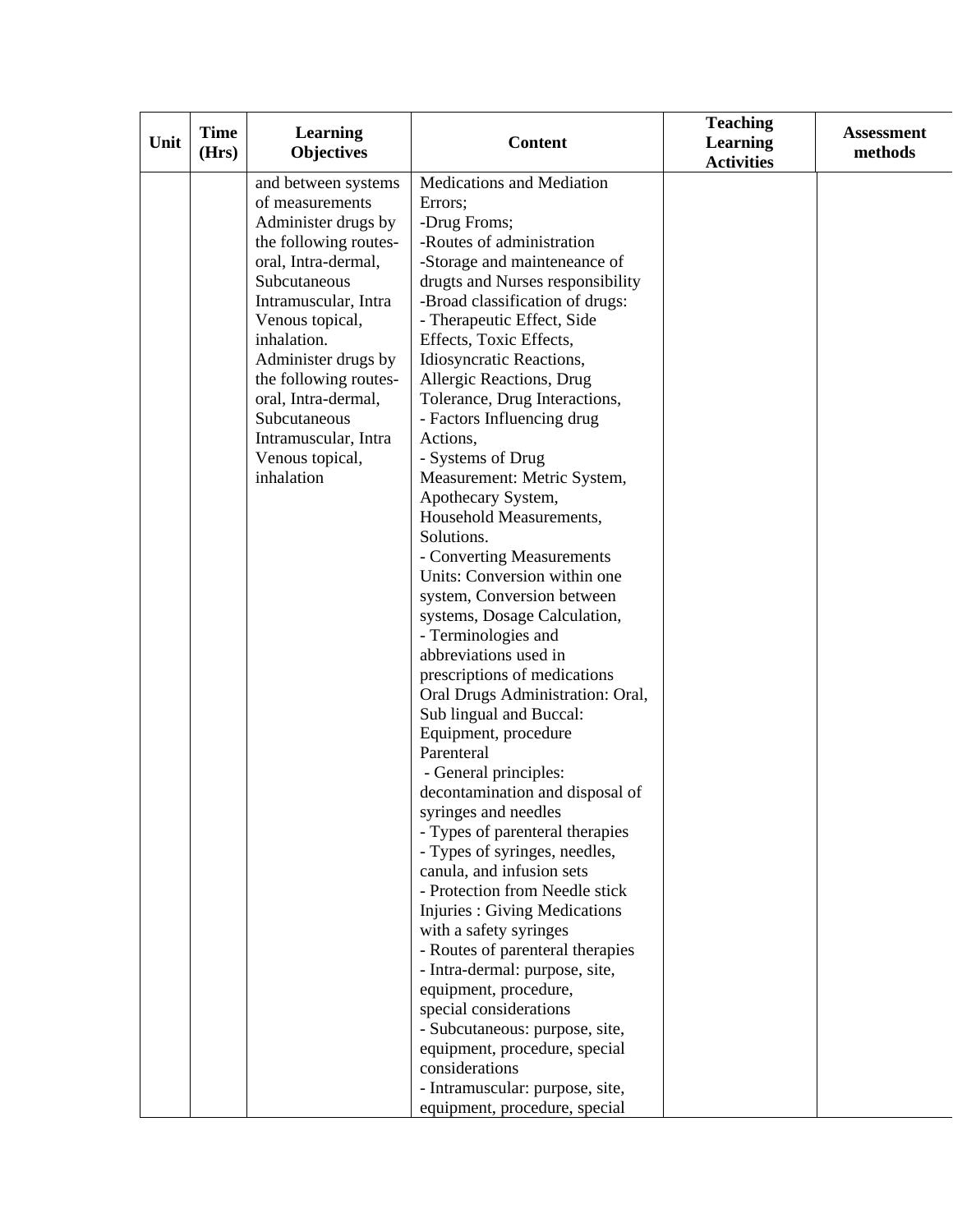| Unit        | <b>Time</b><br>(Hrs) | <b>Learning</b><br><b>Objectives</b>                                                                                                            | <b>Content</b>                                                                                                                                                                                                                                                                                                                                                                                                                                                                                                                                                                                                                                                                                                                                                                                                                                                                                                                                                        | <b>Teaching</b><br><b>Learning</b><br><b>Activities</b>                                       | <b>Assessment</b><br>methods                                                                                     |
|-------------|----------------------|-------------------------------------------------------------------------------------------------------------------------------------------------|-----------------------------------------------------------------------------------------------------------------------------------------------------------------------------------------------------------------------------------------------------------------------------------------------------------------------------------------------------------------------------------------------------------------------------------------------------------------------------------------------------------------------------------------------------------------------------------------------------------------------------------------------------------------------------------------------------------------------------------------------------------------------------------------------------------------------------------------------------------------------------------------------------------------------------------------------------------------------|-----------------------------------------------------------------------------------------------|------------------------------------------------------------------------------------------------------------------|
|             |                      |                                                                                                                                                 | considerations<br>- Intra Venous: purpose, site,<br>equipment, procedure,<br>special considerations<br>- Advanced techniques:<br>epidural, intra-thecal,<br>intra-osseous, intra-peritonial,<br>intra-plural, intra-arterial-<br>Role of nurse<br>Topical Administration:<br>purposes, site, equipment,<br>procedure, special considerations<br>for<br>Application to Skin<br>Application to mucous<br>membrane<br>- Direct application of<br>liquids-Gargle and<br>swabbing the throat<br>- Insertion of Drug into<br>body cavity: Suppository,<br>medicated packing in<br>rectum/vagina<br>- Instillations:, Ear, Eye,<br>Nasal, Bladder, and<br>Rectal<br>- Irrigations: Eye, Ear,<br>Bladder, Vaginal and<br>Rectal<br>- Spraying: Nose and throat<br>Inhalation: Nasal, oral,<br>endotracheal (steam,<br>oxygen and medications)<br>purposes, types, equipment,<br>procedure, special considerations<br>- Recording and reporting of<br>medications administered |                                                                                               |                                                                                                                  |
| <b>XIII</b> | 10                   | Describe the<br>pre and post<br>operative care<br>of patients<br>Explain the<br>process of<br>wound<br>healing<br>Explain the<br>principles and | <b>Meeting needs of Peri operative</b><br>patients<br>Definition and concept of<br>Peri operative Nursing<br>Preoperative Phase<br>- Preparation of patient for<br>surgery<br>Intra-operative<br>Operation theatre Set up and<br>environment                                                                                                                                                                                                                                                                                                                                                                                                                                                                                                                                                                                                                                                                                                                          | Lecture<br>discussion<br>Demonstration<br>Practice session<br>Supervised<br>Clinical practice | Essay type<br>Short<br>answers<br>Objective<br>type<br>Assess<br>with check<br>list and<br>clinical<br>practical |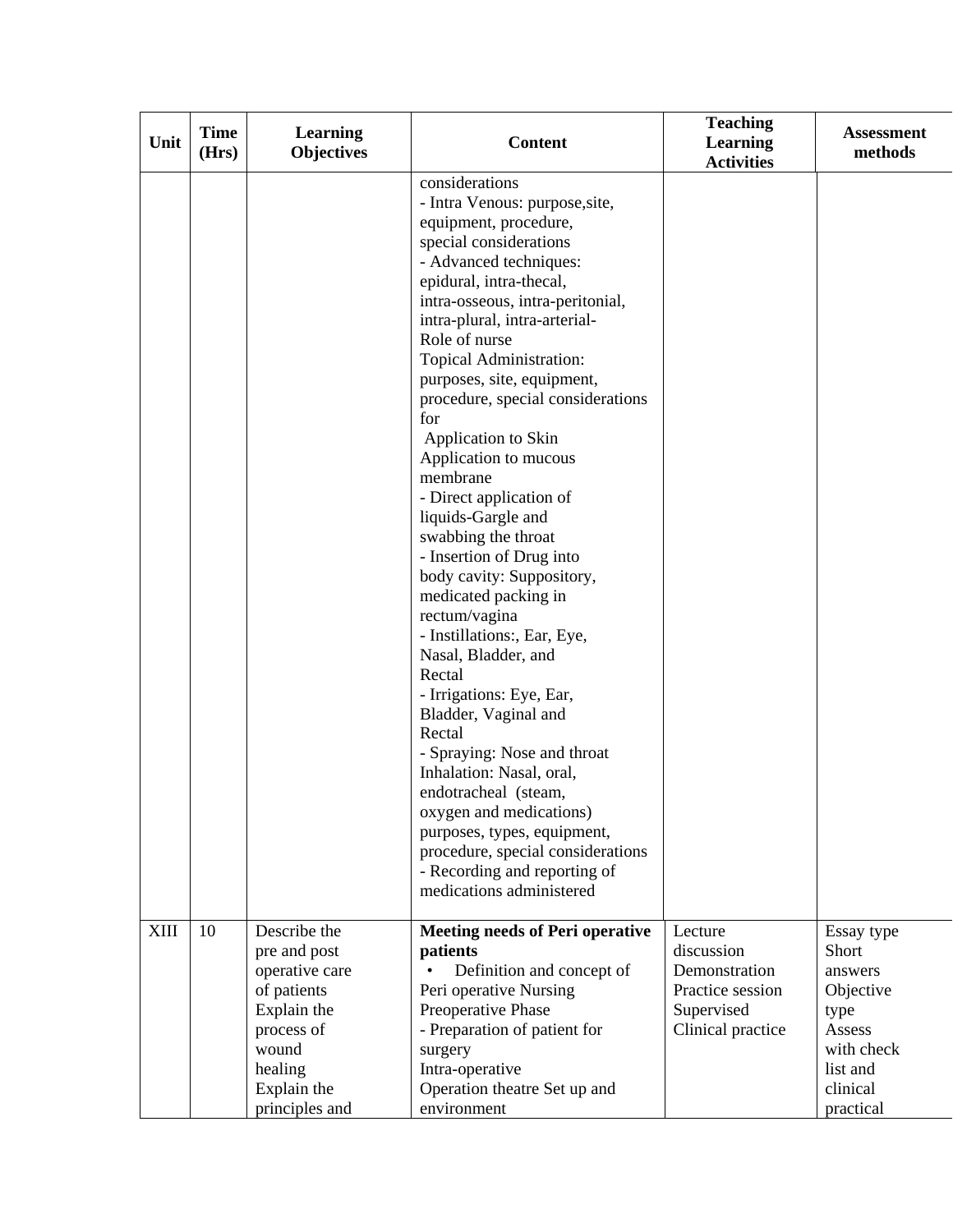| Unit | <b>Time</b><br>(Hrs) | <b>Learning</b><br><b>Objectives</b>                                           | <b>Content</b>                                                                                                                                                                                                                                                                                                                                                                                                                                                                                                                                                                                                                                                                                                                                                                                                                                                                | <b>Teaching</b><br><b>Learning</b><br><b>Activities</b>                      | <b>Assessment</b><br>methods                        |
|------|----------------------|--------------------------------------------------------------------------------|-------------------------------------------------------------------------------------------------------------------------------------------------------------------------------------------------------------------------------------------------------------------------------------------------------------------------------------------------------------------------------------------------------------------------------------------------------------------------------------------------------------------------------------------------------------------------------------------------------------------------------------------------------------------------------------------------------------------------------------------------------------------------------------------------------------------------------------------------------------------------------|------------------------------------------------------------------------------|-----------------------------------------------------|
|      |                      | techniques of<br>care<br>Perform care<br>of wounds                             | - Role of nurse<br>Postoperative Phase<br>- Recovery unit<br>- Post operative unit<br>- Postoperative care,<br>Wounds: types, Classifications,<br>wound Healing Process, Factors<br>affecting Wound, Complications<br>of Wound Healing<br>Surgical asepsis<br>Care of the wound: types,<br>equipments, procedure and<br>special considerations<br>- Dressings, Suture Care,<br>- Care of Drainage<br>- Application of Bandages,<br>Binders, Splints & Slings<br>- Heat and Cold Therapy                                                                                                                                                                                                                                                                                                                                                                                       |                                                                              | examination                                         |
| XIV  | 15                   | Explain care<br>of patients<br>having<br>alterations in<br>body<br>functioning | Meeting special needs of the<br>patient<br>Care of patients having<br>alteration in:<br>- Temperature (hyper and<br>hypothermia); Types,<br>Assessment, Management<br>- Sensorium (Unconsciousness);<br>Assessment, Management<br>- Urinary Elimination (retention<br>and incontinence);<br>Assessment, Management<br>- Functioning of sensory organs:<br>(Visual & hearing impairment)<br>- Assessment of Self-Care ability<br>- Communication Methods and<br>special considerations<br>- Mobility (physically challenged,<br>cast), assessment<br>of Self-Care ability:<br>Communication Methods and<br>special considerations<br>- Mental state (mentally<br>challenged), assessment of Self-<br>Care ability;<br>- Communication Methods and<br>special considerations<br>- Respiration (distress); Types,<br>Assessment, Management<br>Comfort - (Pain) - Nature, Types, | Lecture<br>discussion<br>Case discussions<br>Supervised<br>clinical practice | Essay type<br>Short<br>answers<br>Objective<br>Type |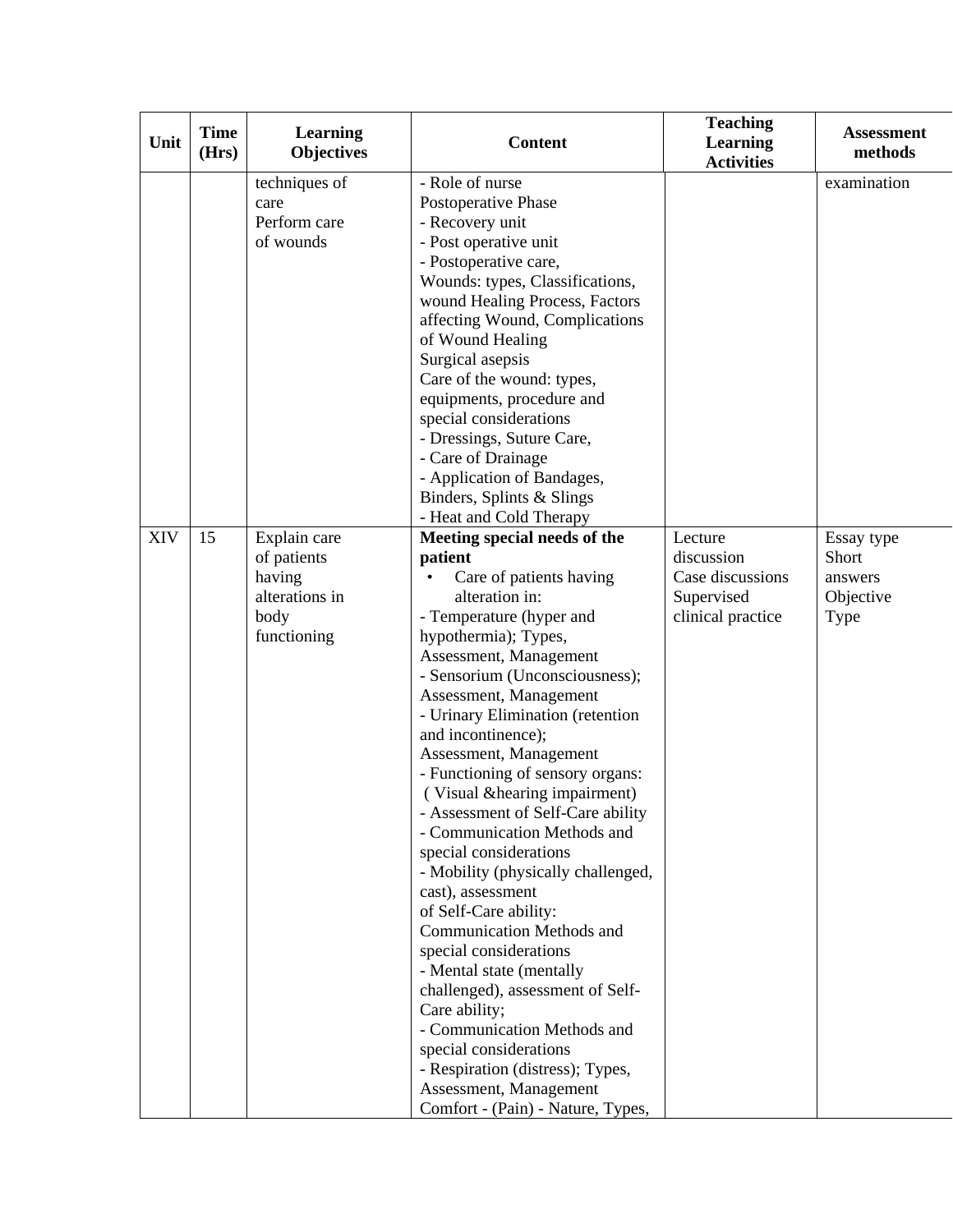| Unit       | <b>Time</b><br>(Hrs) | Learning<br><b>Objectives</b>                                                                   | <b>Content</b>                                                                                                                                                                                                                                                                                                                                                                              | <b>Teaching</b><br>Learning<br><b>Activities</b>                                                                             | <b>Assessment</b><br>methods                        |
|------------|----------------------|-------------------------------------------------------------------------------------------------|---------------------------------------------------------------------------------------------------------------------------------------------------------------------------------------------------------------------------------------------------------------------------------------------------------------------------------------------------------------------------------------------|------------------------------------------------------------------------------------------------------------------------------|-----------------------------------------------------|
|            |                      |                                                                                                 | Factors influencing Pain, Coping,<br>Assessment, Management;<br>Treatment related to<br>gastrointestinal system:<br>nasogastric suction, gastric<br>irrigation, gastric - analysis                                                                                                                                                                                                          |                                                                                                                              |                                                     |
| XV         | 5                    | Explain care<br>of terminally<br>ill patient                                                    | <b>Care of Terminally ill patient</b><br>Concepts of Loss, Grief,<br>grieving Process<br>- Signs of clinical death<br>- Care of dying patient: special<br>considerations<br>- Advance directives:<br>euthanasia, will, dying<br>declaration ,organ donation<br>etc<br>- Medico-legal issues<br>- Care of dead body:<br>equipment, procedure and<br>care of unit<br>- Autopsy<br>- Embalming | Lecture discussion<br>Demonstration<br>Case discussion /<br>Role play<br>Practice session<br>Supervised<br>Clinical practice | Essay type<br>Short<br>answers<br>Objective<br>Type |
| <b>XVI</b> | 6                    | Explain the<br>basic<br>concepts of<br>conceptual<br>and<br>theoretical<br>models of<br>nursing | <b>Professional Nursing concepts</b><br>and practices<br>Conceptual and theoretical<br>models of nursing practice:<br>Introduction to models- holistic<br>model, health belief model, health<br>promotion model etc<br>Introduction to Theories in<br>Nursing; Peplau's, Henderson's,<br>Orem's, Neuman's, Roger's and<br>Roy's<br>Linking theories with nursing<br>process                 | Lecture discussion                                                                                                           | Essay type<br>Short<br>Answers                      |

*Internal Assessment : Term Test - 30*   $\bm{A}$ *ssignment*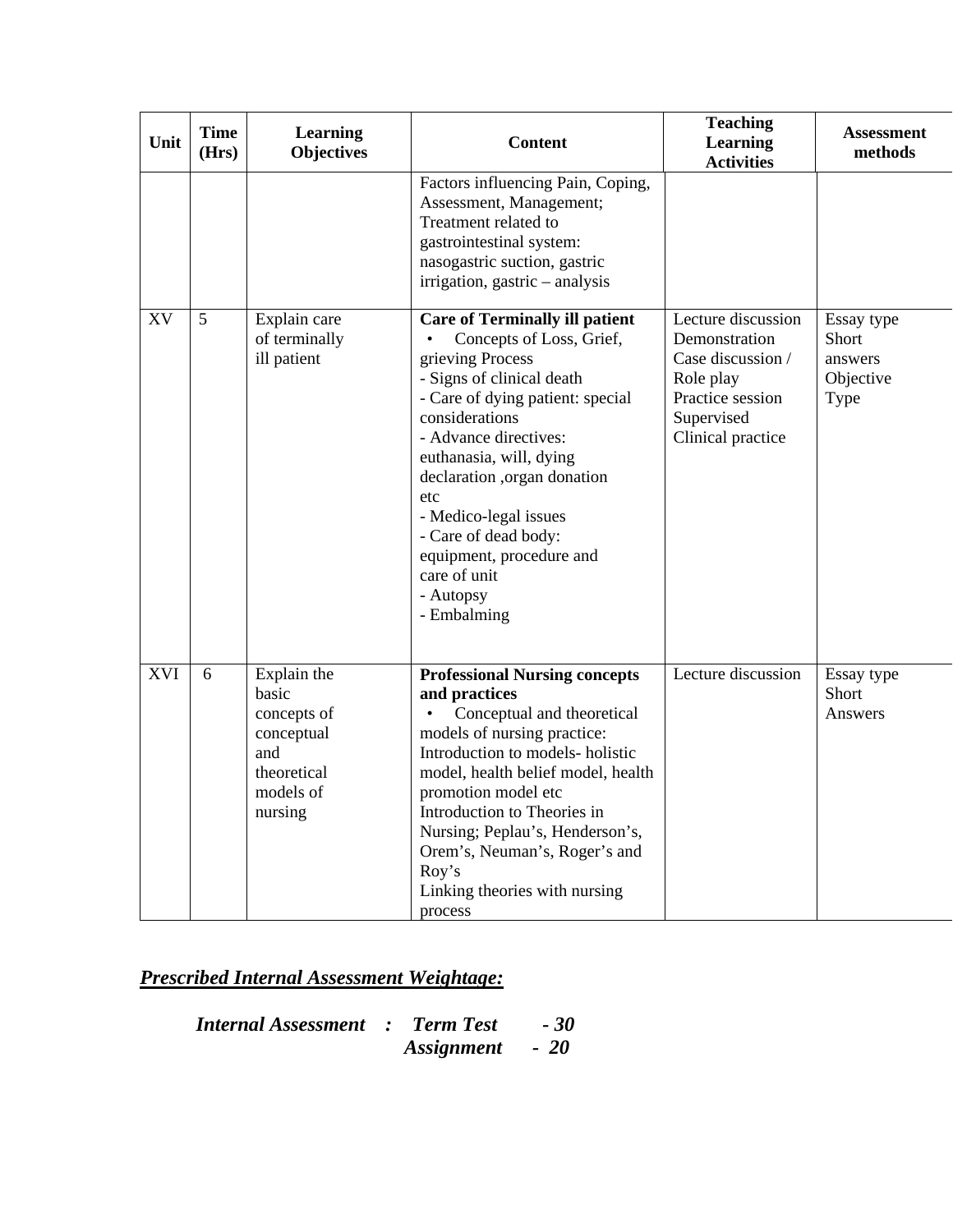# **Fundamentals of Nursing**

## **Recommended Books:**

- 1. Taylor Fundamentals of Nursing, 2007, LWW
- 2. Kozier Fundamentals of Nursing ,2007,Pearson
- 3. Potter Basic Nursing ,2008,Elsevier
- 4. Lynn Taylor's Clinical Nursing Skills,2008,LWW

## **Reference Books:**

- 1. Craven Fundamentals of Nursing ,2010,LWW
- 2. Potter Fundamentals of Nursing ,2009,Elsevier's
- 3. St John's Ambulance First AID, 2007,St John's Ambulance Association.
- 4. LWW Lippincott's Nursing Procedure, 2008, LWW.
- 5. Jacob Clinical Nursing Skills & Procedures ,2008,Jaypee
- 6. Carpenito Understanding Nursing Process,2007,LWW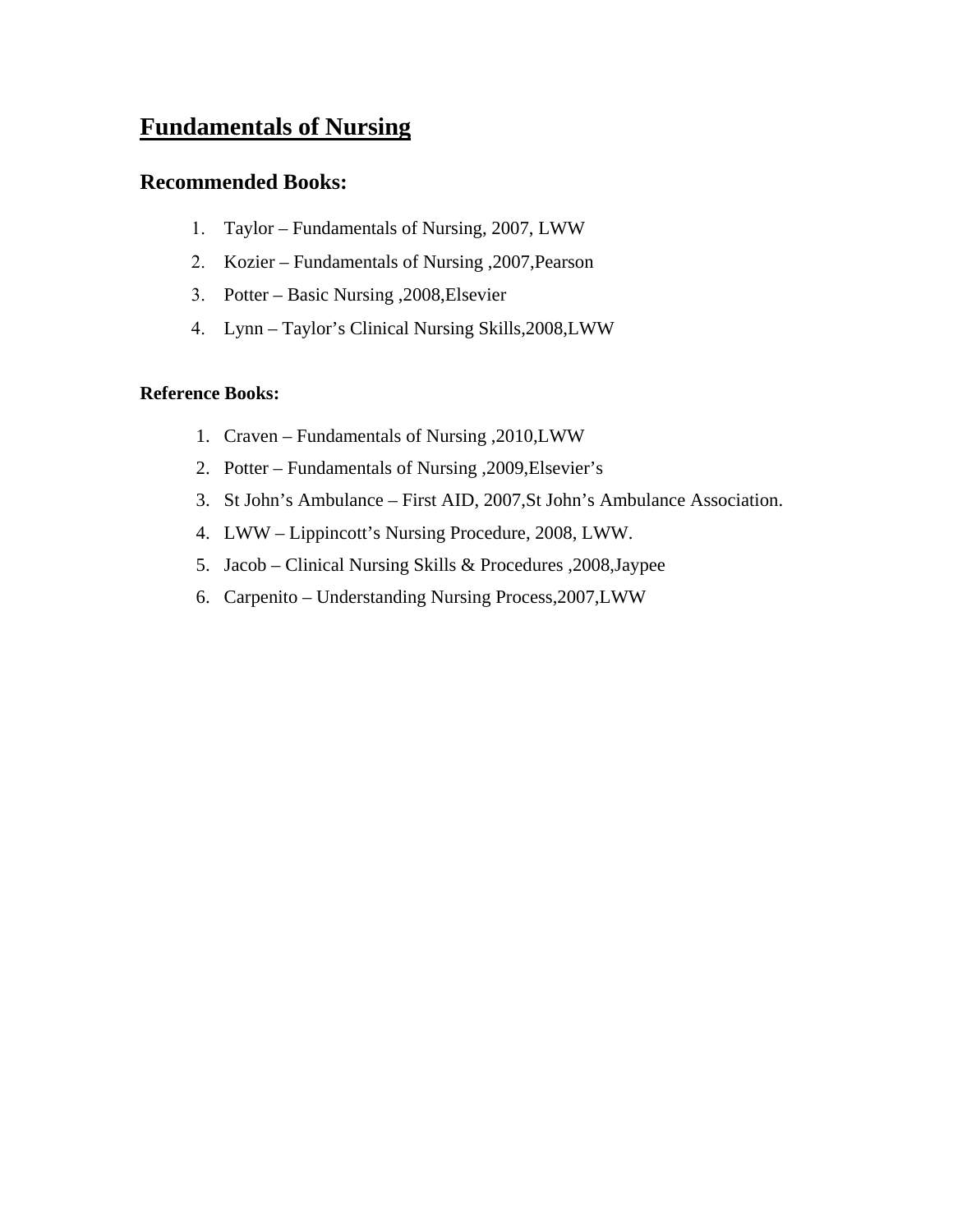# **NURSING FOUNDATIONS- PRACTICAL**

**Placement: First year Time: Practical -750 hours** 

#### **(200 lab and 550**

#### **clinical)**

### **Course Description:**

This course is designed to help the students to develop an understanding the philosophy, objectives, theories and process of nursing in various clinical settings. It is aimed helping the students to acquire knowledge, understanding and skills techniques of nursing and practice them in clinical settings.

| <b>Areas</b>  | <b>Time</b><br>(Hrs) | <b>Objectives</b> | <b>Skills</b>                      | <b>Assignments</b> | <b>Assessment</b><br>methods |
|---------------|----------------------|-------------------|------------------------------------|--------------------|------------------------------|
| Demonstration | 200                  | Performs          | <b>Hospital admission and</b>      | Practice in Unit   | Evaluate with                |
| Lab General   | 550                  | admission and     | discharge (III)                    | Hospital           | checklist                    |
| Medical and   | Minimum              | discharge         | Admission<br>$\bullet$             | Write nursing      | Assessment of                |
| surgery ward  | practice             | procedure         | Prepare Unit for new<br>$\bullet$  | process records    | clinical                     |
|               | time in              |                   | patient                            | of patient         | performance with             |
|               | clinical             |                   | Prepare admission bed<br>$\bullet$ | Simulated -        | rating scale                 |
|               | area                 |                   | Performs admission<br>$\bullet$    | Actual -           | Completion of                |
|               |                      |                   | procedure                          |                    | Practical record             |
|               |                      |                   | New patient<br>$\bullet$           |                    | Assessment of                |
|               |                      |                   | Transfer in Prepare<br>$\bullet$   |                    | nursing process              |
|               |                      |                   | patient records                    |                    | records with                 |
|               |                      |                   | Discharge/Transfer<br>$\bullet$    |                    | checklist                    |
|               |                      |                   | out                                |                    | Assessment of                |
|               |                      |                   | Gives discharge<br>$\bullet$       |                    | actual care given            |
|               |                      |                   | counseling                         |                    | with rating scale            |
|               |                      |                   | Perform discharge<br>$\bullet$     |                    |                              |
|               |                      |                   | procedure (Planned                 |                    |                              |
|               |                      |                   | discharge, LAMA and                |                    |                              |
|               |                      |                   | abscond, Referrals and             |                    |                              |
|               |                      |                   | transfers)                         |                    |                              |
|               |                      |                   | Prepare records of<br>$\bullet$    |                    |                              |
|               |                      |                   | discharge/transfer                 |                    |                              |
|               |                      |                   | Dismantle, and<br>$\bullet$        |                    |                              |
|               |                      |                   | disinfect unit and                 |                    |                              |
|               |                      |                   | equipment after                    |                    |                              |
|               |                      |                   | discharge/transfer<br>$\bullet$    |                    |                              |
|               |                      | Prepares nursing  | Perform assessment:                |                    |                              |
|               |                      | care plan as per  | • History taking, Nursing          |                    |                              |
|               |                      | the nursing       | diagnosis, problem list,           |                    |                              |
|               |                      | process format    | Prioritization, Goals &            |                    |                              |
|               |                      |                   | <b>Expected Outcomes,</b>          |                    |                              |
|               |                      |                   | selection of interventions         |                    |                              |
|               |                      |                   | • Write Nursing Care Plan          |                    |                              |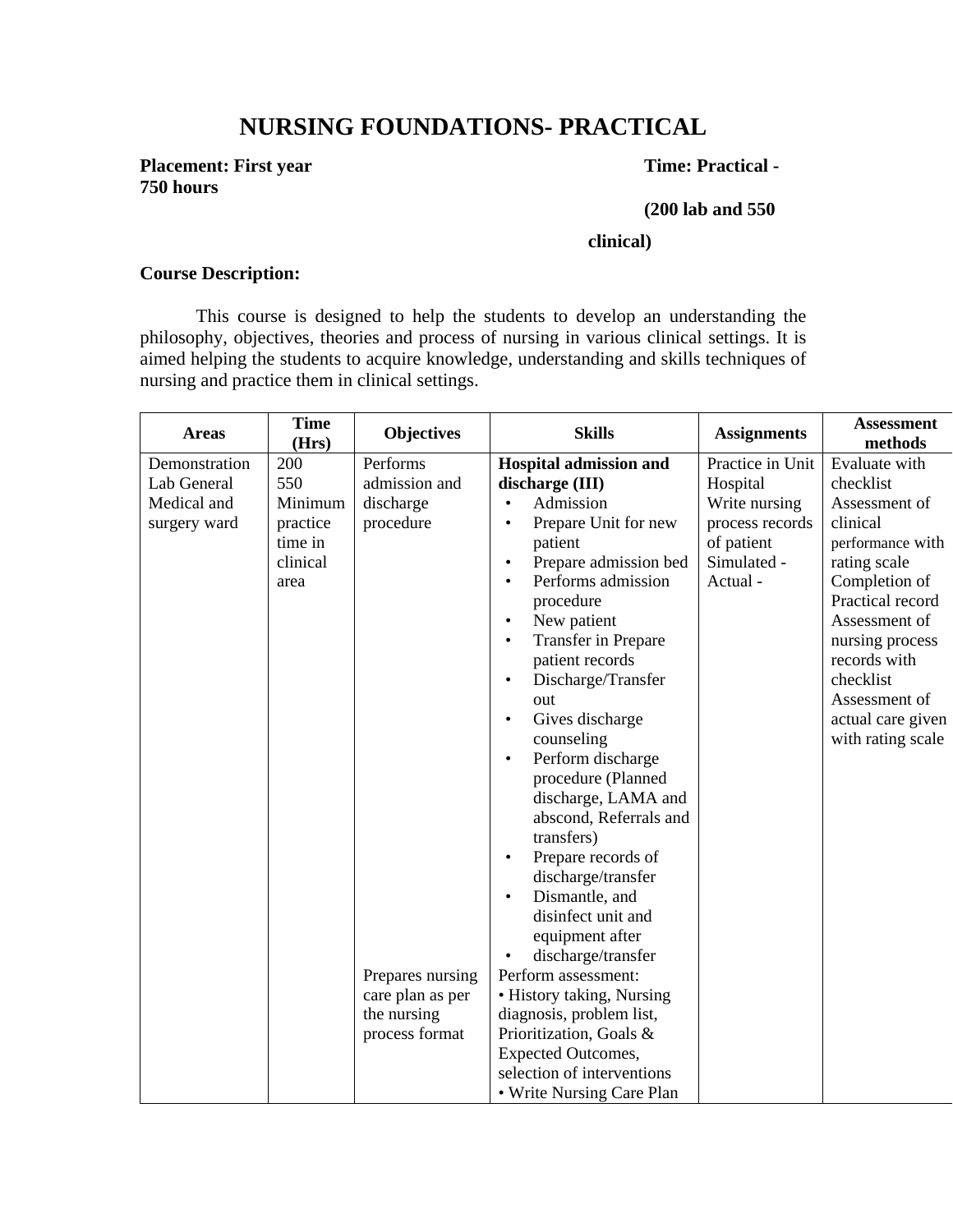| <b>Areas</b> | <b>Time</b><br>(Hrs) | <b>Objectives</b>                                                                                                                                           | <b>Skills</b>                                                                                                                                                                                                                                                                                                                                  | <b>Assignments</b>                                                                                | <b>Assessment</b><br>methods                                                                                                                                                                                          |
|--------------|----------------------|-------------------------------------------------------------------------------------------------------------------------------------------------------------|------------------------------------------------------------------------------------------------------------------------------------------------------------------------------------------------------------------------------------------------------------------------------------------------------------------------------------------------|---------------------------------------------------------------------------------------------------|-----------------------------------------------------------------------------------------------------------------------------------------------------------------------------------------------------------------------|
|              |                      |                                                                                                                                                             | • Gives care as per the plan                                                                                                                                                                                                                                                                                                                   |                                                                                                   |                                                                                                                                                                                                                       |
|              |                      | Communicate<br>effectively with<br>patient, and team<br>members and<br>Maintain<br>effective human<br>relations<br>Develops plan<br>for patient<br>teaching | Communication<br>Use verbal and non verbal<br>communication techniques<br>Prepare a plan for<br>patient teaching session<br>Write patient report<br>Change-of shift reports<br><b>Transfer reports</b><br>Incident reports etc.<br>Presents patient report                                                                                     | Role-plays in<br>simulated<br>situations on<br>communi-<br>cation<br>techniques-I<br>Healthtalk-I | Assess role plays<br>with the check-<br>list on comm.-<br>unication<br>techniques<br>Assess health talk<br>with the checklist<br>Assess-ment of<br>comm-unication<br>tech-niques by<br>rating scale<br>Assess-ment of |
|              |                      | Prepare patient<br>reports<br>Presents reports                                                                                                              |                                                                                                                                                                                                                                                                                                                                                | Write nurses<br>notes and<br>present the<br>patient report<br>of 2-3 assigned<br>patient          | perfor -mance<br>with rating scale                                                                                                                                                                                    |
|              |                      | Monitor vital<br>signs                                                                                                                                      | <b>Vital signs</b><br>• Measure, Records and<br>interpret alterations in<br>body temperature, pulse<br>respiration and blood                                                                                                                                                                                                                   | Lab practice<br><b>Measure Vital</b><br>signs of<br>assigned<br>patient                           | Assessment of<br>each skill with<br>checklist<br>Completion of<br>activity record                                                                                                                                     |
|              |                      | Perform health<br>assessment of<br>each body<br>system                                                                                                      | pressure<br><b>Health assessment</b><br><b>Health history</b><br>6.<br>taking<br>7. Perform<br>assessment:<br>General<br>Body systems<br>8. Use various<br>methods of<br>physical<br>examination<br>Inspection,<br>9.<br>Palpation,<br>10. Percussion,<br>Auscultation,<br>11. Olfaction<br>12. Identification<br>of system wise<br>deviations |                                                                                                   |                                                                                                                                                                                                                       |
|              |                      | Provide basic<br>nursing care to                                                                                                                            | <b>Prepare Patient's unit:</b><br>Prepare beds:                                                                                                                                                                                                                                                                                                | Practice in lab<br>& hospital                                                                     | Assessment of<br>each skill with                                                                                                                                                                                      |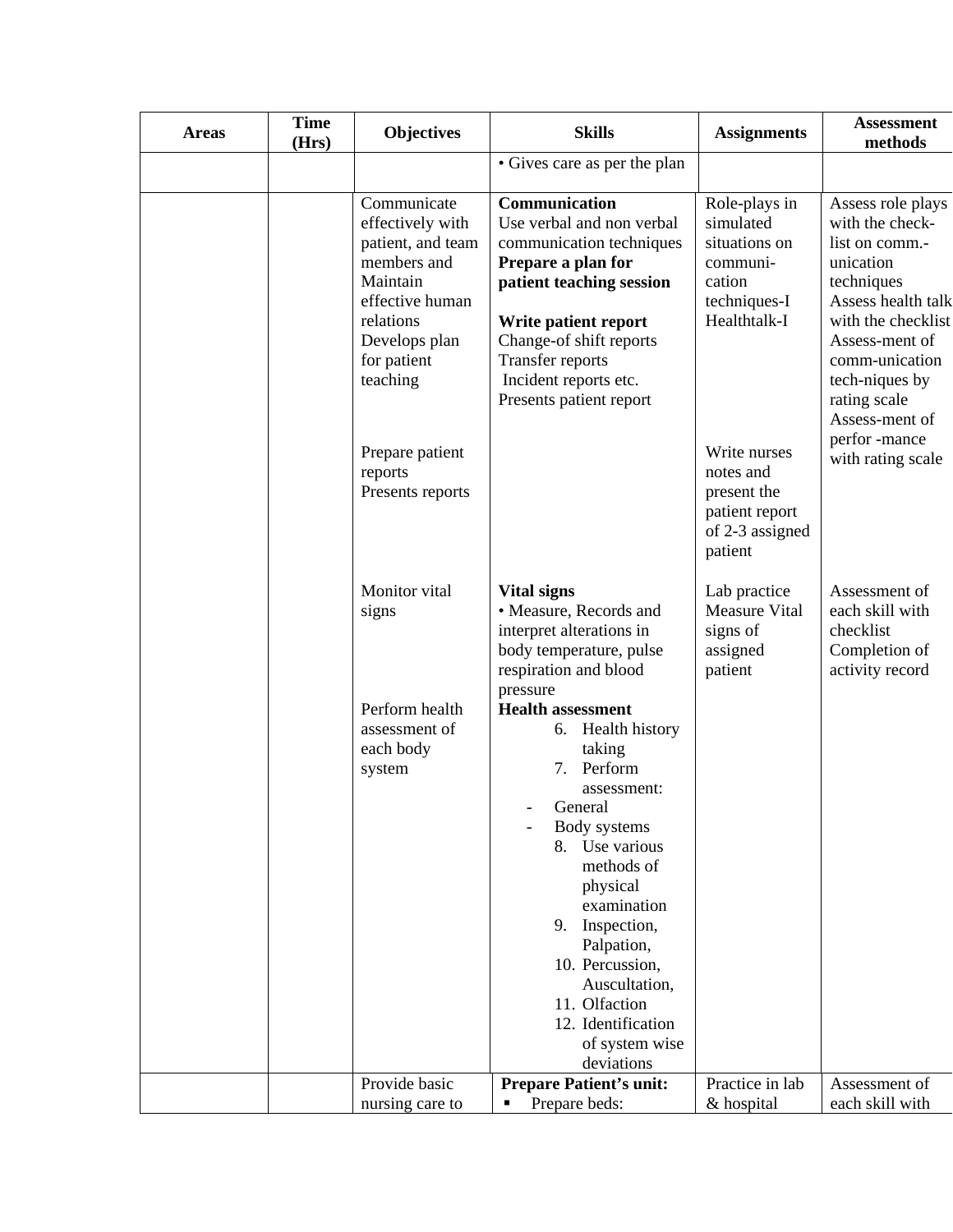| <b>Areas</b> | <b>Time</b><br>(Hrs) | <b>Objectives</b> | <b>Skills</b>                                                       | <b>Assignments</b> | <b>Assessment</b><br>methods |
|--------------|----------------------|-------------------|---------------------------------------------------------------------|--------------------|------------------------------|
|              |                      | patients          | Open, closed,<br>٠                                                  | Simulated          | rating scale                 |
|              |                      |                   | occupied,                                                           | exercise on        | Completion of                |
|              |                      |                   | Operation,<br>٠                                                     | CPR manikin        | activity record              |
|              |                      |                   | amputation,                                                         |                    |                              |
|              |                      |                   | Cardiac, fracture,<br>٠                                             |                    |                              |
|              |                      |                   | burn, divided &                                                     |                    |                              |
|              |                      |                   | Fowlers bed                                                         |                    |                              |
|              |                      |                   | Pain assessment and<br>٠                                            |                    |                              |
|              |                      |                   | provision for comfort                                               |                    |                              |
|              |                      |                   | <b>Use comfort devices</b>                                          |                    |                              |
|              |                      |                   | Hygienic care:                                                      |                    |                              |
|              |                      |                   | Oral hygiene:                                                       |                    |                              |
|              |                      |                   | Baths and care of<br>$\blacksquare$                                 |                    |                              |
|              |                      |                   | pressure points                                                     |                    |                              |
|              |                      |                   | Hair wash,<br>п                                                     |                    |                              |
|              |                      |                   | Pediculosis treatment                                               |                    |                              |
|              |                      |                   | <b>Feeding:</b>                                                     |                    |                              |
|              |                      |                   | Oral, Enteral, Naso /<br>$\blacksquare$                             |                    |                              |
|              |                      |                   | Orogastric,                                                         |                    |                              |
|              |                      |                   | gastrostomy and                                                     |                    |                              |
|              |                      |                   | Parenteral feeding                                                  |                    |                              |
|              |                      |                   | Naso-gastric insertion,<br>٠                                        |                    |                              |
|              |                      |                   | suction, and irrigation                                             |                    |                              |
|              |                      |                   | <b>Assisting patient in</b>                                         |                    |                              |
|              |                      |                   | urinary elimination                                                 |                    |                              |
|              |                      |                   | Provides urinal/bed<br>٠                                            |                    |                              |
|              |                      |                   | pan                                                                 |                    |                              |
|              |                      |                   | Condom drainage<br>٠                                                |                    |                              |
|              |                      |                   | Perineal care<br>٠                                                  |                    |                              |
|              |                      |                   | Catheterization<br>٠                                                |                    |                              |
|              |                      |                   | Care of urinary<br>٠                                                |                    |                              |
|              |                      |                   | drainage                                                            |                    |                              |
|              |                      |                   | <b>Bladder irrigation</b>                                           |                    |                              |
|              |                      |                   | <b>Assisting bowel</b>                                              |                    |                              |
|              |                      |                   | <b>Elimination:</b><br><b>Insertion of Flatus</b><br>$\blacksquare$ |                    |                              |
|              |                      |                   | tube                                                                |                    |                              |
|              |                      |                   | Enemas<br>$\blacksquare$                                            |                    |                              |
|              |                      |                   | Insertion of<br>$\blacksquare$                                      |                    |                              |
|              |                      |                   | Suppository                                                         |                    |                              |
|              |                      |                   | <b>Bowel</b> wash                                                   |                    |                              |
|              |                      |                   | <b>Body Alignment and</b>                                           |                    |                              |
|              |                      |                   | <b>Mobility:</b>                                                    |                    |                              |
|              |                      |                   | Range of motion<br>٠                                                |                    |                              |
|              |                      |                   | exercises                                                           |                    |                              |
|              |                      |                   | Positioning:<br>$\blacksquare$                                      |                    |                              |
|              |                      |                   | Recumbent, Lateral                                                  |                    |                              |
|              |                      |                   | (rt/It), Fowlers, Sims,                                             |                    |                              |
|              |                      |                   | Lithotomy, Prone,                                                   |                    |                              |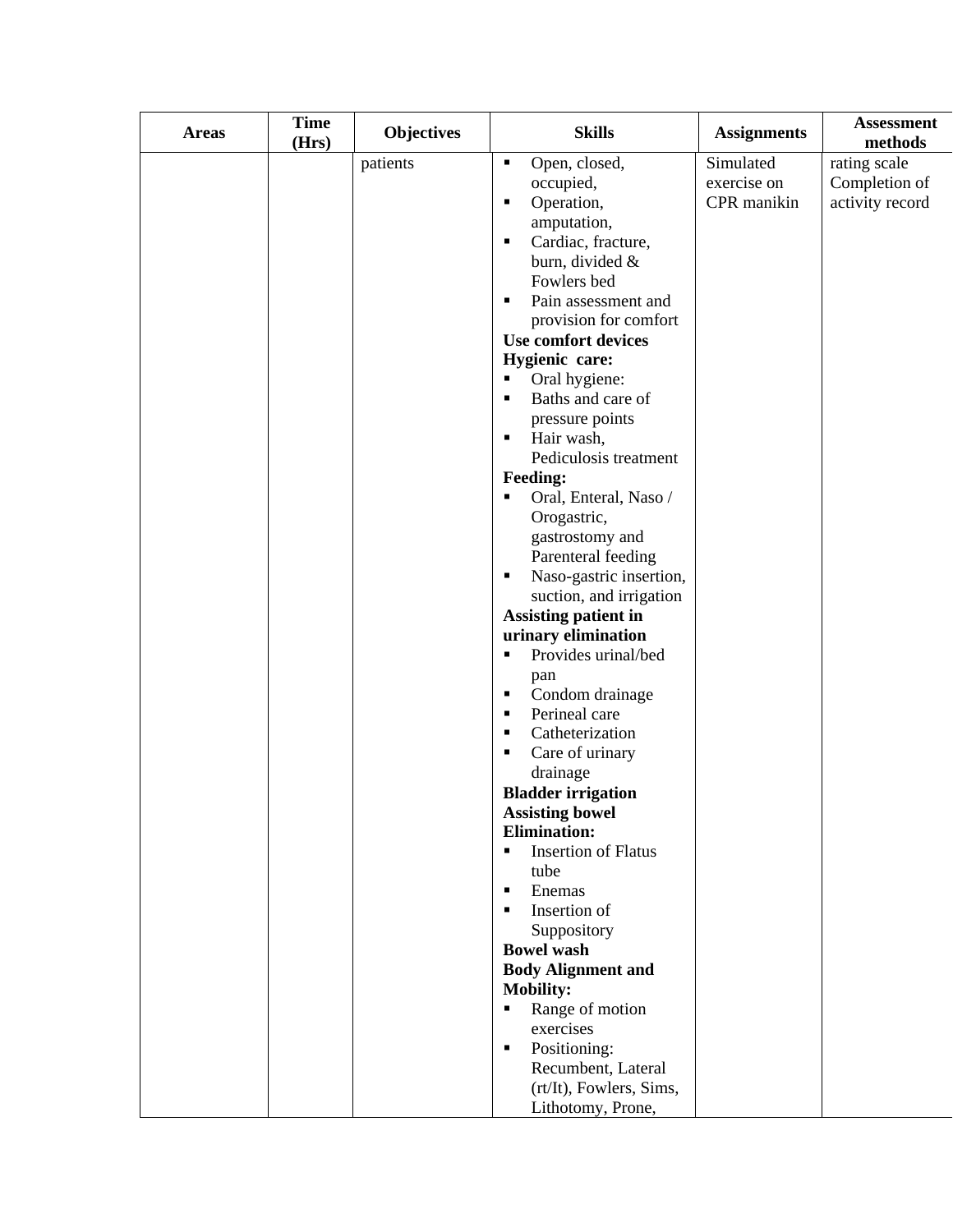| Areas | Time<br>Hrs) | <b>Objectives</b> | Skills        | <b>Assignments</b> | Assessment<br>methods |
|-------|--------------|-------------------|---------------|--------------------|-----------------------|
|       |              |                   | Trendelenburg |                    |                       |
|       |              |                   | position      |                    |                       |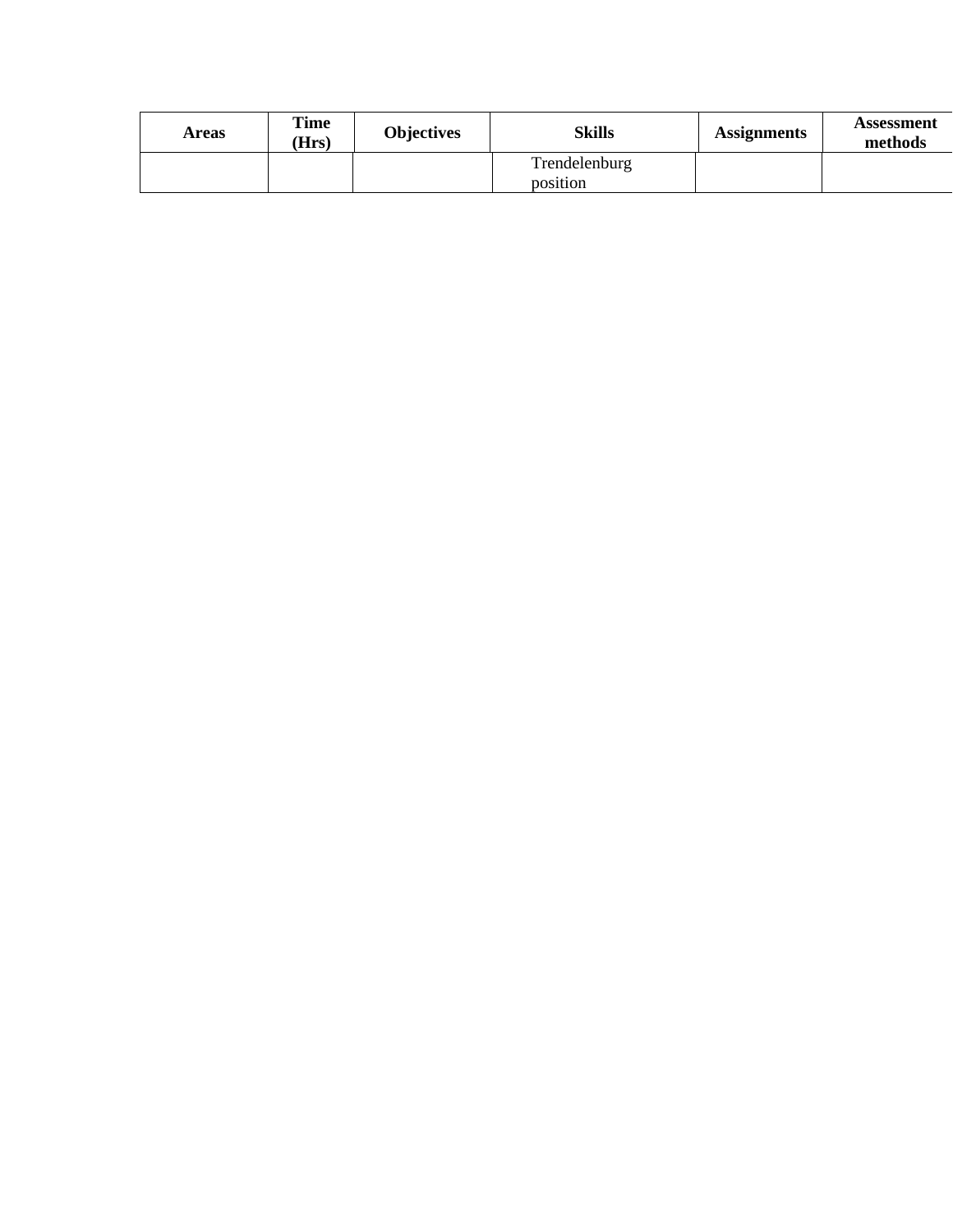| <b>Areas</b> | <b>Time</b><br>(Hrs) | <b>Objectives</b> | <b>Skills</b>                                                                                                 | <b>Assignments</b> | <b>Assessment</b><br>methods |
|--------------|----------------------|-------------------|---------------------------------------------------------------------------------------------------------------|--------------------|------------------------------|
|              |                      |                   | Assist patient in Moving,<br>٠<br>lifting, transferring,<br>walking<br>Restraints                             |                    |                              |
|              |                      |                   | <b>Oxygen administration</b>                                                                                  |                    |                              |
|              |                      |                   | Suctioning: oropharyngeal,<br>nasopharyngeal                                                                  |                    |                              |
|              |                      |                   | Chest physiotherapy and<br>postural drainage                                                                  |                    |                              |
|              |                      |                   | <b>Care of Chest drainage</b>                                                                                 |                    |                              |
|              |                      |                   | <b>CPR- Basic life support</b>                                                                                |                    |                              |
|              |                      |                   | <b>Intravenous therapy</b>                                                                                    |                    |                              |
|              |                      |                   | <b>Blood and blood component</b><br>therapy                                                                   |                    |                              |
|              |                      |                   | <b>Collect/assist for collection</b><br>of specimens for                                                      |                    |                              |
|              |                      |                   | investigations Urine,<br>sputum, faeces, vomitus,<br>blood and other body fluids                              |                    |                              |
|              |                      |                   | Perform lab tests:<br>Urine: sugar, -albumin,<br>٠<br>acetone<br>Blood: sugar (with strip<br>٠<br>glucometer) |                    |                              |
|              |                      |                   | Hot and cold applications:                                                                                    |                    |                              |
|              |                      |                   | local and general Sitz bath                                                                                   |                    |                              |
|              |                      |                   | <b>Communicating and</b><br>assisting with self-care of<br>visually & hearing impaired<br>patients            |                    |                              |
|              |                      |                   | <b>Communicating and</b><br>assisting with self-care of<br>mentally<br>challenged/disturbed<br>patients       |                    |                              |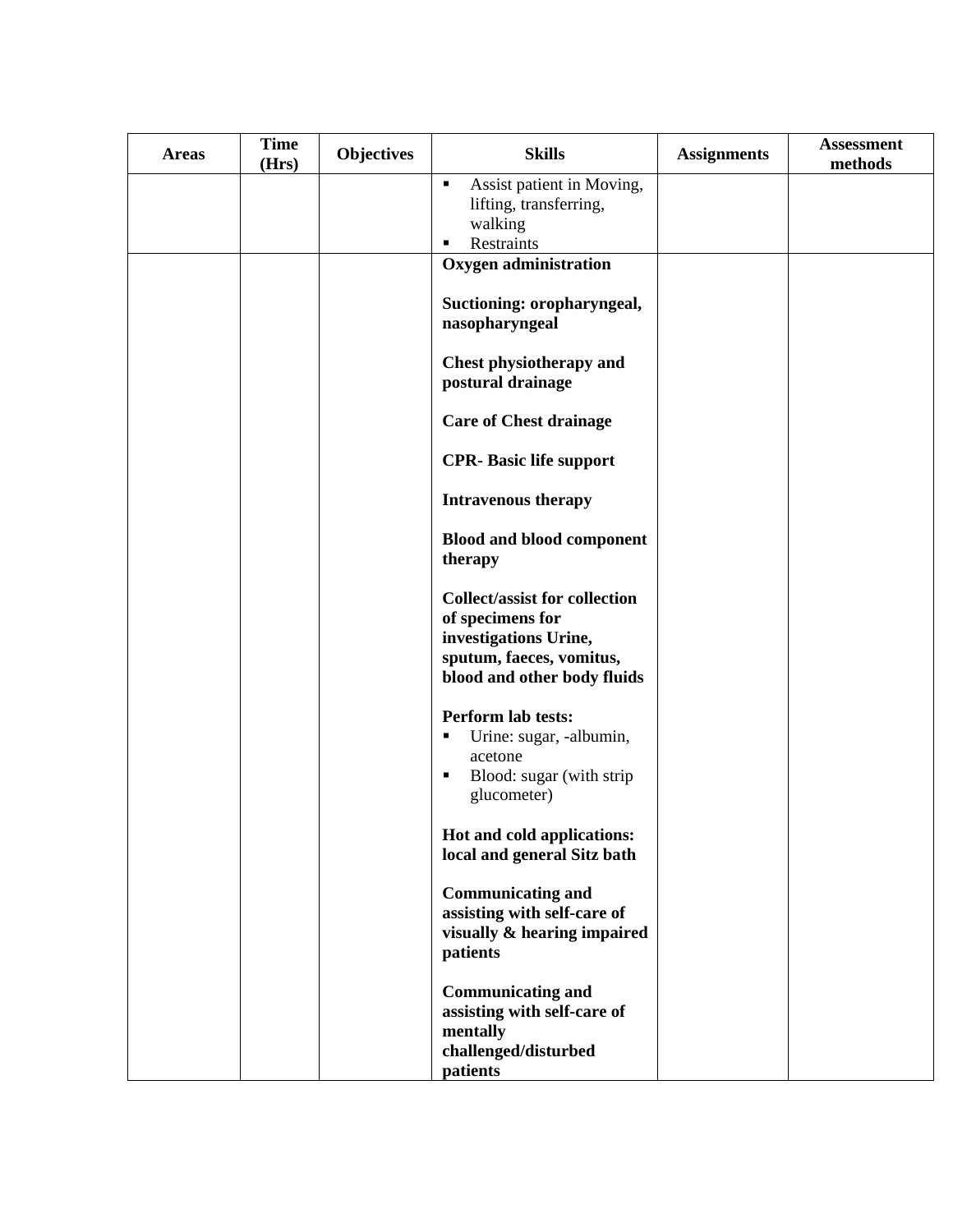| <b>Areas</b> | <b>Time</b><br>(Hrs) | <b>Objectives</b>                                                                                          | <b>Skills</b>                                                                                                                                                                                                                                                                                                                                                                                                                                                                                                                                                                                                                | <b>Assignments</b>                                                                                                                                                                                                                                                                                          | <b>Assessmer</b><br>methods                                                                       |
|--------------|----------------------|------------------------------------------------------------------------------------------------------------|------------------------------------------------------------------------------------------------------------------------------------------------------------------------------------------------------------------------------------------------------------------------------------------------------------------------------------------------------------------------------------------------------------------------------------------------------------------------------------------------------------------------------------------------------------------------------------------------------------------------------|-------------------------------------------------------------------------------------------------------------------------------------------------------------------------------------------------------------------------------------------------------------------------------------------------------------|---------------------------------------------------------------------------------------------------|
|              |                      |                                                                                                            | <b>Recreational and diversional</b><br>therapies                                                                                                                                                                                                                                                                                                                                                                                                                                                                                                                                                                             |                                                                                                                                                                                                                                                                                                             |                                                                                                   |
|              |                      |                                                                                                            | <b>Caring of patient with</b><br>alteration in sensorium                                                                                                                                                                                                                                                                                                                                                                                                                                                                                                                                                                     |                                                                                                                                                                                                                                                                                                             |                                                                                                   |
|              |                      | Perform<br>infection<br>control<br>procedures                                                              | <b>Infection control</b><br>Perform following procedures:<br>Hand washing techniques<br>п<br>(Simple, hand antisepsis and<br>surgical antisepsis (scrub)<br>Prepare isolation unit in<br>Е<br>lab/ward<br>Practice technique of<br>п<br>wearing and removing<br>Personal protective<br>equipment (PPE)<br>Practice Standard safety<br>٠<br>precautions (Universal<br>precautions)<br><b>Decontamination of equipment</b><br>and unit: -<br>Surgical asepsis:<br>Sterilization<br>Handling sterilized<br>Е<br>equipment<br>Calculate strengths of lotions,<br>п<br>Prepare lotions<br>п<br>Care of articles<br>$\blacksquare$ | Observation<br>study $-2$<br>Department of<br>Infection<br>control &<br><b>CSSD</b><br><b>Visits CSSD</b><br>write<br>observation<br>report<br>Collection of<br>samples for<br>culture<br>Do clinical<br>posting in<br>infection<br>control<br>department<br>and write<br>report<br>Practice in<br>lab/ward | Assess<br>observation<br>study with<br>checklist<br>Evaluate<br>all<br>procedures<br>with checkli |
|              |                      | Provide<br>care to pre<br>and post<br>operative patients<br>Perform<br>procedures<br>for care of<br>wounds | Pre and post operative care:<br>Skin preparations for surgery:<br>Local<br>Preparation of Post operative<br>unit<br>Pre & post operative teaching<br>п<br>and counseling<br>Pre and post operative<br>$\blacksquare$<br>monitoring<br>Care of the wound<br>٠                                                                                                                                                                                                                                                                                                                                                                 |                                                                                                                                                                                                                                                                                                             |                                                                                                   |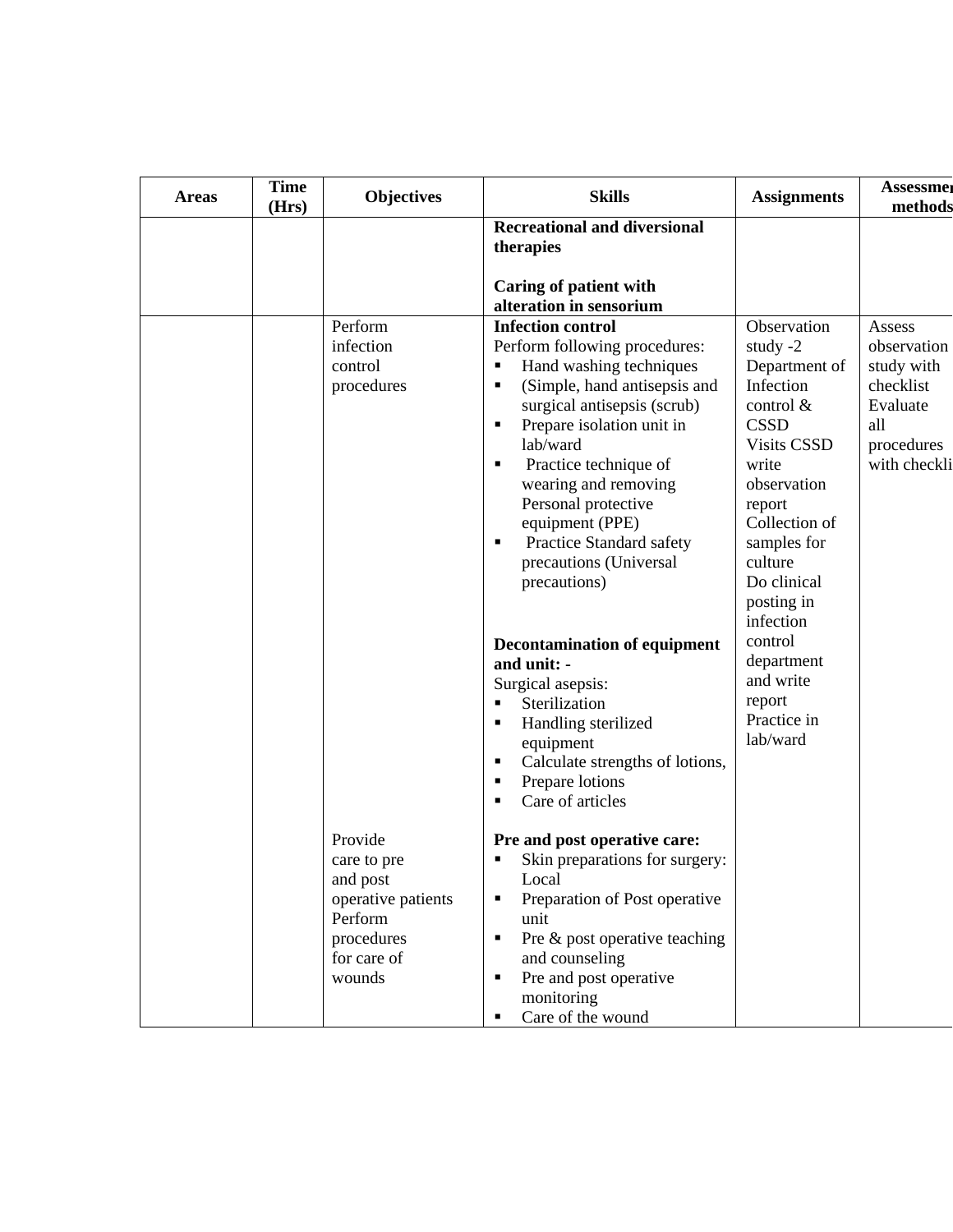| <b>Areas</b> | <b>Time</b><br>(Hrs) | <b>Objectives</b>                                                                                            | <b>Skills</b>                                                                                                                                                                                                                                                                                                                                                                                                                                                                                                                                                                                                                                                                                 | <b>Assignments</b> | <b>Assessment</b><br>methods |  |
|--------------|----------------------|--------------------------------------------------------------------------------------------------------------|-----------------------------------------------------------------------------------------------------------------------------------------------------------------------------------------------------------------------------------------------------------------------------------------------------------------------------------------------------------------------------------------------------------------------------------------------------------------------------------------------------------------------------------------------------------------------------------------------------------------------------------------------------------------------------------------------|--------------------|------------------------------|--|
|              |                      | Administer<br>٠                                                                                              | Dressings, Suture Care,<br>٠<br>care of Drainage,<br>Application of Bandages,<br>Binders, Splints & Slings<br>Bandaging of various<br>٠<br>body parts<br><b>Administration of</b>                                                                                                                                                                                                                                                                                                                                                                                                                                                                                                             |                    |                              |  |
|              |                      |                                                                                                              |                                                                                                                                                                                                                                                                                                                                                                                                                                                                                                                                                                                                                                                                                               |                    |                              |  |
|              |                      | drugs                                                                                                        | medications<br><b>Administer Medications</b><br>٠<br>in different forms and<br>routes<br>Oral, Sub lingual and<br>п<br><b>Buccal</b><br>Parenteral Intra-dermal,<br>٠<br>subcutaneous,<br>Intramuscular etc.<br><b>Assist with Intra Venous</b><br>٠<br>medications<br>Drug measurements and<br>٠<br>dose calculations<br>Preparation of lotions and<br>٠<br>solutions<br>Administers topical<br>٠<br>applications<br>Insertion of drug into<br>٠<br>body cavity: Suppository<br>& medicated packing etc.<br>Instillation of medicines<br>٠<br>and spray into Ear, Eye,<br>Nose and throat<br>Irrigations: Eye, Ear,<br>Е<br>Bladder, Vagina and<br>Rectum<br>Inhalations: dry and moist<br>п |                    |                              |  |
|              |                      | Provide care to<br>$\blacksquare$<br>dying and dead<br>Counsel and<br>$\blacksquare$<br>support<br>relatives | Care of dying patient<br>Caring and packing of<br>$\blacksquare$<br>dead body<br>Counseling and<br>٠<br>supporting grieving<br>relatives<br>Terminal care of the unit<br>٠                                                                                                                                                                                                                                                                                                                                                                                                                                                                                                                    |                    |                              |  |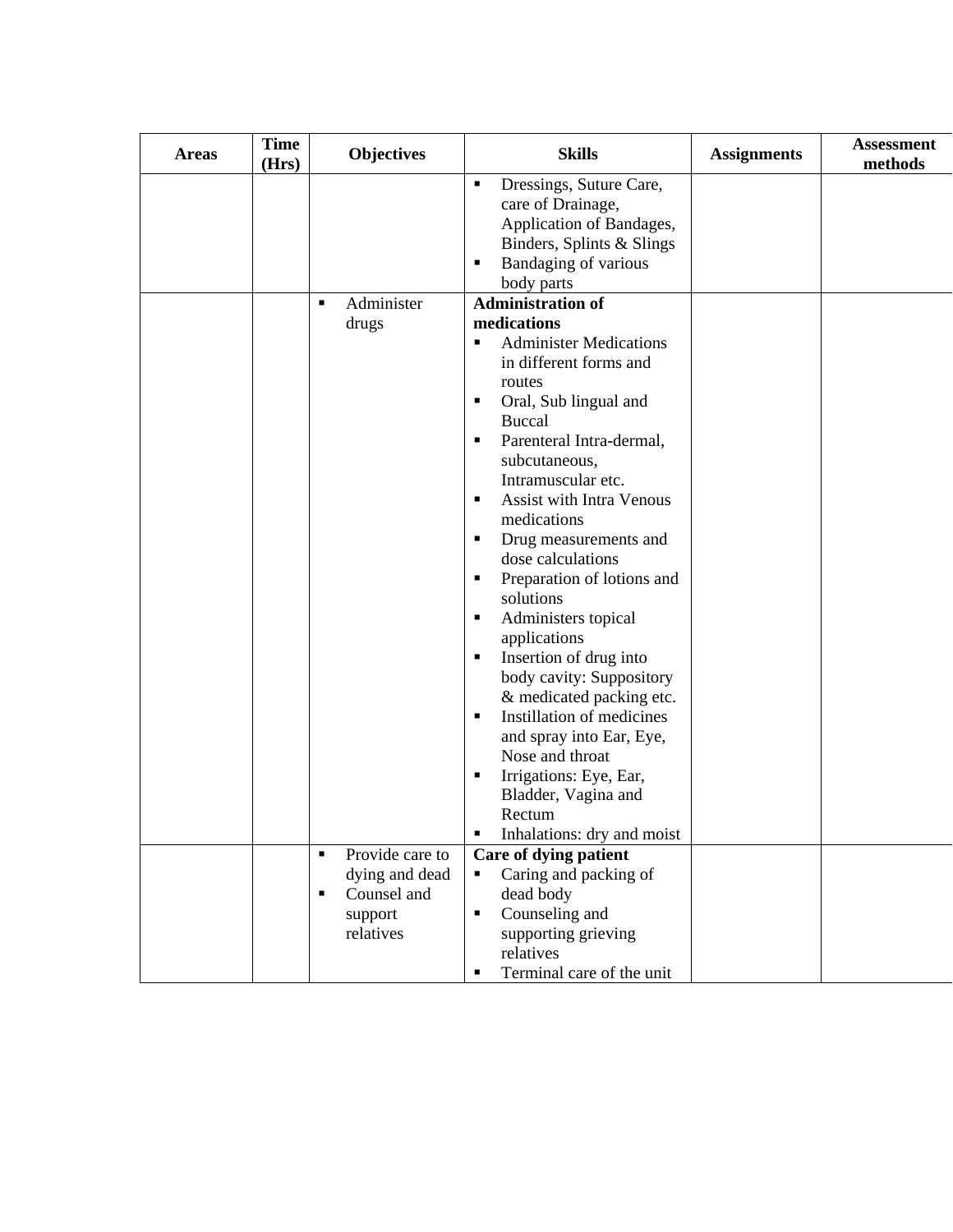# *NURSING FOUNDATIONS – PRACTICAL*

|  | <b>Internal Assessment : Practical Examination</b> |      | $-25$ |
|--|----------------------------------------------------|------|-------|
|  | <b>Clinical Evaluation</b>                         |      | -10   |
|  | <b>Procedural Demonstration</b>                    |      | $-5$  |
|  | <b>Practical Record</b>                            |      | $-5$  |
|  | <b>Observational Study</b>                         | $-5$ |       |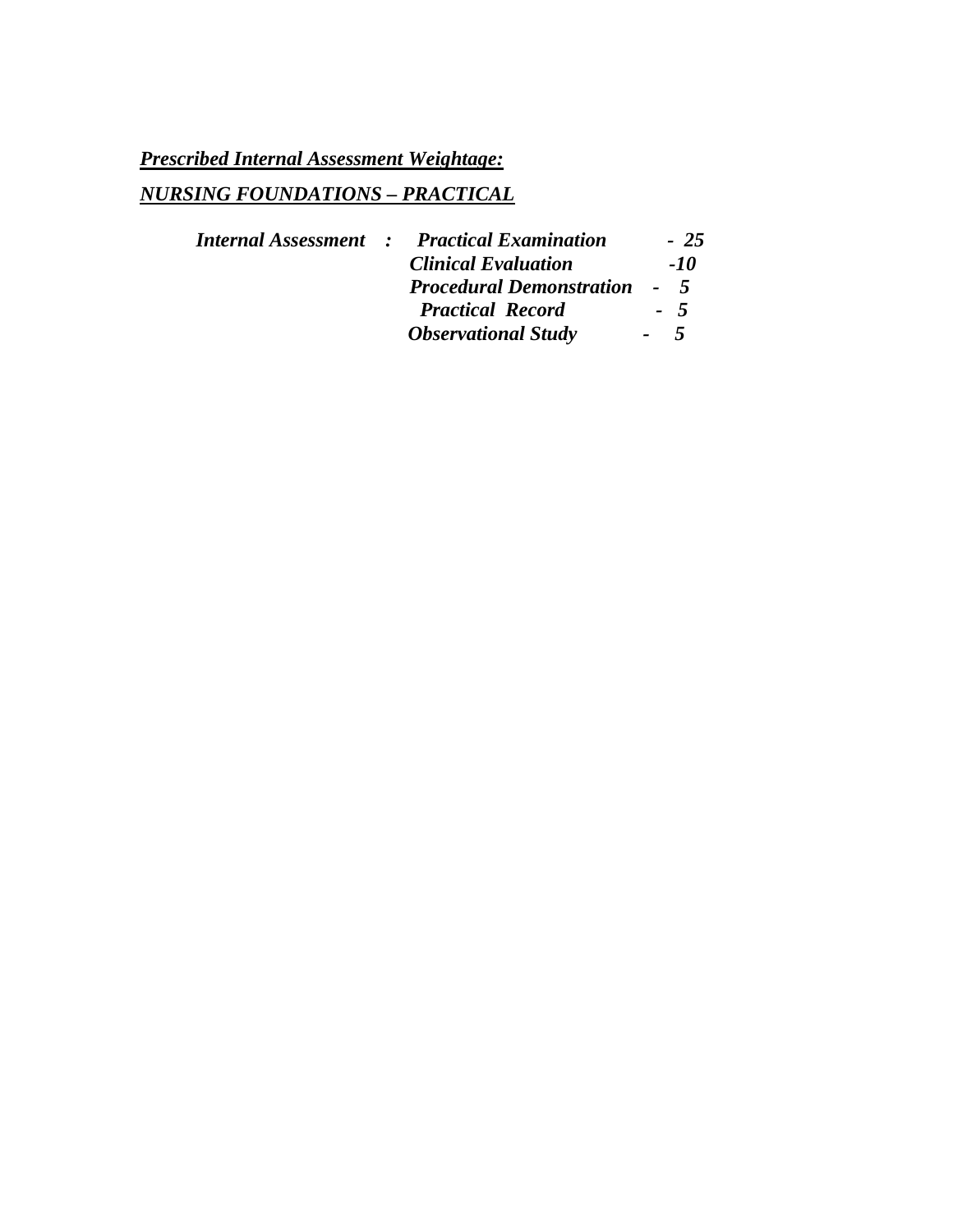## **PSYCHOLOGY**

### **Placement: First year Time: Theory - 80 hours**

#### **Course Description:**

This course is designed to assist the students to acquire knowledge of fundamentals of psychology and develop an insight into behaviour of self and others. Further it is aimed at helping them to practice the principles of mental hygiene for promoting mental health in nursing practice.

| Unit         | <b>Time</b><br>(Hrs) | Learning<br><b>Objectives</b>        | <b>Content</b>                                                      | <b>Teaching</b><br>Learning<br><b>Activities</b> | <b>Assessment</b><br>methods |
|--------------|----------------------|--------------------------------------|---------------------------------------------------------------------|--------------------------------------------------|------------------------------|
| I            | $\overline{2}$       | Describe the                         | <b>Introduction</b>                                                 | Lecture                                          | Essay type                   |
|              |                      | history, scope and                   | History and origin of science of<br>$\bullet$                       | discussion                                       | Short answer                 |
|              |                      | methods of                           | psychology                                                          |                                                  |                              |
|              |                      | psychology                           | Definitions & Scope of Psychology<br>$\bullet$                      |                                                  |                              |
|              |                      |                                      | Relevance to nursing<br>$\bullet$                                   |                                                  |                              |
|              |                      |                                      | Methods of Psychology<br>$\bullet$                                  |                                                  |                              |
| $\mathbf{I}$ | $\overline{7}$       | Explain the<br>$\blacktriangleright$ | <b>Biology of behaviour</b>                                         | Lecture                                          | Essay type<br>➤              |
|              |                      | biology of                           | · Body mind relationship-modulation                                 | discussion                                       | Short answers<br>➤           |
|              |                      | Human                                | process in health and illness                                       |                                                  |                              |
|              |                      | behaviour                            | • Genetics and behaviour:                                           |                                                  |                              |
|              |                      |                                      | Heredity and environment                                            |                                                  |                              |
|              |                      |                                      | • Brain and behaviour: Nervous                                      |                                                  |                              |
|              |                      |                                      | System,, Neurons and synapse,                                       |                                                  |                              |
|              |                      |                                      | • Association Cortex, Rt and Lt                                     |                                                  |                              |
|              |                      |                                      | Hemispheres                                                         |                                                  |                              |
|              |                      |                                      | • Psychology of Sensations                                          |                                                  |                              |
|              |                      |                                      | • Muscular and glandular controls of                                |                                                  |                              |
|              |                      |                                      | behaviour                                                           |                                                  |                              |
|              |                      |                                      | • Nature of behaviour of an                                         |                                                  |                              |
| III          | 24                   | Describe<br>$\blacktriangleright$    | organism/Integrated_responses                                       |                                                  |                              |
|              |                      | various                              | <b>Cognitive processes</b>                                          | Lecture<br>Discussion                            | Essay type                   |
|              |                      | cognitive                            | • Attention: Types, determinants,<br>Duration & degree, alterations |                                                  | Short answers                |
|              |                      | processes and                        | · Perception: Meaning, Principles,                                  | Psychometric                                     |                              |
|              |                      | their                                | factors affecting, Errors,                                          | assessment:                                      |                              |
|              |                      | applications                         | • Learning: Nature, Types, learner and                              | Practice                                         |                              |
|              |                      |                                      | learning, Factors influencing, laws and                             | sessions                                         |                              |
|              |                      |                                      | theories, process, transfer, study habits                           |                                                  |                              |
|              |                      |                                      | • Memory: Meaning, Types, Nature                                    |                                                  |                              |
|              |                      |                                      | Factors influencing, Development                                    |                                                  |                              |
|              |                      |                                      | Theories and methods of memorizing                                  |                                                  |                              |
|              |                      |                                      | and Forgetting                                                      |                                                  |                              |
|              |                      |                                      | Thinking: Types and levels, stages of                               |                                                  |                              |
|              |                      |                                      | development, Relationship with                                      |                                                  |                              |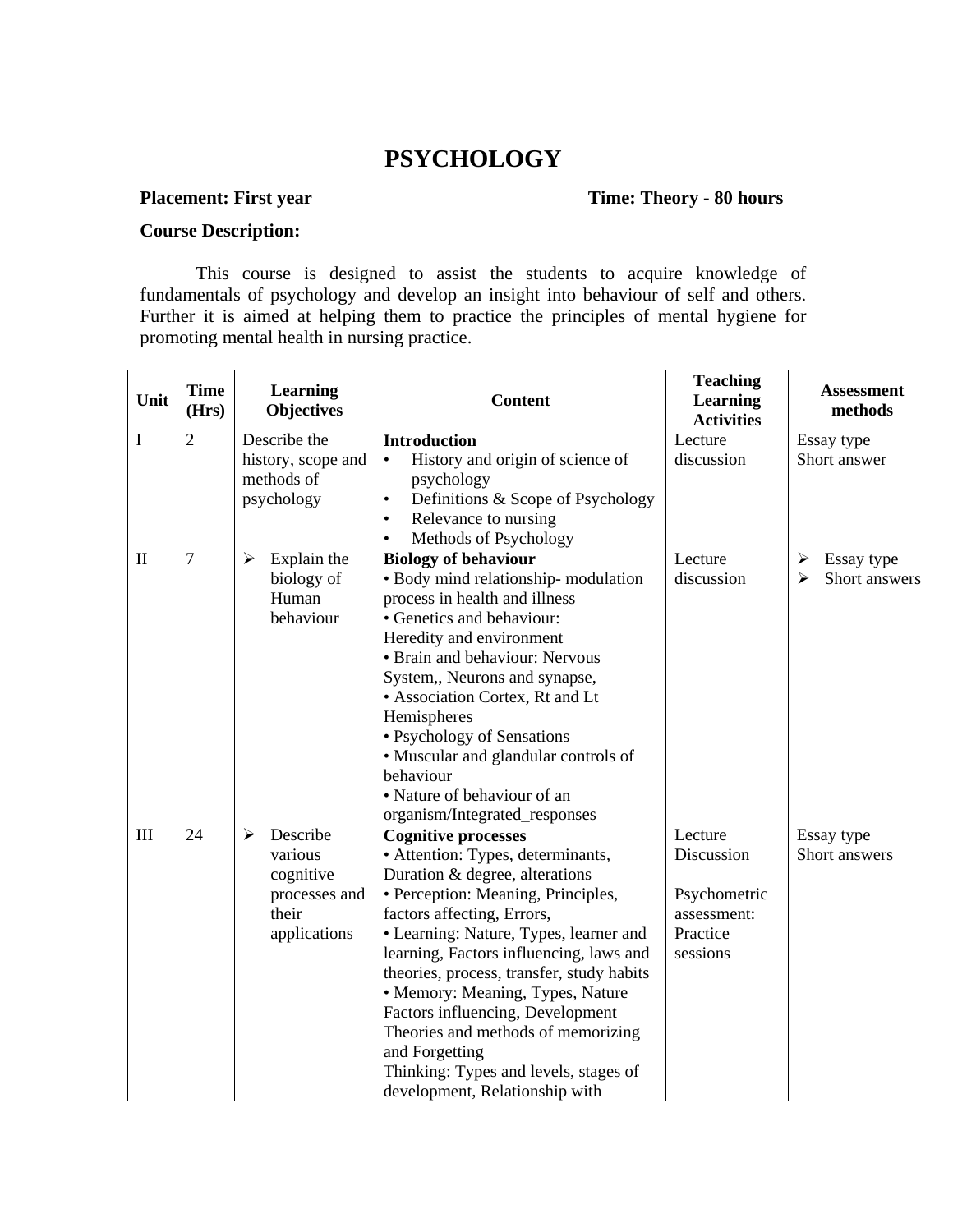| Unit     | <b>Time</b><br>(Hrs) | <b>Learning</b><br><b>Objectives</b>                                                                    | <b>Content</b>                                                                                                                                                                                                                                                                                                                                                                                                                                                                                                                                                                                                                                                          | <b>Teaching</b><br><b>Learning</b><br><b>Activities</b>                        | <b>Assessment</b><br>methods |
|----------|----------------------|---------------------------------------------------------------------------------------------------------|-------------------------------------------------------------------------------------------------------------------------------------------------------------------------------------------------------------------------------------------------------------------------------------------------------------------------------------------------------------------------------------------------------------------------------------------------------------------------------------------------------------------------------------------------------------------------------------------------------------------------------------------------------------------------|--------------------------------------------------------------------------------|------------------------------|
|          |                      |                                                                                                         | language and communication<br>Intelligence: Meaning, classification, uses,<br>theories<br>Aptitude: Concept, types, Individual<br>differences and variability<br>Psychometric assessments of cognitive<br>processes<br>Alterations in cognitive processes<br>Applications                                                                                                                                                                                                                                                                                                                                                                                               |                                                                                |                              |
| IV       | 12                   | $\blacktriangleright$<br>Describe<br>motivation,<br>emotions,<br>and their<br>influence on<br>behaviour | <b>Motivation and Emotional</b><br><b>Processes:</b><br>• Motivation: Meaning, Concepts, Types,<br>stress, attitudes Theories, Motives and behaviour,<br>Conflicts and frustration, conflict<br>resolution<br>• Emotions & stress Emotion: Definition,<br>components, Changes in emotions,<br>theories emotional adjustments, emotions<br>in health and illness<br>Stress: stressors, cycle, effect, adaptation<br>$&$ coping<br>· Attitude: Meaning, nature,<br>development, factors affecting,<br><b>Behaviour and attitudes</b><br>Attitudinal change<br>• Psychometric assessments of emotions<br>and attitudes<br>• Alterations in emotions<br><b>Applications</b> | Lecture<br>Discussion<br>Role plays<br><b>Case Discussion</b><br>Demonstration | Essay type<br>Short answers  |
| <b>V</b> | 9                    | Explain the<br>concepts of<br>personality and its<br>influence on<br>behaviour                          | <b>Personality</b><br>Definitions, topography, types, Theories<br>Psychometric assessments of personality<br>Alterations in personality<br><b>Applications</b>                                                                                                                                                                                                                                                                                                                                                                                                                                                                                                          | Lecture<br>discussion<br>Demonstration                                         | Essay type<br>Short answers  |
| VI       | 19                   | Describe<br>psychology of<br>people during the<br>life cycle                                            | <b>Developmental Psychology</b><br>• Psychology of people at different ages<br>from infancy to old age<br>• Psychology of vulnerable individuals-<br>challenged, women, sick, etc<br>Psychology of groups                                                                                                                                                                                                                                                                                                                                                                                                                                                               | Lecture<br>Discussion<br><b>Case Discussion</b>                                | Essay type<br>Short answers  |
| VII      | 11                   | Describe the<br>characteristics of<br>Mentally healthy<br>Person<br>mechanisms                          | Mental hygiene and mental Health<br>• Concepts of mental hygiene and mental<br>health<br>• Characteristics of mentally healthy<br>person<br>Explain ego defence • Warning signs of poor mental health<br>• Promotive and Preventive mental health-                                                                                                                                                                                                                                                                                                                                                                                                                      | Lecture<br>Discussion<br><b>Case Discussion</b><br>Role play<br>Demonstration  | Essay type<br>Short answers  |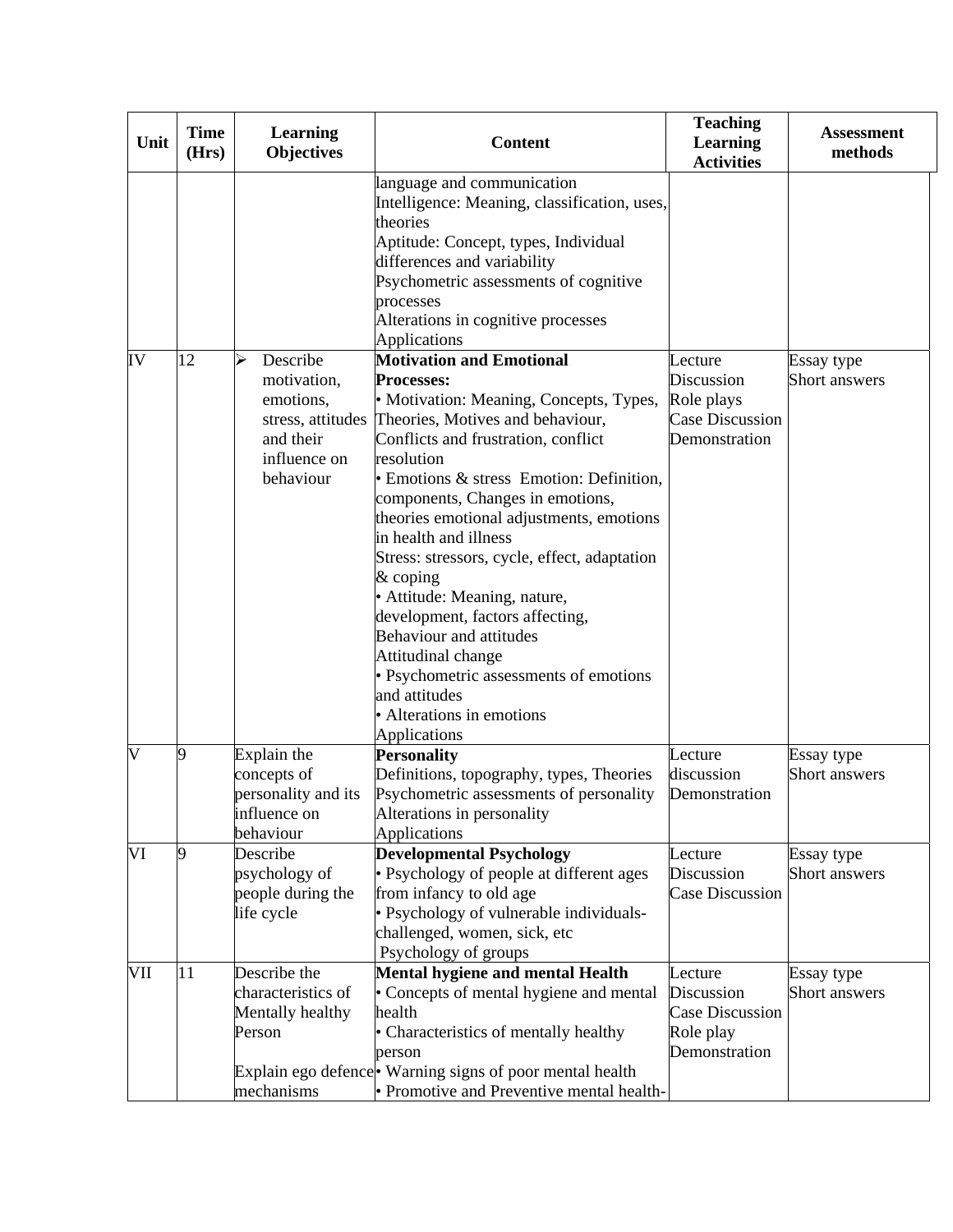| Unit        | Time<br>(Hrs) | <b>Learning</b><br><b>Objectives</b> | <b>Content</b>                             | <b>Teaching</b><br>Learning<br><b>Activities</b> | <b>Assessment</b><br>methods |
|-------------|---------------|--------------------------------------|--------------------------------------------|--------------------------------------------------|------------------------------|
|             |               |                                      | strategies and services                    |                                                  |                              |
|             |               |                                      | • Ego Defence mechanisms and               |                                                  |                              |
|             |               |                                      | implications                               |                                                  |                              |
|             |               |                                      | • Personal and social adjustments          |                                                  |                              |
|             |               |                                      | • Guidance and counseling                  |                                                  |                              |
|             |               |                                      | • Role of nurse                            |                                                  |                              |
| <b>VIII</b> |               | Explain the                          | Psychological assessment & tests           | Lecture                                          | Assessment                   |
|             |               | Psychological                        | • Types, development, Characteristics,     | Discussion                                       | of practice                  |
|             |               | assessments and                      | Principles, Uses, Interpretations and Role | Demonstration                                    |                              |
|             |               | role of nurse                        | of nurse in psychological assessment       | Practice sessions                                |                              |

| <b>Internal Assessment : Term Test</b> |                          | - 30  |
|----------------------------------------|--------------------------|-------|
|                                        | <i><b>Assignment</b></i> | $-20$ |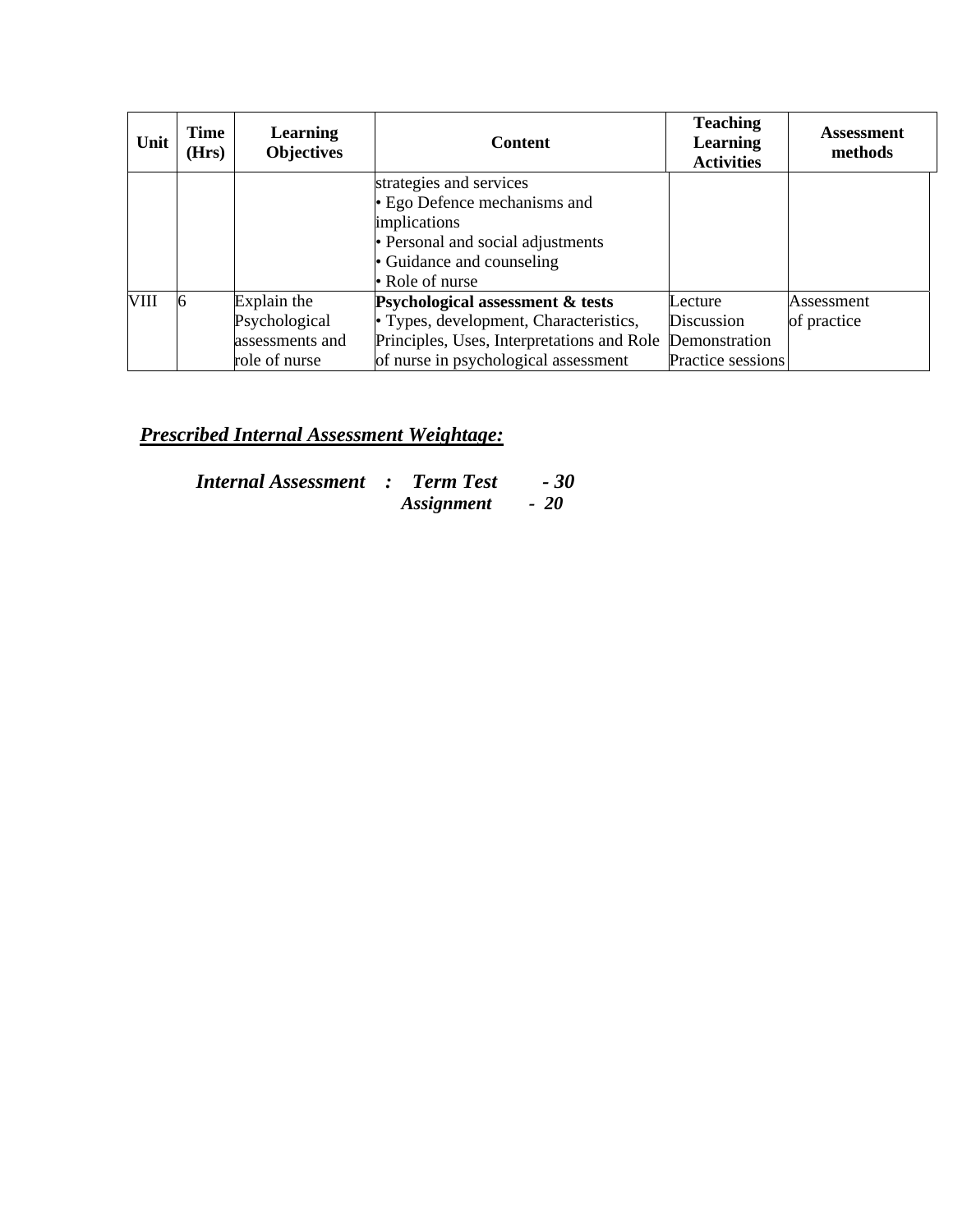## **MICROBIOLOGY**

## **Placement: First year Time: Theory - 80hours**

### **(Theory 60+ 20 lab)**

#### **Course Description:**

This course is designed to enable students to acquire understanding of fundamentals of Microbiology and identification of various micro-organisms. It also provides opportunities for practicing infection control measures in hospital and community settings.

| Unit         | <b>Time</b><br>(Hrs)<br>T | ${\bf P}$      | <b>Learning</b><br><b>Objectives</b>                                                                          | <b>Content</b>                                                                                                                                                                                                                                                                                                                                                                                                                                                                                                                                               | <b>Teaching Learning</b><br><b>Activities</b> | <b>Assessment</b><br>methods                |
|--------------|---------------------------|----------------|---------------------------------------------------------------------------------------------------------------|--------------------------------------------------------------------------------------------------------------------------------------------------------------------------------------------------------------------------------------------------------------------------------------------------------------------------------------------------------------------------------------------------------------------------------------------------------------------------------------------------------------------------------------------------------------|-----------------------------------------------|---------------------------------------------|
| I            | 5                         |                | Explain concepts<br>and principles of<br>microbiology and<br>their Importance<br>nursing                      | <b>Introduction:</b><br>Importance and relevance<br>to nursing<br>Historical perspective<br>$\bullet$<br>Concepts and terminology<br>$\bullet$<br>• Principles of<br>microbiology                                                                                                                                                                                                                                                                                                                                                                            | <b>Lecture Discussion</b>                     | Short answer<br>questions<br>Objective type |
| $\mathbf{I}$ | 14                        | $\overline{7}$ | Describe structure,<br>classification<br>morphology and<br>growth of bacteria<br>Identify Micro-<br>organisms | <b>General characteristics of</b><br><b>Microbes</b><br>Structure and classification<br>of Microbes<br>Morphological types<br>٠<br>Size and form of bacteria<br>$\bullet$<br>Motility<br>$\bullet$<br>Colonization<br>$\bullet$<br>Growth and nutrition of<br>microbes<br>٠<br>Temperature<br>Moisture<br>$\bullet$<br>Blood and body fluids<br>$\bullet$<br>Laboratory methods for<br>$\bullet$<br>Identification of<br>Microorganisms<br>Staining techniques, Gram<br>staining, Acid fast staining,<br>Hanging drop preparation<br>Culture; various medias | <b>Lecture Discussion</b><br>Demonstration    | Short answer<br>questions<br>Objective type |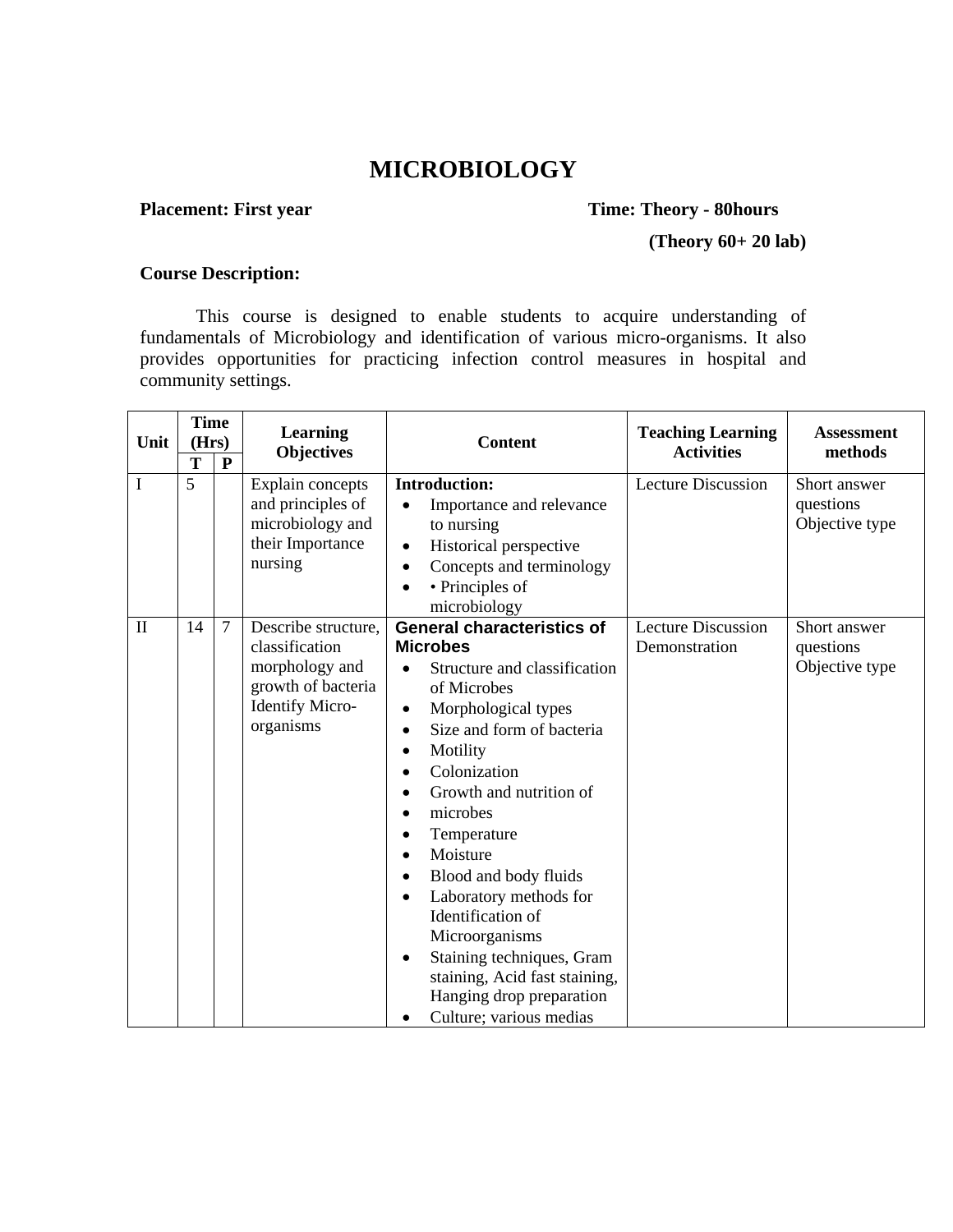| Unit      | <b>Time</b><br>(Hrs)<br>T | ${\bf P}$            | Learning<br><b>Objectives</b>                                                                                                     | <b>Content</b>                                                                                                                                                                                                                                                                                                                                                                                                                                                                                                                      | <b>Teaching Learning</b><br><b>Activities</b>                                     | <b>Assessment</b><br>methods                |
|-----------|---------------------------|----------------------|-----------------------------------------------------------------------------------------------------------------------------------|-------------------------------------------------------------------------------------------------------------------------------------------------------------------------------------------------------------------------------------------------------------------------------------------------------------------------------------------------------------------------------------------------------------------------------------------------------------------------------------------------------------------------------------|-----------------------------------------------------------------------------------|---------------------------------------------|
| $\rm III$ | 14                        | $\mathfrak{2}$       | Describe the<br>methods of<br>infection control<br>Identify the role of<br>nurse in hospital<br>infection<br>control<br>programme | <b>Infection control</b><br>• Infection: Sources, portals of<br>entry and exit, transmission<br>• Asepsis<br>• Disinfection; Types and<br>methods<br>• Sterilization; Types and<br>Methods<br>Chemotherapy and antibiotics<br>• Standard safety measures                                                                                                                                                                                                                                                                            | <b>Lecture Discussion</b><br>Demonstration<br>Visits to CSSD<br>Clinical practice | Short answers<br>Objective type             |
|           |                           |                      |                                                                                                                                   | · Biomedical waste<br>management<br>• Role of Nurse<br>• Hospital acquired infection<br>• Hospital infection control<br>programme<br>Protocols, collection of<br>samples, preparation of<br>report and status of rate of<br>infection in the unit/hospital,<br>nurse's accountability,<br>continuing education etc.                                                                                                                                                                                                                 |                                                                                   |                                             |
| IV        | 16<br>11                  | 6<br>$5\overline{)}$ | Describe the<br>different disease<br>producing<br>organisms<br>Explain the                                                        | <b>Pathogenic organisms</b><br>• Micro-organisms<br>- Cocci — gram positive and<br>gram negative<br>bacilli-gram positive and<br>gram negative<br>Spirochaete<br>Mycoplasma<br>Rickettsiae<br>Chlamydiae<br>• Viruses -<br>• Fungi - Superficial and Deep<br>mycoses<br>• Parasites<br>• Rodents & vectors<br>Characteristics, Source, portal<br>of entry, transmission of<br>infection<br>Identification of disease<br>producing micro-organisms<br>Collection, handling and<br>transportation of various<br>specimens<br>Immunity | <b>Lecture Discussion</b><br>Demonstration                                        | Short answer<br>questions<br>Objective type |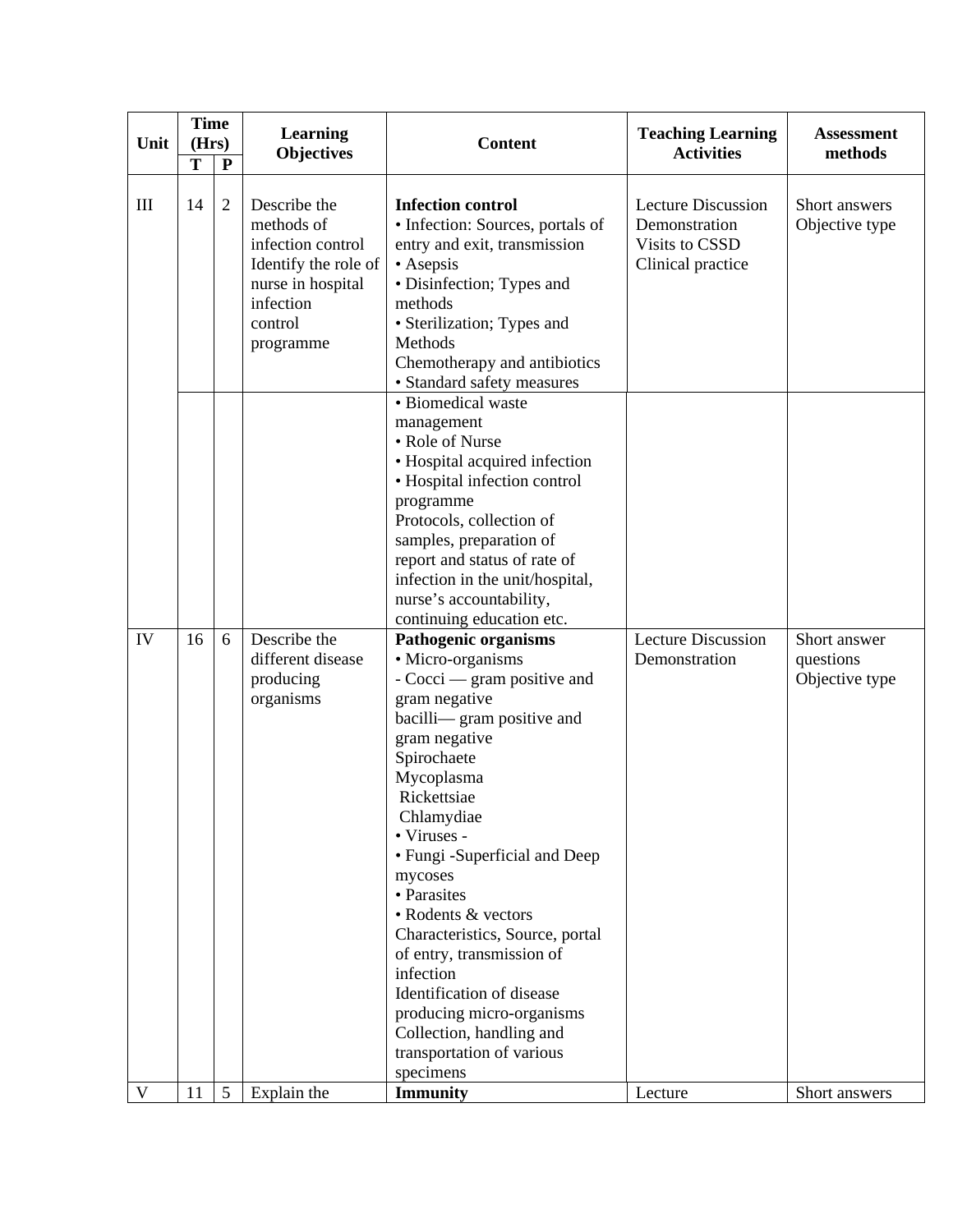| Unit | <b>Time</b><br>(Hrs)<br>T<br>P |  | Learning<br><b>Objectives</b>                                    | <b>Content</b>                                                                                                                                                                                                                                                                                                      | <b>Teaching Learning</b><br><b>Activities</b>    | <b>Assessment</b><br>methods |
|------|--------------------------------|--|------------------------------------------------------------------|---------------------------------------------------------------------------------------------------------------------------------------------------------------------------------------------------------------------------------------------------------------------------------------------------------------------|--------------------------------------------------|------------------------------|
|      |                                |  | concept of<br>immunity, hyper<br>sensitivity and<br>immunization | • Immunity-Types,<br>classification<br>• Antigen and antibody reaction<br>$\bullet$ Hypersensitivity — skin test<br>• Serological tests<br>• Immunoprophylaxis<br>Vaccines & sera -Types &<br>Classification, storage and<br>handling, cold chain<br>Immunization for various<br>diseases<br>-Immunization Schedule | Discussion<br>Demonstration<br>Clinical practice | Objective type               |

## **MICROBIOLOGY**

| <b>Internal Assessment : Term Test</b> |  |                 | $-30$ |
|----------------------------------------|--|-----------------|-------|
|                                        |  | Assignment - 20 |       |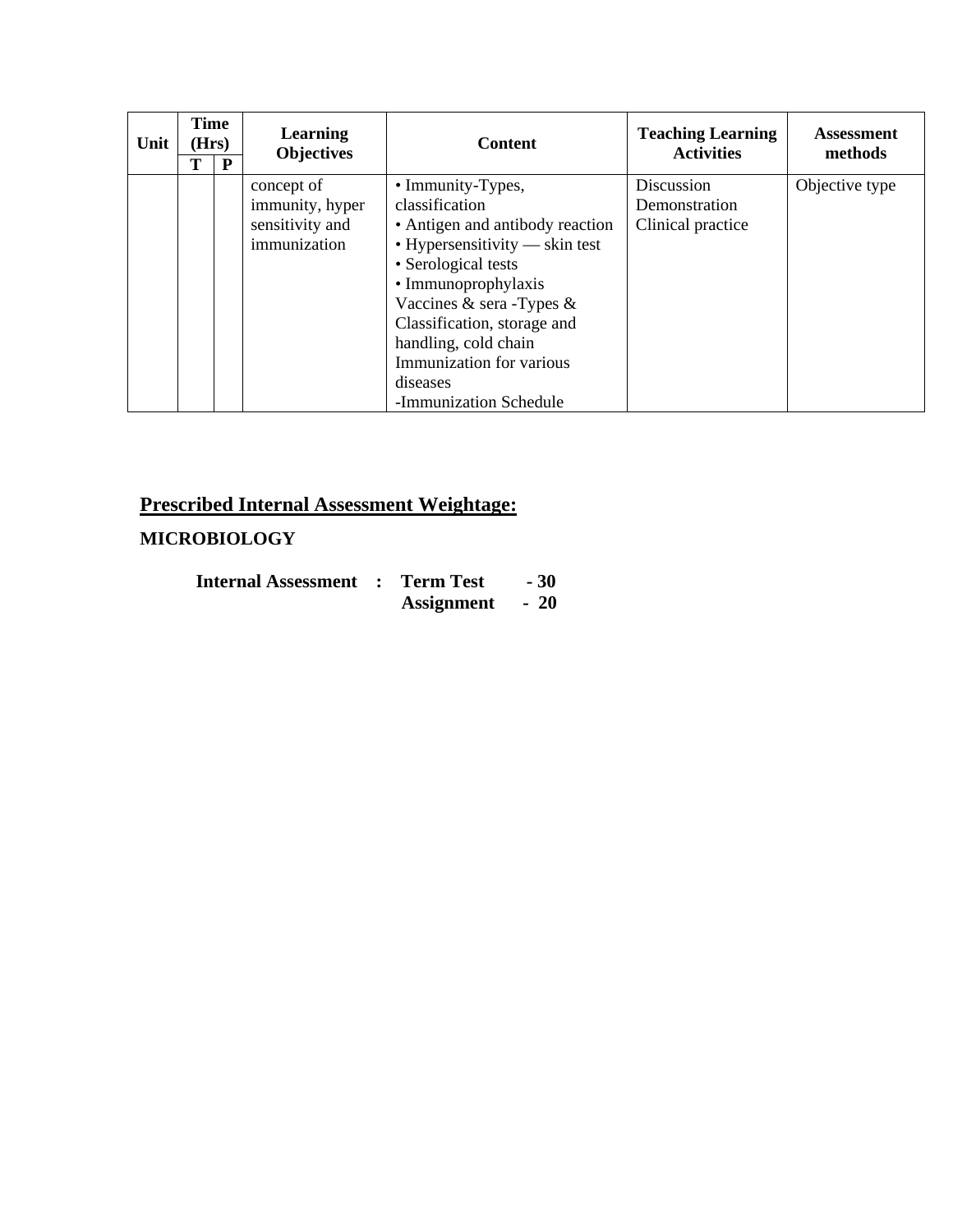# **INTRODUCTION TO COMPUTERS**

**Placement: First year** Time: Theory - 55 hours

 **Practical – 20hours** 

## **Course Description:**

This course is designed for students to develop basic understanding of uses of computer and its applications in nursing.

| Unit         | <b>Time</b><br>(Hrs) |                | Learning                                                                                                          | <b>Content</b>                                                                                                                                                                             | <b>Teaching Learning</b>                                              | <b>Assessment</b>                                                                     |
|--------------|----------------------|----------------|-------------------------------------------------------------------------------------------------------------------|--------------------------------------------------------------------------------------------------------------------------------------------------------------------------------------------|-----------------------------------------------------------------------|---------------------------------------------------------------------------------------|
|              | T                    | ${\bf P}$      | <b>Objectives</b>                                                                                                 |                                                                                                                                                                                            | <b>Activities</b>                                                     | methods                                                                               |
| I            | 5                    |                | Identify & define<br>various concepts<br>used in computer<br>identify<br>application of<br>computer in<br>nursing | <b>Introduction:</b><br>• Concepts of Computers<br>• Hardware and software;<br>trends and technology<br>• Application of computers<br>in nursing                                           | <b>Lecture Discussion</b><br>Demonstration                            | Short answers<br>Objective type                                                       |
| $\mathbf{I}$ | 15                   | 10             | Describe and Use<br>the Disk Operating<br>System<br>Demonstrate skill in<br>the use of MS<br>Office               | • Introduction to disk-<br>operating system<br><b>DOS</b><br>c Windows (all version)<br>• Introduction u MS-Word<br>MS-Excel with pictorial<br>presentation<br>MS-Access<br>MS-Power point | <b>Lecture Discussion</b><br>Demonstration<br><b>Practice Session</b> | Short answer<br>questions<br>Objective type<br><b>Practical Exam</b>                  |
| III          | 10                   | $\overline{3}$ | Demonstrate skill in<br>using multi-media<br>Identify features of<br>computer aided<br>teaching and testing       | Multimedia; types & uses<br>Computer aided teaching<br>$&$ testing.                                                                                                                        | <b>Lecture Discussion</b><br>Demonstration                            | Short answers<br>Objective type<br><b>Practical Exam</b><br>and Viva Voce             |
| IV           | 5                    | 3              | Demonstrate use of<br>internet and Email                                                                          | Use of Internet and:<br>e-mail                                                                                                                                                             | <b>Lecture Discussion</b><br>Demonstration<br><b>Practice Session</b> | Short answers<br>Objective type<br><b>Practical Exam</b><br>and Viva Voce             |
| V            | 10                   | $\overline{2}$ | Describe and use<br>the statistical<br>packages                                                                   | Statistical packages: types<br>and their features                                                                                                                                          | <b>Lecture Discussion</b><br>Demonstration<br><b>Practice Session</b> | Short answers<br>Objective type<br><b>Practical Exam</b><br>and Viva Voce             |
| VI           | 10                   | $\overline{2}$ | Describe the use of<br>Hospital<br>.Management<br>System                                                          | <b>Hospital Management</b><br>System: Types and uses                                                                                                                                       | <b>Lecture Discussion</b><br>Demonstration                            | Short answer<br>questions<br>Objective type<br><b>Practical Exam</b><br>and Viva Voce |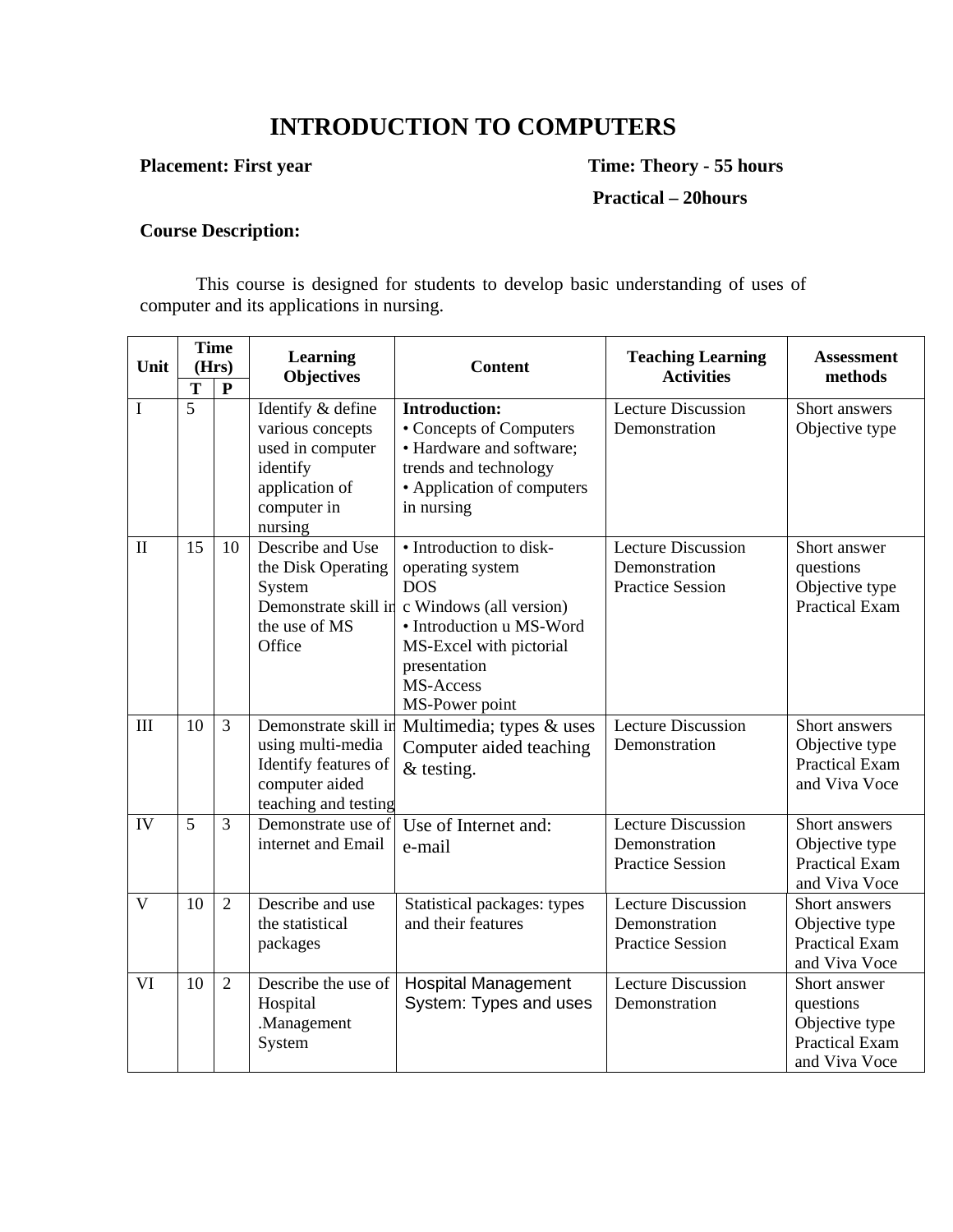#### *INTRODUCTION TO COMPUTERS 100 marks*

 *Internal Examination : 100* 

### **References**

1.N.K.Anand & Shikha Goel ,Computers for Nurses, A.I.T.B.S. Publishers ,India.2009.

2. Thacker N Computers for Nurses, India. 2009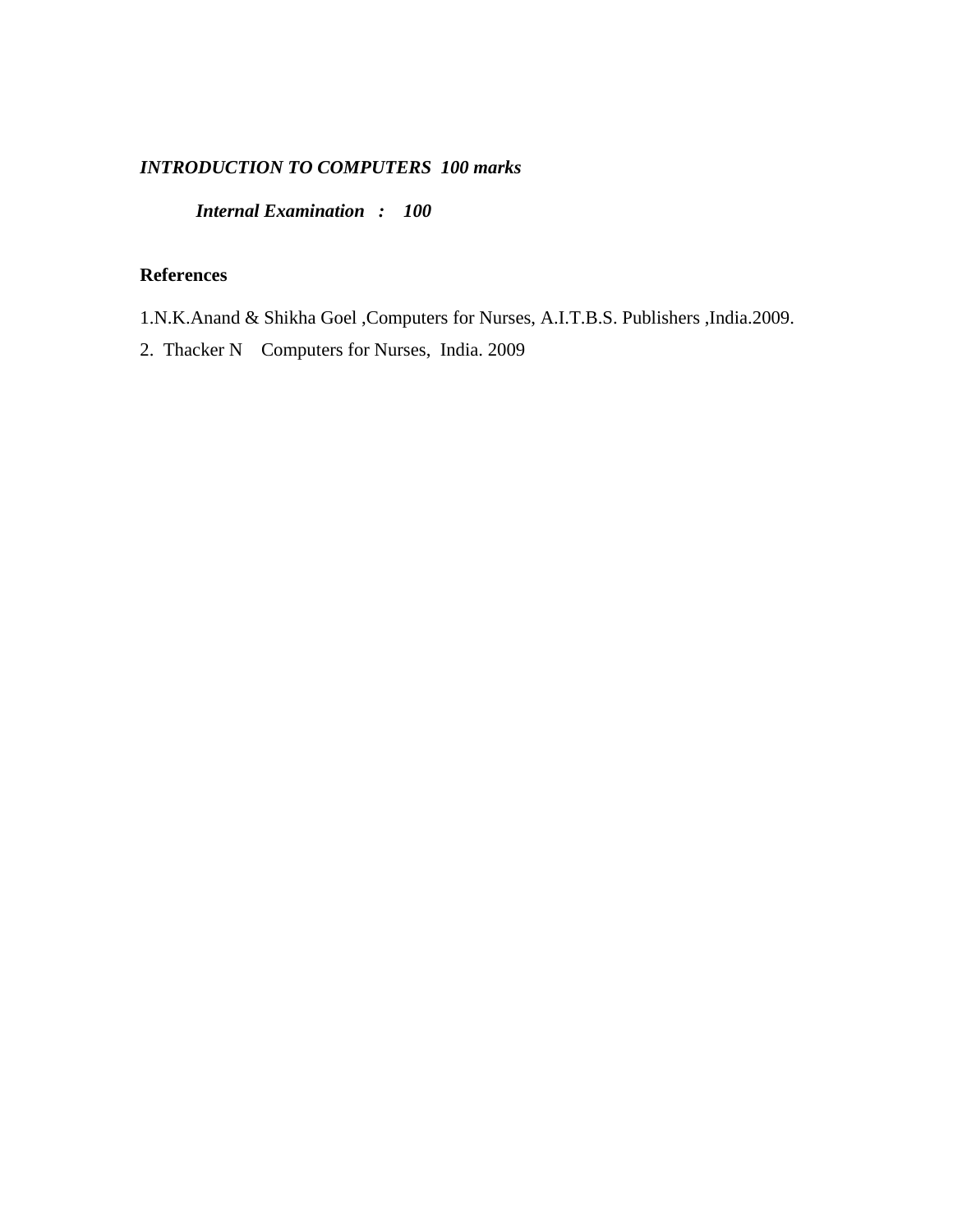# **SOCIOLOGY**

#### **Placement: Second year Theory- 80 Hours**

#### **Course Description:**

This course is designed to introduce the concepts of sociology related to community and social institutions in India and its relationship with health, illness and nursing.

| Uni          | <b>Time</b> | <b>Learning</b>                                                                                  | <b>Content</b>                                                                                                                                                                                                                                                                                                  | <b>Teaching Learning</b>                             | <b>Assessment</b>                                            |
|--------------|-------------|--------------------------------------------------------------------------------------------------|-----------------------------------------------------------------------------------------------------------------------------------------------------------------------------------------------------------------------------------------------------------------------------------------------------------------|------------------------------------------------------|--------------------------------------------------------------|
| t            | (Hrs)       | <b>Objectives</b>                                                                                |                                                                                                                                                                                                                                                                                                                 | <b>Activities</b>                                    | methods                                                      |
| I            | 1           | $\blacktriangleright$<br>State the<br>importance<br>of sociology<br>in Nursing                   | Introduction<br>Definition of Sociology<br>$\blacktriangleright$<br>Nature and Scope of<br>➤<br>the discipline<br>Importance and<br>$\blacktriangleright$<br>application of<br>Sociology in Nursing                                                                                                             | $\blacktriangleright$<br>Lecture<br>Discussion       | $\blacktriangleright$<br>Essay type<br>Short<br>≻<br>answers |
| $\mathbf{I}$ | 3           | Describe the<br>➤<br>inter-<br>relationship<br>of individual<br>in society<br>and<br>community   | Individual & Society<br>Society and<br>$\blacktriangleright$<br>Community<br>Nature of Society<br>$\blacktriangleright$<br>$\triangleright$ Difference between<br>Society and<br>Community<br>Process of<br>$\blacktriangleright$<br>Socialization and<br>individualization<br>Personal<br>➤<br>disorganization | ➤<br>Lecture<br>Discussion                           | ➤<br>Essay type<br>Short<br>$\blacktriangleright$<br>answers |
| III          | 5           | Describe the<br>$\blacktriangleright$<br>influence of<br>culture and<br>on health and<br>disease | Culture<br>• Nature of culture<br>· Evolution of culture<br>• Diversity and uniformity<br>of culture<br>• Culture and socialization<br>• Transcultural society<br>• Influence on health and<br>disease                                                                                                          | <b>Lecture Discussion</b><br><b>Panel Discussion</b> | Essay type<br>Short answers                                  |
| IV           | 6           | Identify<br>$\blacktriangleright$<br>various<br>social groups<br>and their<br>interactions       | Social groups and<br><b>Processes</b><br>The meaning and<br>classification of groups<br>Primary & Secondary                                                                                                                                                                                                     | Lecture<br>Discussion                                | Essay type<br>Short answers                                  |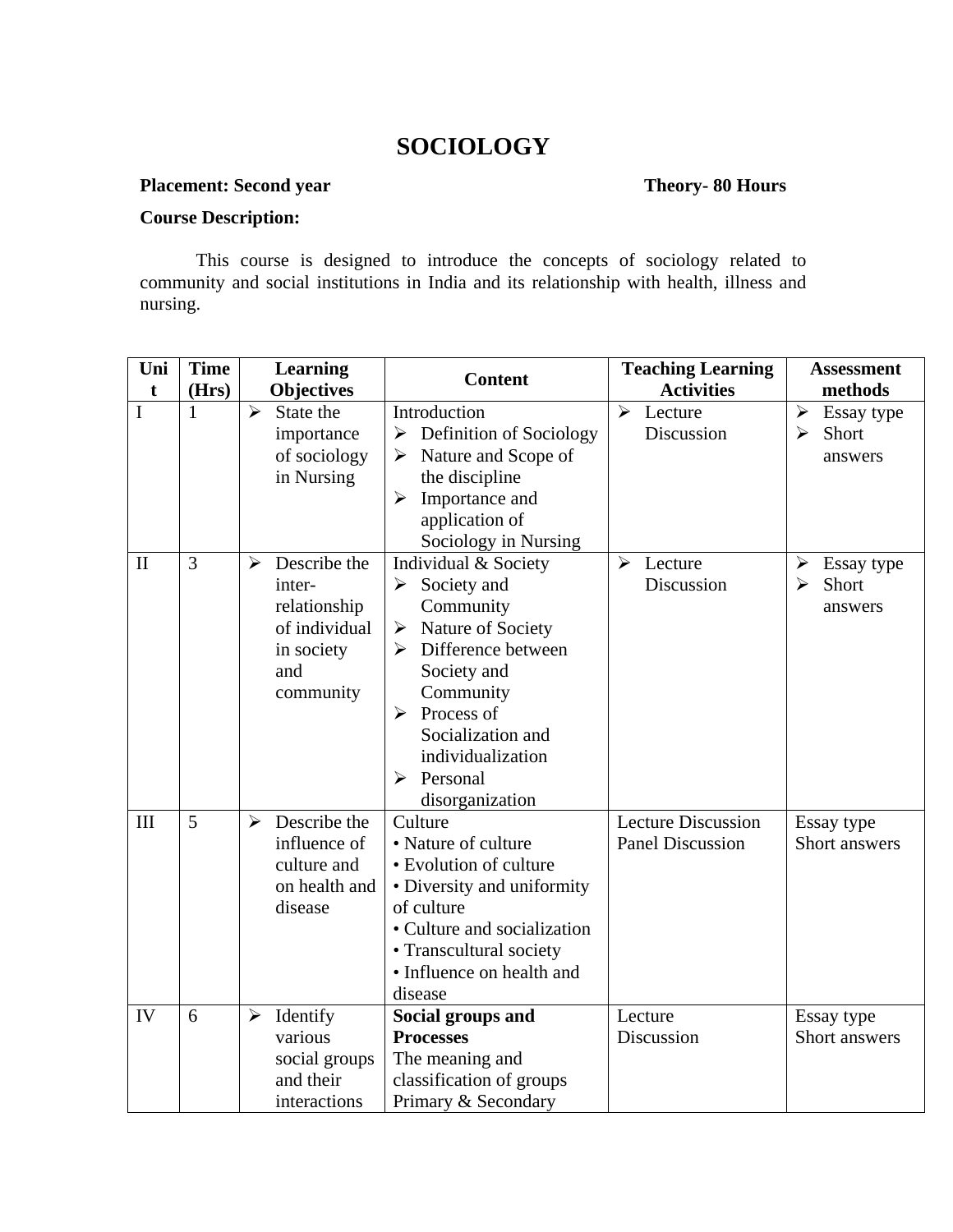| Group<br>In-group V/s. Out-group,<br>Class Tribe, Caste<br>Economic, Political,<br>Religious groups, Mob,<br>Crowd, Public and<br>Audience Interaction &<br><b>Social Processes</b><br>Co-operation, Competition,<br>Conflict<br>Accommodation,<br>Assimilation & Isolation<br>$\mathbf{V}$<br>8<br>Explain the<br><b>Population</b><br>Lecture<br>growth of<br>• Society and population<br>Discussion<br>• Population distribution in<br>population in<br>Community<br>India and its<br>identification<br>India-Demographic<br>report on<br>characteristics<br>impact on health<br>• Malthusian theory of<br>Populations<br>• Population explosion in<br>India and its impact on<br>health status<br>• Family welfare<br>programmes<br>Describe the<br>$\overline{7}$<br>VI<br><b>Family and Marriage</b><br>Lecture<br>institutions of<br>• Family- Functions<br>Discussion<br>• Types-Joint, Nuclear,<br>family and<br>Family Case study<br>Blended and extended<br>marriage in India<br>family<br>family:<br>Characteristics<br>• The Modern Family —<br>Changes, Problems-Dowry<br>etc., welfare Services<br>• Changes & legislations<br>on family and marriage in<br>India - marriage acts<br>• Marriage: Forms and<br>functions of marriage,<br>• Marriage and family | Uni<br>$\mathbf t$ | <b>Time</b><br>(Hrs) | <b>Learning</b><br><b>Objectives</b> | <b>Content</b> | <b>Teaching Learning</b><br><b>Activities</b> | <b>Assessment</b><br>methods                                                |
|------------------------------------------------------------------------------------------------------------------------------------------------------------------------------------------------------------------------------------------------------------------------------------------------------------------------------------------------------------------------------------------------------------------------------------------------------------------------------------------------------------------------------------------------------------------------------------------------------------------------------------------------------------------------------------------------------------------------------------------------------------------------------------------------------------------------------------------------------------------------------------------------------------------------------------------------------------------------------------------------------------------------------------------------------------------------------------------------------------------------------------------------------------------------------------------------------------------------------------------------------------------------------|--------------------|----------------------|--------------------------------------|----------------|-----------------------------------------------|-----------------------------------------------------------------------------|
|                                                                                                                                                                                                                                                                                                                                                                                                                                                                                                                                                                                                                                                                                                                                                                                                                                                                                                                                                                                                                                                                                                                                                                                                                                                                              |                    |                      |                                      |                |                                               |                                                                             |
|                                                                                                                                                                                                                                                                                                                                                                                                                                                                                                                                                                                                                                                                                                                                                                                                                                                                                                                                                                                                                                                                                                                                                                                                                                                                              |                    |                      |                                      |                |                                               | Essay type<br>Short answers<br>Assessment of<br>community<br>identification |
| problems in India<br>· Family, marriage and<br>their influence on health<br>and health practices<br>VII<br>9<br>Describe the<br><b>Social Stratification</b><br>Lecture                                                                                                                                                                                                                                                                                                                                                                                                                                                                                                                                                                                                                                                                                                                                                                                                                                                                                                                                                                                                                                                                                                      |                    |                      |                                      |                |                                               | Essay type<br>Short answers<br>Assessment of<br>case study<br>Essay type    |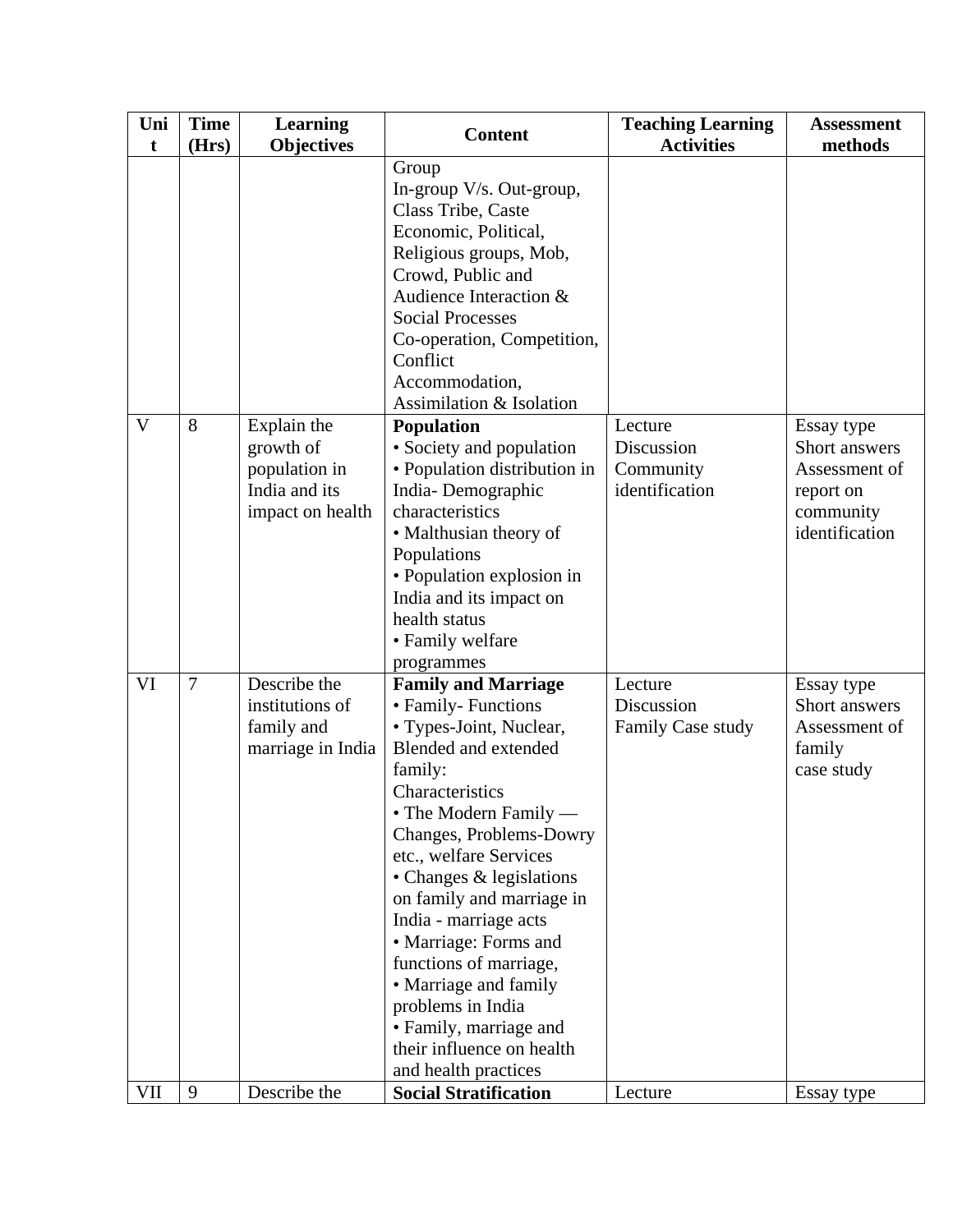| Uni         | <b>Time</b> | <b>Learning</b>                                                                                     | <b>Content</b>                                                                                                                                                                                                                                                                                                                                                                                                                                                                                                                                                                                                     | <b>Teaching Learning</b>                                                               | <b>Assessment</b>                                                                |
|-------------|-------------|-----------------------------------------------------------------------------------------------------|--------------------------------------------------------------------------------------------------------------------------------------------------------------------------------------------------------------------------------------------------------------------------------------------------------------------------------------------------------------------------------------------------------------------------------------------------------------------------------------------------------------------------------------------------------------------------------------------------------------------|----------------------------------------------------------------------------------------|----------------------------------------------------------------------------------|
| t           | (Hrs)       | <b>Objectives</b>                                                                                   |                                                                                                                                                                                                                                                                                                                                                                                                                                                                                                                                                                                                                    | <b>Activities</b>                                                                      | methods                                                                          |
|             |             | class and<br>caste system and<br>their influence<br>on health and<br>health practices               | Meaning & types of<br>social stratification<br>The Indian Caste System-<br>origin & features<br>Features of Caste in India<br>Today<br>• Social Class system and<br>status<br>• Social Mobility-Meaning<br>& Types<br>• Race as a biological<br>concept, criteria of racial<br>classification<br>• Salient features of<br>Primary races-Racism<br>• Influence of Class, Caste<br>and Race on health and<br>health practices                                                                                                                                                                                        | Discussion<br>Community survey                                                         | Short answers<br>Assessment of<br>report on<br>community<br>survey               |
| <b>VIII</b> | 8           | Describe the<br>types of<br>communities<br>in India, their<br>practices and the<br>impact on health | <b>Types of Communities in</b><br>India<br>(Rural, Urban and<br>Regional)<br>Features of village<br>community $\&$<br>Characteristics of Indian<br>villages-Panchayat<br>system, social dynamics<br><b>Community Development</b><br>project & planning<br>Changes in Indian Rural<br>Life<br>Availability of health<br>facilities in rural and its<br>impact on health and<br>health practices<br>Urban Communityfeatures<br>The growth of cities:<br>Urban isation and its<br>impact on health and<br>health practices<br>Major Urban problems-<br><b>Urban Slums</b><br>Region: Problems and<br>impact on Health | Lecture<br>Discussion<br>Visits to rural and<br>urban<br>community<br>Community survey | Essay type<br>Short answers<br>Assessment of<br>report on<br>community<br>survey |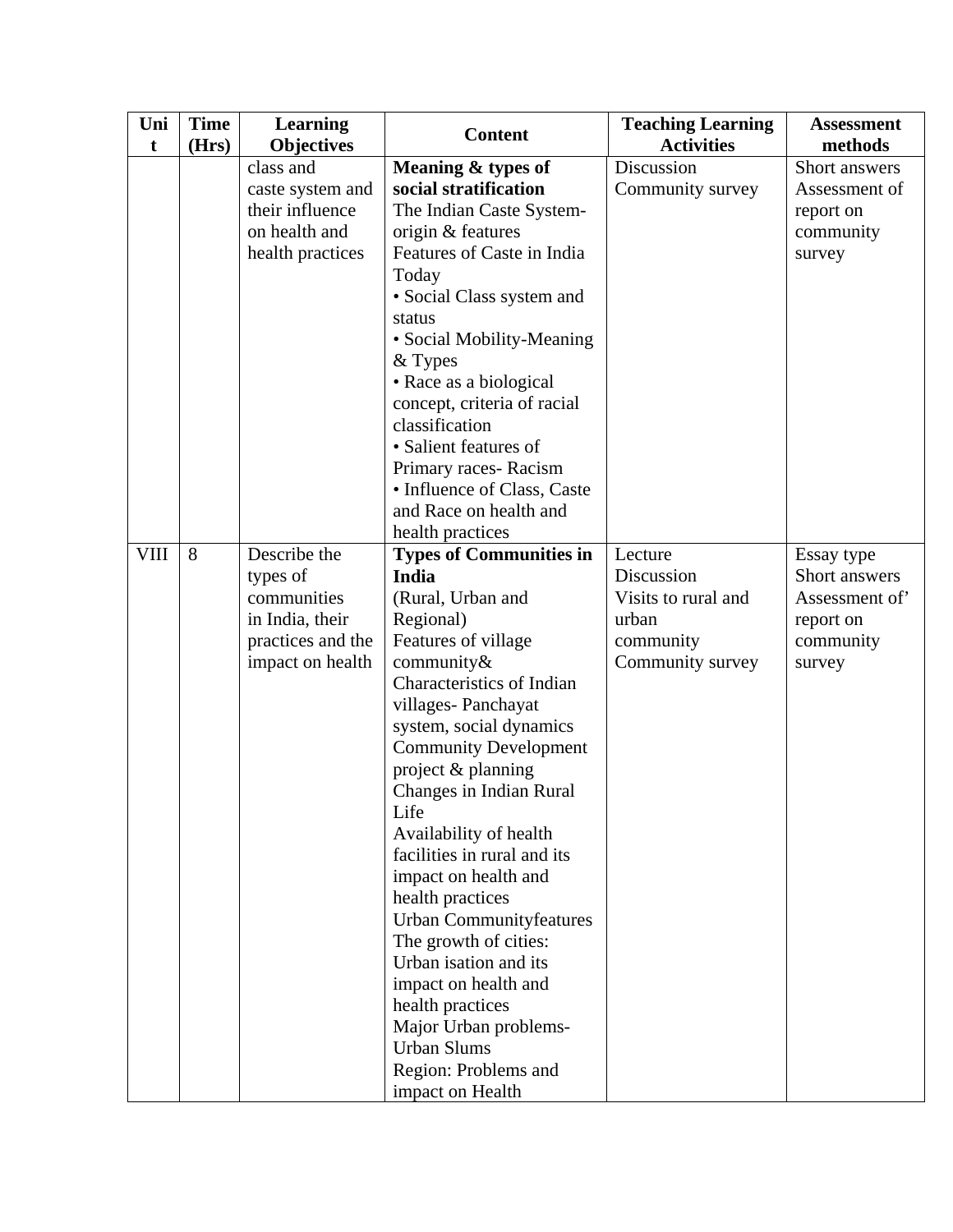| Uni | <b>Time</b>    | <b>Learning</b>                                           | <b>Content</b>                                                                                                                                                                                                                                                                                                                                             | <b>Teaching Learning</b>                               | <b>Assessment</b>                                                                 |
|-----|----------------|-----------------------------------------------------------|------------------------------------------------------------------------------------------------------------------------------------------------------------------------------------------------------------------------------------------------------------------------------------------------------------------------------------------------------------|--------------------------------------------------------|-----------------------------------------------------------------------------------|
| t   | (Hrs)          | <b>Objectives</b>                                         |                                                                                                                                                                                                                                                                                                                                                            | <b>Activities</b>                                      | methods                                                                           |
| IX  | 6              | Explain the<br>process of Social<br>Change                | <b>Social Change</b><br>• Nature and process of<br>Social Change<br>• Factors influencing<br>Social change: cultural<br>change, Cultural lag.<br>• Introduction to Theories<br>of social change: Linear,<br>Cyclical, Marxian,<br>Functional<br>Role of nurse-Change<br>agents                                                                             | <b>Lecture Discussion</b>                              | Essay type<br>Short answers                                                       |
| X   | 6              | Explain the<br>process of Social<br>Change                | Social organization and<br>social system<br>• Social organization:<br>elements, types<br>• Democratic and<br>authoritarian modes of<br>participation,<br>• Voluntary associations<br>· Social system: Definition<br>and Types of social system<br>• Role and Status as<br>structural elements of<br>social system<br>Inter-relationship of<br>institutions | <b>Lecture Discussion</b><br><b>Observation visits</b> | Essay type<br>Short answers<br>Assessment of<br>visit reports                     |
| XI  | $\overline{4}$ | Explain the<br>nature and<br>process of social<br>control | <b>Social Control</b><br>• Nature and process of<br>social control<br>· Political, Legal,<br>Religious, Educational,<br>Economic,<br>Industrial and<br>Technological systems,<br>Norms & Values-<br>Folkways & Mores<br>Customs, Laws and<br>Fashion<br>Role of Nurse.                                                                                     | <b>Lecture Discussion</b><br>Community survey          | Essay type<br>Short answers<br>Assessment of<br>report on<br>community<br>survey. |
| XII | 17             | Describe the role<br>of the nurse in                      | <b>Social Problems</b><br>• Social disorganization                                                                                                                                                                                                                                                                                                         | Lecture<br>Discussion                                  | Essay type<br>Short                                                               |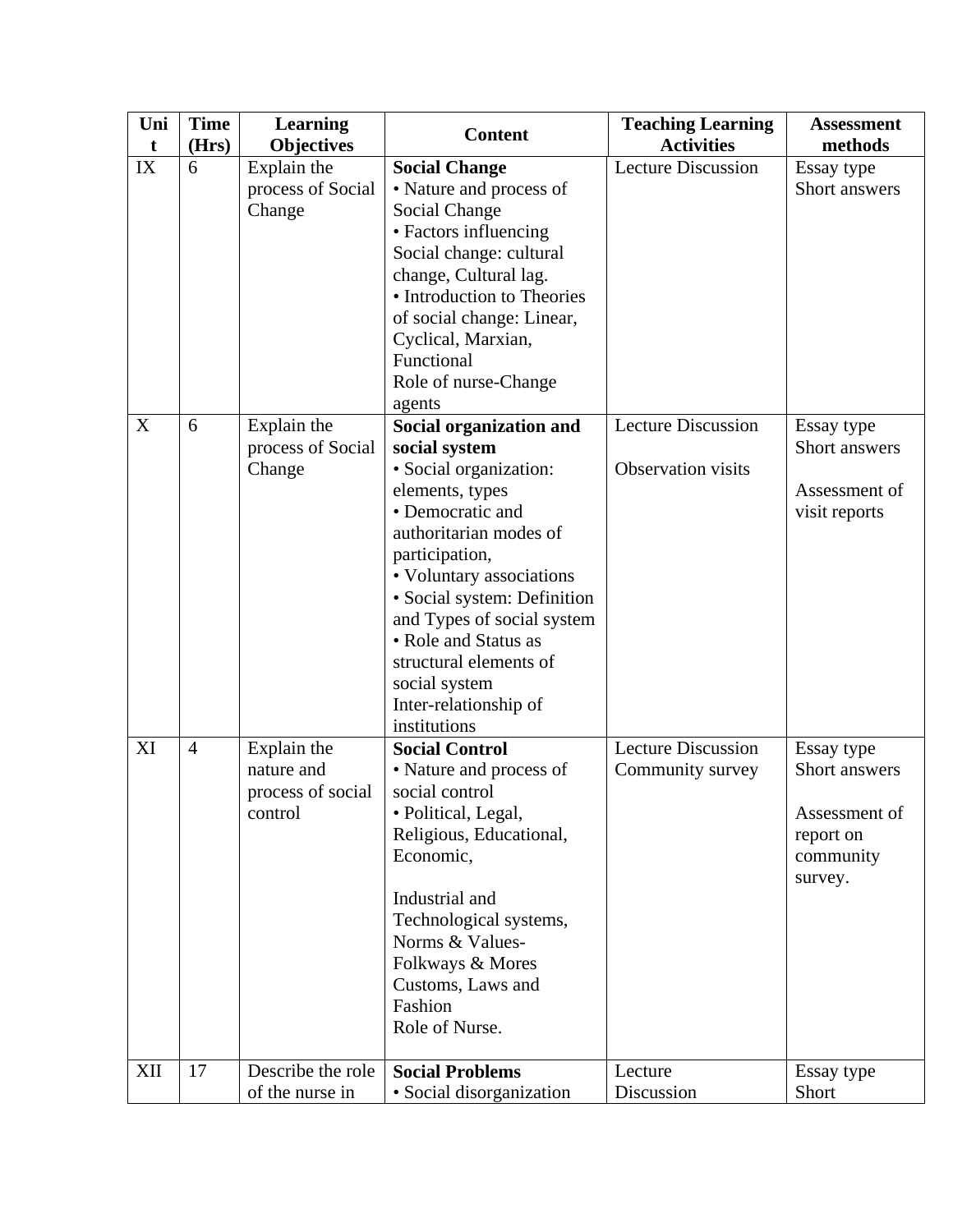| Uni<br>t | <b>Time</b><br>(Hrs) | <b>Learning</b><br><b>Objectives</b> | <b>Content</b>              | <b>Teaching Learning</b><br><b>Activities</b> | <b>Assessment</b><br>methods |
|----------|----------------------|--------------------------------------|-----------------------------|-----------------------------------------------|------------------------------|
|          |                      | dealing with                         | • Control $&$ planning:     | Institutional visits                          | Answers                      |
|          |                      | social problems                      | poverty,                    |                                               |                              |
|          |                      | in India                             | housing, illiteracy, food   |                                               | Assessment of                |
|          |                      |                                      | supplies, prostitution,     |                                               | visit                        |
|          |                      |                                      | rights of women $\&$        |                                               | reports                      |
|          |                      |                                      | children, vulnerable        |                                               |                              |
|          |                      |                                      | groups:                     |                                               |                              |
|          |                      |                                      | Elderly, handicapped,       |                                               |                              |
|          |                      |                                      | minority groups and other   |                                               |                              |
|          |                      |                                      | marginalized                |                                               |                              |
|          |                      |                                      | groups, child labour, child |                                               |                              |
|          |                      |                                      | abuse, delinquency and      |                                               |                              |
|          |                      |                                      | crime, substance abuse,     |                                               |                              |
|          |                      |                                      | HI0V/AIDS.                  |                                               |                              |
|          |                      |                                      | • Social Welfare            |                                               |                              |
|          |                      |                                      | programmes in India         |                                               |                              |
|          |                      |                                      | Role of nurse               |                                               |                              |

*Prescribed Internal assessment weightage:*

| <b>Internal Assessment : Term Test</b> |                 | - 30 |
|----------------------------------------|-----------------|------|
|                                        | Assignment - 20 |      |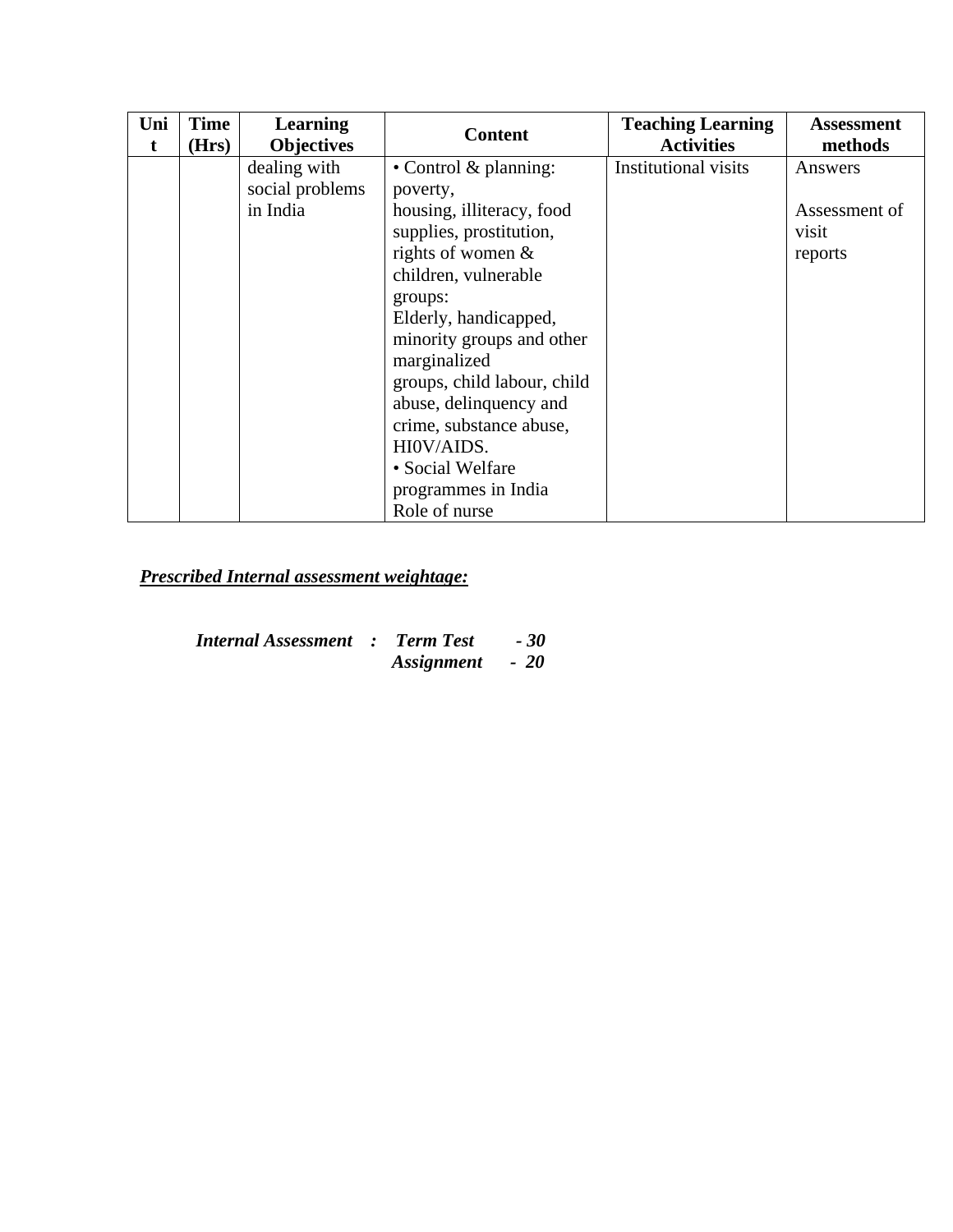### **PHARMACOLOGY**

**Placement: Second year Theory- 50 Hours** 

**Course Description:**

**Objectives: To enable the students to acquire understanding of Pharmacodynamics, Pharmacokinetics and Principles of Therapeutics and Nursing implications.** 

| Unit         | <b>Time</b><br>(Hrs) | <b>Learning</b><br>Objectives | <b>Content</b>                                        | <b>Teaching Learning</b><br><b>Activities</b> | <b>Assessment</b><br>methods |
|--------------|----------------------|-------------------------------|-------------------------------------------------------|-----------------------------------------------|------------------------------|
| I            | 8                    | Describe                      | <b>Introduction to</b>                                | <b>Lecture Discussion</b>                     | Short answers                |
|              |                      | pharmaco-                     | pharmacology                                          |                                               | Objective type               |
|              |                      | dynamics,                     | Definitions<br>$\bullet$                              |                                               |                              |
|              |                      | pharmaco-                     | Sources<br>$\bullet$                                  |                                               |                              |
|              |                      | kinetics,                     | Terminology used<br>$\bullet$                         |                                               |                              |
|              |                      | classification and            | Types: Classification<br>$\bullet$                    |                                               |                              |
|              |                      | the principles of             | Pharmacodynamies:<br>$\bullet$                        |                                               |                              |
|              |                      | drug                          | Actions, therapeutic,                                 |                                               |                              |
|              |                      | administration                | Adverse, toxic<br>$\bullet$                           |                                               |                              |
|              |                      |                               | Pharmacokinetics:<br>$\bullet$                        |                                               |                              |
|              |                      |                               | absorption, distribution,<br>metabolism, interaction, |                                               |                              |
|              |                      |                               | excretion                                             |                                               |                              |
|              |                      |                               | Review: Routes and<br>$\bullet$                       |                                               |                              |
|              |                      |                               | principles of                                         |                                               |                              |
|              |                      |                               | administration of drugs                               |                                               |                              |
|              |                      |                               | Indian pharmacopoeia:<br>$\bullet$                    |                                               |                              |
|              |                      |                               | Legal issues                                          |                                               |                              |
|              |                      |                               | Rational use of drugs<br>$\bullet$                    |                                               |                              |
|              |                      |                               | Principles of therapeutics<br>$\bullet$               |                                               |                              |
| $\mathbf{I}$ | 6                    | Explain                       | Chemotherapy                                          | <b>Lecture Discussion</b>                     | Short answers                |
|              |                      | chemotherapy of               | Pharmacology of<br>$\bullet$                          | Drug                                          | Objective type               |
|              |                      | specific infections           | commonly used;                                        | study/presentation                            |                              |
|              |                      | and infestations              | Penicillin<br>$\bullet$                               |                                               |                              |
|              |                      | and nurse's                   | Cephalosporins.<br>$\bullet$                          |                                               |                              |
|              |                      | responsibilities              | Aminoglycosides<br>$\bullet$                          |                                               |                              |
|              |                      |                               | Macrolide & Broad<br>$\bullet$                        |                                               |                              |
|              |                      |                               | <b>Spectrum Antibiotics</b>                           |                                               |                              |
|              |                      |                               | Sulfonamides<br>$\bullet$                             |                                               |                              |
|              |                      |                               | Quinolones.<br>$\bullet$                              |                                               |                              |
|              |                      |                               | Antiamoebic<br>$\bullet$                              |                                               |                              |
|              |                      |                               | Antimalarials<br>$\bullet$                            |                                               |                              |
|              |                      |                               | AntheImintics<br>$\bullet$                            |                                               |                              |
|              |                      |                               | Antiscabies agents<br>$\bullet$                       |                                               |                              |
|              |                      |                               | Antiviral & anti-fungal<br>$\bullet$                  |                                               |                              |
|              |                      |                               | agents.                                               |                                               |                              |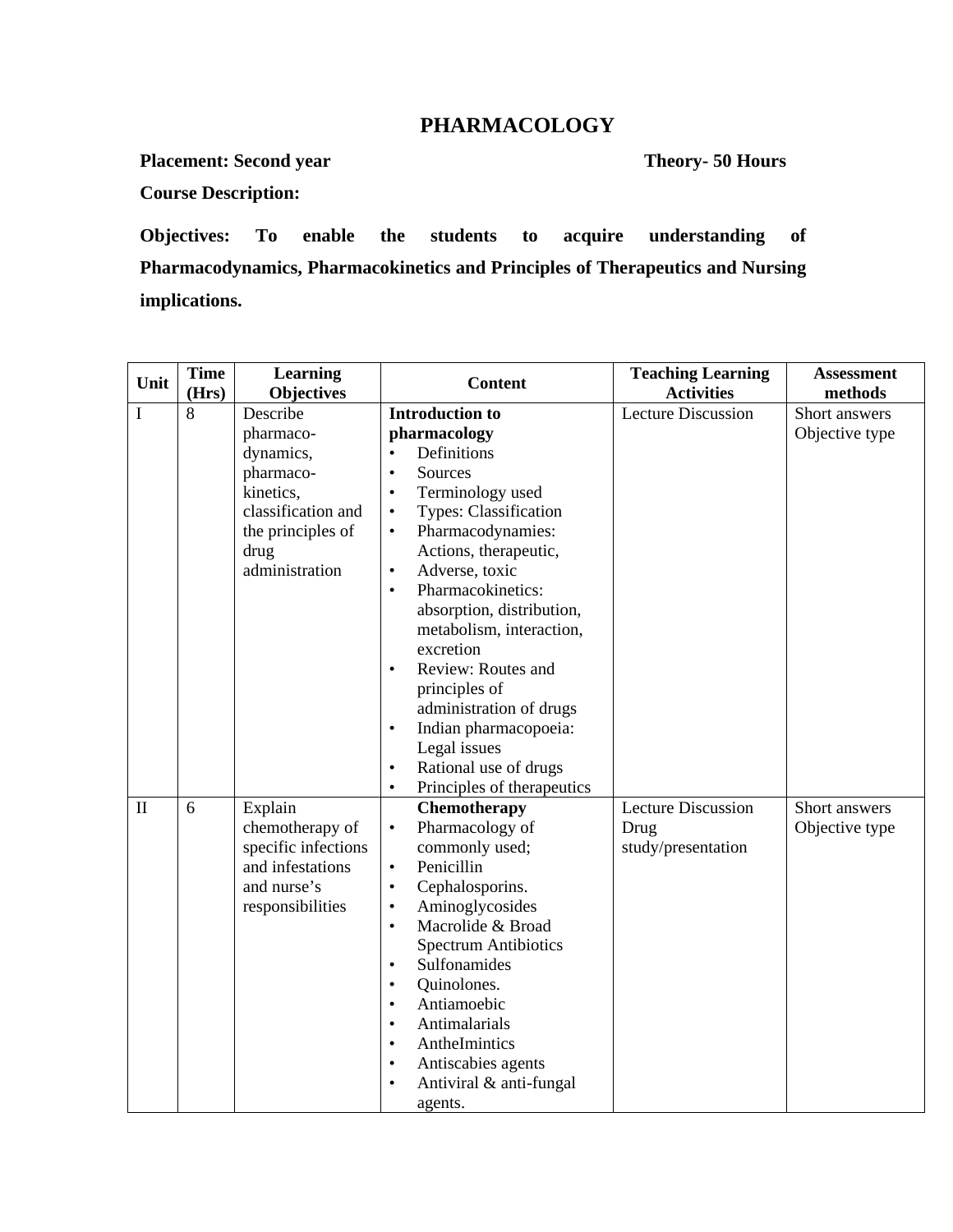| Unit | <b>Time</b><br>(Hrs) | <b>Learning</b><br><b>Objectives</b>                                                          | <b>Content</b>                                                                                                                                                                                                                                                                                                                                                                                                  | <b>Teaching Learning</b><br><b>Activities</b>             | <b>Assessment</b><br>methods       |
|------|----------------------|-----------------------------------------------------------------------------------------------|-----------------------------------------------------------------------------------------------------------------------------------------------------------------------------------------------------------------------------------------------------------------------------------------------------------------------------------------------------------------------------------------------------------------|-----------------------------------------------------------|------------------------------------|
|      |                      |                                                                                               | Antitubercular drugs<br>$\bullet$<br>Anti leprosy drugs<br>$\bullet$<br>Anticancer drugs<br>Immuno-suppressants<br>Composition, action, dosage,<br>route, indications,                                                                                                                                                                                                                                          |                                                           |                                    |
|      |                      |                                                                                               | contraindications, drug<br>interactions, side effects,<br>adverse effects, toxicity and<br>role of nurse                                                                                                                                                                                                                                                                                                        |                                                           |                                    |
| III  | $\overline{2}$       | Describe<br>Antiseptics,<br>disinfectants,<br>insecticides and<br>nurse's<br>responsibilities | <b>Pharmacology of commonly</b><br>used antiseptics, disinfectants<br>and insecticides<br>• Antiseptics;<br>Composition, action, dosage,<br>route, indications,<br>contraindications, drug<br>interactions, side effects,<br>adverse effects, toxicity and<br>role of nurse<br>· Disinfectants<br>· Insecticides                                                                                                | <b>Lecture Discussion</b><br>Drug study /<br>presentation | Short<br>answers<br>Objective type |
| IV   | $\overline{2}$       | Describe<br>Drugs acting on<br>Gastro Intestinal<br>system and<br>nurse's<br>responsibilities | Drugs acting on G.I. system<br>• Pharmacology of commonly<br>used-<br>- Antiemetics,<br>- Emetics<br>- Purgatives<br>- Antacids<br>- Cholinergic<br>- Anticholinergics<br>- Fluid and electrolyte therapy<br>- Anti diarrhoeals<br>- Histamines Composition,<br>action, dosage, route,<br>indications, contraindications,<br>drug interactions, side effects,<br>adverse effects, toxicity and<br>role of nurse | <b>Lecture Discussion</b><br>Drug<br>study/presentation   | Short<br>answers<br>Objective type |
| V    | $\overline{2}$       | Describe Drugs<br>used on<br>Respiratory<br>Systems and<br>nurse's<br>responsibilities        | Drugs used on Respiratory<br><b>Systems</b><br>• Pharmacology of commonly<br>used-<br>- Antiasthmatics<br>Mucolytics<br>Decongestants<br>Expectorants<br>Antitussives                                                                                                                                                                                                                                           | <b>Lecture Discussion</b><br>Drug<br>study/presentation   | Short answers<br>Objective type    |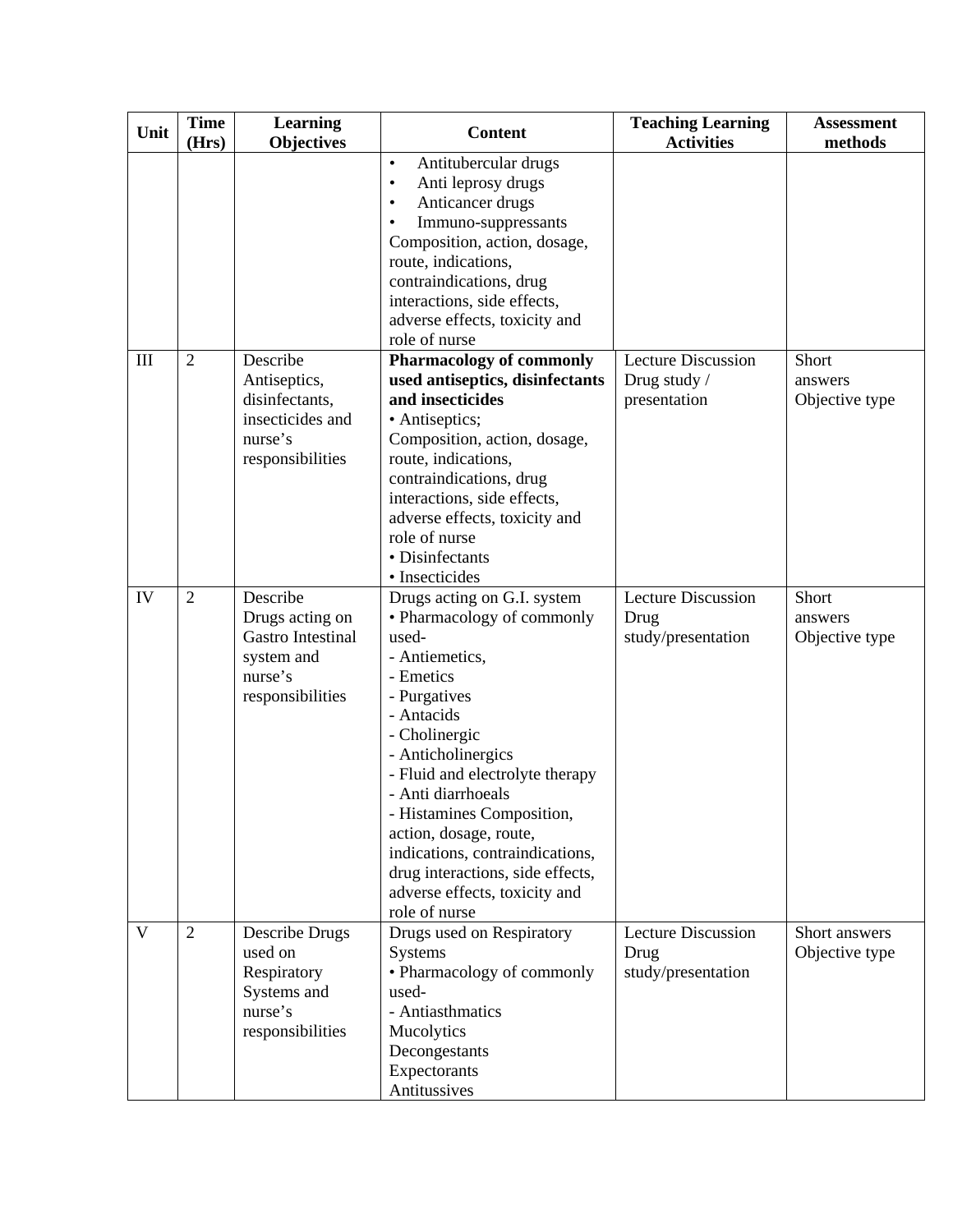| Unit | <b>Time</b><br>(Hrs) | <b>Learning</b><br><b>Objectives</b>                                                                                                                                                                    | <b>Content</b>                                                                                                                                                                                                                                                                                                                                                                                                                                     | <b>Teaching Learning</b><br><b>Activities</b>           | <b>Assessment</b><br>methods          |
|------|----------------------|---------------------------------------------------------------------------------------------------------------------------------------------------------------------------------------------------------|----------------------------------------------------------------------------------------------------------------------------------------------------------------------------------------------------------------------------------------------------------------------------------------------------------------------------------------------------------------------------------------------------------------------------------------------------|---------------------------------------------------------|---------------------------------------|
|      |                      |                                                                                                                                                                                                         | <b>Bronchodilators</b><br><b>Broncho</b> constrictors<br>Antihistamines<br>Composition, action, dosage,<br>route,<br>indications, contraindications,<br>drug<br>interactions, side effects,<br>adverse<br>effects, toxicity and role of<br>nurse                                                                                                                                                                                                   |                                                         |                                       |
| VI   | $\overline{2}$       | Describe Drugs<br>used on Urinary<br>System and<br>nurse's<br>responsibilities                                                                                                                          | <b>Drugs used on Urinary</b><br><b>System</b><br><b>Pharmacology of commonly</b><br>used-<br>Diuretics and antidiuretics<br>$\bullet$<br>Urinary antiseptics<br>$\bullet$<br>Cholinergic and<br>$\bullet$<br>anticholinergics<br>Acidifiers and alkalanizeis<br>$\bullet$<br>Composition, action,<br>dosage, route,<br>indications,<br>contraindications, drug<br>interactions, side effects,<br>adverse<br>effects, toxicity and role of<br>nurse | <b>Lecture Discussion</b><br>Drug<br>study/presentation | Short' answers<br>Objective type      |
| VII  | $\overline{4}$       | Describe<br>Drugs used in<br>De-addiction,<br>emergency,<br>deficiency of<br>vitamins &<br>rninerals,<br>poisoning, for<br>immunization<br>and immuno<br>suppression<br>and nurse's<br>responsibilities | <b>Miscellaneous</b><br>• Drugs used in de-addiction<br>• Drugs used in CPR and<br>emergency<br>• Vitamins and minerals<br>• Immunosuppressant<br>• Antidotes<br>• Antivenom<br>• Vaccines and sera                                                                                                                                                                                                                                                | Lecture<br>Discussion<br>Drug<br>study / presentation   | Short<br>answers<br>Objective<br>type |
| VIII | $\mathbf{1}$         | Describe<br>Drugs used<br>on skin and<br>mucous<br>membranes<br>and nurse's<br>responsi-                                                                                                                | Drugs used on skin and<br>mucous<br>membranes<br>• Topical applications for skin,<br>eye,<br>ear, nose and buccal cavity<br>Antipruritics                                                                                                                                                                                                                                                                                                          | Lecture<br>Discussion,<br>Drug study /<br>presentation  | Short<br>answers<br>Objective<br>Type |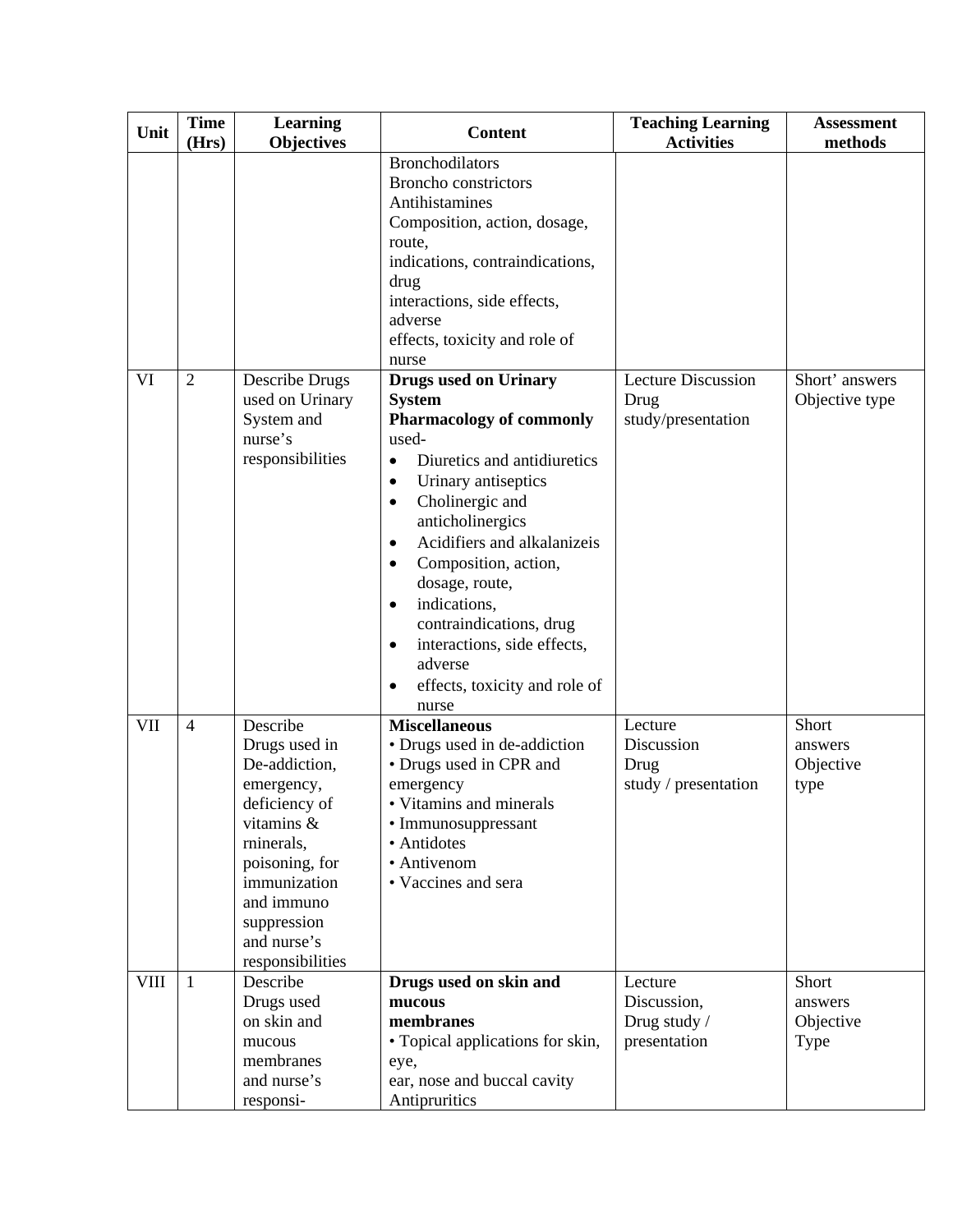| Unit | <b>Time</b> | <b>Learning</b>                                                                  | <b>Content</b>                                                                                                                                                                                                                                                                                                                                                                                                                                                                                                                                                                                                                                                                                                                                                                                      | <b>Teaching Learning</b>                               | <b>Assessment</b>                  |
|------|-------------|----------------------------------------------------------------------------------|-----------------------------------------------------------------------------------------------------------------------------------------------------------------------------------------------------------------------------------------------------------------------------------------------------------------------------------------------------------------------------------------------------------------------------------------------------------------------------------------------------------------------------------------------------------------------------------------------------------------------------------------------------------------------------------------------------------------------------------------------------------------------------------------------------|--------------------------------------------------------|------------------------------------|
|      | (Hrs)       | <b>Objectives</b>                                                                |                                                                                                                                                                                                                                                                                                                                                                                                                                                                                                                                                                                                                                                                                                                                                                                                     | <b>Activities</b>                                      | methods                            |
|      |             | bilities                                                                         | Composition, action, dosage,<br>route,<br>indications, contraindications,<br>drug<br>interactions, side effects,<br>adverse<br>effects, toxicity and role of<br>nurse                                                                                                                                                                                                                                                                                                                                                                                                                                                                                                                                                                                                                               |                                                        |                                    |
| IX   | 8           | Describe<br>Drugs used<br>on Nervous<br>System and<br>nurses<br>responsibilities | <b>Drugs acting on Nervous</b><br>system<br>Basic & applied pharmacology<br>of commonly used: /)<br>Analgesics and Anaesthetics<br>Analgesics<br>- Non steroidal anti<br>Inflammatory (NSAID) drugs<br>Antipyretics<br><b>Hypnotics and Sedatives</b><br>- Opioids<br>- Non-Opioids<br>- Tranquilizers<br>- General $1 \&$ local anesthetics<br>- Gases: oxygen,<br>nitrousoxide,carbon dioxide<br>Cholinergicc and anti-<br>cholinergic:<br>Musclerelaxants<br>Major tranquilizers<br>Anti-psychotics<br>Antidepressants<br>Anticonvulsants.<br>Adrenergics<br>Noradregenics<br>Mood stabilizers<br>Acetylcholine<br>Stimulants<br>Composition, action, dosage,<br>route, indications,<br>contraindications, drug<br>interactions, side effects,<br>adverse effects, toxicity and<br>role of nurse | Lecture<br>Discussion,<br>Drug study /<br>Presentation | Short<br>answers<br>Objective type |
| X    | 5           | Describe                                                                         | <b>Cardiovascular drugs</b>                                                                                                                                                                                                                                                                                                                                                                                                                                                                                                                                                                                                                                                                                                                                                                         | Lecture                                                | Short                              |
|      |             | Drugs used                                                                       | • Haematinics                                                                                                                                                                                                                                                                                                                                                                                                                                                                                                                                                                                                                                                                                                                                                                                       | Discussion                                             | answers                            |
|      |             | on Cardio-                                                                       | • Cardiotonics,                                                                                                                                                                                                                                                                                                                                                                                                                                                                                                                                                                                                                                                                                                                                                                                     | Drug study                                             | Objective                          |
|      |             | vascular                                                                         | • Anti anginals                                                                                                                                                                                                                                                                                                                                                                                                                                                                                                                                                                                                                                                                                                                                                                                     | Presentation                                           | <b>Type</b>                        |
|      |             | System and                                                                       | $\bullet$ Anti-hypertensives &                                                                                                                                                                                                                                                                                                                                                                                                                                                                                                                                                                                                                                                                                                                                                                      |                                                        |                                    |
|      |             | nurse's                                                                          | Vasodilators                                                                                                                                                                                                                                                                                                                                                                                                                                                                                                                                                                                                                                                                                                                                                                                        |                                                        |                                    |
|      |             | respons-                                                                         | • Anti-arrhythmics                                                                                                                                                                                                                                                                                                                                                                                                                                                                                                                                                                                                                                                                                                                                                                                  |                                                        |                                    |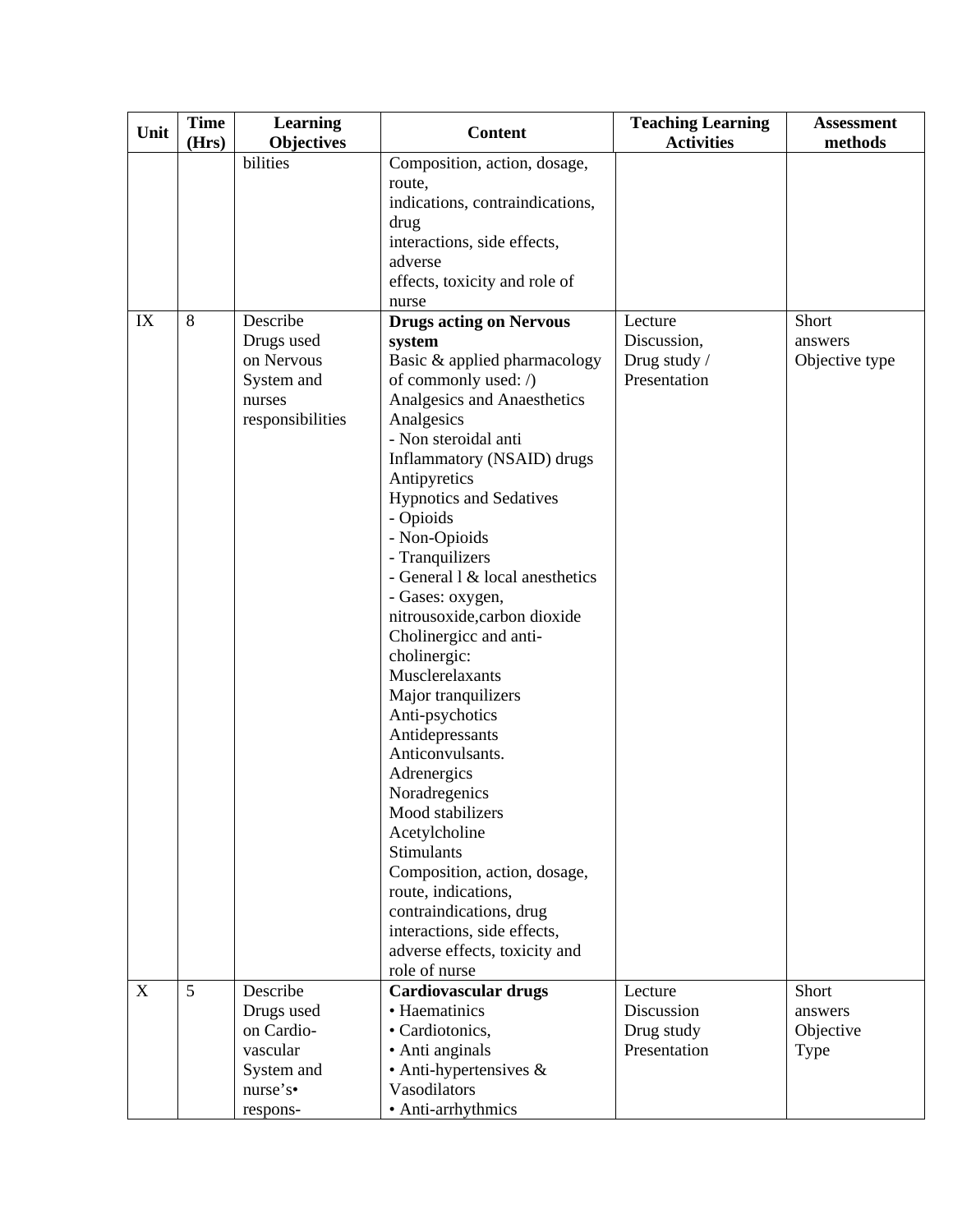| Unit | <b>Time</b><br>(Hrs) | <b>Learning</b><br><b>Objectives</b>                                                                                                                                                   | <b>Content</b>                                                                                                                                                                                                                                                                                                                                                                                                                                                                                                                                                                                                                                                               | <b>Teaching Learning</b><br><b>Activities</b>            | <b>Assessment</b><br>methods          |
|------|----------------------|----------------------------------------------------------------------------------------------------------------------------------------------------------------------------------------|------------------------------------------------------------------------------------------------------------------------------------------------------------------------------------------------------------------------------------------------------------------------------------------------------------------------------------------------------------------------------------------------------------------------------------------------------------------------------------------------------------------------------------------------------------------------------------------------------------------------------------------------------------------------------|----------------------------------------------------------|---------------------------------------|
|      |                      | bilities                                                                                                                                                                               | • Plasma expanders<br>• Coagulants & anticoagulants<br>• Antiplatelets & thrombolytics<br>• Hypolipidemics<br>Composition, action, dosage,<br>route, indications,<br>contraindications, drug<br>interactions, side effects,<br>adverse effects, toxicity role of<br>nurse                                                                                                                                                                                                                                                                                                                                                                                                    |                                                          |                                       |
| XI   | $\overline{4}$       | Describe<br>drugs used<br>for hormonal<br>disorders and<br>supple-<br>mentation,<br>contraception<br>and medical<br>termination<br>of pregnancy<br>and nurse's<br>responsi-<br>bihties | <b>Drugs used for hormonal</b><br>disorders<br>and supplementation,<br>contraception<br>and medical termination of<br>pregnancy<br>· Insulins & Oral<br>hypoglycemics<br>• Thyroid supplements and<br>suppressants<br>· Steroids, Anabolics<br>• Uterine stimulants and<br>relaxants<br>• Oral contraceptives<br>• Other estrogen-progestrone<br>preparations<br>• Corticotrophine &<br>Gonadotropines<br>• Adrenaline.<br>• Prostaglandins -<br>• Calcitonins<br>• Calcium salts<br>• Calcium regulators<br>Composition, action, dosage,<br>route, indications,<br>contraindications, drug<br>interactions, side effects,<br>adverse effects, toxicity and<br>role of nurse | Lecture<br>Discussion<br>Drug study /<br>presentation    | Short<br>answers<br>Objective<br>type |
| XII  | 6                    | Demonstrate<br>awareness of the<br>common drugs<br>used in alternative<br>system of<br>medicine                                                                                        | <b>Introduction to Drugs used in</b><br>alternative systems of<br>medicine:<br>· Ayurveda, Homeopathy,<br>Unani and Siddha etc                                                                                                                                                                                                                                                                                                                                                                                                                                                                                                                                               | <b>Lecture Discussion</b><br><b>Observational Visits</b> | Short answers<br>Objective type       |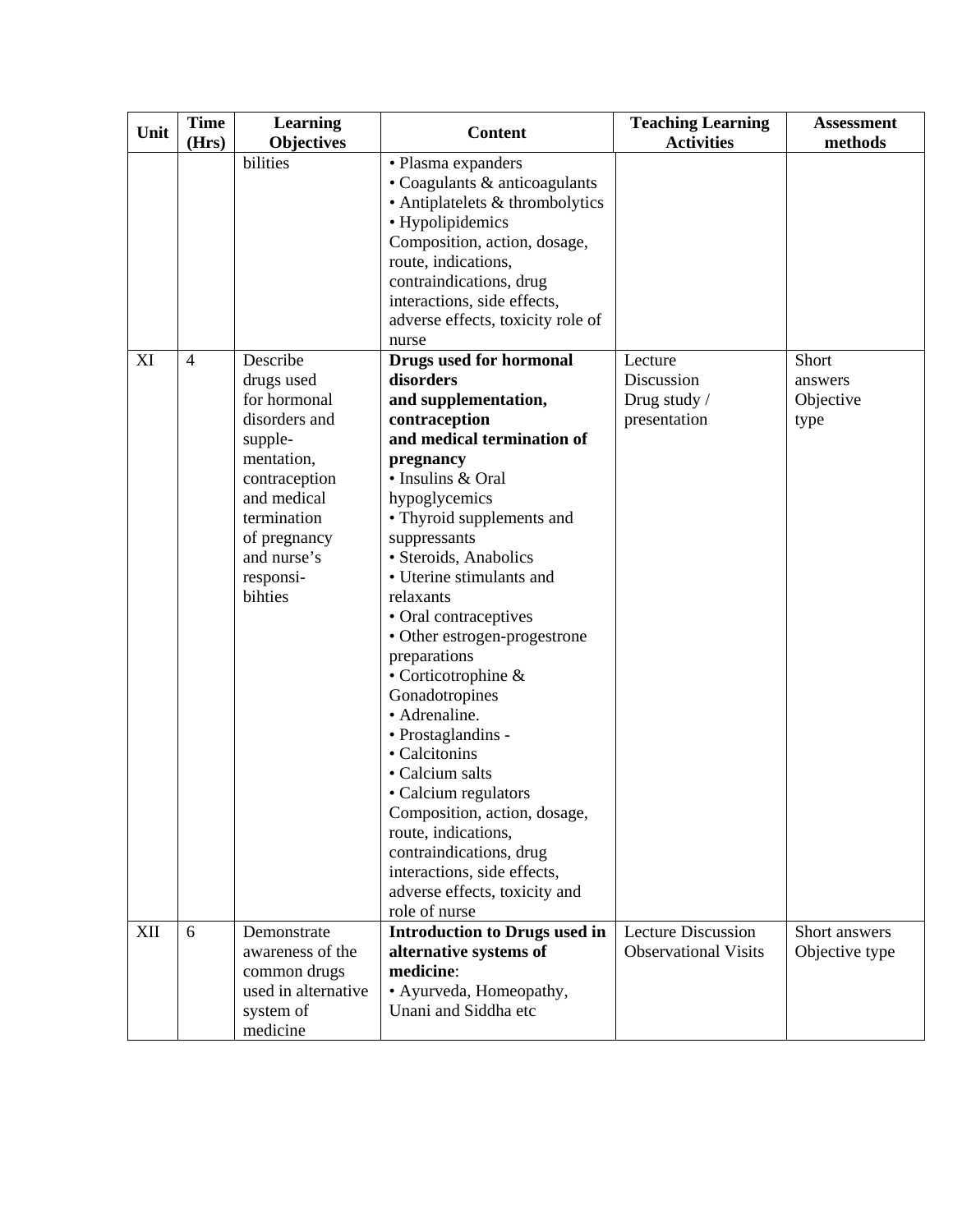*Prescribed Internal assessment weightage:*

*Internal Assessment : Term Test - 15 Assignment - 10*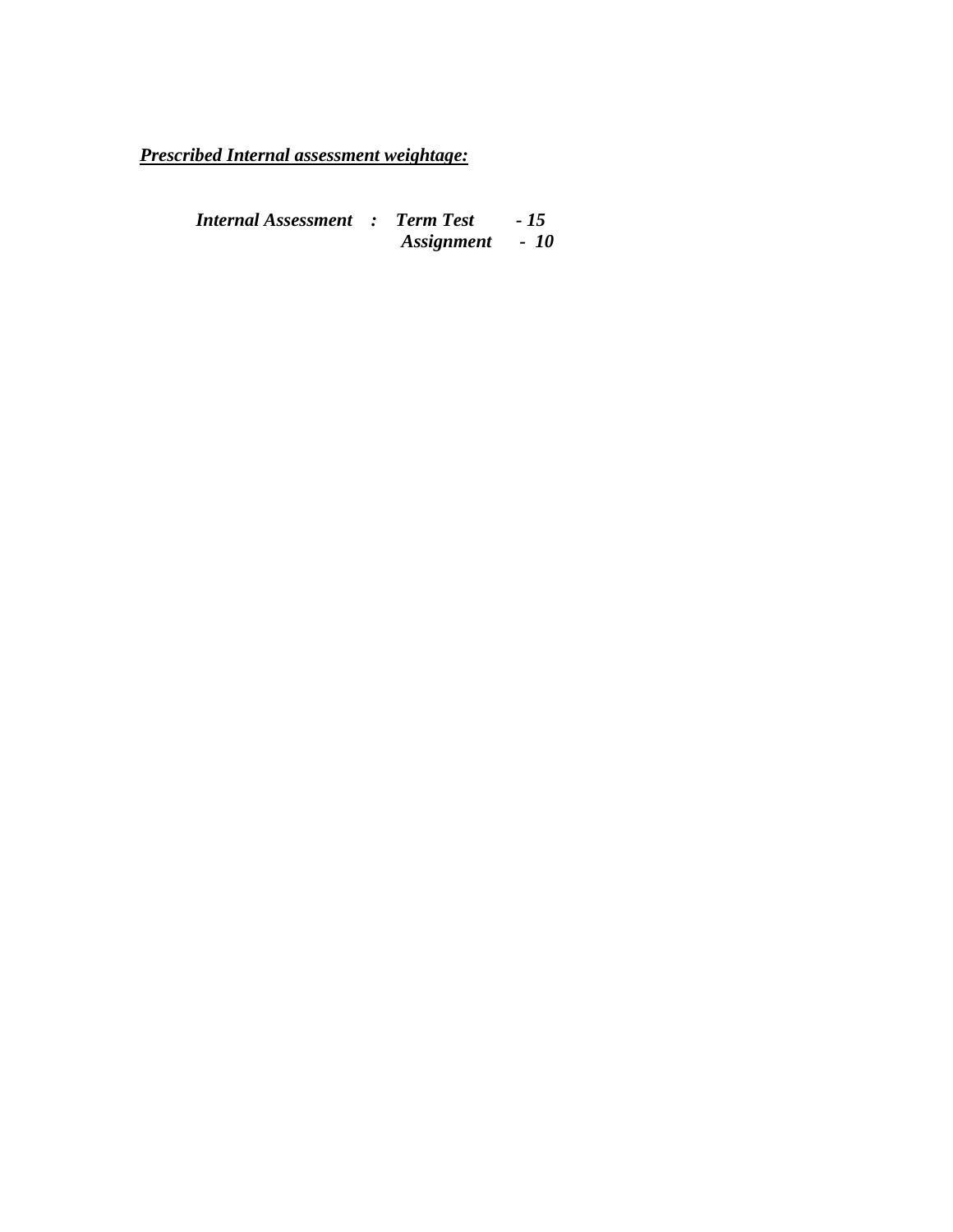# **PATHOLOGY AND GENETICS**

**Placement: Second year Time: Theory — 60 hours** 

**Section A- Pathology Pathology: 40 hrs (Theory 30 and Practical 10)** 

#### **Course Description:**

This course is designed to enable students to acquire knowledge of pathology of various disease conditions and apply this knowledge in practice of nursing.

| Unit         | <b>Time</b><br>(Hrs) |           | Learning<br><b>Objectives</b>                                                                                                                                       | <b>Content</b>                                                                                                                                                                                                                                                                                                                                                                                                                                                                                                                                                                             | <b>Teaching Learning</b><br><b>Activities</b>                                                                                                    | <b>Assessment</b><br>methods                |
|--------------|----------------------|-----------|---------------------------------------------------------------------------------------------------------------------------------------------------------------------|--------------------------------------------------------------------------------------------------------------------------------------------------------------------------------------------------------------------------------------------------------------------------------------------------------------------------------------------------------------------------------------------------------------------------------------------------------------------------------------------------------------------------------------------------------------------------------------------|--------------------------------------------------------------------------------------------------------------------------------------------------|---------------------------------------------|
|              | T                    | ${\bf P}$ |                                                                                                                                                                     |                                                                                                                                                                                                                                                                                                                                                                                                                                                                                                                                                                                            |                                                                                                                                                  |                                             |
| $\bf{I}$     | 5                    |           | Define the<br>common terms<br>used in pathology.<br>Appreciate the<br>deviations from<br>normal to<br>abnormal<br>structure and<br>functions of the<br>body system. | <b>Introduction</b><br>Importance of the study of<br>$\bullet$<br>pathology<br>Definition of terms<br>$\bullet$<br>Methods and techniques<br>$\bullet$<br>Cellular and Tissue changes<br>$\bullet$<br>Infiltration and regeneration<br>$\bullet$<br>Inflammations and<br>$\bullet$<br>Infections<br>Wound healing<br>$\bullet$<br>Vascular changes<br>$\bullet$<br>Cellular growth, Neoplasms<br>$\bullet$<br>Normal and Cancer cell<br>$\bullet$<br>Benign and Malignant<br>$\bullet$<br>growths<br>In situ carcinoma<br>$\bullet$<br>Disturbances of fluid and<br>electrolyte imbalance. | <b>Lecture Discussion</b><br><b>Explain using Charts</b>                                                                                         | Short answer<br>questions<br>Objective type |
| $\mathbf{I}$ | 14                   | 5         | Explain<br>Pathological<br>changes in disease<br>conditions of<br>various systems                                                                                   | <b>Special pathology</b><br>Pathological changes in<br>disease conditions of various<br>systems:<br>Respiratory tract<br>- Tuberculosis, Bronchitis,<br>Pleural effusion and<br>pneumonia,<br>- Lung abscess,<br>emphysema, bronchiectasis,<br>Bronchial asthma, Chronic<br>obstructive Pulmonary<br>disease & tumours                                                                                                                                                                                                                                                                     | <b>Lecture Discussion</b><br>Explain using Charts,<br>slides, specimen, X-<br>rays and Scans<br>Visit to Pathology lab,<br>endoscopy unit and OT | Short answer<br>Objective type              |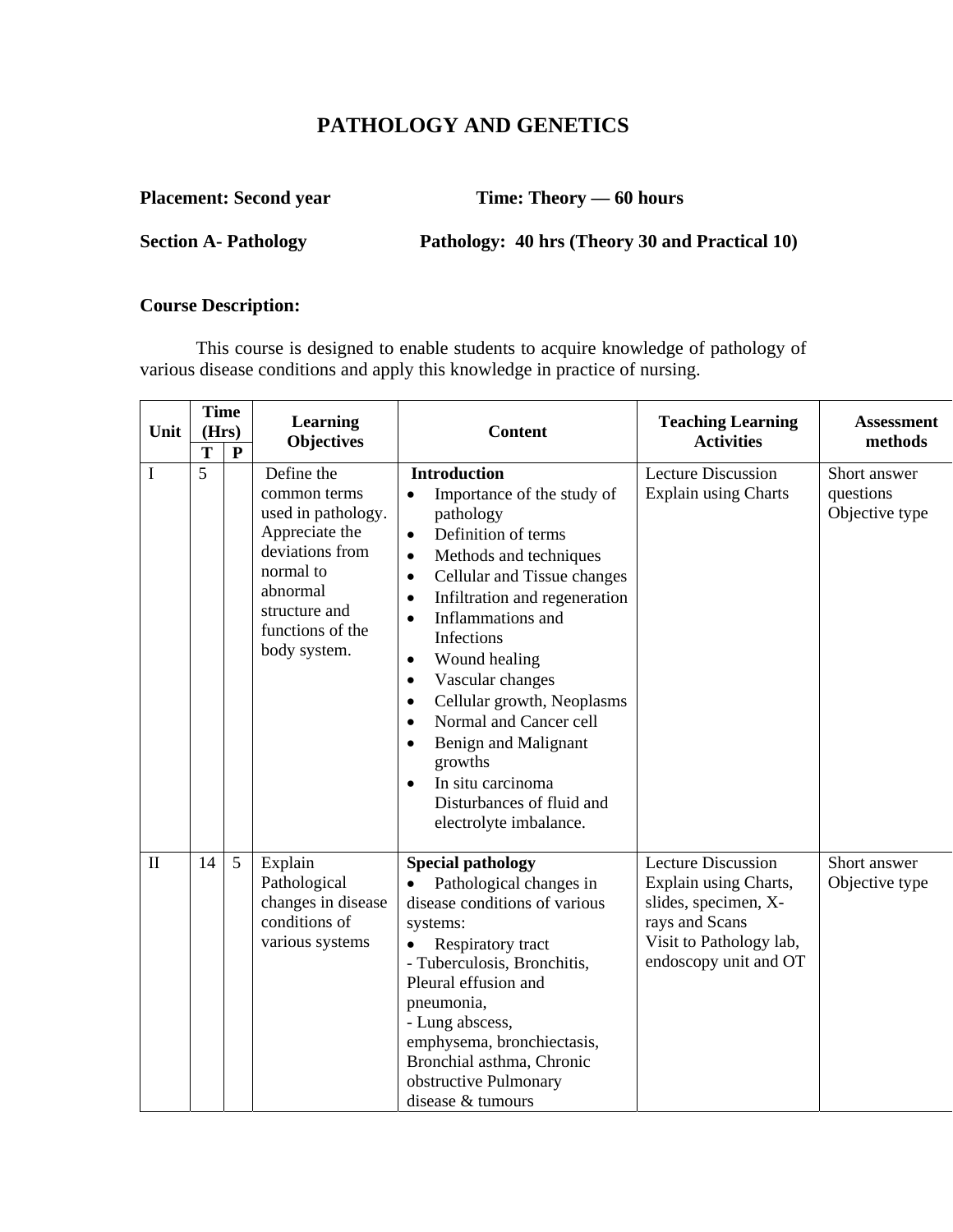| Unit | <b>Time</b><br>(Hrs)<br>T | $\mathbf{P}$ | <b>Learning</b><br><b>Objectives</b> | <b>Content</b>                                                                                                                                                                                                                                                                                                                                                                                                                                                                                                                                                                                                                                                                                                                                                                                                                                                                                                                                                                                                          | <b>Teaching Learning</b><br><b>Activities</b> | <b>Assessment</b><br>methods |
|------|---------------------------|--------------|--------------------------------------|-------------------------------------------------------------------------------------------------------------------------------------------------------------------------------------------------------------------------------------------------------------------------------------------------------------------------------------------------------------------------------------------------------------------------------------------------------------------------------------------------------------------------------------------------------------------------------------------------------------------------------------------------------------------------------------------------------------------------------------------------------------------------------------------------------------------------------------------------------------------------------------------------------------------------------------------------------------------------------------------------------------------------|-----------------------------------------------|------------------------------|
|      |                           |              |                                      | Cardiovascular system<br>Pericardial effusion<br>- Rheumatic heart disease<br>- Infective endocarditis,<br>atherosclerosis,<br>- Ischemia, infarction &<br>aneurysm<br><b>Gastro Intestinal Tract</b><br>- Peptic ulcer, typhoid<br>- Carcinoma of GI tract -<br>buccal, Esophageal,<br>- Gastric & intestinal<br>Liver, Gall bladder &<br>pancreas<br>- Hepatitis, Chronic liver<br>abscess, cirrhosis<br>- Tumours of liver, gall bladder<br>and pancreas,<br>- Cholecystitis<br>- Kidneys & Urinary tract<br>- Glomerulonephritis,<br>pyelonephritis<br>- Calculi, renal failure, renal<br>carcinoma & cystitis<br>- Male genital systems<br>Cryptorchidism testicular<br>atrophy<br>- Prostatic hyperplasia,<br>Carcinoma Penis &<br>prostate<br>• Female genital system.<br>Fibroids<br>Carcinoma cervix and<br>Endometri<br>- Vesicular mole,<br>choriocarcinoma<br>- Ectopic gestation<br>- Ovarian cyst & tumours<br><b>Cancer Bre</b><br>Central Nervous system<br>Hydrocephalus,<br>Meningitis, encephalitis, |                                               |                              |
|      |                           |              |                                      | Vascular disorders<br>thrombosis, embolism<br>- Stroke, paraplegia,<br>quadriplegia<br>- Tumours, meningiomas                                                                                                                                                                                                                                                                                                                                                                                                                                                                                                                                                                                                                                                                                                                                                                                                                                                                                                           |                                               |                              |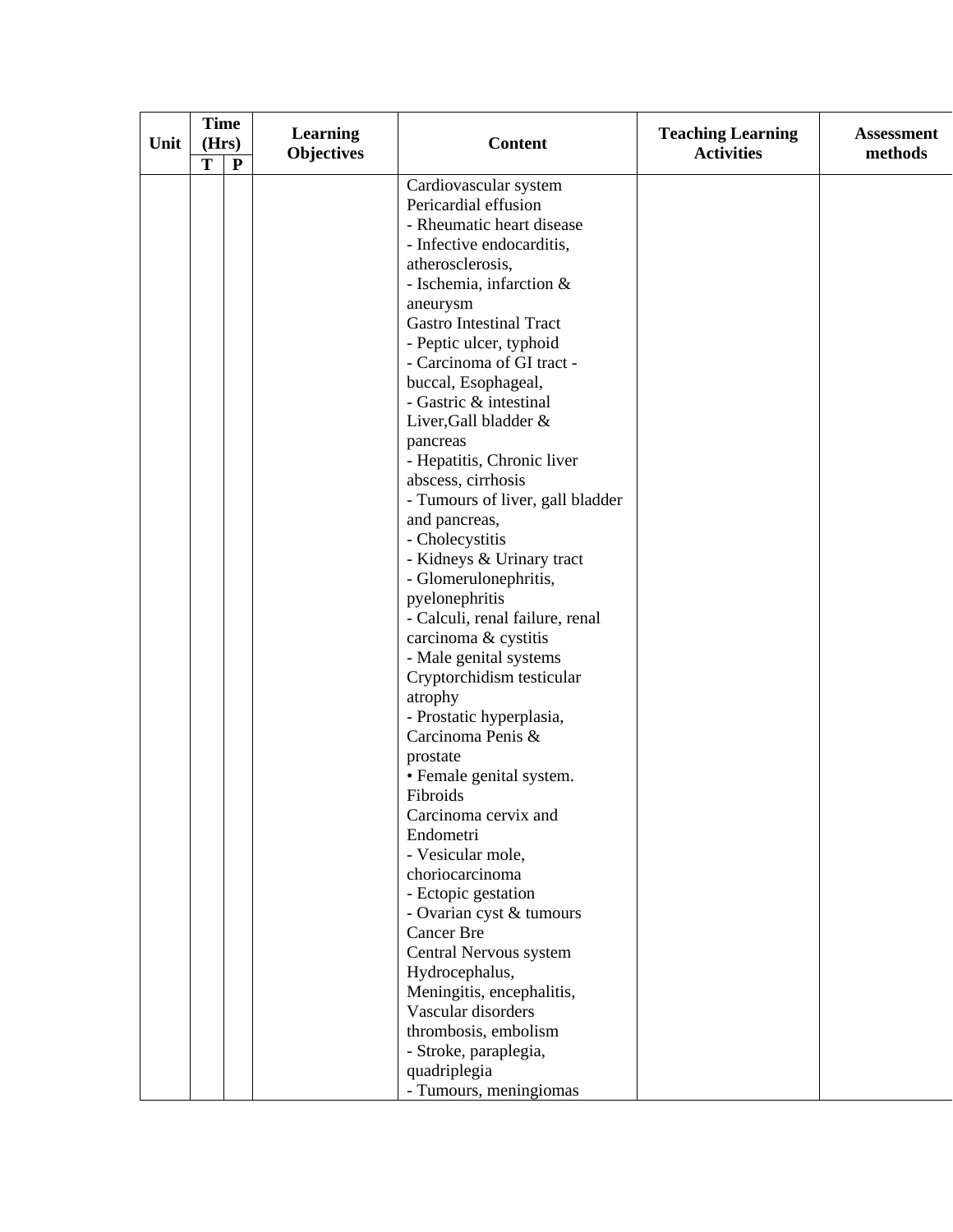| Unit | T | <b>Time</b><br>(Hrs)<br>$\mathbf{P}$ | <b>Learning</b><br><b>Objectives</b>                                                                            | <b>Content</b>                                                                                                                                                                                                                                                                                                                                                                                                                                                                                                                                                                             | <b>Teaching Learning</b><br><b>Activities</b>                                                                        | <b>Assessment</b><br>methods       |
|------|---|--------------------------------------|-----------------------------------------------------------------------------------------------------------------|--------------------------------------------------------------------------------------------------------------------------------------------------------------------------------------------------------------------------------------------------------------------------------------------------------------------------------------------------------------------------------------------------------------------------------------------------------------------------------------------------------------------------------------------------------------------------------------------|----------------------------------------------------------------------------------------------------------------------|------------------------------------|
|      |   |                                      |                                                                                                                 | gliomas<br>Metastatictumour skeletal<br>system<br>Bone healing, osteoporosis,<br>osteomyel itis<br>Arthritis & tumours.                                                                                                                                                                                                                                                                                                                                                                                                                                                                    |                                                                                                                      |                                    |
| III  | 6 | 3                                    | Describe various<br>laboratory tests in<br>assessment and<br>monitoring of<br>disease conditions                | <b>Clinical pathology</b><br>Various blood and bone marrow<br>tests in assessment and<br>monitoring of disease conditions<br>Hemoglobin .RBC. White cell &<br>platelet counts<br>Bleeding time, clotting time and<br>prothrombine<br>time<br>- Blood grouping and cross<br>matching<br>- Blood chemistry<br><b>Blood</b> culture<br>- Serological and immunological<br>tests<br>- Other blood tests<br>- Examination of Bone marrow<br>- Methods of collection of blood<br>specimen for various clinical<br>pathology, biochemistry,<br>microbiology tests, inference<br>and normal values | Lecture Discussion<br>Demonstration<br>Visit to Clinical<br>Pathology &<br>Biochemistry lab and<br><b>Blood bank</b> | Short answers<br>Objective<br>type |
| IV   | 4 | $\mathbf{1}$                         | Describe the<br>laboratory tests<br>for examination<br>of body cavity<br>fluids,<br>transudates and<br>exudates | <b>Examination of body cavity</b><br>fluids, transudates and<br>exudates<br>The laboratories tests used in<br>CSF analysis<br>Examination of other body<br>cavity fluids, transudates and<br>exudates sputum, wound<br>discharge etc<br>• Analysis of gastric and<br>duodenal contents<br>Analysis of semen-sperm count,<br>motility and morphology and<br>their importance in infertility<br>Methods of collection of CSF<br>and other cavity fluids specimen                                                                                                                             | <b>Lecture Discussion</b><br>Demonstration                                                                           | Short<br>answers<br>Objective type |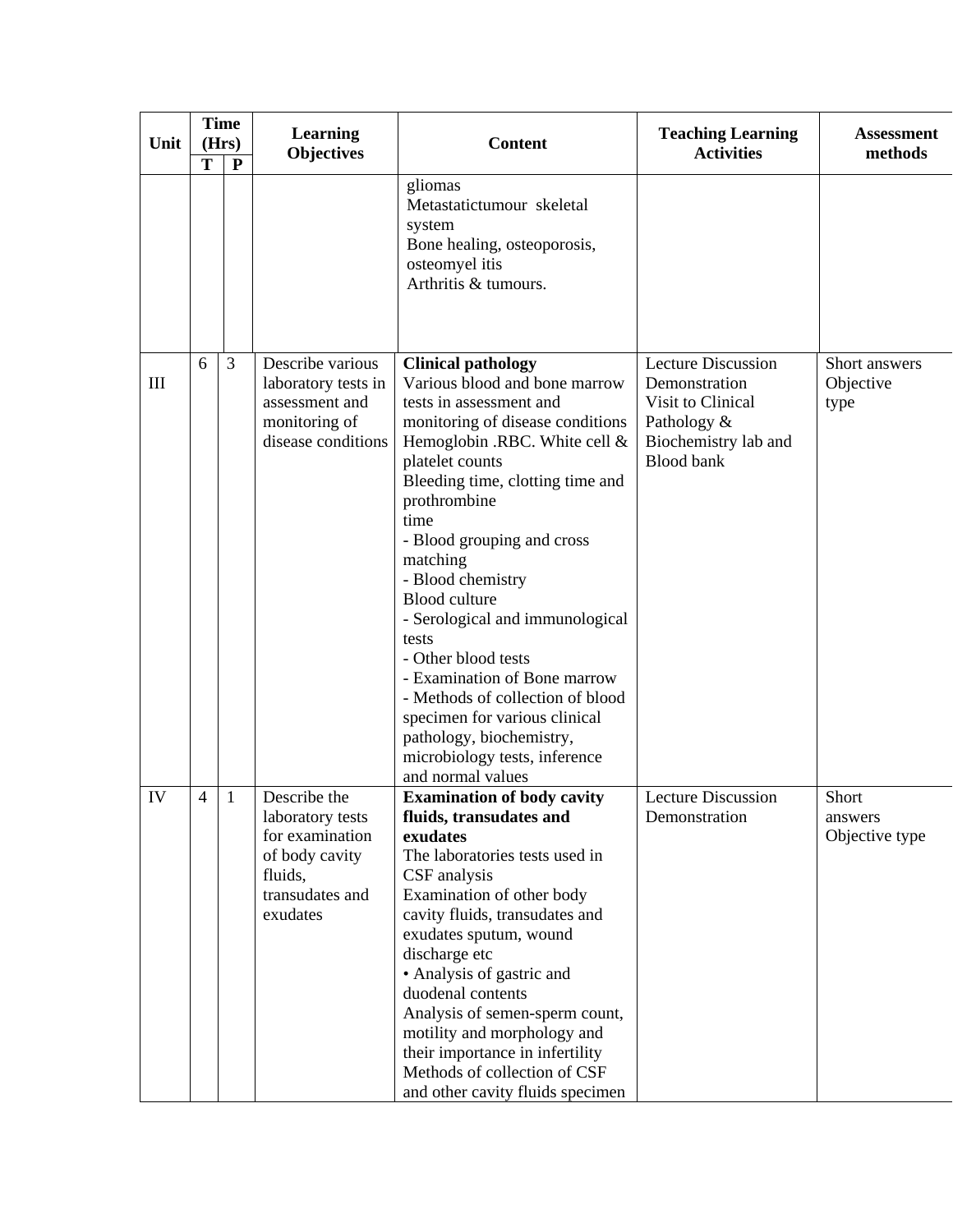| Unit | Т | <b>Time</b><br>(Hrs)<br>P | <b>Learning</b><br><b>Objectives</b>                                          | <b>Content</b>                                                                                                                                                                                                                                                                                                                | <b>Teaching Learning</b><br><b>Activities</b> | <b>Assessment</b><br>methods    |
|------|---|---------------------------|-------------------------------------------------------------------------------|-------------------------------------------------------------------------------------------------------------------------------------------------------------------------------------------------------------------------------------------------------------------------------------------------------------------------------|-----------------------------------------------|---------------------------------|
|      |   |                           |                                                                               | for various clinical pathology,<br>biochemistry, microbiology<br>tests, inference and normal<br>values                                                                                                                                                                                                                        |                                               |                                 |
| V    | 1 | $\mathbf{1}$              | Describe the<br>laboratory tests<br>for examination<br>of Urine and<br>faeces | <b>Urine and faeces</b><br>$\bullet$ Urine<br>- Physical characteristics<br>- Analysis<br>Culture and sensitivity<br>Faeces<br><b>Characteristics</b><br>Stool examination: occult blood,<br>ova, parasite and cyst, reducing<br>substance etc.<br>Methods of collection for<br>various tests, inference and<br>normal values | Lecture Discussion<br>Demonstration           | Short answers<br>Objective type |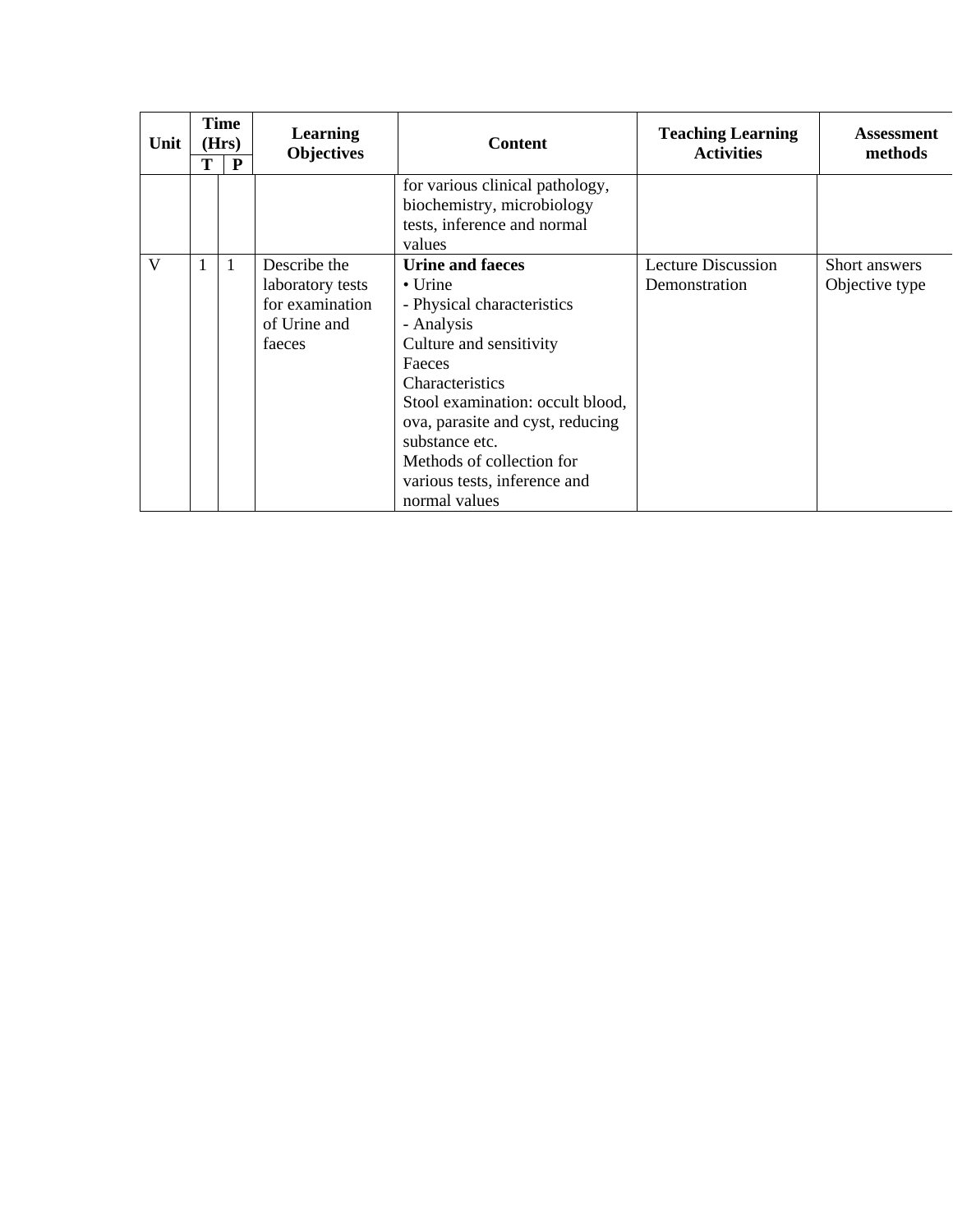#### **Section- B Genetics Placement: Second Time: Theory — 20**

#### **hours**

#### **Course Description:**

This courses is designed to enable students to acquire understanding of Genetics, its role in causation and management of defects and diseases

| Unit         | <b>Time</b><br>(Hrs) | <b>Learning</b><br><b>Objectives</b> | <b>Content</b>                                             | <b>Teaching</b><br><b>Learning</b><br><b>Activities</b> | <b>Assessment</b><br>methods |
|--------------|----------------------|--------------------------------------|------------------------------------------------------------|---------------------------------------------------------|------------------------------|
| I            | $\overline{4}$       | Explain                              | <b>Introduction:</b>                                       | Lecture                                                 | Short answers                |
|              |                      | nature,                              | • Practical application of genetics                        | Discussion                                              | Objective type               |
|              |                      | principles                           | in Nursing                                                 | Explain using                                           |                              |
|              |                      | and                                  | • Impact of genetic condition on                           | charts, slides                                          |                              |
|              |                      | perspectives                         | families                                                   |                                                         |                              |
|              |                      | of heredity                          | • Review of cellular division                              |                                                         |                              |
|              |                      |                                      | mitosis and meiosis.                                       |                                                         |                              |
|              |                      |                                      | • Characteristics and structure of                         |                                                         |                              |
|              |                      |                                      | genes                                                      |                                                         |                              |
|              |                      |                                      | • Chromosomes — sex                                        |                                                         |                              |
|              |                      |                                      | determination                                              |                                                         |                              |
|              |                      |                                      | • Chromosomal aberrations Patterns                         |                                                         |                              |
|              |                      |                                      | of inheritance                                             |                                                         |                              |
|              |                      |                                      | Mendalian theory of inheritance                            |                                                         |                              |
|              |                      |                                      | Multiple allots and blood groups<br>Sex linked inheritance |                                                         |                              |
|              |                      |                                      | Mechanism of inheritance                                   |                                                         |                              |
|              |                      |                                      | Errors in transmission (Mutation)                          |                                                         |                              |
|              |                      |                                      |                                                            |                                                         |                              |
| $\mathbf{I}$ | $\overline{4}$       | Explain Maternal,                    | Maternal, prenatal and genetic                             | Lecture                                                 | Short answers                |
|              |                      | prenatal and                         | influences on development of                               | Discussion                                              | Objective Type               |
|              |                      | genetic influences                   | defects and diseases                                       | Explain using                                           |                              |
|              |                      | on development<br>of defects and     | • Conditions affecting the mother:                         | charts, slides                                          |                              |
|              |                      | diseases                             | genetic and infections<br>• Consanguinity atopy            |                                                         |                              |
|              |                      |                                      | • Prenatal nutrition and food                              |                                                         |                              |
|              |                      |                                      | allergies.                                                 |                                                         |                              |
|              |                      |                                      | • Maternal Age                                             |                                                         |                              |
|              |                      |                                      | • Maternal drug therapy                                    |                                                         |                              |
|              |                      |                                      | • Prenatal testing and diagnosis                           |                                                         |                              |
|              |                      |                                      | • Effect of Radiation, drugs and                           |                                                         |                              |
|              |                      |                                      | chemicals                                                  |                                                         |                              |
|              |                      |                                      | • Infertility                                              |                                                         |                              |
|              |                      |                                      | • Spontaneous abortion                                     |                                                         |                              |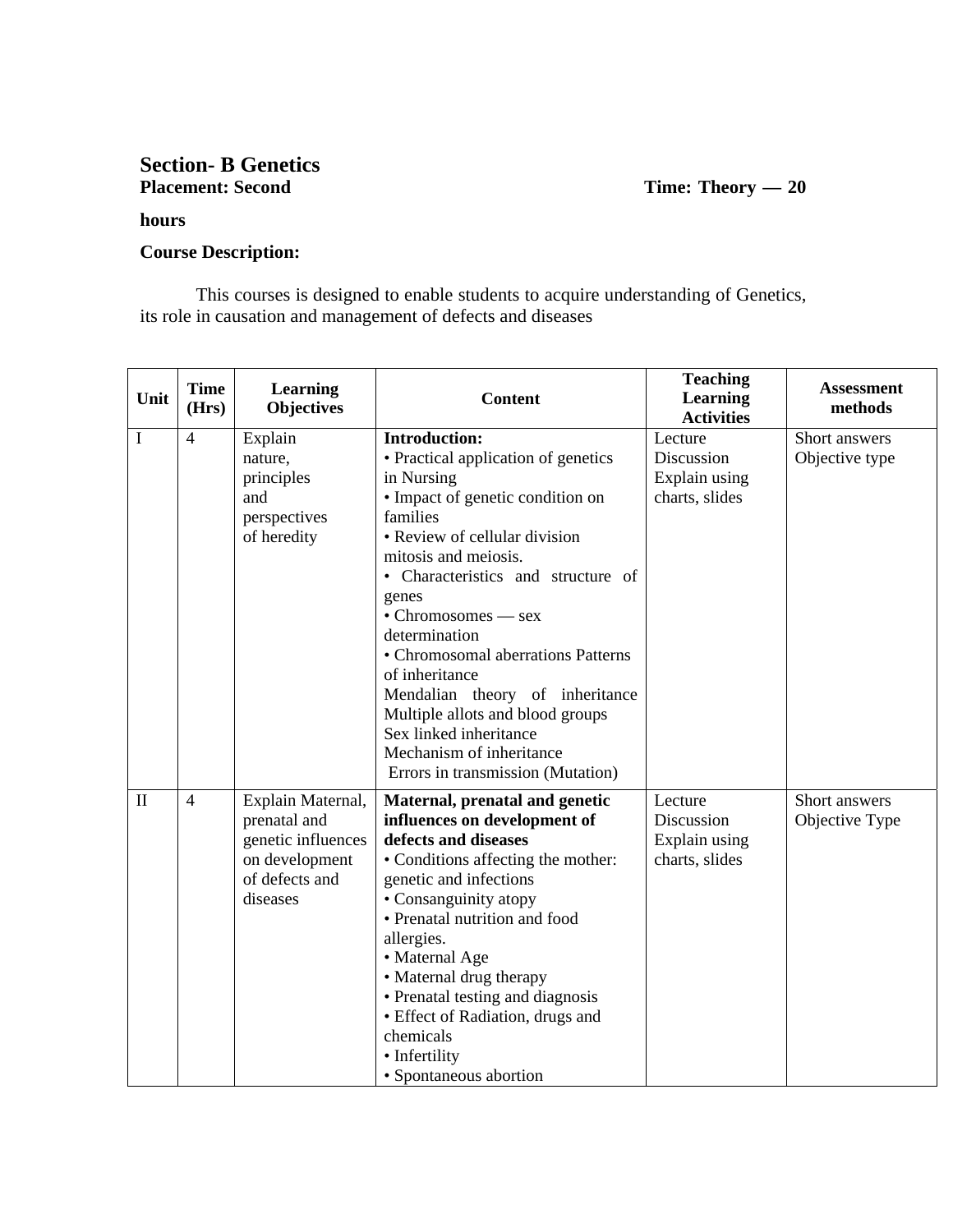| Unit         | <b>Time</b><br>(Hrs) | Learning<br><b>Objectives</b>                                                                             | <b>Content</b>                                                                                                                                                                                                                                                         | <b>Teaching</b><br>Learning<br><b>Activities</b>         | <b>Assessment</b><br>methods           |
|--------------|----------------------|-----------------------------------------------------------------------------------------------------------|------------------------------------------------------------------------------------------------------------------------------------------------------------------------------------------------------------------------------------------------------------------------|----------------------------------------------------------|----------------------------------------|
|              |                      |                                                                                                           | Neural Tube Defects and the role of<br>folic acid in lowering the risks<br>Down syndrome (Trisomy 21)                                                                                                                                                                  |                                                          |                                        |
| III          | $\overline{3}$       | Explain the<br>screening<br>methods for<br>genetic defects<br>and diseases in<br>neonates and<br>children | Genetic testing in the neonates<br>and children<br>• Screening for<br>- Congenital abnormalities<br>- Developmental delay<br>- Dysmorphism                                                                                                                             | Lecture<br>Discussion<br>Explain using<br>charts, slides | <b>Short Answers</b><br>Objective type |
| IV           | 3                    | Identify<br>genetic disorders<br>in adolescents<br>and adults                                             | <b>Genetic conditions of adolescents</b><br>and adults<br>• Cancer genetics — Familial<br>Cancer<br>• Inborn errors of metabolism<br>• Blood group alleles and<br>haematological disorder<br>• Genetic haemochromoatosis<br>• Huntington's disease<br>• Mental illness | Lecture<br>Discussion<br>Explain using<br>charts, slides | Short<br>answers<br>Objective<br>Type  |
| $\mathbf{V}$ | 6                    | Describe the<br>role of nurse in<br>genetic services<br>and counselling                                   | <b>Services related to Genetics</b><br>. Genetic testing<br>• Human genome project<br>• Gene therapy<br>• The Eugenics movement<br>• Genetic Counselling<br>Legal and Ethical issues<br>Role of nurse                                                                  | Lecture<br>Discussion                                    | Short<br>answers<br>Objective<br>Type  |

*Prescribed Internal Assessment Weightage:*

*Internal Assessment : Term Test - 15 Assignment - 10*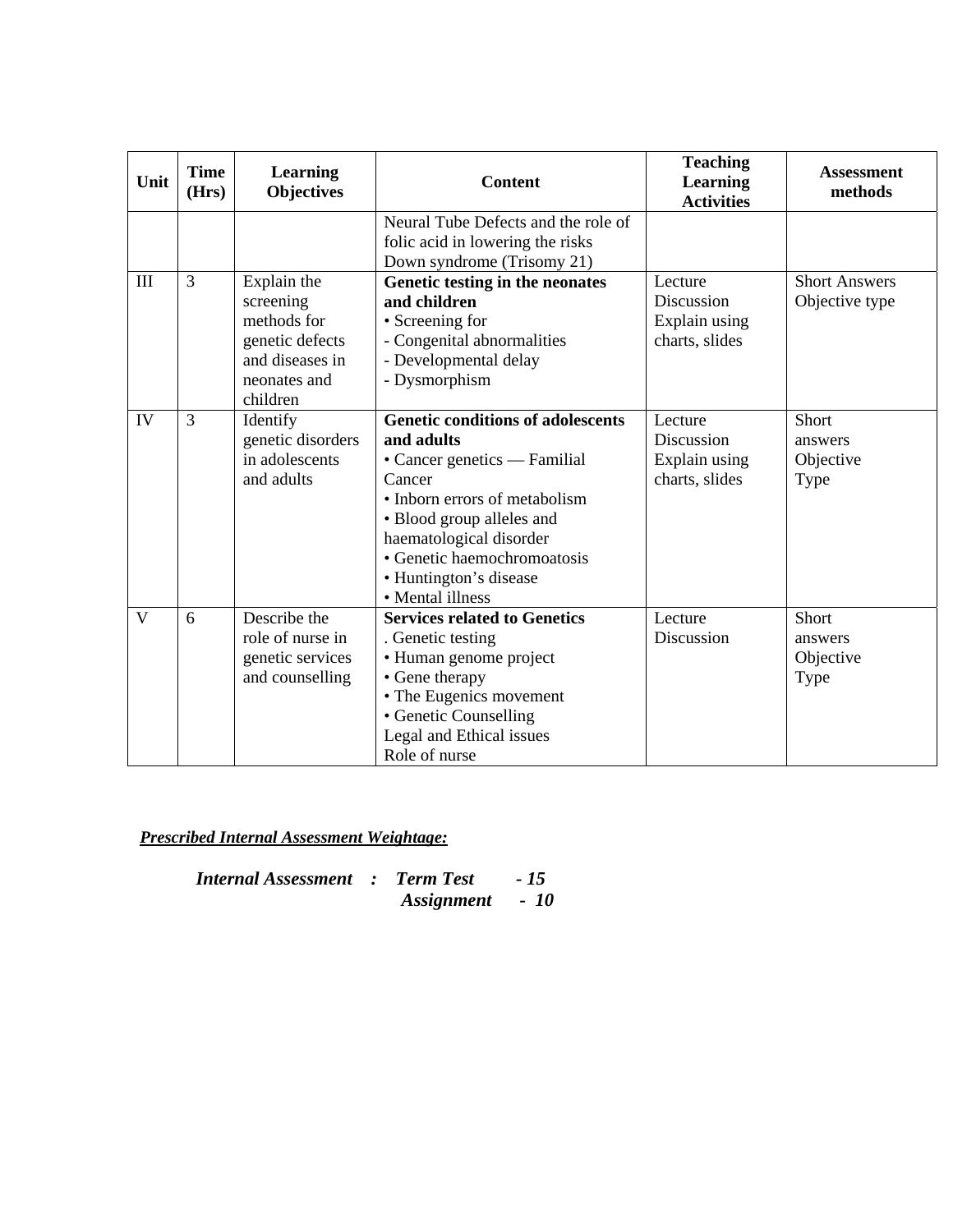# **MEDICAL SURGICAL NURSING (ADULT INCLUDING GERIATRICS)-I**

#### **Placement: Second year Theory - 210 Hours**

# **Practical - 800 hours**

#### **Course Description:**

The purpose of this course is to acquire knowledge and develop proficiency in caring for patients with medical and surgical disorders in varieties of health care settings and at home.

| <b>Unit</b> | <b>Time</b><br>(Hrs) | Learning<br><b>Objectives</b>                                                                                                                                                                                                    | <b>Content</b>                                                                                                                                                                                                                                                                                                                                                                                                                                                                                                                                                                                                                                                                                                                                                                                                                                                                                                                                                                       | <b>Teaching</b><br>Learning<br><b>Activities</b>                                           | <b>Assessmen</b><br>methods                                                  |
|-------------|----------------------|----------------------------------------------------------------------------------------------------------------------------------------------------------------------------------------------------------------------------------|--------------------------------------------------------------------------------------------------------------------------------------------------------------------------------------------------------------------------------------------------------------------------------------------------------------------------------------------------------------------------------------------------------------------------------------------------------------------------------------------------------------------------------------------------------------------------------------------------------------------------------------------------------------------------------------------------------------------------------------------------------------------------------------------------------------------------------------------------------------------------------------------------------------------------------------------------------------------------------------|--------------------------------------------------------------------------------------------|------------------------------------------------------------------------------|
|             | 15                   | Appreciate the<br>trends in medical<br>and surgical<br>nursing.<br>Describe the role<br>of a nurse in<br>caring for adult<br>patient in hospital<br>and community.<br>Describe the<br>concepts of<br>Medical Surgical<br>asepsis | <b>Introduction:</b><br>• Introduction to medical surgical<br>nursing-Evolution and trends<br>of medical and surgical nursing<br>• Review of Concepts of Health<br>and illness Disease-concepts,<br>causations, classification-<br><b>International Classification</b><br>Diseases (ICD-10 or later<br>version), Acute illness Chronic<br>illness & Terminal illness, stages of<br>illness<br>• Review of concepts of<br>comprehensive nursing care in<br>medical surgical conditions based on<br>nursing process.<br>• Role of Nurse, patient and family in<br>care of adult patient<br>• Role and responsibilities of a nurse<br>in medical surgical settings:<br>- Outpatient department.<br>- In-patient unit<br>- Intensive care unit.<br>- Home and Community<br>settings<br>Introduction to Medical<br>Surgical asepsis<br>- Inflammation and Infection<br>- Immunity<br>- Wound healing<br>Care of Surgical Patient<br>-Pre-operative<br>-Intra operative<br>-Post Operative | Lecture discussion<br>Demonstration<br>Practice session<br>Supervised clinical<br>practice | Short answers<br>Objective Type<br>Assessment of<br>skills with chec<br>list |
|             |                      |                                                                                                                                                                                                                                  |                                                                                                                                                                                                                                                                                                                                                                                                                                                                                                                                                                                                                                                                                                                                                                                                                                                                                                                                                                                      |                                                                                            |                                                                              |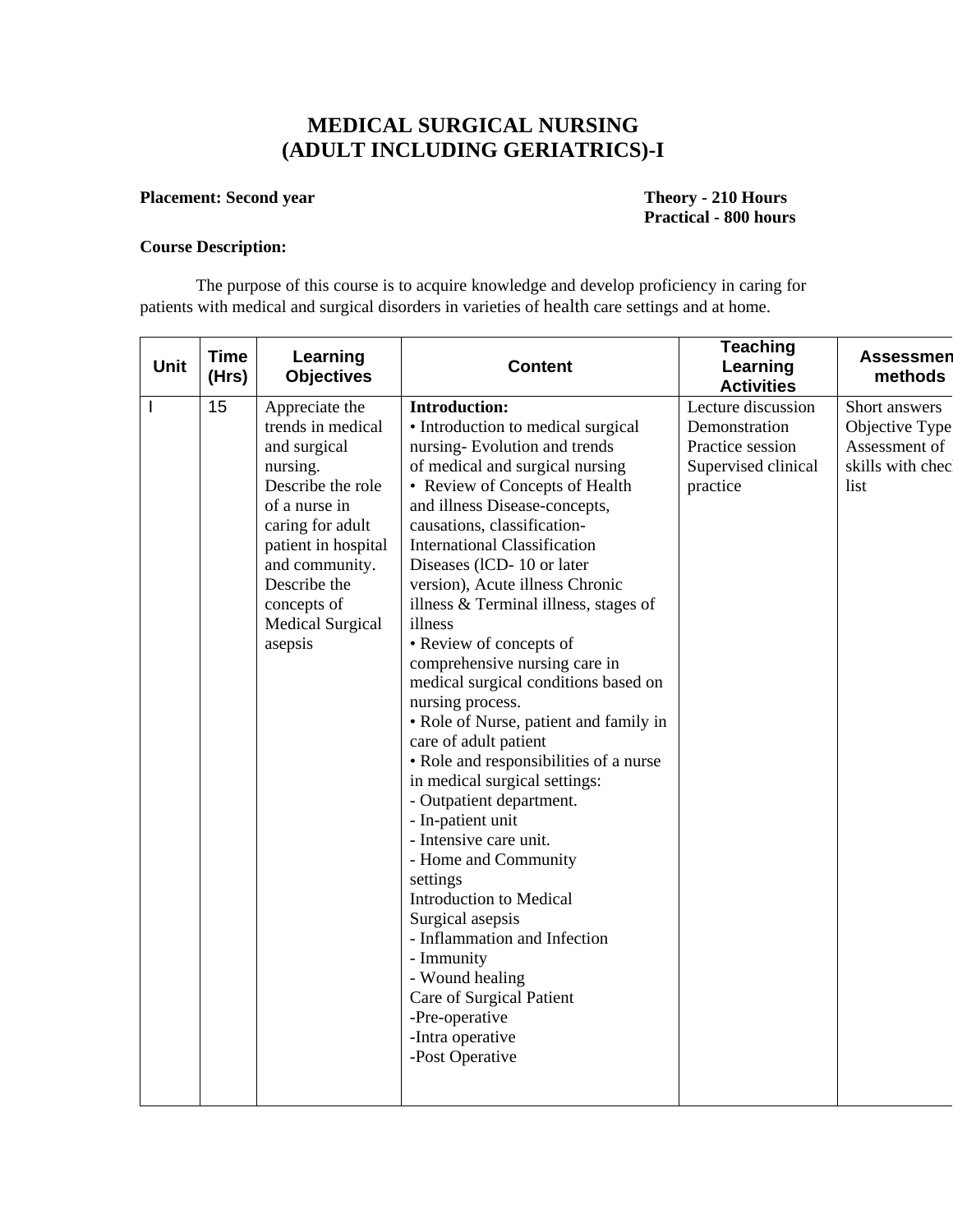| <b>Unit</b>  | <b>Time</b><br>(Hrs) | Learning<br><b>Objectives</b>                                                                                                                                                                                          | <b>Content</b>                                                                                                                                                                                                                                                                                                                                                                                                                                                                                                                                                                                                                      | <b>Teaching</b><br>Learning<br><b>Activities</b>                                                                                                                                                                                | <b>Assessmen</b><br>methods                                                                                                                    |
|--------------|----------------------|------------------------------------------------------------------------------------------------------------------------------------------------------------------------------------------------------------------------|-------------------------------------------------------------------------------------------------------------------------------------------------------------------------------------------------------------------------------------------------------------------------------------------------------------------------------------------------------------------------------------------------------------------------------------------------------------------------------------------------------------------------------------------------------------------------------------------------------------------------------------|---------------------------------------------------------------------------------------------------------------------------------------------------------------------------------------------------------------------------------|------------------------------------------------------------------------------------------------------------------------------------------------|
| $\mathbf{I}$ | 15                   | Describe the<br>common signs,<br>symptoms,<br>problems and their<br>Specific nursing<br>interventions                                                                                                                  | <b>Common signs and symptoms</b><br>and management<br>· Fluid and electrolyte imbalance.<br>Vomiting<br>Dyspnea and cough,<br>$\bullet$<br>respiratory obstruction<br>Fever<br>٠<br>Shock<br>Unconsciousness,<br>Syncope<br>Pain<br>Incontinence<br>Edema<br>Age related problems-<br>geriatric                                                                                                                                                                                                                                                                                                                                     | Lecture discussion<br>Seminar<br>Case discussion                                                                                                                                                                                | Short answers<br>Objective Typ                                                                                                                 |
| $\rm III$    | 20                   | Describe the<br>etiology, patho-<br>physiology,<br>clinical<br>manifestations,<br>diagnostic<br>measures and<br>management of<br>patients (adults<br>including elderly)<br>with disorders of<br>respiratory<br>systems | <b>Nursing management of</b><br>patients (adults including<br>elderly) with respiratory<br>problems<br>• Review of anatomy and<br>physiology of respiratory system,<br>• Nursing Assessment-History<br>and Physical assessment<br>· Etiology, Pathophysiology,<br>clinical manifestations, diagnosis,<br>treatment modalities and medical,<br>surgical, dietetics & nursing<br>management of adults including<br>elderly with -<br>Upper Respirator' that infection<br><b>Bronchitis</b><br>Asthma<br>Emphysema<br>Empyema<br>Atelectasis<br>Chronic Obstructive Pulmonary<br>Diseases (COPD)<br><b>Bronchiectasis</b><br>Pneumonia | Lecture discussion<br>Explain using Charts,<br>graphs<br>Models, films, slides<br>Demonstration<br>Practice session<br>Case<br>discussions/Seminar<br>Health education<br>Supervised clinical<br>practice<br>book /presentation | Essay type<br>Short answers<br>Objective type<br>Assessment of<br>skills with che<br>list<br>Assessment of<br>patient<br>management<br>problem |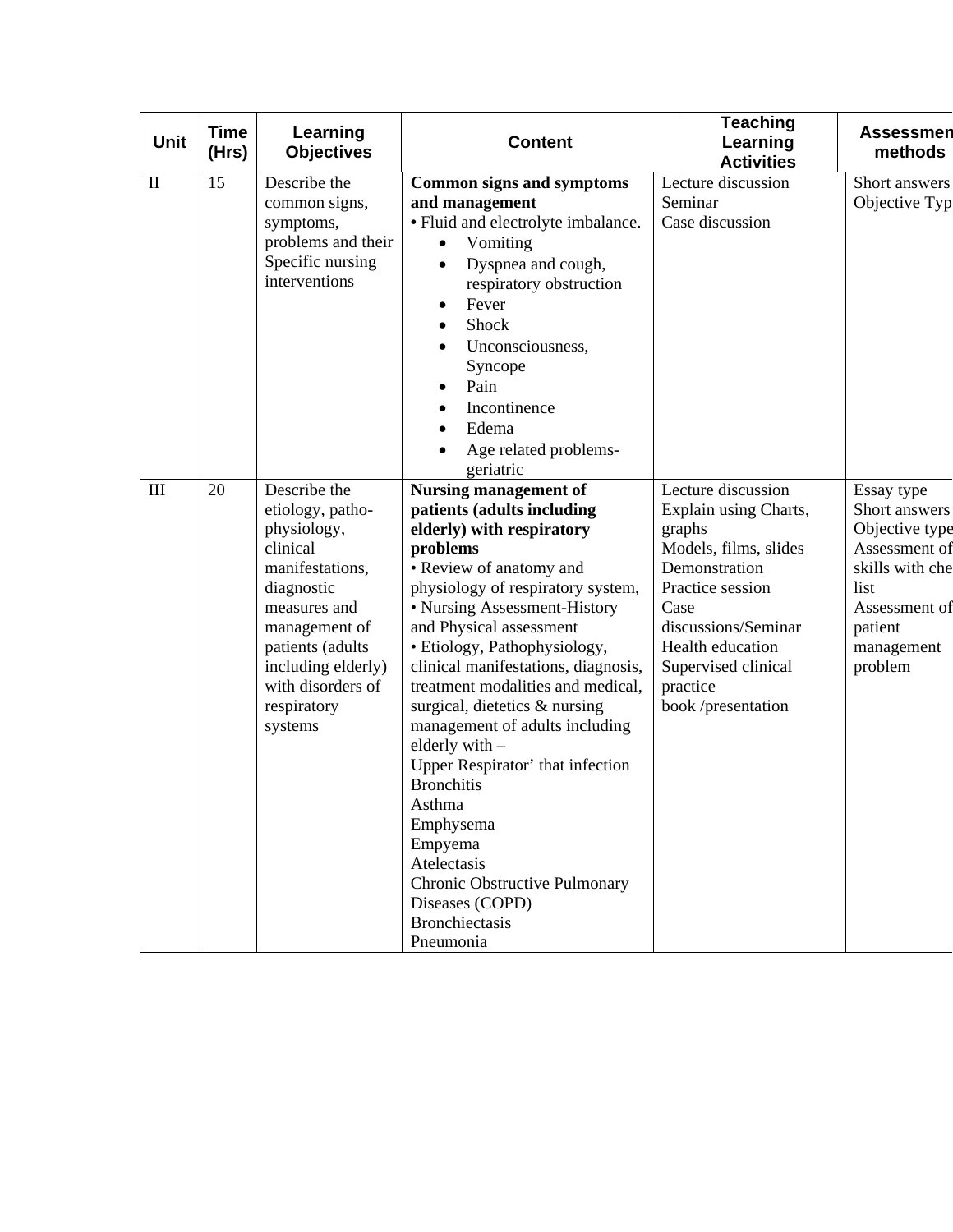| <b>Unit</b> | <b>Time</b><br>(Hrs) | Learning<br><b>Objectives</b>                                                                                                                                                                                   | <b>Content</b>                                                                                                                                                                                                                                                                                                                                                                                                                                                                                                                                                                                                                                                                                                                                                                                                                                                                                                              | <b>Teaching Learning</b><br><b>Activities</b>                                                                                                                                                                                           | <b>Assessment</b><br>methods                                                                                                                     |
|-------------|----------------------|-----------------------------------------------------------------------------------------------------------------------------------------------------------------------------------------------------------------|-----------------------------------------------------------------------------------------------------------------------------------------------------------------------------------------------------------------------------------------------------------------------------------------------------------------------------------------------------------------------------------------------------------------------------------------------------------------------------------------------------------------------------------------------------------------------------------------------------------------------------------------------------------------------------------------------------------------------------------------------------------------------------------------------------------------------------------------------------------------------------------------------------------------------------|-----------------------------------------------------------------------------------------------------------------------------------------------------------------------------------------------------------------------------------------|--------------------------------------------------------------------------------------------------------------------------------------------------|
|             |                      |                                                                                                                                                                                                                 | • Pulmonary tuberculosis<br>• Lung abscess<br>• Pleural effusion<br>• Cysts and Tumours<br>• Chest injuries<br>• Respiratory arrest and<br>insufficiency<br>• Pulmonary embolism<br>special therapies, alternative<br>therapies<br>Nursing procedures<br>Drugs used in treatment of<br>respiratory disorders                                                                                                                                                                                                                                                                                                                                                                                                                                                                                                                                                                                                                |                                                                                                                                                                                                                                         |                                                                                                                                                  |
| IV          | 30                   | Describe the<br>etiology,<br>pathophysiology,<br>clinical<br>manifestations,<br>diagnostic<br>measures and<br>management of<br>patients (adults<br>including elderly)<br>with disorders of<br>digestive systems | <b>Nursing management of</b><br>patient (adults including<br>elderly) with disorders of<br>digestive system<br>• Review of anatomy and<br>physiology of digestive system<br>• Nursing Assessment-History<br>and Physical assessment<br>· Etiology, Pathophysiology,<br>clinical manifestations,<br>diagnosis, treatment modalities<br>and medical, surgical, dietetics<br>& nursing management<br>• Disorders of<br>• Oral cavity-lips, gums, and<br>teeth<br>• Oesophagus —inflammation?<br>stricture, obstruction, bleeding<br>and tumours<br>• Stomach and deudenumhiatus<br>hernia, gastritis, peptic<br>and deudenal ulcer, bleeding,<br>tumours, pyloric stenosis<br>• Small intestinal disorders<br>inflammation and infection,<br>entritis, malabsorption,<br>obstruction, tumour and<br>perforation<br>• Large intestinal disorders-<br>Colitis, inflammation and<br>infection, obstruction and<br>tumour and lump | Lecture discussion<br>Explain using Charts,<br>graphs<br>Models, films, slides<br>Demonstration<br>Practice session<br>Case<br>discussions/Seminar<br>Health education<br>Supervised clinical<br>practice<br>Drug book<br>/presentation | Essay type<br>Short answers<br>Objective type<br>Assessment of<br>skills with check<br>list<br>Assessment of<br>patient<br>management<br>problem |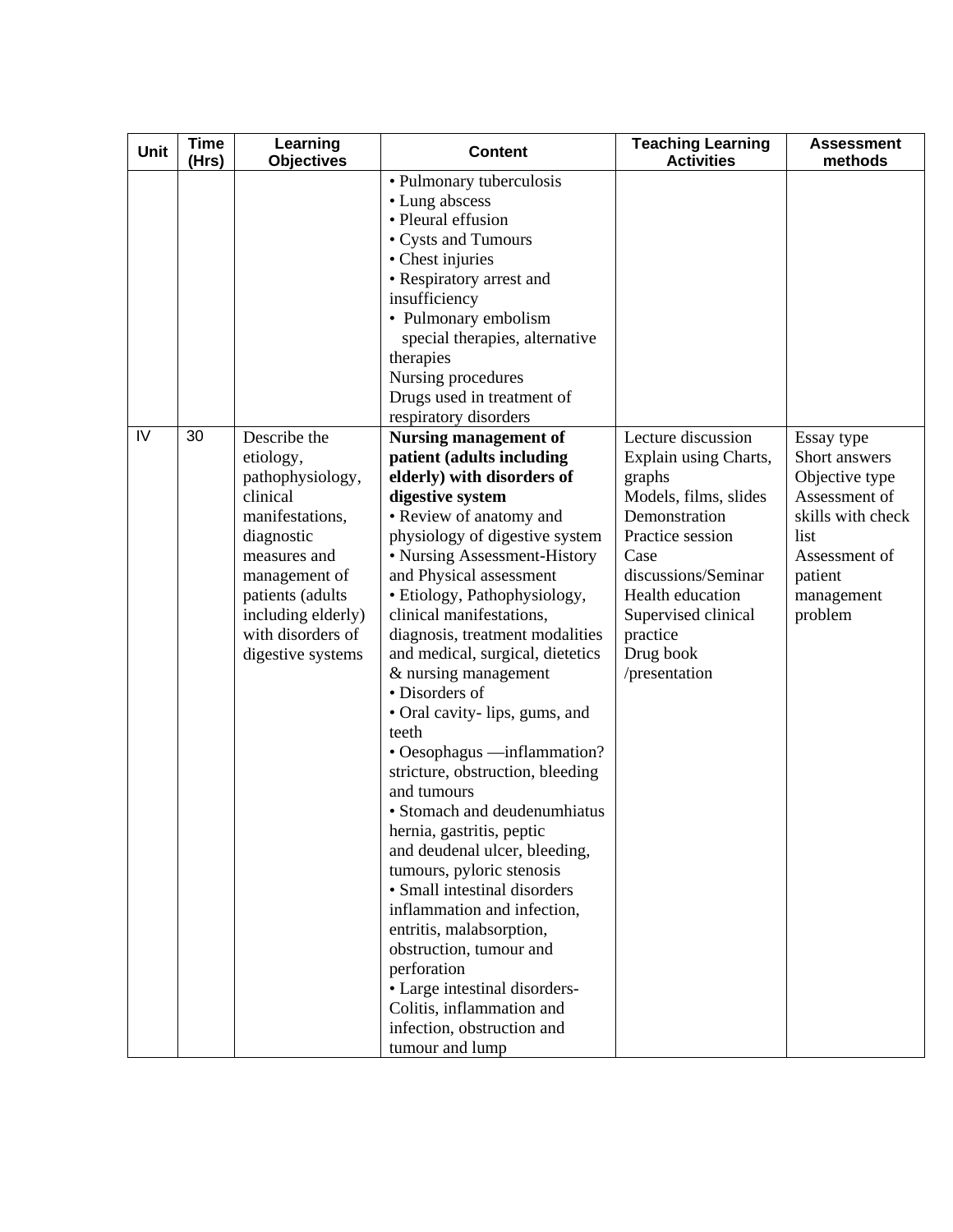| Unit | <b>Time</b><br>(Hrs) | <b>Learning</b><br><b>Objectives</b>                                                                                                                                                                                                                                                                     | <b>Content</b>                                                                                                                                                                                                                                                                                                                                                                                                                                                                                                                                                                                                                                                                    | <b>Teaching Learning</b><br><b>Activities</b>                                                                                                                                                                                                                                                                              | <b>Assessment</b><br>methods                                                                                                                     |
|------|----------------------|----------------------------------------------------------------------------------------------------------------------------------------------------------------------------------------------------------------------------------------------------------------------------------------------------------|-----------------------------------------------------------------------------------------------------------------------------------------------------------------------------------------------------------------------------------------------------------------------------------------------------------------------------------------------------------------------------------------------------------------------------------------------------------------------------------------------------------------------------------------------------------------------------------------------------------------------------------------------------------------------------------|----------------------------------------------------------------------------------------------------------------------------------------------------------------------------------------------------------------------------------------------------------------------------------------------------------------------------|--------------------------------------------------------------------------------------------------------------------------------------------------|
|      |                      |                                                                                                                                                                                                                                                                                                          | Hernias<br>• Appendix-inflammation,<br>mass, abscess, rupture<br>• Anal & Rectum;<br>hemorrhoids, fissures, Fistulas<br>• Peritonitis/acute abdomen<br>Pancreas; inflammation, cyst,<br>abscess and tumours<br>· Liver; inflammation, cyst,<br>abscess, cirrhosis, portal<br>hypertension, hepatic failure,<br>tumours<br>Gall Bladder; inflammation,<br>obstruction, stones and tumours<br>Special therapies, alternative<br>therapies<br>Nursing procedures Drugs used<br>in treatment of disorders of<br>digestive system                                                                                                                                                      |                                                                                                                                                                                                                                                                                                                            |                                                                                                                                                  |
| V    | 30                   | Describe the<br>etiology, patho<br>physiology,<br>clinical<br>manifestations,<br>diagnostic<br>measures and<br>management of<br>patients (adults<br>including<br>elderly) with<br>blood and<br>cardiovascular<br>problems<br>Describes the<br>vascular<br>conditions<br>and its<br>nursing<br>management | <b>Nursing management of</b><br>patient (adults including<br>elderly) with blood and<br>cardio vascular problems<br>• Review of anatomy and<br>physiology of blood and cardio<br>vascular system,<br>• Nursing Assessment-History<br>and Physical assessment<br>· Etiology, Pathophysiology,<br>clinical manifestations,<br>diagnosis, treatment modalities<br>and medical, surgical, dietetics<br>& nursing management of-<br>• Vascular system<br>- Hypertension, Hypotension<br>- Artherio sclerosis<br>- Raynaud's disease<br>- Aneurism and Peripheral<br>vascular disorders<br>Heart<br>• Coronary artery diseases<br>• Ischemic Heart Disease<br>• Cornory atherosclerosis | Lecture discussion<br>Explain using Charts,<br>graphs<br>Models, films, slides<br>Demonstration<br>Practice session<br>Case discussions /<br>Seminar<br>Health education<br>Supervised clinical<br>practice<br>Drug book<br>/presentation<br>Visit to blood bank<br>Participation in blood<br>donation camps<br>Counseling | Essay type<br>Short answers<br>Objective type<br>Assessment of<br>skills with check<br>list<br>Assessment of<br>patient<br>management<br>problem |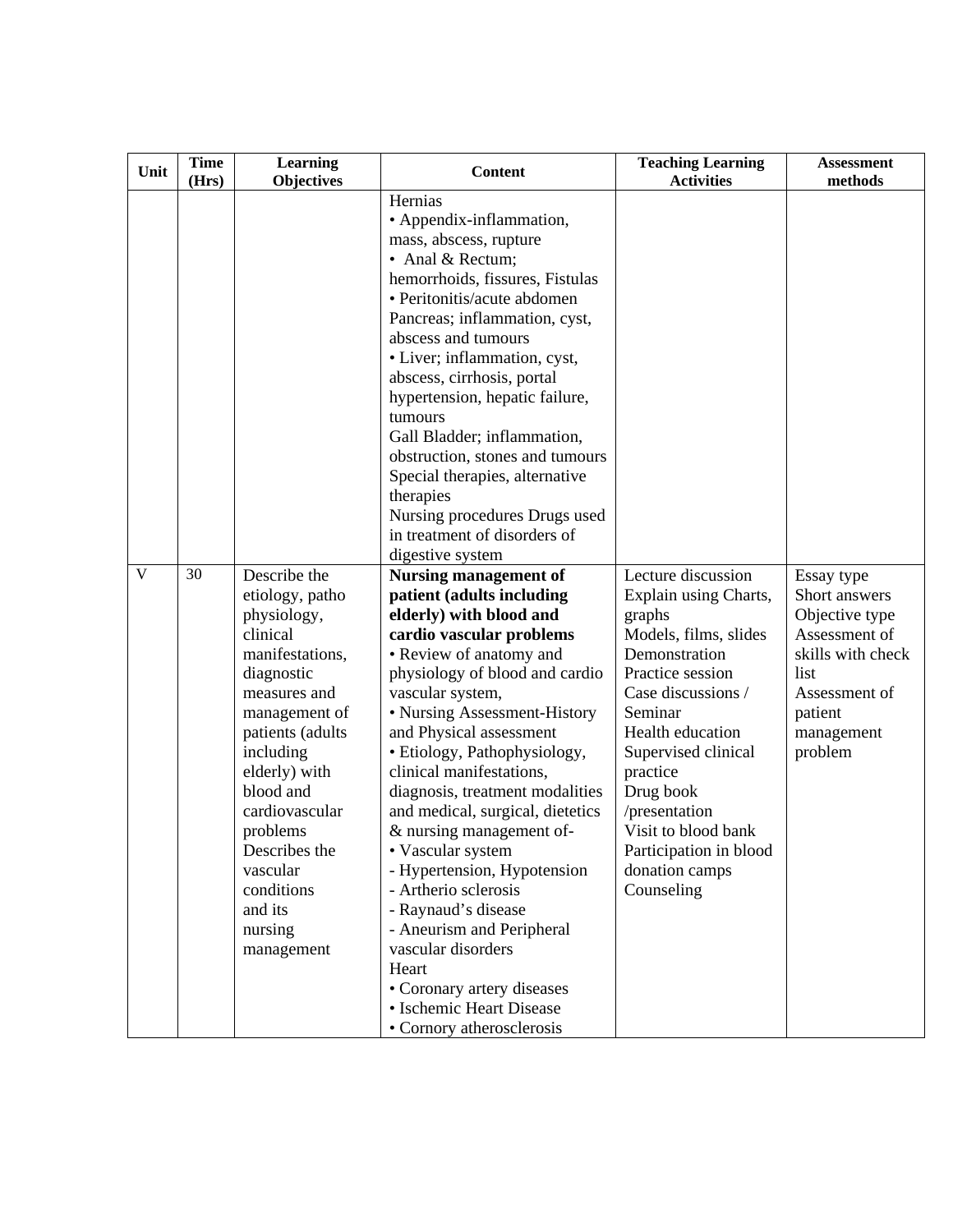| Unit | <b>Time</b><br>(Hrs) | Learning<br><b>Objectives</b> | <b>Content</b>                                             | <b>Teaching Learning</b><br><b>Activities</b> | <b>Assessment</b><br>methods |
|------|----------------------|-------------------------------|------------------------------------------------------------|-----------------------------------------------|------------------------------|
|      |                      |                               | • Angina pectoris                                          |                                               |                              |
|      |                      |                               | • Myocardial infarction                                    |                                               |                              |
|      |                      |                               | • Valvular disorders of the                                |                                               |                              |
|      |                      |                               | heart                                                      |                                               |                              |
|      |                      |                               | - Congenital and acquired                                  |                                               |                              |
|      |                      |                               | - Rheumatic Heart diseases                                 |                                               |                              |
|      |                      |                               | • Endocarditis, Pericarditis                               |                                               |                              |
|      |                      |                               | Myocarditis                                                |                                               |                              |
|      |                      |                               | • Cardio Myopathies                                        |                                               |                              |
|      |                      |                               | • Cardiac dysrhythmias, Heart                              |                                               |                              |
|      |                      |                               | <b>Block</b>                                               |                                               |                              |
|      |                      |                               | • Congestive cardiac failure                               |                                               |                              |
|      |                      |                               | Cor-pulmonale, pulmonary<br>edema, cardiogenic shock,      |                                               |                              |
|      |                      |                               | cardiac tamponade                                          |                                               |                              |
|      |                      |                               | • Cardiac emergencies and                                  |                                               |                              |
|      |                      |                               | arrest                                                     |                                               |                              |
|      |                      |                               | • Cardio Pulmonary                                         |                                               |                              |
|      |                      |                               | Resuscitation (CPR)                                        |                                               |                              |
|      |                      |                               | · Blood                                                    |                                               |                              |
|      |                      |                               | • Anaemias                                                 |                                               |                              |
|      |                      |                               | · Polycythemia                                             |                                               |                              |
|      |                      |                               | • Bleeding disorders; clotting                             |                                               |                              |
|      |                      |                               | factor defects and platelets                               |                                               |                              |
|      |                      |                               | defects                                                    |                                               |                              |
|      |                      |                               | · Thalassemia                                              |                                               |                              |
|      |                      |                               | • Leukaemias                                               |                                               |                              |
|      |                      |                               | • Leukopenias and                                          |                                               |                              |
|      |                      |                               | agranulocytosis                                            |                                               |                              |
|      |                      |                               | • Lymphornas                                               |                                               |                              |
|      |                      |                               | • Myelornas                                                |                                               |                              |
|      |                      |                               | • Special therapies                                        |                                               |                              |
|      |                      |                               | · Blood transfusion, safety                                |                                               |                              |
|      |                      |                               | checks, procedure and                                      |                                               |                              |
|      |                      |                               | requirements, management                                   |                                               |                              |
|      |                      |                               | of adverse transfusion                                     |                                               |                              |
|      |                      |                               | reactions:, records for blood                              |                                               |                              |
|      |                      |                               | transfusion.                                               |                                               |                              |
|      |                      |                               | • Management and counseling<br>of blood donors, phlebotomy |                                               |                              |
|      |                      |                               | procedure, and post donation                               |                                               |                              |
|      |                      |                               | management. Blood hank                                     |                                               |                              |
|      |                      |                               | functioning and hospital                                   |                                               |                              |
|      |                      |                               | transfusion committee. Bio-                                |                                               |                              |
|      |                      |                               | safety and waste management                                |                                               |                              |
|      |                      |                               | in relation to blood transfusion                           |                                               |                              |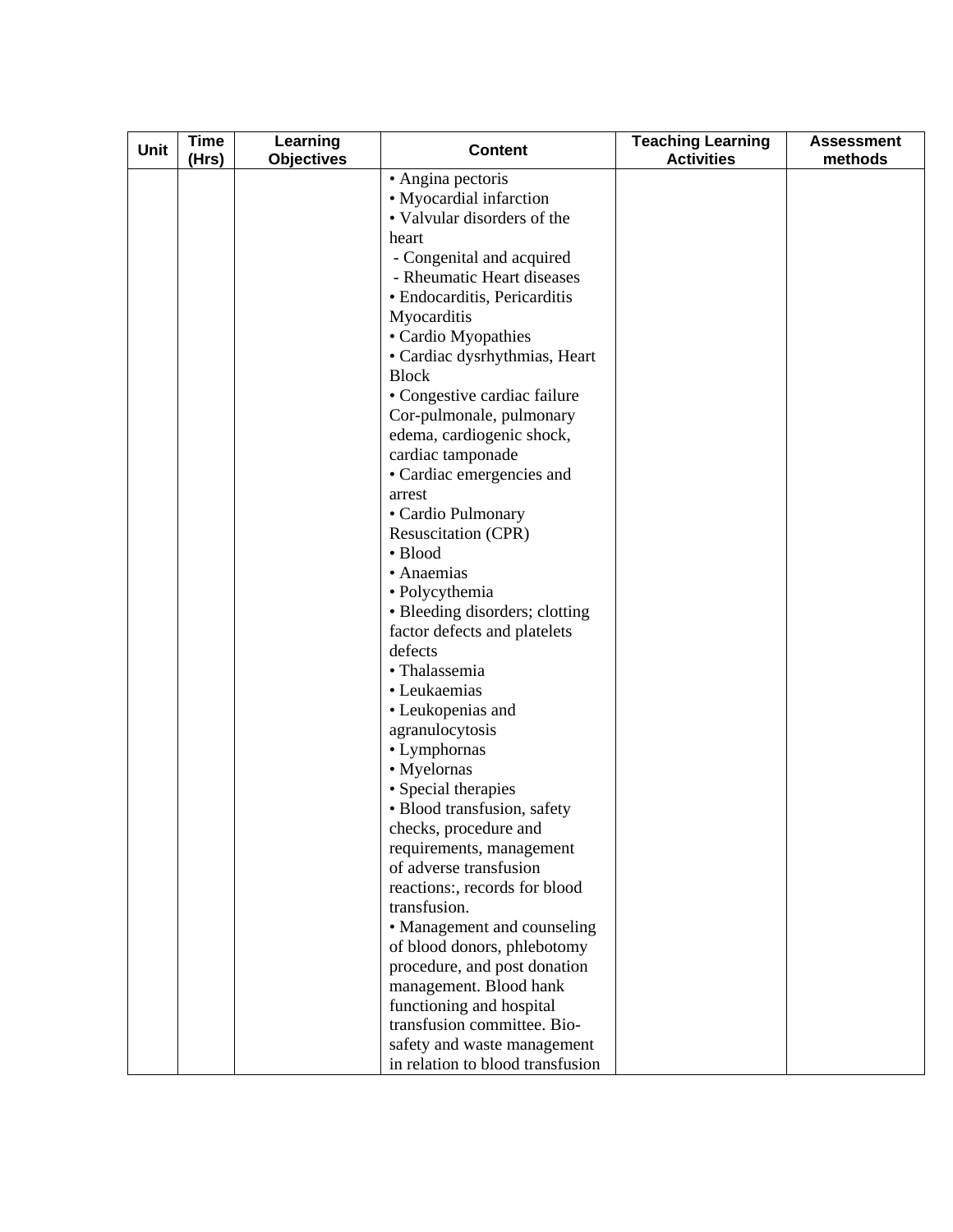| Unit | <b>Time</b><br>(Hrs) | Learning<br><b>Objectives</b>                                                                                                                                                                              | <b>Content</b>                                                                                                                                                                                                                                                                                                                                                                                                                                                                                                                                                                                                                                                                                                                                                                                                                                                                                                                       | <b>Teaching Learning</b><br><b>Activities</b>                                                                                                                                                                                      | <b>Assessment</b><br>methods                                                                                                                |
|------|----------------------|------------------------------------------------------------------------------------------------------------------------------------------------------------------------------------------------------------|--------------------------------------------------------------------------------------------------------------------------------------------------------------------------------------------------------------------------------------------------------------------------------------------------------------------------------------------------------------------------------------------------------------------------------------------------------------------------------------------------------------------------------------------------------------------------------------------------------------------------------------------------------------------------------------------------------------------------------------------------------------------------------------------------------------------------------------------------------------------------------------------------------------------------------------|------------------------------------------------------------------------------------------------------------------------------------------------------------------------------------------------------------------------------------|---------------------------------------------------------------------------------------------------------------------------------------------|
| VI   | 10                   | Describe the                                                                                                                                                                                               | • Role of a nurse in Organ<br>donation, retrieval and<br>banking<br>Alternative therapies<br>Nursing procedures<br>Drugs used in treatment of<br>blood and cardio vascular<br>disorders<br><b>Nursing management of</b>                                                                                                                                                                                                                                                                                                                                                                                                                                                                                                                                                                                                                                                                                                              | Lecture                                                                                                                                                                                                                            | Essay type                                                                                                                                  |
|      |                      | etiology, patho<br>physiology,<br>clinical<br>manifestations,<br>diagnostic<br>measures and<br>management<br>of patients<br>(adults<br>including elderly)<br>with disorders of<br>genito-urinary<br>system | patient (adults including<br>elderly) with genito-urinary<br>problems<br>• Review of anatomy and<br>physiology of genito-urinary<br>system<br>• Nursing Assessment-History<br>and Physical assessment<br>· Etiology, Pathophysiology,<br>clinical manifestations,<br>diagnosis, treatment modalities<br>and medical, surgical, dietetics<br>& nursing management of-<br>• Nephritis<br>· Nephrotic syndrome<br>• Nephrosis<br>• Renal calculus<br>• Tumours<br>• Acute renal failure<br>• Chronic renal failure<br>• End stage renal disease<br>• Dialysis, renal transplant<br>• Congenital disorders, urinary<br>infections<br>· Benign prostate hypertrophy.<br>• Disorders of ureter, urinary<br>bladder and urethera<br>inflammation, infection,<br>stricture, obstruction, tumour,<br>prostrate<br>Special therapies, alternative<br>therapies<br>Nursing procedures<br>Drugs used in treatment of<br>genitourinary disorders. | discussion<br>Explain using<br>Charts, graphs<br>Models, films,<br>slides<br>Demonstration<br>Practice session<br>Case<br>discussions/Seminar<br>Health education<br>Supervised clinical<br>practice<br>Drug book<br>/presentation | Short<br>answers<br>Objective<br>type<br>Assessment<br>of skills<br>with check<br>list<br>Assessment<br>of patient<br>management<br>problem |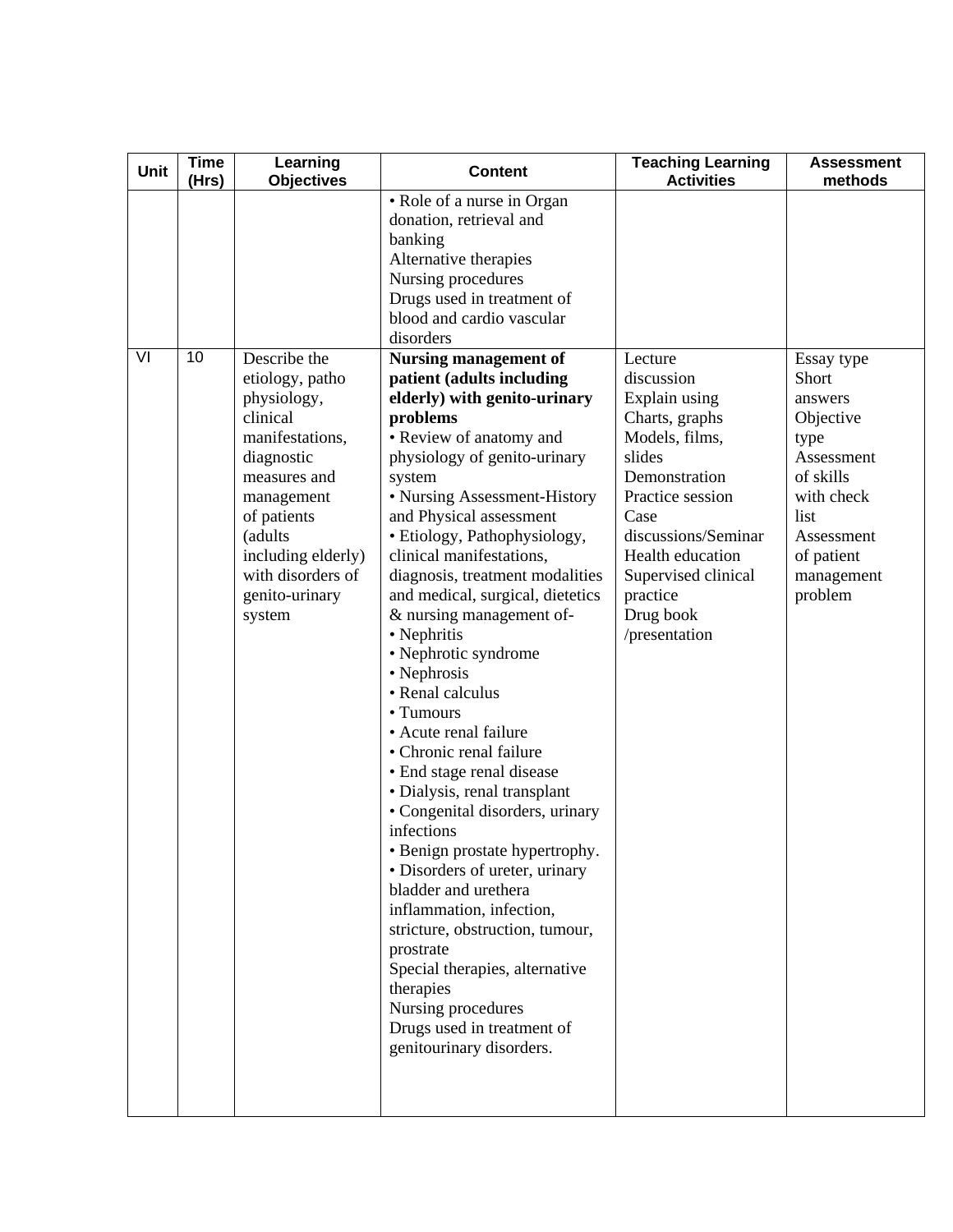| VII         | 5  | Describe the<br>etiology,<br>pathophysiology,                                                                                                                                                                   | <b>Nursing Management of</b><br>disorders of male(adults<br>including elderly)                                                                                                                                                                                                                                                                                                                                                                                                                                                                                                                                                                                                                                                                                                                                | Lecture discussion<br>Explain using                                                                                                                                                                            | Essay type<br>Short answers                                                                                                                      |
|-------------|----|-----------------------------------------------------------------------------------------------------------------------------------------------------------------------------------------------------------------|---------------------------------------------------------------------------------------------------------------------------------------------------------------------------------------------------------------------------------------------------------------------------------------------------------------------------------------------------------------------------------------------------------------------------------------------------------------------------------------------------------------------------------------------------------------------------------------------------------------------------------------------------------------------------------------------------------------------------------------------------------------------------------------------------------------|----------------------------------------------------------------------------------------------------------------------------------------------------------------------------------------------------------------|--------------------------------------------------------------------------------------------------------------------------------------------------|
|             |    | clinical<br>manifestations,<br>diagnostic<br>measures and<br>management of<br>patients (adults<br>including elderly)<br>with disorders of<br>male reproductive<br>system                                        | reproductive system<br>• Review of anatomy and<br>physiology of male<br>reproductive system<br>• Nursing Assessment-History<br>and Physical assessment<br>· Etiology, Pathophysiology,<br>clinical manifestations,<br>diagnosis, treatment modalities<br>and medical, surgical, dietetics<br>& nursing management of<br>disorders of male reproductive<br>system<br>• Congenital malformations;<br>Hypospadiasis<br>•A1ospadiasis, Epispadiasis<br>• Infections<br>• Testis and adjacent structures<br>Penis<br>• Prostate: inflammation,<br>infection, hypertrophy, tumour<br>• Sexual Dysfunction<br>Infertility<br>• Contraception<br>· Breast; gynecomastia, tumour<br>• Climacteric changes Special<br>therapies, alternative therapies<br>Nursing procedures Drugs used<br>in treatment of disorders of | Charts, graphs<br>Models, films, slides<br>Demonstration<br>Practice session<br>Case<br>discussions/Seminar<br>Health education<br>Supervised<br>clinical practice<br>Drug book /<br>presentation              | Objective<br>type<br>Assessment of<br>skills with check<br>list<br>Assessment of<br>patient<br>management<br>problem                             |
| <b>VIII</b> | 10 | Describe the<br>etiology, patho<br>physiology,<br>clinical<br>manifestations,<br>diagnostic<br>measures and<br>management of<br>patients (adults<br>including elderly)<br>with disorders of<br>endocrine system | male reproductive system.<br><b>Nursing management of</b><br>patient(adults including<br>elderly) with disorders of<br>endocrine system<br>• Review of anatomy and<br>physiology of endocrine<br>system<br>• Nursing Assessment-History<br>and Physical assessment<br>• Etiology, Pathophysiology,<br>clinical manifestations,<br>diagnosis, treatment modalities<br>and medical, surgical, dietetics<br>& nursing management of-                                                                                                                                                                                                                                                                                                                                                                             | Lecture<br>discussion<br>Explain using Charts,<br>graphs<br>Models, films, slides<br>Demonstration<br>Practice session<br>Case discussions /<br>Seminar<br>Health education<br>Supervised clinical<br>practice | Essay type<br>Short answers<br>Objective type<br>Assessment of<br>skills with check<br>list<br>Assessment of<br>patient<br>management<br>problem |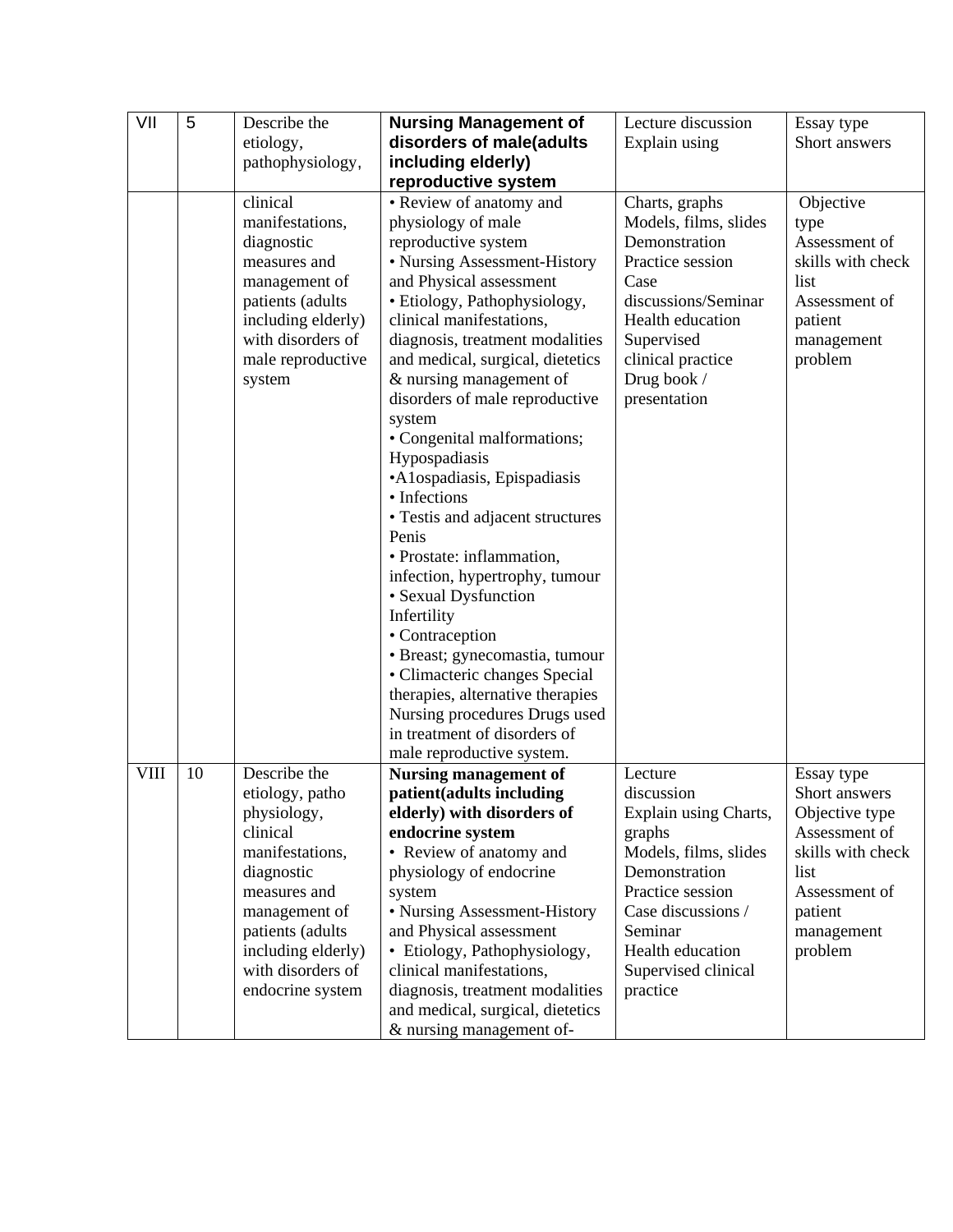| Unit | <b>Time</b><br>(Hrs) | Learning<br><b>Objectives</b>                                                                                                                                                                        | <b>Content</b>                                                                                                                                                                                                                                                                                                                                                                                                                                                                                                                                                                                                                                                                                                                                                                                                                                                        | <b>Teaching Learning</b><br><b>Activities</b>                                                                                                                                                                                              | <b>Assessment</b><br>methods                                                                                                                     |
|------|----------------------|------------------------------------------------------------------------------------------------------------------------------------------------------------------------------------------------------|-----------------------------------------------------------------------------------------------------------------------------------------------------------------------------------------------------------------------------------------------------------------------------------------------------------------------------------------------------------------------------------------------------------------------------------------------------------------------------------------------------------------------------------------------------------------------------------------------------------------------------------------------------------------------------------------------------------------------------------------------------------------------------------------------------------------------------------------------------------------------|--------------------------------------------------------------------------------------------------------------------------------------------------------------------------------------------------------------------------------------------|--------------------------------------------------------------------------------------------------------------------------------------------------|
|      |                      |                                                                                                                                                                                                      | · Disorders of Thyroid and<br>Parathyroid<br>• Diabetes mellitus<br>· Diabetes insipidus<br>• Adrenal tumour<br>· Pituitary disorders.<br>Special therapies, alternative'<br>therapies<br>Nursing procedures Drugs used<br>in treatment of disorders of<br>endocrine system.                                                                                                                                                                                                                                                                                                                                                                                                                                                                                                                                                                                          |                                                                                                                                                                                                                                            |                                                                                                                                                  |
| IX   | 10                   | Describe the<br>etiology, patho-<br>physiology,<br>clinical<br>manifestations,<br>diagnostic<br>measures and<br>management of<br>patients (adults<br>including elderly)<br>with disorders of<br>Skin | <b>Nursing management of</b><br>patient (adults including<br>elderly) with disorders of<br><b>Integumentary system</b><br>• Review of anatomy and<br>physiology of Skin and its<br>appendages<br>• Nursing Assessment-History<br>and Physical assessment<br>• Etiology, Pathophysiology,<br>clinical manifestations,<br>diagnosis, treatment modalities<br>and medical, surgical, dietetics<br>& nursing management of<br>disorders of skin and its<br>$appro{a}$<br>• Lesions and abrasions<br>• Infection and infestations;<br>Dermititis<br>· Dermatoses; infect mis and<br>Non infectious<br>"inflammatory dermatoses"<br>• Acne Vulgaris<br>· Allergies and Eczema<br>• Psoriasis<br>• Malignant melanoma<br>· Alopecia<br>Special therapies, alternative<br>therapies<br>Nursing procedures Drugs used<br>in treatment of disorders of<br>Integumentary system. | Lecture discussion<br>Explain using Charts.<br>graphs Models, films,<br>slides<br>Demonstration<br>Practice session<br>Case discussions /<br>Seminar<br>Health education<br>Supervised clinical<br>practice<br>Drug book /<br>presentation | Essay type<br>Short answers<br>Objective type<br>Assessment of<br>skills with check<br>list<br>Assessment of<br>patient<br>management<br>problem |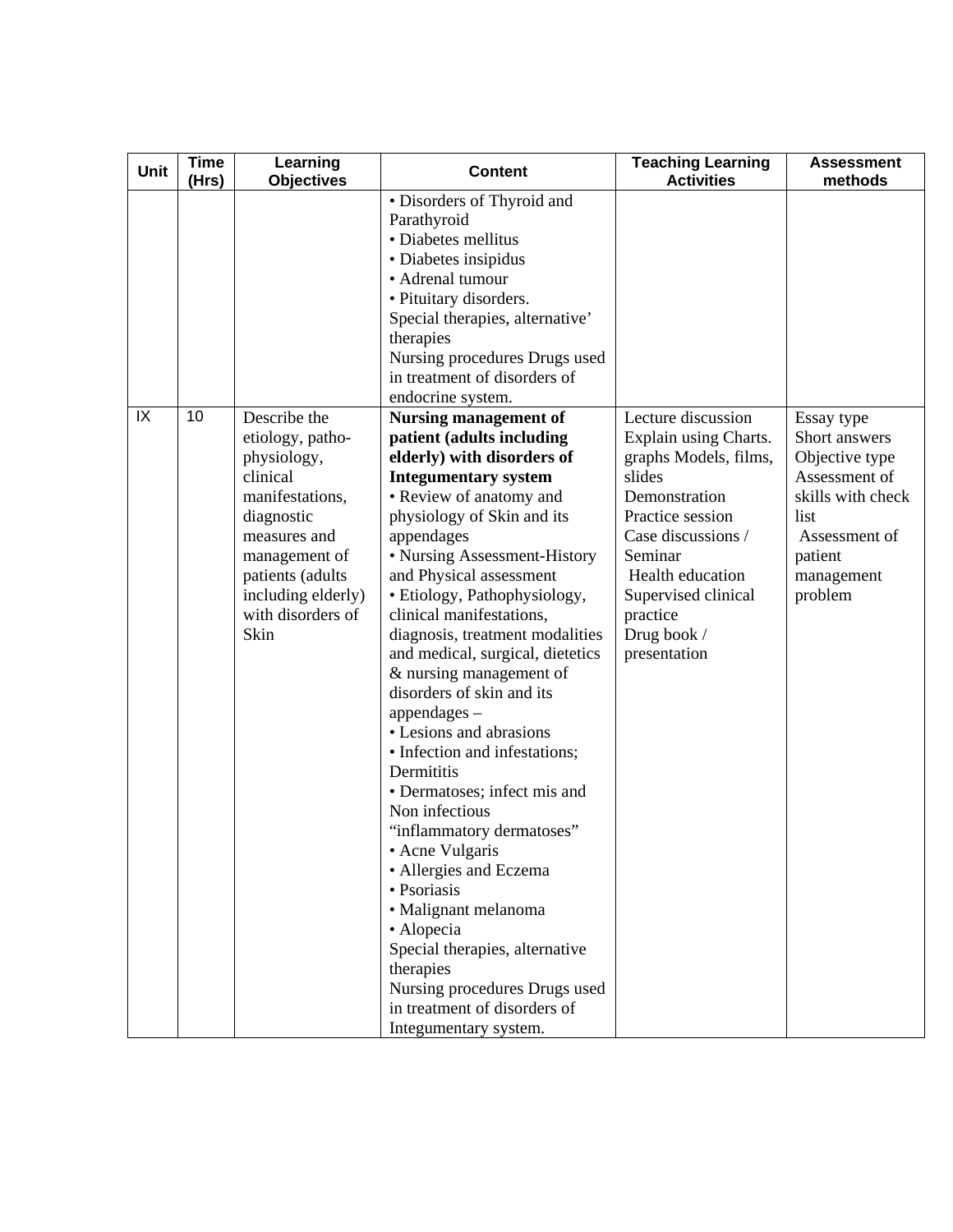| <b>Unit</b> | <b>Time</b><br>(Hrs) | Learning<br><b>Objectives</b>                                                                                                                                                                                          | <b>Content</b>                                                                                                                                                                                                                                                                                                                                                                                                                                                                                                                                                                                                                                                                                                                                                                                                                                                                                                                                                                 | <b>Teaching Learning</b><br><b>Activities</b>                                                                                                                                                                                           | <b>Assessment</b><br>methods                                                                                                                        |
|-------------|----------------------|------------------------------------------------------------------------------------------------------------------------------------------------------------------------------------------------------------------------|--------------------------------------------------------------------------------------------------------------------------------------------------------------------------------------------------------------------------------------------------------------------------------------------------------------------------------------------------------------------------------------------------------------------------------------------------------------------------------------------------------------------------------------------------------------------------------------------------------------------------------------------------------------------------------------------------------------------------------------------------------------------------------------------------------------------------------------------------------------------------------------------------------------------------------------------------------------------------------|-----------------------------------------------------------------------------------------------------------------------------------------------------------------------------------------------------------------------------------------|-----------------------------------------------------------------------------------------------------------------------------------------------------|
| $\mathbf X$ | 15                   | Describe the<br>etiology,<br>pathophysiology,<br>clinical<br>manifestations,<br>diagnostic<br>measures and<br>management of<br>patients (adults<br>includin elderly)<br>with disorders of<br>musculoskeletal<br>system | <b>Nursing management of</b><br>patient (adults including<br>elderly) with musculoskeletal<br>problems<br>• Review of anatomy and<br>physiology of musculoskeletal<br>system,<br>• Nursing Assessment-History<br>and Physical assessment<br>• Etiology, Pathophysiology,<br>clinical manifestations,<br>diagnosis, treatment modalities<br>and medical, surgical, dietetics<br>& nursing management of -<br>· Disorders of:<br>• Muscles, Ligaments and<br>Joints - inflammation,<br>infection, trauma<br>• Bones-inflammation,<br>infection, dislocation,<br>fracture, tumour and trauma<br>• Osteomalacia and<br>osteoporosis<br>• Arthritis<br>• Congenital deformities<br>· Spinal column- defects and<br>deformities, Tumor, Prolapsed<br>inter vertebral disc, pott's spine<br>Paget's disease<br>Amputation<br>Prosthesis<br>• Transplant & replacement<br>surgeries<br>Rehabilitation.<br>Special therapies, alternative<br>therapies<br>Nursing procedures Drugs used | Lecture discussion<br>Explain using Charts,<br>graphs<br>Models, films, slides<br>Demonstration<br>Practice session<br>Case<br>discussions/Seminar<br>Health education<br>Supervised clinical<br>practice<br>Drug book<br>/presentation | Essay type<br>Short answers<br>Objective<br>type<br>Assessment of<br>skills with check<br>list<br>Assessment of<br>patient<br>management<br>problem |
|             |                      |                                                                                                                                                                                                                        | in treatment of disorders of<br>musculoskeletal system.                                                                                                                                                                                                                                                                                                                                                                                                                                                                                                                                                                                                                                                                                                                                                                                                                                                                                                                        |                                                                                                                                                                                                                                         |                                                                                                                                                     |
| XI          | 10                   | Describe the<br>etiology, patho<br>physiology,<br>clinical<br>manifestations,<br>diagnostic                                                                                                                            | <b>Nursing management of</b><br>patient (adults including<br>elderly) with Immunological<br>problems<br>· Review of Immune system,<br>• Nursing Assessment-History<br>and Physical assessment                                                                                                                                                                                                                                                                                                                                                                                                                                                                                                                                                                                                                                                                                                                                                                                  | Lecture discussion<br>Explain using Charts,<br>graphs<br>Models, films, slides                                                                                                                                                          | Essay type<br>Short answers<br>Objective type<br>Assessment                                                                                         |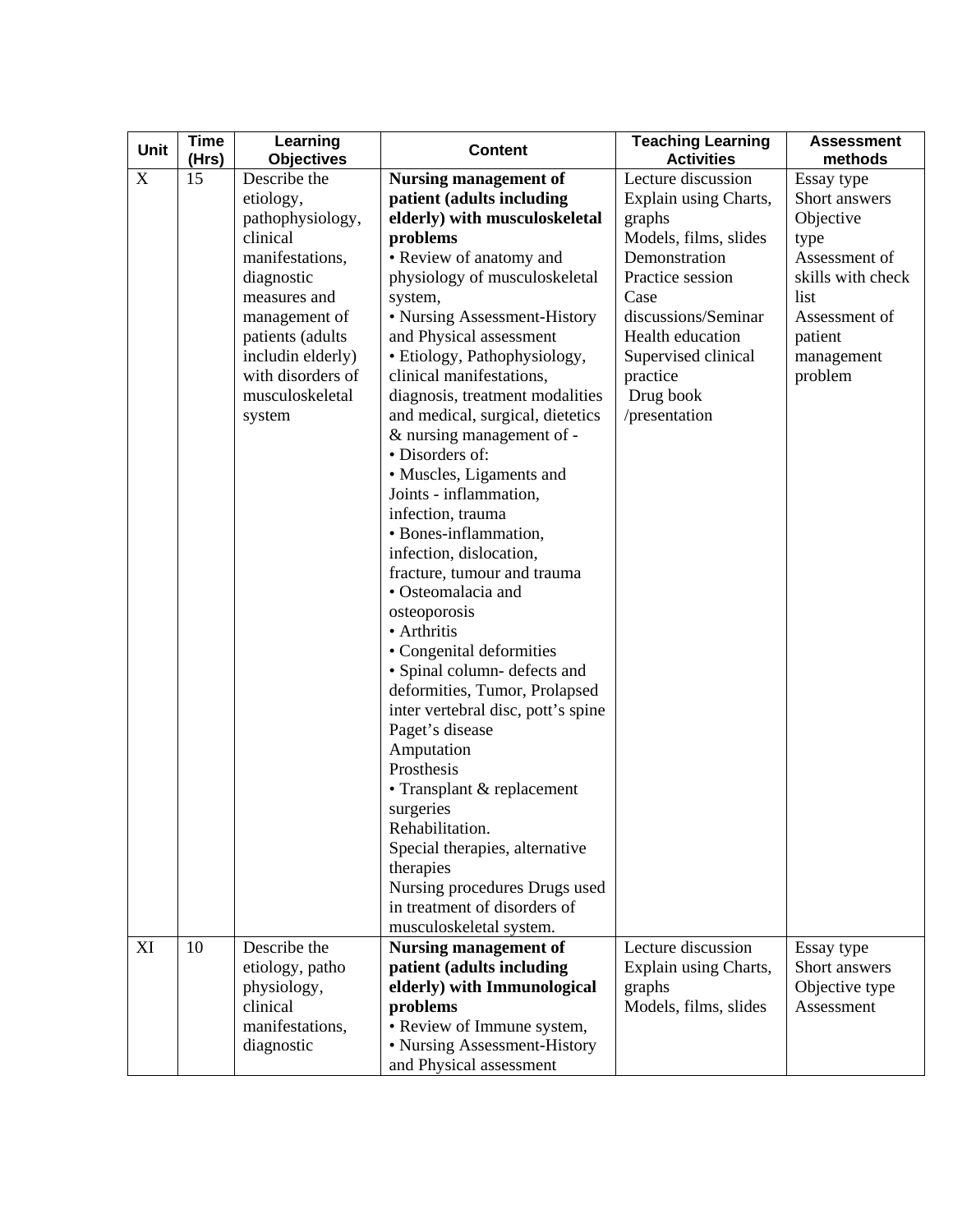| Unit | <b>Time</b><br>(Hrs) | Learning<br><b>Objectives</b>                                                                                                                                                                               | <b>Content</b>                                                                                                                                                                                                                                                                                                                                                                                                                                                                                                                                                                                                                                                                                                                                                                                                                                                                             | <b>Teaching Learning</b><br><b>Activities</b>                                                                                                                                                               | <b>Assessment</b><br>methods                                                                                                                     |
|------|----------------------|-------------------------------------------------------------------------------------------------------------------------------------------------------------------------------------------------------------|--------------------------------------------------------------------------------------------------------------------------------------------------------------------------------------------------------------------------------------------------------------------------------------------------------------------------------------------------------------------------------------------------------------------------------------------------------------------------------------------------------------------------------------------------------------------------------------------------------------------------------------------------------------------------------------------------------------------------------------------------------------------------------------------------------------------------------------------------------------------------------------------|-------------------------------------------------------------------------------------------------------------------------------------------------------------------------------------------------------------|--------------------------------------------------------------------------------------------------------------------------------------------------|
|      |                      | measures and<br>management of<br>patients (adults<br>inc I tiding<br>elderly) with<br>disorders of<br>Immunological<br>system                                                                               | · Etiology, Pathophysiology,<br>clinical manifestations,<br>diagnosis. treatment modalities<br>and medical, surgical, dietetics<br>& nursing management of-<br>· Immunodeficiency disorder.<br>· Primary immuno deficiency.<br>• Phagocytic dysfunction B-cell<br>and T-cell deficiencies<br>• Secondary<br>immunodeficiencies<br>Acquired immunodeficiency<br>syndrome (AIDS)<br>• Incidence of HIV & AIDS<br>Epidemiology<br>Transmission-Prevention of<br>Transmission<br>· Standard Safety precautions<br>• Role of Nurse; Counseling<br>• Health education and home<br>care consideration.<br>• National AIDS Control<br>Program - NACO, various<br>national and international<br>agencies<br>• Infection control program<br>• Rehabilitation. Special<br>therapies, alternative therapies<br>Nursing procedures Drugs used<br>in treatment of disorders of<br>immune logical system. | Demonstration<br>Practice session<br>Case<br>Discussions/Seminar<br>Health education<br>Supervised clinical<br>practice<br>Drug hook<br>/presentation<br>Orientation visit to<br>Hospital<br>Control system | of skills with<br>check list<br>Assessment of<br>patient<br>management<br>problem                                                                |
| XII  | 20                   | Describe the<br>etiology, patho<br>physiology,<br>clinical<br>manifestations,<br>diagnostic<br>measures and<br>management of<br>patients (adults<br>including elderly)<br>with<br>Communicable<br>Diseases. | <b>Nursing management of</b><br>patient (adults including<br>elderly) with Communicable<br><b>Diseases</b><br>• Overview of infectious<br>disease, the infectious process<br>• Nursing Assessment-History<br>and Physical assessment<br>· Epidemiology, infectious<br>process, clinical manifestations,<br>diagnosis, treatment, prevention<br>and dietics. Control and<br>eradication of common<br><b>Communicable Diseases</b>                                                                                                                                                                                                                                                                                                                                                                                                                                                           | Lecture<br>discussion<br>Explain using Charts,<br>graphs<br>Models, films, slides<br>Demonstration<br>Practice session<br>Case<br>discussions/Seminar<br>Health education                                   | Essay type<br>Short answers<br>Objective type<br>Assessment of<br>skills with check<br>list<br>Assessment of<br>patient<br>Management<br>Problem |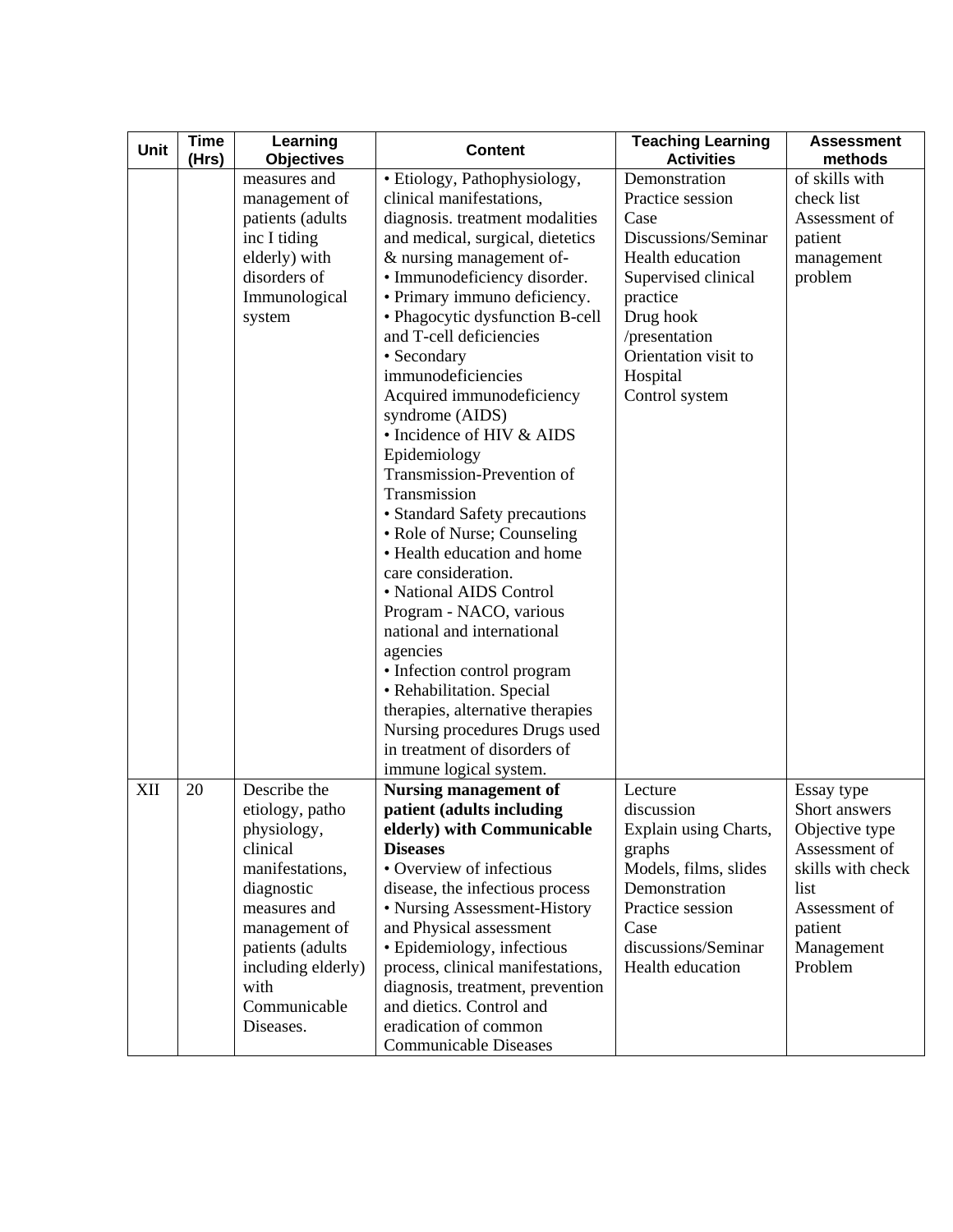| Unit | <b>Time</b><br>(Hrs) | Learning<br><b>Objectives</b>                                                                                                                       | <b>Content</b>                                                                                                                                                                                                                                                                                                                                                                                                                                                                                                                                                                                                       | <b>Teaching Learning</b><br><b>Activities</b>                                                                                                                                        | <b>Assessment</b><br>methods                                                                   |
|------|----------------------|-----------------------------------------------------------------------------------------------------------------------------------------------------|----------------------------------------------------------------------------------------------------------------------------------------------------------------------------------------------------------------------------------------------------------------------------------------------------------------------------------------------------------------------------------------------------------------------------------------------------------------------------------------------------------------------------------------------------------------------------------------------------------------------|--------------------------------------------------------------------------------------------------------------------------------------------------------------------------------------|------------------------------------------------------------------------------------------------|
|      |                      |                                                                                                                                                     | • Tuberculosis<br>· diarrhoeal diseases<br>hepatitis A - E<br>• herpes<br>• chickenpox<br>• smallpox<br>• typhoid<br>• meningitis<br>· gas gangrene<br>• leprosy.<br>• Dengue<br>• Plague<br>· Malaria<br>• Diptheria<br>• Pertussis<br>• Poliomyelitis<br>• Measles<br>• Mumps<br>• Influenza<br>• Tetanus<br>• Yellow fever<br>· Filariasis<br>• HIV, AIDS<br>• Reproductive Tract Infections<br>· Special infection control<br>measures: Notification,<br>Isolation, Quarantine,<br>Immunization, Infectious<br>Disease Hospitals<br>Special therapies, alternative<br>therapies<br>Nursing procedures Drugs used | Supervised<br>clinical practice<br>Drug book<br>/presentation                                                                                                                        | problem                                                                                        |
|      |                      |                                                                                                                                                     | in treatment of Communicable<br>diseases.                                                                                                                                                                                                                                                                                                                                                                                                                                                                                                                                                                            |                                                                                                                                                                                      |                                                                                                |
| XIII | 20                   | Describe the<br>Organization and<br>physical set up of<br>operation theatre<br>Identify the<br>various<br>instruments and<br>equipments used<br>for | Peri operative nursing:<br>• Organization and Physical set<br>up of the Operation Theatre<br>$(OT)$ :<br>- Classifications<br>- O.T. DESIGN<br>- Staffing<br>- Members of the OT team.<br>- Duties and responsibilities of<br>nurse in O.T.<br>- Principles of Health and<br>operating room attire.                                                                                                                                                                                                                                                                                                                  | Lecture discussion<br>Explain using Charts,<br>graphs<br>Models, films, slides<br>Demonstration<br>Practice session<br>Supervised clinical<br>practice<br>Drug book<br>/presentation | Essay type<br>Short answers<br>Objective<br>type<br>Assessment of<br>skills with check<br>list |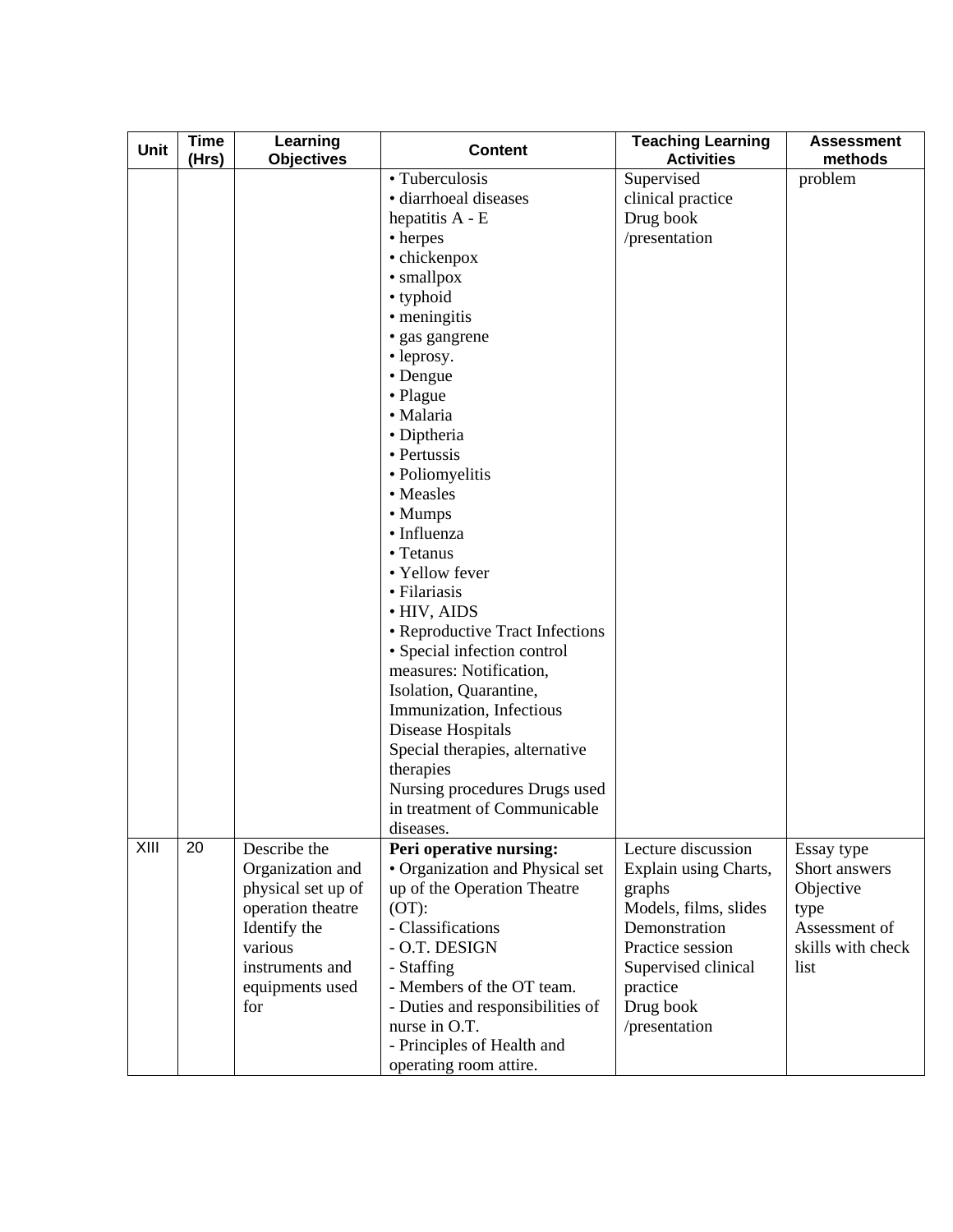| Unit | <b>Time</b><br>(Hrs) | <b>Learning Objectives</b>                                                                                                                                                                                      | <b>Content</b>                                                                                                                                                                                                                                                                                                                                                                                                                                                                                                                                                                                                                                                                                                                                                                            | <b>Teaching Learning</b><br><b>Activities</b> | <b>Assessment</b><br>methods |
|------|----------------------|-----------------------------------------------------------------------------------------------------------------------------------------------------------------------------------------------------------------|-------------------------------------------------------------------------------------------------------------------------------------------------------------------------------------------------------------------------------------------------------------------------------------------------------------------------------------------------------------------------------------------------------------------------------------------------------------------------------------------------------------------------------------------------------------------------------------------------------------------------------------------------------------------------------------------------------------------------------------------------------------------------------------------|-----------------------------------------------|------------------------------|
|      |                      | used for<br>common<br>surgical<br>procedures<br>Describe the<br>infection<br>control<br>measures in<br>the Operation<br>theatre<br>Describe the<br>role of the<br>nurse in the<br>Pen Operative<br>nursing care | • Instruments,<br>• Sutures and suture materials<br>• Equipments<br>• O.T. tables and sets for<br>common surgical<br>procedures<br>• Positions and draping for<br>common surgical<br>procedures<br>• Scrubbing procedures<br>• Gowning and gloving<br>• Preparation of O.T. Sets<br>• Monitoring the patient<br>during surgical procedures<br>• Maintenance of therapeutic<br>environment in O.T.<br>• Standard Safety measures<br>Infection control;<br>fumigation, disinfection and<br>sterilization<br>Biomedical waste management<br>· Prevention of' accidents and<br>hazards in O.T<br>• Anaesthesia<br>• Types<br>• Methods of administration<br><b>Effects and Stages</b><br>• Equipments<br>• Drugs<br>• Cardio Pulmonary<br>Resuscitation (CPR)<br>• Pain management techniques |                                               |                              |
|      |                      |                                                                                                                                                                                                                 | • Legal Aspects                                                                                                                                                                                                                                                                                                                                                                                                                                                                                                                                                                                                                                                                                                                                                                           |                                               |                              |

*Prescribed Internal assessment weightage:*

| <b>Internal Assessment : Term Test</b> |                 | $-30^{\circ}$ |
|----------------------------------------|-----------------|---------------|
|                                        | Assignment - 20 |               |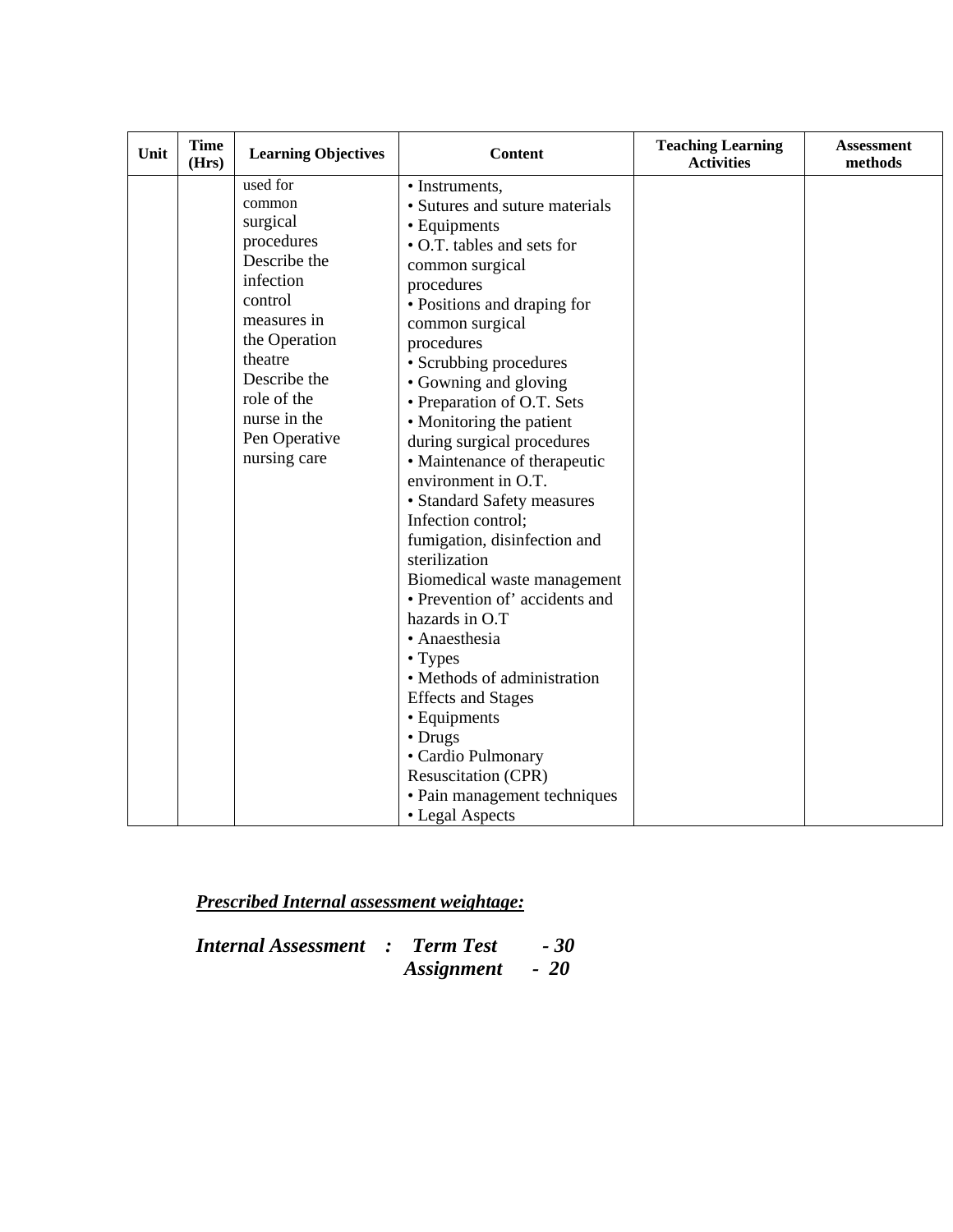#### **Medical Surgical Nursing**

#### **Recommended Books:**

Smeltzer – Brunner & Suddharth Textbook of Medical Surgical Nursing, 2010,LWW

Black – Medical Surgical Nursing,2009,Elsevier

Lewis – Medical Surgical Nursing,2008,Elsevier

#### **Reference Books:**

Davidson's Principles & Practice of Medicine, 2010, Elsevier Bailey & Love Short Practice of Surgery,2008,Hodder Arnold Timby – Introductory Medical Surgical Nursing, 2009,WK Das – Textbook of Surgery, SD Publishers Woods – Cardiac Nursing ,2010,LWW Hickey – Neurologic & Neurosurgical Nursing,2009,LWW Morton – Critical Care Nursing,2009,LWW Thelan's Critical care Nursing,2008,Elsevier Spring House – Medical Surgical Nursing Made Incredibly Easy,2008,LWW Gulanick – Nursing care Plans,2008,Elsevier Carpenito – Nursing Care Plans & Documentation Carlpenito – Nursing Diagnosis ,2009,LWW Webber – Health assessment In Nursing ,2010,WK Nettina – Lippincott manual of Nursing Practice,2009,LWW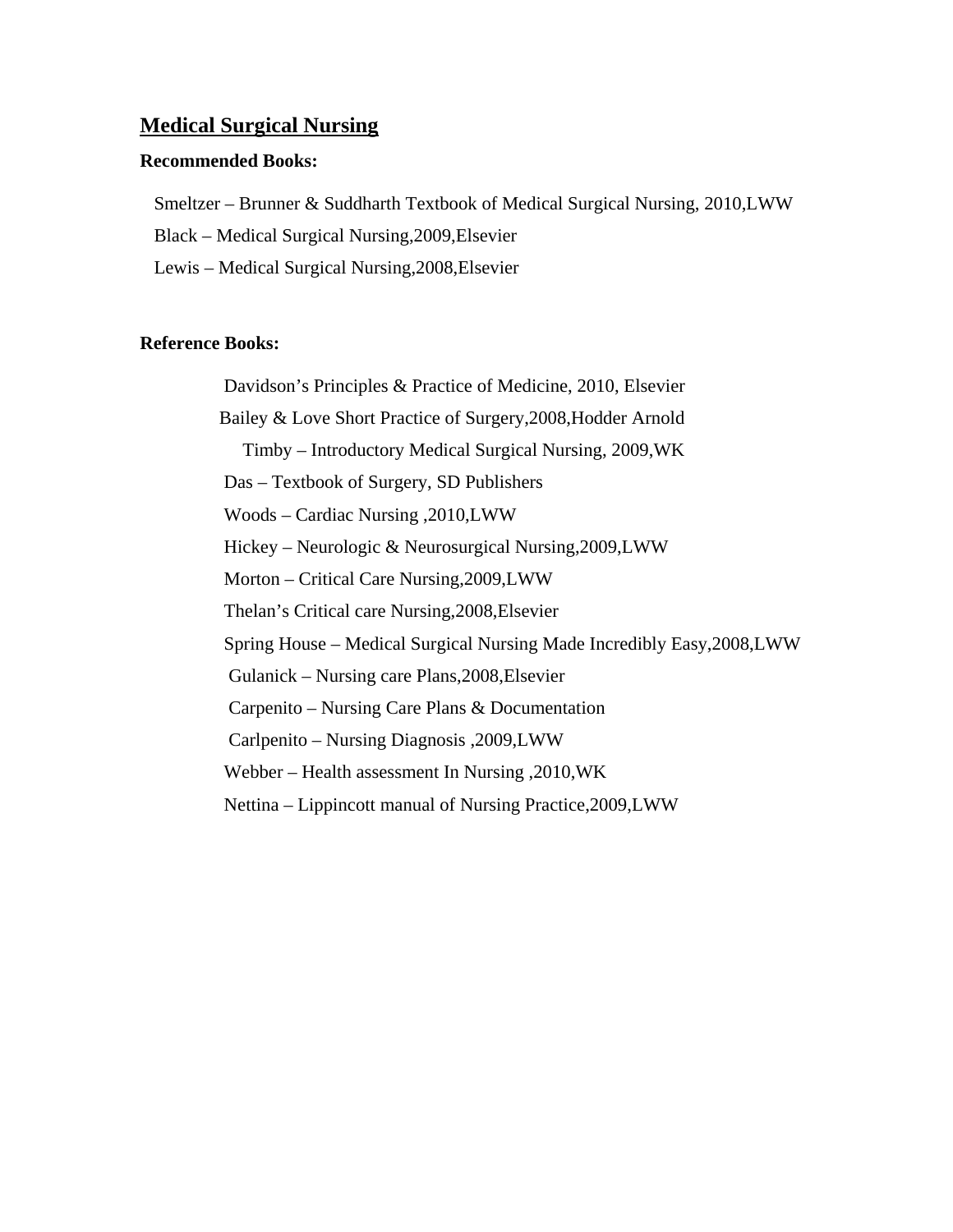# **Medical Surgical Nursing (Adult including Geriatrics) - I Practical**

### **Placement: Second year** Time: 800 hours

| <b>Areas</b>   | <b>Duration</b><br>in hours | <b>Objectives</b> | <b>Skills</b>               | <b>Assignments</b> | <b>Assessment</b><br>methods |
|----------------|-----------------------------|-------------------|-----------------------------|--------------------|------------------------------|
| General        | 180 hrs                     | Provide           | • Assessment of the         | Plan and give      | Assess                       |
| Medical        |                             | nursing           | patient                     | care to 3-4        | performance                  |
| Ward           |                             | care to adult     | <b>Taking history</b>       | assigned           | with rating                  |
| (Respiratory,  |                             | patients with     | Perform general and         | patients           | scale                        |
| GI. Endocrine, |                             | medical           | specific physical           | Nursing care       | Assess each                  |
| Renal,         |                             | disorders         | examination.                | plan-2             | skill with                   |
| Hemotology     |                             | Counsel and       | Identify alterations and    | Nursing case       | checklist                    |
|                |                             | educate           | deviations                  | study!             | <b>Evaluation</b> of         |
|                |                             | patients          | • Practice medical surgical | presentation-I     | case study!                  |
|                |                             | and families      | asepsis-Standard safety     | Drug               | presentation                 |
|                |                             |                   | measures                    | presentation- I    | Completion of                |
|                |                             |                   | • Administer medications    | Maintain drug      | practical record.            |
|                |                             |                   | Oral, IV, IM,               | book               |                              |
|                |                             |                   | Subcutaneous                | Maintain           |                              |
|                |                             |                   | • IV therapy                | Practical record   |                              |
|                |                             |                   | IV canulation               | book               |                              |
|                |                             |                   | Maintenance and             |                    |                              |
|                |                             |                   | monitoring                  |                    |                              |
|                |                             |                   | • Oxygen therapy by         |                    |                              |
|                |                             |                   | different methods           |                    |                              |
|                |                             |                   | • Nebulization              |                    |                              |
|                |                             |                   | • Chest physio therapy      |                    |                              |
|                |                             |                   | • Naso gastric feeding      |                    |                              |
|                |                             |                   | • Assist in common          |                    |                              |
|                |                             |                   | diagnostic                  |                    |                              |
|                |                             |                   | • Perform Assist in         |                    |                              |
|                |                             |                   | therapeutic procedures      |                    |                              |
|                |                             |                   | • Blood and component       |                    |                              |
|                |                             |                   | therapy                     |                    |                              |
|                |                             |                   | • Throat Suctioning         |                    |                              |
|                |                             |                   | • Collect specimens for     |                    |                              |
|                |                             |                   | common investigations.      |                    |                              |
|                |                             |                   | Maintain elimination        |                    |                              |
|                |                             |                   | Caricaturisation            |                    |                              |
|                |                             |                   | Bowel wash                  |                    |                              |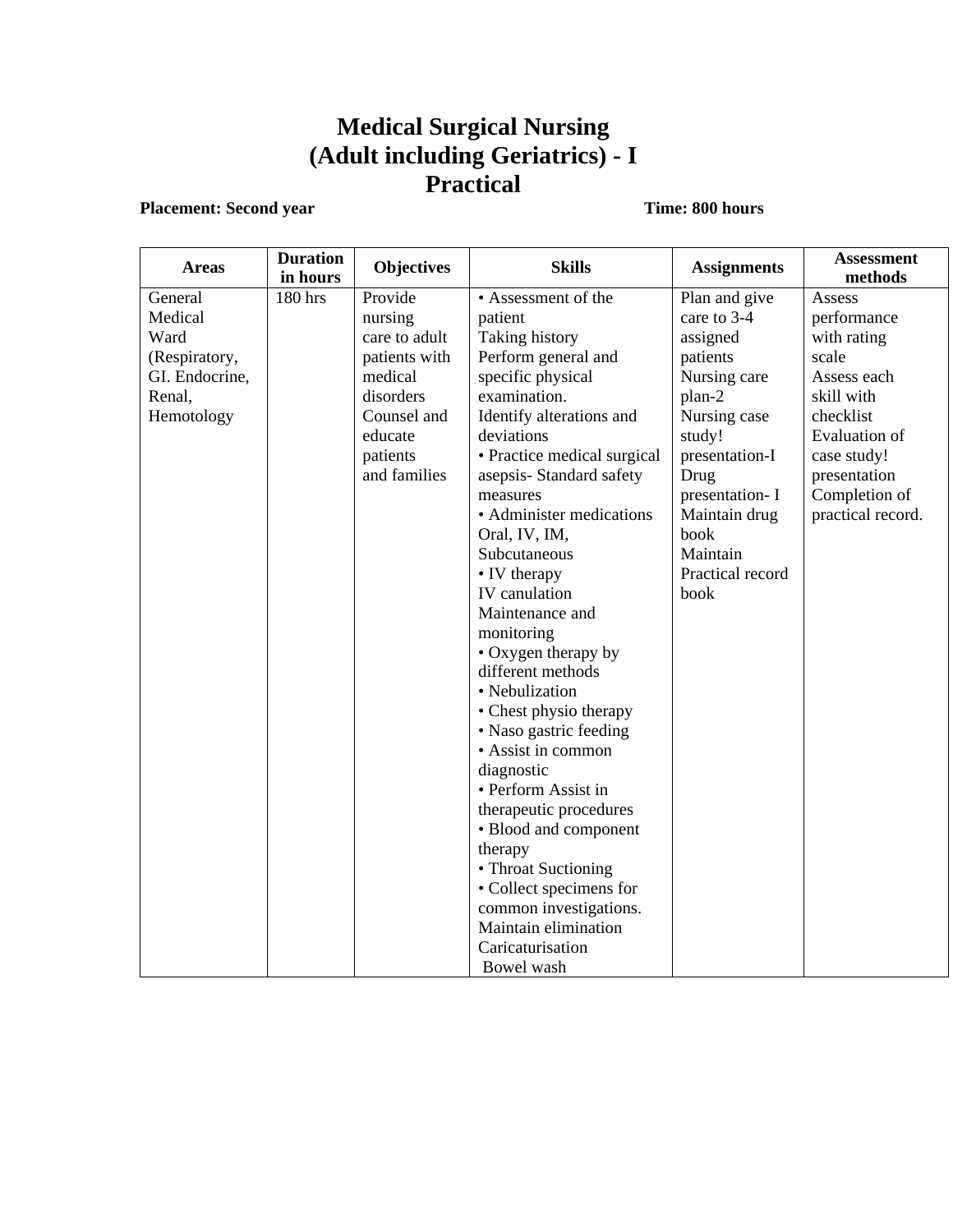| <b>Areas</b>                                  | <b>Duration</b> in<br>hours | <b>Objectives</b>                                                                                                                    | <b>Skills</b>                                                                                                                                                                                                                                                                                                                                                                                                                                             | <b>Assignments</b>                                                                                                                                                | <b>Assessmer</b><br>methods                                                                                                                                   |
|-----------------------------------------------|-----------------------------|--------------------------------------------------------------------------------------------------------------------------------------|-----------------------------------------------------------------------------------------------------------------------------------------------------------------------------------------------------------------------------------------------------------------------------------------------------------------------------------------------------------------------------------------------------------------------------------------------------------|-------------------------------------------------------------------------------------------------------------------------------------------------------------------|---------------------------------------------------------------------------------------------------------------------------------------------------------------|
| General                                       | 180 hrs                     | Provide pre and                                                                                                                      | Enema<br>Urinary drainage<br>· Maintain Intake, output<br>and documentation<br>• Counsel and teach<br>related to specific<br>disease conditions<br>• Practice medical                                                                                                                                                                                                                                                                                     | Plan and give                                                                                                                                                     | Assess                                                                                                                                                        |
| Surgical<br>Ward<br>(GI,<br>Urinary,<br>CTVS) |                             | post operative<br>nursing care to<br>adult patients<br>with surgical<br>disorders<br>Counsel and<br>educate patients<br>and families | surgical asepsis-<br>Standard safety<br>measures<br>• Pre operative<br>preparation of patients<br>• Post operative care —<br>Receiving Pt, assessment,<br>monitoring, care<br>• Care of wounds and<br>drainage<br>• Suture removal<br>• Ambulation and exercise<br>• Naso gastric aspiration<br>• Care of chest drainage<br>• Ostomy care Gastrostomy<br>Colostomy Enterostomy<br>• Blood and component<br>therapy<br>• Practice universal<br>precautions | care to 3-4<br>assigned<br>patients<br>Nursing care<br>$plan - 2$<br>Nursing case study!<br>presentation - I<br>Maintain drug book                                | performance<br>with rating<br>scale<br>Assess each<br>skill with<br>checklist<br>Evaluation o<br>case study!<br>presentation<br>Completion<br>activity recor  |
| Cardiolo<br>gy ward                           | 150 hrs                     | Provide nursing<br>care to patients<br>with cardiac<br>disorders<br>Counsel and<br>educate patients<br>and families                  | Physical examination of<br>the cardio vascular system<br>Recording and interpreting<br><b>ECG</b><br>Monitoring of patients<br>Preparation and assisting in<br>non-invasive and invasive<br>diagnostic procedures.<br>Administer cardiac drugs<br>Cardio pulmonary<br>Resuscitation<br>Teach patients and                                                                                                                                                 | Plan and give<br>care to 2-3 assigned<br>patients<br>Nursing care plan - I<br>Nursing case study!<br><b>Presentation Health</b><br>talk - I<br>Maintain drug book | Assess<br>performance<br>with rating so<br>Assess each<br>skill with<br>checklist<br>Evaluation o<br>case study!<br>Presentation<br>health talk<br>Completion |
| Skin &                                        | 30 hrs                      | Identify skin                                                                                                                        | families<br>Practice medical and<br>surgical asepsis<br>Standard safety<br>measures<br>Assessment of patients with                                                                                                                                                                                                                                                                                                                                        | Plan and give care to                                                                                                                                             | activity recor<br>Assess                                                                                                                                      |
| Commu                                         |                             | problems                                                                                                                             | skin disorders                                                                                                                                                                                                                                                                                                                                                                                                                                            | 2-3 assigned patients                                                                                                                                             | performance                                                                                                                                                   |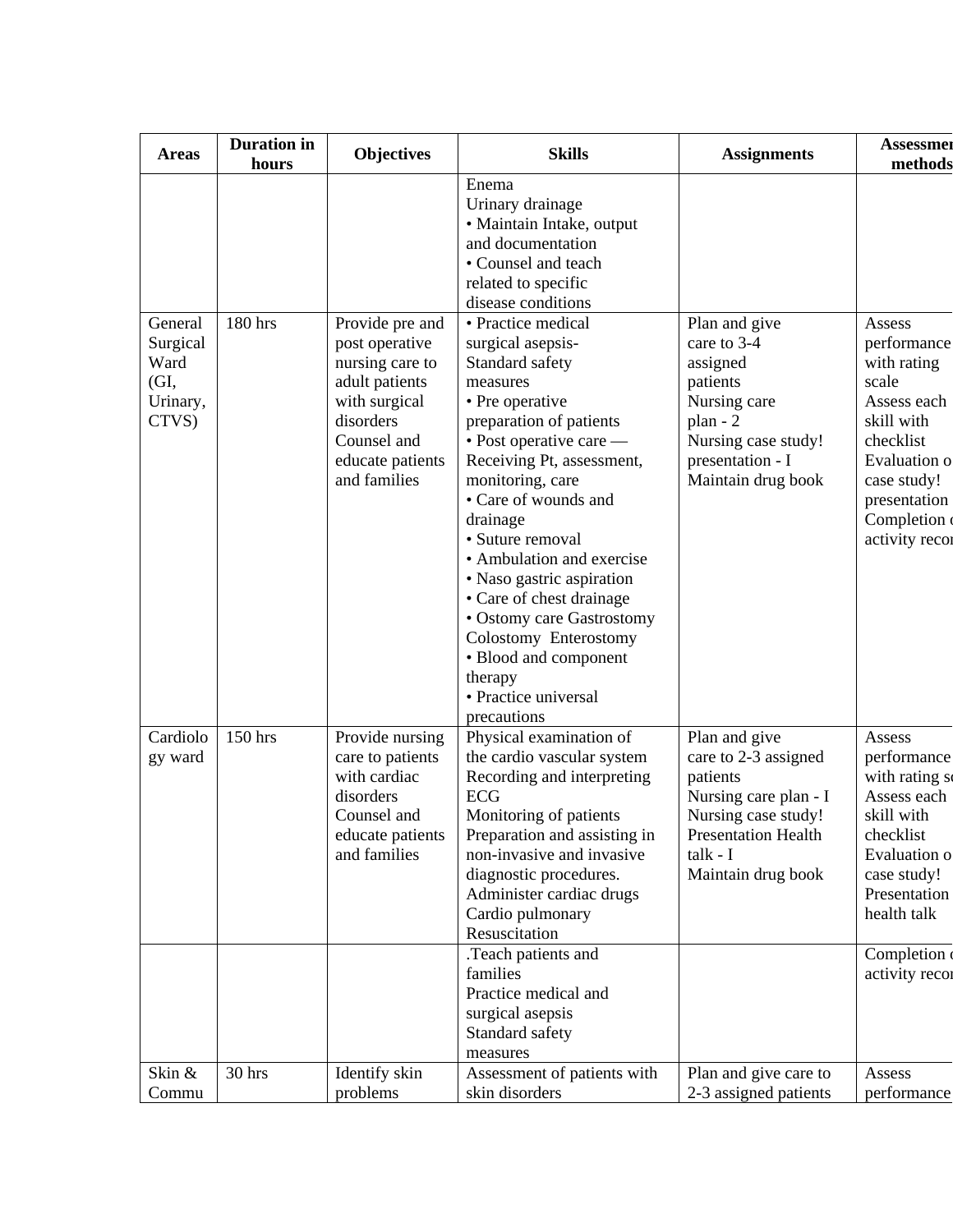| <b>Areas</b>                | <b>Duration</b> in<br>hours | <b>Objectives</b>                                                                                                                                                                              | <b>Skills</b>                                                                                                                                                                                                                                                                                                                                                                                                                                   | <b>Assignments</b>                                                                                                                                                        | <b>Assessmer</b><br>methods                                                                                                                                   |
|-----------------------------|-----------------------------|------------------------------------------------------------------------------------------------------------------------------------------------------------------------------------------------|-------------------------------------------------------------------------------------------------------------------------------------------------------------------------------------------------------------------------------------------------------------------------------------------------------------------------------------------------------------------------------------------------------------------------------------------------|---------------------------------------------------------------------------------------------------------------------------------------------------------------------------|---------------------------------------------------------------------------------------------------------------------------------------------------------------|
| nicable<br>diseases<br>Ward |                             | Provide nursing<br>care to patients<br>with Skin<br>disorders &<br>Communicable<br>diseases<br>Counsel and.<br>educate patients<br>and families                                                | Assist in diagnostic and<br>therapeutic procedures<br>Administer topical<br>medication<br>Practice medical surgical<br>asepsis - Standard safety<br>measures<br>Use of personal protective<br>equipment<br>(PPE)<br>Give Medicated baths<br>Counseling HIV positive<br>patients<br>Teach prevention of<br>infectious diseases.                                                                                                                  | Health talk<br>Counseling HIV<br>positive patients and<br>families -1<br>Maintain drug book                                                                               | with rating so<br>Evaluation<br>health<br>talk/Counsel<br>session<br>Completion<br>activity recor                                                             |
| Orthopa<br>edic<br>ward     | 80 hrs                      | Provide nursing<br>care to patients<br>with musculo<br>skeletal<br>disorders<br>Counsel and<br>educate patients<br>and families                                                                | Assessment of orthopaedic<br>patients<br>Assist in application of<br>plaster cast and removal of<br>cast<br>Apply skin traction- buck's<br>extension<br>traction.<br>Assist in application and<br>removal of prosthesis<br>Physiotherapy-Range of<br>motion exercises (ROM),<br>muscle strengthening<br>exercises<br>Crutch maneuvering<br>technique.<br>Activities of daily living<br>Ambulation<br>Teach and counsel patients<br>and families | Plan and give care to<br>2-3 assigned patients<br>Nursing care plan—I<br>Nursing case study!<br>presentation - 1<br>Maintain drug book                                    | Assess<br>performance<br>with rating so<br>Evaluation o<br>Nursing care<br>plan and<br>Nursing case<br>study!<br>presentation<br>Completion<br>activity recor |
| Operatio<br>n<br>Theatre    | 180 hrs                     | Identify<br>instruments<br>used in<br>common<br>operations<br>Participate in<br>Infection<br>control<br>practice in the<br>Operation<br>Theatre<br>Set-up the table/<br>trolleys for<br>common | Scrubbing, gowning,<br>gloving<br>Identify instruments,<br>suturing materials for<br>common operations<br>Disinfection,<br>Carbolization,<br>fumigation<br>Preparation of instrument<br>sets for<br>common operations<br>Sterilization of sharps<br>and other instruments<br>Prepare the OT table                                                                                                                                               | Assist as a<br>circulatory<br>nurse in<br>Major cases —<br>10<br>Minor cases-5<br>Assist as a<br>scrub nurse in<br>Major cases-1O<br>Minor cases-5.<br>Maintain drug book | Assess<br>performance<br>with rating<br>scale<br>Completion<br>activity recor                                                                                 |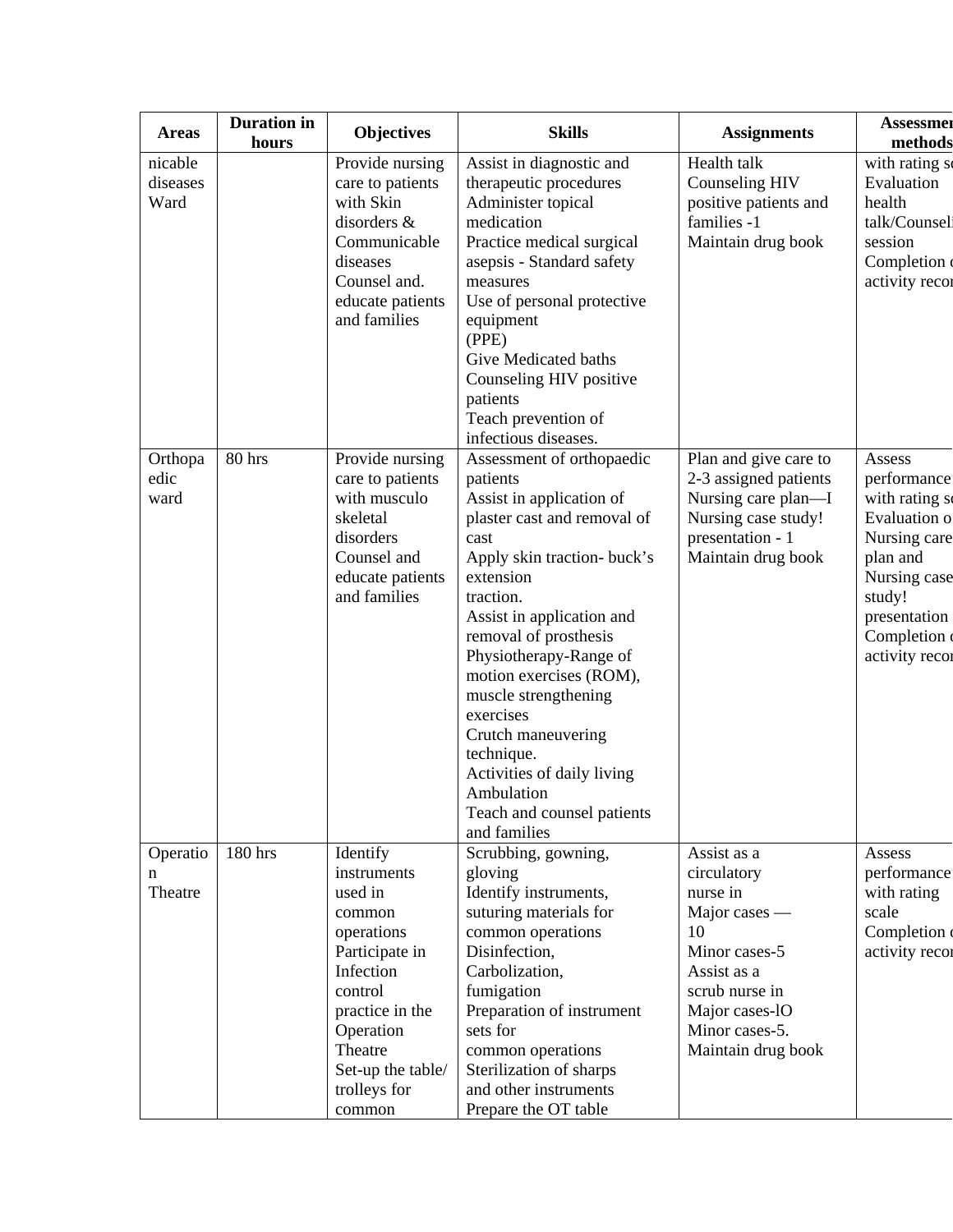| <b>Areas</b> | <b>Duration</b> in<br>hours | <b>Objectives</b> | <b>Skills</b>                | <b>Assignments</b> | <b>Assessmer</b><br>methods |
|--------------|-----------------------------|-------------------|------------------------------|--------------------|-----------------------------|
|              |                             | operative         | depending upon the operation |                    |                             |
|              |                             | procedures        | Positioning and monitoring   |                    |                             |
|              |                             | Assist in giving  | of patients                  |                    |                             |
|              |                             | anesthesia        | Endotracheal intubation      |                    |                             |
|              |                             | Assist in the     | Assisting in minor and major |                    |                             |
|              |                             | operative         | operations.                  |                    |                             |
|              |                             | procedures        | Handling specimens           |                    |                             |
|              |                             | Provide pen       | Disposal of waste as per the |                    |                             |
|              |                             | operative         | guidelines                   |                    |                             |
|              |                             | nursing care      |                              |                    |                             |

### **Internship**

| <b>Areas</b> | <b>Duration</b> in<br>weeks | <b>Objectives</b> | <b>Skills</b>                  | <b>Assignments</b>    | <b>Assessmer</b><br>methods |
|--------------|-----------------------------|-------------------|--------------------------------|-----------------------|-----------------------------|
| ICU,         | $\overline{2}$              | To gain           | Assist in arterial             | Arterial              | Record hook                 |
| CCU,         |                             | proficiency in    | puncture for blood gas         | puncture-5            | Checking wi                 |
| <b>CARDI</b> |                             | ICU nursing       | analysis.                      | Taking out            | supervisor.                 |
| AC OT.       |                             | Develop           | Perform ECG and                | ECG stripe-5          |                             |
|              |                             | advance           | interpret accordingly.         | Tracheal              |                             |
|              |                             | skill in special  | Conduct and analysis           | suction-5             |                             |
|              |                             | procedures used   | pulse oximetry.                | For all assigned      |                             |
|              |                             | in critical care  | Care with artificial           | patients.             |                             |
|              |                             | unit.             | airway.                        | Oxygen                |                             |
|              |                             | Identify          | Assist in endotracheal         | administration        |                             |
|              |                             | potential         | intubation.                    | by CPAP mask          |                             |
|              |                             | problems and      | Setting up ventilator,         | and use Ambu          |                             |
|              |                             | provide           | Giving care in                 | bag.                  |                             |
|              |                             | accordingly.      | ventilator.                    | Assessment for        |                             |
|              |                             | Skill in setting  |                                | all assigned patients |                             |
|              |                             | and handling      |                                |                       |                             |
|              |                             | ventilator        |                                |                       |                             |
|              |                             | Administer        | Drug sheet.                    | Nursing care of       |                             |
|              |                             | injection in      | Observation of special         | Ventilator patients   |                             |
|              |                             | infusion pump.    | procedure in OT.               | Drug sheet.           |                             |
|              |                             | Record            |                                |                       |                             |
|              |                             | accurately        |                                |                       |                             |
|              |                             | findings and      |                                |                       |                             |
|              |                             | medications.      |                                |                       |                             |
|              |                             | Develop IPR       |                                |                       |                             |
|              |                             | with family       |                                |                       |                             |
|              |                             | members.          |                                |                       |                             |
|              |                             | Acquint with      |                                |                       |                             |
|              |                             | OT technique.     |                                |                       |                             |
| Neuro        | $\overline{2}$              | Develop skill in  | Assess neurological            | Assessment for        | Record book                 |
| ICU,         |                             | neurological      | status.                        | all assigned          | Observation                 |
| ITU, OT      |                             | assessment:       | Implement care to head         | patients.             | Checklist                   |
|              |                             | Give care to the  | injury spinal injury patients. | Nursing care plan-2   |                             |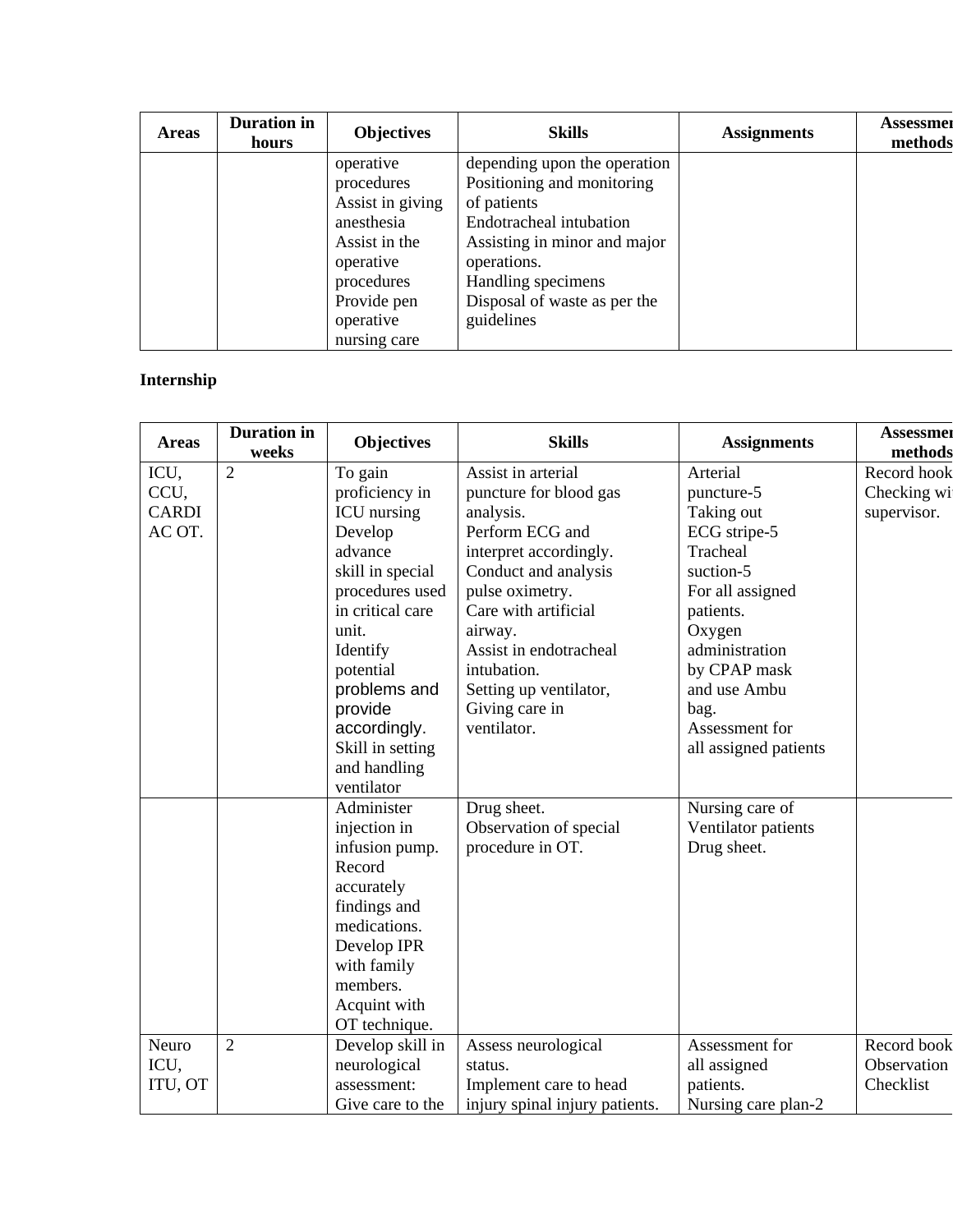| <b>Areas</b> | <b>Duration</b> in<br>hours | <b>Objectives</b> | <b>Skills</b>                | <b>Assignments</b> | <b>Assessmer</b><br>methods |
|--------------|-----------------------------|-------------------|------------------------------|--------------------|-----------------------------|
|              |                             | Pt with head      | Drug sheet.                  | Drug sheet         |                             |
|              |                             | injury and        | Pre and postoperative care   |                    |                             |
|              |                             | spinal injury.    | with neuro surgery patients. |                    |                             |
|              |                             | Care with chest   |                              |                    |                             |
|              |                             | surgery and       |                              |                    |                             |
|              |                             | Cranial surgery.  |                              |                    |                             |
| <b>Burns</b> | $\overline{2}$              | Assess the        | Nursing care                 |                    |                             |
| and          |                             | severity of       |                              |                    |                             |
| plastic      |                             | burns.            |                              |                    |                             |
| Reconst      |                             | Administer        |                              |                    |                             |
| r uctive     |                             | rehydration       |                              |                    |                             |
| surgery      |                             | therapy.          |                              |                    |                             |
|              |                             | Observe           |                              |                    |                             |
|              |                             | reconstructive    |                              |                    |                             |
|              |                             | surgery.          |                              |                    |                             |
| <b>OT</b>    | $\overline{3}$              | Identify          |                              | Assist $-5$ cases. | Record book                 |
| Lapro-       |                             | instruments       |                              |                    |                             |
| ScopiC       |                             | Assist in OT set  |                              |                    |                             |
| Ortho-       |                             | Up                |                              |                    |                             |
| paedic       |                             | Supervise         |                              |                    |                             |
| Eye          |                             | sterilization.    |                              |                    |                             |
| <b>ENT</b>   |                             | Assist in OT      |                              |                    |                             |
|              |                             | table lay out.    |                              |                    |                             |
|              |                             | Observe           |                              |                    |                             |
|              |                             | immediately       |                              |                    |                             |
|              |                             | after operation.  |                              |                    |                             |
|              |                             | Supervise         |                              |                    |                             |
|              |                             | infection         |                              |                    |                             |
|              |                             | control.          |                              |                    |                             |

| <b>Prescribed Internal assessment weightage:</b> |                                                    |       |
|--------------------------------------------------|----------------------------------------------------|-------|
|                                                  | <b>Internal Assessment : Practical Examination</b> | $-25$ |
|                                                  | <b>Clinical Evaluation</b>                         | - 10  |
|                                                  | Care Study                                         | $-5$  |
|                                                  | <b>Practical Record</b>                            | $-5$  |
|                                                  | <b>Observational Visit</b>                         | - 5   |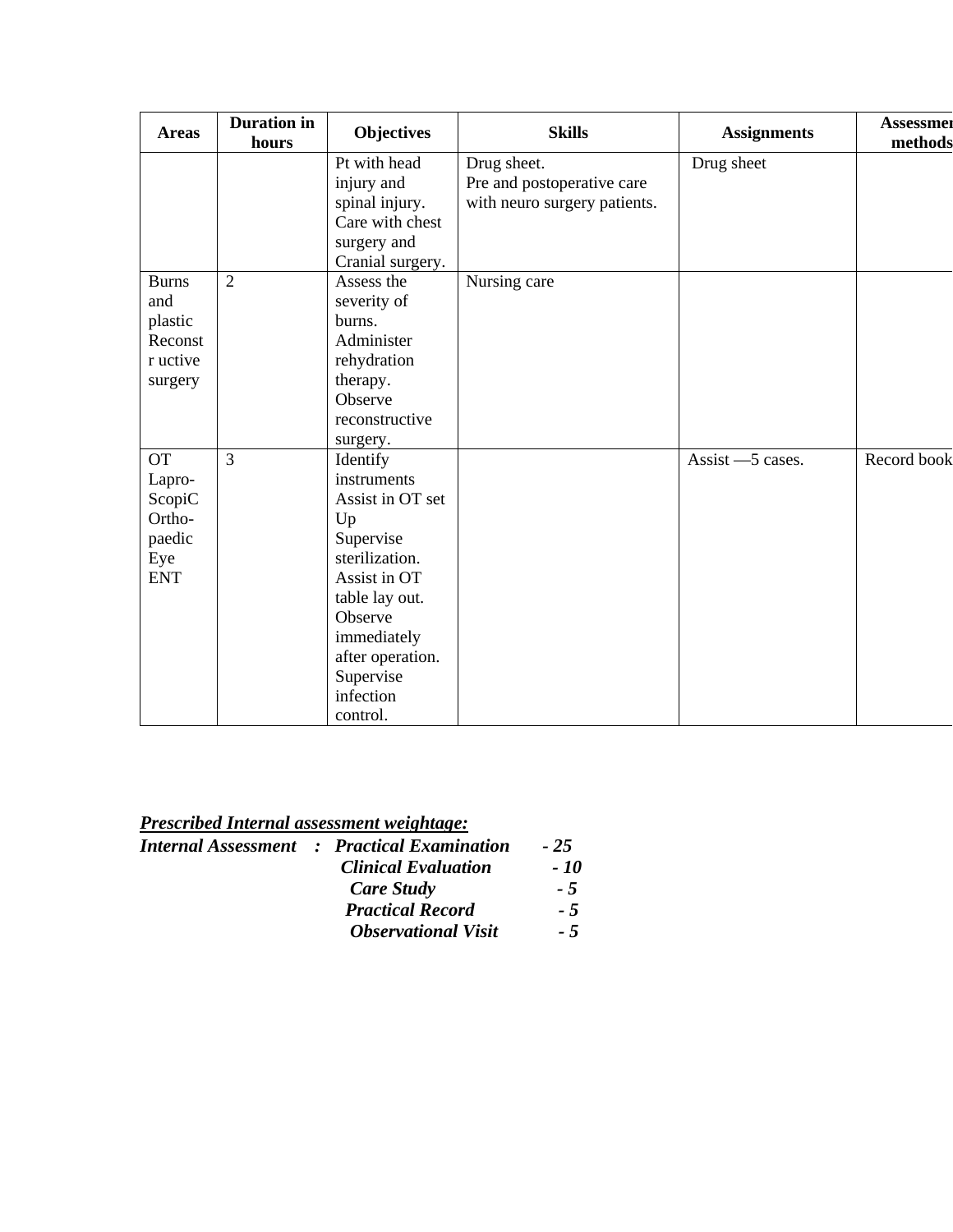### **Community Health Nursing - I**

#### **Placement: Second year Theory - 100 Hours**

# **Practical -160 hours**

#### **Course description:**

This course is designed for students to appreciate the principles of prevention, promotion and maintenance of health for individuals, families and community.

| Unit         | <b>Time</b><br>(Hrs) | <b>Learning</b><br><b>Objectives</b>            | <b>Content</b>                                                                                                                                                                                                                                                                                                                                                                                                                                                                                                                                                                                                                                                                                                                           | <b>Teaching Learning</b><br><b>Activities</b>                                                                                                            | <b>Assessment</b><br>methods                  |
|--------------|----------------------|-------------------------------------------------|------------------------------------------------------------------------------------------------------------------------------------------------------------------------------------------------------------------------------------------------------------------------------------------------------------------------------------------------------------------------------------------------------------------------------------------------------------------------------------------------------------------------------------------------------------------------------------------------------------------------------------------------------------------------------------------------------------------------------------------|----------------------------------------------------------------------------------------------------------------------------------------------------------|-----------------------------------------------|
| I            | 2                    | Describe concept<br>and dimensions of<br>health | Introduction<br>•community health nursing<br>definition, concept and<br>dimensions of health<br>emotion of health<br>Measurement of health<br>&diseases, vital statistics<br>Maintenance of health<br>п                                                                                                                                                                                                                                                                                                                                                                                                                                                                                                                                  | Lecture discussion                                                                                                                                       | Short answers                                 |
| $\mathbf{I}$ | 20                   | Describe<br>determinants of<br>health           | <b>Determinants of health</b><br>• Eugenics<br>• Environment:<br>Physical: Air, light, ventilation,<br>Water, Housing,<br>Sanitation; disposal of waste<br>disposal of dead bodies,<br>Forestation, Noise, Climate,<br>communication<br>infrastructure facilities arid<br>Linkages<br>Acts regulating the<br>environment: National<br>Pollution control board<br>Bacterial & viral: Agents,<br>host carriers and immunity<br>Arthopods and Rodents,<br>Food hygiene: Production,<br>Preservation, Purchase,<br>preparation, consumption Acts<br>regulating food hygiene-<br>Prevention of food adulteration<br>act, Drugs and cosmetic act<br>Sociocultural Customs, taboos<br>"Marriage system family<br>structure of Status of special | Lecture discussion<br>Explain using Charts,<br>graphs, Models, films,<br>slides<br>Visits to water<br>supply, sewage<br>disposal milk plant<br>house etc | Essay type<br>Short answers<br>Objective type |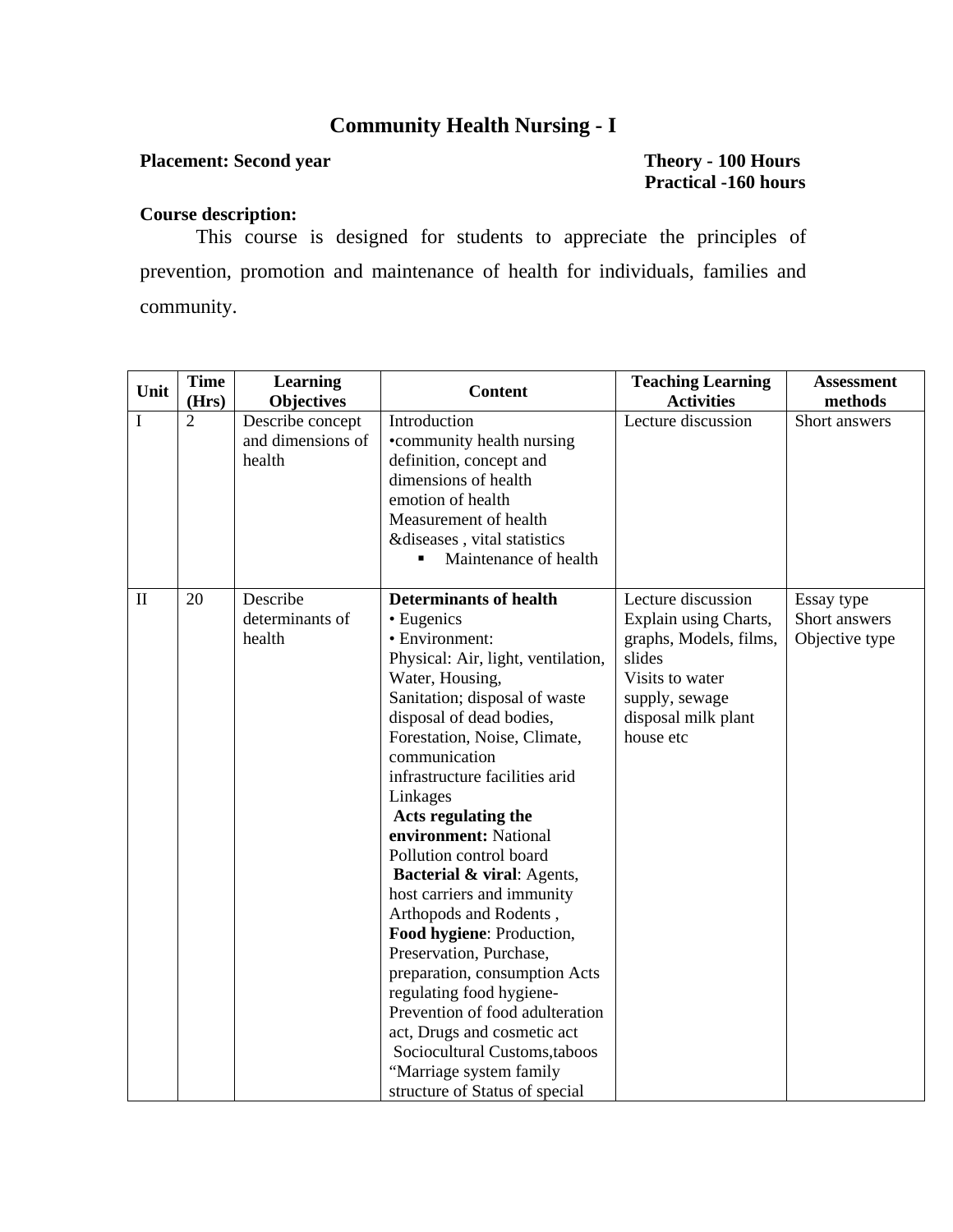| Unit      | <b>Time</b><br>(Hrs) | <b>Learning</b><br><b>Objectives</b>                                                                   | <b>Content</b>                                                                                                                                                                                                                                                                                                                                                                                                                                                                          | <b>Teaching Learning</b><br><b>Activities</b>                                                                                                                                                           | <b>Assessment</b><br>methods                  |
|-----------|----------------------|--------------------------------------------------------------------------------------------------------|-----------------------------------------------------------------------------------------------------------------------------------------------------------------------------------------------------------------------------------------------------------------------------------------------------------------------------------------------------------------------------------------------------------------------------------------------------------------------------------------|---------------------------------------------------------------------------------------------------------------------------------------------------------------------------------------------------------|-----------------------------------------------|
|           |                      |                                                                                                        | groups;<br>Females, Children, Elderly,<br>challenged groups and Sick<br>persons<br>Life Style<br>Hygiene<br>Physical activity<br>Recreation and sleep<br>Sexual life<br>Spiritual life philosophy<br>Dietary pattern<br>Education<br>Occupation<br><b>Financial Management</b><br>Income<br><b>Budget</b><br>Purchasing power<br>Security.                                                                                                                                              |                                                                                                                                                                                                         |                                               |
| $\rm III$ | 13                   | Describe concept,<br>scope, uses<br>methods and<br>approaches of<br>epidemiology                       | Epidemiology<br>Definition <concept, aims,<br="">scope, uses and terminology<br/>used in epidemiology<br/>Epidemiological investigation<br/>International classification of<br/>diseases.<br/>Medical entomology<br/>Dynamics of disease<br/>transmission: epidemiological<br/>triad 17.<br/>Morbidity and mortality:<br/>measurements<br/>Levels of prevention<br/>Methods of epidemiology of<br/>Descriptive<br/>Analytical: Epidemic<br/>investigation<br/>o Experimental</concept,> | Lecture discussion<br>Explain using Charts,<br>graphs<br>Models, films, slides                                                                                                                          | Essay type<br>Short answers                   |
| IV        | 30                   | Describe<br>Epidemiology<br>and nursing:<br>management<br>of common<br>Communicable<br><b>Diseases</b> | <b>Epidemiology and nursing</b><br>management of common<br><b>Communicable Diseases</b><br>❖ Respiratory infections<br><b>Small Pox</b><br><b>Chicken Pox</b><br>$\bullet$<br>Measles<br>$\bullet$<br>influenza<br>$\bullet$<br>Rubella<br>ARI's & Pneumonia<br><b>Mumps</b>                                                                                                                                                                                                            | Lecture discussion<br>Explain using Charts,<br>graphs<br>Models, films, slides<br>Seminar<br>Supervised field<br>practice-health<br>centers, clinics and<br>homes<br>Group projects<br>Health education | Essay type<br>Short answers<br>Objective type |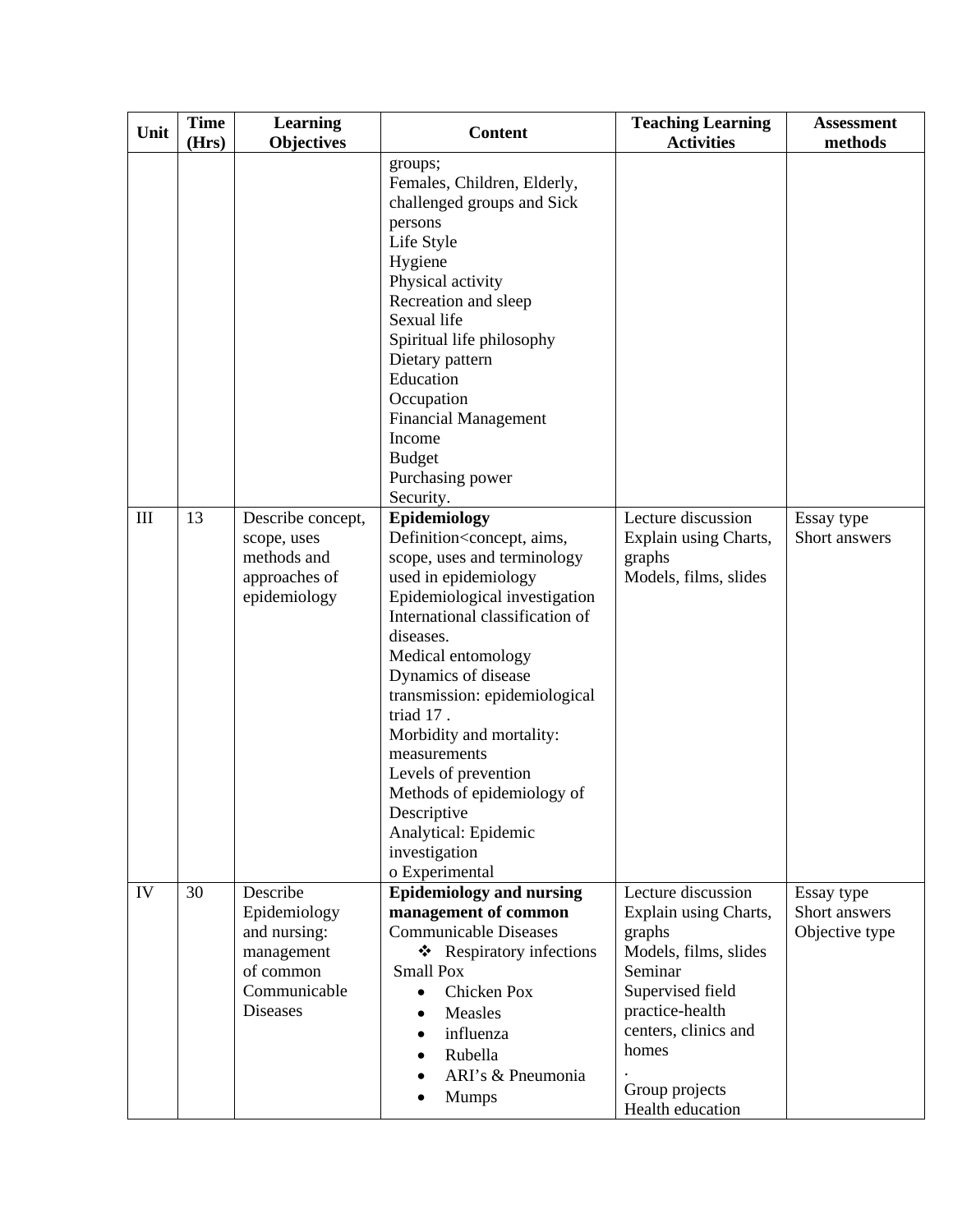| Unit | <b>Time</b> | <b>Learning</b>   | <b>Content</b>                                               | <b>Teaching Learning</b> | <b>Assessment</b> |
|------|-------------|-------------------|--------------------------------------------------------------|--------------------------|-------------------|
|      | (Hrs)       | <b>Objectives</b> |                                                              | <b>Activities</b>        | methods           |
|      |             |                   | Whooping cough<br>$\bullet$                                  |                          |                   |
|      |             |                   | Meningococcal<br>٠                                           |                          |                   |
|      |             |                   | meningitis u.<br>$\bullet$                                   |                          |                   |
|      |             |                   | Tuberculosis                                                 |                          |                   |
|      |             |                   | <b>SARS</b><br>$\bullet$                                     |                          |                   |
|      |             |                   | <b>Intestinal Infections</b>                                 |                          |                   |
|      |             |                   | Poliomyelitis Viral Hepatitis                                |                          |                   |
|      |             |                   | Cholera                                                      |                          |                   |
|      |             |                   | Diarrhoeal diseases                                          |                          |                   |
|      |             |                   | <b>Typhoid Fever</b>                                         |                          |                   |
|      |             |                   | Food poisoning                                               |                          |                   |
|      |             |                   | Amoebiasis                                                   |                          |                   |
|      |             |                   | Hook worm infection                                          |                          |                   |
|      |             |                   | Ascariasis                                                   |                          |                   |
|      |             |                   | Dracunculiasis                                               |                          |                   |
|      |             |                   | Arthropod infections                                         |                          |                   |
|      |             |                   | Dengue                                                       |                          |                   |
|      |             |                   | Malaria                                                      |                          |                   |
|      |             |                   | Filariasis                                                   |                          |                   |
|      |             |                   | Zoonoses                                                     |                          |                   |
|      |             |                   | Viral                                                        |                          |                   |
|      |             |                   | Rabies                                                       |                          |                   |
|      |             |                   | Yellow fever                                                 |                          |                   |
|      |             |                   | Japanese encephalitis                                        |                          |                   |
|      |             |                   | <b>Kyasnur Forest Disease</b><br>$\bullet$                   |                          |                   |
|      |             |                   | <b>Bacterial</b><br>$\bullet$                                |                          |                   |
|      |             |                   | <b>Brucellosis</b><br>$\bullet$                              |                          |                   |
|      |             |                   | Plague<br>$\bullet$                                          |                          |                   |
|      |             |                   | Human Salmonellosis<br>$\bullet$                             |                          |                   |
|      |             |                   | Anthrax<br>$\bullet$                                         |                          |                   |
|      |             |                   | Leptospirosis<br>$\bullet$                                   |                          |                   |
|      |             |                   | Rickettsial diseases<br>$\bullet$                            |                          |                   |
|      |             |                   | <b>U</b> Rickettsial Zoonoses<br>$\bullet$                   |                          |                   |
|      |             |                   | Scrub typhus<br>$\bullet$                                    |                          |                   |
|      |             |                   | Murine typhus.<br>$\bullet$                                  |                          |                   |
|      |             |                   | Tick typhus<br>$\bullet$                                     |                          |                   |
|      |             |                   | fever<br>$\bullet$                                           |                          |                   |
|      |             |                   | Parasitic zoonoses<br>$\bullet$                              |                          |                   |
|      |             |                   | Taeniasis<br>$\bullet$                                       |                          |                   |
|      |             |                   | Hydatid disease<br>$\bullet$                                 |                          |                   |
|      |             |                   | Leishmaniasis<br>$\bullet$<br>Surface infection<br>$\bullet$ |                          |                   |
|      |             |                   | Trachoma<br>$\bullet$                                        |                          |                   |
|      |             |                   | Tetanus<br>$\bullet$                                         |                          |                   |
|      |             |                   | Leprosy<br>$\bullet$                                         |                          |                   |
|      |             |                   | STD & RTI<br>$\bullet$                                       |                          |                   |
|      |             |                   | Yaws<br>$\bullet$                                            |                          |                   |
|      |             |                   | <b>HIV/AIDS</b>                                              |                          |                   |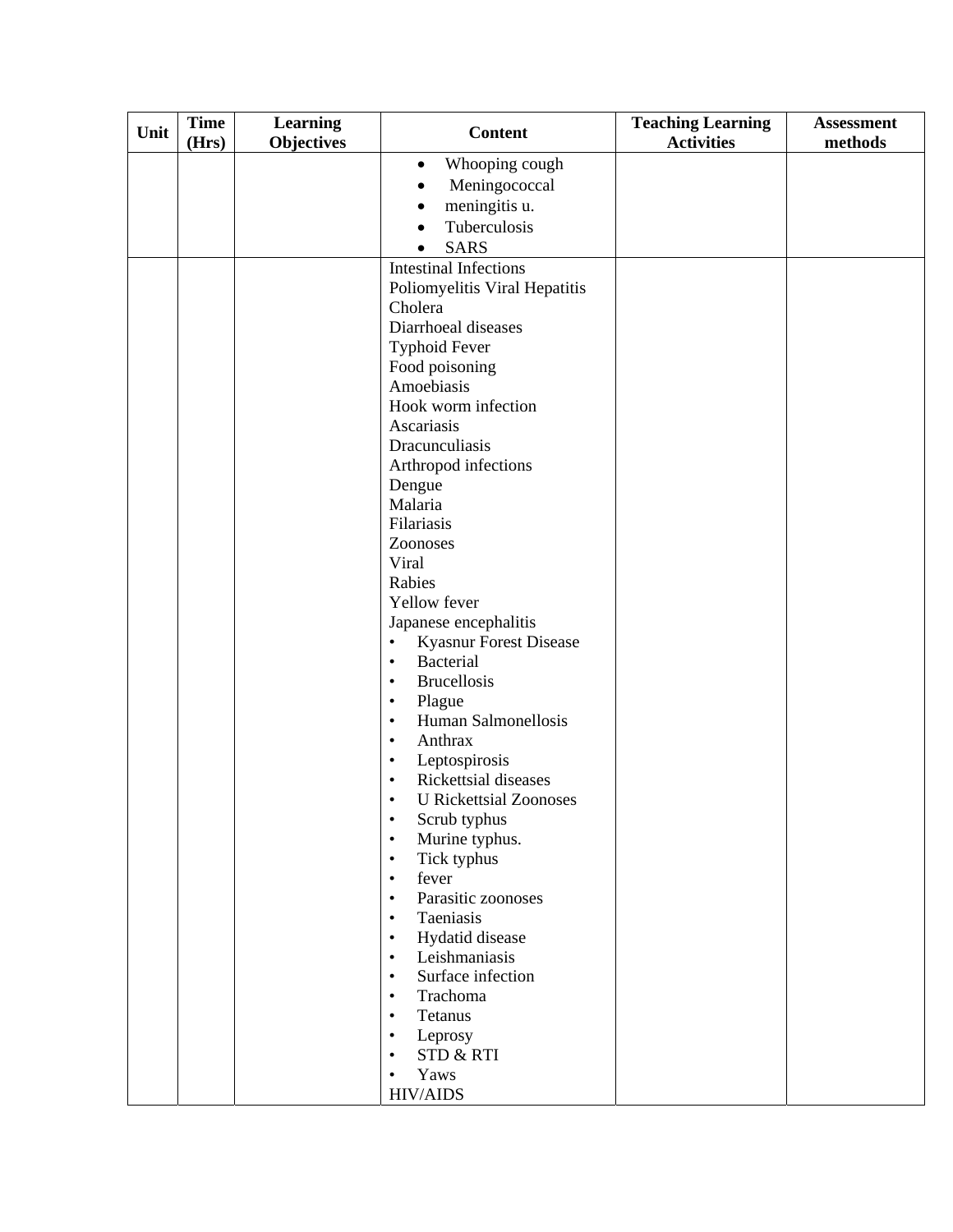| Unit         | <b>Time</b><br>(Hrs) | <b>Learning</b><br><b>Objectives</b>                                                                                                                           | <b>Content</b>                                                                                                                                                                                                                                                                                                                                                                                                                                         | <b>Teaching Learning</b><br><b>Activities</b>                                                                                                                                                             | <b>Assessment</b><br>methods                                                           |
|--------------|----------------------|----------------------------------------------------------------------------------------------------------------------------------------------------------------|--------------------------------------------------------------------------------------------------------------------------------------------------------------------------------------------------------------------------------------------------------------------------------------------------------------------------------------------------------------------------------------------------------------------------------------------------------|-----------------------------------------------------------------------------------------------------------------------------------------------------------------------------------------------------------|----------------------------------------------------------------------------------------|
|              |                      |                                                                                                                                                                | Any other                                                                                                                                                                                                                                                                                                                                                                                                                                              |                                                                                                                                                                                                           |                                                                                        |
| $\mathbf{V}$ | 12                   | Describe<br>Epidemiology and<br>nursing<br>management of<br>common Non<br>communicable<br>diseases                                                             | <b>Epidemiology and Nursing</b><br>management of Non<br>communicable diseases<br>Malnutrition: under nutrition,<br>over nutrition, nutritional<br>deficiencies<br>Anaemia<br>Hypertension<br><b>Stroke</b><br><b>Rheumatic.Heart Disease</b><br><b>Coronary Heart Disease</b><br>Cancer<br>Diabetes mellitus<br><b>Blindness</b><br>Accidents<br>Mental illness<br>Obesity<br><b>Iodine Deficiency</b><br><b>Fluorosis</b><br>Epilepsy                 | Seminar<br>Supervised field<br>practice-health<br>centers, clinics and<br>homes<br>Group projects!<br>Health education<br>Lecture discussion.<br>Explain using Charts,<br>graphs<br>Models, films, slides | <b>Essay type Short</b><br>answers<br>Objective type                                   |
| VI           | 6                    | Describe the<br>concepts and<br>scope of<br>demography<br>Describe methods<br>of data collection,<br>analysis and<br>interpretation'<br>of demographic<br>data | <b>Demography</b><br>• Definition, concept and scope<br>• Methods of collection,<br>analysis and interpretation of<br>demographic data<br>• Demographic rates and ratios                                                                                                                                                                                                                                                                               | Lecture discussion<br>Community<br>identification<br>survey                                                                                                                                               | Essay type<br>Short answers<br>Objective type<br>Assessment of<br>Survey report        |
| VII          | 17                   | Identify the<br>impact of<br>population<br>explosion in India<br>Describe methods<br>of population<br>control                                                  | Population and its control<br>• Population explosion and its<br>impact on social, economic<br>development of individual,<br>society ad country<br>· Population control:<br>Overall development:<br>Women empowerment, social,<br>economic and educational<br>development<br>Limiting family size:<br>Promotion of small family<br>norm<br>Methods: spacing (natural,<br>biological, chemical,<br>mechanical methods etc)<br>Terminal: surgical methods | Lecture discussion<br>Population survey<br>Counseling<br>Demonstration<br>Practice session<br>Supervised field<br>practice                                                                                | <b>Essay type Short</b><br>answers<br>Objective type<br>Assessment of<br>Survey report |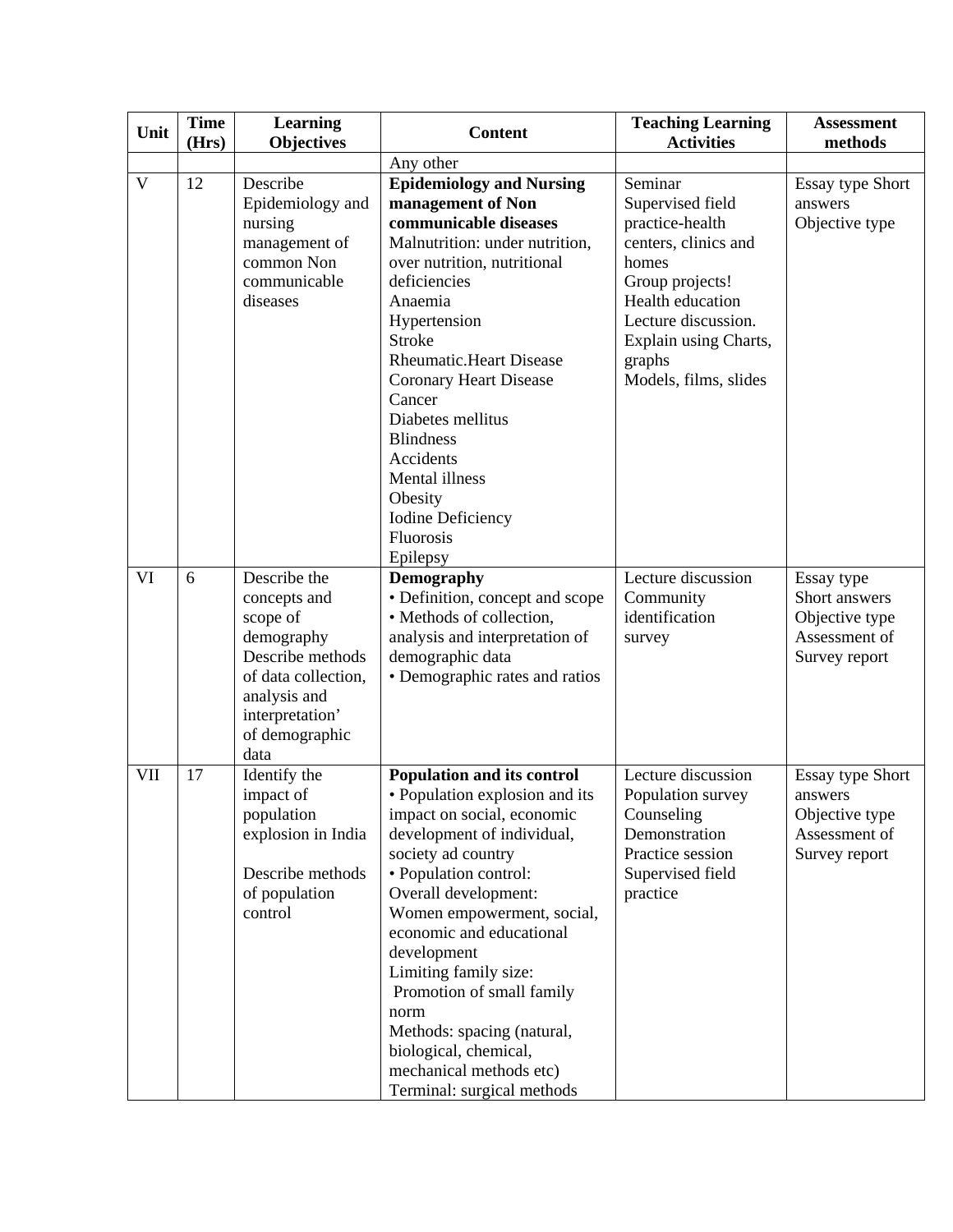| Unit | <b>Time</b><br>(Hrs) | ∟earning<br><b>Objectives</b> | <b>Content</b>          | <b>Teaching Learning</b><br>Activities | Assessment<br>methods |
|------|----------------------|-------------------------------|-------------------------|----------------------------------------|-----------------------|
|      |                      |                               | Emergency contraception |                                        |                       |

| <b>Internal Assessment : Term Test</b> |                 | $-30$ |
|----------------------------------------|-----------------|-------|
|                                        | Assignment - 20 |       |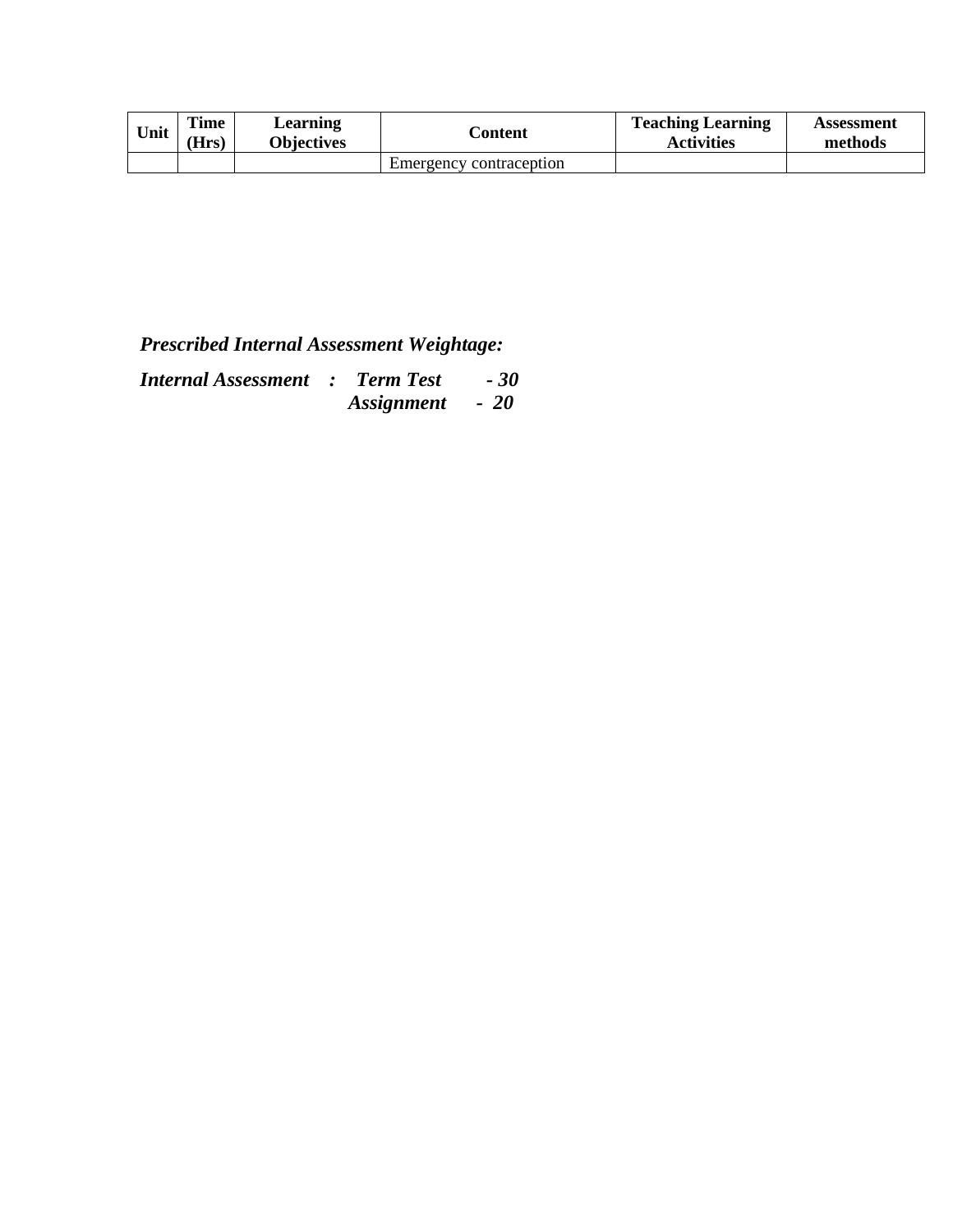# **Community Health Nursing I – Practical**

**Placement: Second year** Time: 160 hours

| <b>Areas</b> | <b>Duration</b> in<br>hours | <b>Objectives</b> | <b>Skills</b>          | <b>Assignments</b> | <b>Assessment</b><br>methods |
|--------------|-----------------------------|-------------------|------------------------|--------------------|------------------------------|
| Communit     | Urban-60 hrs                | • Build and       | • Use Techniques of    | • To work with     | • Assess clinical            |
| y            | Rural-100 hrs               | Maintain          | interpersonal          | 2 assigned         | performance                  |
| health       |                             | rapport           | relationship           | families each      | with rating                  |
| nursing      |                             | • Identify        | · Identification of    | in urban and       | scale                        |
|              |                             | demographic       | health determinants    | rural /            | • Assess each                |
|              |                             | characteristics,  | of community           | • Family           | skill with                   |
|              |                             | health            | • History taking       | Study              | checklist                    |
|              |                             | determinants      | • Physical examination | •Observation       | • Evaluation of              |
|              |                             | and               | • Collect specimens-   | report of          | family study,                |
|              |                             | community         | sputum, malaria        | community -1       | observation                  |
|              |                             | health            | smear                  | •Health talks 2    | report and                   |
|              |                             | resources         | • Perform simple lab   | $(1$ in urban and  | health talk                  |
|              |                             | • Diagnose        | tests at centre-blood  | in rural)          | • Completion of              |
|              |                             | health needs of   | for Hemoglobin and     |                    | activity record.             |
|              |                             | individual and    | sugar, urine for       |                    |                              |
|              |                             | families          | albumin and sugar      |                    |                              |
|              |                             | • Provide         | • Administer vaccines  |                    |                              |
|              |                             | primary care in   | and medications to     |                    |                              |
|              |                             | health centre     | adults                 |                    |                              |
|              |                             | • Counsel and     | • Counsel and teach    |                    |                              |
|              |                             | educate           | individual, family     |                    |                              |
|              |                             | individual,       | and community          |                    |                              |
|              |                             | family and        | Nutrition              |                    |                              |
|              |                             | community         | Hygiene                |                    |                              |
|              |                             |                   | Self health monitoring |                    |                              |
|              |                             |                   | Seeking health         |                    |                              |
|              |                             |                   | services               |                    |                              |
|              |                             |                   | Healthy life style     |                    |                              |
|              |                             |                   | Family welfare         |                    |                              |
|              |                             |                   | methods                |                    |                              |
|              |                             |                   | Health promotion       |                    |                              |

*Prescribed Internal Assessment Weightage*

| <b>Practical Internal Assessment</b> | <b>Practical Examination:</b> | 25 |
|--------------------------------------|-------------------------------|----|
|                                      | <b>Clinical Evaluation</b>    | 10 |
|                                      | <b>Family Care study</b>      | 5  |
|                                      | <b>Practical Record</b>       | 5  |
|                                      | <b>Field Visit</b>            | 5  |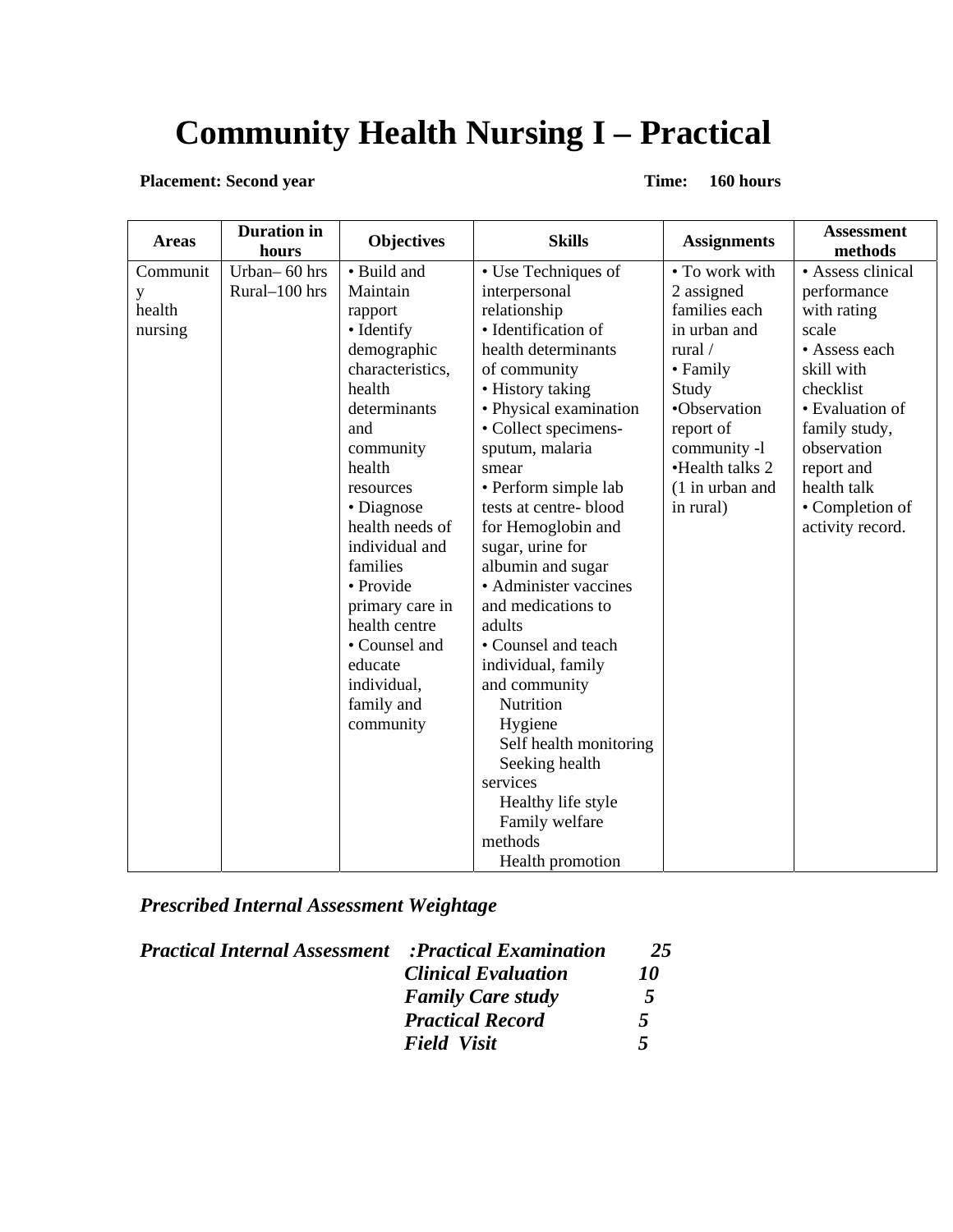# **Communication & Educational Technology**

**Placement: Second year Hours – 100 hrs** 

 **Theory - 70 Hours** 

#### **Practice Teaching - 30 hours**

#### **Course Description:**

This course is designed to help the students acquire an understanding of the principles and methods of communication and teaching. It helps to develop skill in communicating effectively, maintaining effective interpersonal relations, teaching individuals and groups in clinical, community health and educational settings.

| Unit         | $\overline{\text{T}}$ | <b>Time</b><br>(Hrs)<br>$\mathbf{P}$ | Learning<br><b>Objectives</b>                                                                                                           | <b>Content</b>                                                                                                                                                                                                                                 | <b>Teaching Learning Activities</b>                                                                               | <b>Assessment</b><br>methods                                                                                    |
|--------------|-----------------------|--------------------------------------|-----------------------------------------------------------------------------------------------------------------------------------------|------------------------------------------------------------------------------------------------------------------------------------------------------------------------------------------------------------------------------------------------|-------------------------------------------------------------------------------------------------------------------|-----------------------------------------------------------------------------------------------------------------|
| $\mathbf{1}$ | 6                     |                                      | Describe<br>$\blacktriangleright$<br>the<br>communica<br>tion<br>process<br>identify<br>techniques<br>of effective<br>communica<br>tion | <b>Review of</b><br>Communication<br><b>Process</b><br>Process; elements And<br>channel<br>Facilitators<br>Barriers and methods<br>of overcoming<br>Techniques                                                                                 | <b>Lecture Discussion</b><br>➤<br>Role plays<br>➤<br>Exercises with audio/video<br>$\blacktriangleright$<br>tapes | Respond to<br>➤<br>critical<br>incidents<br>$\blacktriangleright$<br>Short<br>answers<br>Objective<br>➤<br>type |
| $\mathbf{I}$ | 6                     |                                      | Establish<br>$\blacktriangleright$<br>effective<br>inter-<br>personal<br>relations<br>with<br>patients,<br>families &<br>co-workers     | <b>Interpersonal</b><br>relations<br>Purpose & types<br>Phases<br>Barriers & methods of<br>overcoming<br>Johari Window                                                                                                                         | <b>Lecture Discussion</b><br>Role Plays<br>Exercises with audio/video<br>tapes<br>Process recording               | <b>Short Answer</b><br>Objective type                                                                           |
| III          | 6                     |                                      | $\blacktriangleright$<br>Develop<br>effective<br>human<br>relations in<br>context of<br>nursing                                         | <b>Human relations</b><br>• Understanding self<br>· Social behaviour,<br>motivation, social<br>attitudes<br>· Individual and<br>groups<br>• Groups & individual<br>• Human relations in<br>context of nursing<br>• Group dynamics<br>Team work | <b>Lecture Discussion</b><br>Sociometry<br>Group games<br>Psychometric exercise<br>followed by discussion         | <b>Short Answer</b><br>Objective type<br>Respond to test<br>based on critical<br>incidents                      |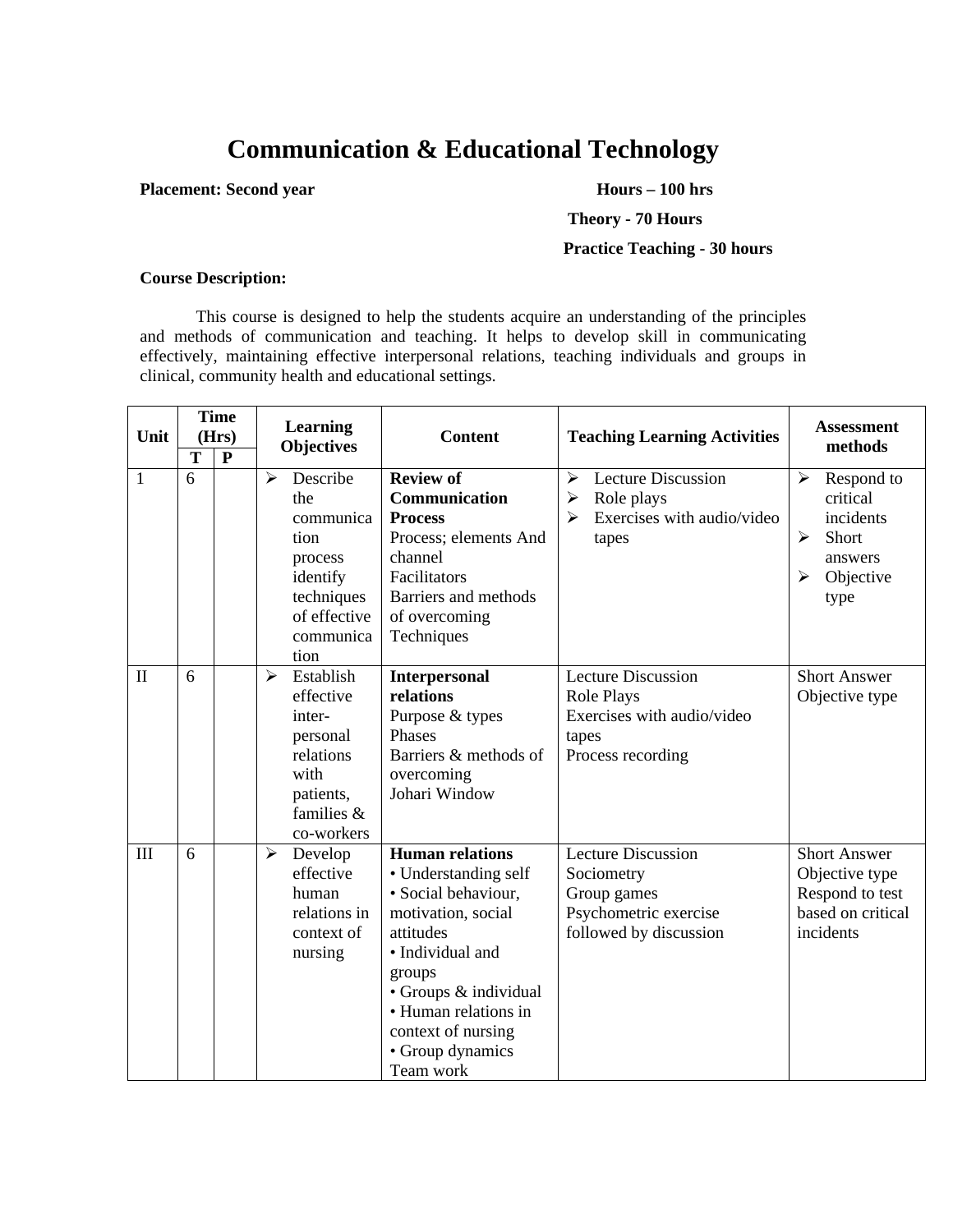| Unit | T  | <b>Time</b><br><b>Learning</b><br>(Hrs)<br><b>Objectives</b><br>${\bf P}$ |                                                                                      | <b>Content</b>                                                                                                                                                                                                                                                                                                                                                                                                                                  | <b>Teaching Learning Activities</b>                                                                       | <b>Assessment</b><br>methods                                                                 |
|------|----|---------------------------------------------------------------------------|--------------------------------------------------------------------------------------|-------------------------------------------------------------------------------------------------------------------------------------------------------------------------------------------------------------------------------------------------------------------------------------------------------------------------------------------------------------------------------------------------------------------------------------------------|-----------------------------------------------------------------------------------------------------------|----------------------------------------------------------------------------------------------|
| IV   | 12 | $\overline{5}$                                                            | Develop<br>$\blacktriangleright$<br>basic skill of<br>counseling<br>and guidance     | Guidance &<br>counseling<br>Definition<br>Purpose, scope and<br>need<br><b>Basic principles</b><br>Organization of<br>counseling services<br>Types of counseling<br>approaches<br>Role and preparation<br>of counselor<br>Issues for counseling<br>in<br>nursing: students and<br>practitioners<br>Counseling process —<br>steps & techniques,<br>tools of counselor<br>Managing disciplinary<br>problems<br>Management of crisis<br>& referral | <b>Lecture Discussion</b><br>Role play on counseling in<br>different situations followed<br>by discussion | <b>Short Answer</b><br>Objective type<br>Assess<br>performance in<br>role play<br>situations |
| V    | 6  |                                                                           | Describe the<br>philosophy &<br>principles of<br>Education<br>Explain the<br>process | <b>Principles of</b><br>education & teaching<br>learning process<br>• Education: meaning,<br>philosophy, aims,<br>teaching learning functions & principles<br>• Nature and<br>Characteristics of<br>learn<br>• Principles and<br>maxims of teaching,<br>• Formulating<br>objectives; general<br>and specific<br>• Lesson planning<br>• Classroom<br>management                                                                                  | Lecture. Discussion<br>Prepare lesson plan<br>Micro teaching<br>Exercise on writing<br>Objectives         | <b>Short Answer</b><br>Objective type<br>Assess lesson<br>plans & teaching<br>sessions       |
| VI   | 11 | 10                                                                        | Demonstrate                                                                          | <b>Methods of teaching</b>                                                                                                                                                                                                                                                                                                                                                                                                                      | <b>Lecture Discussion</b>                                                                                 | <b>Short Answer</b>                                                                          |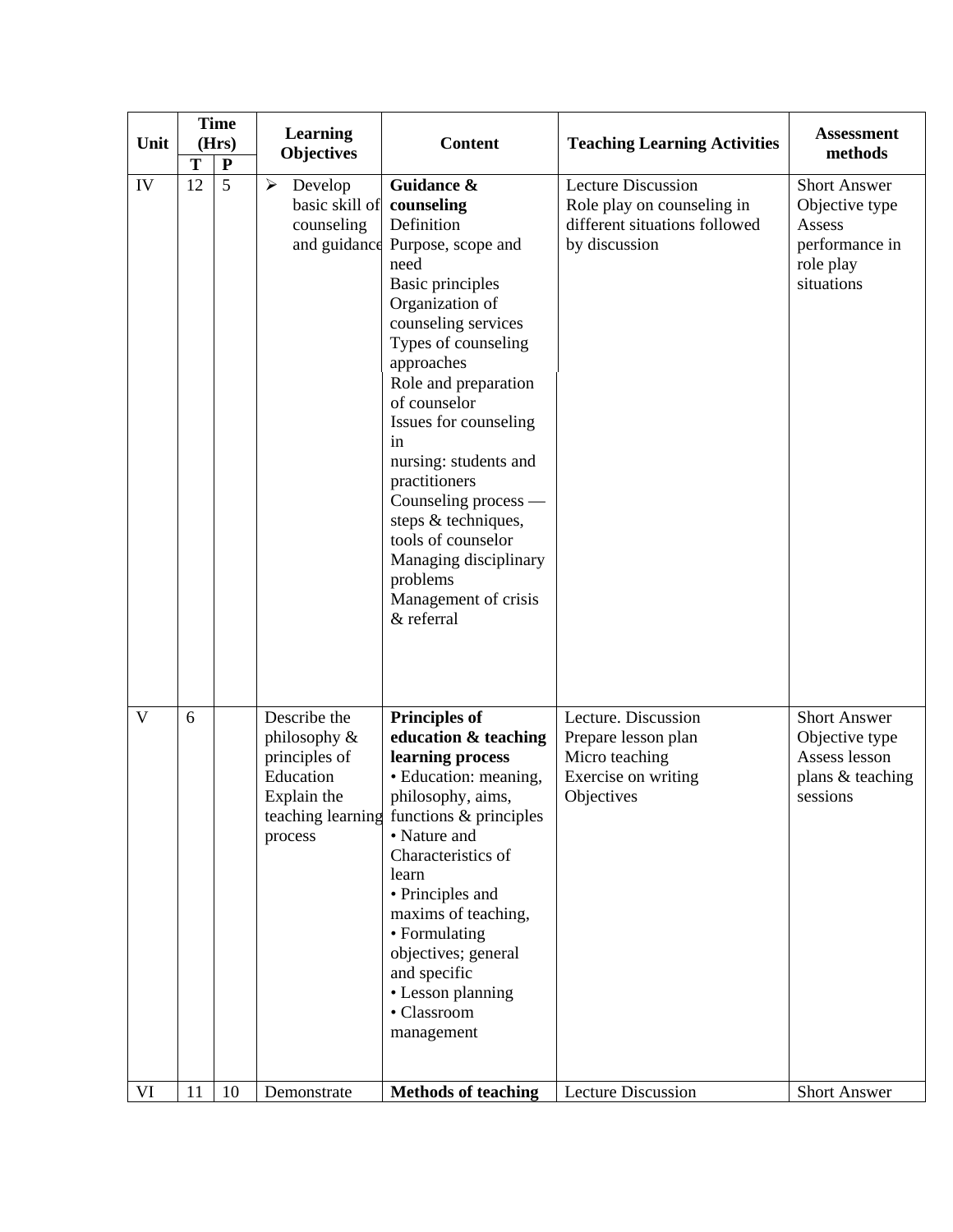| Unit | <b>Time</b><br>(Hrs)<br>$\overline{T}$<br>$\mathbf{P}$ |                | Learning<br><b>Objectives</b>                                                                                     | <b>Content</b>                                                                                                                                                                                                                                                                                                                                                                                                                                                                            | <b>Teaching Learning Activities</b>                                                                           | <b>Assessment</b><br>methods                                                |
|------|--------------------------------------------------------|----------------|-------------------------------------------------------------------------------------------------------------------|-------------------------------------------------------------------------------------------------------------------------------------------------------------------------------------------------------------------------------------------------------------------------------------------------------------------------------------------------------------------------------------------------------------------------------------------------------------------------------------------|---------------------------------------------------------------------------------------------------------------|-----------------------------------------------------------------------------|
|      |                                                        |                | teaching skill<br>using various<br>teaching.<br>methods in<br>clinical,<br>classroom and<br>community<br>settings | Lecture,<br>demonstration, group<br>discussion, seminar<br>symposium, panel<br>discussion, role play,<br>project, field trip,<br>workshop, exhibition,<br>programmed<br>instruction, computer<br>assisted learning,<br>micro teaching<br>problem based<br>learning, Self<br>instructional module<br>and simulation etc.<br>• Clinical teaching<br>methods:<br>case method, nursing<br>round & reports,<br>bedside clinic,<br>conference (individual<br>& group) process<br>recording.     | Conduct 5 teaching sessions<br>using different methods $\&$<br>media                                          | Objective type<br>Assess teaching<br>sessions                               |
| VII  | 11                                                     | 8              | Prepare and use<br>different type of<br>educational<br>media<br>effectively                                       | <b>Educational Media</b><br>Purposes and types of<br>A.V. Aids, Principles<br>& Sources etc.,<br>Graphic aids: chalk<br>board, chart, graphs,<br>posters, flash cards,<br>flannel graph, bulletin,<br>cartoon.<br>3 Dimensional Aids:<br>Objects, Specimens,<br>Models, Puppets<br>Printed Aids:<br>Pamphlets & leaflets.<br>Projected Aids:<br>Slides, OHP, Films,<br>TV, VCR/VCD,<br>Camera, Microscope,<br>LCD.<br>Audio Aids:<br>Tape recorder, public<br>address system.<br>Computer | Lecture, discussions,<br>Demonstration<br>Prepare different teaching<br>aids-Projected and non-<br>projected. | Short answers<br>Objective Type<br>Assess the<br>teaching aids<br>prepared. |
| VIII | 6                                                      | $\overline{7}$ | Prepare different                                                                                                 | Assessment:                                                                                                                                                                                                                                                                                                                                                                                                                                                                               | Lecture, Discussions,                                                                                         | Short answers                                                               |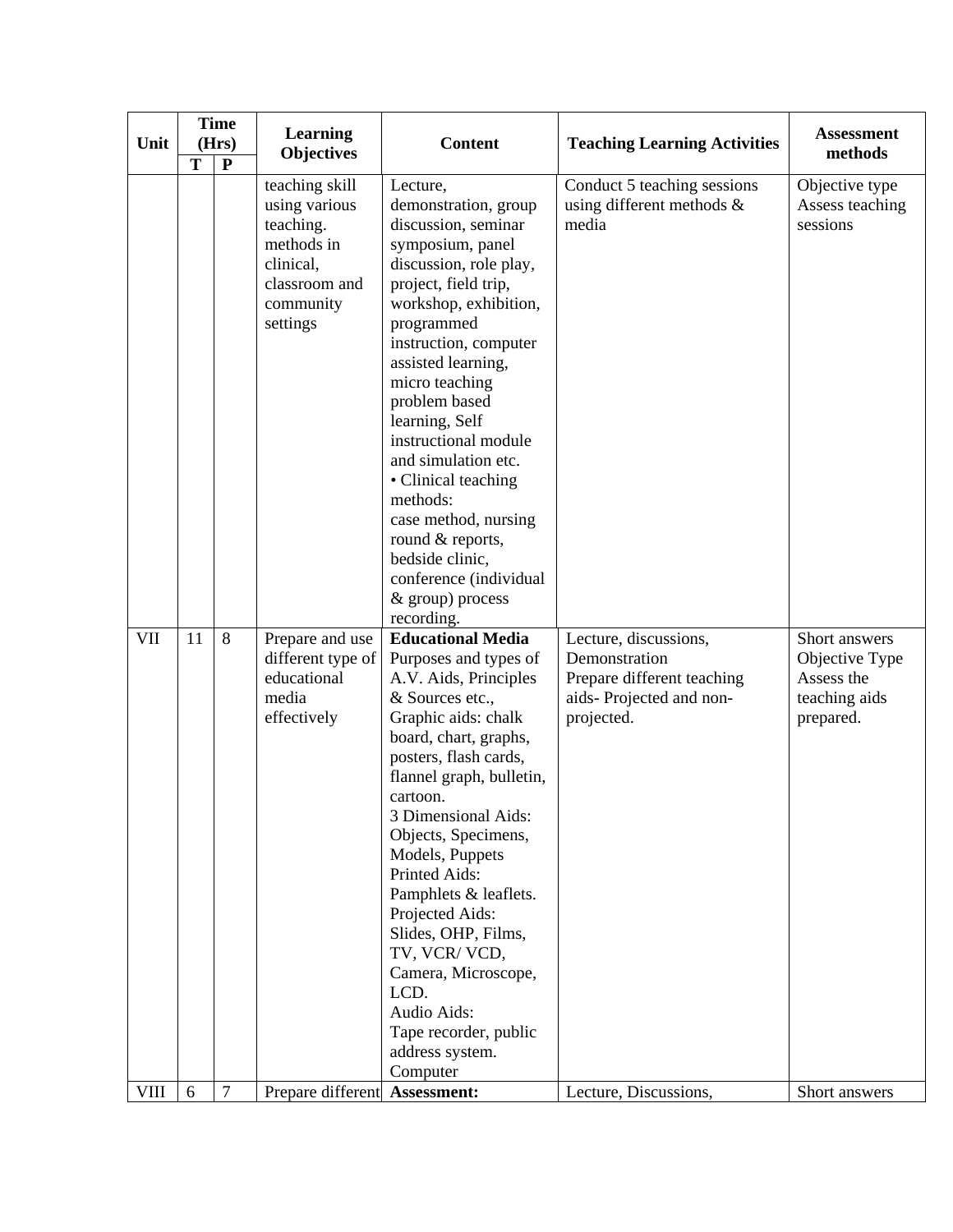| Unit | <b>Time</b><br>(Hrs) |           | <b>Learning</b><br><b>Objectives</b>                                                                     | <b>Content</b>                                                                                                                                                                                                                                                                                                                                                                                                                                                        | <b>Teaching Learning Activities</b>                                                                                  | <b>Assessment</b><br>methods                                                                                  |
|------|----------------------|-----------|----------------------------------------------------------------------------------------------------------|-----------------------------------------------------------------------------------------------------------------------------------------------------------------------------------------------------------------------------------------------------------------------------------------------------------------------------------------------------------------------------------------------------------------------------------------------------------------------|----------------------------------------------------------------------------------------------------------------------|---------------------------------------------------------------------------------------------------------------|
|      | T                    | ${\bf P}$ | types of<br>questions for<br>assessment of<br>knowledge,<br>skills and<br>attitudes                      | Purpose and scope of<br>evaluation and<br>assessment<br>Criteria for selection<br>of assessment<br>techniques and<br>methods<br>Assessment of<br>knowledge:<br>Essay type questions<br>Short answer questions<br>(SAQ). Multiple<br><b>Choice Questions</b><br>(MCQ).<br>Assessment of skills:<br><b>Observation Check</b><br>List, Practical Exam,<br>Viva, Objective<br>Structured clinical<br>examination (OSCE)<br>Assessment of<br>attitude:<br>Attitude scales. | Exercise on writing different<br>types of assessment tools.                                                          | Objective types<br>Assess the<br>strategies used in<br>practice teaching<br>sessions and<br>exercise sessions |
| IX   | 6                    |           | Teach<br>individuals,<br>groups and<br>communities<br>about health<br>with their active<br>participation | Information,<br><b>Education &amp;</b><br>communication for<br>health<br>(IEC)<br>o Health behaviour &<br>health education<br>Planning for health<br>education<br>Health education with<br>individuals, groups $\&$<br>communities<br>Communicating health<br>messages<br>Methods & media for<br>communicating health<br>messages<br>Using mass media                                                                                                                 | <b>Lecture Discussion</b><br>Plan & conduct health<br>education, sessions for<br>individuals, group &<br>communities | <b>Short Answer</b><br>Objective type<br>Assess the<br>planning &<br>conduct of the<br>educational<br>session |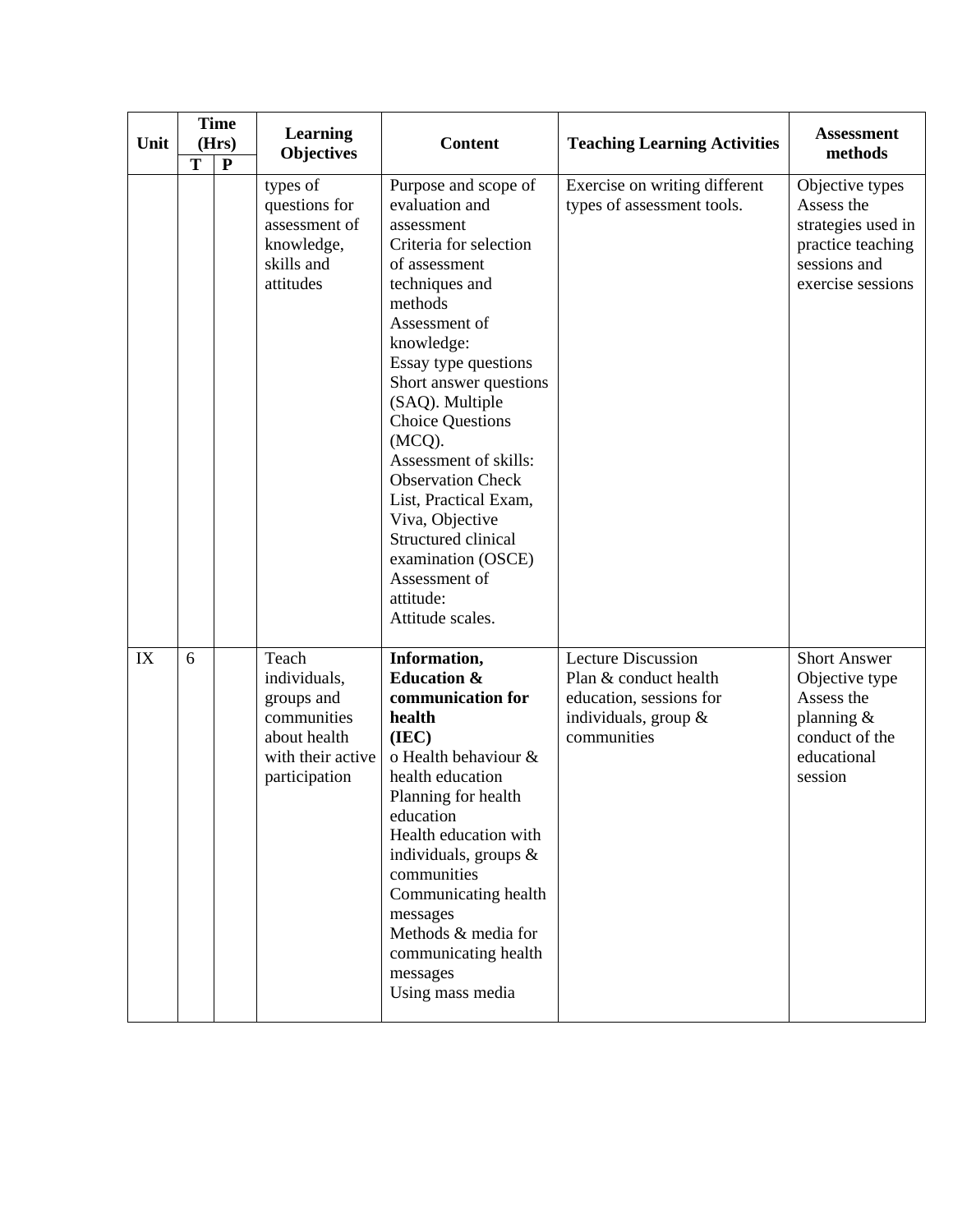### **Nursing Education**

#### **Recommended Books:**

- 1. Sankar Narayanan Education & Communication Technology, 2007, Brainfill
- 2. Young Teaching Nursing, 2008, LWW
- 3. Neeraja Nursing Education, 2008, Jaypee

#### **Reference Books:-**

- 1. Bosek Ethical Component of Nursing Education , LWW
- 2. Mariner Teaching Nursing ,2008,Elsevier
- 3. Smith The Legal, Professional and Ethical Dimensions of Higher Education,Kluwer in
- 4. Keating Curriculum Development Nursing ,WoltersKluwer.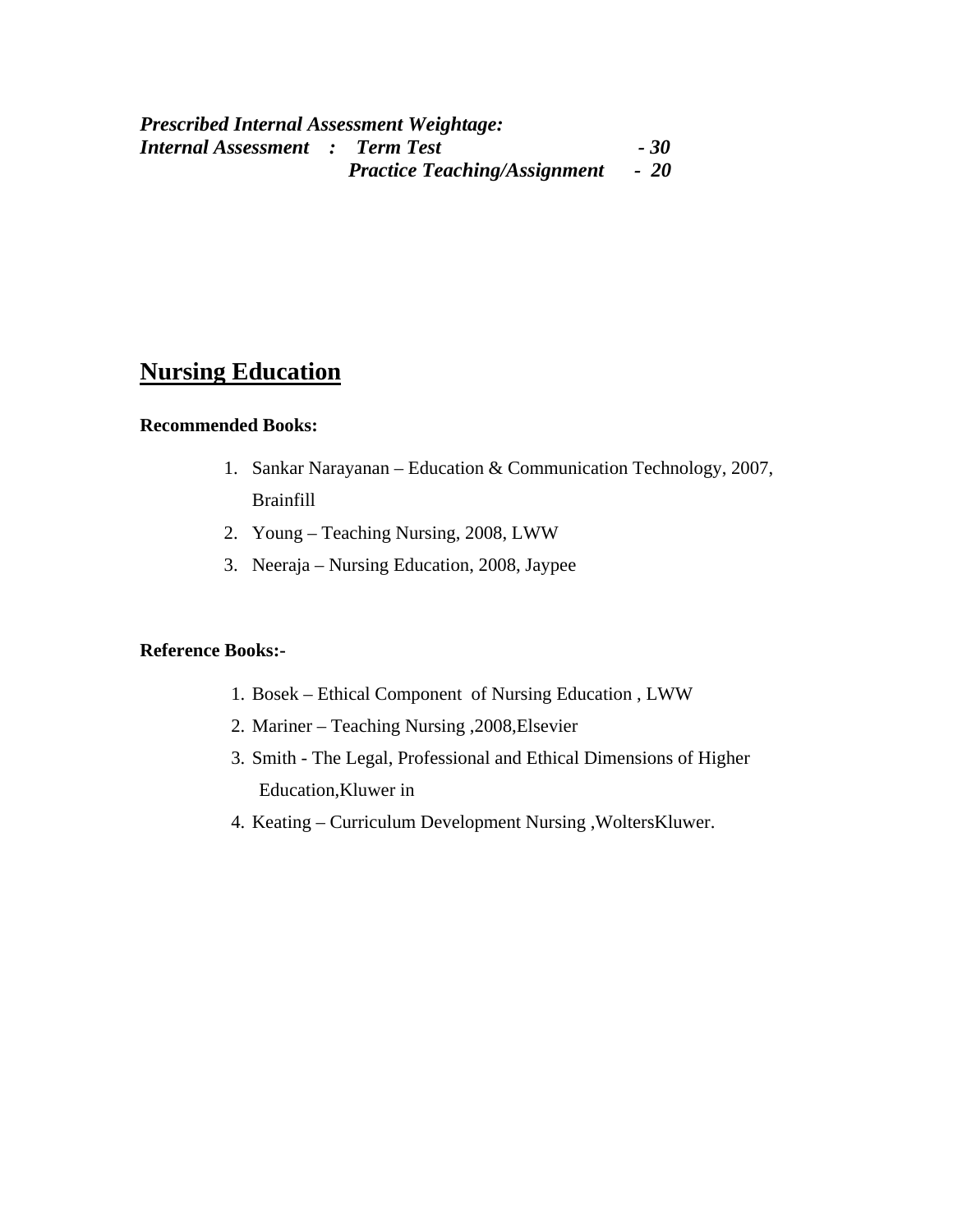# **Medical Surgical Nursing (Adult including Geriatrics) II**

**Placement: Third year** Time: Theory - 120 hours **Practical - 300hours** 

#### **Course Description:**

The purpose of this course is to acquire knowledge and develop proficiency in caring for patients with medical and surgical disorders in varieties of health care settings and at home.

| <b>Unit</b>  | <b>Time</b><br>(Hrs) | Learning<br><b>Objectives</b> | <b>Content</b>                                      | <b>Teaching</b><br>Learning<br><b>Activities</b> | <b>Assessment</b><br>methods |
|--------------|----------------------|-------------------------------|-----------------------------------------------------|--------------------------------------------------|------------------------------|
| $\mathbf{I}$ | 15                   | Describe the                  | <b>Nursing management of Patient</b>                | Lecture discussion                               | Essay type                   |
|              |                      | etiology,                     | with disorders of Ear Nose and                      | Explain using Charts,                            | Short answers                |
|              |                      | patho-                        | <b>Throat</b>                                       | graphs                                           | Objective type               |
|              |                      | physiology,                   | Review of anatomy and<br>➤                          | Models, films, slides                            | Assessment of                |
|              |                      | clinical                      | physiology of the Ear Nose and                      | Demonstration                                    | skills with check            |
|              |                      | manifestation                 | Throat -                                            | Practice session                                 | list                         |
|              |                      | s, diagnostic                 | <b>Nursing Assessment-History</b><br>➤              | Case discussions /                               | Assessment of                |
|              |                      | measures and                  | and Physical assessment                             | Seminar                                          | patient management           |
|              |                      | management                    | Etiology, Pathophysiology,<br>➤                     | Health education                                 | problem                      |
|              |                      | of patients                   | clinical manifestations, diagn                      | Supervised clinical                              |                              |
|              |                      | with disorders                | osis, treatment modalities and                      | practice                                         |                              |
|              |                      | of Ear Nose                   | medical & surgical nursing                          | Drug book                                        |                              |
|              |                      | and Throat                    | management of Ear Nose and                          | /presentation                                    |                              |
|              |                      |                               | Throat disorders:                                   |                                                  |                              |
|              |                      |                               | External ear: deformities<br>$\blacktriangleright$  |                                                  |                              |
|              |                      |                               | otalgia, foreign bodies, and                        |                                                  |                              |
|              |                      |                               | tumours                                             |                                                  |                              |
|              |                      |                               | Middle Ear-Impacted wax,<br>➤                       |                                                  |                              |
|              |                      |                               | Tympanic membrane                                   |                                                  |                              |
|              |                      |                               | perforation, otitis media,                          |                                                  |                              |
|              |                      |                               | otosclerosis, mastoiditis,                          |                                                  |                              |
|              |                      |                               | tumours                                             |                                                  |                              |
|              |                      |                               | Inner ear-Meniere's Disease,<br>➤                   |                                                  |                              |
|              |                      |                               | labyrinthitis, ototoxicity,<br>tumours              |                                                  |                              |
|              |                      |                               | Upper airway infections —<br>$\blacktriangleright$  |                                                  |                              |
|              |                      |                               | Common cold, sinusitis, eth                         |                                                  |                              |
|              |                      |                               | initis, rhinitis, pharyngitis,                      |                                                  |                              |
|              |                      |                               | tonsilitis and adenoiditis,                         |                                                  |                              |
|              |                      |                               | peritonsilar abscess, laryngitis                    |                                                  |                              |
|              |                      |                               | Upper respiratory airway —<br>$\blacktriangleright$ |                                                  |                              |
|              |                      |                               | epistaxis,                                          |                                                  |                              |
|              |                      |                               | Nasal obstruction, laryngeal<br>⋗                   |                                                  |                              |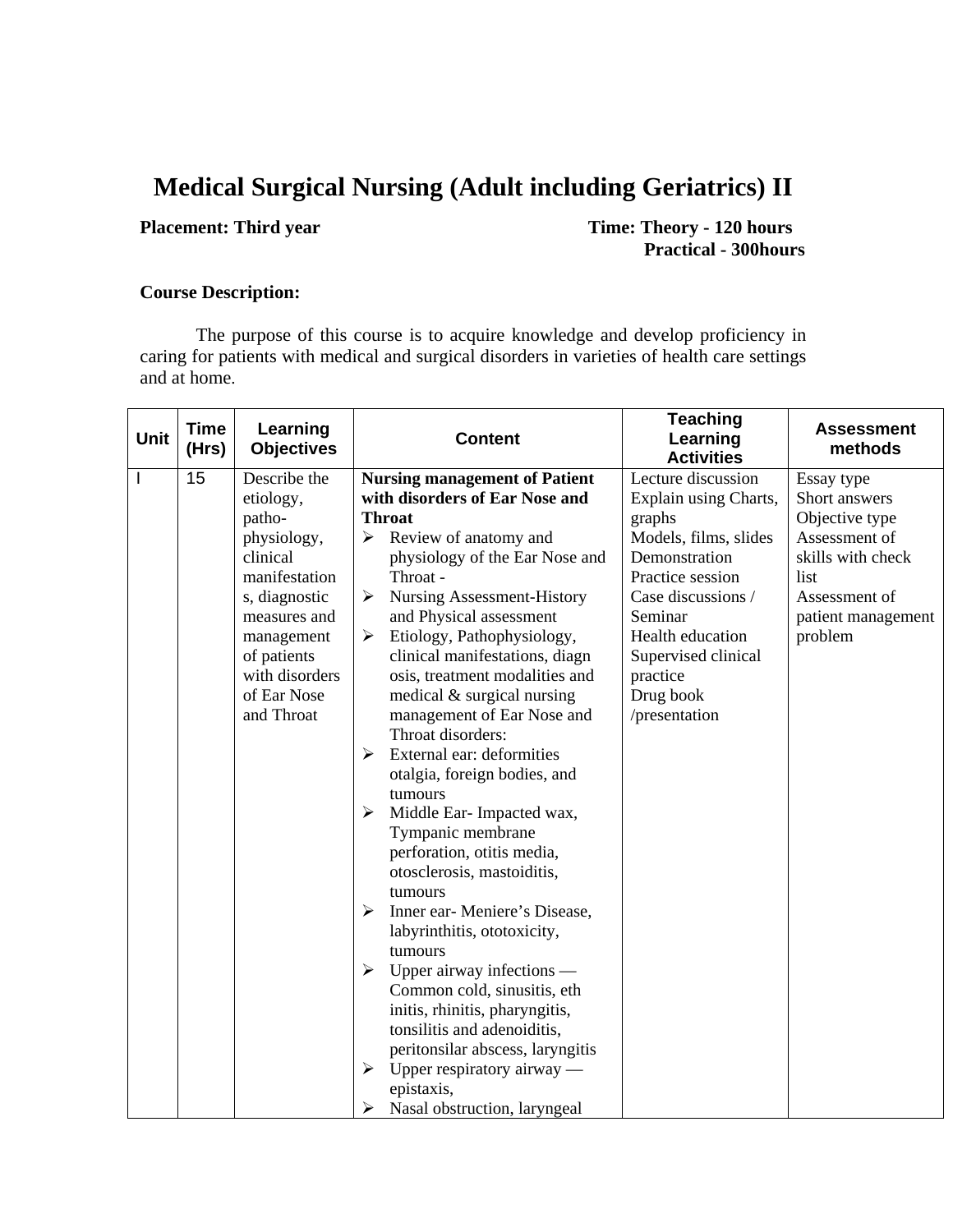| <b>Unit</b> | <b>Time</b><br>(Hrs) | Learning<br><b>Objectives</b> |   | <b>Content</b>                                                         | <b>Teaching</b><br>Learning<br><b>Activities</b> | <b>Assessment</b><br>methods |
|-------------|----------------------|-------------------------------|---|------------------------------------------------------------------------|--------------------------------------------------|------------------------------|
|             |                      |                               |   | obstruction, cancer of the larynx                                      |                                                  |                              |
|             |                      |                               | ➤ | Cancer of the oral cavity                                              |                                                  |                              |
|             |                      |                               | ➤ | Speech defects and speech therapy                                      |                                                  |                              |
|             |                      |                               | ⋗ | Deafness -                                                             |                                                  |                              |
|             |                      |                               |   | Prevention, control and                                                |                                                  |                              |
|             |                      |                               |   | rehabilitation                                                         |                                                  |                              |
|             |                      |                               |   | Hearing Aids, implanted hearing                                        |                                                  |                              |
|             |                      |                               |   | devices<br>Special therapies nursing                                   |                                                  |                              |
|             |                      |                               |   | procedures Drugs used in                                               |                                                  |                              |
|             |                      |                               |   | treatment of disorders of Ear Nose                                     |                                                  |                              |
|             |                      |                               |   | and Throat Role of nurse                                               |                                                  |                              |
|             |                      |                               |   | Communicating with hearing                                             |                                                  |                              |
|             |                      |                               |   | impaired and muteness.                                                 |                                                  |                              |
| Ш           | 15                   | Describe the                  |   | Nursing management of patient with Lecture discussion                  |                                                  | Essay type                   |
|             |                      | Etiology,                     |   | disorders of eye                                                       | Explain using Charts,                            | <b>Short answers</b>         |
|             |                      | Patho                         |   | Review of anatomy and                                                  | graphs                                           | Objective type               |
|             |                      | physiology,                   |   | physiology of the eye-                                                 | Models, films, slides                            | Assessment of                |
|             |                      | clinical                      |   | Nursing Assessment-History and                                         | Demonstration                                    | skills with check            |
|             |                      | manifestations                |   | Physical assessment                                                    | Practice session                                 | list                         |
|             |                      | diagnostic                    |   | Etiology, Pathophysiology, clinical Case discussions /                 |                                                  | Assessment of                |
|             |                      | measures and                  |   | manifestations, diagnosis,                                             | Seminar                                          | patient                      |
|             |                      | management of                 |   | treatment modalities and medical                                       | <b>Health education</b>                          | management                   |
|             |                      | patients with                 |   | & surgical nursing management of Supervised clinical<br>eye disorders: | practice                                         | problem                      |
|             |                      | disorders of eye.             |   | Refractive errors                                                      | Drug book /presentation                          |                              |
|             |                      |                               |   | Eyelids-infection, tumours and                                         | Visit to eye bank                                |                              |
|             |                      |                               |   | deformities                                                            | Participation in eye-                            |                              |
|             |                      |                               |   | Conjunctiva- inflammation and                                          | camps                                            |                              |
|             |                      |                               |   | infection, bleeding                                                    |                                                  |                              |
|             |                      |                               |   | Cornea-inflammation and                                                |                                                  |                              |
|             |                      |                               |   | infection                                                              |                                                  |                              |
|             |                      |                               |   | Lens-Cataracts                                                         |                                                  |                              |
|             |                      |                               |   | Glaucoma                                                               |                                                  |                              |
|             |                      |                               | ➤ | Disorder of the urinary tract,                                         |                                                  |                              |
|             |                      |                               | ⋗ | Ocular tumours                                                         |                                                  |                              |
|             |                      |                               |   | Disorders of posterior chamber and                                     |                                                  |                              |
|             |                      |                               |   | retina: Retinal and vitreous                                           |                                                  |                              |
|             |                      |                               |   | problems.<br>Retinal detachment                                        |                                                  |                              |
|             |                      |                               | ➤ | Ocular emergencies and their                                           |                                                  |                              |
|             |                      |                               |   | prevention                                                             |                                                  |                              |
|             |                      |                               |   | <b>Blindness</b>                                                       |                                                  |                              |
|             |                      |                               |   | National blindness control.                                            |                                                  |                              |
|             |                      |                               |   | Program Eye Banking                                                    |                                                  |                              |
|             |                      |                               |   | Eye prostheses and Rehabilitation                                      |                                                  |                              |
|             |                      |                               |   | Role of a nurse- Communication with                                    |                                                  |                              |
|             |                      |                               |   | visually impaired Patient, Eye camps                                   |                                                  |                              |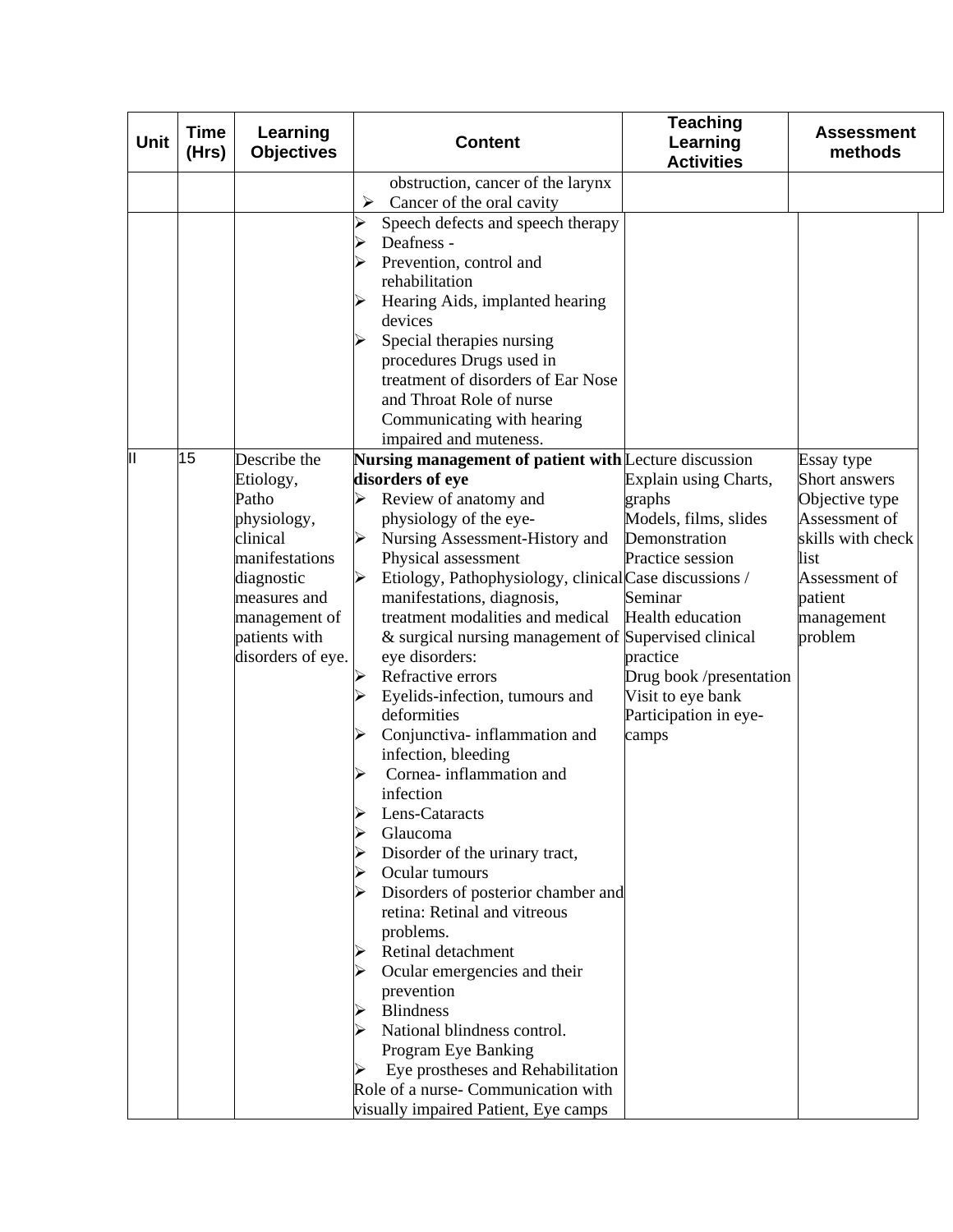| Unit        | <b>Time</b><br>Learning<br>(Hrs)<br><b>Objectives</b> |                                                                                                                                                                                         | <b>Content</b>                                                                                                                                                                                                                                                                                                                                                                                                                                                                                                                                                                                                                                                                                                                                                                                                                                                                                                                                                                                                                                                                           | <b>Teaching</b><br>Learning<br><b>Activities</b>                                                                                                                                                                                                                                                           | <b>Assessment</b><br>methods                                                                                                                              |
|-------------|-------------------------------------------------------|-----------------------------------------------------------------------------------------------------------------------------------------------------------------------------------------|------------------------------------------------------------------------------------------------------------------------------------------------------------------------------------------------------------------------------------------------------------------------------------------------------------------------------------------------------------------------------------------------------------------------------------------------------------------------------------------------------------------------------------------------------------------------------------------------------------------------------------------------------------------------------------------------------------------------------------------------------------------------------------------------------------------------------------------------------------------------------------------------------------------------------------------------------------------------------------------------------------------------------------------------------------------------------------------|------------------------------------------------------------------------------------------------------------------------------------------------------------------------------------------------------------------------------------------------------------------------------------------------------------|-----------------------------------------------------------------------------------------------------------------------------------------------------------|
|             |                                                       |                                                                                                                                                                                         | Special therapies Nursing procedures<br>Drugs used in treatment of disorders of<br>eye.                                                                                                                                                                                                                                                                                                                                                                                                                                                                                                                                                                                                                                                                                                                                                                                                                                                                                                                                                                                                  |                                                                                                                                                                                                                                                                                                            |                                                                                                                                                           |
| Ш           | 16                                                    | Describe the<br>etiology, patho<br>physiology,<br>clinical<br>manifestations<br>diagnostic<br>measures and<br>nursing<br>management<br>of patients<br>with<br>neurological<br>disorders | <b>Nursing management of patient</b><br>with neurological disorders<br>• Review of anatomy and physiology<br>of the neurological system<br>• Nursing Assessment-History and<br>Physical and neurological<br>assessment and Glasgow coma scale<br>· Etiology, Pathophysiology, clinical<br>manifestations, diagnosis, treatment<br>modalities and medical & surgical<br>nursing management of<br>neurological disorders<br>• Congenital malformations<br>Headache<br><b>Head Injuries</b><br>Spinal Injuries:<br>Paraplegia<br>Hemiplegia<br>Quadraplegia<br>Spinal cord compression- herniation of<br>intervertebral disc<br>Tumors of the brain & spinal cord<br>Intra cranial and cerebral aneurysms<br>Infections:<br>Meningitis, Encephalitis, Brain<br>abscess, neurocysticercosis<br>Movement disorders<br>Chorea<br>Seizures<br>Epilepsies<br>Cerebro Vascular Accidents (CVA)<br>Cranial, Spinal Neuropathies — Bell's<br>palsy, trigeminal neuralgia<br>Peripheral Neuropathies;<br>GuillainBarr'e Syndrome<br>Myasthenia gravis<br>Multiple sclerosis<br>Degenerative diseases | • Lecture discussion<br>• Explain using Charts,<br>graphs<br>· Models, films, slides<br>• Demonstration<br>• Practice session<br>$\bullet$ Case discussions /<br>Seminar<br>• Health education<br>• Supervised<br>clinical practice<br>• Drug book<br>presentation<br>• Visit to rehabilitation<br>centre. | Essay type<br>Short<br>answers<br>Objective<br>type<br>Assessment<br>of skills<br>with check<br>list<br>Assessment<br>of patient<br>management<br>problem |
| <b>Unit</b> | <b>Time</b><br>(Hrs)                                  | Learning<br><b>Objectives</b>                                                                                                                                                           | <b>Content</b>                                                                                                                                                                                                                                                                                                                                                                                                                                                                                                                                                                                                                                                                                                                                                                                                                                                                                                                                                                                                                                                                           | <b>Teaching Learning</b><br><b>Activities</b>                                                                                                                                                                                                                                                              | <b>Assessment</b><br>methods                                                                                                                              |
|             |                                                       |                                                                                                                                                                                         | Delirium<br>Dementia<br>Alzheimer's disease<br>Parkinson's disease<br>• Management of unconscious                                                                                                                                                                                                                                                                                                                                                                                                                                                                                                                                                                                                                                                                                                                                                                                                                                                                                                                                                                                        |                                                                                                                                                                                                                                                                                                            |                                                                                                                                                           |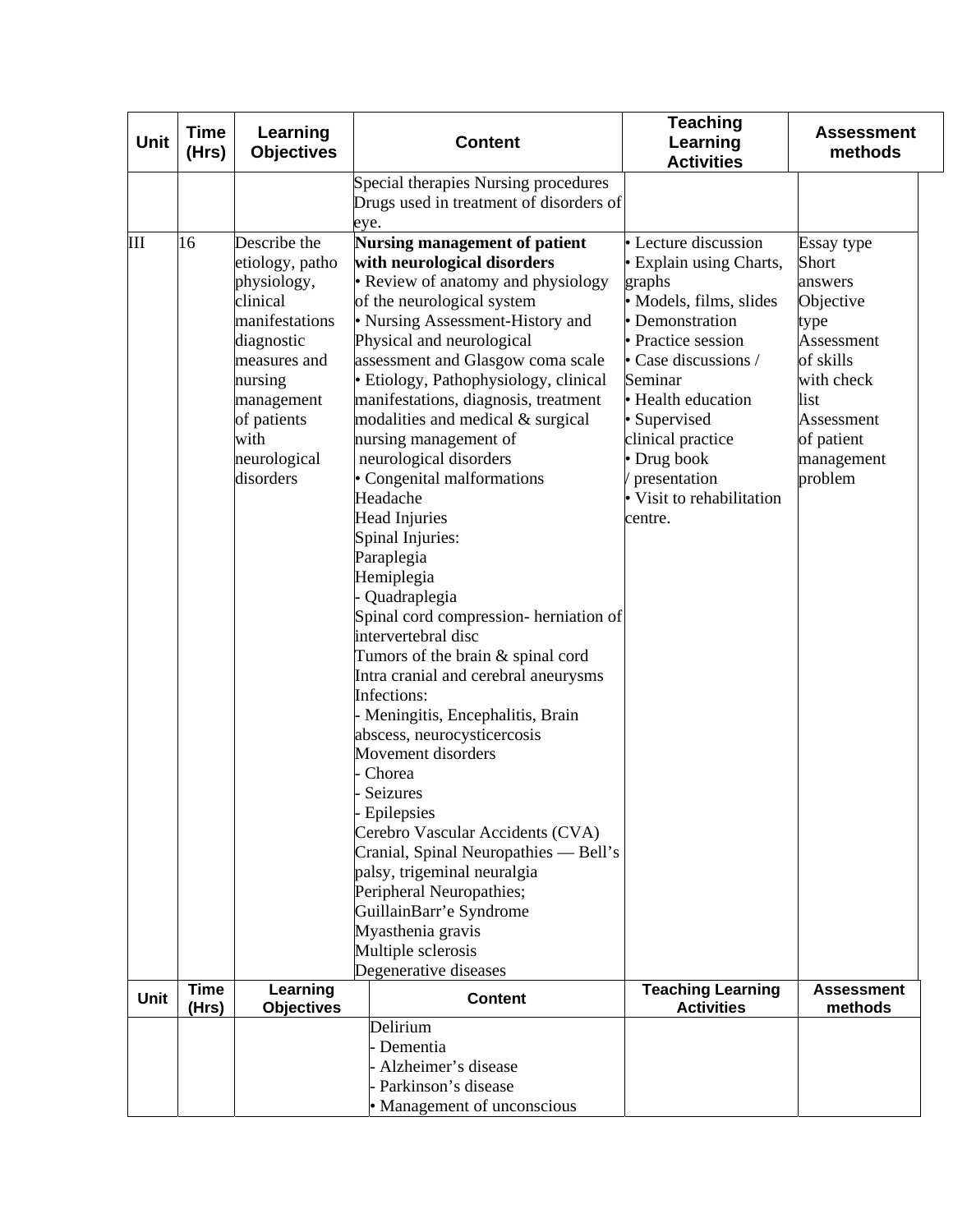| <b>Unit</b> | <b>Time</b><br>(Hrs) | Learning<br><b>Objectives</b>                                                                                                                                                                                                                                         | <b>Content</b>                                                                                                                                                                                                                                                                                                                                                                                                                                                                                                                                                                                                                                                                                                                                                                                                                                                                                                                                                       | <b>Teaching</b><br>Learning<br><b>Activities</b>                                                                                                                                                                                         | <b>Assessment</b><br>methods                                                                                                                     |
|-------------|----------------------|-----------------------------------------------------------------------------------------------------------------------------------------------------------------------------------------------------------------------------------------------------------------------|----------------------------------------------------------------------------------------------------------------------------------------------------------------------------------------------------------------------------------------------------------------------------------------------------------------------------------------------------------------------------------------------------------------------------------------------------------------------------------------------------------------------------------------------------------------------------------------------------------------------------------------------------------------------------------------------------------------------------------------------------------------------------------------------------------------------------------------------------------------------------------------------------------------------------------------------------------------------|------------------------------------------------------------------------------------------------------------------------------------------------------------------------------------------------------------------------------------------|--------------------------------------------------------------------------------------------------------------------------------------------------|
|             |                      |                                                                                                                                                                                                                                                                       | patients and patients with stroke<br>• Role of the nurse in<br>communicating with patient having<br>neurological deficit<br>• Rehabilitation of patients with<br>neurological deficit<br>Role of nurse in long stay facility<br>(institutions) and at home Special<br>therapies Nursing procedures Drugs<br>used in treatment of neurological<br>disorders                                                                                                                                                                                                                                                                                                                                                                                                                                                                                                                                                                                                           |                                                                                                                                                                                                                                          |                                                                                                                                                  |
| IV          | 16                   | Describe the<br>etiology,<br>pathophysiology,<br>clinical<br>manifestations<br>diagnostic<br>measures and<br>nursing<br>management of<br>patients with<br>reproductive<br>system<br>Describe concepts<br>of reproductive<br>health and family<br>welfare<br>programme | <b>Nursing management of patients</b><br>with disorders of female<br>reproductive system<br>Review of anatomy and physiology<br>of the female reproductive system<br>Nursing Assessment-History and<br>Physical assessment<br><b>Breast Self Examination</b><br>Etiology, Pathophysiology, clinical<br>manifestations, diagnosis, treatment<br>disorders of female modalities and medical $\&$ surgical<br>nursing management disorder of<br>female reproductive system<br>Congenital abnormalities of female<br>reproductive system<br>Sexuality and Reproductive Health<br><b>Sexual Health Assessment</b><br>Menstrual Disorders; Dysmenorrhea,<br>Amenorrhea, Premenstrual<br>Syndrome<br>Abnormal Uterine Bleeding;<br>Menorrhagia, Metrorrhagia<br>Pelvic Inflammatory Disease-<br>Ovarian and fallopian tube<br>disorders; infections, cysts, tumours<br>Uterine and cervical disorders;<br>Endometriosis, polyps, Fibroids,<br>Cervical and uterine tumours, | Practice session<br>Case<br>Discussions / Seminar<br>Health education<br>Supervised<br>clinical practice<br>Drug book<br>presentation<br>Lecture discussion<br>Explain using Charts,<br>graphs<br>Models, films, slides<br>Demonstration | Essay type<br>Short answers<br>Objective type<br>Assessment of<br>skills with check<br>list<br>Assessment of<br>patient<br>management<br>problem |
|             |                      |                                                                                                                                                                                                                                                                       | uterine displacement,<br>Cystocele/UrethrocelelRectocele<br>· Vaginal disorders; Infections and<br>Discharges, Fistu las<br>· Vulvur disorders; Infections, cysts,<br>tumours<br>· Diseases of breasts; Deformities,<br>Infections, Cysts and Tumours<br>• Menopause and Hormonal                                                                                                                                                                                                                                                                                                                                                                                                                                                                                                                                                                                                                                                                                    |                                                                                                                                                                                                                                          |                                                                                                                                                  |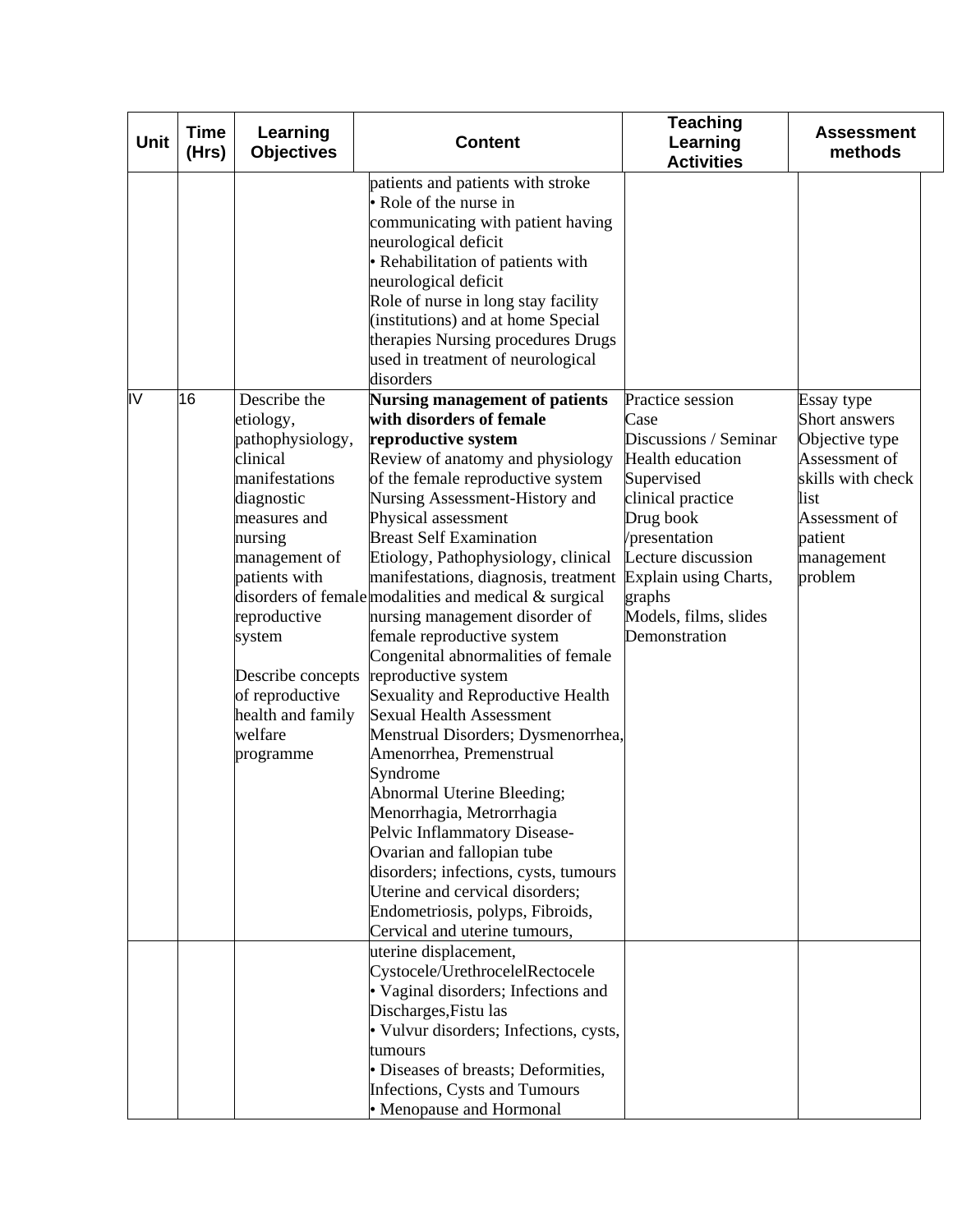| Unit | <b>Time</b><br>(Hrs) | Learning<br><b>Objectives</b>                                                                                                                                                         | <b>Content</b>                                                                                                                                                                                                                                                                                                                                                                                                                                                                                                                                                 | <b>Teaching</b><br>Learning<br><b>Activities</b>                                                                                                                               | <b>Assessment</b><br>methods                                                                                                                     |
|------|----------------------|---------------------------------------------------------------------------------------------------------------------------------------------------------------------------------------|----------------------------------------------------------------------------------------------------------------------------------------------------------------------------------------------------------------------------------------------------------------------------------------------------------------------------------------------------------------------------------------------------------------------------------------------------------------------------------------------------------------------------------------------------------------|--------------------------------------------------------------------------------------------------------------------------------------------------------------------------------|--------------------------------------------------------------------------------------------------------------------------------------------------|
|      |                      |                                                                                                                                                                                       | <b>Replacement Therapy</b><br>• Infertility<br>• Contraception; Types Methods,<br><b>Risk and effectiveness</b><br><b>Spacing Methods</b><br>Barrier methods, Intra Uterine<br>Devices, Hormonal, Post<br>Conceptional Methods,<br>Terminal methods<br>Sterilization<br>• Emergency Contraception methods<br>· Abortion -Natural, Medical and<br>surgical abortion - MTP Act<br>• Toxic Shock Syndrome<br>· Injuries and Trauma; Sexual<br>violence<br>Special therapies Nursing<br>procedures Drugs used in treatment<br>of gynaecological disorders National |                                                                                                                                                                                |                                                                                                                                                  |
| V    | 10                   | Describe the<br>etiology,<br>pathophysiology,<br>clinical<br>manifestations,<br>diagnostic<br>measures and<br>nursing<br>management of<br>patients with<br>Burns,<br>cosmetic surgery | family welfare programme etc<br><b>Nursing management of patients</b><br>with Burns, reconstructive and<br>cosmetic surgery<br>• Review of anatomy and physiology Models, films, slides<br>of the skin and connective tissues<br>and various deformities<br>• Nursing Assessment-History and<br>Physical assessment and Assessment Seminar<br>of burns and fluid and electrolyte<br>loss<br>· Etiology, Classification,<br>reconstructive and Pathophysiology, clinical<br>manifestations, diagnosis, treatment<br>modalities and medical & surgical           | Lecture discussion<br>Explain using<br>•Charts, graphs<br>Demonstration<br>Practice session<br>Case discussions!<br><b>Health education</b><br>Supervised clinical<br>practice | Essay type<br>Short answers<br>Objective type<br>Assessment of<br>skills with check<br>list<br>Assessment of<br>patient<br>management<br>problem |
|      |                      |                                                                                                                                                                                       | nursing management of Burns and Re- Drug book<br>constructive and Cosmetic<br>surgery;<br>• Types of Re-constructive and<br>Cosmetic surgery; for<br>burns, congenital deformities,<br>injuries and cosmetic purposes<br>Role of Nurse<br>Legal aspects<br>Rehabilitation<br>Special therapies<br>Q Psycho social aspects<br>Nursing procedures<br>Drugs used in treatment of Bums,                                                                                                                                                                            | presentation                                                                                                                                                                   |                                                                                                                                                  |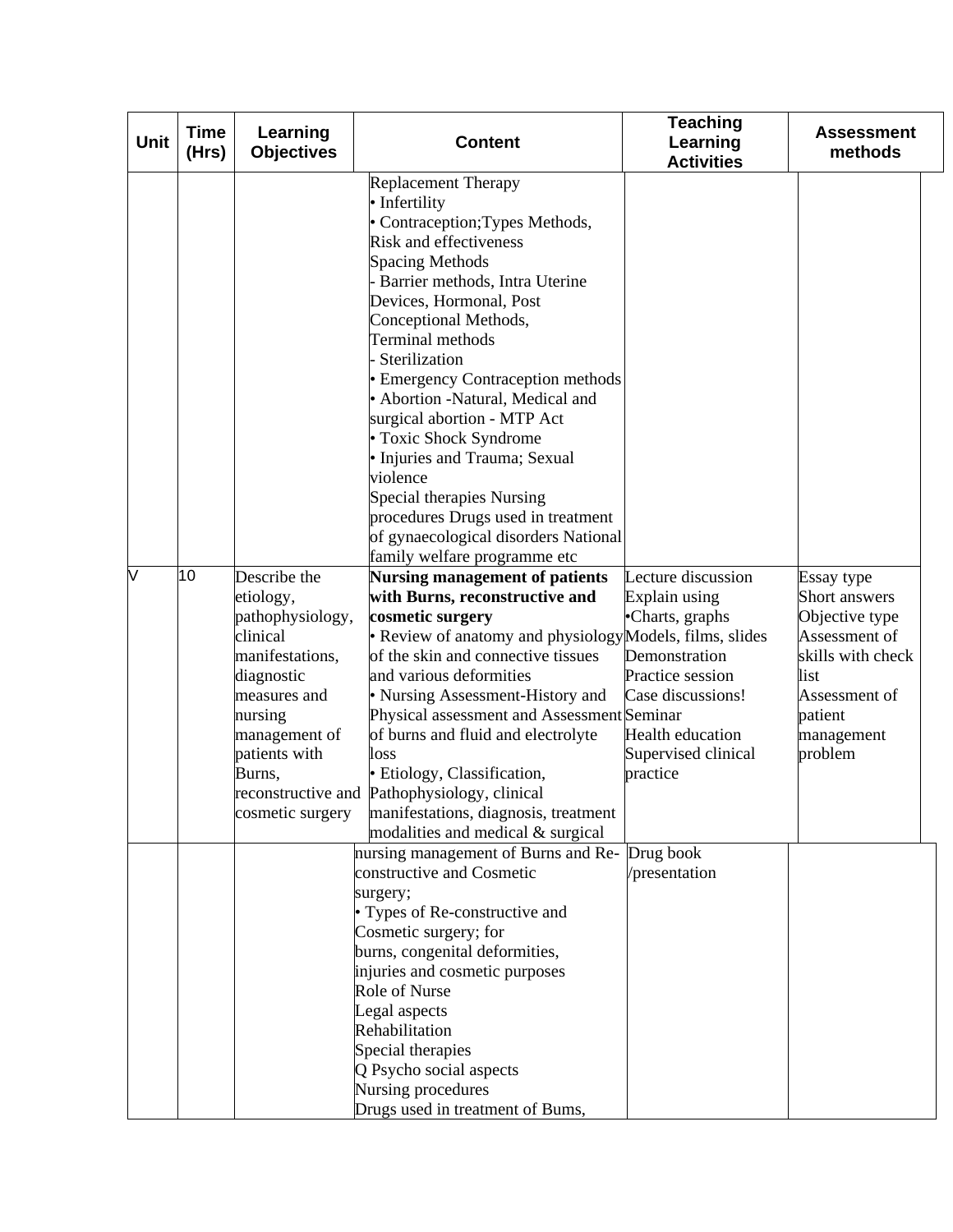| <b>Unit</b> | <b>Time</b><br>(Hrs) | Learning<br><b>Objectives</b>                                                                                                                                        | <b>Content</b>                                                                                                                                                                                                                                                                                                                                                                                                                                                                                                                                                                                                                                                                                                                                                                                                                                                                                                    | <b>Teaching</b><br>Learning<br><b>Activities</b>                                                                                                                                                                                                | <b>Assessment</b><br>methods                                                                                                                              |
|-------------|----------------------|----------------------------------------------------------------------------------------------------------------------------------------------------------------------|-------------------------------------------------------------------------------------------------------------------------------------------------------------------------------------------------------------------------------------------------------------------------------------------------------------------------------------------------------------------------------------------------------------------------------------------------------------------------------------------------------------------------------------------------------------------------------------------------------------------------------------------------------------------------------------------------------------------------------------------------------------------------------------------------------------------------------------------------------------------------------------------------------------------|-------------------------------------------------------------------------------------------------------------------------------------------------------------------------------------------------------------------------------------------------|-----------------------------------------------------------------------------------------------------------------------------------------------------------|
|             |                      |                                                                                                                                                                      | re constructive and cosmetic surgery                                                                                                                                                                                                                                                                                                                                                                                                                                                                                                                                                                                                                                                                                                                                                                                                                                                                              |                                                                                                                                                                                                                                                 |                                                                                                                                                           |
| VI          | 10                   | Describe the<br>etiology, patho<br>physiology,<br>clinical<br>manifestations,<br>diagnostic<br>measures and<br>nursing<br>management<br>of patients<br>with oncology | <b>Nursing management of patients</b><br>with oncological conditions<br>Structure & characteristics of<br>normal & cancer cells<br>• Nursing Assessment-History and<br>Physical assessment<br>• Prevention, Screening, Early<br>detection, Warning signs of cancer<br>· Epidemiology, Etiology,<br>Classification, Pathophysiology,<br>Staging, clinical manifestations,<br>diagnosis, treatment modalities and<br>medical & surgical nursing<br>management of oncological<br>conditions<br>• Common malignancies of various<br>body systems; Oral, larynx, lung,<br>Stomach and Colon, Liver,<br>Leukemias and lymphomas,<br>Breast, Cervix, Ovary, Uterus,<br>Sarcoma,<br>Brain, Renal, Bladder, Prostate etc<br>Oncological emergences<br>· Modalities of treatment<br>Immunotherapy<br>c Chemotherapy<br>Radiotherapy<br>c Surgical Interventions<br>Stem cell and Bone marrow<br>transplants<br>Gene therapy | Lecture<br>discussion<br>Explain using<br>Charts, graphs<br>Models, films,<br>slides<br>Demonstration<br>Practice session<br>Case<br>Discussions / Seminar<br>Health education<br>Supervised<br>clinical practice<br>Drug book<br>/presentation | Essay type<br>Short<br>answers<br>Objective<br>type<br>Assessment<br>of skills<br>with check<br>list<br>Assessment<br>of patient<br>management<br>problem |
|             |                      |                                                                                                                                                                      | Other forms of treatment<br>· Psychosocial aspects of cancer.<br><b>Rehabilitation</b>                                                                                                                                                                                                                                                                                                                                                                                                                                                                                                                                                                                                                                                                                                                                                                                                                            |                                                                                                                                                                                                                                                 |                                                                                                                                                           |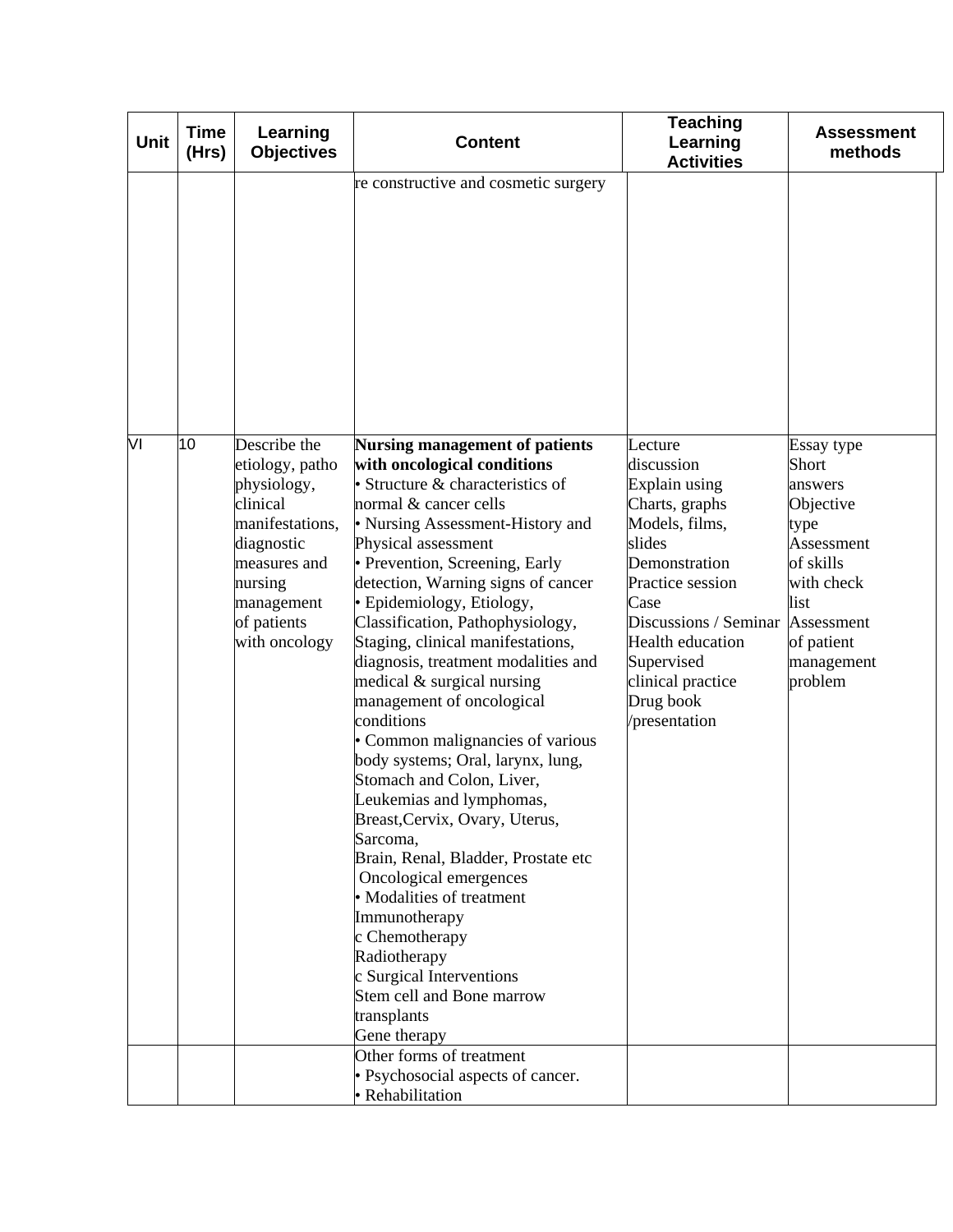| Unit | <b>Time</b><br>(Hrs) | Learning<br><b>Objectives</b>                                                                                                                                                                            | <b>Content</b>                                                                                                                                                                                                                                                                                                                                                                                                                                                                                                                                                                                                                                                                                                                                                                                                                                                                                                                                                                                                                                                                                                          | <b>Teaching</b><br>Learning<br><b>Activities</b>                                                                                                                                                                                                                           | <b>Assessment</b><br>methods                                                                                                                  |
|------|----------------------|----------------------------------------------------------------------------------------------------------------------------------------------------------------------------------------------------------|-------------------------------------------------------------------------------------------------------------------------------------------------------------------------------------------------------------------------------------------------------------------------------------------------------------------------------------------------------------------------------------------------------------------------------------------------------------------------------------------------------------------------------------------------------------------------------------------------------------------------------------------------------------------------------------------------------------------------------------------------------------------------------------------------------------------------------------------------------------------------------------------------------------------------------------------------------------------------------------------------------------------------------------------------------------------------------------------------------------------------|----------------------------------------------------------------------------------------------------------------------------------------------------------------------------------------------------------------------------------------------------------------------------|-----------------------------------------------------------------------------------------------------------------------------------------------|
| VII  | 10                   | Describe<br>organization of<br>emergency and<br>disaster care<br>services<br>Describe the role Nursing<br>of nurse in<br>disaster<br>management<br>of nurse in<br>management of<br>common<br>Emergencies | • Palliative care Symptom and Pain<br>Management, Nutritional support<br>• Home care<br>· Hospice care<br><b>Stoma Therapy</b><br>• Special therapies<br>Psycho social aspects<br>• Nursing procedures<br>Nursing management of patient in<br><b>EMERGENCY &amp; DISASTER</b><br>situations<br><b>Disaster Nursing:</b><br>Concepts and principles of Disaster<br>Causes and Types of Disaster:<br>Natural and Man-made<br>Earthquakes, Floods, Epidemics,<br>Cyclones<br>Describe the role Fire, Explosion, Accidents Violence,<br>Terrorism; bio-chemical, War<br>Policies related to emergency/disaster<br>management; International, national,<br>state, institutional<br>Disaster preparedness:<br>Team, Guidelines, protocols,<br>Equipments , Resources<br>Coordination and involvement of;<br>Community, various govt. departments,<br>non-Governement. organizations and<br>International agencies<br>Role of nurse: working<br>Legal Aspects of Disaster Nursing<br>Impact on Health and after effects; Post<br>Traumatic Stress Disorder<br>Rehabilitation; physical, psychosocial,<br>Financial, Relocation | Lecture discussion<br>Explain using Charts,<br>graphs<br>Models, films, slides<br>Demonstration<br>Practice session<br>Case discussions /<br>Seminar<br>education<br>Supervised clinical<br>practice<br>Disaster management<br><b>Drills</b><br>Drug book<br>/presentation | Essay type<br>Short answers<br>Objective type<br>Assessment of skills<br>with check list<br>Assessment of<br>patient<br>Management<br>problem |
|      |                      |                                                                                                                                                                                                          | <b>Emergency Nursing</b><br>Concept, priorities, principles and<br>Scope of emergency nursing                                                                                                                                                                                                                                                                                                                                                                                                                                                                                                                                                                                                                                                                                                                                                                                                                                                                                                                                                                                                                           |                                                                                                                                                                                                                                                                            |                                                                                                                                               |
|      |                      |                                                                                                                                                                                                          | Organization of emergency services:<br>physical setup, staffing, equipment and<br>supplies, protocols, Concepts of triage<br>and role of triage nurse<br>Coordination and involvement of<br>different departments and facilities<br>Nursing Assessment-History and<br>Physical assessment                                                                                                                                                                                                                                                                                                                                                                                                                                                                                                                                                                                                                                                                                                                                                                                                                               |                                                                                                                                                                                                                                                                            |                                                                                                                                               |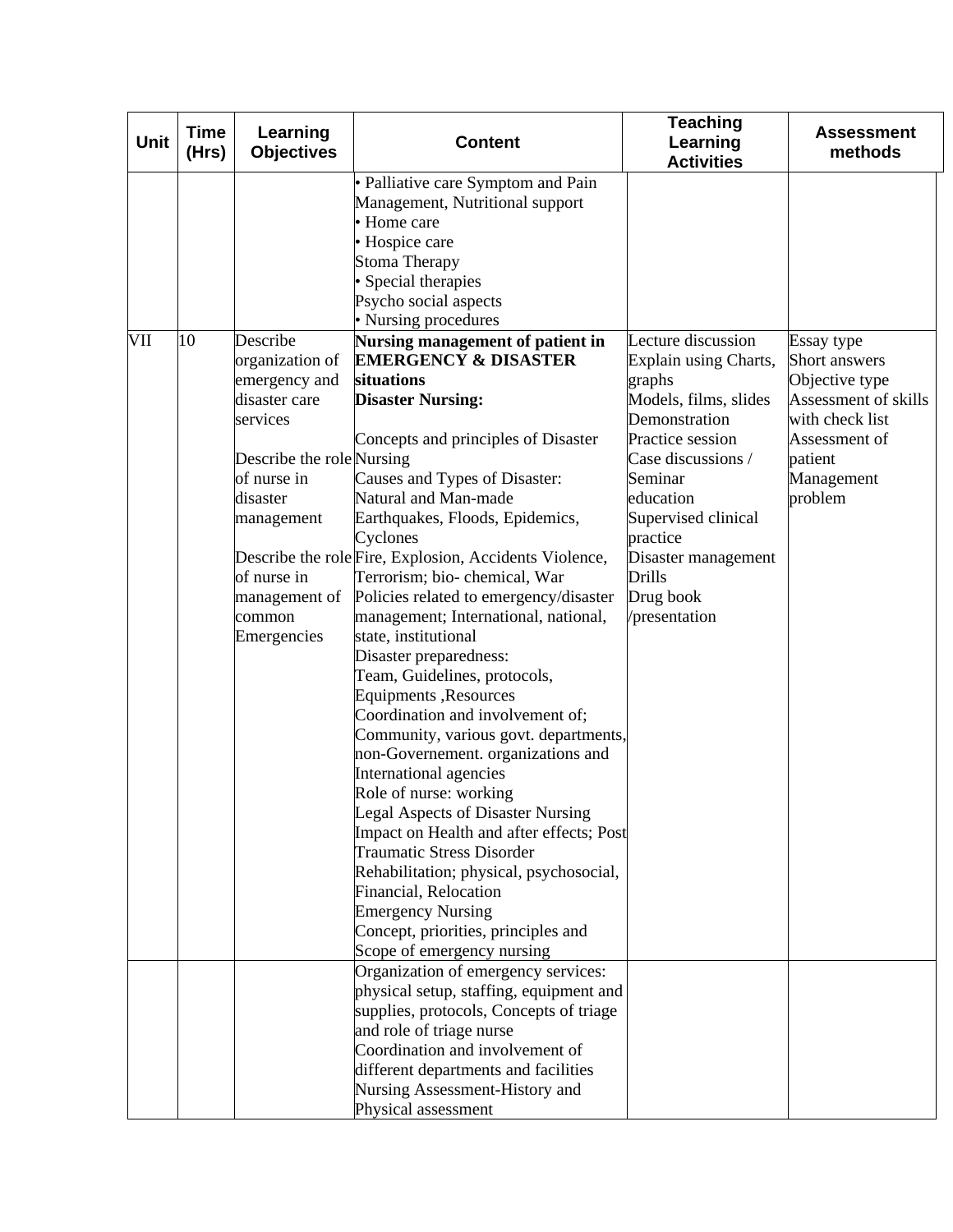| Unit | <b>Time</b><br>(Hrs) | Learning<br><b>Objectives</b>                      | <b>Content</b>                                                                                                                                                                                                                                                                                                                                                                                                                                                                                                                                                                                                                                                                                                                                 | <b>Teaching</b><br>Learning<br><b>Activities</b>                                                                                                                                      | <b>Assessment</b><br>methods                                                |
|------|----------------------|----------------------------------------------------|------------------------------------------------------------------------------------------------------------------------------------------------------------------------------------------------------------------------------------------------------------------------------------------------------------------------------------------------------------------------------------------------------------------------------------------------------------------------------------------------------------------------------------------------------------------------------------------------------------------------------------------------------------------------------------------------------------------------------------------------|---------------------------------------------------------------------------------------------------------------------------------------------------------------------------------------|-----------------------------------------------------------------------------|
|      |                      |                                                    | Etiology, Pathophysiology, clinical<br>manifestations, diagnosis, treatment<br>modalities and medical & surgical<br>nursing management of patient with<br>medical and surgical Emergency<br>Principles of emergency<br>management<br>Common Emergencies;<br><b>Respiratory Emergencies</b><br>Cardiac Emergencies<br>Shock and Haemorrhage<br>Pain<br>Poly-Trauma, road accidents, crush<br>injuries, wound<br><b>Bites</b><br>Poisoning; Food, Gas, Drugs &<br>chemical poisoning<br><b>Seizures</b><br>Thermal Emergencies; Heat stroke<br>& Cold injuries<br>Pediatric Emergencies<br>Psychiatric Emergencies<br><b>Obstetrical Emergencies</b><br>Violence, Abuse, Sexual assault<br>Cardio Pulmonary Resuscitation<br>Crisis Intervention |                                                                                                                                                                                       |                                                                             |
|      |                      |                                                    | Role of the nurse; Communication<br>and Inter Personal Relations                                                                                                                                                                                                                                                                                                                                                                                                                                                                                                                                                                                                                                                                               |                                                                                                                                                                                       |                                                                             |
|      |                      |                                                    | •Medico-Legal Aspects                                                                                                                                                                                                                                                                                                                                                                                                                                                                                                                                                                                                                                                                                                                          |                                                                                                                                                                                       |                                                                             |
| VIII | 10                   | Explain the<br>concept and<br>problems of<br>aging | Nursing care of the elderly<br>• Nursing Assessment-History and<br>Physical assessment<br>Aging;<br>• Demography; Myths and realities<br>• Concepts and theories of aging                                                                                                                                                                                                                                                                                                                                                                                                                                                                                                                                                                      | Lecture<br>discussion<br>Explain using<br>Charts, graphs<br>Models, films,<br>slides                                                                                                  | Essay type<br>Short<br>answers<br>Objective<br>type<br>Assessment           |
|      |                      | care of the<br>elderly                             | Describe nursing Cognitive Aspects of Aging<br>Normal biological aging<br>Age related body systems changes<br>Psychosocial Aspects of Aging<br>Medications and elderly<br>Stress & coping in older adults<br>Common Health Problems & Nursing<br>Management;<br>Cardiovascular, Respiratory,<br>Musculoskeletal,<br>Endocrine, genito-urinary,<br>gastrointestinal<br>Neurological, Skin and other                                                                                                                                                                                                                                                                                                                                             | Demonstration<br>Practice session<br>Case<br>discussions/Seminar<br><b>Health education</b><br>Supervised clinical<br>practice<br>Drug book<br>/presentation<br>Visit to old age home | of skills with check<br>list Assessment of<br>patient management<br>problem |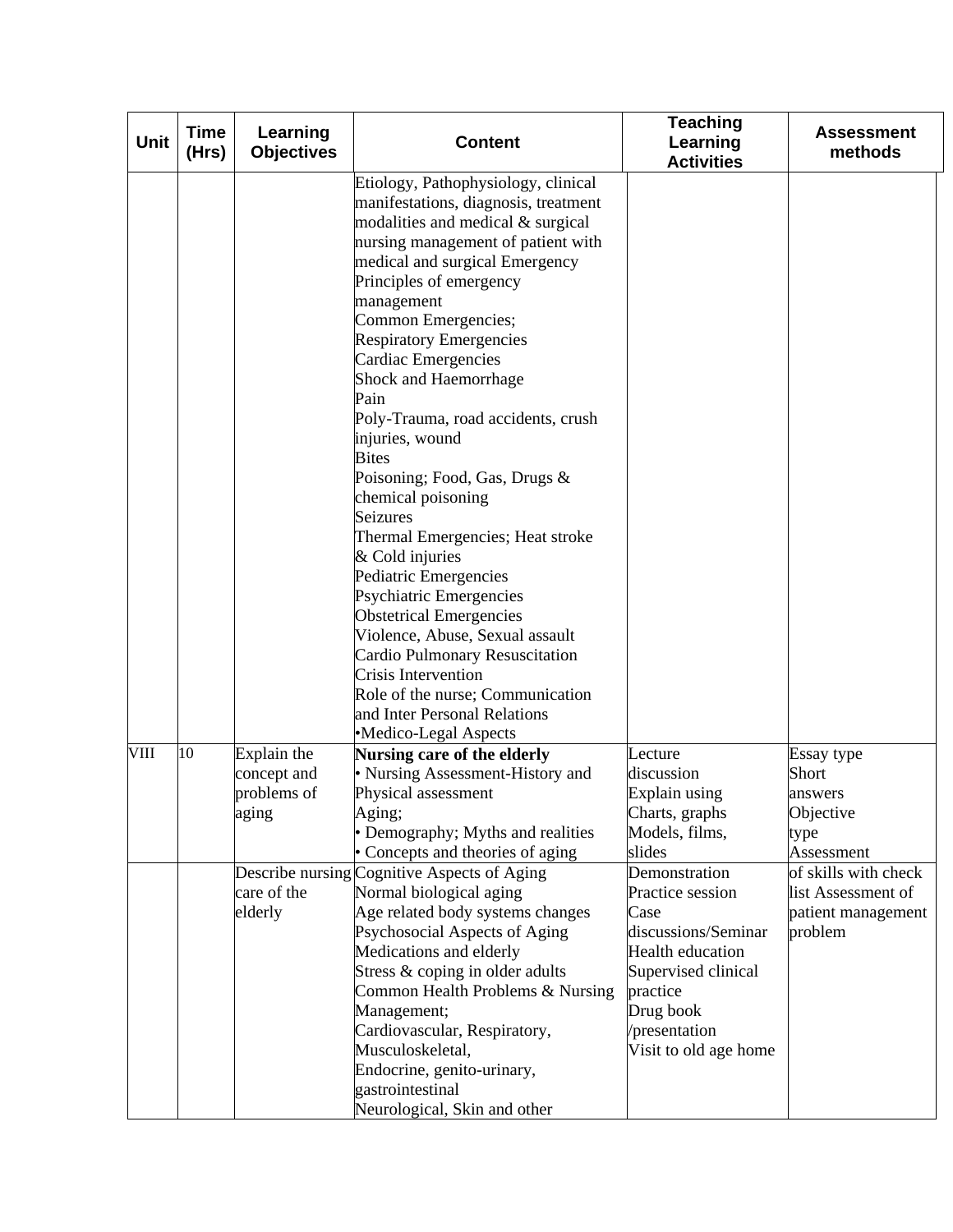| Unit | <b>Time</b><br>(Hrs) | Learning<br><b>Objectives</b>                                                                                                      | <b>Content</b>                                                                                                                                                                                                                                                                                                                                                                                                                                                                                                  | <b>Teaching</b><br>Learning<br><b>Activities</b>                                                                                                                                | <b>Assessment</b><br>methods                                                                                                               |
|------|----------------------|------------------------------------------------------------------------------------------------------------------------------------|-----------------------------------------------------------------------------------------------------------------------------------------------------------------------------------------------------------------------------------------------------------------------------------------------------------------------------------------------------------------------------------------------------------------------------------------------------------------------------------------------------------------|---------------------------------------------------------------------------------------------------------------------------------------------------------------------------------|--------------------------------------------------------------------------------------------------------------------------------------------|
|      |                      |                                                                                                                                    | Sensory organs<br>Psychosocial and Sexual<br>c Abuse of elderly<br>Role of nurse for care of elderly:<br>ambulation, nutritional,<br>communicational, psychosocial and<br>spiritual<br>Role of nurse for caregivers of elderly<br>Role of family and formal and non<br>formal caregivers<br>Use of aids and prosthesis (hearing<br>aids, dentures,<br>Legal & Ethical Issues<br>Provisions and Programmes for<br>elderly; privileges, Community<br>Programs and health services;<br>Home and institutional care |                                                                                                                                                                                 |                                                                                                                                            |
| IX   | 10                   | Describe<br>organization of<br>Describe the role Classification<br>of nurse in<br>management of<br>patients critical<br>care units | Nursing management of patient in<br>critical care units<br>critical care units Nursing Assessment-History and<br>Physical assessment<br>• Principles of critical care nursing<br>• Organization; Physical setup,<br>Policies, staffing norms,<br>• Protocols, equipment and supplies<br>· Special equipments; ventilators,<br>cardiac monitors, defibrillator,<br>• Resuscitation equipments<br>• Infection Control Protocols                                                                                   | Lecture discussion<br>Explain using Charts,<br>graphs<br>Models, films, slides<br>Demonstration<br>Role plays<br>Counseling<br>Practice session<br>Case discussions/<br>Seminar | Assessment of<br>patient management<br>problem<br>Essay type<br>Short answers<br>Objective type<br>Assessment of skills<br>with check list |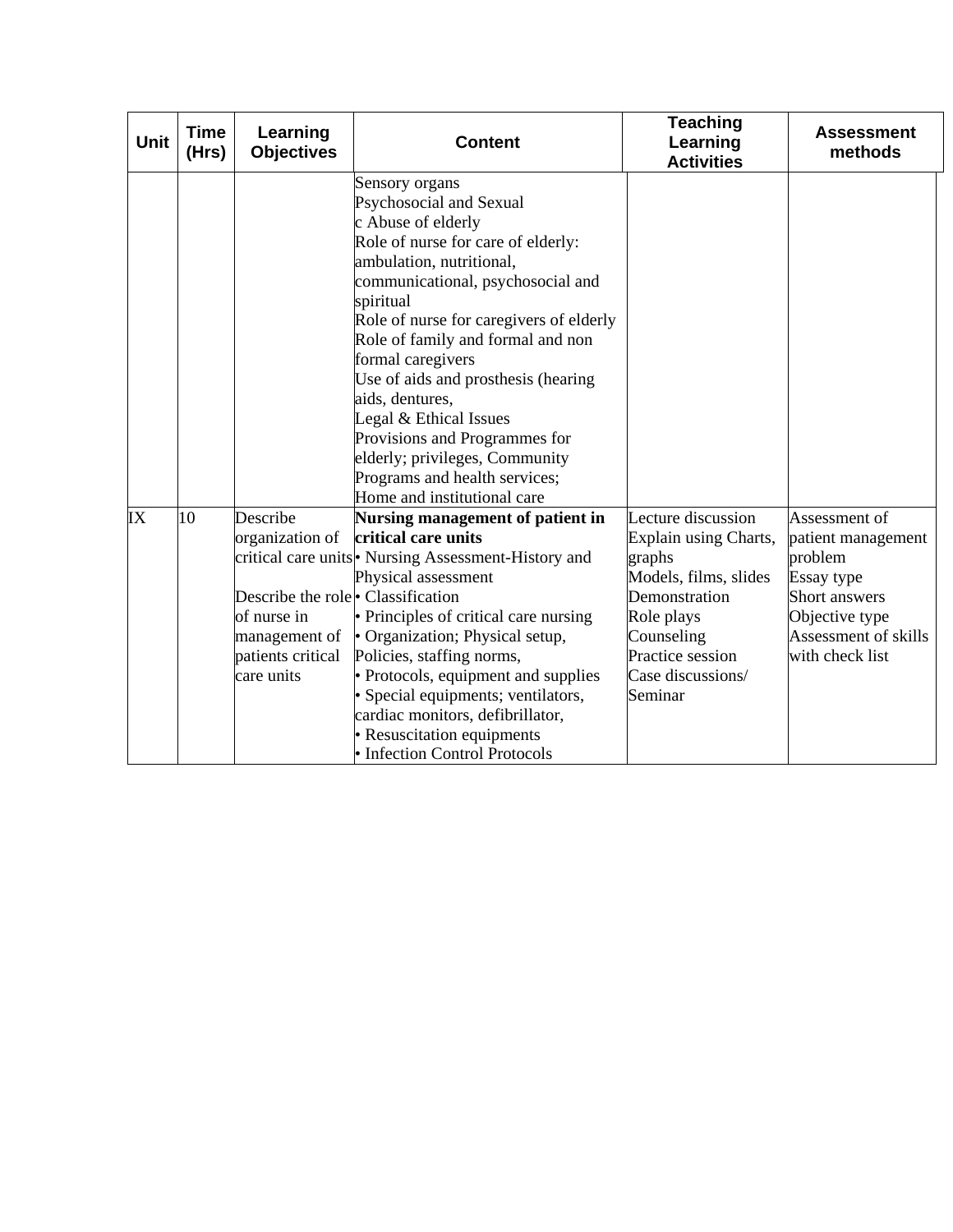| Unit        | <b>Time</b><br>(Hrs) | <b>Learning</b><br><b>Objectives</b>                                                                                                                                                                               | <b>Content</b>                                                                                                                                                                                                                                                                                                                                                                                                                                                                                                                                                                                | <b>Teaching Learning</b><br><b>Activities</b>                                      | <b>Assessment</b><br>methods |
|-------------|----------------------|--------------------------------------------------------------------------------------------------------------------------------------------------------------------------------------------------------------------|-----------------------------------------------------------------------------------------------------------------------------------------------------------------------------------------------------------------------------------------------------------------------------------------------------------------------------------------------------------------------------------------------------------------------------------------------------------------------------------------------------------------------------------------------------------------------------------------------|------------------------------------------------------------------------------------|------------------------------|
|             |                      |                                                                                                                                                                                                                    | Nursing management of critically<br>ill patient;<br>Monitoring of critically ill patient<br><b>CPR-Advance Cardiac Life</b><br>support<br>Treatments and procedures.<br><b>Transitional care</b><br><b>Ethical and Legal Aspects</b><br>Communication with patient and<br>family<br>Intensive care records<br>Crisis Intervention<br>Death and Dying-coping with                                                                                                                                                                                                                              | Health education<br>Supervised<br>clinical practice<br>Drug book /<br>presentation |                              |
| $\mathbf X$ | 8                    | Describe the<br>etiology, patho-<br>physiology,<br>clinical<br>manifestations,<br>assessment,<br>diagnostic<br>measures and<br>management of<br>patients with<br>occupational<br>and industrial<br>health disorder | Drugs used in critical<br><b>Nursing management of</b><br>patients adults including elderly<br>with Occupational and<br><b>Industrial Disorders</b><br>Nursing Assessment-History and<br>Physical assessment<br>Etiology, Pathophysiology,<br>clinical<br>manifestations, diagnosis,<br>diagnosis, treatment modalities<br>and<br>medical & surgical nursing<br>management of occupational and<br>industrial health disorders<br>Role of nurse<br>Special therapies, alternative<br>therapies<br>Nursing procedures<br>Drugs used in treatment of<br>Occupational and Industrial<br>disorders |                                                                                    |                              |

*Internal Assessment : Term Test - 30 Assignment - 20*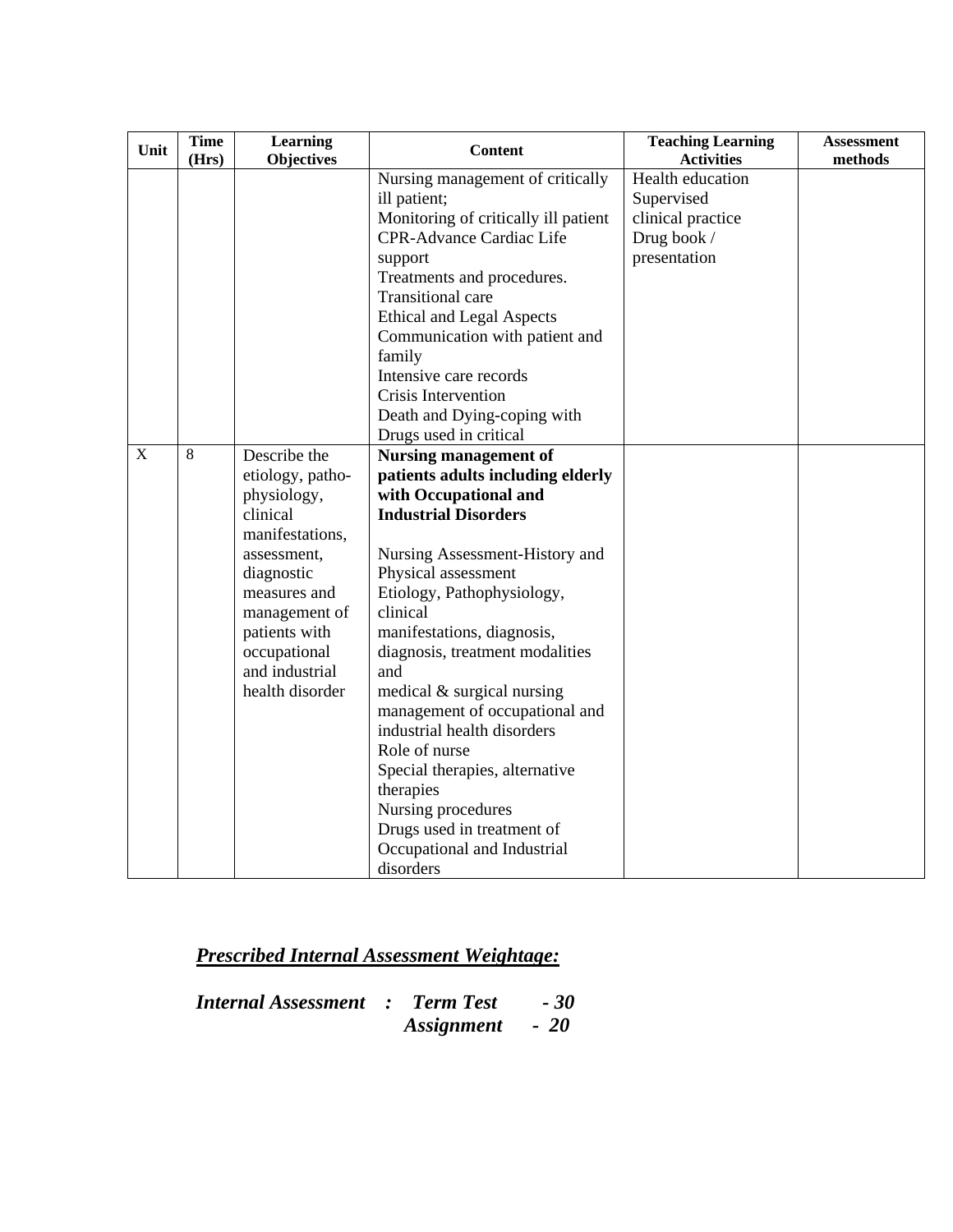#### **Medical Surgical Nursing**

#### **Recommended Books:**

- 1. Smeltzer Brunner & Suddharth Textbook of Medical Surgical Nursing, 2010,LWW
- 2. Black Medical Surgical Nursing,2009,Elsevier
- 3. Nettina Lippincott manual of Nursing Practice,2009,LWW
- 4. Lewis Medical Surgical Nursing,2008,Elsevier

#### **Reference Books:**

- 1. Davidson's Principles & Practice of Medicine, 2010, Elsevier
- 2. Bailey & Love Short Practice of Surgery,2008,Hodder Arnold
- 3. Timby Introductory Medical Surgical Nursing, 2009,WK
- 4. Das Textbook of Surgery, SD Publishers
- 5. Woods Cardiac Nursing ,2010,LWW
- 6. Hickey Neurologic & Neurosurgical Nursing,2009,LWW
- 7. Morton Critical Care Nursing,2009,LWW
- 8. Thelan's Critical care Nursing,2008,Elsevier
- 9. Spring House Medical Surgical Nursing Made Incredibly Easy,2008,LWW
- 10. Gulanick Nursing care Plans,2008,Elsevier
- 11. Carpenito Nursing Care Plans & Documentation,2009.LWW
- 12. Carlpenito Nursing Diagnosis ,2009,LWW
- 13. Webber Health assessment In Nursing ,2010,WK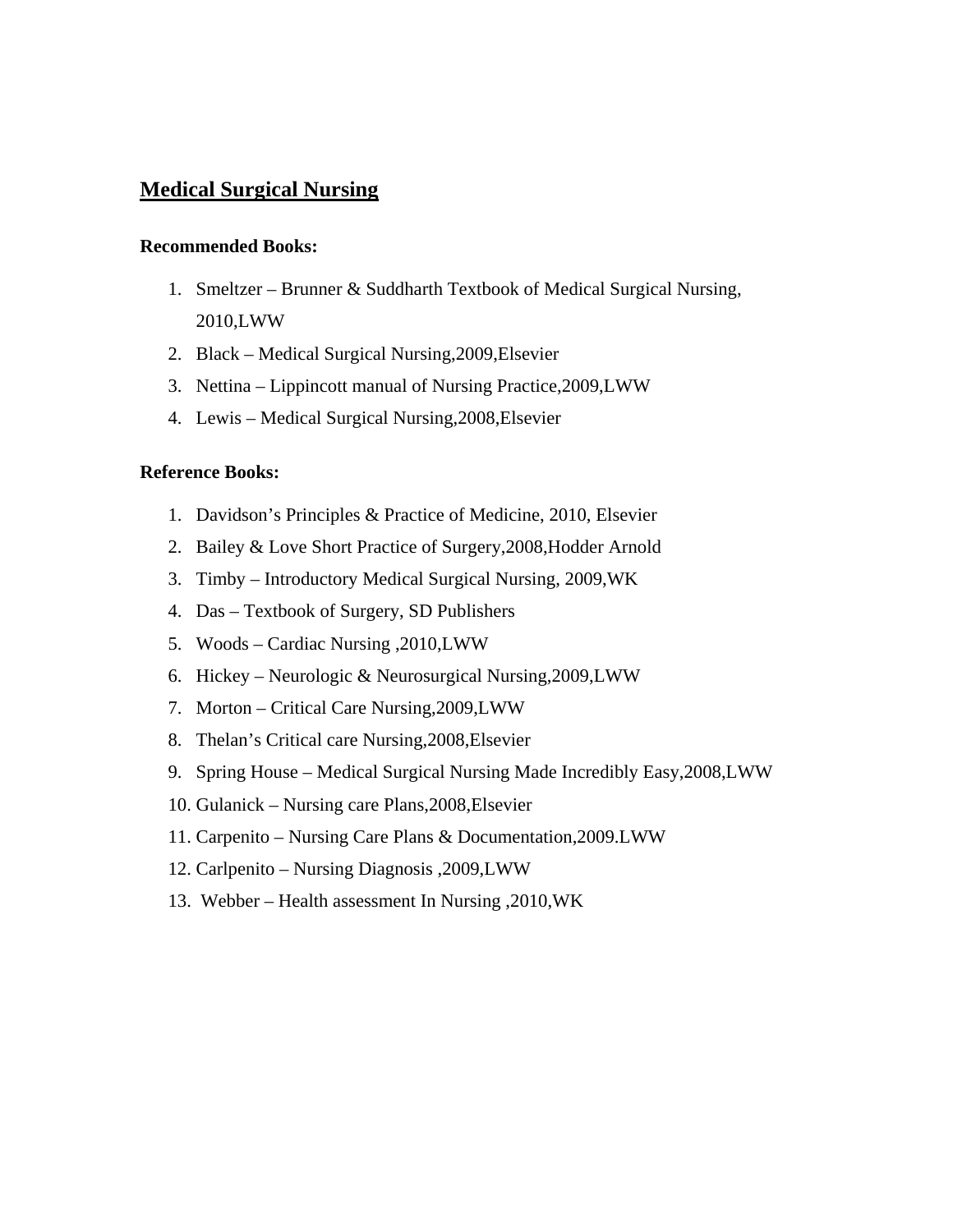## **Medical Surgical Nursing (Adult including Geriatrics) - II Practical**

#### **Placement: Third Year Time: Theory- 120hrs Practical - 300 hrs Internship- 430 hrs**

| <b>Areas</b> | <b>Duration</b><br>in hours | <b>Objectives</b>    | <b>Skills</b>               | <b>Assignments</b> | <b>Assessment</b><br>methods |
|--------------|-----------------------------|----------------------|-----------------------------|--------------------|------------------------------|
| <b>ENT</b>   | 30 hrs                      | Provide care to      | Perform examination of ear, | Provide care to    | Assess each skill            |
|              |                             | patients with        | nose and throat             | 2-3 assigned       | with checklist               |
|              |                             | <b>ENT</b> disorders | Assist with diagnostic      | patients           | Assess                       |
|              |                             |                      | procedures                  | Nursing care       | performance with             |
|              |                             | Counsel and          | Assist with therapeutic     | $plan - I$         | rating scale                 |
|              |                             | educate patient      | procedures                  | Observation        | <b>Evaluation of</b>         |
|              |                             | and families         | Instillation of drops       | reports of         | observation report           |
|              |                             |                      | Perform/assist with         | <b>OPD</b>         | of OPD                       |
|              |                             |                      | irrigations.                | Maintain drug      | Completion of                |
|              |                             |                      | Apply ear bandage           | book.              | activity record              |
|              |                             |                      | Perform tracheotomy care    |                    |                              |
|              |                             |                      | Teach patients and families |                    |                              |
| Ophtha-      | 30 hours                    | Provide care         | Perform examination         | Provide care       | Assess each                  |
| mology       |                             | to patients with     | of eye                      | to $2-3$           | skill with                   |
|              |                             | Eye disorders        | Assist with diagnostic      | assigned           | checklist                    |
|              |                             |                      | procedures                  | patients           | Assess                       |
|              |                             | Counsel and          | Assist with                 | Nursing care       | performance                  |
|              |                             | educate patient      | therapeutic                 | $plan - 1$         | with rating                  |
|              |                             | and families         | procedures                  | Observation        | scale                        |
|              |                             |                      | Perform/assist with         | reports of         | <b>Evaluation</b> of         |
|              |                             |                      | Irrigations.                | OPD & Eye          | observation                  |
|              |                             |                      | Apply eye bandage           | bank               | report of                    |
|              |                             |                      | Apply eye drops!            | Maintain drug      | OPD/Eye                      |
|              |                             |                      | ointments                   | book               | bank                         |
|              |                             |                      | Assist with foreign         |                    | Completion of                |
|              |                             |                      | body removal.               |                    | activity record              |
|              |                             |                      | Teach patients and families |                    |                              |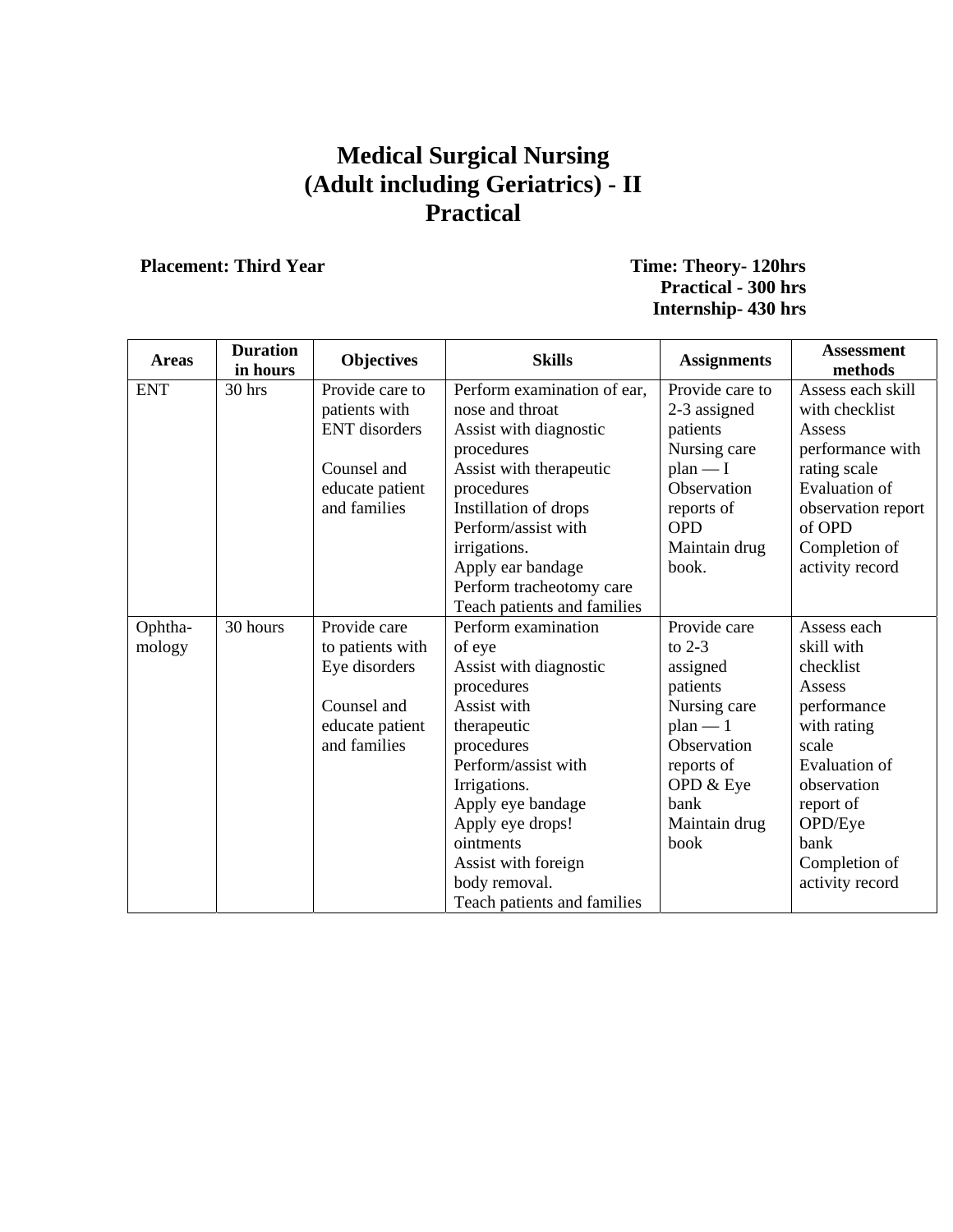| <b>Areas</b> | <b>Duration</b><br>in hours | <b>Objectives</b> | <b>Skills</b>               | <b>Assignments</b>   | <b>Assessment</b><br>methods |
|--------------|-----------------------------|-------------------|-----------------------------|----------------------|------------------------------|
| Neurol       | 60 hours                    | Provide care to   | Perform Neurological        | Provide care to      | Assess each skill            |
| ogy          |                             | patients with     | Examination                 | assigned 2-          | with                         |
|              |                             | neurological      | Use Glasgow coma scale      | patients with        | checklist                    |
|              |                             | disorders.        | Assist with diagnostic      | neurological         | Assess                       |
|              |                             |                   | procedures                  | disorders.           | performance                  |
|              |                             | Counsel and       | Assist with therapeutic     | Case study/Case      | with rating scale            |
|              |                             | educate patient   | procedures                  | presentation-        | 3. Evaluation of             |
|              |                             | and families      | Teach patients &            | Maintains drug       | case study &                 |
|              |                             |                   | families                    | book                 | health teaching              |
|              |                             |                   | Participate in              | Health Teaching-I    | Completion of                |
|              |                             |                   | rehabilitation program      |                      | activity record              |
| Gyneco       | 30 hours                    | Provide care to   | Assist with gynecological   | Provide care to 2-3  | Assess each skill            |
| logy         |                             | patients with     | Examination                 | assigned patients    | with                         |
| ward         |                             | gynecological     | Assist with diagnostic      | Nursing care plan-   | checklist                    |
|              |                             | disorders.        | procedures:                 | i                    | Assess                       |
|              |                             |                   | Assist with therapeutic     | Maintain drug book   | performance                  |
|              |                             | Counsel and       | procedures                  |                      | with rating scale            |
|              |                             | educate patient   | Teach patients families     |                      | <b>Evaluation</b> of         |
|              |                             | and families      | <b>Teaching self Breast</b> |                      | care plan                    |
|              |                             |                   | Examination.                |                      | Completion of                |
|              |                             |                   | <b>Assist with PAP</b>      |                      | activity record              |
|              |                             |                   | smear collection.           |                      |                              |
| <b>Burns</b> | 25 hours                    | Provide care to   | Assessment of the           | Provide care to      | Assess each skill            |
| Unit         |                             | patients with     | burns patient               | 1-2 assigned         | with                         |
|              |                             | <b>Burns</b>      | Percentage of burns         | patients             | checklist                    |
|              |                             |                   | Degree of burns.            | Nursing care plan -1 | Assess                       |
|              |                             | Counsel and       | Fluid & electrolyte         | Observation report   | performance                  |
|              |                             | educate patient   | replacement therapy         | of Burns unit        | with rating scale            |
|              |                             | and families      | $\bullet$ Assess            |                      | <b>Evaluation of</b>         |
|              |                             |                   | • Calculate                 |                      | care plan an                 |
|              |                             |                   | • Replace                   |                      | observation                  |
|              |                             |                   | • Record intake/output      |                      | report                       |
|              |                             |                   | Care of Bum wounds          |                      | Completion of                |
|              |                             |                   |                             |                      | activity record              |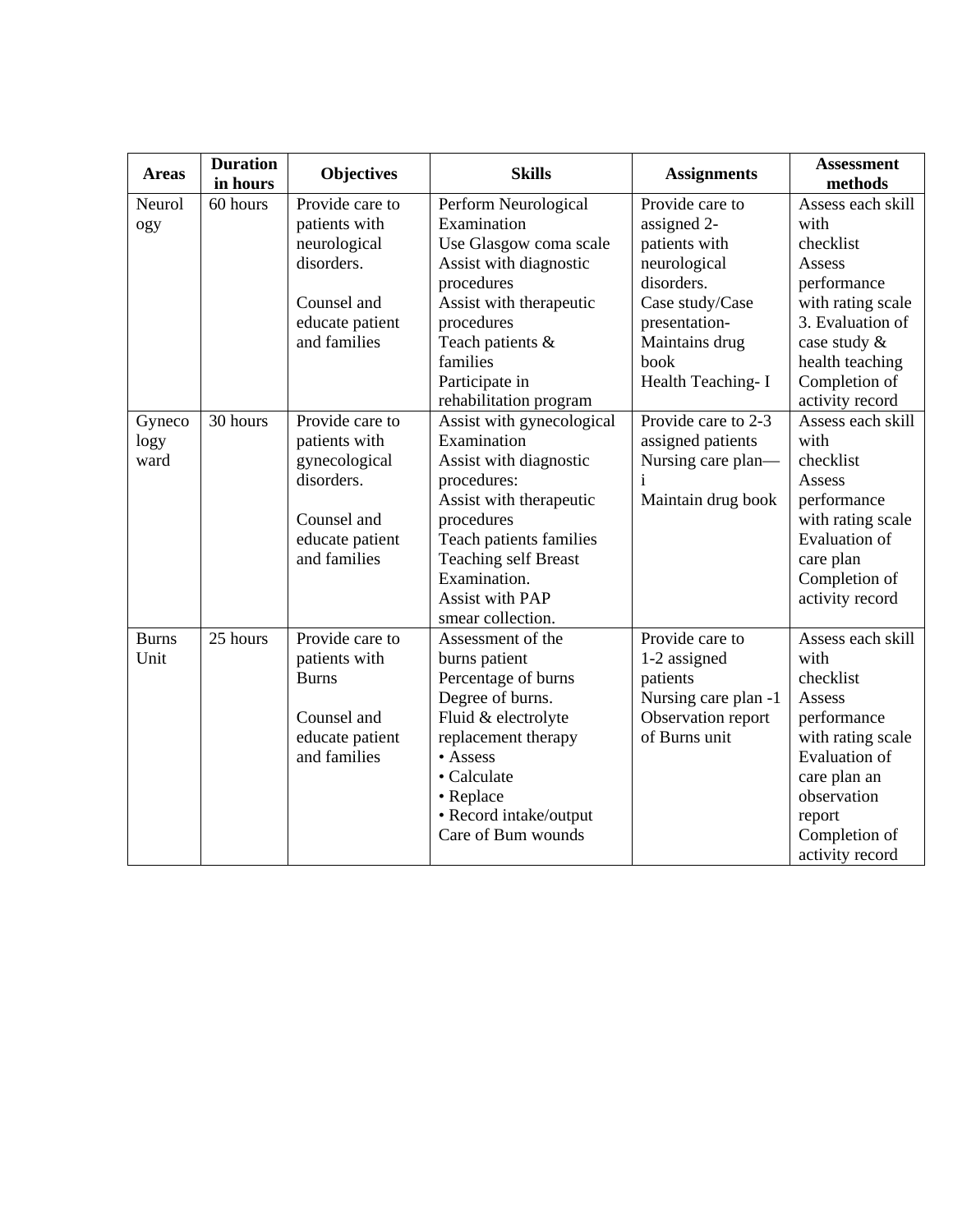| <b>Areas</b>     | <b>Duration</b> in<br>hours | <b>Objectives</b>                                                                               | <b>Skills</b>                                                                                                                                                                                                                                                                                                                                                                                                                                                                                                                                                                                                                                                                                                            | <b>Assignments</b>                                                                                               | <b>Assessment</b><br>methods                                                                                                                                                     |
|------------------|-----------------------------|-------------------------------------------------------------------------------------------------|--------------------------------------------------------------------------------------------------------------------------------------------------------------------------------------------------------------------------------------------------------------------------------------------------------------------------------------------------------------------------------------------------------------------------------------------------------------------------------------------------------------------------------------------------------------------------------------------------------------------------------------------------------------------------------------------------------------------------|------------------------------------------------------------------------------------------------------------------|----------------------------------------------------------------------------------------------------------------------------------------------------------------------------------|
| Oncology<br>Unit | 50 hours                    | Provide care<br>to patients<br>with cancer<br>Counsel and<br>educate<br>patient and<br>families | • Bathing<br>• Dressing<br>Perform active & passive<br>exercises<br>Practice medical &<br>surgical asepsis<br>Counsel & Teach patients<br>and families<br>Participate in<br>rehabilitation program<br>Screen for common<br>cancers-TNM<br>Classification<br>Assist with diagnostic<br>Procedures<br><b>Biopsies</b><br>Pap smear<br>Bone-marrow aspiration<br><b>Breast examination</b><br>Assist with therapeutic<br>procedures<br>Participates in various<br>modalities of<br>treatment<br>• Chemotherapy<br>• Radiotherapy<br>• Pain management<br>Stoma therapy<br>• Hormonal therapy<br>Immunotherapy<br>• Gene therapy<br>• Alternative therapy<br>Participate in palliative<br>care<br>Counsel and teach patients | Provide care to<br>2-3 assigned<br>patients<br>Nursing care<br>plan 1<br>Observation<br>report of<br>cancer unit | Assess each<br>skill with<br>checklist<br>Assess<br>performance with<br>rating scale<br>Evaluation of care<br>plan and<br>observation report<br>Completion of<br>activity record |
|                  |                             |                                                                                                 | families                                                                                                                                                                                                                                                                                                                                                                                                                                                                                                                                                                                                                                                                                                                 |                                                                                                                  |                                                                                                                                                                                  |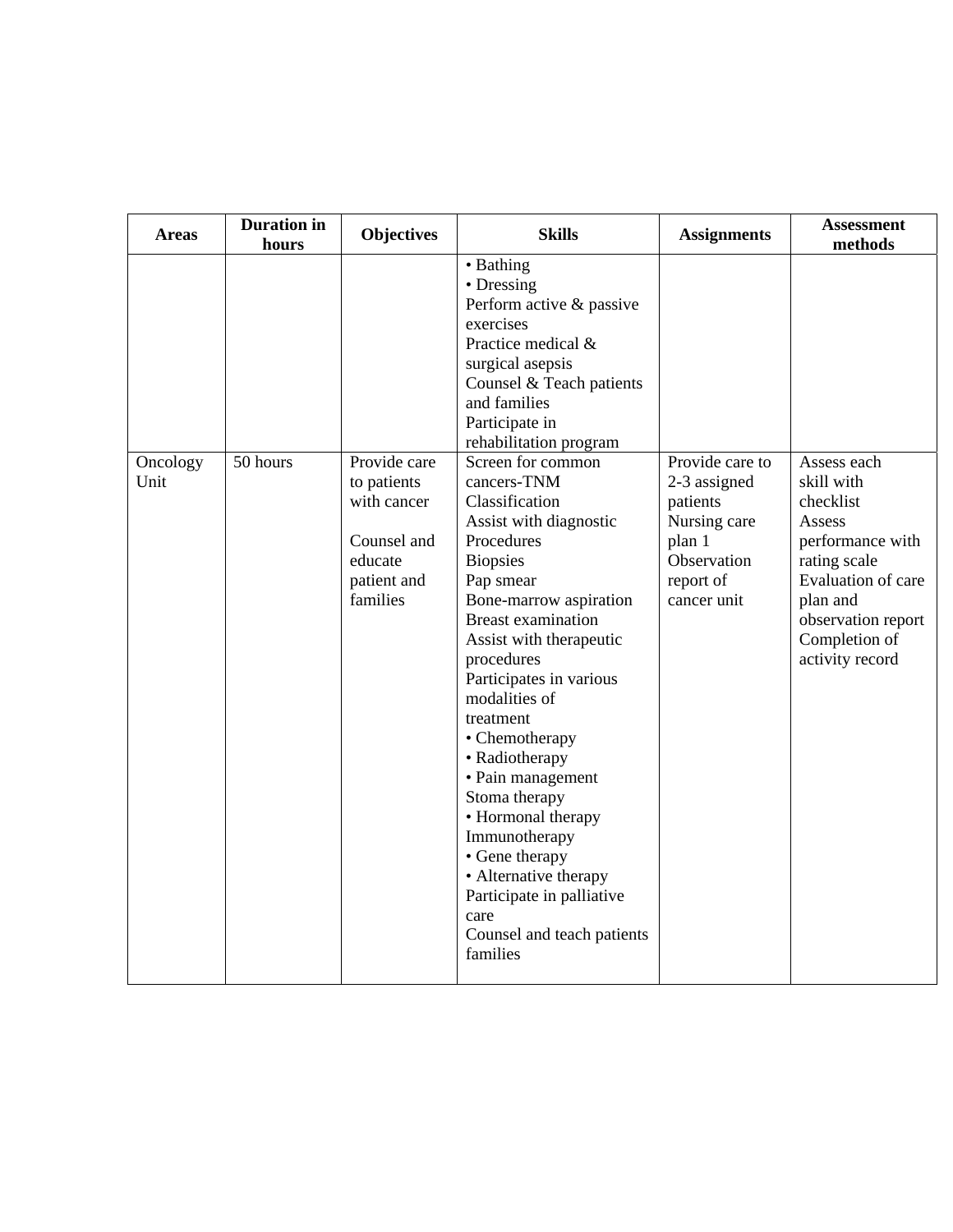| <b>Areas</b> | <b>Duration</b><br>in hours | <b>Objectives</b>                                                                             | <b>Skills</b>                                                                                                                                                                                                                                                                                                                                                                                                                                                                                                                                                                                            | <b>Assignments</b>                                                                      | <b>Assessment</b><br>methods                                                                                                               |
|--------------|-----------------------------|-----------------------------------------------------------------------------------------------|----------------------------------------------------------------------------------------------------------------------------------------------------------------------------------------------------------------------------------------------------------------------------------------------------------------------------------------------------------------------------------------------------------------------------------------------------------------------------------------------------------------------------------------------------------------------------------------------------------|-----------------------------------------------------------------------------------------|--------------------------------------------------------------------------------------------------------------------------------------------|
| Critical     | 50 hours                    | Provide care to                                                                               | - Self Breast<br>Examination<br>- Warning signs<br>• Participate in rehabilitation<br>program<br>Chest physiotherapy                                                                                                                                                                                                                                                                                                                                                                                                                                                                                     | Provide care to I                                                                       | Assess each skill                                                                                                                          |
| care unit    |                             | critically ill<br>patients<br>Counsel<br>patient and<br>families for grief<br>and bereavement | Perform active & passive<br>exercises<br>Monitoring of patients in<br>ICU<br>Maintain flow sheet<br>Care of patient on ventilators<br>Perform Endotracheal<br>suction<br>-Demonstrates use of<br>ventilators, cardiac monitors<br>etc.<br>Collect specimens and<br>interprets ABG<br>analysis<br>Assist with arterial puncture<br>Maintain CVP line<br>Pulse oximetry<br><b>CPR-ALS</b><br>Defibrillator<br>Pace makers<br>Bag-mask ventilation<br>Emergency tray/ Crash Cart<br>Administration of<br>drugs<br>• Infusion pump<br>· Epidural<br>Intrathecal<br>Intra cardiac<br>Total parenteral therapy | assigned<br>patient<br>Observation<br>report of<br>Critical care<br>unit<br>Drugs book. | with<br>checklist<br>Assess<br>performance with<br>rating scale<br>Evaluation of<br>observation report<br>Completion of<br>activity record |
| <b>Areas</b> | <b>Duration</b><br>in weeks | <b>Objectives</b>                                                                             | <b>Skills</b>                                                                                                                                                                                                                                                                                                                                                                                                                                                                                                                                                                                            | <b>Assignments</b>                                                                      | <b>Assessment</b><br>methods                                                                                                               |
|              |                             |                                                                                               | Chest physiotherapy<br>Perform active &passive<br>exercises<br>Counsel the patient<br>and family in dealing<br>with grieving and<br>bereavement                                                                                                                                                                                                                                                                                                                                                                                                                                                          |                                                                                         |                                                                                                                                            |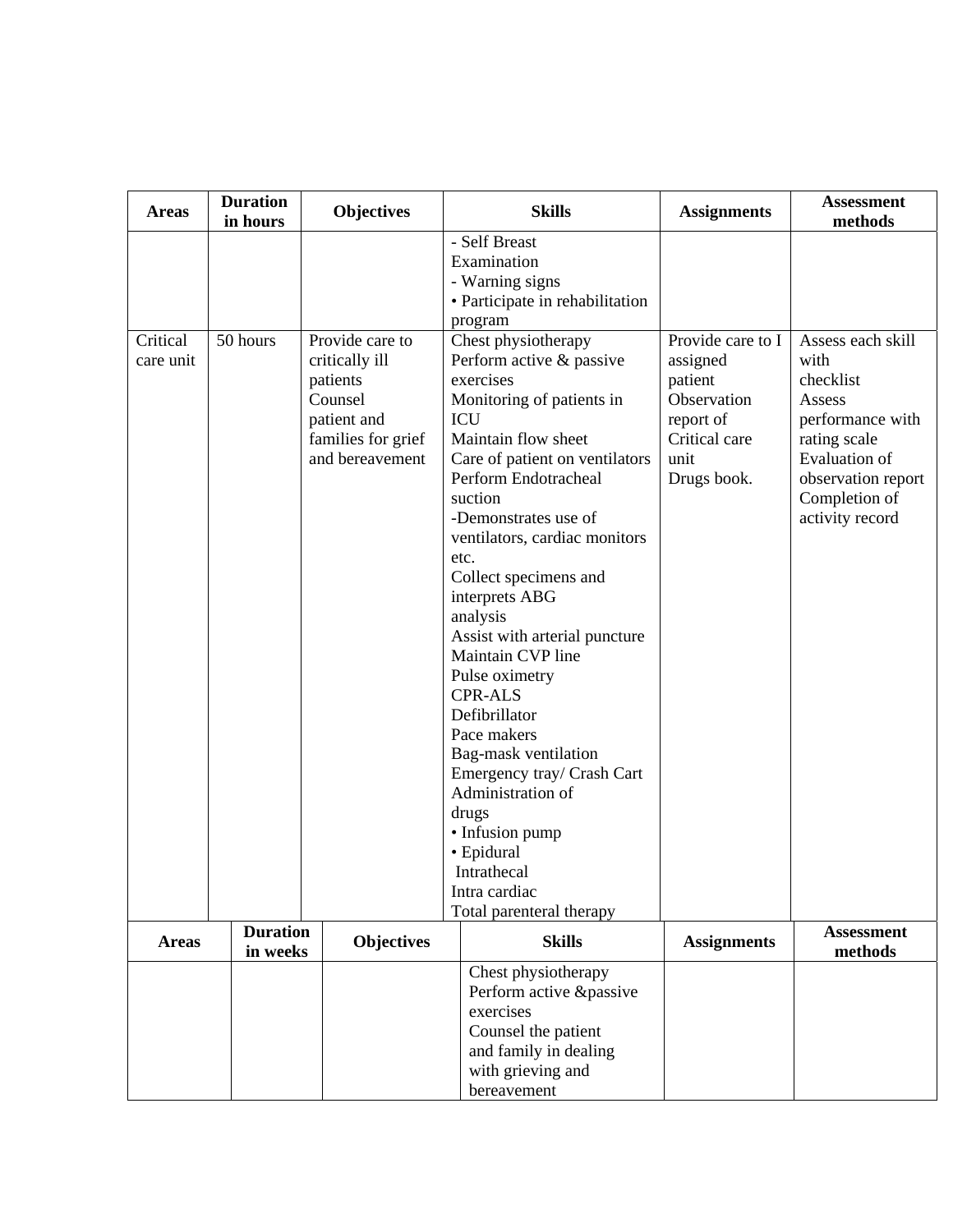| Casualty!                            | 25 hours       | Provide care       | Practice triage".      | Observation | Assess               |
|--------------------------------------|----------------|--------------------|------------------------|-------------|----------------------|
| Emer-                                |                | to patients in     | Assist with            | report of   | performance          |
| ency                                 |                | emergency          | assessment,            | Emergency   | with rating          |
|                                      |                | and disaster       | examination,           | unit        | scale                |
|                                      |                | situation          | investigations & their |             | <b>Evaluation</b> of |
|                                      |                |                    | interpretations, in    |             | observation          |
|                                      |                | Counsel            | emergency and          |             | report               |
|                                      |                | patient and        | disaster situations    |             | Completion of        |
|                                      |                | families for grief | Assist in              |             | activity record      |
|                                      |                | and                | documentations         |             |                      |
|                                      |                | bereavement        | Assist in legal        |             |                      |
|                                      |                |                    | procedures in          |             |                      |
|                                      |                |                    | emergency unit         |             |                      |
|                                      |                |                    | Participate in         |             |                      |
|                                      |                |                    | managing crowd         |             |                      |
|                                      |                |                    | Counsel patient and    |             |                      |
|                                      |                |                    | families in grief and  |             |                      |
|                                      |                |                    | bereavement            |             |                      |
| <b>Placement: Internship (weeks)</b> |                |                    |                        |             |                      |
| Medical                              | $\overline{2}$ | Provide            | Integrated             |             | Assess clinical      |
| Ward                                 |                | comprehensive      | Practice               |             | performance with     |
| Surgical                             | $\overline{2}$ | care to patients   |                        |             | rating               |
| Ward                                 |                | with               |                        |             | scale                |
| Critical                             | $\mathbf{1}$   | medical and        |                        |             |                      |
| care unit                            |                | surgical           |                        |             |                      |
| /ICCU                                |                | conditions         |                        |             |                      |
| Casualty/                            | $\overline{2}$ | including          |                        |             |                      |
| Emergency                            |                | emergencies        |                        |             |                      |
|                                      |                |                    |                        |             |                      |
| Operation                            | $\overline{2}$ | Assist with        |                        |             |                      |
| Theatre                              |                | common             |                        |             |                      |
| (Eye.                                |                | operations         |                        |             |                      |
| ENT,                                 |                |                    |                        |             |                      |
| Neuro)                               |                |                    |                        |             |                      |

|  | <b>Internal Assessment : Practical Examination</b> | 25        |
|--|----------------------------------------------------|-----------|
|  | <b>Clinical Evaluation</b>                         | 10        |
|  | Care Study                                         | 5         |
|  | <b>Practical Record</b>                            | 5         |
|  | <b>Observational Visit</b>                         | $\mathbf$ |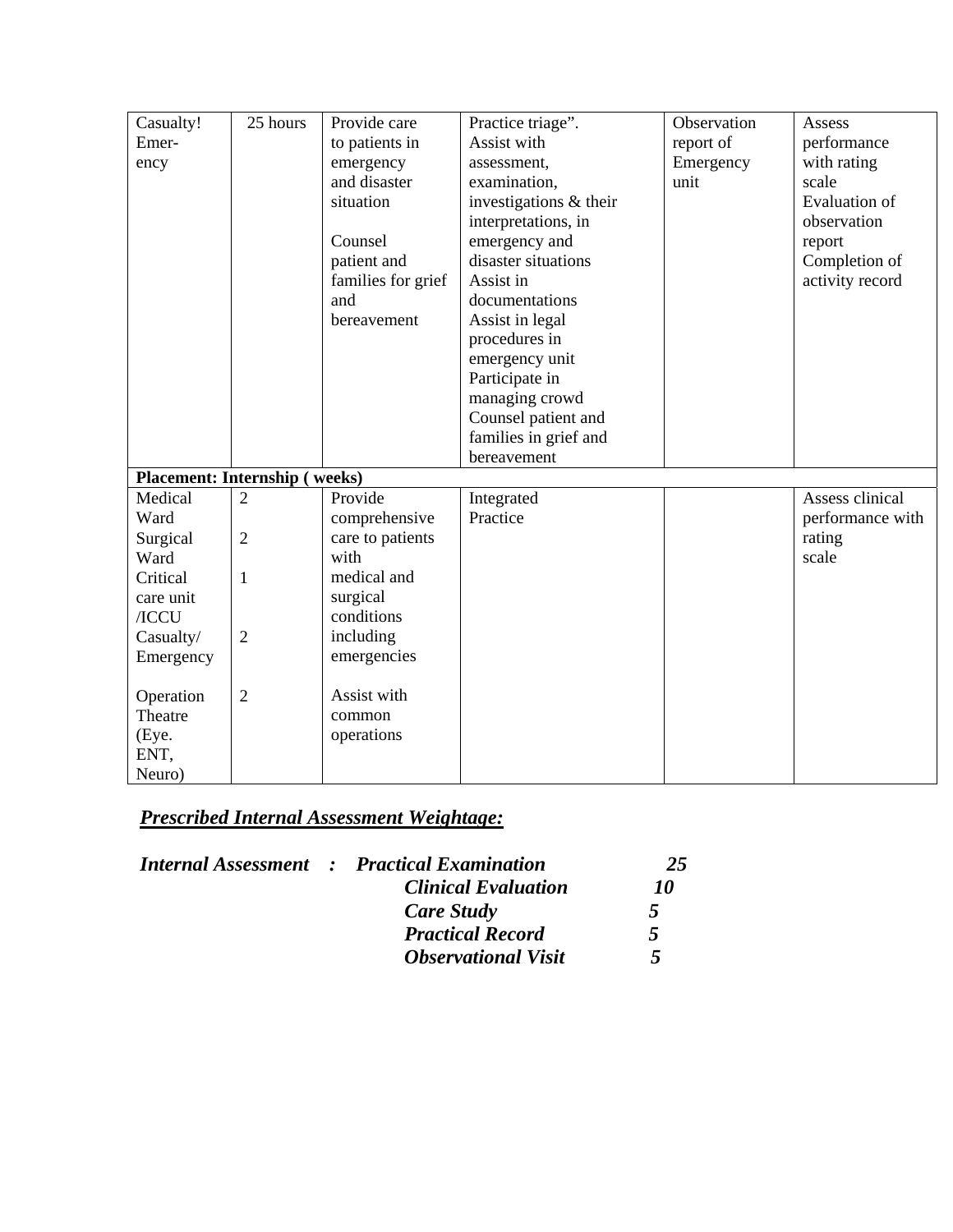### **Child Health Nursing**

**Placement: Third year Time: Theory - 100 hours** 

**Practical - 300hours Internship 145 hours** 

#### **Course Description:**

This course is designed for developing an understanding of the modern approach to child- care, identification, prevention and nursing management of common health problems of neonates and children.

| Unit         | <b>Time</b><br>(Hrs) | Learning<br><b>Objectives</b> | <b>Content</b>                         | <b>Teaching Learning</b><br><b>Activities</b> | <b>Assessment</b><br>methods |
|--------------|----------------------|-------------------------------|----------------------------------------|-----------------------------------------------|------------------------------|
| $\bf I$      | 10                   | Explain the                   | <b>Introduction</b>                    | <b>Lecture Discussion</b>                     | Short answers                |
|              |                      | modern                        | <b>Modern concepts of childcare</b>    | Demonstration of                              | Objective type               |
|              |                      | concept of                    | Internationally accepted rights of the | common paediatric                             | Assessment of                |
|              |                      | child care &                  | Child                                  | procedures                                    | skills with                  |
|              |                      | principles of                 | National policy and legislation in     |                                               | checklist                    |
|              |                      | child health                  | relation to child health and welfare   |                                               |                              |
|              |                      | nursing                       | National programmes related to child   |                                               |                              |
|              |                      | Describe                      | health and welfare                     |                                               |                              |
|              |                      | national                      | Agencies related to welfare services   |                                               |                              |
|              |                      | policy                        | to the children                        |                                               |                              |
|              |                      | programs and                  | Changing trends in hospital care,      |                                               |                              |
|              |                      | legislation in                | preventive, promotive and curative     |                                               |                              |
|              |                      | relation to                   | aspects of child health.               |                                               |                              |
|              |                      | child health                  | Child morbidity and mortality rates.   |                                               |                              |
|              |                      | and welfare.                  | Differences between an adult and       |                                               |                              |
|              |                      | List major                    | child                                  |                                               |                              |
|              |                      | causes of                     | Hospital environment for a sick child  |                                               |                              |
|              |                      | death during                  | Impact of hospitalization on the child |                                               |                              |
|              |                      | infancy, early                | and family.                            |                                               |                              |
|              |                      | & late                        | Grief and bereavement                  |                                               |                              |
|              |                      | childhood                     | The role of a Child health nurse in    |                                               |                              |
|              |                      | Describe the                  | caring for a hospitalized child        |                                               |                              |
|              |                      | major                         | Principles of pre and post operative   |                                               |                              |
|              |                      | functions and                 | care of infants and children           |                                               |                              |
|              |                      | role of the                   | Child health nursing procedures.       |                                               |                              |
|              |                      | paediatric                    |                                        |                                               |                              |
|              |                      | nurse in                      |                                        |                                               |                              |
|              |                      | caring for a                  |                                        |                                               |                              |
|              |                      | hospitalized                  |                                        |                                               |                              |
|              |                      | child.                        |                                        |                                               |                              |
|              |                      | Describe the                  |                                        |                                               |                              |
|              |                      | principles of                 |                                        |                                               |                              |
|              |                      | child health                  |                                        |                                               |                              |
| $\mathbf{I}$ | 20                   | nursing<br>Describe the       | The healthy child                      | <b>Lecture Discussion</b>                     | Short answers                |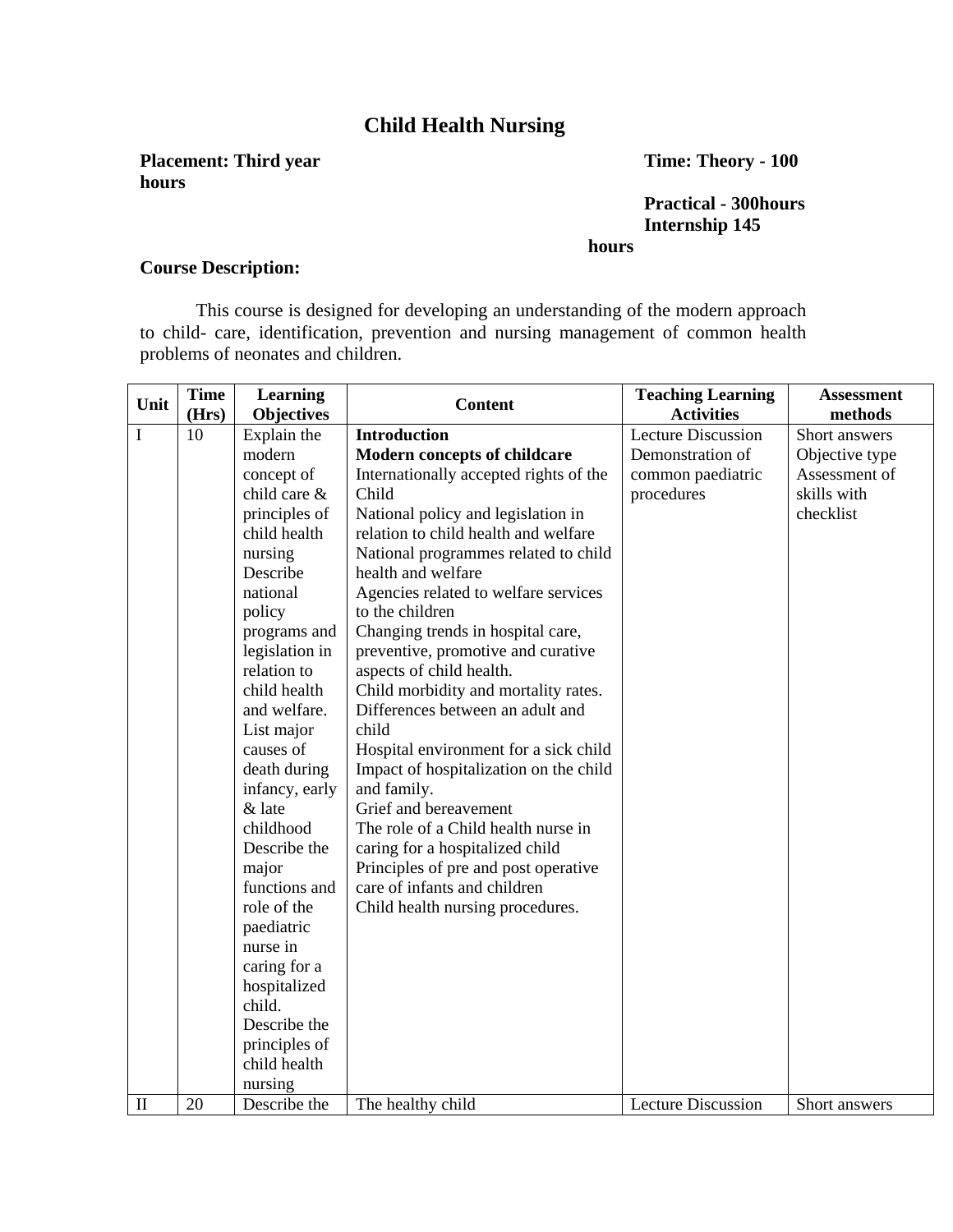| Unit | Time  | <b>Learning</b>           | <b>Content</b>                           | <b>Teaching Learning</b>  | <b>Assessment</b> |
|------|-------|---------------------------|------------------------------------------|---------------------------|-------------------|
|      | (Hrs) | <b>Objectives</b>         |                                          | <b>Activities</b>         | methods           |
|      |       | normal                    | • Principles of growth and               | Developmental study       | Objective type    |
|      |       | growth $\&$               | development                              | of infant and children    | Assessment of     |
|      |       | development               | • Factors affecting growth &             | Observation study of      | field visits and  |
|      |       | of children at            | development                              | normal and sick child     | developmental     |
|      |       | different ages            | • Growth and development from            | Field visit to            | study reports     |
|      |       | Identify the              | birth to adolescence                     | Anganwadi, child          |                   |
|      |       | needs of                  | • The needs of normal children           | guidance clinic           |                   |
|      |       | children at               | through the stages of develop-           | Film show on breast       |                   |
|      |       | different ages            | mental and parental guidance             | feeding                   |                   |
|      |       | & provide                 | • Nutritional needs of children &        | Clinical practice/field   |                   |
|      |       | parental                  | infants: breast feeding, exclusive       |                           |                   |
|      |       | guidance                  | breast feeding supplementary!            |                           |                   |
|      |       | Identify the              | artificial feeding and weaning,          |                           |                   |
|      |       | nutritional               | Baby friendly hospital concept           |                           |                   |
|      |       | needs of                  | Accidents: causes and prevention         |                           |                   |
|      |       | children at               | Value of play and selection of play      |                           |                   |
|      |       | different ages            | material                                 |                           |                   |
|      |       | and ways of               | Preventive immunization,                 |                           |                   |
|      |       | meeting the               | immunization programme and cold<br>chain |                           |                   |
|      |       | neeus                     | Preventive paediatrics                   |                           |                   |
|      |       | Appreciate<br>the role of | Care of under five & under five          |                           |                   |
|      |       | play for                  | clinics/ well baby clinics               |                           |                   |
|      |       | normal &                  |                                          |                           |                   |
|      |       | sick children.            |                                          |                           |                   |
|      |       | Appreciate                |                                          |                           |                   |
|      |       | the                       |                                          |                           |                   |
|      |       | preventive                |                                          |                           |                   |
|      |       | measures and              |                                          |                           |                   |
|      |       | strategies for            |                                          |                           |                   |
|      |       | children                  |                                          |                           |                   |
|      |       |                           |                                          |                           |                   |
| III  | 12    | Provide care              | Nursing care of a neonate                | <b>Lecture Discussion</b> |                   |
|      |       | to normal $\&$            |                                          | Workshop on -             | Short answers     |
|      |       | high risk                 | Nursing care of a normal                 | neonatal                  | Objective type    |
|      |       | neonates                  | newborn/Essential newborn care           | resuscitation             | Assessment of     |
|      |       | Perform                   | Neonatal resuscitation                   | Demonstration             | skills with       |
|      |       | neonatal                  | Nursing management of a low birth        | Practice session          | checklist         |
|      |       | resuscitation.            | weight baby.                             | Clinical practice         |                   |
|      |       | Recognize                 | Kangaroo mother care                     |                           |                   |
|      |       | and manage                | Nursing management of common             |                           |                   |
|      |       | common                    | neonatal disorders Organization of       |                           |                   |
|      |       | neonatal                  | neonatal unit.                           |                           |                   |
|      |       | problems                  | Identification & nursing management      |                           |                   |
|      |       |                           | of common congenital                     |                           |                   |
|      |       |                           | malformations.                           |                           |                   |
| IV   | 08    |                           | <b>Integrated management of</b>          |                           |                   |
|      |       |                           | neonatal and childhood illnesses         |                           |                   |
|      |       |                           | (IMNCI)                                  |                           |                   |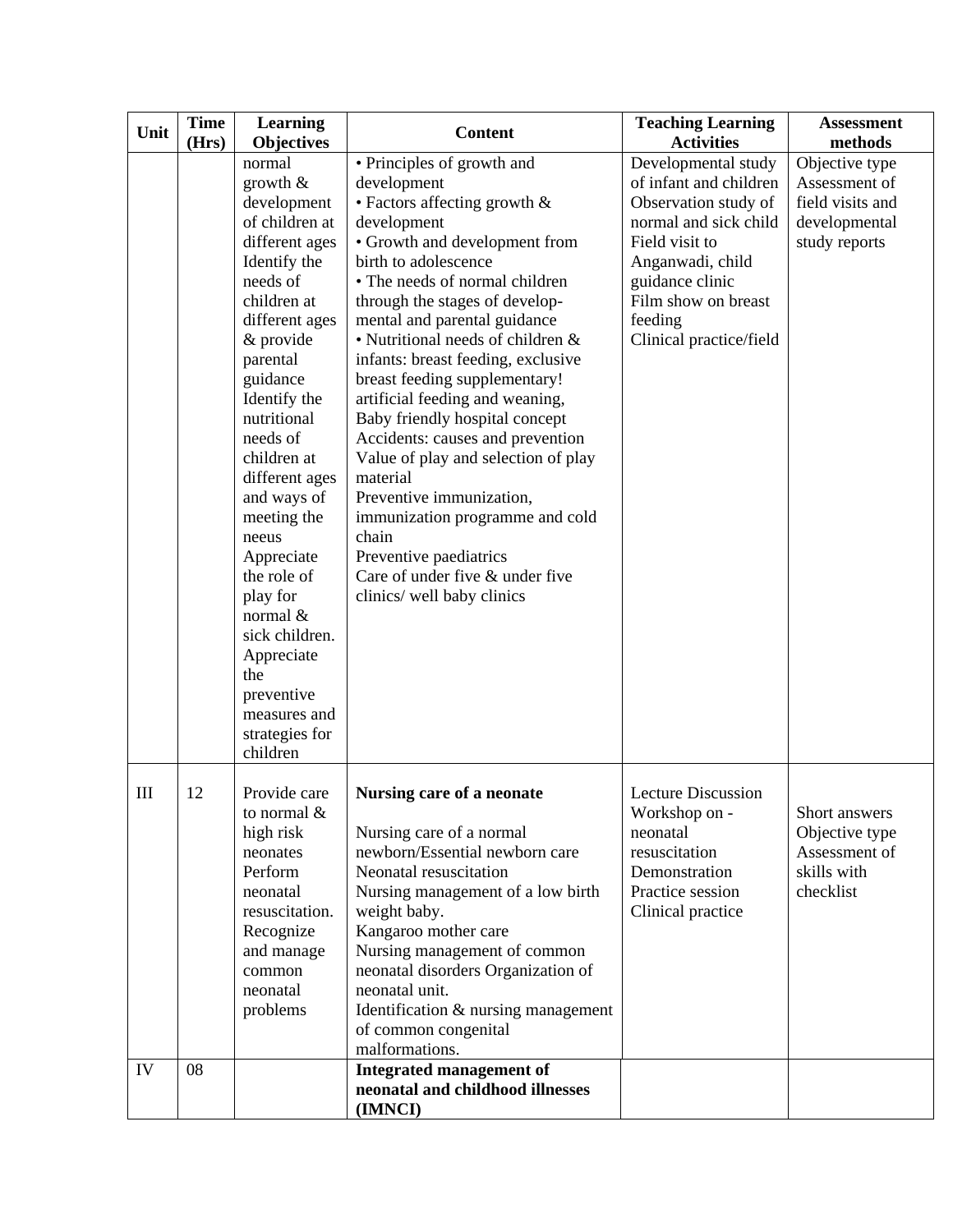| Unit         | Time  | <b>Learning</b>   | <b>Content</b>                          | <b>Teaching Learning</b> | <b>Assessment</b> |
|--------------|-------|-------------------|-----------------------------------------|--------------------------|-------------------|
|              | (Hrs) | <b>Objectives</b> |                                         | <b>Activities</b>        | methods           |
| $\mathbf{V}$ | 43    | Identify          | <b>Nursing management in common</b>     | Lecture                  | Objective type    |
|              |       | measures to       | childhood diseases                      | Discussion               | Assessment of     |
|              |       | prevent           |                                         | Demonstration            | skills with       |
|              |       | common            | Nutritional deficiency disorders        | Practice session         | checklist         |
|              |       | childhood         | Respiratory disorders and infections    | Clinical practice        | Short             |
|              |       | diseases          | Gastrointestinal infections,            |                          | answers           |
|              |       | including         | infestations and congenital disorders   |                          |                   |
|              |       | immunization      | Cardio vascular problem:                |                          |                   |
|              |       |                   | congenital defects and rheumatic        |                          |                   |
|              |       | Provide           | fever, rheumatic heart disease          |                          |                   |
|              |       | nursing care      | Genito- urinary disorders: acute        |                          |                   |
|              |       | in common         | glomerulo nephritis, Nephrotic          |                          |                   |
|              |       | childhood         | syndrome, Wilms' tumor, infection       |                          |                   |
|              |       | diseases          | and congenital disorders.               |                          |                   |
|              |       |                   | Neurological infections and             |                          |                   |
|              |       |                   | disorders: convulsions, epilepsy,       |                          |                   |
|              |       |                   | meningitis, hydrocephalus, spina-       |                          |                   |
|              |       |                   | bifida.                                 |                          |                   |
|              |       |                   | Hematological disorders:                |                          |                   |
|              |       |                   | Anemias, thalassemia, ITP,              |                          |                   |
|              |       |                   | Leukemia, hemophilia                    |                          |                   |
|              |       |                   | Endocrine disorders: Juvenile           |                          |                   |
|              |       |                   | Diabetes Mellitus -                     |                          |                   |
|              |       |                   | Orthopedic.disorders: club feet, hip    |                          |                   |
|              |       |                   | dislocation and fracture.               |                          |                   |
|              |       |                   | Disorders of skin, eye, and ears        |                          |                   |
|              |       |                   | Common communicable diseases in         |                          |                   |
|              |       |                   | children, their identification, nursing |                          |                   |
|              |       |                   | management in hospital and home         |                          |                   |
|              |       |                   | and prevention.                         |                          |                   |
|              |       |                   | Child health emergencies:               |                          |                   |
|              |       |                   | poisoning, foreign bodies,              |                          |                   |
|              |       |                   | hemorrhage, burns and drowning.         |                          |                   |
|              |       |                   | Nursing care of infant and children     |                          |                   |
|              |       |                   | with HIV / AlDS.                        |                          |                   |
| VI           | 07    | Manage the        | Management of behavioral &              | Lecture discussion       | Short answers     |
|              |       | child with        | social problems in children             | Field visits to child    | Objective type    |
|              |       | behavioral        | • Management of common                  | guidance clinics,        | Assessment of     |
|              |       | social            | behavioral disorders                    | school for mentally $\&$ | field             |
|              |       | problems          | • Management of common                  | physically, socially     | Reports           |
|              |       |                   | psychiatric problems                    | challenged               |                   |
|              |       | Identify the      | • Management of challenged              |                          |                   |
|              |       | social $&$        | children: Mentally, Physically, &       |                          |                   |
|              |       | welfare           | Socially challenged                     |                          |                   |
|              |       | services for      | • Welfare services for challenged       |                          |                   |
|              |       | challenged        | children in India.                      |                          |                   |
|              |       | children          | Child guidance clinics                  |                          |                   |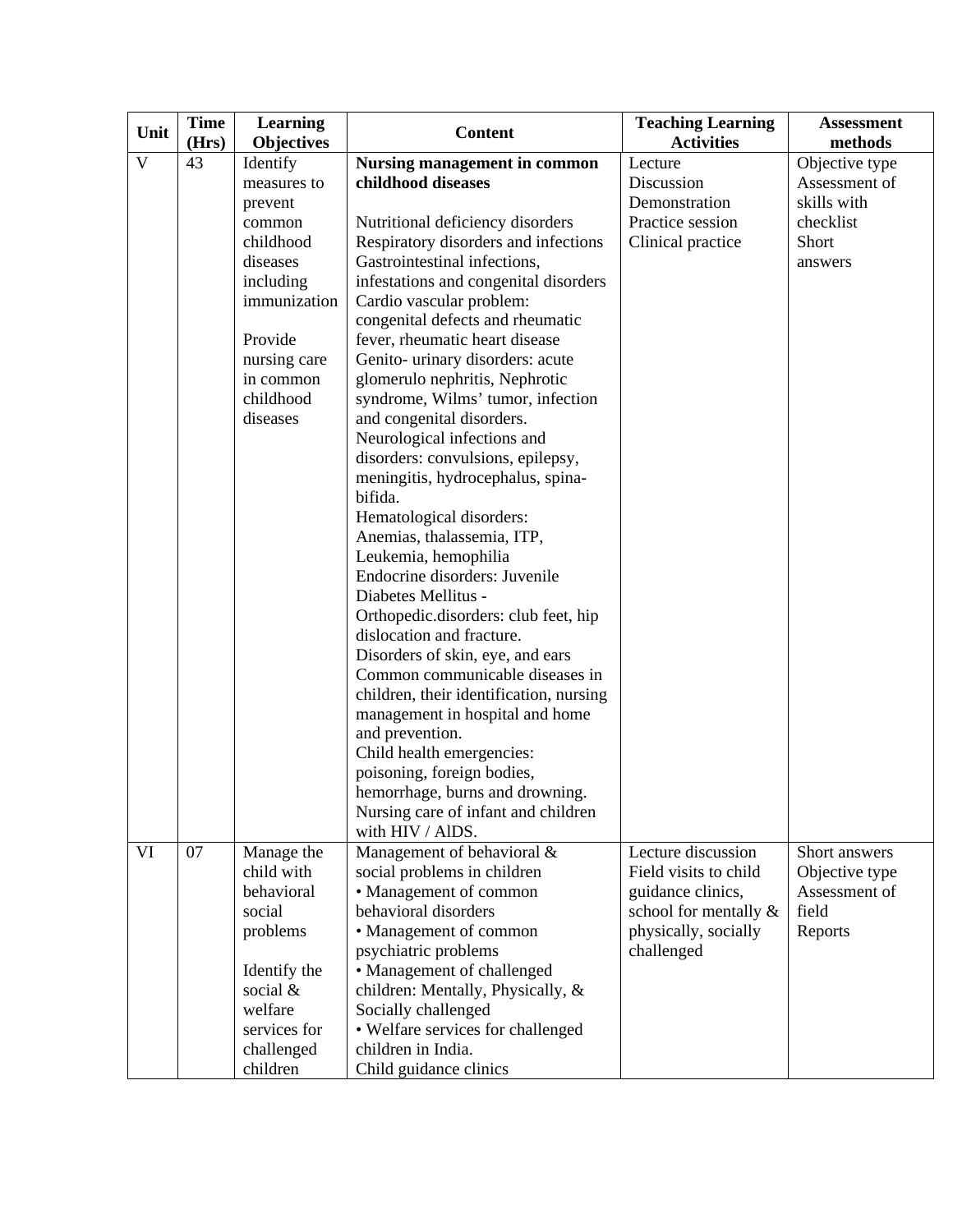*Internal Assessment : Theory - 30 Assignment- 20* 

### **Pediatric Nursing**

#### **Recommended Books:**

- 1. Kyle Essentials of Pediatric Nursing,2009,LWW
- 2. Marlow Textbook of Pediatric Nursing,1996,Elsevier
- 3. Hockenberry Essentials of Pediatric Nursing,2008,Elsevier
- 4. Potts Pediatric Nursing ,2007,Thomson Learning
- 5. Bowden Pediatric Nursing Procedure ,2009,LWW

#### **Reference Books:**

- 1. Hockenberry Wong's Nursing Care of the Infants & Children,2007,Elsevier
- 2. Ricci Maternal & pediatric nursing, 2009, LWW
- 3. Hatfield Broadribb's Introductory Pediatric Nursing,2007,LWW
- 4. Lakshmana's Clinical Pediatrics,Lakshmana Publications
- 5. Bowden Children and Their Families ,2010,LWW
- 6. Nelson Textbook of Pediatrics, 2007, Elsevier.
- 7. Ghai Essentials of Pediatrics ,2009,CBS
- 8. Avery's Neonatology ,2006,LWW
- 9. Fleisher Pediatric emergency Medicine,2006,
- 10. Achar's Textbook of Pediatrics, 2009, Orient Black Swan.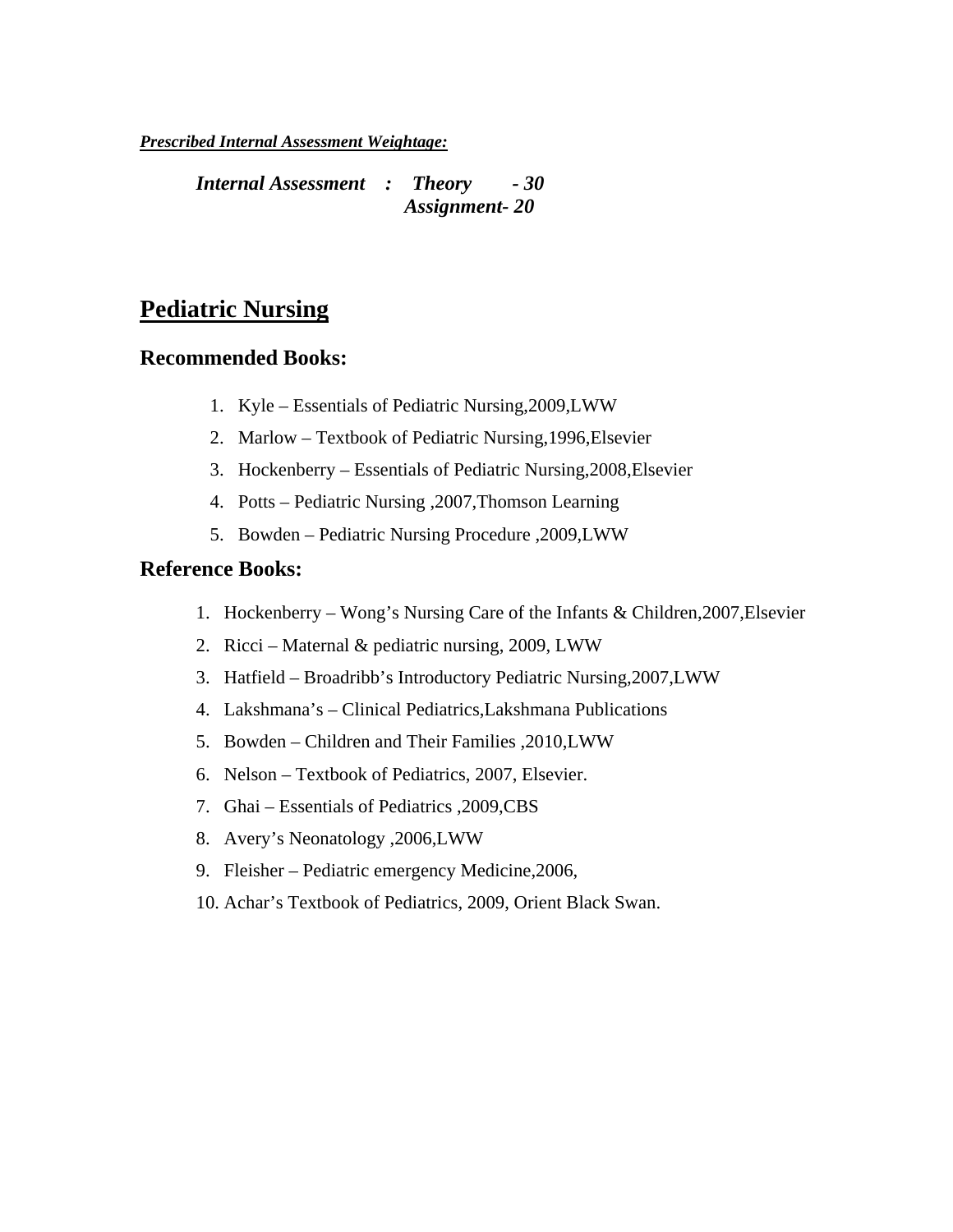# **Child Health Nursing Practical**

#### **Placement: Third Year Time: 300 hrs (9 weeks)**

#### **Fourth Year Internship- 145 hrs (3 weeks)**

| <b>Areas</b>                                | <b>Duration</b><br>in hours | <b>Objectives</b>                                                                                                                   | <b>Skills</b>                                                                                                                                                                                                                                                                                                                                                                                                                                                                                                                                                                                                                                           | <b>Assignments</b>                                                                                                                         | <b>Assessment</b><br>methods                                                                                                                                                                                                                           |
|---------------------------------------------|-----------------------------|-------------------------------------------------------------------------------------------------------------------------------------|---------------------------------------------------------------------------------------------------------------------------------------------------------------------------------------------------------------------------------------------------------------------------------------------------------------------------------------------------------------------------------------------------------------------------------------------------------------------------------------------------------------------------------------------------------------------------------------------------------------------------------------------------------|--------------------------------------------------------------------------------------------------------------------------------------------|--------------------------------------------------------------------------------------------------------------------------------------------------------------------------------------------------------------------------------------------------------|
| Paediat<br>ric<br>Medici<br>ne<br>Ward      | 120<br>hours                | Provide<br>nursing care to<br>children with<br>various<br>medical<br>disorders<br>Counsel and<br>educate<br>parents.                | Taking Paediatric History'<br>Physical examination and<br>assessment of children<br>Administer of oral,<br>J/M & IV<br>medicine/fluids<br>Calculation of fluid<br>requirements<br>Prepare different strengths of<br>I. V. fluids<br>Apply restraints<br>Administer 02 inhalation by<br>different methods<br>Give baby bath<br>Feed children by Katori<br>spoon, etc.<br>Collect specimens for<br>common<br>investigations<br>Assist with common<br>diagnostic procedures<br>Teach mothers/parents<br><b>Malnutrition Oral</b><br>rehydration therapy<br>• Feeding & Weaning<br>Immunization schedule<br>• Play therapy<br>• Specific Disease conditions | Give care to<br>three assigned<br>paediatric<br>patients<br>Nursing Care<br>Plan -1<br>Case study/<br>presentation - I<br>Health Talk -1   | Assess clinical<br>performance<br>with rating<br>scale<br>Assess each<br>skill with<br>checklist<br><b>OSCE/OSPE</b><br><b>Evaluation of</b><br>case study!<br>presentation<br>and Health<br>education<br>session<br>Completion of<br>activity record. |
| Pediatri<br>$\mathbf{c}$<br>Surgery<br>Ward | 90 hrs                      | Recognize<br>different<br>pediatric<br>surgical<br>conditions/<br><b>Malformations</b><br>Provide pre<br>and post<br>operative care | Calculate, prepare and<br>administer I/V fluids<br>· bowel wash<br>Care for ostomies:<br>• Colostomy irrigation<br>Ureterostomy<br>u Gastrostomy<br>Enterostomy<br>Urinary catheterization and<br>drainage                                                                                                                                                                                                                                                                                                                                                                                                                                              | Give care to<br>three assigned<br>paediatric<br>surgical patients<br><b>Nursing Care</b><br>Plan - $1$<br>Case study /<br>Presentation - 1 | Assess clinical<br>performance<br>with rating<br>scale<br>Assess each<br>skill with<br>checklist<br><b>OSCE/OSPE</b><br><b>Evaluation</b> of<br>case study!                                                                                            |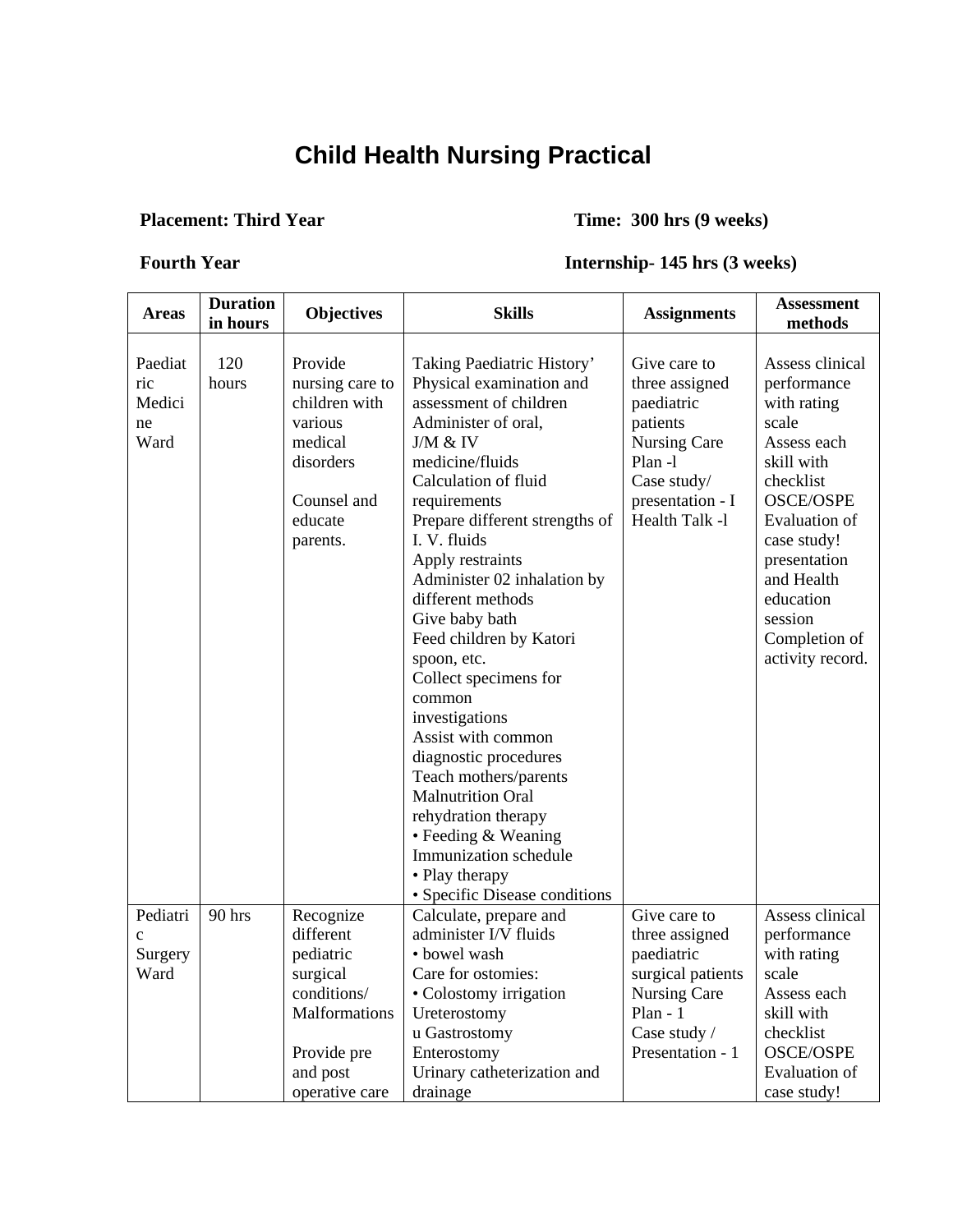| <b>Areas</b>                                                | <b>Duration</b><br>in hours                                | <b>Objectives</b>                                                                                                                                                                    | <b>Skills</b>                                                                                                                                                                                                                                                               | <b>Assignments</b>                                | <b>Assessment</b><br>methods                                                                                                                |
|-------------------------------------------------------------|------------------------------------------------------------|--------------------------------------------------------------------------------------------------------------------------------------------------------------------------------------|-----------------------------------------------------------------------------------------------------------------------------------------------------------------------------------------------------------------------------------------------------------------------------|---------------------------------------------------|---------------------------------------------------------------------------------------------------------------------------------------------|
| Pediatri                                                    | $30$ hrs                                                   | to children<br>with common<br>paediatric<br>surgical<br>conditions/<br>Malformation<br>Counsel and<br>educate<br>parents<br>Perform                                                  | Feeding<br>Naso-gastric<br>Gastrostomy<br>Jejunostomy<br>Care of surgical<br>wounds<br>Dressing<br>• Suture removal<br>Assessment of                                                                                                                                        | Developmental                                     | presentation<br>Completion of<br>activity record.<br>Assess clinical                                                                        |
| $\mathbf{C}$<br>OPD/<br>Immuni<br>zation<br>room            |                                                            | assessment of<br>children:<br>Health,<br>Developmenta<br>1 and<br>Anthropometri<br>$\mathbf{c}$<br>Perform<br>Immunization<br>Give Health<br>Education /<br>Nutritional<br>Education | children<br>- Health assessment<br>- Developmental assessment<br>Anthropometric assessment<br>Immunization<br><b>Health/Nutritional Education</b>                                                                                                                           | study - I                                         | performance<br>with rating<br>scale<br>Completion of<br>activity record                                                                     |
| Paediat<br>ric<br>medicin<br>e and<br>surgery<br><b>ICU</b> | Surgery -<br>-30 hours<br>NICU/N<br>$ursery -$<br>30 hours | Provide<br>nursing care to<br>critically ill<br>children                                                                                                                             | Care of a baby in<br>incubator/warmer<br>Care of a child on ventilator<br>Endotracheal suction<br>Chest physiotherapy<br>Administer fluids with<br>infusion pump<br>Total parenteral nutrition<br>Phototherapy<br>Monitoring of babies<br>Cardio Pulmonary<br>Resuscitation | Nursing care<br>plan I<br>Observation<br>report 1 | Assess clinical<br>performance<br>with rating<br>scale<br>Completion of<br>activity record<br><b>Evaluation of</b><br>observation<br>report |

# **Internship**

| <b>Areas</b>                      | <b>Duration in</b><br>weeks | <b>Objectives</b>                                                             | <b>Skills</b>              | <b>Assignments</b> | <b>Assessment</b><br>methods                           |
|-----------------------------------|-----------------------------|-------------------------------------------------------------------------------|----------------------------|--------------------|--------------------------------------------------------|
| Pediatric<br>medicine<br>ward/ICU |                             | Provide<br>comprehensive<br>care to<br>children with<br>medical<br>conditions | <b>Integrated Practice</b> |                    | Assess clinical<br>performance with<br>rating<br>scale |
| Pediatric                         |                             | Provide                                                                       | <b>Integrated Practice</b> |                    | Assess clinical                                        |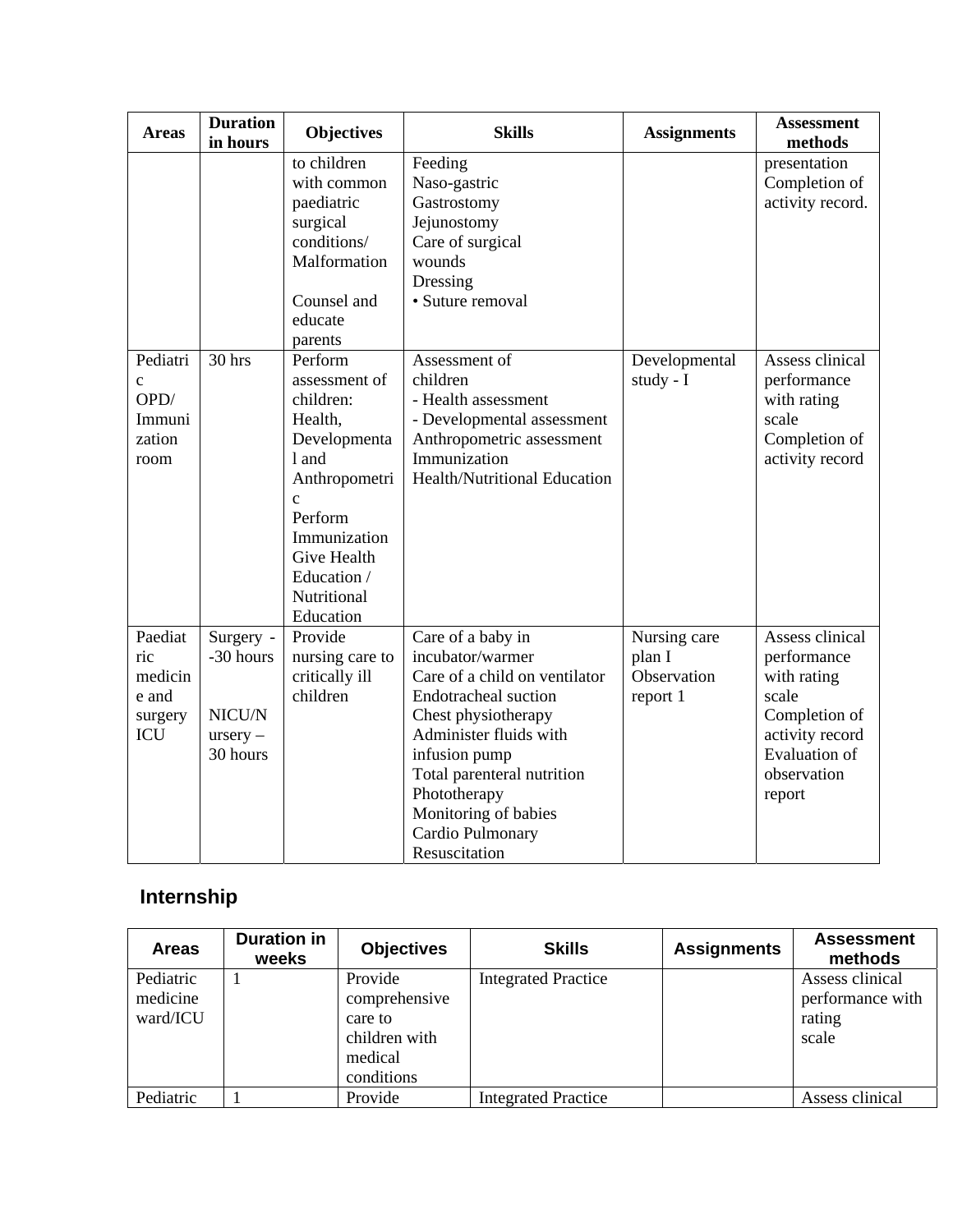| Surgery     | comprehensive  |                            | performance with |
|-------------|----------------|----------------------------|------------------|
| ward/ICU    | care to        |                            | rating           |
|             | children with  |                            | scale            |
|             | surgical       |                            |                  |
|             | conditions     |                            |                  |
| <b>NICU</b> | Provide        | <b>Integrated Practice</b> | Assess clinical  |
|             | intensive care |                            | performance with |
|             | to neonates    |                            | rating           |
|             |                |                            | scale            |

|                            | 25                                                 |
|----------------------------|----------------------------------------------------|
| <b>Clinical Evaluation</b> | 10                                                 |
| Care Study                 | 5                                                  |
| <b>Practical Record</b>    | 5                                                  |
| <b>Observational Visit</b> | $\overline{\mathbf{S}}$                            |
|                            | <b>Internal Assessment : Practical Examination</b> |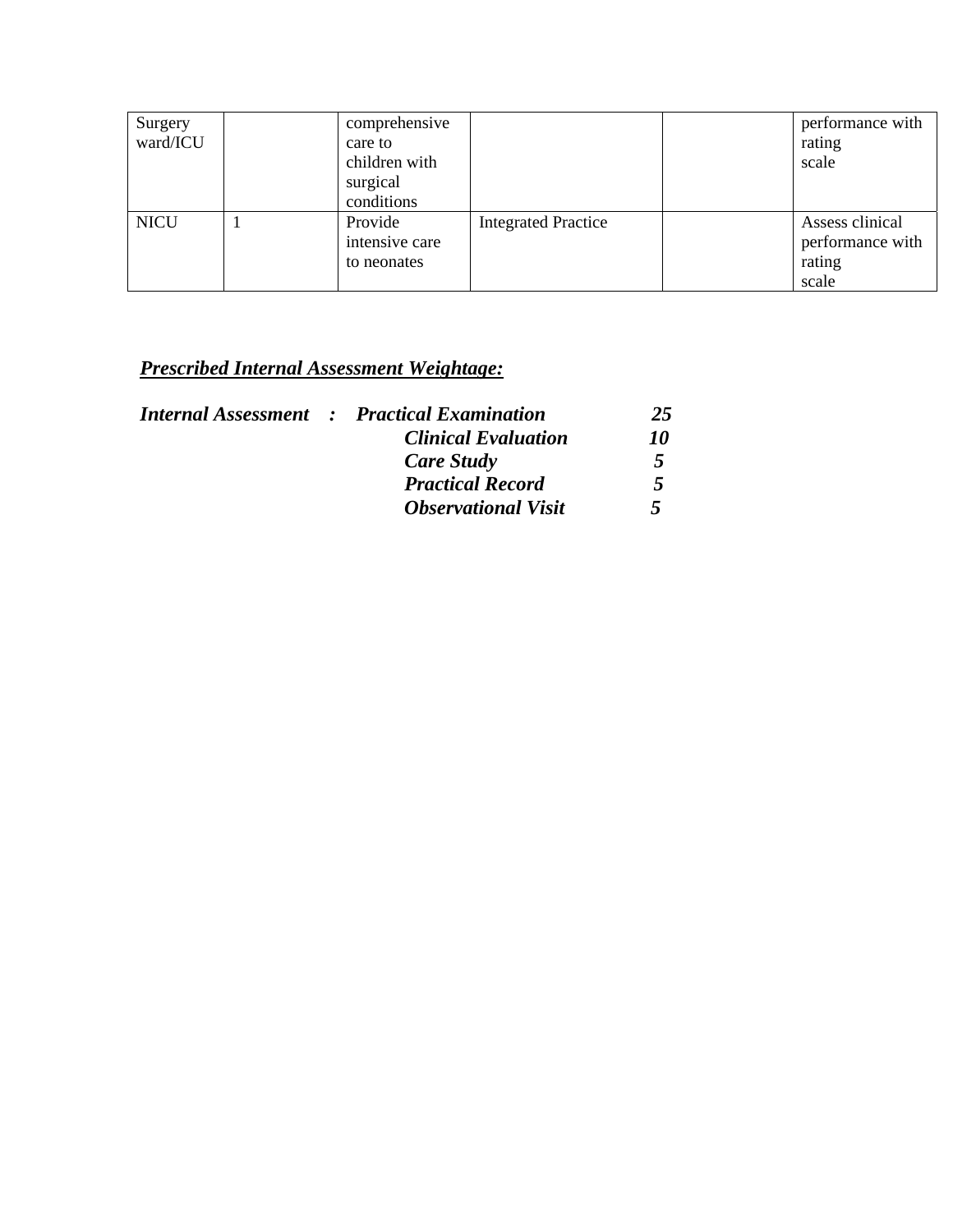# **Mental Health Nursing**

#### **Placement: Third Year Theory —100 Hours Practical — 300 Hours Internship- 95 hours (2 weeks)**

#### **Course Description:**

This course is designed for developing an understanding of the modem approach to mental health, identification, prevention and nursing management of common mental health problems with special emphasis on therapeutic interventions for individuals, family and community.

| <b>Unit</b>    | <b>Time</b><br>(Hrs) | Learning<br><b>Objectives</b>  | <b>Content</b>                                 | <b>Teaching</b><br>Learning<br><b>Activities</b> | <b>Assessment</b><br>methods |
|----------------|----------------------|--------------------------------|------------------------------------------------|--------------------------------------------------|------------------------------|
| $\overline{1}$ | 5                    | Describes the                  | <b>Introduction</b>                            | <b>Lecture Discussion</b>                        | Objective type               |
|                |                      | historical                     | • Perspectives of Mental Health and            |                                                  | Short answer                 |
|                |                      | development                    | Mental Health nursing:                         |                                                  | Assessment of the            |
|                |                      | & current                      | evolution of mental health services,           |                                                  | field visit reports          |
|                |                      | trends in                      | treatments and nursing practices.              |                                                  |                              |
|                |                      | mental health                  | • Prevalence and incidence of                  |                                                  |                              |
|                |                      | nursing                        | mental health problems and                     |                                                  |                              |
|                |                      | Describe the                   | disorders.                                     |                                                  |                              |
|                |                      | epidemiology                   | • Mental Health Act                            |                                                  |                              |
|                |                      | of mental                      | • National Mental health policy vis a          |                                                  |                              |
|                |                      | health                         | vis National Health Policy                     |                                                  |                              |
|                |                      | problems                       | • National Mental Health                       |                                                  |                              |
|                |                      | Describe the                   | programme                                      |                                                  |                              |
|                |                      | National                       | • Mental health team                           |                                                  |                              |
|                |                      | Mental Health                  | • Nature and scope of mental health            |                                                  |                              |
|                |                      | Act,                           | nursing                                        |                                                  |                              |
|                |                      | programmes                     | • Role and functions of mental                 |                                                  |                              |
|                |                      | and mental                     | health nurse in various settings and           |                                                  |                              |
|                |                      | health policy<br>Discusses the | factors affecting the level of nursing         |                                                  |                              |
|                |                      |                                | practice                                       |                                                  |                              |
|                |                      | scope of<br>mental health      | • Concepts of normal and abnormal<br>behaviour |                                                  |                              |
|                |                      | nursing                        |                                                |                                                  |                              |
|                |                      | Describe the                   |                                                |                                                  |                              |
|                |                      | concept of                     |                                                |                                                  |                              |
|                |                      | normal $&$                     |                                                |                                                  |                              |
|                |                      | abnormal                       |                                                |                                                  |                              |
|                |                      | behaviour                      |                                                |                                                  |                              |
|                | $\overline{7}$       | Defines the                    | <b>Principles and Concepts of Mental</b>       | Lecture discussion                               | Essay type                   |
|                |                      | various terms                  | <b>Health Nursing</b>                          | <b>Explain using Charts</b>                      | Short answer                 |
|                |                      | used in mental                 | Definition: mental health nursing              | Review of                                        | Objective type               |
|                |                      | health Nursing                 | and terminology used                           | personality                                      |                              |
|                |                      |                                | Classification of mental disorders:            | development                                      |                              |
|                |                      |                                | ICD                                            |                                                  |                              |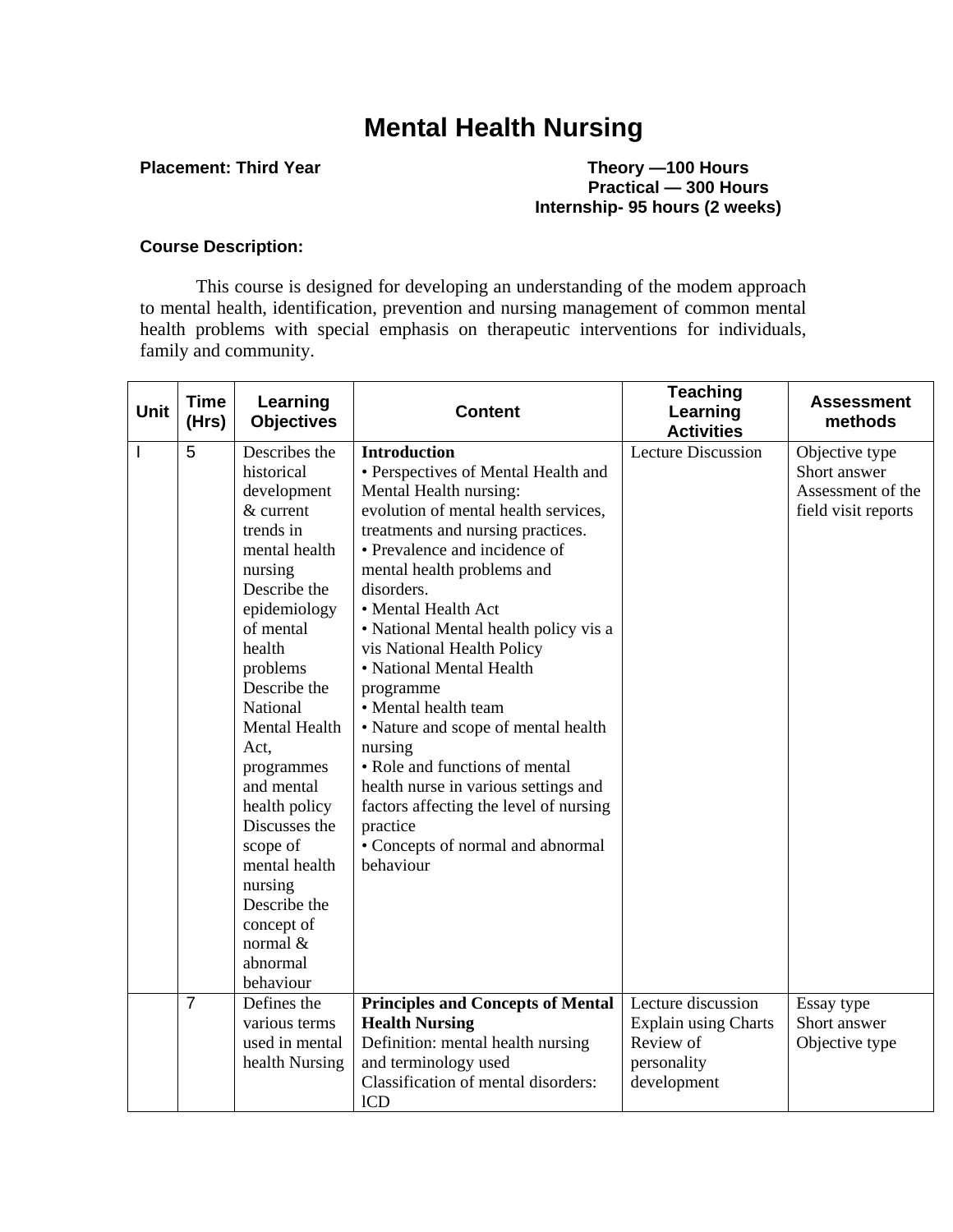| <b>Unit</b> | <b>Time</b><br>(Hrs) | Learning<br><b>Objectives</b>                                                                                                                                                                                                                                                                                                                                        | <b>Content</b>                                                                                                                                                                                                                                                                                                                                                                                                                                                                                                                                                                              | <b>Teaching</b><br>Learning<br><b>Activities</b>                             | <b>Assessment</b><br>methods                                                 |
|-------------|----------------------|----------------------------------------------------------------------------------------------------------------------------------------------------------------------------------------------------------------------------------------------------------------------------------------------------------------------------------------------------------------------|---------------------------------------------------------------------------------------------------------------------------------------------------------------------------------------------------------------------------------------------------------------------------------------------------------------------------------------------------------------------------------------------------------------------------------------------------------------------------------------------------------------------------------------------------------------------------------------------|------------------------------------------------------------------------------|------------------------------------------------------------------------------|
|             |                      | Explains the<br>classification<br>of mental<br>disorders<br>Explain<br>psycho<br>dynamics of<br>maladaptive<br>behaviour<br>Discuss the<br>etiological<br>factors,<br>psychopatholo<br>gy of mental<br>disorders<br>Explain the<br>Principles and<br>standards of<br>Mental health<br>Nursing<br>Describe the<br>conceptual<br>models of<br>mental health<br>nursing | Review of personality development,<br>defense<br>mechanisms<br>Maladaptive behaviour of<br>individuals and groups: stress, crisis<br>and disaster(s)<br>Etiology: bio- psycho-social factors<br>Psychopathology of mental<br>disorders: review of structure and<br>function of brain, limbic system arid<br>abnormal neuro transmission<br>Principles of Mental health Nursing<br><b>Standards of Mental health Nursing</b><br>practice<br>Conceptual models and the<br>role of nurse:<br>• Existential Model<br>• Psycho-analytical models<br>• Behavioural model<br>• Interpersonal model |                                                                              |                                                                              |
| III         | 8                    | Describe<br>nature,<br>purpose and<br>process of<br>assessment of<br>mental health<br>status                                                                                                                                                                                                                                                                         | <b>Assessment of mental health</b><br>status<br>• History taking<br>• Mental status examination<br>· Mini mental status examination<br>• Neurological examination:<br>Review<br>• Investigations: Related Blood<br>· chemistry, EEG, CT & MRI<br>· Psychological tests Role and<br>responsibilities of nurse                                                                                                                                                                                                                                                                                | Lecture discussion<br>Demonstration<br>Practice session<br>Clinical practice | Short answer<br>Objective type<br>Assessment of<br>skills with check<br>list |
| IV          | 8                    | Identify<br>therapeutic<br>communicatio<br>n<br>techniques<br>Describe<br>therapeutic<br>relationship<br>Describe<br>therapeutic<br>impasse and<br>its                                                                                                                                                                                                               | <b>Therapeutic communication</b><br>and nurse-patient relationship<br>• Therapeutic communication:<br>Types, techniques, characteristics<br>Types of relationship,<br>Ethics and responsibilities<br>Elements of nurse patient contract<br>Review of technique of IPR-Johari<br>Window<br>Goals, phases, tasks, therapeutic<br>techniques<br>Therapeutic impasse and its                                                                                                                                                                                                                    | Lecture discussion<br>Demonstration<br>Role play<br>Process recording        | Short<br>answer<br>Objective<br>Type                                         |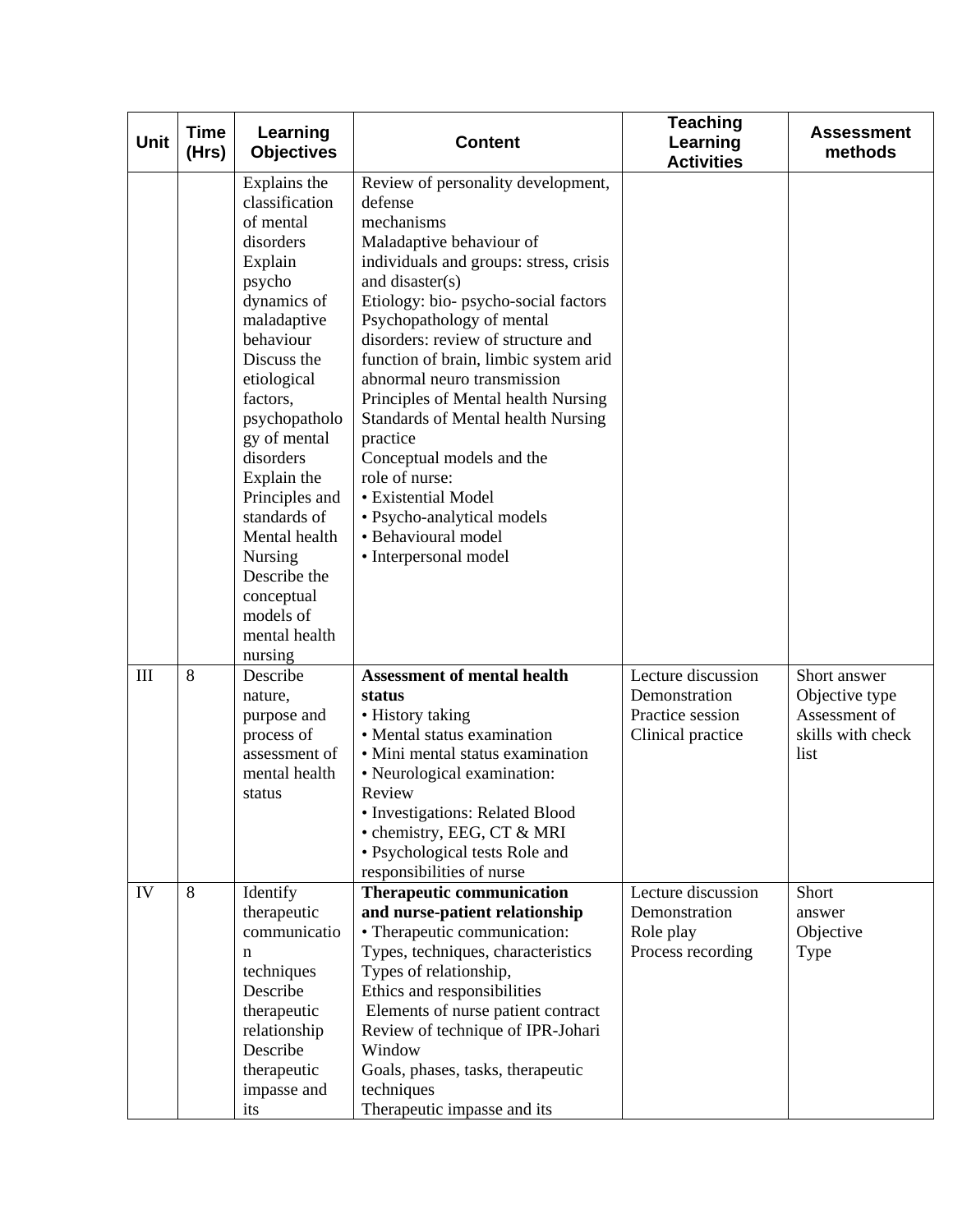| <b>Unit</b>  | <b>Time</b><br>(Hrs) | Learning<br><b>Objectives</b>                                                                                                                                                                               | <b>Content</b>                                                                                                                                                                                                                                                                                                                                                                                                                                                                                                                                                                                  | <b>Teaching</b><br>Learning<br><b>Activities</b>                                               | <b>Assessment</b><br>methods                                                          |
|--------------|----------------------|-------------------------------------------------------------------------------------------------------------------------------------------------------------------------------------------------------------|-------------------------------------------------------------------------------------------------------------------------------------------------------------------------------------------------------------------------------------------------------------------------------------------------------------------------------------------------------------------------------------------------------------------------------------------------------------------------------------------------------------------------------------------------------------------------------------------------|------------------------------------------------------------------------------------------------|---------------------------------------------------------------------------------------|
|              |                      | intervention                                                                                                                                                                                                | intervention                                                                                                                                                                                                                                                                                                                                                                                                                                                                                                                                                                                    |                                                                                                |                                                                                       |
| $\mathbf{V}$ | 15                   | Explain<br>treatment<br>modalities and<br>therapies used<br>in mental<br>disorders and<br>role of the<br>nurse                                                                                              | <b>Treatment modalities and</b><br>therapies used in mental<br>disorders<br>• Psycho Pharmacology<br>• Psychological therapies:<br>Therapeutic community, psycho<br>therapy-Individual:<br>psycho-analytical, cognitive and<br>supportive, Family, Group,<br>Behavioural, Play, Psycho-drama,<br>Music, Dance, Recreational and<br>Light therapy, Relaxation therapies:<br>Yoga, Meditation, bio feedback<br>• Alternative systems of medicine<br>• Occupational therapy<br>• Physical Therapy: electro<br>convulsive therapy<br>• Geriatric considerations<br>Role of nurse in above therapies | Lecture<br>discuss ion<br>Demonstration<br>Group work<br>Practice session<br>Clinical practice | Essay type<br>Short<br>answers<br>Objective<br>Type                                   |
| VI           | $\overline{7}$       | Describe the<br>etiology,<br>psychopatholo<br>gy, clinical<br>manifestations<br>, diagnostic<br>criteria and<br>management<br>of patients<br>with<br>Schizophrenia<br>, and other<br>psychotic<br>disorders | <b>Nursing management of</b><br>patient with Schizophrenia,<br>and other psychotic disorders<br><b>Classification: ICD</b><br>Etiology, psycho-pathology,<br>types, clinical manifestations,<br>diagnosis<br>Nursing Assessment-History,<br>Physical and mental<br>assessment<br>Treatment modalities and nursing<br>management of patients with<br>Schizophrenia and other psychotic<br>disorders<br>Geriatric considerations<br>Follow-up and home care and<br>Rehabilitation                                                                                                                 | Lecture<br>discussion<br>Case discussion<br>Case<br>presentation<br>Clinical practice          | Essay type<br>Short<br>answers<br>Assessment of<br>patient<br>management<br>problems. |
| VII          | 5                    | Describe the<br>etiology,<br>psycho-<br>pathology,<br>clinical<br>manifestations<br>, diagnostic<br>criteria and<br>management<br>of patients                                                               | <b>Nursing management of</b><br>patient with mood disorders<br>• Mood disorders: Bipolar affective<br>disorder, Mania depression and<br>dysthamia etc<br>· Etiology, psycho-pathology,<br>clinical manifestations, diagnosis,<br>• Nursing Assessment-History,<br>Physical and mental<br>assessment                                                                                                                                                                                                                                                                                             | Lecture<br>discussion Case<br>discussion Case<br>presentation Clinical<br>practice             | Essay type<br>Short answers<br>Assessment of<br>patient<br>management<br>problems     |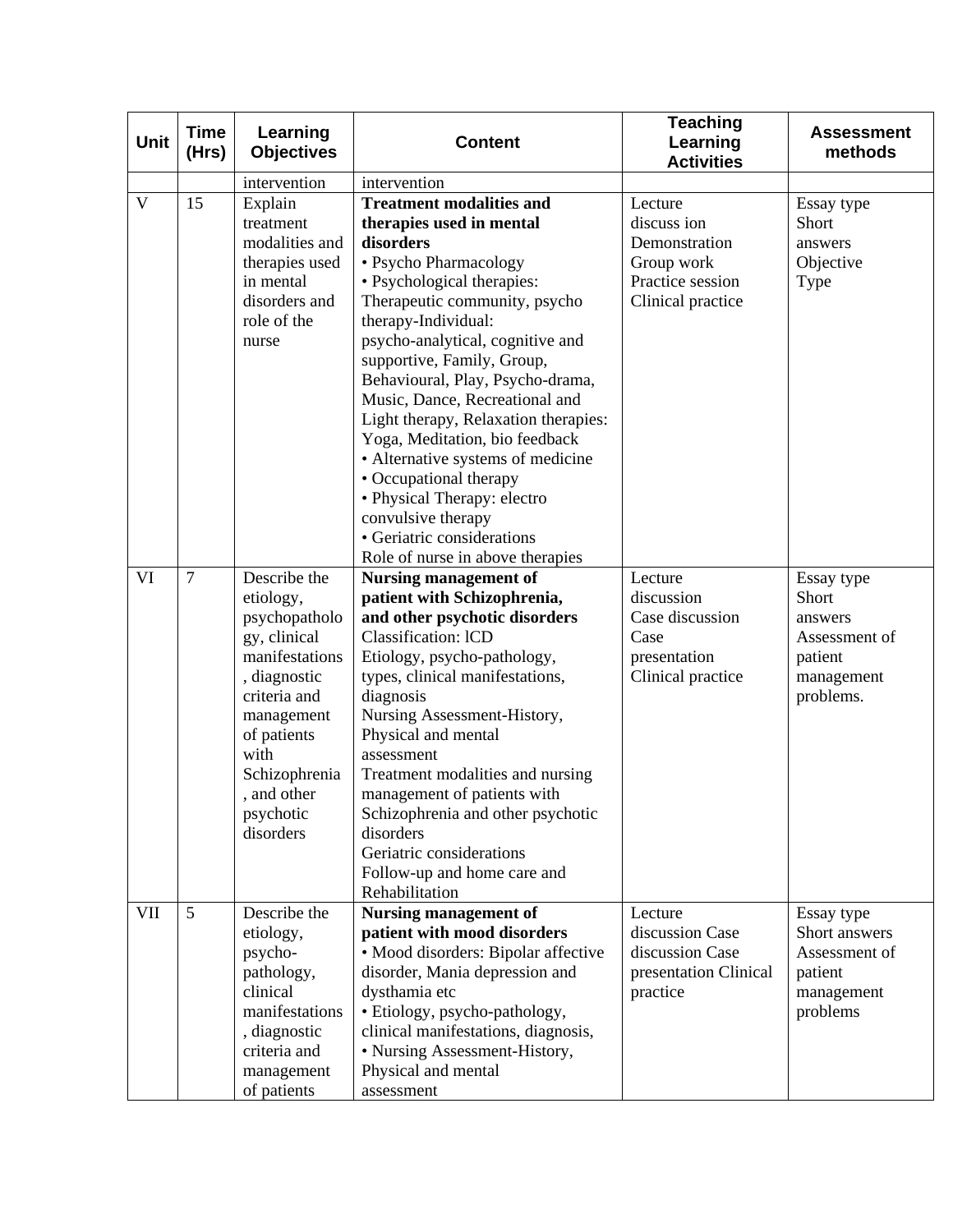| Unit        | <b>Time</b><br>(Hrs) | Learning<br><b>Objectives</b>                                                                                                                                                                                         | <b>Content</b>                                                                                                                                                                                                                                                                                                                                                                                                                                                                                                                                                                                                                                           | <b>Teaching</b><br>Learning<br><b>Activities</b>                                | <b>Assessment</b><br>methods                                                      |
|-------------|----------------------|-----------------------------------------------------------------------------------------------------------------------------------------------------------------------------------------------------------------------|----------------------------------------------------------------------------------------------------------------------------------------------------------------------------------------------------------------------------------------------------------------------------------------------------------------------------------------------------------------------------------------------------------------------------------------------------------------------------------------------------------------------------------------------------------------------------------------------------------------------------------------------------------|---------------------------------------------------------------------------------|-----------------------------------------------------------------------------------|
|             |                      | with mood<br>disorders                                                                                                                                                                                                | • Treatment modalities and nursing<br>management of patients with mood<br>disorders<br>• Geriatric considerations<br>• Follow-up and home care and<br>rehabilitation                                                                                                                                                                                                                                                                                                                                                                                                                                                                                     |                                                                                 |                                                                                   |
| <b>VIII</b> | 8                    | Describe the<br>etiology,<br>psycho-<br>pathology,<br>clinical<br>manifestations<br>, diagnostic<br>criteria and<br>management<br>of patients<br>with<br>neurotic, stress<br>related and<br>somatization<br>disorders | <b>Nursing management of patient</b><br>with neurotic, stress related and<br>somatization disorders<br>Anxiety disorder, Phobias,<br>Dissociation and Conversion<br>disorder, Obsessive compulsive<br>disorder, somatoform disorders,<br>Post<br>traumatic stress disorder<br>Etiology, psycho-pathology, clinical<br>manifestations, diagnosis<br>Nursing Assessment-History,<br>Physical and mental<br>assessment<br>Treatment modalities and nursing<br>management of patients with<br>neurotic, stress related and<br>somatization disorders<br>Geriatric considerations<br>Follow-up and home care and<br>rehabilitation                            | Lecture discussion<br>Case discussion Case<br>presentation Clinical<br>practice | Essay type<br>Short answers<br>Assessment of<br>patient<br>management<br>problems |
| IX          | 5                    | Describe the<br>etiology,<br>psycho-<br>pathology,<br>clinical<br>manifestations<br>, diagnostic<br>criteria and<br>management<br>of patients<br>with substance<br>use disorders                                      | <b>Nursing management of patient</b><br>with Substance use disorders<br>Commonly, used psychotropic<br>substance: Classification, forms,<br>routes, action, intoxication and<br>withdrawal<br>Etiology of dependence:<br>tolerance, psychological and<br>physical dependence, withdrawal<br>syndrome, diagnosis,<br>Nursing Assessment-History,<br>Physical, mental assessment and<br>drug assay.<br>Treatment (detoxification, anti<br>abuse and narcotic antagonist<br>therapy and harm reduction) and<br>nursing management of patients<br>with substance use disorders<br>Geriatric considerations<br>Follow-tip and home care and<br>rehabilitation | Lecture discussion<br>Case discussion<br>Case presentation<br>Clinical practice | Essay type<br>Short answers<br>Assessment of<br>patient<br>management<br>problems |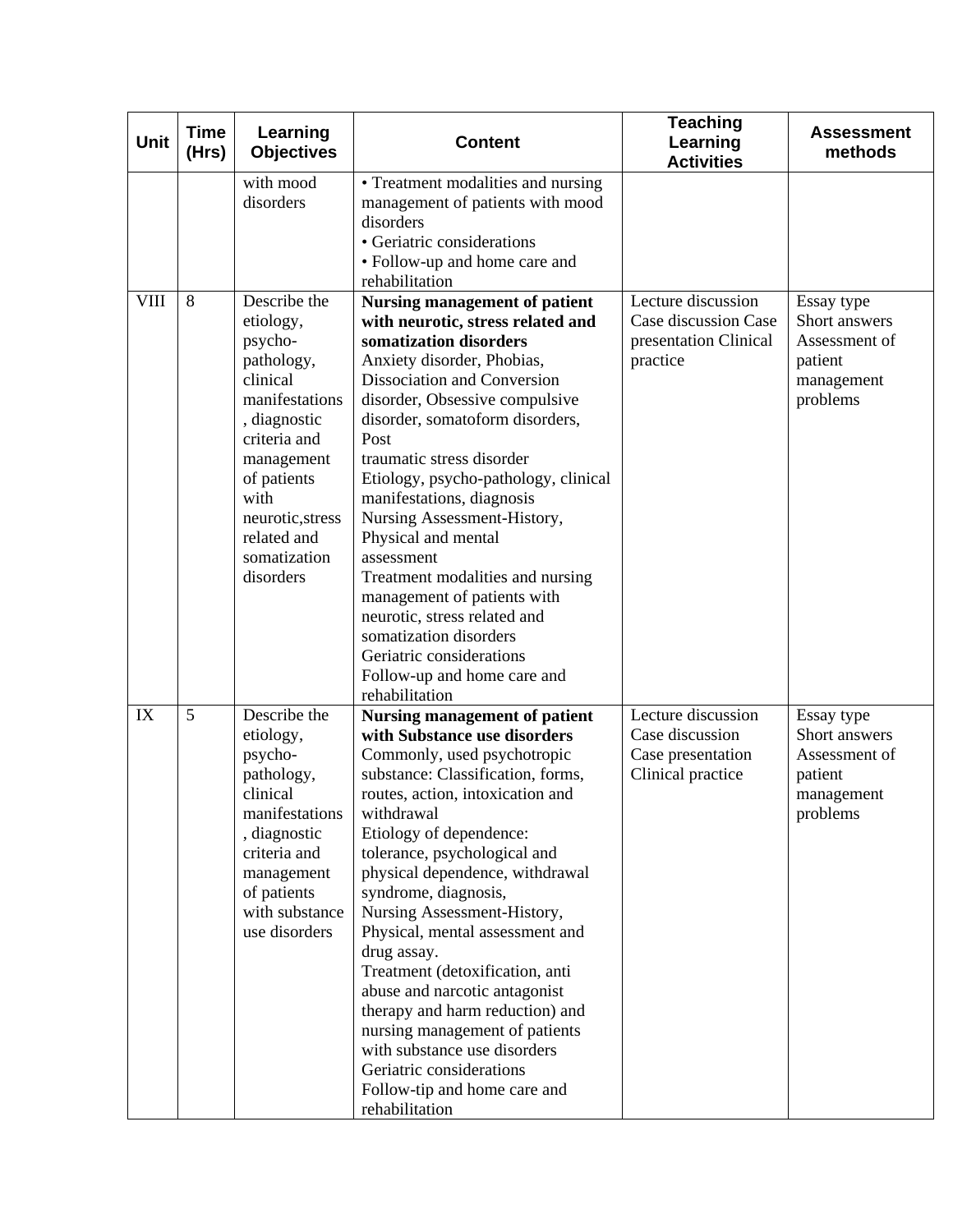| <b>Unit</b> | <b>Time</b><br>(Hrs) | Learning<br><b>Objectives</b>                                                                                                                                                                                       | <b>Content</b>                                                                                                                                                                                                                                                                                                                                                                                                                                                              | <b>Teaching</b><br>Learning<br><b>Activities</b>                                      | <b>Assessment</b><br>methods                                                         |
|-------------|----------------------|---------------------------------------------------------------------------------------------------------------------------------------------------------------------------------------------------------------------|-----------------------------------------------------------------------------------------------------------------------------------------------------------------------------------------------------------------------------------------------------------------------------------------------------------------------------------------------------------------------------------------------------------------------------------------------------------------------------|---------------------------------------------------------------------------------------|--------------------------------------------------------------------------------------|
| X           | $\overline{4}$       | Describe the<br>etiology,<br>psycho-<br>pathology,<br>clinical<br>manifestations<br>, diagnostic<br>criteria and<br>management<br>of patients<br>with<br>personality,<br>Sexual and<br>Eating<br>disorders          | <b>Nursing management of</b><br>patient with Personality,<br><b>Sexual and Eating disorders</b><br>• Classification of disorders<br>· Etiology, psycho-pathology,<br>characteristics, diagnosis,<br>• Nursing Assessment-History,<br>Physical and mental<br>assessment<br>• Treatment modalities and nursing<br>management of patients with<br>Personality, Sexual and Eating<br>disorders<br>• Geriatric considerations<br>• Follow-up and home care and<br>rehabilitation | Lecture discussion<br>Case discussion<br>Case presentation<br>Clinical practice       | Essay type<br>Short answers<br>Assessment of<br>patient<br>management<br>Problems    |
| XI          | 8                    | Describe the<br>etiology,<br>psycho-<br>pathology,<br>clinical<br>manifestations<br>diagnostic<br>criteria and<br>management<br>of<br>childhood and<br>adolescent<br>disorders<br>including<br>mental<br>deficiency | <b>Nursing management of</b><br>childhood and adolescent<br>disorders including mental<br>deficiency<br>Classification Etiology, psycho-<br>pathology,<br>characteristics, diagnosis<br>Nursing Assessment-History,<br>Physical, mental and IQ<br>assessment<br>Treatment modalities and<br>nursing management of<br>childhood disorders including<br>mental deficiency<br>Follow-up and home care and<br>rehabilitation                                                    | Lecture discussion<br>Case discussion<br>Case presentation                            | Essay type<br>Short answers<br>Assessment of<br>patient                              |
| XII         | 5                    | Describe the<br>etiology,<br>psycho-<br>pathology,<br>clinical<br>manifestations<br>diagnostic<br>criteria and<br>management<br>of<br>organic brain<br>disorders.                                                   | <b>Nursing management of</b><br>organic brain disorders<br>• Classification: ICD?<br>· Etiology, psycho-pathology,<br>clinical features, diagnosis<br>and Differential diagnosis<br>(parkinsons and alzheimers)<br>• Nursing Assessment-Flistory,<br>Physical, mental and<br>neurological assessment<br>• Treatment modalities and<br>nursing management of<br>organic brain disorders<br>• Geriatric considerations<br>• Follow-up and home care and                       | Lecture<br>discussion<br>Case discussion<br>Case<br>presentation<br>Clinical practice | Essay type<br>Short<br>answers<br>Assessment<br>of patient<br>management<br>problems |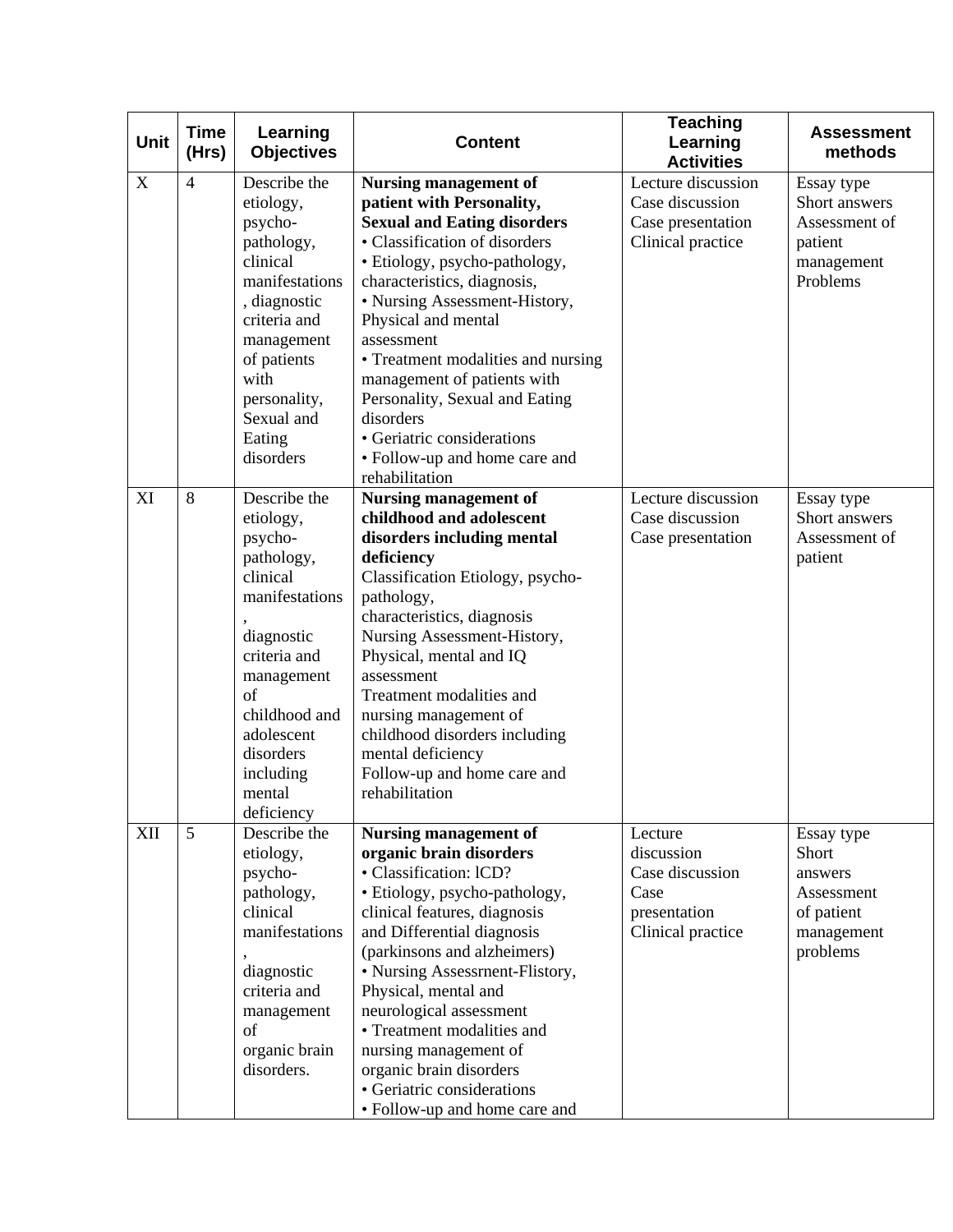| Unit | <b>Time</b><br>(Hrs) | Learning<br><b>Objectives</b>                                                                                                           | <b>Content</b>                                                                                                                                                                                                                                                                                                                                                                                                                                              | <b>Teaching</b><br>Learning<br><b>Activities</b>                                                              | <b>Assessment</b><br>methods                                                         |
|------|----------------------|-----------------------------------------------------------------------------------------------------------------------------------------|-------------------------------------------------------------------------------------------------------------------------------------------------------------------------------------------------------------------------------------------------------------------------------------------------------------------------------------------------------------------------------------------------------------------------------------------------------------|---------------------------------------------------------------------------------------------------------------|--------------------------------------------------------------------------------------|
|      |                      |                                                                                                                                         | rehabilitation                                                                                                                                                                                                                                                                                                                                                                                                                                              |                                                                                                               |                                                                                      |
| XIII | 6                    | Identify<br>psychiatric<br>emergencies<br>and carry out<br>crisis<br>intervention                                                       | Psychiatric emergencies and<br>crisis intervention<br>Types of psychiatric<br>emergencies and their<br>management<br><b>Stress adaptation Model:</b><br>stress and stressor, coping,<br>resources and mechanism<br>Grief: Theories of grieving process,<br>principles,<br>techniques of counseling<br>Types of crisis<br>Crisis Intervention:<br>Principles, Techniques and<br>Process<br>Geriatric considerations<br>Role and responsibilities of<br>nurse | Lecture<br>discussion<br>Demonstration<br>Practice session<br>Clinical practice                               | Short<br>answers<br>Objective<br>type                                                |
| XIV  | $\overline{4}$       | Explain legal<br>aspects<br>applied in<br>mental health<br>settings and<br>role of the<br>nurse                                         | <b>Legal issues in Mental Health</b><br><b>Nursing</b><br>• The Mental Health Act 1987:<br>Act, Sections, Articles and<br>their implications etc.<br>• Indian Lunacy Act.1912<br>• Rights of mentally ill clients<br>• Forensic psychiatry<br>• Acts related to narcotic and<br>psychotropic substances and<br>illegal drug trafficking<br>• Admission and discharge<br>procedures<br>Role and responsibilities of<br>nurse                                 | Lecture<br>discussion<br>Case discussion                                                                      | Short<br>answers<br>Objective<br>Type                                                |
| XV   | 5                    | Describe the<br>model of<br>preventive<br>psychiatry<br>Describes<br>Community<br>Mental health<br>services and<br>role of the<br>nurse | <b>Community Mental Health</b><br><b>Nursing</b><br>• Development of Community<br><b>Mental Health Services:</b><br>• National Mental Health<br>Programme<br>• Institutionalization Versus<br>Deinstitutionalization<br>• Model of Preventive<br>psychiatry: Levels of<br>Prevention<br>• Mental Health Services<br>available at the primary,                                                                                                               | Lecture<br>discussion<br>Clinical / field<br>practice<br>Field visits to<br>mental health<br>service agencies | Short<br>answers<br>Objective<br>type<br>Assessment<br>of the field<br>visit reports |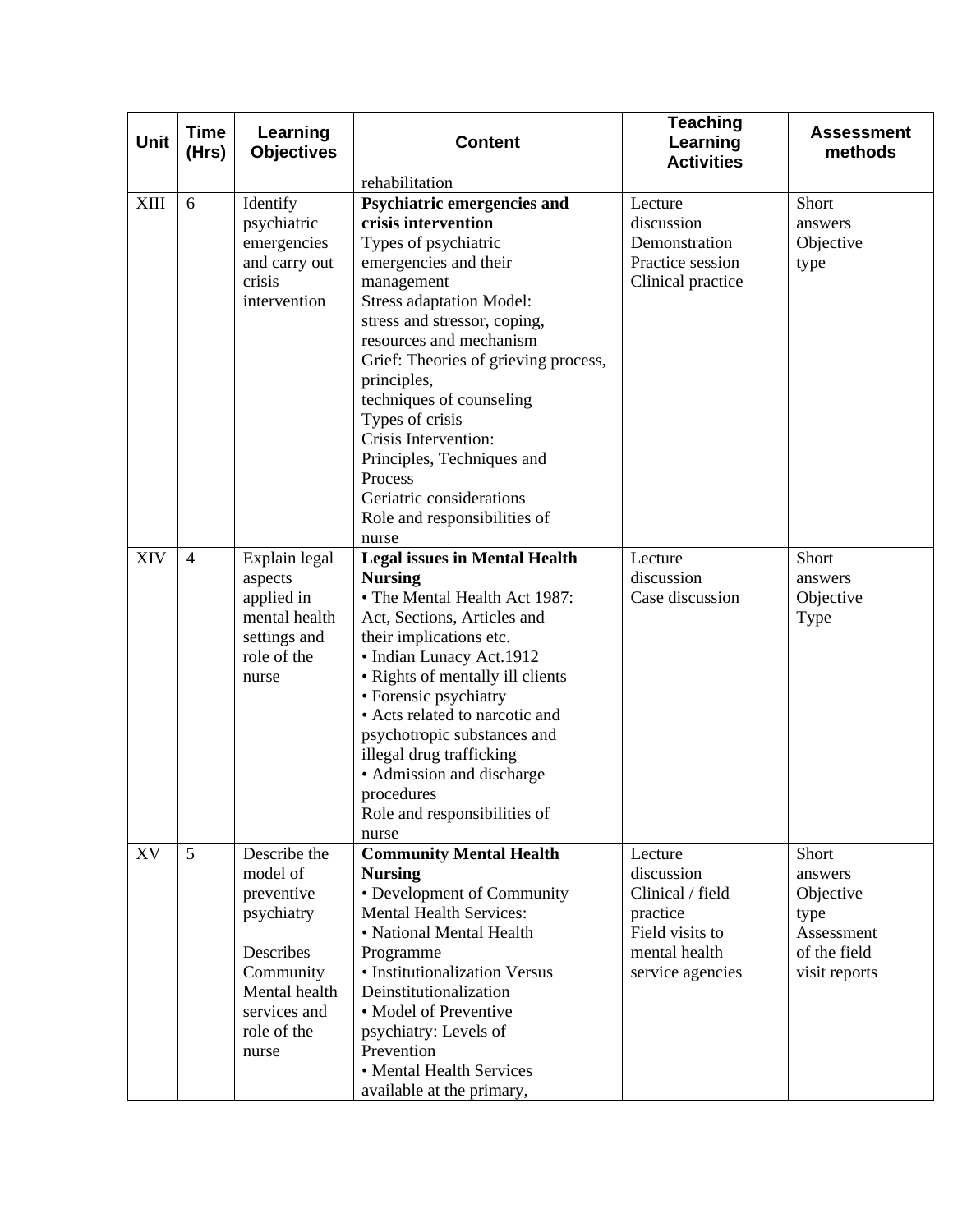| <b>Unit</b> | Time<br>(Hrs) | Learning<br><b>Objectives</b> | <b>Content</b>                 | <b>Teaching</b><br>Learning<br><b>Activities</b> | <b>Assessment</b><br>methods |
|-------------|---------------|-------------------------------|--------------------------------|--------------------------------------------------|------------------------------|
|             |               |                               | secondary, tertiary levels     |                                                  |                              |
|             |               |                               | including rehabilitation and   |                                                  |                              |
|             |               |                               | Role of nurse                  |                                                  |                              |
|             |               |                               | • Mental Health Agencies:      |                                                  |                              |
|             |               |                               | Government and voluntary,      |                                                  |                              |
|             |               |                               | National and International     |                                                  |                              |
|             |               |                               | • Mental health nursing issues |                                                  |                              |
|             |               |                               | for special populations:       |                                                  |                              |
|             |               |                               | Children, Adolescence,         |                                                  |                              |
|             |               |                               | Women, Elderly, Victims of     |                                                  |                              |
|             |               |                               | violence and abuse,            |                                                  |                              |
|             |               |                               | Handicapped, HIV/AIDS etc.     |                                                  |                              |

*Internal Assessment : Theory - 30 Assignment- 20* 

## **Psychiatric Nursing**

#### **Recommended Books:**

- 1. Townsend Psychiatric Mental Health Nursing,2007.F.A.Davis
- 2. Shives Basic Concepts in Psychiatric Mental Health Nursing,2007,LWW
- 3. Stuart Principles & Practice of Psychiatric Nursing,2008,Elsevier
- 4. Sreevani Psychiatric Mental Health Nursing,2008,Jaypee

## **Reference Books:**

- 1. Boyd Psychiatric Nursing,2007,LWW
- 2. Ahuja Psychiatry 2008,Jaypee
- 3. Kaplan Kaplan & Sadock's Synopsis of Pyschiatry,2007,LWW
- 4. Kaplan Kaplan & Sadock Concise Textbook of Clinical Psychiatry,2008,LWW
- 5. Lalitha Psychiatric Mental Health Nursing ,VMG Publishers
- 6. Kaplan Kaplan & Sadock Handbook of Clinical Psychiatry,2010,LWW
- 7. Schltz Lippincott's Manual of Psychiatric Nursing Care Plans,2009,LWW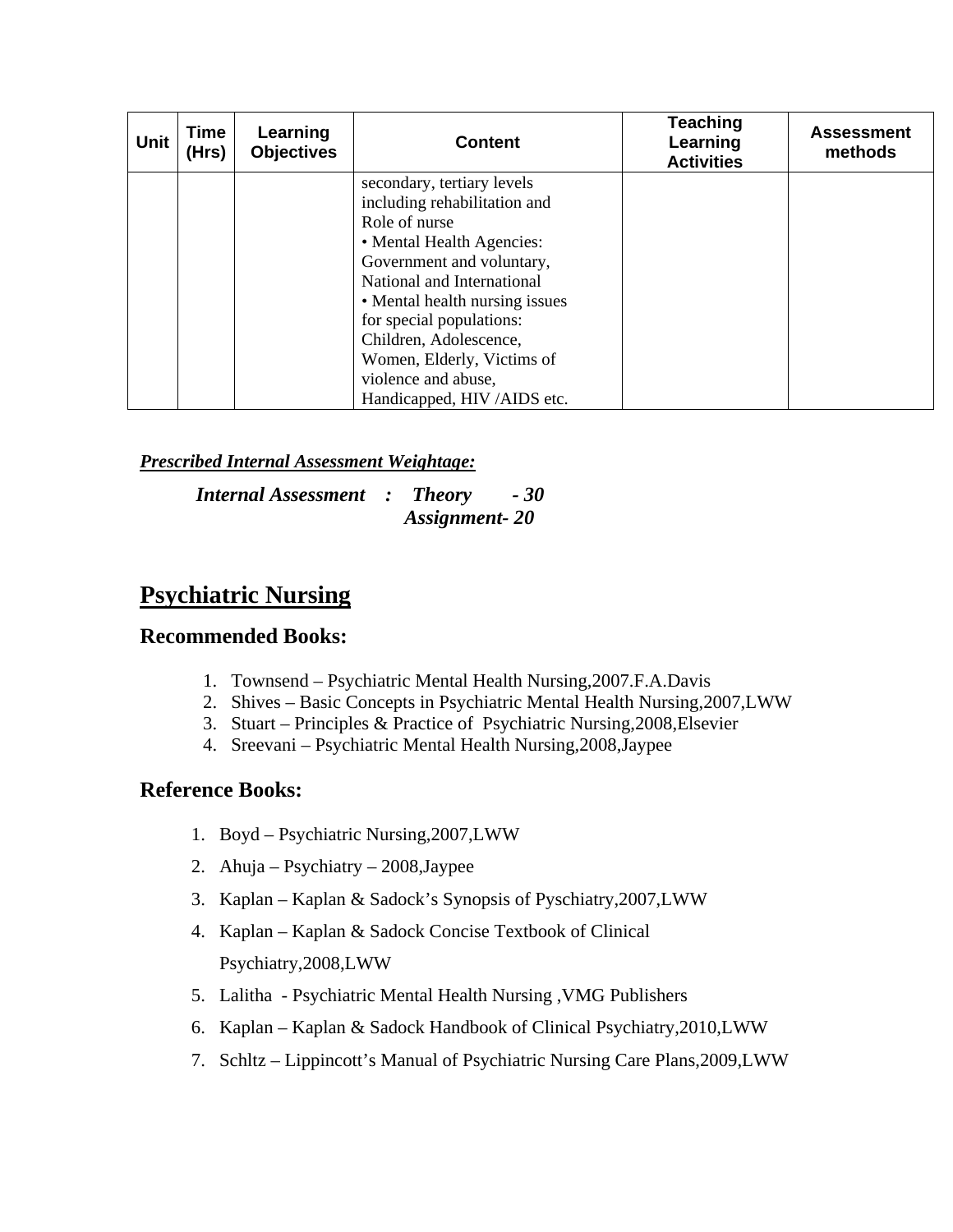## **Mental Health Nursing-Practical**

# **(10weeks)**

## **Placement: Third Year Time: Practical - 300 hours**

| <b>Areas</b>                | <b>Duration</b><br>in hours | <b>Objectives</b>                                                                                                                                                                                                                                              | <b>Skills</b>                                                                                                                                                                                                                                                                                                                                                    | <b>Assignments</b>                                                                                                                                                                 | <b>Assessment</b><br>methods                                                                                                                                                                                                 |
|-----------------------------|-----------------------------|----------------------------------------------------------------------------------------------------------------------------------------------------------------------------------------------------------------------------------------------------------------|------------------------------------------------------------------------------------------------------------------------------------------------------------------------------------------------------------------------------------------------------------------------------------------------------------------------------------------------------------------|------------------------------------------------------------------------------------------------------------------------------------------------------------------------------------|------------------------------------------------------------------------------------------------------------------------------------------------------------------------------------------------------------------------------|
| Psychiatric<br><b>OPD</b>   | 30                          | Assess patients<br>with mental<br>health problems<br>Observe and<br>assist in<br>Therapies<br>Counsel and<br>educate patient,<br>and families                                                                                                                  | <b>History taking</b><br>Perform mental status<br>examination (MSE)<br>Assist in<br>Psychometric<br>assessment<br>Perform Neurological<br>examination<br>Observe and assist in<br>therapies<br>Teach patients and family<br>members                                                                                                                              | <b>History taking</b><br>and Mental<br>status<br>examination-2<br>Health<br>education-I<br>Observation<br>report of OPD                                                            | Assess<br>performance with<br>rating scale<br>Assess each skill<br>with<br>checklist<br><b>Evaluation</b> of<br>health<br>education<br>Assessment of<br>observation report<br>Completion of<br>activity record.              |
| Child<br>Guidance<br>clinic | 60                          | Assessment of<br>children with<br>various mental<br>health problems<br>Counsel and<br>educate<br>children,<br>families and<br>significant<br>others                                                                                                            | History taking<br>Assist in<br>psychometric<br>assessment<br>Observe and assist in<br>various therapies<br>Teach family and<br>significant others                                                                                                                                                                                                                | Case work-1<br>Observation<br>report of<br>different<br>therapies-I                                                                                                                | Assess<br>performance with<br>rating scale<br>Assess each skill<br>with<br>checklist<br>Evaluation of the<br>observation<br>report                                                                                           |
| Inpatient<br>ward           | 180                         | Assess patients<br>with mental<br>health problems<br>To provide<br>nursing care for<br>patients with<br>various mental<br>health problems<br>Assist in<br>various<br>therapies<br>Counsel and<br>educate<br>patients,<br>families and<br>significant<br>others | History taking<br>Perform mental status<br>examination (MSE)<br>Perform Neurological<br>examination<br>Assist in<br>psychometric<br>assessmentRecord<br>therapeutic,<br>communication<br>Administer<br>medications<br>Assist in Electro-<br>convulsive Therapy<br>(ECT)<br>Participate in all<br>therapies<br>Prepare patients for<br><b>Activities of Daily</b> | Give care to 2-<br>3 patients with<br>various mental<br>disorders<br>Case study-1<br>Care plan -2<br>Clinical<br>presentation 1<br>Process<br>recording 2<br>Maintain drug<br>book | Assess<br>performance with<br>rating scale<br>Assess each skill<br>with checklist<br>Evaluation of the<br>case study, care<br>plan,<br>clinical<br>presentation,<br>process<br>recording<br>Completion of<br>activity record |

## **Internship - 95 hours (2 weeks)**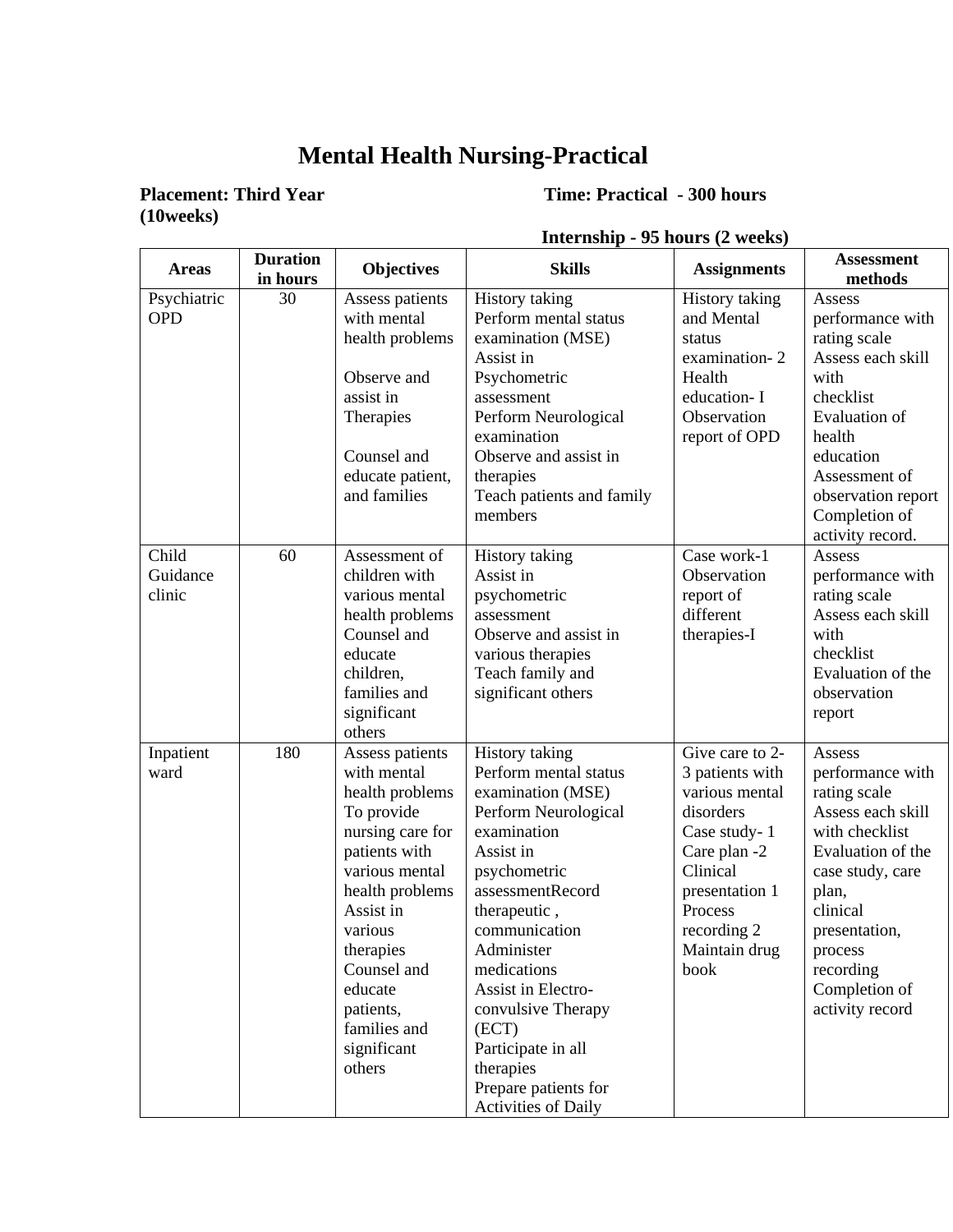| <b>Areas</b>            | <b>Duration</b><br>in hours | <b>Objectives</b>                                                                                                                                                                                       | <b>Skills</b>                                                                                                                                                  | <b>Assignments</b>         | <b>Assessment</b><br>methods                                                                                            |
|-------------------------|-----------------------------|---------------------------------------------------------------------------------------------------------------------------------------------------------------------------------------------------------|----------------------------------------------------------------------------------------------------------------------------------------------------------------|----------------------------|-------------------------------------------------------------------------------------------------------------------------|
| Community<br>Psychiatry | 30                          | To identify'<br>patients with                                                                                                                                                                           | living (ADL)<br>Conduct admission<br>and discharge<br>counseling<br>Counsel and teach<br>patients and families<br>Conduct case work<br>Identify individuals    | Case work-1<br>Observation | $\bullet$ Assess<br>performance                                                                                         |
|                         |                             | various mental<br>disorders<br>To motivate<br>patients for<br>early treatment<br>and follow up<br>To assist' in<br>follow up<br>clinic<br>Counsel and<br>educate<br>patient, family<br>and<br>community | with mental health<br>problems<br>Assists in mental<br>health camps and<br>clinics<br><b>Counsel and Teach</b><br>family members,<br>patients and<br>community | report on field<br>visits  | with rating<br>scale<br>• Evaluation of<br>case work and<br>observation<br>report<br>• Completion of<br>activity record |
| <b>Internship</b>       |                             |                                                                                                                                                                                                         |                                                                                                                                                                |                            |                                                                                                                         |
| <b>Areas</b>            | <b>Duration</b><br>in hours | <b>Objectives</b>                                                                                                                                                                                       | <b>Skills</b>                                                                                                                                                  | <b>Assignments</b>         | <b>Assessment</b><br>methods                                                                                            |
| Psychiatry<br>ward      | 2 weeks                     | Provide<br>comprehensive<br>care to                                                                                                                                                                     | Integrated<br>Practice                                                                                                                                         |                            | Assess clinical<br>performance<br>with rating scale                                                                     |

|  | <b>Internal Assessment : Practical Examination</b> | 25                       |
|--|----------------------------------------------------|--------------------------|
|  | <b>Clinical Evaluation</b>                         | 70                       |
|  | Care Study                                         | 5                        |
|  | <b>Practical Record</b>                            | 5                        |
|  | <b>Observational Visit</b>                         | $\overline{\mathcal{L}}$ |

patients with mental health problems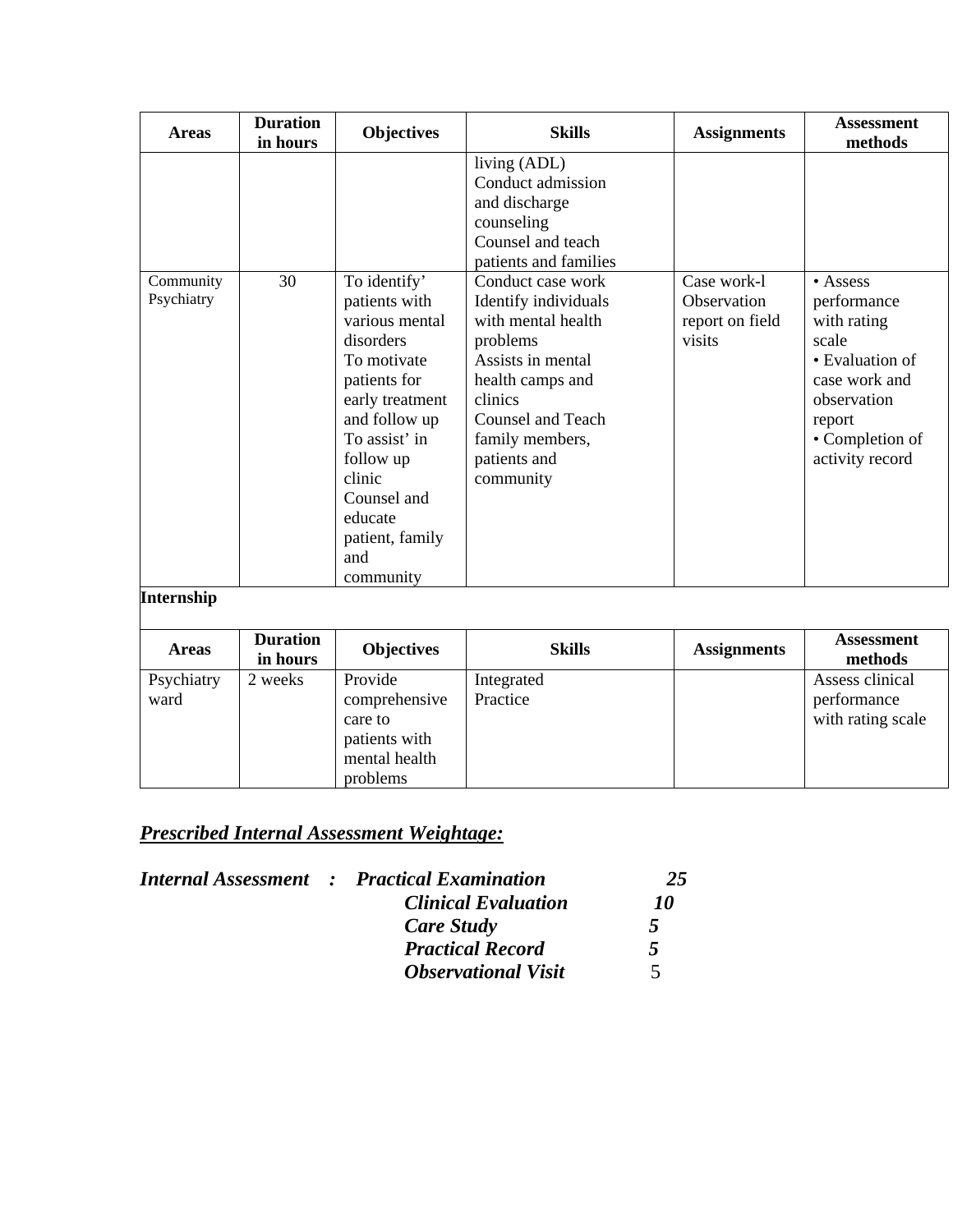## **Midwifery and Obstetrical Nursing**

## **Placement: Third year & Fourth year Time: Theory -80 + 50 hours**

 **Practical - 260+170 hours** 

#### **Course Description:**

This course is designed for students to appreciate the concepts and principles of midwifery and obstetrical nursing. It helps them to acquire knowledge and skills in rendering nursing care to normal and high risk pregnant woman during antenatal, natal and post natal periods in hospitals and community settings. It also helps to develop skills in managing normal and high risk neonates and participate in family welfare programme.

| Unit         | <b>Time</b> | <b>Learning</b>   | <b>Content</b>                        | <b>Teaching Learning</b>  | <b>Assessment</b> |
|--------------|-------------|-------------------|---------------------------------------|---------------------------|-------------------|
|              | (Hrs)       | <b>Objectives</b> |                                       | <b>Activities</b>         | methods           |
| I            | 5           | Recognize the     | Introduction to midwifery and         | Lecture discussion        | Short answers     |
|              |             | trends and        | obstetrical Nursing                   | Explain using Charts      | Objective type    |
|              |             | issues in         | Introduction to concepts of           | and graphs                |                   |
|              |             | midwifery and     | midwifery and obstetrical Nursing     |                           |                   |
|              |             | obstetrical       | Trends in midwifery and obstetrical   |                           |                   |
|              |             | nursing           | nursing                               |                           |                   |
|              |             |                   | Historical perspectives and current   |                           |                   |
|              |             |                   | trends                                |                           |                   |
|              |             |                   | Legal and ethical aspects             |                           |                   |
|              |             |                   | Preconception care and preparing      |                           |                   |
|              |             |                   | for parenthood                        |                           |                   |
|              |             |                   | Role of nurse in midwifery and        |                           |                   |
|              |             |                   | obstetrical care.                     |                           |                   |
|              |             |                   | National policy and legislation in    |                           |                   |
|              |             |                   | relation to maternal health and       |                           |                   |
|              |             |                   | welfare.                              |                           |                   |
|              |             |                   | Maternal, morbidity, mortality and    |                           |                   |
|              |             |                   | fertility rates                       |                           |                   |
|              |             |                   | Perinatal, morbidity and mortality    |                           |                   |
|              |             |                   | rates                                 |                           |                   |
| $\mathbf{I}$ | 10          | Describe the      | Review of anatomy and                 | Lecture discussion        | Short answers     |
|              |             | anatomy and       | physiology of female reproductive     | <b>Review with Charts</b> | Objective type    |
|              |             | physiology of     | system and foetal development         | and models                |                   |
|              |             | female            | Female pelvis — general description   |                           |                   |
|              |             | reproductive      | of the bones joints, ligaments,       |                           |                   |
|              |             | system            | planes of the pelvis diameters of the |                           |                   |
|              |             |                   | true pelvis, important landmarks,     |                           |                   |
|              |             |                   | variations in pelvis shape.           |                           |                   |
|              |             |                   | Female organs of reproduction -       |                           |                   |
|              |             |                   | external genetalia, internal genital  |                           |                   |
|              |             |                   | organs and their anatomical           |                           |                   |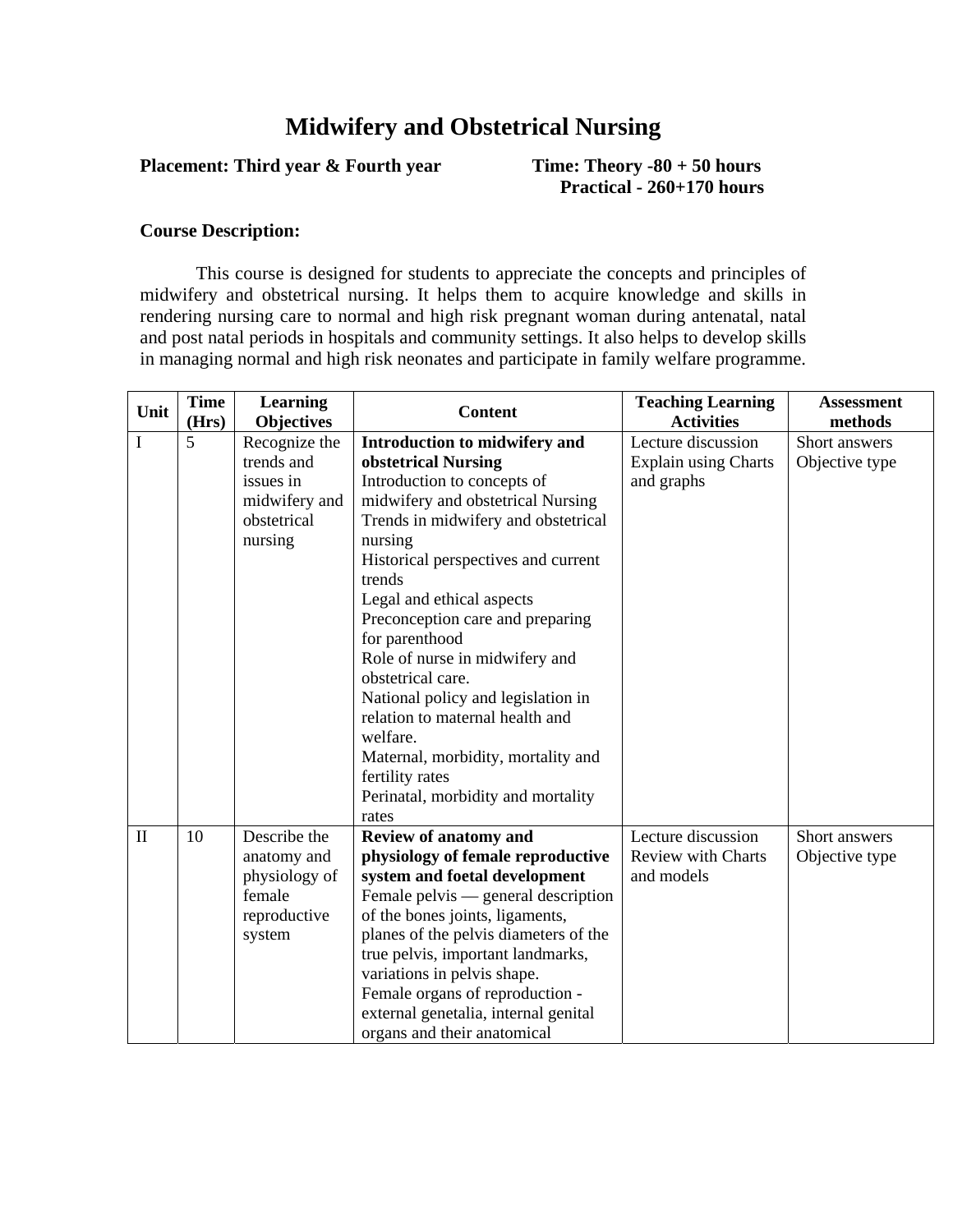| Unit | <b>Time</b><br>(Hrs) | Learning<br><b>Objectives</b>                                                       | <b>Content</b>                                                                                                                                                                                                                                                                                                                                                                                                                                                                                                                                                                                                                                              | <b>Teaching Learning</b><br><b>Activities</b>                                                                                                                              | <b>Assessment</b><br>methods                                                                                                        |
|------|----------------------|-------------------------------------------------------------------------------------|-------------------------------------------------------------------------------------------------------------------------------------------------------------------------------------------------------------------------------------------------------------------------------------------------------------------------------------------------------------------------------------------------------------------------------------------------------------------------------------------------------------------------------------------------------------------------------------------------------------------------------------------------------------|----------------------------------------------------------------------------------------------------------------------------------------------------------------------------|-------------------------------------------------------------------------------------------------------------------------------------|
|      |                      |                                                                                     | relations, musculature -<br>➤<br>blood-supply, nerves,<br>lymphatics, pelvic cellular<br>tissue, pelvic peritoneum.<br>Physiology of menstrual cycle<br>➤<br>Human sexuality<br>➤<br>Foetal development<br>➤<br>Conception<br>➤<br>Review of fertilization,<br>➤<br>implantation (embedding of<br>the ovum), development of<br>the embryo and placenta at<br>$term$ - functions,<br>abnormalities, the foetal sac,<br>amniotic fluid, the umbilical<br>chord,<br>Foetal circulation, foetal skull,<br>➤<br>bones, sutures and<br>measurements.<br><b>Review of Genetics</b><br>➤                                                                            |                                                                                                                                                                            |                                                                                                                                     |
| III  | 10                   | Describe the<br>diagnosis and<br>management of<br>women during<br>antenatal period. | Assessment and management of<br>pregnancy (ante-natal)<br>• Normal pregnancy<br>• Physiological changes during<br>pregnancy.<br>• Reproductive system<br>• Cardio vascular system<br>• Respiratory system<br>• Urinary system<br>Gastro intestinal system<br>• Metabolic changes<br>• Skeletal changes<br>• Skin changes<br>• Endocrine system<br>· Psychological changes<br>• Discomforts of pregnancy<br>• Diagnosis of pregnancy<br>· Signs<br>· Differential diagnosis<br>• Confirmatory tests<br>• Ante-natal care C Objectives<br>• Assessment<br>- History and physical<br>examination<br>- Antenatal Examination<br>- Signs of previous child-birth | Lecture discussion<br>Demonstration<br>Case discussion!<br>presentation<br>Health talk<br>Practice session<br>Counseling session<br><b>Supervised Clinical</b><br>practice | Short answers<br>Objective type<br>Assessment of<br>skills with<br>check list<br>Assessment of<br>patient<br>management<br>problems |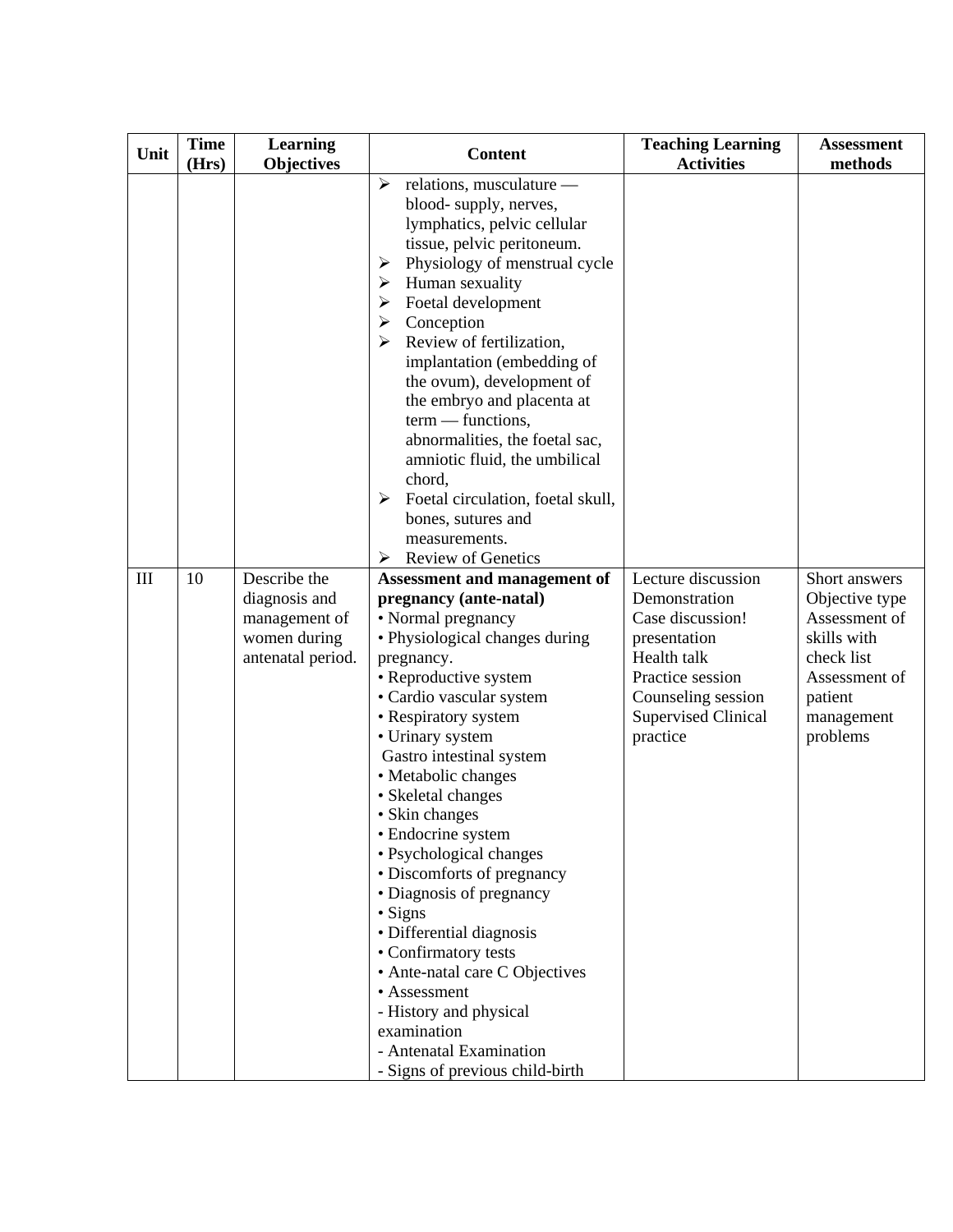| Unit | <b>Time</b><br>(Hrs) | <b>Learning</b><br><b>Objectives</b>                                                                                          | <b>Content</b>                                                                                                                                                                                                                                                                                                                                                                                                                                                                                                                                                                                                                                                                                                                                                       | <b>Teaching Learning</b><br><b>Activities</b>                                                                                           | <b>Assessment</b><br>methods                                                                                                                      |
|------|----------------------|-------------------------------------------------------------------------------------------------------------------------------|----------------------------------------------------------------------------------------------------------------------------------------------------------------------------------------------------------------------------------------------------------------------------------------------------------------------------------------------------------------------------------------------------------------------------------------------------------------------------------------------------------------------------------------------------------------------------------------------------------------------------------------------------------------------------------------------------------------------------------------------------------------------|-----------------------------------------------------------------------------------------------------------------------------------------|---------------------------------------------------------------------------------------------------------------------------------------------------|
|      |                      |                                                                                                                               | - Relationship of foetus to uterus<br>and pelvis: Lie, Attitude,<br>Presentation, Position<br>- Per vaginal examination.<br>• Screening and assessment for<br>high risk;<br>• Risk approach<br>· History and Physical<br>Examination<br>· Modalities of diagnosis; Invasive<br>& Non-Invasive, ultrasonics, card<br>iotomography, NST, CST<br>• Antenatal preparation<br>- Antenatal counseling<br>- Antenatal exercises Q Diet<br>- Substance use<br>- Education for child-birth<br>- Husband and families<br>- Preparation for safe-confinement<br>- Prevention from radiation<br>• Psycho-social and cultural<br>aspects of pregnancy<br>- Adjustment to pregnancy<br>- Unwed mother<br>- Single parent<br>- Teenage pregnancy<br>- Sexual violence<br>• Adoption |                                                                                                                                         |                                                                                                                                                   |
| IV   | 15                   | Describe the<br>physiology and<br>stages of labour.<br>Describe the<br>management of<br>women during<br>intra-natal<br>period | Assessment and management of<br>intra-natal period,<br>• Physiology of labour,<br>mechanism of labour<br>• Management of labour. First<br>stage<br>- Signs and symptoms of onset of<br>labour; normal and<br>abnormal<br>- Duration<br>- Preparation of:<br>• Labour room<br>• Woman<br>- Assessment and observation of<br>women in labour; partogram-<br>maternal and foetal monitoring                                                                                                                                                                                                                                                                                                                                                                             | Lecture discussion<br>Demonstration<br>Case discussion!<br>presentation<br>Simulated practice<br><b>Supervised Clinical</b><br>practice | Essay type<br>Short answers<br>Objective type<br>Assessment of<br>skills with<br>check list<br>Assessment of<br>patient<br>management<br>problems |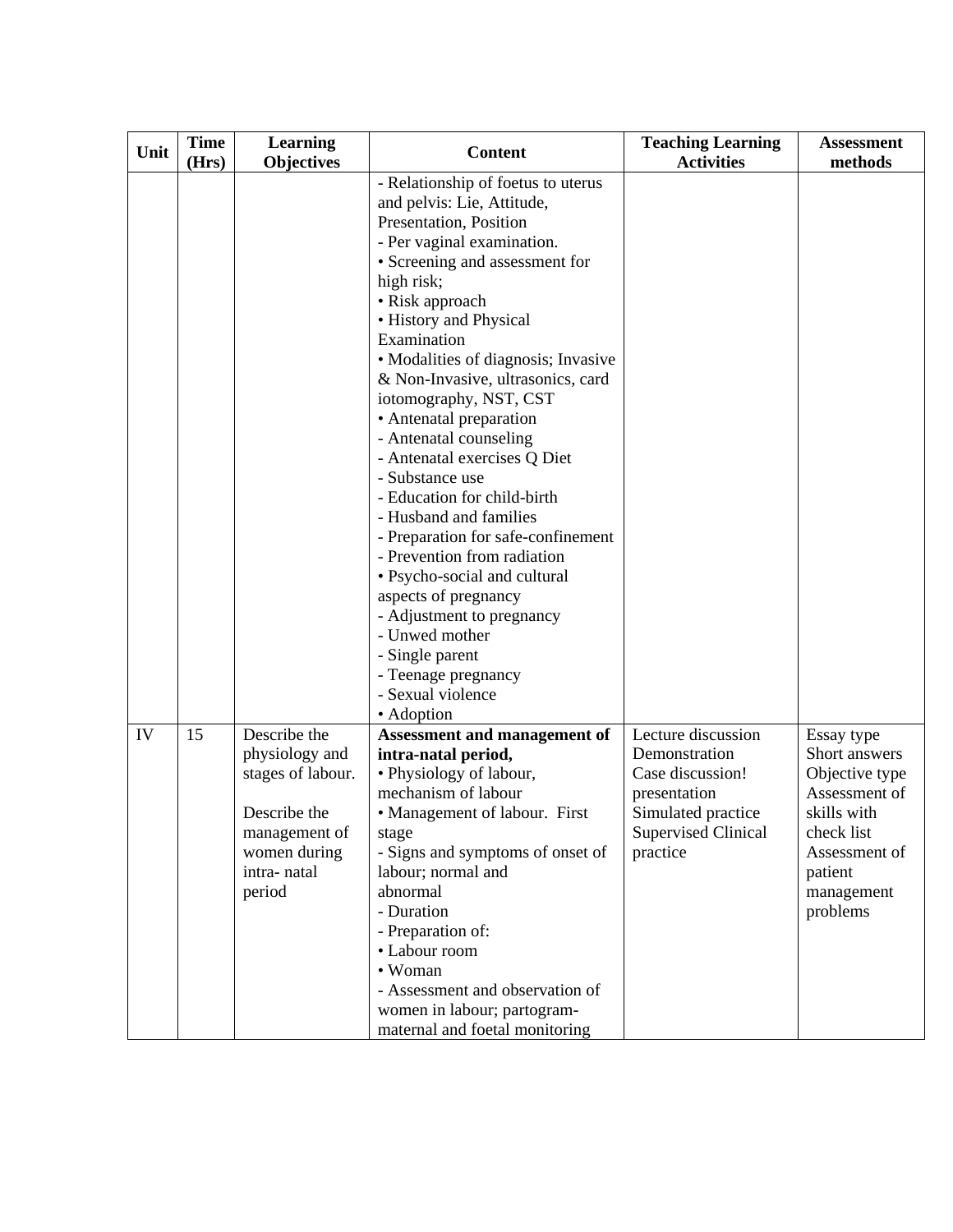| Unit | <b>Time</b><br>(Hrs) | Learning<br><b>Objectives</b>                                                                                         | <b>Content</b>                                                                                                                                                                                                                                                                                                                                                                                                                                                                                                                                                                                                                                                                                                                                                                                                                                                                               | <b>Teaching Learning</b><br><b>Activities</b>                                                                                | <b>Assessment</b><br>methods                                                                                    |
|------|----------------------|-----------------------------------------------------------------------------------------------------------------------|----------------------------------------------------------------------------------------------------------------------------------------------------------------------------------------------------------------------------------------------------------------------------------------------------------------------------------------------------------------------------------------------------------------------------------------------------------------------------------------------------------------------------------------------------------------------------------------------------------------------------------------------------------------------------------------------------------------------------------------------------------------------------------------------------------------------------------------------------------------------------------------------|------------------------------------------------------------------------------------------------------------------------------|-----------------------------------------------------------------------------------------------------------------|
|      |                      |                                                                                                                       | - Active management of labour,<br>Induction of labour<br>- Pain relief and comfort in<br>labour<br>• Second stage<br>· Signs and symptoms; normal<br>and abnormal<br>• Duration<br>• Conduct of delivery; Principles<br>and techniques<br>• Episiotomy (only if required)<br>• Receiving the new born<br>- Neonatal resuscitation; initial<br>steps and subsequent<br>resuscitation<br>- Care of umbilical cord<br>- Immediate assessment<br>including screening for<br>congenital anomalies<br>- Identification<br>- Bonding<br>- Initiate feeding<br>- Screening and transportation<br>of the neonate<br>• Third stage<br>· Signs and symptoms; normal<br>and abnormal<br>• Duration<br>• Method of placental expulsion<br>• Management; Principles and<br>techniques<br>• Examination of the placenta<br>• Examination of perineum<br>• Maintaining records and reports<br>• Fourth Stage |                                                                                                                              |                                                                                                                 |
| V    | 15                   | Describe the<br>physiology<br>of puerperium.<br>Describe the<br>management of<br>women during<br>post-natal<br>period | <b>Assessment and management of</b><br>women during post natal period<br>• Normal puerperium; Physiology<br>Duration<br>• Postnatal assessment and<br>management<br>• Promoting physical and<br>emotional well-being<br>• Lactation management<br>Immunization                                                                                                                                                                                                                                                                                                                                                                                                                                                                                                                                                                                                                               | Lecture<br>discussion<br>Demonstration<br>Health talk -<br><b>Practice Session</b><br><b>Supervised Clinical</b><br>practice | Essay type<br>Short<br>answers<br>Objective<br>type<br>Assessment of<br>skills with<br>check list<br>Assessment |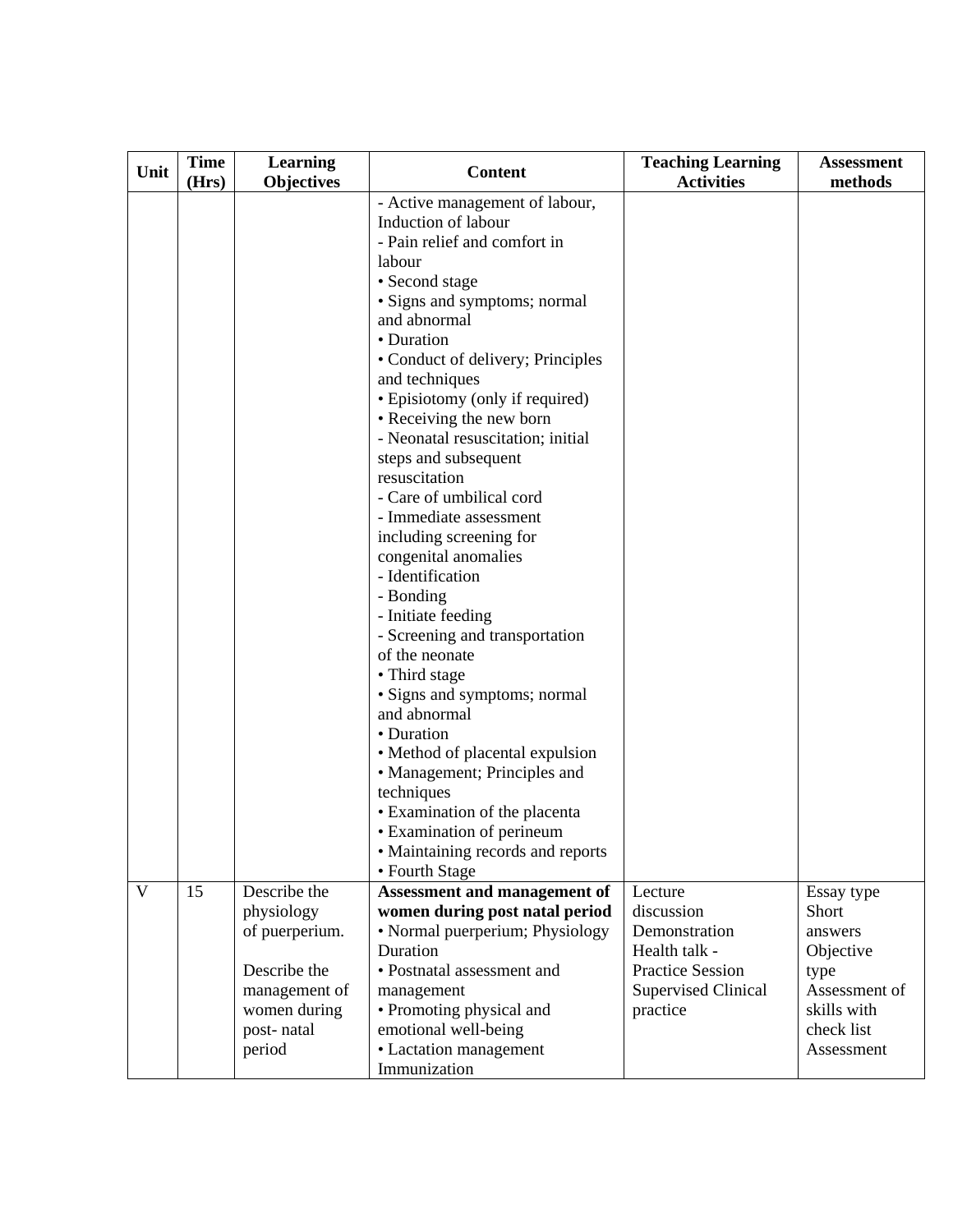| Unit | <b>Time</b><br>(Hrs) | Learning<br><b>Objectives</b>                                                               | <b>Content</b>                                                                                                                                                                                                                                                                                                                                                                                                                                                                                                                                                                                                                                           | <b>Teaching Learning</b><br><b>Activities</b>                                                                                                                                                                   | <b>Assessment</b><br>methods                                                                                                                      |
|------|----------------------|---------------------------------------------------------------------------------------------|----------------------------------------------------------------------------------------------------------------------------------------------------------------------------------------------------------------------------------------------------------------------------------------------------------------------------------------------------------------------------------------------------------------------------------------------------------------------------------------------------------------------------------------------------------------------------------------------------------------------------------------------------------|-----------------------------------------------------------------------------------------------------------------------------------------------------------------------------------------------------------------|---------------------------------------------------------------------------------------------------------------------------------------------------|
|      |                      |                                                                                             | Family dynamics after child-birth,<br>Family welfare services; methods,<br>counseling<br>Follow-up<br>Records and reports                                                                                                                                                                                                                                                                                                                                                                                                                                                                                                                                |                                                                                                                                                                                                                 | of patient<br>management<br>problems                                                                                                              |
| VI   | 10                   | Describe the<br>assessment and<br>management of<br>normal neonate                           | <b>Assessment and management of</b><br>normal neonates<br>Normal Neonate;<br>- Physiological adaptation,<br>-Initial & Daily assessment<br>- Essential newborn care; Thermal<br>control,<br>- Breast feeding, prevention of<br>infections<br>Immunization<br>Minor disorders of newborn and<br>its management<br>Levels of Neonatal care (level I,<br>$II, \& III)$<br>At primary, secondary and tertiary<br>levels<br>Maintenance of Reports and<br>Records                                                                                                                                                                                             | Lecture discussion<br>Demonstration<br><b>Practice Session</b><br><b>Supervised Clinical</b><br>practice                                                                                                        | Essay type<br>Short answers<br>Objective type<br>Assessment of<br>skills with<br>check list<br>Assessment of<br>patient<br>management<br>problems |
| VII  | 20                   | Describe the<br>Identification<br>and management<br>of women with<br>high risk<br>pregnancy | High-risk pregnancy -<br>assessment & management<br>• Screening and assessment<br>- Ultrasonics, cardiotomography,<br>NST, CST, non-invasive $\&$<br>invasive,<br>- Newer modalities of diagnosis<br>• High-risk approach<br>• Levels of care; primary,<br>secondary and tertiary levels<br>• Disorders of pregnancy<br>- Hyper-emesis gravidarum,<br>bleeding in early pregnancy,<br>abortion, ectopic<br>- Pregnancy, vesicular mole,<br>- Ante-partum haemorrage.<br>• Uterine abnormality and<br>displacement.<br>• Diseases complicating<br>pregnancy<br>- Medical and surgical conditions<br>- Infections, RTI (STD), UTI,<br>HIV,<br><b>TORCH</b> | Lecture discussion<br>Demonstrate using<br>video films, scan<br>reports, partograph etc<br>Case discussion/prese<br>ntation<br>Health talk<br><b>Practice Session</b><br><b>Supervised Clinical</b><br>practice | Essay type<br>Short answers<br>Objective type<br>Assessment of<br>skills with<br>check list<br>Assessment of<br>patient<br>management<br>problems |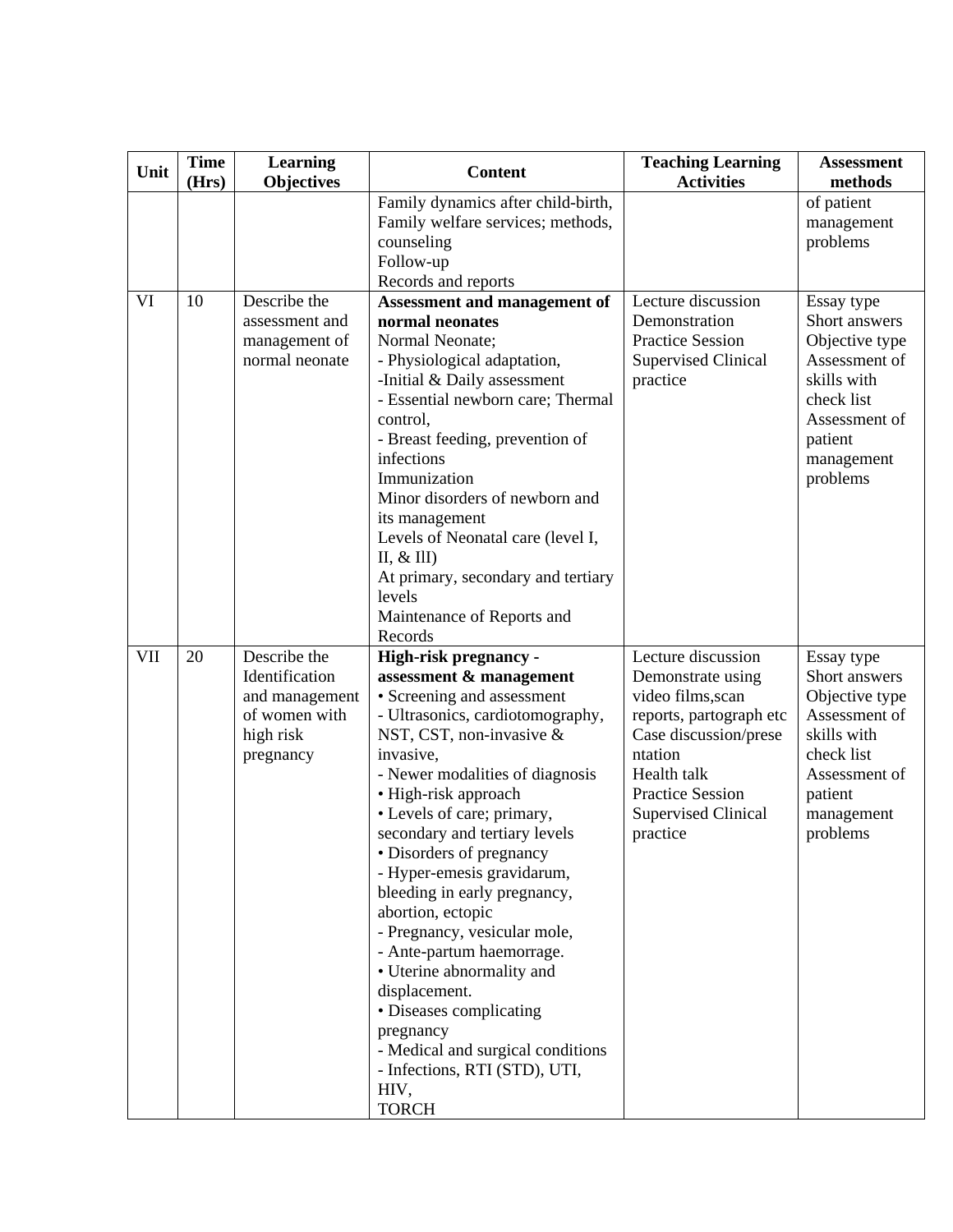| Unit        | <b>Time</b><br>(Hrs) | <b>Learning</b><br><b>Objectives</b>                                            | <b>Content</b>                                                                                                                                                                                                                                                                                                                                                                                                                                                                                                                                                                                                                                                                                                                                                                                          | <b>Teaching Learning</b><br><b>Activities</b>                                                                                                | <b>Assessment</b><br>methods                                                                                                                      |
|-------------|----------------------|---------------------------------------------------------------------------------|---------------------------------------------------------------------------------------------------------------------------------------------------------------------------------------------------------------------------------------------------------------------------------------------------------------------------------------------------------------------------------------------------------------------------------------------------------------------------------------------------------------------------------------------------------------------------------------------------------------------------------------------------------------------------------------------------------------------------------------------------------------------------------------------------------|----------------------------------------------------------------------------------------------------------------------------------------------|---------------------------------------------------------------------------------------------------------------------------------------------------|
|             |                      |                                                                                 | - Gynaecological diseases<br>complicating pregnancy<br>- Pregnancy induced hypertension<br>.& diabetes, Toxemia of<br>pregnancy, hydramnios,<br>Rh incompatibility u Mental<br>disorders<br>• Adoiscent pregnancy, Elderly<br>primi and grand multipara<br>• Multiple pregnancy<br>• Abnormalities of placenta &<br>cord<br>• Intra-uterine growth-retardation<br>• Nursing management of mothers<br>with high-risk pregnancy<br>• Maintenance of Records and<br>Report                                                                                                                                                                                                                                                                                                                                 |                                                                                                                                              |                                                                                                                                                   |
| <b>VIII</b> | 15                   | Describe<br>management of<br>abnormal labour.<br>And obstetrical<br>emergencies | <b>Abnormal Labour - assessment</b><br>and management<br>• Disorders in labour<br>- CPD and contracted pelvis<br>- Malpositions and<br>malpresentations<br>- Premature labour, disorders of<br>uterine actions - precipitate<br>labour, prolonged labour<br>- Complications of third stage:<br>injuries to birth canal<br>• Obstetrical emergencies and<br>their management;<br>- Presentation and prolapse of<br>cord, Vasa praevia, amniotic fluid<br>embolism, rupture of uterus,<br>shoulder dystocia, obstretical<br>shock<br>• Obstetrical procedures and<br>operations;<br>- Induction of labour, forceps,<br>vacuum version, manual removal<br>of placenta, cesarean section,<br>destructive operations<br>• Nursing management of women<br>undergoing Obstetrical operations<br>and procedures | Lecture discussion<br>Demonstration<br>Case discussion!<br>presentation<br><b>Practice Session</b><br><b>Supervised Clinical</b><br>practice | Essay type<br>Short answers<br>Objective type<br>Assessment of<br>skills with<br>checklist.<br>Assessment of<br>patient<br>management<br>problems |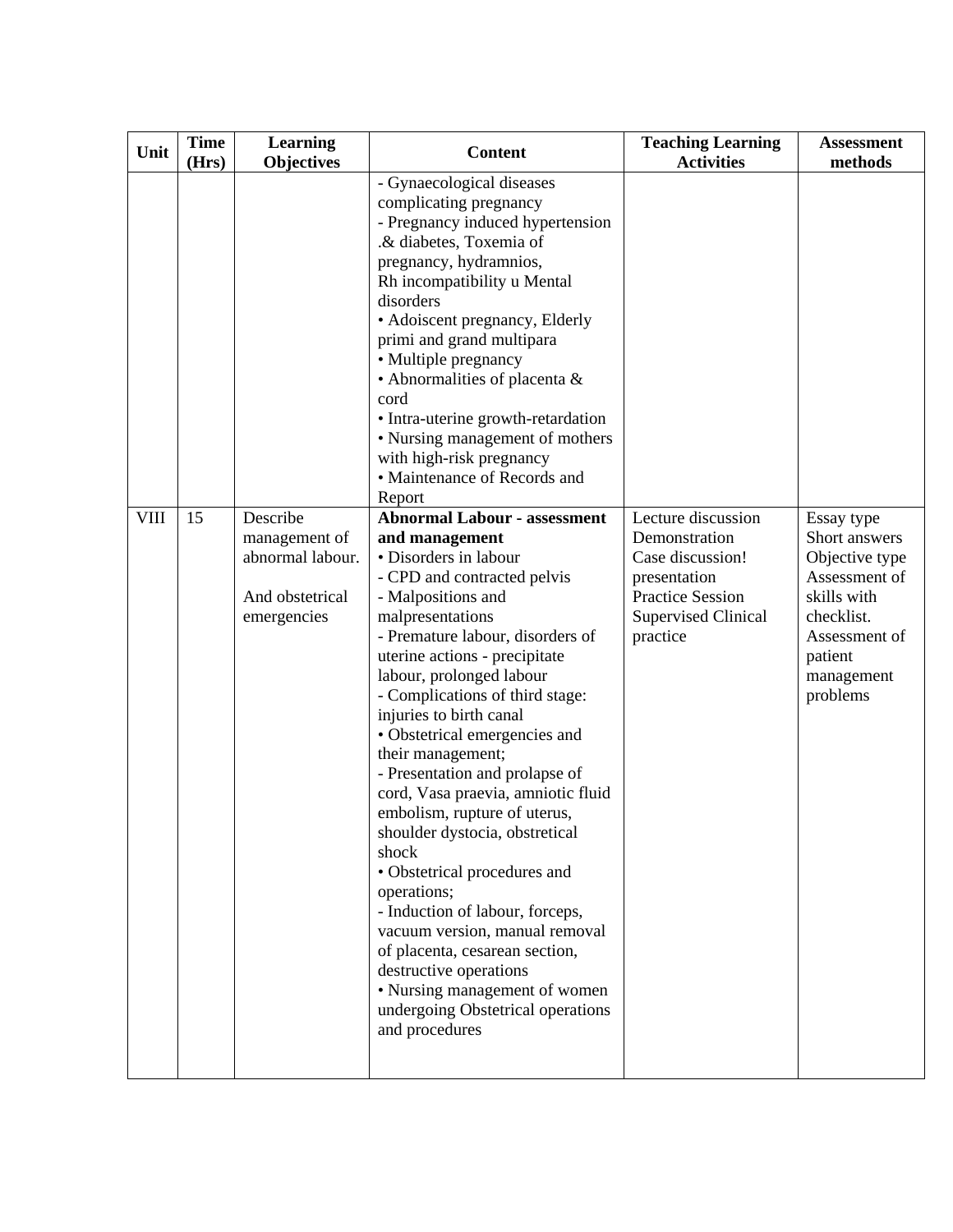| Unit                            | <b>Time</b> | <b>Learning</b>                                                                                                                                        | <b>Content</b>                                                                                                                                                                                                                                                                                                                                                                                                                                                                                                                                                  | <b>Teaching Learning</b>                                                                                                               | <b>Assessment</b>                                                                                                                                    |
|---------------------------------|-------------|--------------------------------------------------------------------------------------------------------------------------------------------------------|-----------------------------------------------------------------------------------------------------------------------------------------------------------------------------------------------------------------------------------------------------------------------------------------------------------------------------------------------------------------------------------------------------------------------------------------------------------------------------------------------------------------------------------------------------------------|----------------------------------------------------------------------------------------------------------------------------------------|------------------------------------------------------------------------------------------------------------------------------------------------------|
|                                 | (Hrs)       | <b>Objectives</b>                                                                                                                                      |                                                                                                                                                                                                                                                                                                                                                                                                                                                                                                                                                                 | <b>Activities</b>                                                                                                                      | methods                                                                                                                                              |
| IX<br>$\boldsymbol{\mathrm{X}}$ | 5<br>10     | Describe<br>management<br>of post natal<br>complications                                                                                               | <b>Abnormalities during Postnatal</b><br><b>Periods</b><br>Assessment and management of<br>woman with postnatal<br>complications<br>Puerperal infections, breast<br>engorgement & infections,<br>thrombo-Embolic disorders, post-<br>partum haemorrage, Eclampsia<br>and subinvolution,<br>Psychological complications:<br>- Post partum Blues<br>- Post partum Depression<br>- Post partum Psychosis                                                                                                                                                           | Lecture discussion<br>Demonstration<br>Case discussion<br>presentation<br><b>Supervised Clinical</b><br>practice<br>Lecture discussion | Essay type<br>Short answers<br>Objective<br>type<br>Assessment<br>of skills with<br>checklist.<br>Assessment of<br>patient<br>management<br>problems |
|                                 |             | Identify the high<br>risk neonates<br>and their nursing<br>management                                                                                  | Assessment and management of<br><b>High risk newborn</b><br>• Admission of neonates in the<br>neonatal intensive care units-<br>protocols<br>Nursing management of:<br>- Low birth weight babies<br>- Infections<br>- Respiratory problems<br>- haemolytic disorders<br>- Birth injuries<br>- Malformations<br>• Monitoring of high risk neonates<br>• Feeding of high risk neonates<br>• Organization and management<br>of neonatal intensive care units<br>• Infection control in neonatal<br>intensive care units<br>• Maintenance of reports and<br>records | Demonstration<br>-Practice session<br>Case discussion!<br>presentation<br><b>Supervised Clinical</b><br>practice                       | Essay type<br>Short answers<br>Objective type<br>Assessment of<br>skills with<br>checklist.<br>Assessment of<br>patient<br>management<br>problems    |
| XI                              | 5           | Describe<br>indication,<br>dosage, action,<br>side effects and<br>nurses responsi<br>bilities in the<br>administration of<br>drugs used for<br>mothers | Pharmaco-therapeutics in<br>obstetrics<br>Indication, dosage, action, contra<br>indication and side effects of<br>drugs<br>Effect of drugs on pregnancy,<br>labour & puerperium,<br>Nursing responsibilities in the<br>administration of drug in<br>Obstetrics<br>- oxytocins, antihypertensives,<br>diuretics, tocolytic agents, anti<br>convulsants;<br>Analgesics and anesthetics in                                                                                                                                                                         | Lecture discussion<br>Drug book<br>Drug presentation                                                                                   | Short answers<br>Objective type                                                                                                                      |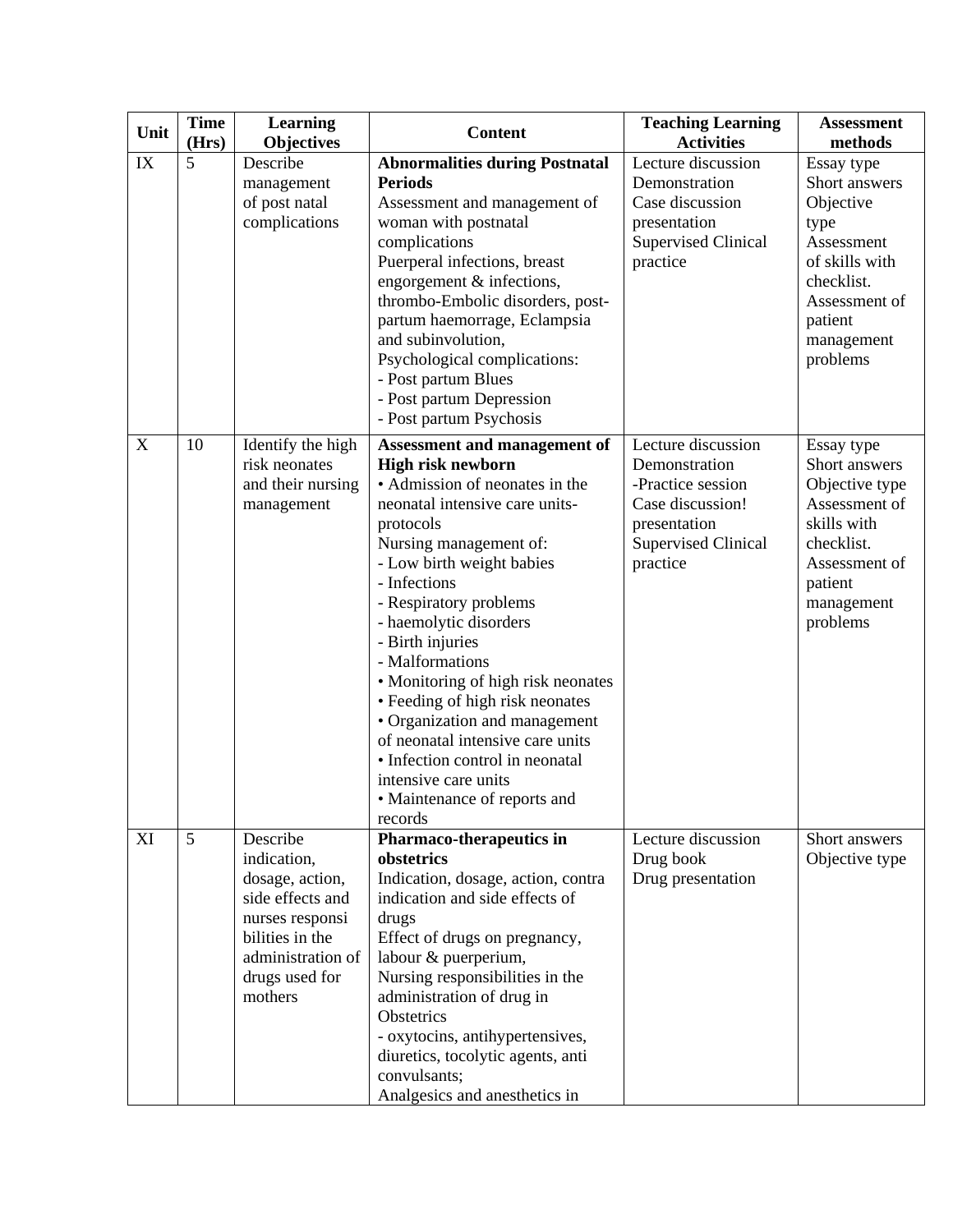| Unit | <b>Time</b><br>(Hrs) | Learning<br><b>Objectives</b>                                                                                                                                        | <b>Content</b>                                                                                                                                                                                                                                                                                                                                                                                                                                                                                                                                                                                                                                                                                                                                                                                                                                                                                                                                                       | <b>Teaching Learning</b><br><b>Activities</b>                                                                                         | <b>Assessment</b><br>methods                                                                                                           |
|------|----------------------|----------------------------------------------------------------------------------------------------------------------------------------------------------------------|----------------------------------------------------------------------------------------------------------------------------------------------------------------------------------------------------------------------------------------------------------------------------------------------------------------------------------------------------------------------------------------------------------------------------------------------------------------------------------------------------------------------------------------------------------------------------------------------------------------------------------------------------------------------------------------------------------------------------------------------------------------------------------------------------------------------------------------------------------------------------------------------------------------------------------------------------------------------|---------------------------------------------------------------------------------------------------------------------------------------|----------------------------------------------------------------------------------------------------------------------------------------|
|      |                      |                                                                                                                                                                      | obstetrics.<br>Effects of maternal medication on<br>foetus and neonate                                                                                                                                                                                                                                                                                                                                                                                                                                                                                                                                                                                                                                                                                                                                                                                                                                                                                               |                                                                                                                                       |                                                                                                                                        |
| XII  | 10                   | Appreciate the<br>importance of<br>family welfare<br>programme<br>Describe the<br>methods of<br>contraception<br>and role of nurse<br>in family welfare<br>programme | <b>Family Welfare Programme</b><br>· Population trends and problems<br>in India<br>• Concepts, aims, importance and<br>history of family welfare<br>programme<br>• National Population: dynamics,<br>policy and education<br>• National family welfare<br>programme; RCH, ICDS, MCH.<br>Safe motherhood<br>• Organization and administration;<br>at national, state, district, block<br>and village levels<br>• Methods of contraception;<br>spacing, temporary and<br>permanent, Emergency<br>contraception<br>• Infertility and its management<br>• Counseling for family welfare<br>• Latest research in contraception<br>• Maintenance of vital statistics<br>• Role of national, international<br>and voluntary organizations<br>• Role of a nurse in family welfare<br>programme<br>• Training / Supervision /<br>Collaboration with other<br>functionaries in community like<br>ANMs. LHVs, Anganwadi<br>workers, TBAs (Traditional birth<br>attendant - Dai) | Lecture discussion<br>Demonstration<br>Practice session<br>Supervised<br>practice Group project<br>Counseling session<br>Field visits | Essay type<br>Short answers<br>Objective type<br>Assessment of<br>skills with<br>check list,<br>project and<br>field visits<br>reports |

| <b>Internal Assessment : Term Test</b> |                 | $-30^{\circ}$ |
|----------------------------------------|-----------------|---------------|
|                                        | Assignment - 20 |               |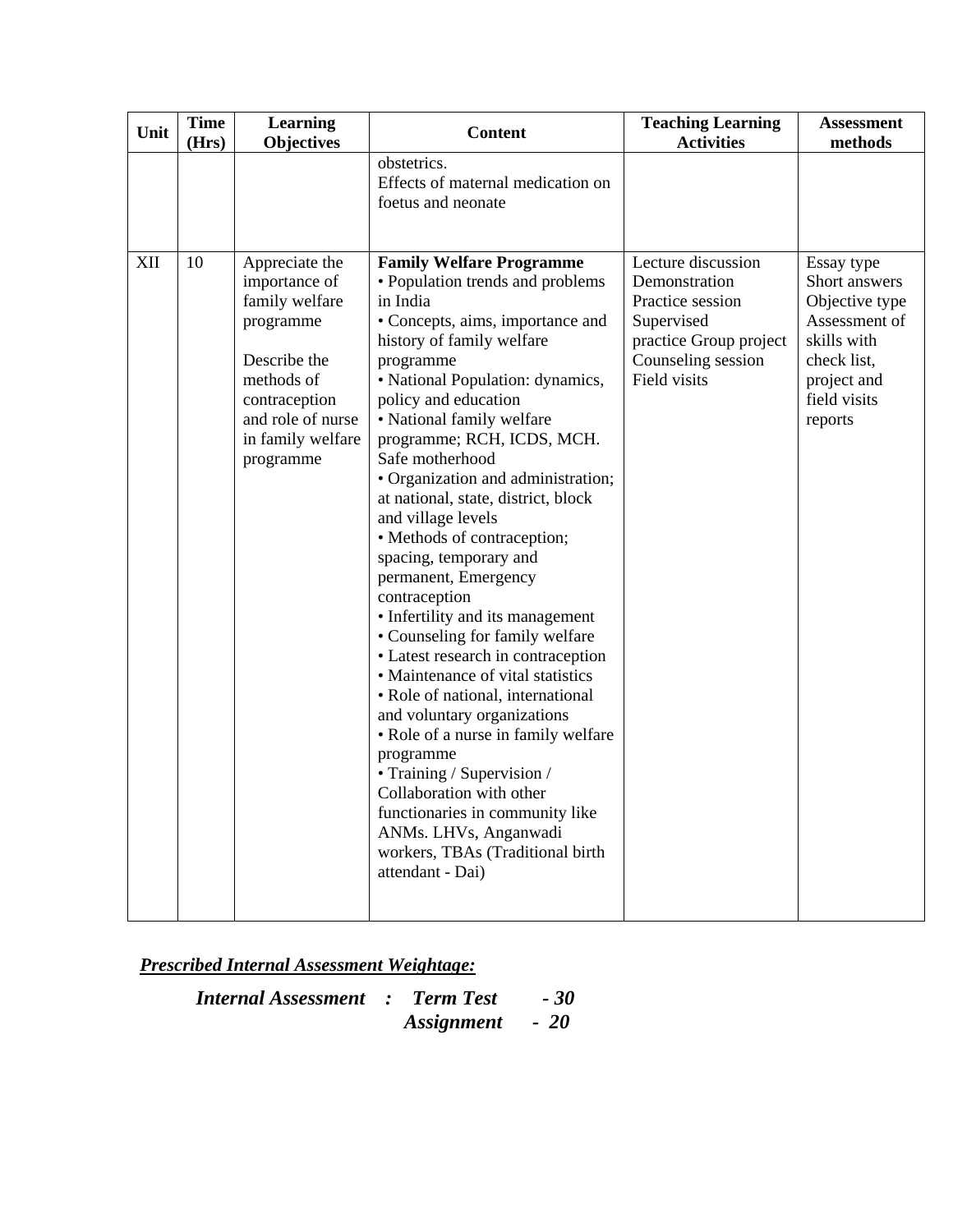## **MIDWIFERY &OBSTETRICAL NURSING:**

## **Recommended Books:**

- 1.) Myle's Textbook for Midwives, 2008, Elsevier
- 2.) Reeder & Martin Maternity Nursing, Lippincott

## **Reference Books:**

- 1. Orshan Maternity Nursing ,2009,LWW
- 2. Ricci Essentials of maternity nursing, 2009, Lippincotts
- 3. William's Obstetrics,2009,Mcgrahill
- 4. Mudaliar Clinical Obstetrics, Orient Black swan.
- 5. Berek Novak's Gynecology,2008,LWW
- 6. Lowdermilk Maternity Nursing,2008,Elsevier
- 7. Dutta Obstetrics ,NCBA
- 8. Seshadri Essentials of Gynaecology,2010,WK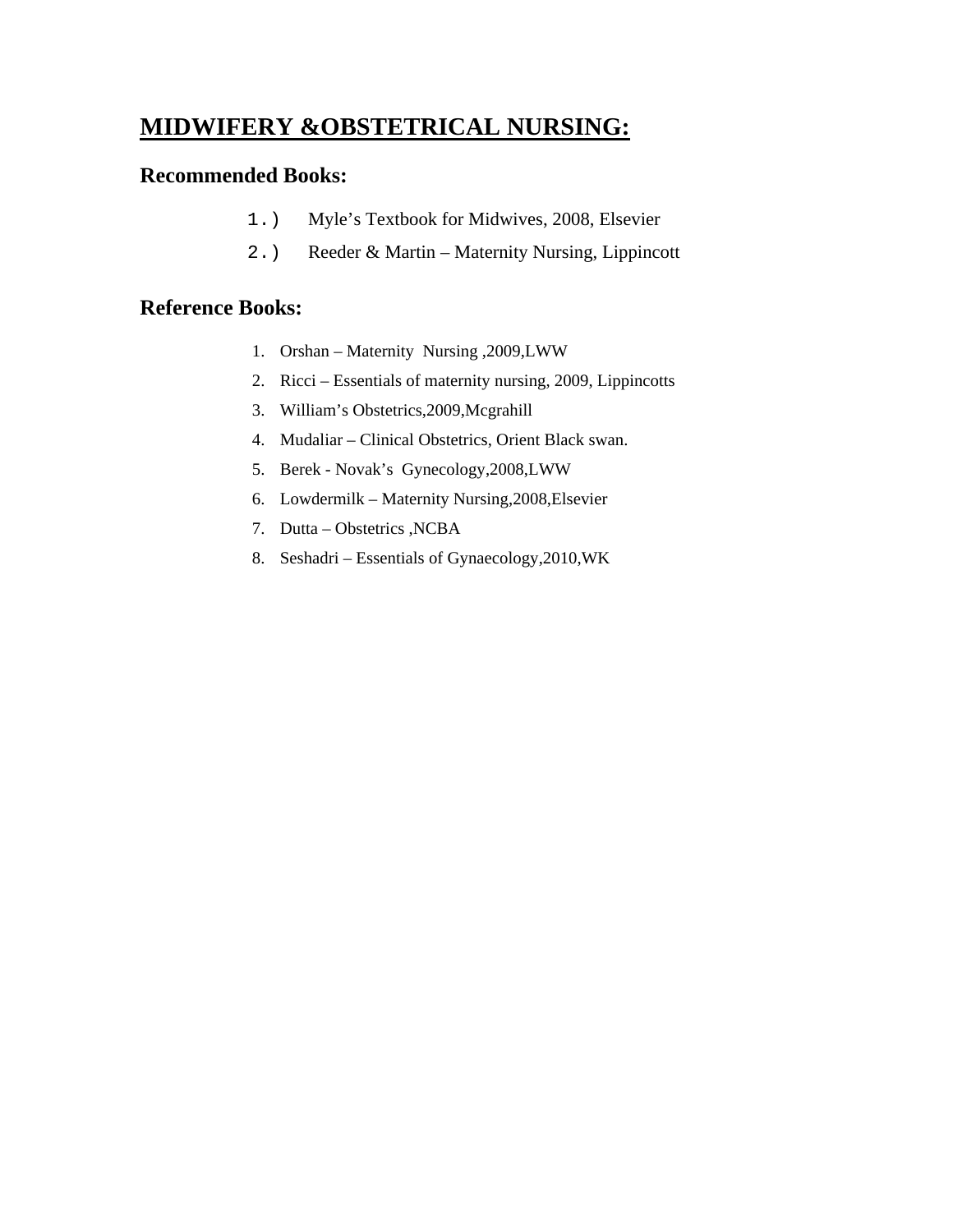## **Midwifery and Obstetrical Nursing- Practical**

## **Placement: Third Year &Fourth year**

**Practical: 260 hours (Third year) 170 hours (Fourth year)** 

| <b>Areas</b> | <b>Duration</b><br>in hours | <b>Objectives</b> | <b>Skills</b>                    | <b>Assignments</b>  | <b>Assessment</b><br>methods |
|--------------|-----------------------------|-------------------|----------------------------------|---------------------|------------------------------|
| Antenatal    | 60 hours                    | Assessment of     | Antenatal history taking         | *Conduct            | Verification of              |
| clinic/      |                             | pregnant women    | Physical examination             | <b>Antenatal</b>    | findings of                  |
| <b>OPD</b>   |                             |                   | Recording of Weight & B.P        | <b>Examinations</b> | Antenatal                    |
|              |                             |                   | Hb.& Urine testing for           | 30                  | examinations                 |
|              |                             |                   | sugar and                        | Health talk - I     | Completion of                |
|              |                             |                   | albumin                          | Case book           | casebook                     |
|              |                             |                   | Antenatal examination-           | recordings          | recordings                   |
|              |                             |                   | abdomen and breast               |                     |                              |
|              |                             |                   | Immunization                     |                     |                              |
|              |                             |                   | Assessment of risk status        |                     |                              |
|              |                             |                   | Teaching antenatal mothers       |                     |                              |
|              |                             |                   | Maintenance of Antenatal         |                     |                              |
|              |                             |                   | records                          |                     |                              |
| Labour       | 150 hours                   | Assess woman      | Assessment of Woman in           | *Conduct            | Assessment of                |
| room         |                             | in                | labour                           | normal              | clinical                     |
| O.T.         |                             | labour            | Per vaginal examinations         | deliveries - 20     | perfonTiance with            |
|              |                             | Carry out per-    | and interpretation               | *Per vaginal        | rating scale                 |
|              |                             | vaginal           | Monitoring and caring of         | examinations        | Assessment of                |
|              |                             | examinations      | woman in labour                  | 5                   | each skill With              |
|              |                             | Conduct normal    | Maintenance of partograph        | *Perform and        | checklists                   |
|              |                             | deliveries        | Conduct normal delivery          | Suture the          | Completion of                |
|              |                             | Perform           | Newborn assessment and           | episiotomies - 5    | Case book                    |
|              |                             | episiotomy and    | immediate care                   | *Resuscitate        | recordings                   |
|              |                             | suture it         | <b>Resuscitation of newborns</b> | newborns - 5        |                              |
|              |                             | Resuscitate       |                                  | *Assist with        |                              |
|              |                             | newborns          |                                  | Caesarean           |                              |
|              |                             | Assist with       |                                  | Sections - 2        |                              |
|              |                             | Cesarean          |                                  | *Witness            |                              |
|              |                             | Sections,         |                                  | abnormal            |                              |
|              |                             |                   |                                  | deliveries - 5      |                              |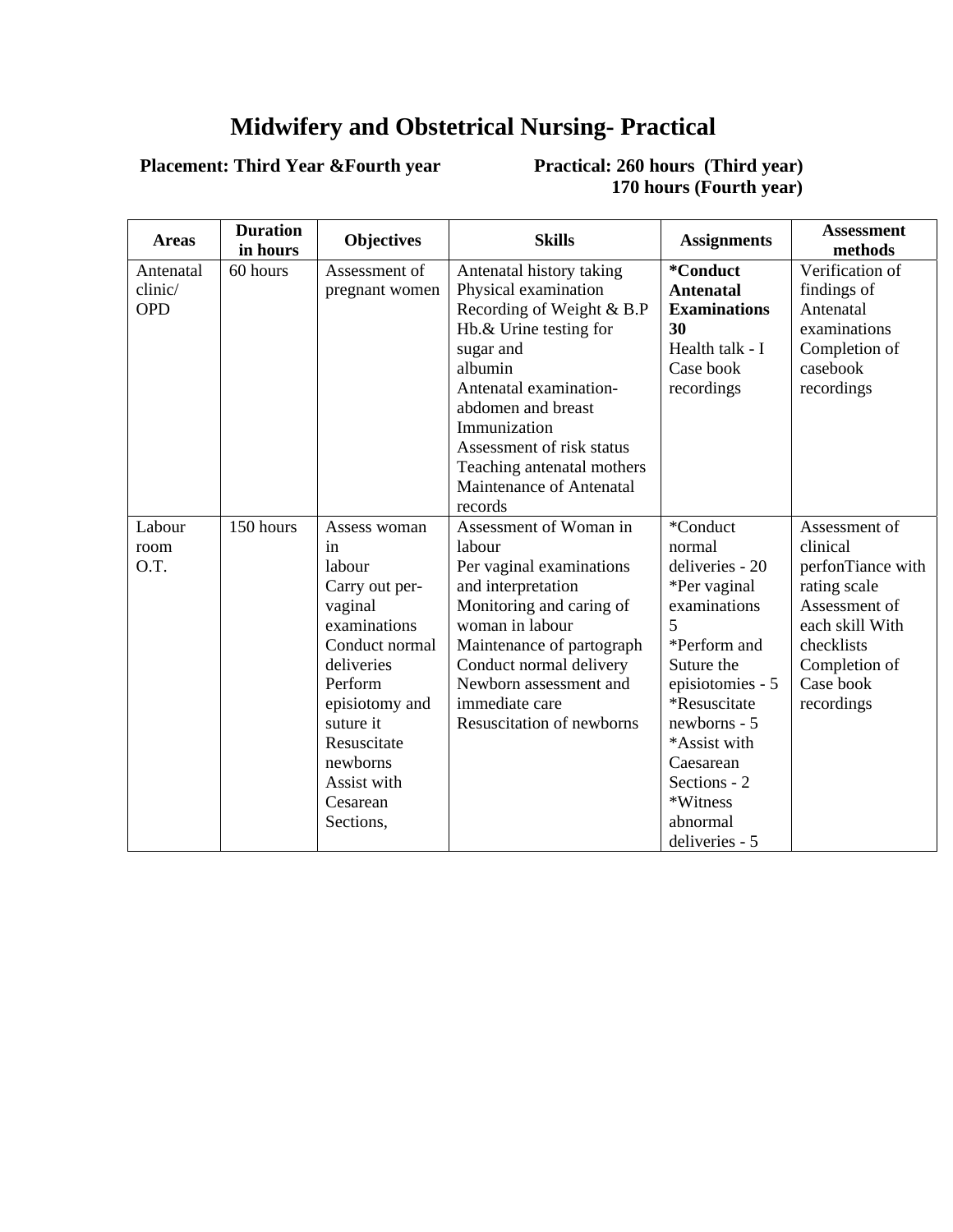| <b>Areas</b>          | <b>Duratio</b><br>n in | <b>Objectives</b>                                                                                                                                           | <b>Skills</b>                                                                                                                                                                                                                                                                                                                                                                                                                                            | <b>Assignments</b>                                                                                                                                                                                         | <b>Assessment</b><br>methods                                                                                         |
|-----------------------|------------------------|-------------------------------------------------------------------------------------------------------------------------------------------------------------|----------------------------------------------------------------------------------------------------------------------------------------------------------------------------------------------------------------------------------------------------------------------------------------------------------------------------------------------------------------------------------------------------------------------------------------------------------|------------------------------------------------------------------------------------------------------------------------------------------------------------------------------------------------------------|----------------------------------------------------------------------------------------------------------------------|
| Post<br>natal<br>ward | hours<br>120<br>hours  | MTP and<br>other surgical<br>procedures<br>Provide nursing<br>care to post natal<br>mother and baby<br>Counsel and<br>teach mother and<br>family for parent | Assessment of risk<br>status of newborn<br>Episiotomy aid<br>suturing<br>Maintenance of<br>labour and birth<br>records<br>Arrange for and<br>assist with<br>Cesarean section<br>and care for<br>woman& baby<br>during Cesarean<br>Arrange for and<br>assist with MTP<br>and other surgical<br>procedures<br>Examination and<br>assessment of<br>mother and Baby<br>Identification of deviations<br>Care of postnatal mother<br>and baby<br>Perineal care | Assist with<br>MTP and other<br>Surgical<br>procedures -<br>Case book<br>recordings<br>Case presentation -<br>I<br>Case book<br>recordings<br>*Give care to Post<br>natal - mothers - 20<br>Health talks-I | Assessment of<br>clinical<br>performance<br>Assessment of<br>each skill With<br>checklists<br>Completion of          |
|                       |                        | hood                                                                                                                                                        | Lactation. management<br><b>Breast</b> feeding<br>Babybath<br>Immunization,<br>Teaching postnatal<br>mother:<br>Mother craft<br>Post natal care &<br>Exercises<br>Immunization                                                                                                                                                                                                                                                                           | Case study $-$                                                                                                                                                                                             | Case book<br>recording<br><b>Evaluation of</b><br>case study and<br>presentation and<br>health education<br>sessions |
| Newborn<br>nursery    | 70 hours               | Provide<br>nursing care to<br>newborn at risk                                                                                                               | Newborn<br>assessment<br>Admission of neonates<br>Feeding of at neonates<br>risk                                                                                                                                                                                                                                                                                                                                                                         | Case study-1<br>Observation<br>$Study - I$                                                                                                                                                                 | Assessment<br>of clinical<br>performance<br>Assessment of<br>each skill With<br>checklists<br>Evaluation             |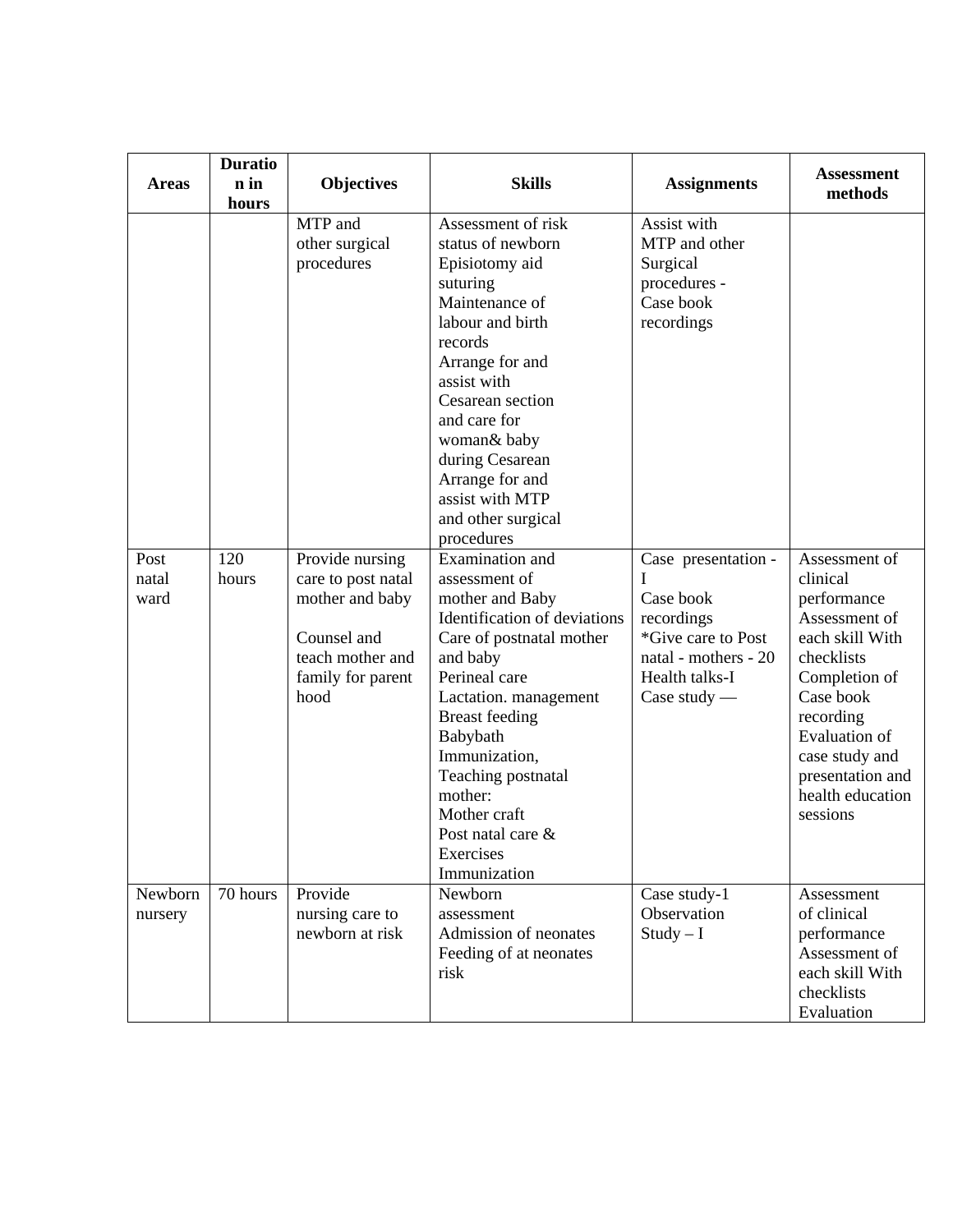|                              | <b>Duratio</b>                                                           |                                                          |                                                                                                                                                                                                                                                                                                                                                                                                                                                                                                                                                           |                                                                                                                      |                                                                                                    |
|------------------------------|--------------------------------------------------------------------------|----------------------------------------------------------|-----------------------------------------------------------------------------------------------------------------------------------------------------------------------------------------------------------------------------------------------------------------------------------------------------------------------------------------------------------------------------------------------------------------------------------------------------------------------------------------------------------------------------------------------------------|----------------------------------------------------------------------------------------------------------------------|----------------------------------------------------------------------------------------------------|
| <b>Areas</b>                 | n in                                                                     | <b>Objectives</b>                                        | <b>Skills</b>                                                                                                                                                                                                                                                                                                                                                                                                                                                                                                                                             | <b>Assignments</b>                                                                                                   | <b>Assessment</b><br>methods                                                                       |
|                              | hours                                                                    |                                                          |                                                                                                                                                                                                                                                                                                                                                                                                                                                                                                                                                           |                                                                                                                      |                                                                                                    |
|                              |                                                                          |                                                          | · Katori spoon,<br>paladi, tube feeding, total<br>parenteral<br>nutrition<br>• Thermal management of<br>neonates-kangaroo mother<br>care, care of baby in<br>incubator<br>• Monitoring and care of<br>neonates<br>• Administering<br>medications<br>. Intravenous therapy<br>• Assisting with diagnostic<br>procedure<br>Assisting with exchange<br>transfusion<br>• Care of baby on<br>ventilator<br>• Phototherapy<br>· Infection control<br>protocols in the nursery<br>Teaching and counseling<br>of<br>parents<br>Maintenance of<br>Neonatal records |                                                                                                                      | of and<br>observation study                                                                        |
| Family<br>Planning<br>Clinic | Rotati<br><sub>on</sub><br>from<br>post<br>natal<br>$ward -$<br>30 hours | Counsel for<br>and provide<br>family welfare<br>services | Counseling<br>technique<br>Insertion of IUD<br>Teaching on use of family<br>planning methods<br>Arrange for and Assist<br>with family planning<br>operations<br>Maintenance of<br>records and reports                                                                                                                                                                                                                                                                                                                                                     | * IUD insertion-5<br>Observation Study-i<br>Counseling-2<br>Simulation exercise<br>on recording and<br>reporting - 1 | Assessment<br>of each skill<br>With checklists<br><b>Evaluation</b> of<br>and observation<br>study |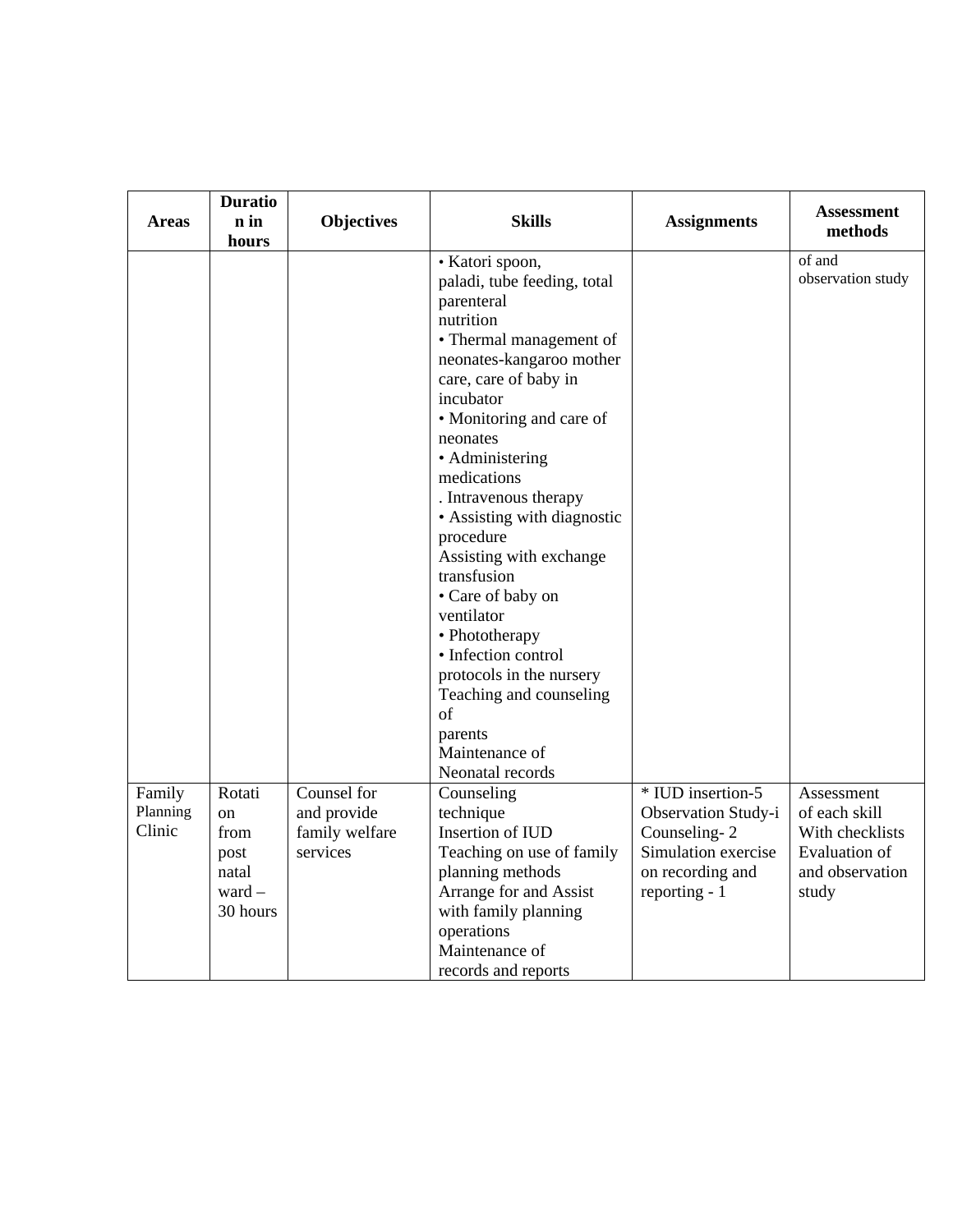|  |  | * Essential Requirements for registration as midwife |  |  |  |
|--|--|------------------------------------------------------|--|--|--|
|--|--|------------------------------------------------------|--|--|--|

| * Antenatal examination                                 | 30 |
|---------------------------------------------------------|----|
| * Conducting normal deliveries in                       |    |
| Hospital/home/health centre                             | 20 |
| * Vagina! Examination                                   |    |
| * Episiotomy and suturing                               |    |
| * Neonatal resuscitation                                |    |
| * Assist with Cesarean Section                          |    |
| * Witness/Assist abnormal deliveries                    |    |
| * Postnatal cases nursed in hospital/home/health centre | 20 |
| * Insertion of IUD                                      |    |

Note: All casebooks must be certified by teacher on completion of essential requirements

## **Internship Obstetrical Nursing**

Duration- 5 weeks

| <b>Areas</b> | Durati<br>on in<br>weeks | <b>Objectives</b> | <b>Skills</b> | <b>Assignments</b> | <b>Assessment</b><br>methods |
|--------------|--------------------------|-------------------|---------------|--------------------|------------------------------|
| Labour       | 2                        | Provide           | integrated    | Completion of      | Assess clinical              |
| Ward         |                          | comprehensive     | Practice      | other essential    | performance                  |
|              |                          | care to mothers   |               | requirements       | with rating                  |
| Neonatal     | 1                        | and neonates      |               | Case book          | scale                        |
| intensive    |                          |                   |               | recordings         | Completion of                |
| care unit    |                          |                   |               |                    | case book                    |
| <b>NICU</b>  |                          |                   |               |                    | recordings                   |
|              |                          |                   |               |                    |                              |
| Antenatal    | 2                        |                   |               |                    |                              |

## *Prescribed Internal Assessment Weightage:*

|  | <b>Internal Assessment : Practical Examination</b> | 25               |
|--|----------------------------------------------------|------------------|
|  | <b>Clinical Evaluation</b>                         | <i><b>10</b></i> |
|  | Care Study/Case book                               | 5                |
|  | <b>Practical Record</b>                            | 5                |
|  | <b>Observational Visit</b>                         | 5                |
|  |                                                    |                  |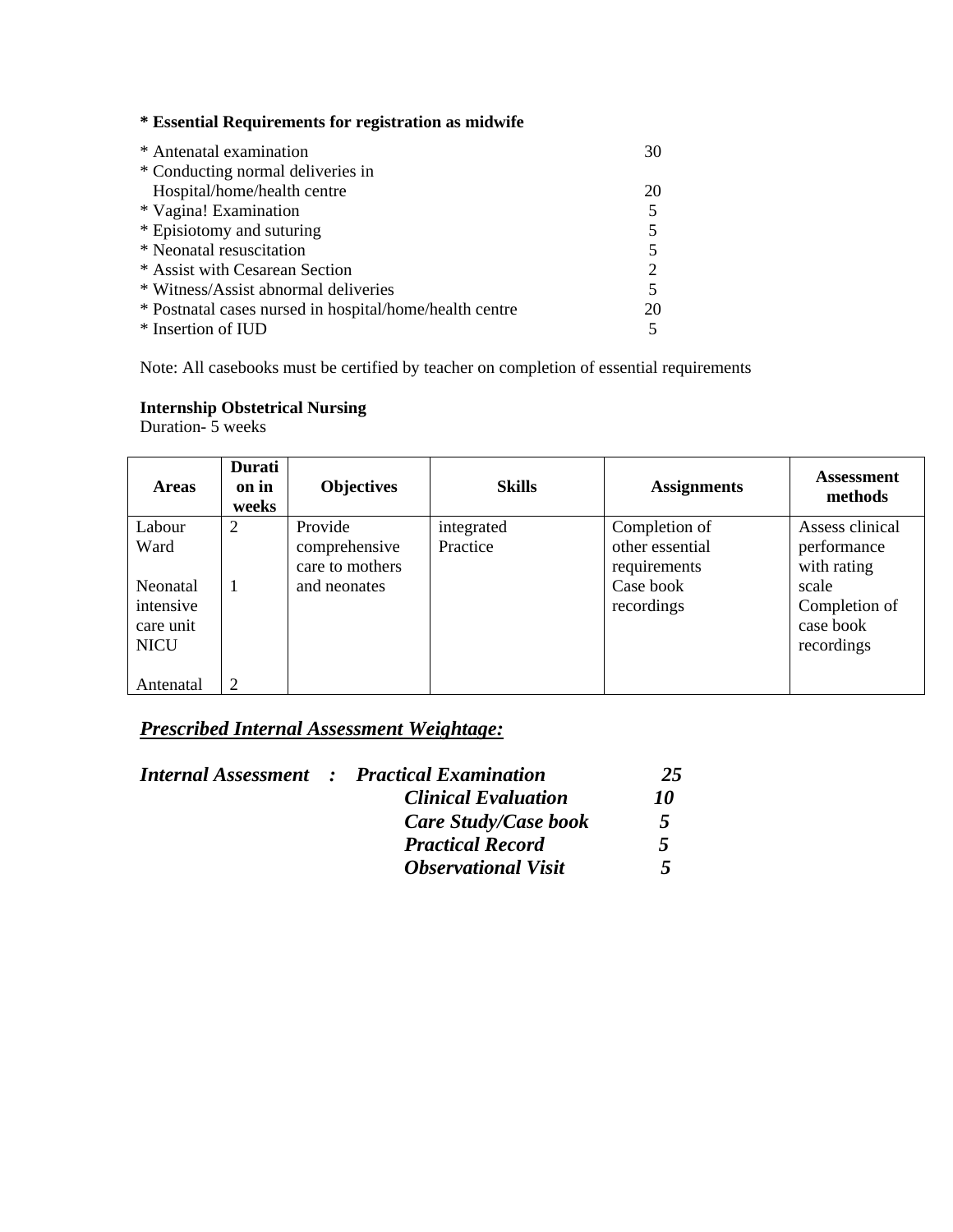## **Community Health Nursing-Il**

**Placement: Fourth year Time: Theory - 90 hours Practical - 140 hours** 

#### **Course description:**

This course is designed for students to practice community health nursing for the individual, family and groups at both urban and rural settings by using concept and principles of health and community health nursing

| Unit         | <b>Time</b>    | <b>Learning</b>   | <b>Content</b>                       | <b>Teaching Learning</b> | <b>Assessment</b> |
|--------------|----------------|-------------------|--------------------------------------|--------------------------|-------------------|
|              | (Hrs)          | <b>Objectives</b> |                                      | <b>Activities</b>        | methods           |
| I            | $\overline{4}$ | Define            | <b>Introduction</b>                  | Lecture discussion       | Essay type        |
|              |                | concepts,         | • Definition, concept & scope of     |                          | Short answers     |
|              |                | scope,            | Community Health and Community       |                          |                   |
|              |                | principles and    | <b>Health Nursing</b>                |                          |                   |
|              |                | historical        | • Historical development of          |                          |                   |
|              |                | development       | Community health                     |                          |                   |
|              |                | of Community      | • Community health Nursing.          |                          |                   |
|              |                | Health and        | - Pre-independence                   |                          |                   |
|              |                | community         | - Post-independence                  |                          |                   |
|              |                | health Nursing    |                                      |                          |                   |
| $\mathbf{I}$ | 6              | Describe          | Health planning and policies and     | Lecture discussion       | Essay type        |
|              |                | health plans,     | problems                             | Panel discussion         | Short answers     |
|              |                | policies,         | • National health planning in India- |                          |                   |
|              |                | various health    | <b>Five Year Plans</b>               |                          |                   |
|              |                | committees        | • Various committees and             |                          |                   |
|              |                | and health        | commissions on health and family     |                          |                   |
|              |                | problems in       | welfare                              |                          |                   |
|              |                | India             | • Central council for health and     |                          |                   |
|              |                |                   | family welfare (CCH and FW)          |                          |                   |
|              |                |                   | National health policies (1983,      |                          |                   |
|              |                |                   | 2002)                                |                          |                   |
|              |                |                   | • National population policy         |                          |                   |
|              |                |                   | • Health problems in India           |                          |                   |
| III          | 15             | Describe the      | <b>Delivery of community health</b>  | Lecture discussion       | Essay type        |
|              |                | system of         | services                             | Visits to various        | Short answers     |
|              |                | delivery of       | Planning, budgeting and material     | health delivery          |                   |
|              |                | community         | management of SCs, PHC and,          | systems                  |                   |
|              |                | health services   | <b>CHC</b>                           | Supervised field         |                   |
|              |                | in rural and      | Rural: Organization, staffing and    | practice                 |                   |
|              |                | urban areas       | functions of rural health services   | Panel discussion         |                   |
|              |                |                   | provided by government at:           |                          |                   |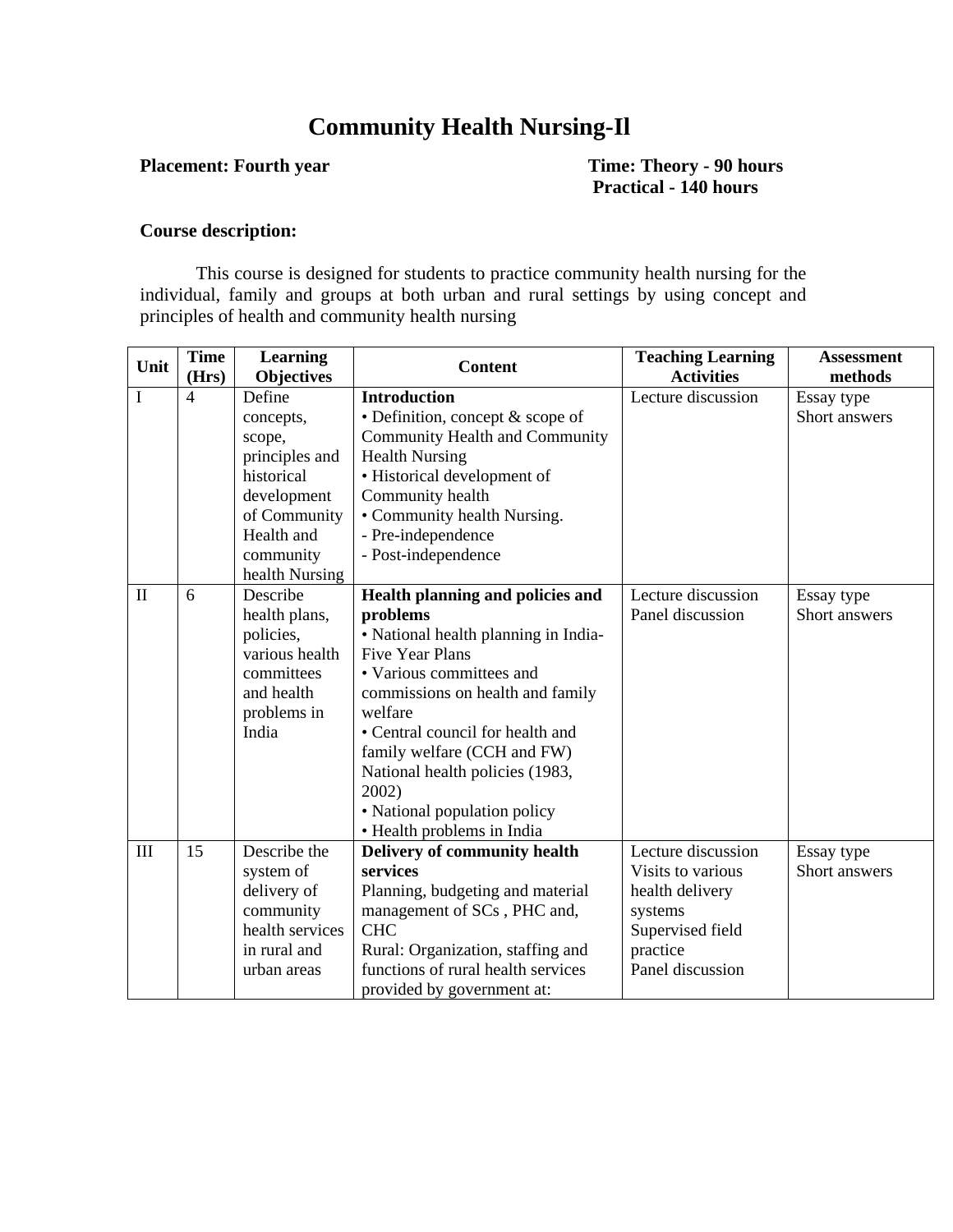| Unit | <b>Time</b> | Learning           | <b>Content</b>                    | <b>Teaching Learning</b> | <b>Assessment</b> |
|------|-------------|--------------------|-----------------------------------|--------------------------|-------------------|
|      | (Hrs)       | <b>Objectives</b>  |                                   | <b>Activities</b>        | methods           |
|      |             | List the           | • Village                         | $\blacktriangleright$    |                   |
|      |             | functions of       | • Sub centre                      |                          |                   |
|      |             | various levels     | • Primary health centre           |                          |                   |
|      |             | and their staffing | • Community health center /       |                          |                   |
|      |             | pattern            | sub divisional                    |                          |                   |
|      |             | Explain the        | • Hospitals                       |                          |                   |
|      |             | components of      | • District                        |                          |                   |
|      |             | health services    | • State                           |                          |                   |
|      |             | Describe           | $\bullet$ Center                  |                          |                   |
|      |             | alternative        | • Urban: Organization, staffing   |                          |                   |
|      |             | systems of         | and functions of urban health     |                          |                   |
|      |             | health promotion   | services provided by government   |                          |                   |
|      |             | and health         | at:                               |                          |                   |
|      |             | maintenance.       | • Slums                           |                          |                   |
|      |             | Describe the       | • Dispensaries                    |                          |                   |
|      |             | chain of referral  | • Maternal and child health       |                          |                   |
|      |             | system             | centers                           |                          |                   |
|      |             |                    | • Special Clinics • Hospitals     |                          |                   |
|      |             |                    | • Corporation / Municipality /    |                          |                   |
|      |             |                    | <b>Board</b>                      |                          |                   |
|      |             |                    | • Components of health services   |                          |                   |
|      |             |                    | • Environmental sanitation        |                          |                   |
|      |             |                    | • Health education                |                          |                   |
|      |             |                    | • Vital statistics                |                          |                   |
|      |             |                    | · M.C.H.-antenatal, natal,        |                          |                   |
|      |             |                    | postnatal, MTP Act, female        |                          |                   |
|      |             |                    | foeticide act, child adoption act |                          |                   |
|      |             |                    | • Family Welfare                  |                          |                   |
|      |             |                    | • National health programmes      |                          |                   |
|      |             |                    | • School health services          |                          |                   |
|      |             |                    | • Occupational health             |                          |                   |
|      |             |                    | • Defence services                |                          |                   |
|      |             |                    | • Institutional services          |                          |                   |
|      |             |                    | • Systems of medicine and health  |                          |                   |
|      |             |                    | care                              |                          |                   |
|      |             |                    | • Allopathy                       |                          |                   |
|      |             |                    | • Indian System of Medicine       |                          |                   |
|      |             |                    | and Homeopathy                    |                          |                   |
|      |             |                    | • Alternative health care         |                          |                   |
|      |             |                    | systems like yoga, meditation,    |                          |                   |
|      |             |                    | social and spiritual healing etc  |                          |                   |
|      |             |                    | • Referral system                 |                          |                   |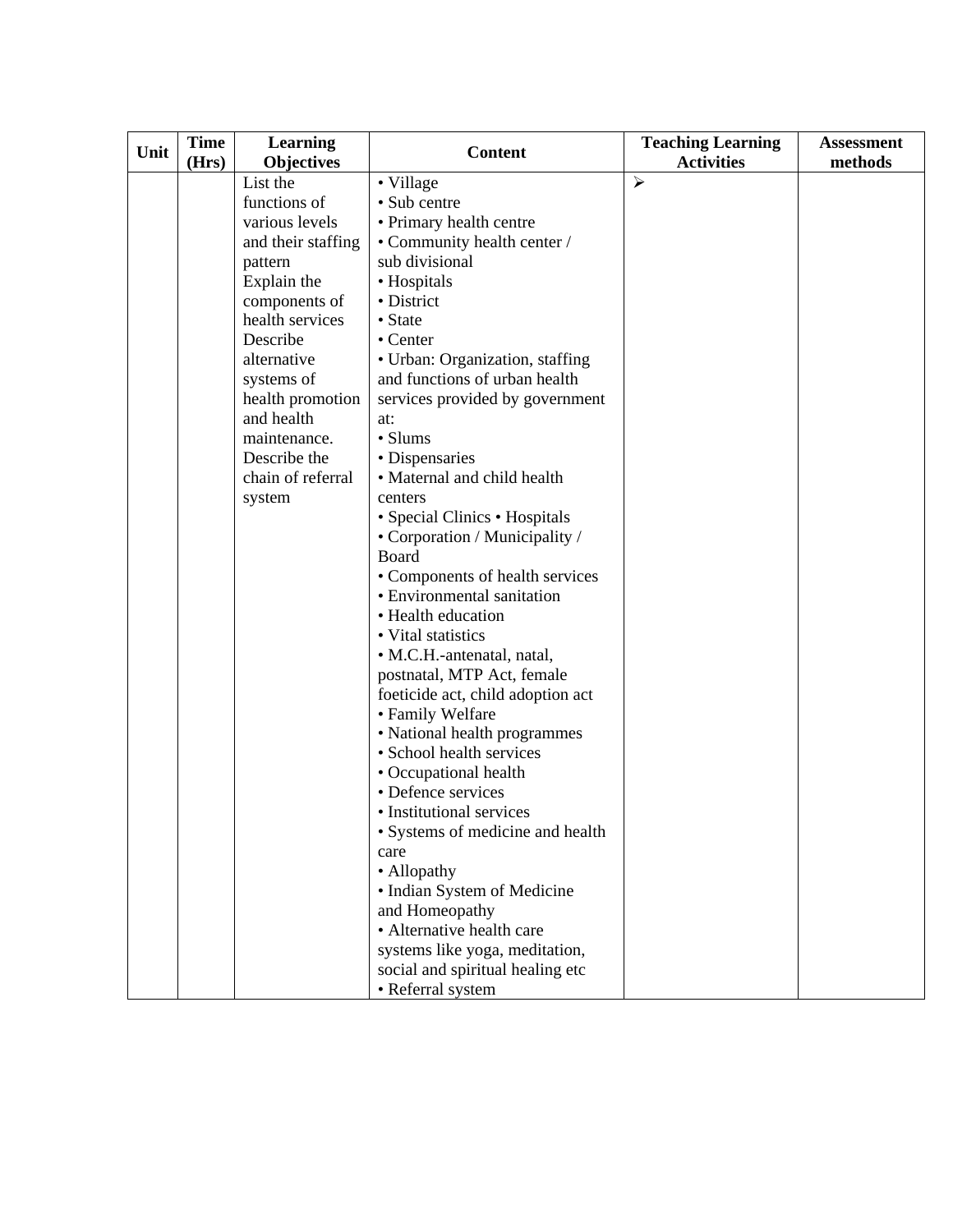| Unit | <b>Time</b> | <b>Learning</b>   | <b>Content</b>                    | <b>Teaching Learning</b> | <b>Assessment</b> |
|------|-------------|-------------------|-----------------------------------|--------------------------|-------------------|
|      | (Hrs)       | <b>Objectives</b> |                                   | <b>Activities</b>        | methods           |
| IV   | 25          | Describe          | <b>Community health nursing</b>   | Lecture discussion       | Essay type        |
|      |             | Community         | approaches, concepts and roles    | Demonstration            | Short             |
|      |             | health Nursing    | and responsibilities of nursing   | Practice session         | answers           |
|      |             | approaches and    | personnel                         | Supervised field         |                   |
|      |             | concepts          | • Approaches                      | practice                 |                   |
|      |             | Describe the      | • Nursing theories And Nursing    | Participation in camps   |                   |
|      |             | roles and         | process                           | Group Project            |                   |
|      |             | responsibilities  | • Epidemiological approach        |                          |                   |
|      |             | of Community      | • Problem solving approach        |                          |                   |
|      |             | health nursing    | • Evidence based approach         |                          |                   |
|      |             | personnel         | • Empowering people to care for   |                          |                   |
|      |             |                   | themselves                        |                          |                   |
|      |             |                   | • Concepts of Primary Health      |                          |                   |
|      |             |                   | Care:                             |                          |                   |
|      |             |                   | • Equitable distribution          |                          |                   |
|      |             |                   | • Community participation         |                          |                   |
|      |             |                   | • Focus on prevention             |                          |                   |
|      |             |                   | • Use of appropriate technology   |                          |                   |
|      |             |                   | • Multi-sectoral approach         |                          |                   |
|      |             |                   | • Roles and responsibilities of   |                          |                   |
|      |             |                   | Community health nursing          |                          |                   |
|      |             |                   | personnel in                      |                          |                   |
|      |             |                   | • Family health services          |                          |                   |
|      |             |                   | • Information Education           |                          |                   |
|      |             |                   | Communication (IEC)               |                          |                   |
|      |             |                   | • Management Information          |                          |                   |
|      |             |                   | System (Mis): Maintenance of      |                          |                   |
|      |             |                   | Records & reports                 |                          |                   |
|      |             |                   | • Training arid supervision of    |                          |                   |
|      |             |                   | various categories of health      |                          |                   |
|      |             |                   | workers                           |                          |                   |
|      |             |                   | • National Health Programmes      |                          |                   |
|      |             |                   | • Environmental sanitation        |                          |                   |
|      |             |                   | • Maternal and child health and   |                          |                   |
|      |             |                   | Family welfare                    |                          |                   |
|      |             |                   | • Treatment of Minor ailments     |                          |                   |
|      |             |                   | · School Health Services          |                          |                   |
|      |             |                   | • Occupational Health             |                          |                   |
|      |             |                   | • Organization of clinics, camps: |                          |                   |
|      |             |                   | Types, Preparation, planning,     |                          |                   |
|      |             |                   | conduct and evaluation            |                          |                   |
|      |             |                   | • Waste management in the center, |                          |                   |
|      |             |                   | clinics etc.                      |                          |                   |
|      |             |                   | Home visit: Concept, Principles,  |                          |                   |
|      |             |                   | Process, Techniques: Bag          |                          |                   |
|      |             |                   | technique home visit              |                          |                   |
|      |             |                   | Qualities of Community Health     |                          |                   |
|      |             |                   | Nurse                             |                          |                   |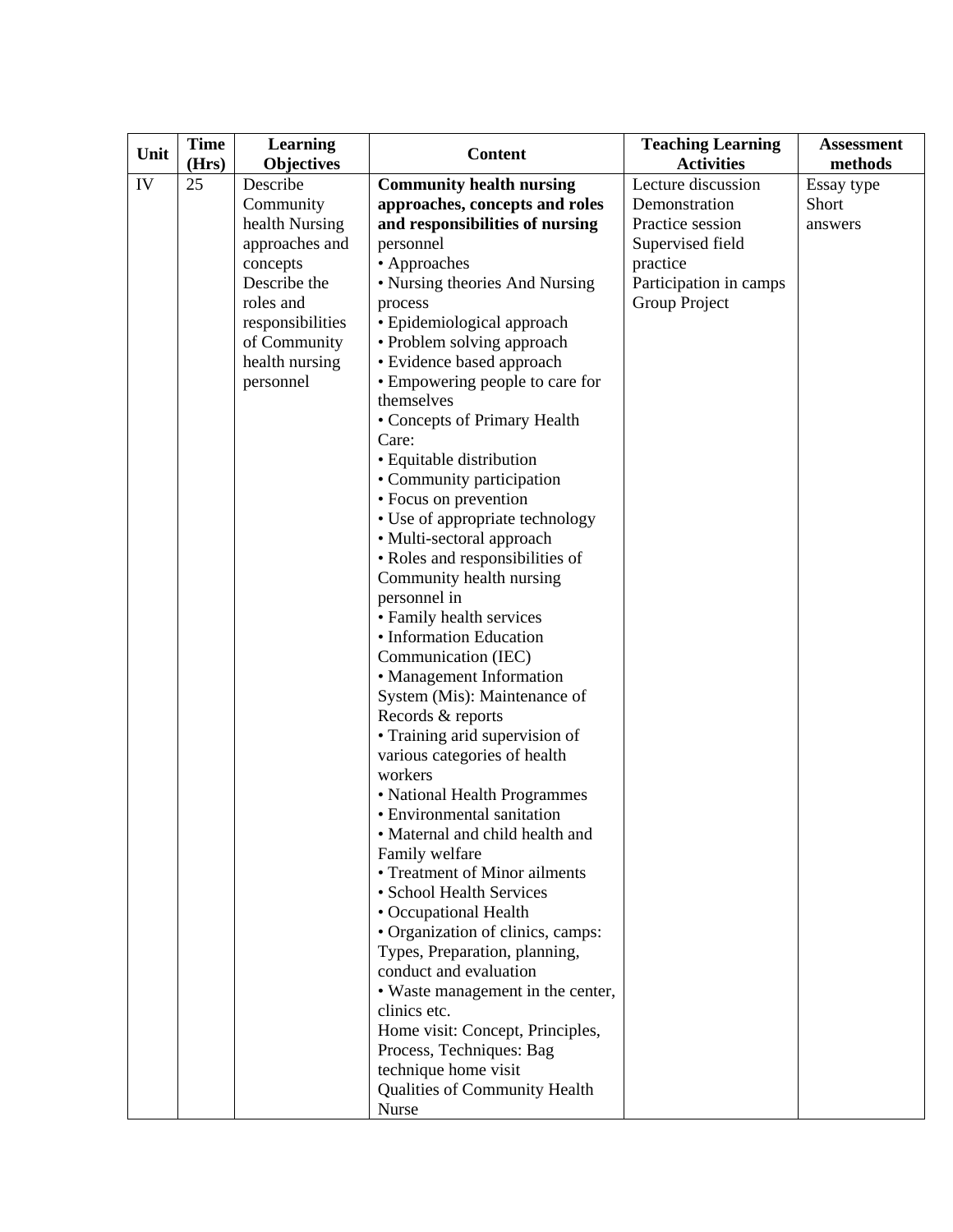| Unit | <b>Time</b><br>(Hrs) | <b>Learning</b><br><b>Objectives</b> | <b>Content</b>                                     | <b>Teaching Learning</b><br><b>Activities</b> | <b>Assessment</b><br>methods |
|------|----------------------|--------------------------------------|----------------------------------------------------|-----------------------------------------------|------------------------------|
|      |                      |                                      | Job Description of Community                       |                                               |                              |
|      |                      |                                      | health nursing personnel                           |                                               |                              |
| V    | 15                   | Describe and                         | Assisting individuals and groups                   | Lecture discussion                            | Essay type                   |
|      |                      | appreciate the                       | to promote and maintain their                      | Demonstration                                 | Short                        |
|      |                      | activities of                        | health                                             | Practice session                              | answers                      |
|      |                      | community                            | Empowerment for self care of                       | Supervised field                              |                              |
|      |                      | health nurse in                      | individuals, families and groups in                | practice                                      |                              |
|      |                      | assisting                            |                                                    | Individual                                    |                              |
|      |                      | individuals and                      | A. Assessment of self and family                   | group/family                                  |                              |
|      |                      | groups to                            | • Monitoring growth and                            | community                                     |                              |
|      |                      | promote and<br>maintain their        | development<br>Mile stones                         | health education                              |                              |
|      |                      | health                               | Weight measurement                                 |                                               |                              |
|      |                      |                                      | Social development                                 |                                               |                              |
|      |                      |                                      | • Temperature and Blood pressure                   |                                               |                              |
|      |                      |                                      | monitoring                                         |                                               |                              |
|      |                      |                                      | • Menstrual cycle                                  |                                               |                              |
|      |                      |                                      | • Breast self examination and                      |                                               |                              |
|      |                      |                                      | testicles                                          |                                               |                              |
|      |                      |                                      | • Warning Signs of various                         |                                               |                              |
|      |                      |                                      | diseases                                           |                                               |                              |
|      |                      |                                      | • Tests : Urine for sugar and                      |                                               |                              |
|      |                      |                                      | albumin, blood sugar                               |                                               |                              |
|      |                      |                                      | B. Seek health services for                        |                                               |                              |
|      |                      |                                      | • Routine checkup                                  |                                               |                              |
|      |                      |                                      | • Immunization                                     |                                               |                              |
|      |                      |                                      | • Counseling                                       |                                               |                              |
|      |                      |                                      | • Diagnosis                                        |                                               |                              |
|      |                      |                                      | • Treatment                                        |                                               |                              |
|      |                      |                                      | • Follow up<br>• Maintenance of health records     |                                               |                              |
|      |                      |                                      |                                                    |                                               |                              |
|      |                      |                                      | for self and family<br>• Continue medical care and |                                               |                              |
|      |                      |                                      | follow up in community for                         |                                               |                              |
|      |                      |                                      | various diseases and disabilities                  |                                               |                              |
|      |                      |                                      | E. Carryout therapeutic                            |                                               |                              |
|      |                      |                                      | procedures as prescribed! required                 |                                               |                              |
|      |                      |                                      | for self and family                                |                                               |                              |
|      |                      |                                      | F. Waste Management                                |                                               |                              |
|      |                      |                                      | • Collection and disposable of                     |                                               |                              |
|      |                      |                                      | waste at home and community                        |                                               |                              |
|      |                      |                                      | G. Sensitize and handle social                     |                                               |                              |
|      |                      |                                      | issues affecting health and                        |                                               |                              |
|      |                      |                                      | development for self and family                    |                                               |                              |
|      |                      |                                      | • Women Empowerment                                |                                               |                              |
|      |                      |                                      | • Women and child abuse                            |                                               |                              |
|      |                      |                                      | • Abuse of elders                                  |                                               |                              |
|      |                      |                                      | · Female Foeticide                                 |                                               |                              |
|      |                      |                                      | · Commercial sex workers                           |                                               |                              |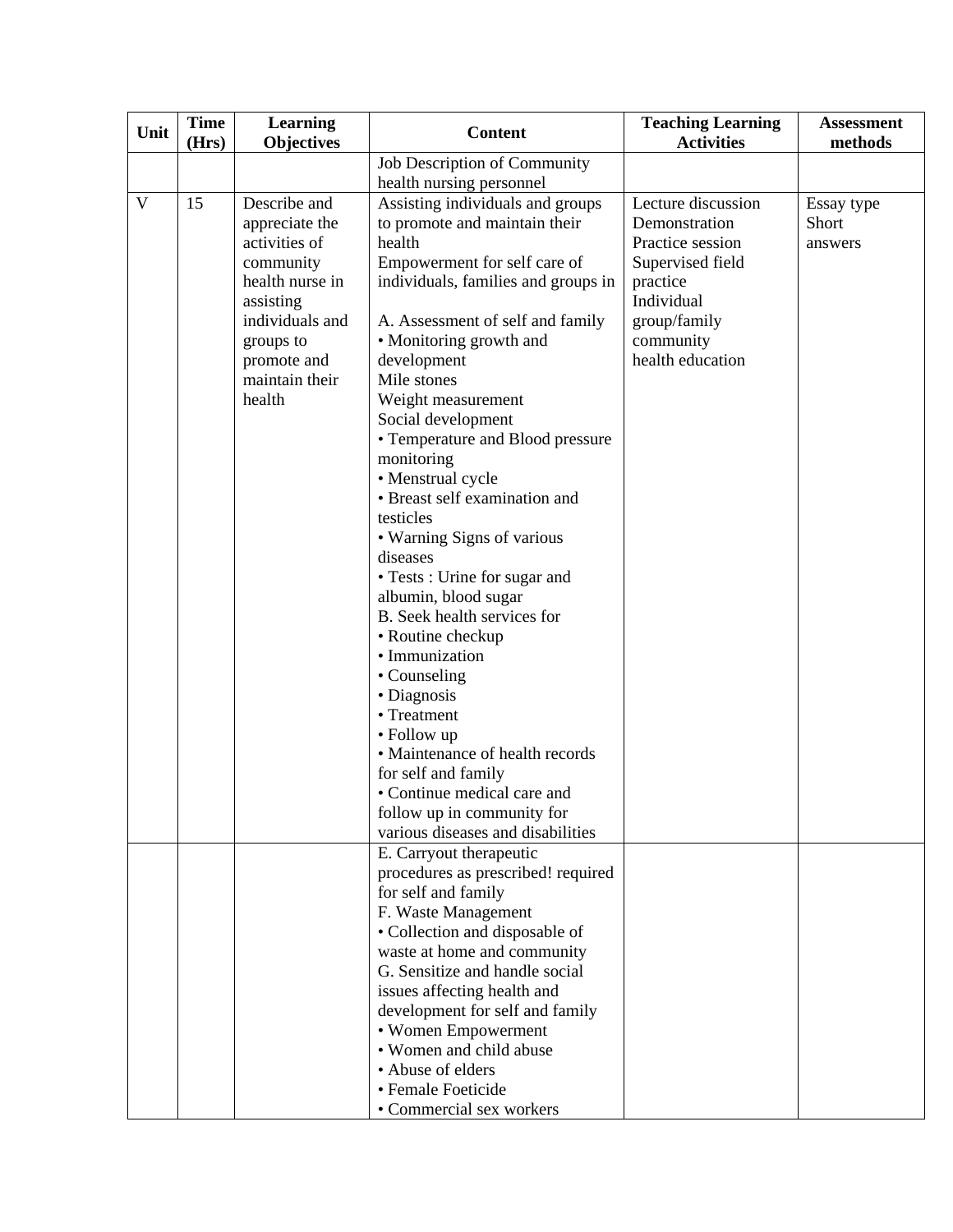| Unit | <b>Time</b> | <b>Learning</b>   | <b>Content</b>                               | <b>Teaching Learning</b> | <b>Assessment</b>    |
|------|-------------|-------------------|----------------------------------------------|--------------------------|----------------------|
|      | (Hrs)       | <b>Objectives</b> |                                              | <b>Activities</b>        | methods              |
|      |             |                   | · Food adulteration                          |                          |                      |
|      |             |                   | • Substance abuse                            |                          |                      |
|      |             |                   | H. Utilize community resources               |                          |                      |
|      |             |                   | for self and family                          |                          |                      |
|      |             |                   | Trauma services                              |                          |                      |
|      |             |                   | • Old age homes                              |                          |                      |
|      |             |                   | • Orphanage                                  |                          |                      |
|      |             |                   | • Homes for physically and                   |                          |                      |
|      |             |                   | mentally challenged individuals              |                          |                      |
|      |             |                   | • Homes for destitute                        |                          |                      |
| VI   | 20          | Describe          | <b>National Health &amp; Family</b>          | Lecture, Discussions     | <b>Essay Type</b>    |
|      |             | National Health   | <b>Welfare Programmes and the</b>            | Participation in         | <b>Short Answers</b> |
|      |             | and Family        | <b>Role of Nurse</b>                         | National Health          |                      |
|      |             | Welfare           |                                              | Programmes               |                      |
|      |             | Programmes and    | National ARI Progaramme                      | <b>Field Visits</b>      |                      |
|      |             | Role of Nurse     | <b>Revised National Tuberculosis</b>         |                          |                      |
|      |             | Describe the      | Control Programme (RNTCP)                    |                          |                      |
|      |             | various health    | National Anti-Malaria Programme              |                          |                      |
|      |             | schemes in India  | National Filaria control                     |                          |                      |
|      |             |                   | Programme                                    |                          |                      |
|      |             |                   | National Guinea worm eradication             |                          |                      |
|      |             |                   | Programme                                    |                          |                      |
|      |             |                   | National Leprosy Eradication                 |                          |                      |
|      |             |                   | Programme                                    |                          |                      |
|      |             |                   | National AIDS Control                        |                          |                      |
|      |             |                   | :Programme                                   |                          |                      |
|      |             |                   | <b>STD Control Programme</b>                 |                          |                      |
|      |             |                   | National Programme for Control               |                          |                      |
|      |             |                   | of Blindness                                 |                          |                      |
|      |             |                   |                                              |                          |                      |
|      |             |                   | Iodine Deficiency Disorder                   |                          |                      |
|      |             |                   | Programme                                    |                          |                      |
|      |             |                   | <b>Expanded Programme on</b><br>Immunization |                          |                      |
|      |             |                   |                                              |                          |                      |
|      |             |                   | National Family Welfare                      |                          |                      |
|      |             |                   | Programme - RCH Programme                    |                          |                      |
|      |             |                   | Historical Development,                      |                          |                      |
|      |             |                   | Organization, Administration,                |                          |                      |
|      |             |                   | Research, Constraints                        |                          |                      |
|      |             |                   | National Water Supply &                      |                          |                      |
|      |             |                   | <b>Sanitation Programme</b>                  |                          |                      |
|      |             |                   | Minimum need programme                       |                          |                      |
|      |             |                   | <b>National Diabetics Control</b>            |                          |                      |
|      |             |                   | Programme                                    |                          |                      |
|      |             |                   | Polio Eradication: Pulse Polio               |                          |                      |
|      |             |                   | Programme                                    |                          |                      |
|      |             |                   | <b>National Cancer Control</b>               |                          |                      |
|      |             |                   | Programme                                    |                          |                      |
|      |             |                   | Yaws eradication programme                   |                          |                      |
|      |             |                   | National Nutritional Anemia                  |                          |                      |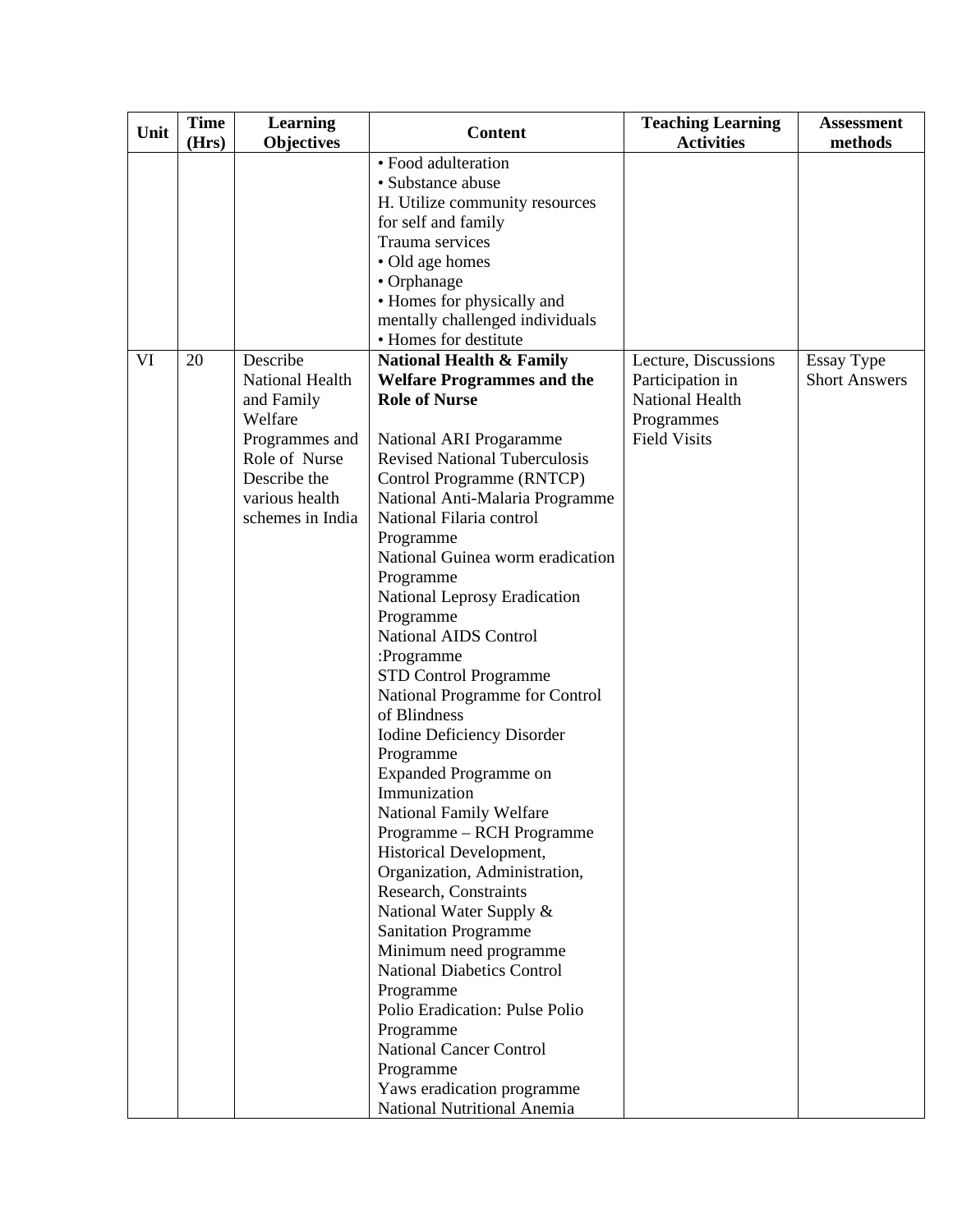| Unit | <b>Time</b> | Learning          | <b>Content</b>                    | <b>Teaching Learning</b> | <b>Assessment</b> |
|------|-------------|-------------------|-----------------------------------|--------------------------|-------------------|
|      | (Hrs)       | <b>Objectives</b> |                                   | <b>Activities</b>        | methods           |
|      |             |                   | Prophylaxis Programme             |                          |                   |
|      |             |                   | 20 Point Programme                |                          |                   |
|      |             |                   | <b>ICDS</b> Programme             |                          |                   |
|      |             |                   | Mid-day Meal Applied Nutritional  |                          |                   |
|      |             |                   | Programme                         |                          |                   |
|      |             |                   | National Mental Health            |                          |                   |
|      |             |                   | Programme                         |                          |                   |
|      |             |                   | <b>Health Schemes</b>             |                          |                   |
|      |             |                   | -ESI                              |                          |                   |
|      |             |                   | -CGHS                             |                          |                   |
|      |             |                   | -Health Insurance                 |                          |                   |
| VII  | 5           | Explain the       | <b>Health Agencies</b>            | Lecture                  | Essay type        |
|      |             | roles and         | International - WHO, UNFPA,       | discussion               | Short             |
|      |             | functions of      | UNDP, World Bank, FAQ,            | Field visits             | answers           |
|      |             | various           | UNICEF, DANIDA, European          |                          |                   |
|      |             | national and      | Commission (BC), Red cross,       |                          |                   |
|      |             | international     | USAID, UNESCO, Colombo            |                          |                   |
|      |             | health            | Plan,                             |                          |                   |
|      |             | agencies          | ILO, CARE etc.                    |                          |                   |
|      |             |                   | National - Indian Red Cross,      |                          |                   |
|      |             |                   | Indian                            |                          |                   |
|      |             |                   | Council for child welfare, Family |                          |                   |
|      |             |                   | Planning Association of India     |                          |                   |
|      |             |                   | (FPAI), Tuberculosis Association  |                          |                   |
|      |             |                   | India, Hindu Kusht Nivaran        |                          |                   |
|      |             |                   | Sangh,                            |                          |                   |
|      |             |                   | Central Social Welfare Board, All |                          |                   |
|      |             |                   | India women's conference, Blind   |                          |                   |
|      |             |                   | Association of India etc.         |                          |                   |

*Internal Assessment : Term Test - 30*   $\bm{A}$ *ssignment*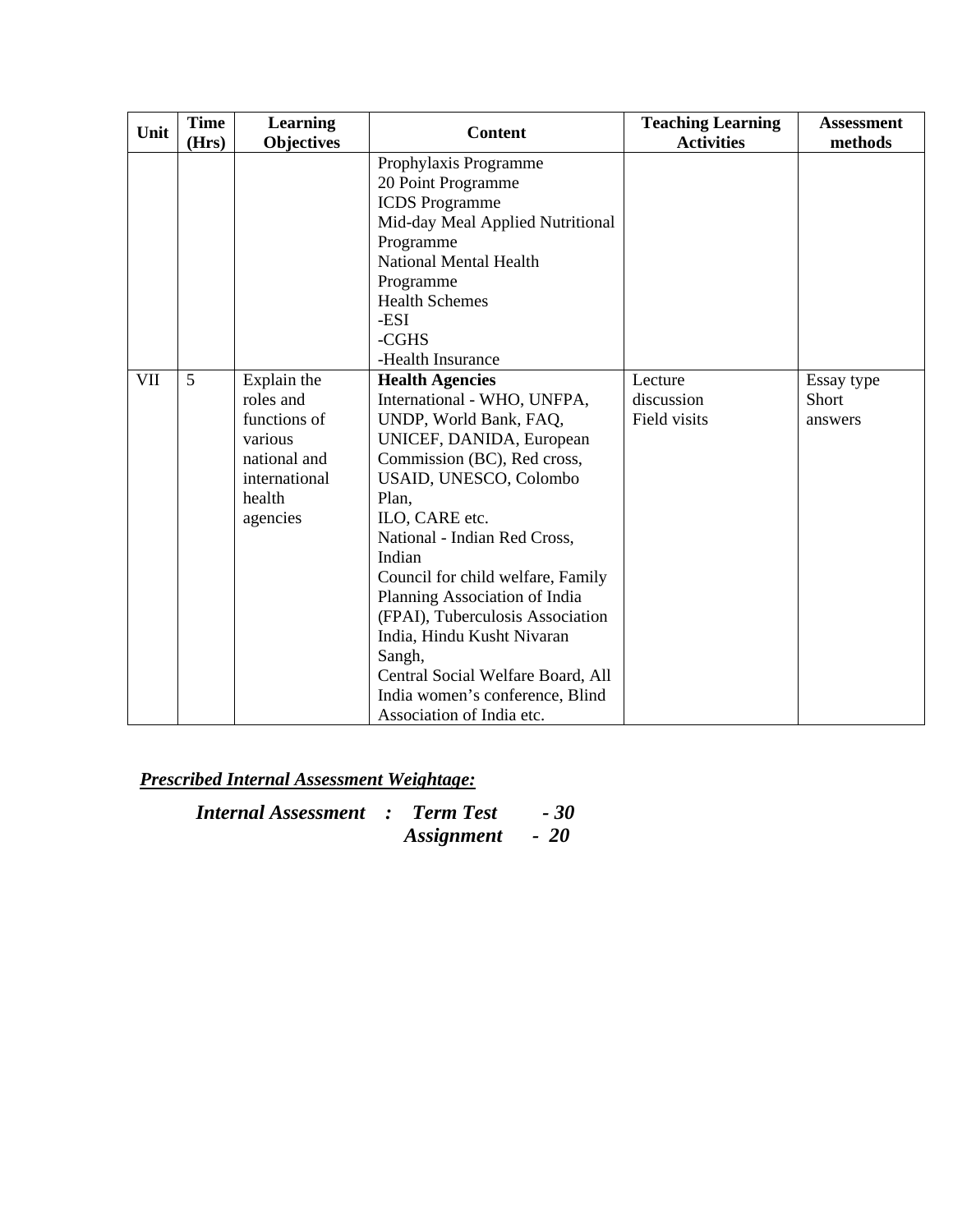## **Community Health Nursing**

## **Recommended Books**

Park – Social and Preventive Medicine ,Bannott Publishers

## **Reference Books**

- 1. Allender Community Health Nursing,2009,LWW
- 2. Stanhope Community Health Nursing,2008,Elsevier
- 3. Anderson Community as Partner,2009,LWW
- 4. Deim Community Health Projects,2006,Lippincott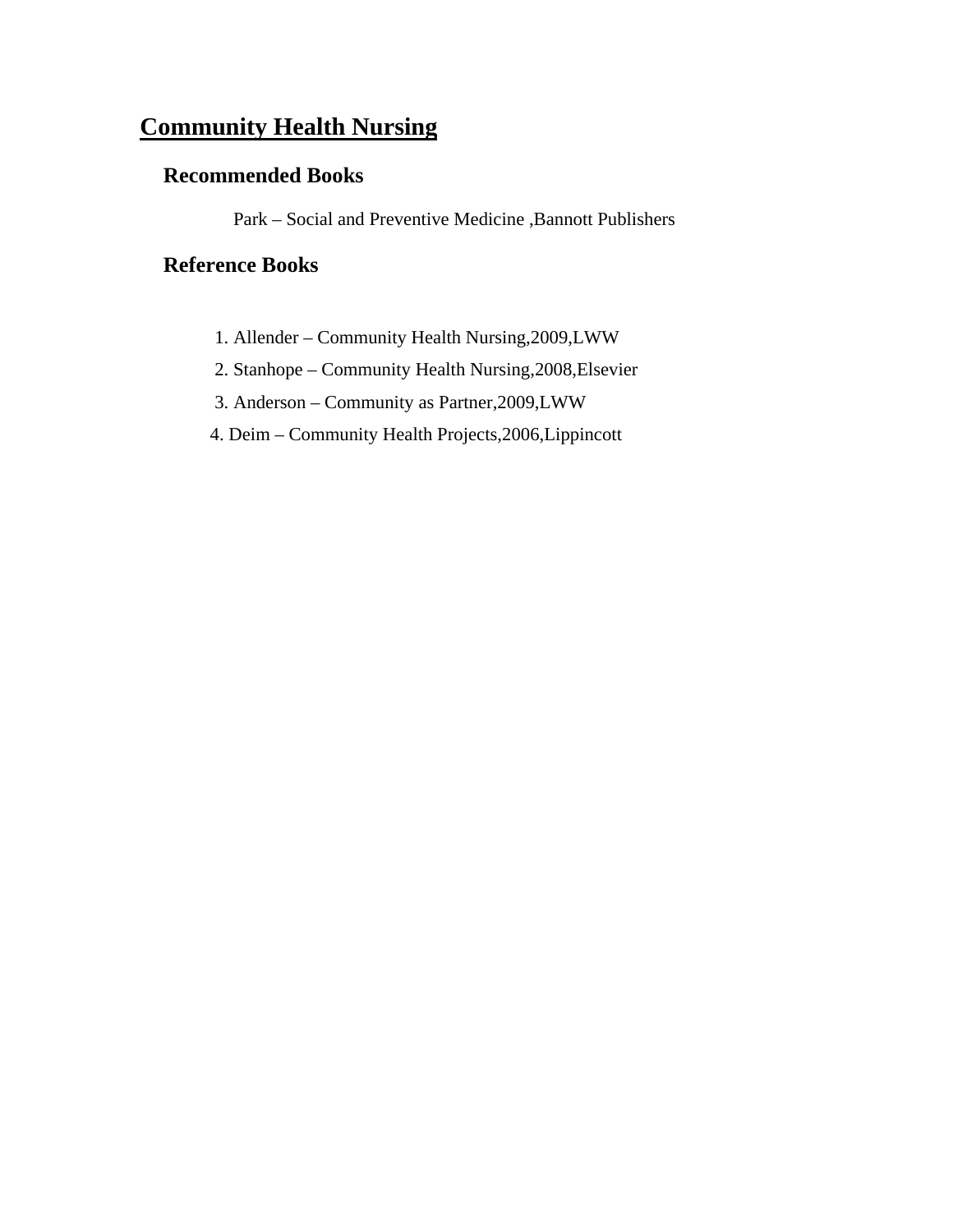## **Community Health Nursing-Il Practical**

## **Placement: Fourth year Time: Practical — 140 hours Internship- 195 hours**

| <b>Areas</b> | <b>Duration</b>        | <b>Objectives</b>         | <b>Skills</b>                                  | <b>Assignments</b>         | <b>Assessment</b>                         |
|--------------|------------------------|---------------------------|------------------------------------------------|----------------------------|-------------------------------------------|
|              | in weeks               |                           |                                                |                            | methods                                   |
| Community    | $Urban -$              | Identify                  | Community health                               | Community                  | Assess clinical                           |
| health       | 40 hours               | community                 | survey                                         | survey report-I            | performance                               |
| nursing      |                        | profile                   | Community diagnosis<br>Family care: Home       | Family care                | with rating scale<br><b>Evaluation of</b> |
|              | $Rural -$<br>100 hours | Identify                  |                                                | study-I                    |                                           |
|              |                        | prevalent<br>communicable | adaptation of                                  | Project-I<br>Health talk-I | community                                 |
|              |                        | and non-                  | common procedures<br>Home visit: Bag technique | Case book                  | survey report,<br>family care             |
|              |                        | communicable              | Organize and conduct                           | recording                  | study, project                            |
|              |                        | diseases                  | clinics- antenatal, post                       |                            | and health talk                           |
|              |                        | Diagnose health           | natal, well baby clinic,                       |                            | Completion of                             |
|              |                        | needs of                  | camps etc                                      |                            | activity record.                          |
|              |                        | Individual,               | Screen manage and                              |                            | Completion of                             |
|              |                        | families and              | referrals for:                                 |                            | case book                                 |
|              |                        | community Plan,           | High risk mothers and                          |                            | recording                                 |
|              |                        | provide and               | neonates                                       |                            |                                           |
|              |                        | evaluate care             | Accidents and emergencies                      |                            |                                           |
|              |                        | Participate in            | Illnesses: Physical and                        |                            |                                           |
|              |                        | school health             | mental                                         |                            |                                           |
|              |                        | program                   | Disabilities                                   |                            |                                           |
|              |                        | Participate in            | Conduct delivery at                            |                            |                                           |
|              |                        | national health           | centre/home:                                   |                            |                                           |
|              |                        | programs                  | episiotomy and                                 |                            |                                           |
|              |                        | Organize group            | suturing                                       |                            |                                           |
|              |                        | for self help and         | Resuscitate newborn                            |                            |                                           |
|              |                        | involve clients in        | School Health programme                        |                            |                                           |
|              |                        | their own health          | Screen, manage, refer                          |                            |                                           |
|              |                        | activities                | children                                       |                            |                                           |
|              |                        | Provide family            | Collaborate with health and                    |                            |                                           |
|              |                        | welfare services          | allied agencies Train and                      |                            |                                           |
|              |                        | Counsel and               | Supervise                                      |                            |                                           |
|              |                        | educate                   | health workers                                 |                            |                                           |
|              |                        | individual,               | Provide family                                 |                            |                                           |
|              |                        | family and                | welfare services:                              |                            |                                           |
|              |                        | community                 | insertion of IUD                               |                            |                                           |
|              |                        | <b>Collect Vital</b>      | Counsel and teach                              |                            |                                           |
|              |                        | health                    | individual, family                             |                            |                                           |
|              |                        | statistics                | and community                                  |                            |                                           |
|              |                        | Maintain                  | about: HIV, TB,                                |                            |                                           |
|              |                        | Records &                 | Diabetes,                                      |                            |                                           |
|              |                        | Reports                   | hypertension,                                  |                            |                                           |
|              |                        |                           | Mental health,                                 |                            |                                           |
|              |                        |                           | adolescents,                                   |                            |                                           |
|              |                        |                           | elderly health,                                |                            |                                           |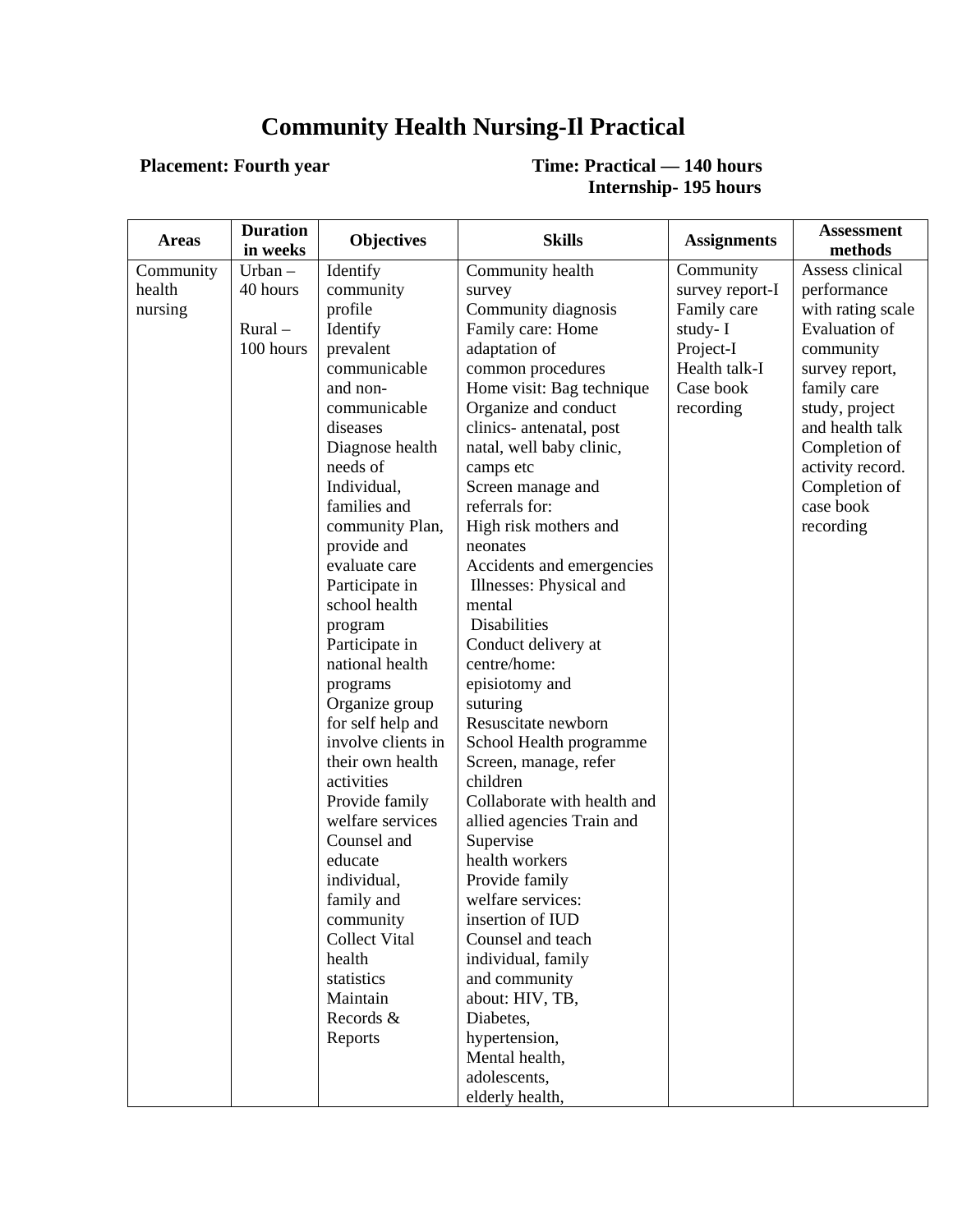| <b>Areas</b> | <b>Duration</b><br>in weeks | <b>Objectives</b> | <b>Skills</b>       | <b>Assignments</b> | <b>Assessment</b><br>methods |
|--------------|-----------------------------|-------------------|---------------------|--------------------|------------------------------|
|              |                             |                   | physically and      |                    |                              |
|              |                             |                   | mentally challenged |                    |                              |
|              |                             |                   | individuals etc     |                    |                              |
|              |                             |                   | Collect and         |                    |                              |
|              |                             |                   | Calculate Vital     |                    |                              |
|              |                             |                   | health statistics   |                    |                              |
|              |                             |                   | Document and        |                    |                              |
|              |                             |                   | maintain            |                    |                              |
|              |                             |                   | Individual, family  |                    |                              |
|              |                             |                   | and administrative  |                    |                              |
|              |                             |                   | records.            |                    |                              |
|              |                             |                   | Write reports-      |                    |                              |
|              |                             |                   | center, disease,    |                    |                              |
|              |                             |                   | national health     |                    |                              |
|              |                             |                   | programme/          |                    |                              |
|              |                             |                   | projects            |                    |                              |

## **Placement: Internship Time: 4 Weeks**

| <b>Areas</b> | <b>Duratio</b><br>n in<br>weeks | <b>Objectives</b>                                                             | <b>Skills</b>                                                                    | <b>Assignments</b> | <b>Assessment</b><br>methods                                                              |
|--------------|---------------------------------|-------------------------------------------------------------------------------|----------------------------------------------------------------------------------|--------------------|-------------------------------------------------------------------------------------------|
| Urban        | 4 weeks                         | Provide<br>comprehensive<br>care to<br>individual, family<br>and<br>community | <b>Integrated Practice</b><br>and group project-<br>I in each rural and<br>urban |                    | Assess clinical<br>performance<br>with<br>rating scale<br><b>Evaluation of</b><br>project |

Note: During the Rural posting they should stay in health centers under the supervision of teachers

## **Prescribed Internal Assessment Weightage:**

|  | Internal Assessment : Practical Examination | 25 |
|--|---------------------------------------------|----|
|  | Clinical Evaluation                         | 10 |
|  | <b>Family Care Study</b>                    |    |
|  | <b>Practical Record</b>                     |    |
|  | Field/Observational Visit                   |    |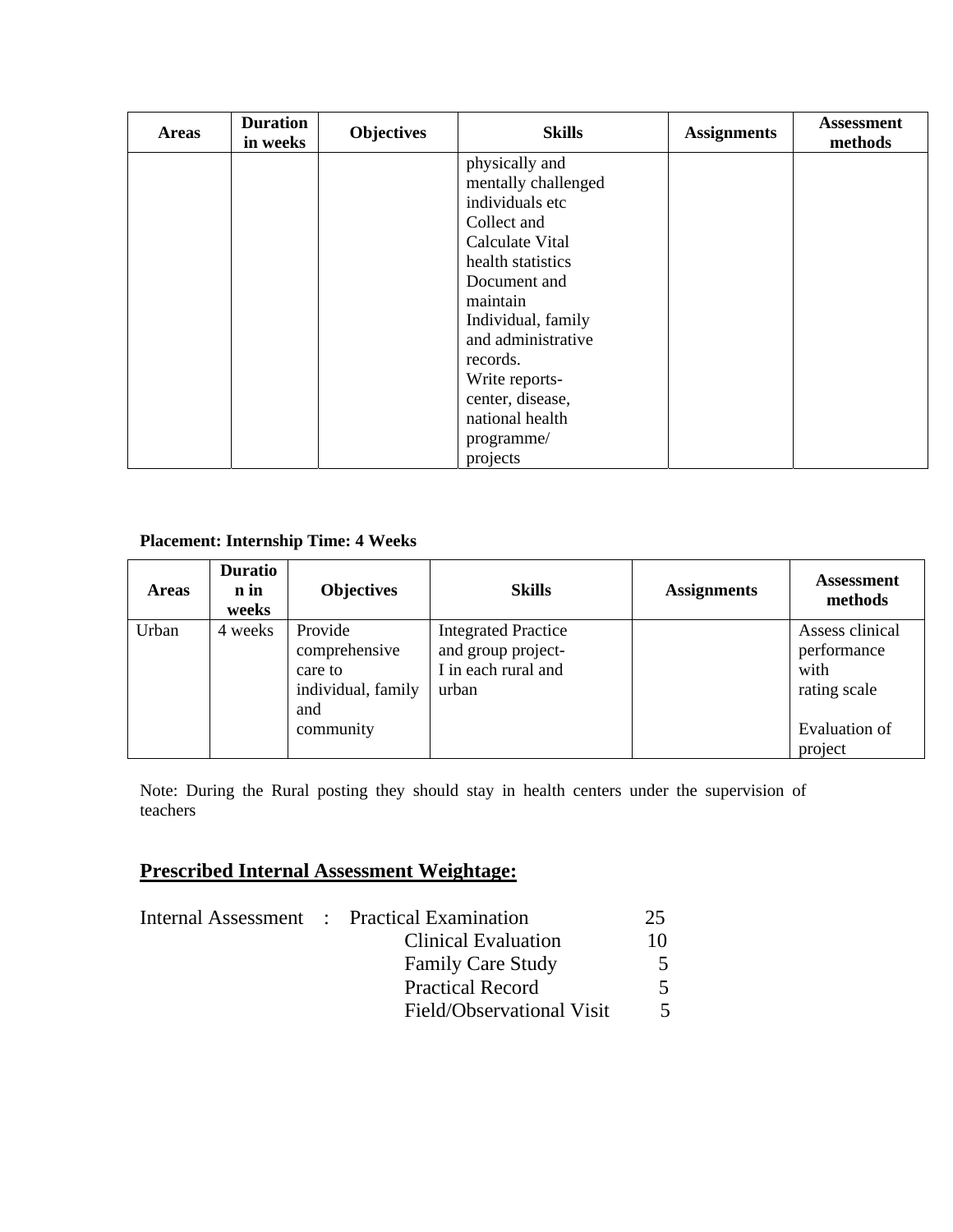## **NURSING RESEARCH AND STATISTICS**

# **Placement: Fourth year** Time: Theory - 50 hours

# **Internship Practical - 45 hours**

#### **Course Description:**

The Course is designed to enable students to develop an understanding of basic concepts of research, research process and statistics. It is further, structured to conduct/ participate in need based research studies in various settings and utilize the research findings to provide quality nursing care. The hours for practical will be utilized for conducting individual/group research project.

| Unit         | <b>Time</b><br>(Hrs) | <b>Learning</b><br><b>Objectives</b>                                                                                                                 | <b>Content</b>                                                                                                                                                                                                                                              | <b>Teaching Learning</b><br><b>Activities</b>                                                                                                                     | <b>Assessment</b><br>methods   |
|--------------|----------------------|------------------------------------------------------------------------------------------------------------------------------------------------------|-------------------------------------------------------------------------------------------------------------------------------------------------------------------------------------------------------------------------------------------------------------|-------------------------------------------------------------------------------------------------------------------------------------------------------------------|--------------------------------|
| I            | 5                    | Describe the<br>concept of<br>research,<br>terms, need<br>and areas of<br>research in<br>nursing.<br>Explain the<br>steps of<br>research<br>process. | <b>Research and research process</b><br>• Introduction and need for nursing<br>research<br>• Definition of Research & nursing<br>research<br>• Steps of scientific method<br>• Characteristics of good research<br>• Steps of Research process-<br>overview | Lecture<br>Discussion<br>Narrate steps of<br>research process<br>followed from<br>examples of<br>published studies                                                | Short answer<br>Objective type |
| $\mathbf{I}$ | $\overline{4}$       | Identify and<br>state the<br>research<br>problem and<br>objectives                                                                                   | <b>Research Problem</b><br><b>Question</b><br>· Identification of problem area<br>• Problem statement<br>• Criteria of a good research<br>problem.<br>• Writing objectives                                                                                  | <b>Lecture Discussion</b><br>Exercise on writing<br>statement of problem<br>and objectives                                                                        | Short answer<br>Objective type |
| III          | $\overline{4}$       | Review the<br>related<br>literature                                                                                                                  | <b>Review of Literature</b><br>• Location<br>• Sources<br>• On line search; CINHAL,<br><b>COCHRANE</b><br>etc<br>• Purposes<br>• Method of review                                                                                                           | <b>Lecture Discussion</b><br>Exercise on<br>reviewing one<br>research report/<br>article for a selected<br>research problem.<br>Prepare annotated<br>bibliography | Short answer<br>Objective type |
| IV           | 6                    | Describe the<br>research<br>approaches<br>and designs                                                                                                | <b>Research approaches</b><br>anti designs:<br>• Historical, survey and<br>experimental<br>· Qualitative and Quantitative<br>designs                                                                                                                        | <b>Lecture Discussion</b><br>Explain types of<br>research approaches<br>used from examples<br>of published and<br>unpublished research                            | Short answer<br>Objective type |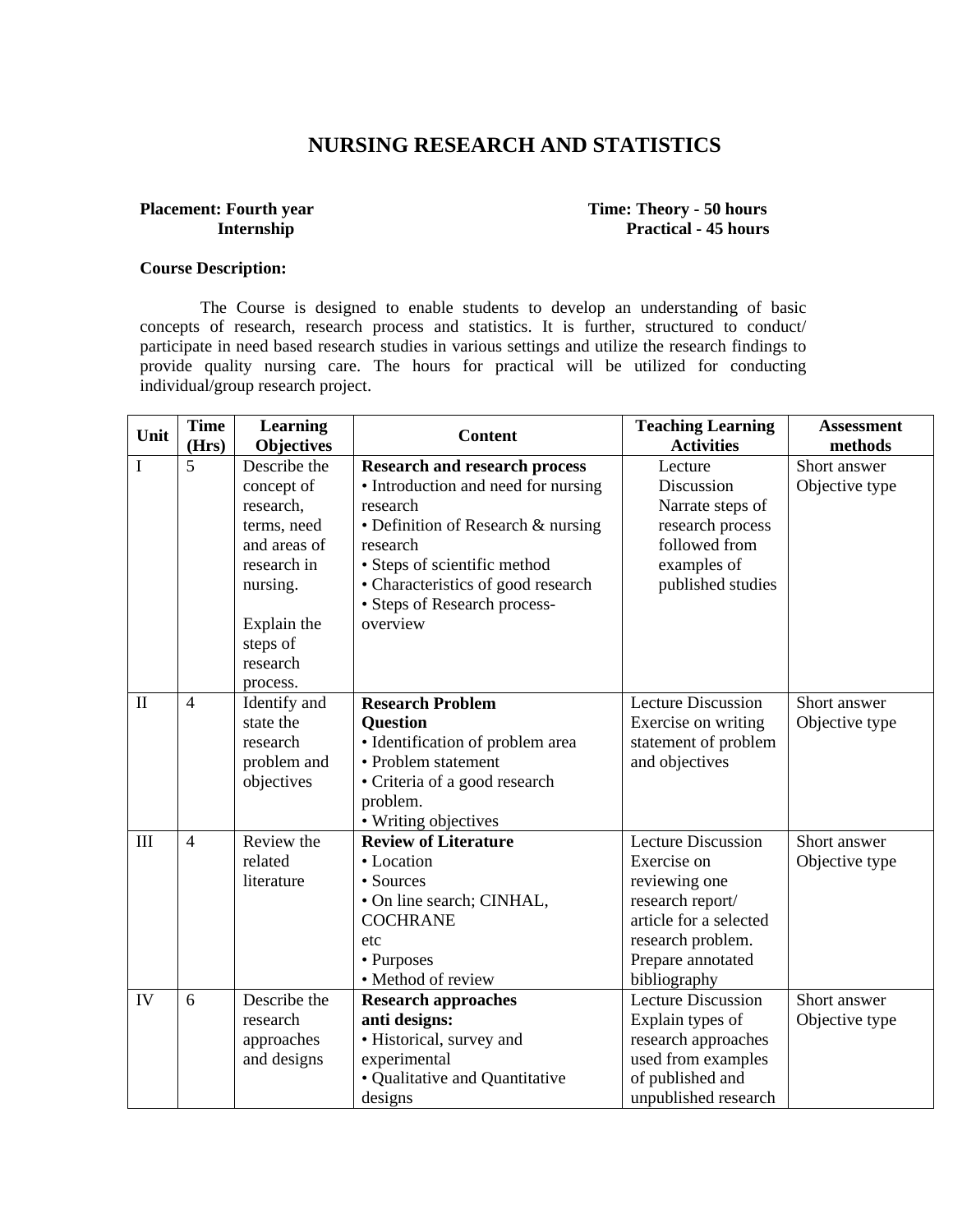| Unit         | <b>Time</b><br>(Hrs) | <b>Learning</b><br><b>Objectives</b>                                                                                                                                                                                    | <b>Content</b>                                                                                                                                                                                                                                                                                                                                                                                                                                                                                                              | <b>Teaching Learning</b><br><b>Activities</b>                                                                                                                                        | <b>Assessment</b><br>methods                                                                       |
|--------------|----------------------|-------------------------------------------------------------------------------------------------------------------------------------------------------------------------------------------------------------------------|-----------------------------------------------------------------------------------------------------------------------------------------------------------------------------------------------------------------------------------------------------------------------------------------------------------------------------------------------------------------------------------------------------------------------------------------------------------------------------------------------------------------------------|--------------------------------------------------------------------------------------------------------------------------------------------------------------------------------------|----------------------------------------------------------------------------------------------------|
|              |                      |                                                                                                                                                                                                                         |                                                                                                                                                                                                                                                                                                                                                                                                                                                                                                                             | studies with<br>rationale.                                                                                                                                                           |                                                                                                    |
| $\mathbf{V}$ | 8                    | Explain the<br>sampling<br>process<br>Describe the<br>methods of<br>data collection                                                                                                                                     | Sampling and data collection:<br>• Definition of Population, Sample,<br>Sampling criteria, factors<br>influencing<br>• sampling process, types of<br>sampling techniques.<br>• Data- why, what, from whom,<br>when and where to collect.<br>• Data collection methods and<br>instruments:<br>Methods of data collection<br>Questioning, interviewing<br>Observations, record analysis and<br>measurement<br>Types of instruments<br>Validity & Reliability of the<br>Instrument<br>Pilot study<br>Data collection procedure | <b>Lecture Discussion</b><br>Reading<br>Conduct assignment<br>on examples of data<br>collection tools.<br>Preparation of<br>sample data<br>collection tool group<br>research project | Short answer<br>Objective type                                                                     |
| VI           | $\overline{4}$       | Analyze,<br>Interpret and<br>summarize the<br>research data                                                                                                                                                             | Analysis of data:<br>Compilation, Tabulation,<br>classification, summarization,<br>presentation, interpretation of data                                                                                                                                                                                                                                                                                                                                                                                                     | <b>Lecture Discussion</b><br>Preparation of<br>sample tables.                                                                                                                        | Short answer<br>Objective type                                                                     |
| <b>VII</b>   | 15                   | Explain the<br>use of<br>statistics,<br>scales of<br>measurement<br>and graphical<br>presentation<br>of data<br>Describe the<br>measures of<br>central<br>tendency and<br>variability and<br>methods of<br>correlation. | <b>Introduction to statistics:</b><br>• Definition, use of statistics, scales<br>of measurement.<br>• Frequency distribution and<br>graphical<br>presentation of data<br>· Mean, Median, Mode, Standard<br>deviation<br>• Normal Probability and tests of<br>significance<br>• Co-efficient of correlation.<br>• Statistical packages and its<br>application                                                                                                                                                                | <b>Lecture Discussion</b><br>Practice on graphical<br>presentations<br>Practice on<br>computation of<br>measures of central<br>tendency, variability<br>& correlation                | Short answer<br>Objective type                                                                     |
| <b>VIII</b>  | $\overline{4}$       | Communicate<br>and utilize the<br>research<br>findings.                                                                                                                                                                 | <b>Communication and</b><br>utilization of Research:<br>• Communication of<br>research findings<br>• Verbal report<br>• Writing research report<br>• Writing scientific article/paper                                                                                                                                                                                                                                                                                                                                       | Lecture, Discussion<br>Read/Presentations<br>of sample published /<br>unpublished research<br>report.<br>Writing group<br>research project                                           | Short answer<br>Objective type<br>Oral presentation<br>Assessment of<br>group research<br>Project. |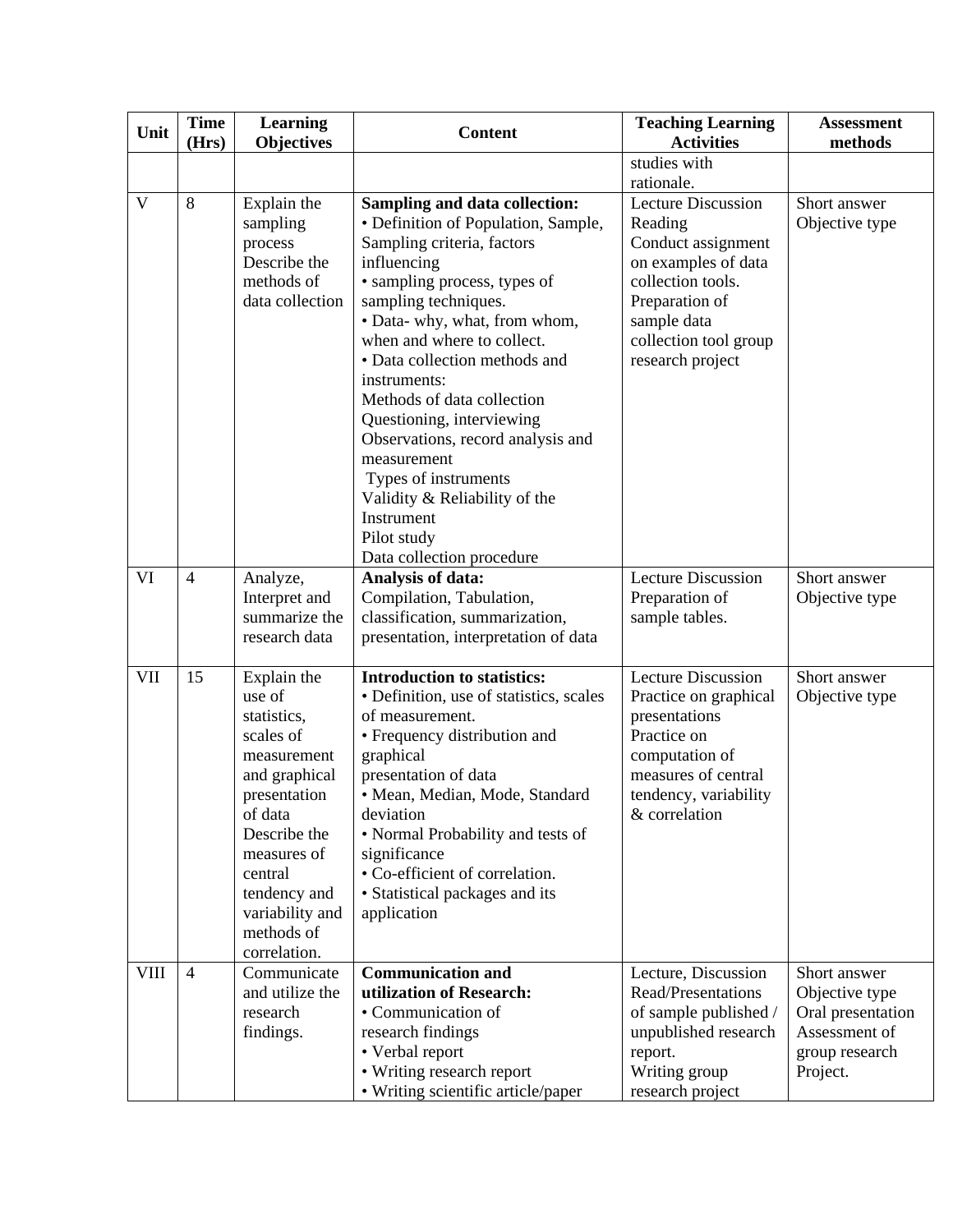| Unit | Time<br>(Hrs) | Learning<br><b>Objectives</b> | Content                            | <b>Teaching Learning</b><br><b>Activities</b> | <b>Assessment</b><br>methods |
|------|---------------|-------------------------------|------------------------------------|-----------------------------------------------|------------------------------|
|      |               |                               | - Critical review of published     |                                               |                              |
|      |               |                               | research                           |                                               |                              |
|      |               |                               | - Utilization of research findings |                                               |                              |

*Prescribed Weightage for Internal Assessment:*

| <b>Internal Assessment : Term Test</b> | $-30$ |
|----------------------------------------|-------|
| <b>Research</b> Project                | $-20$ |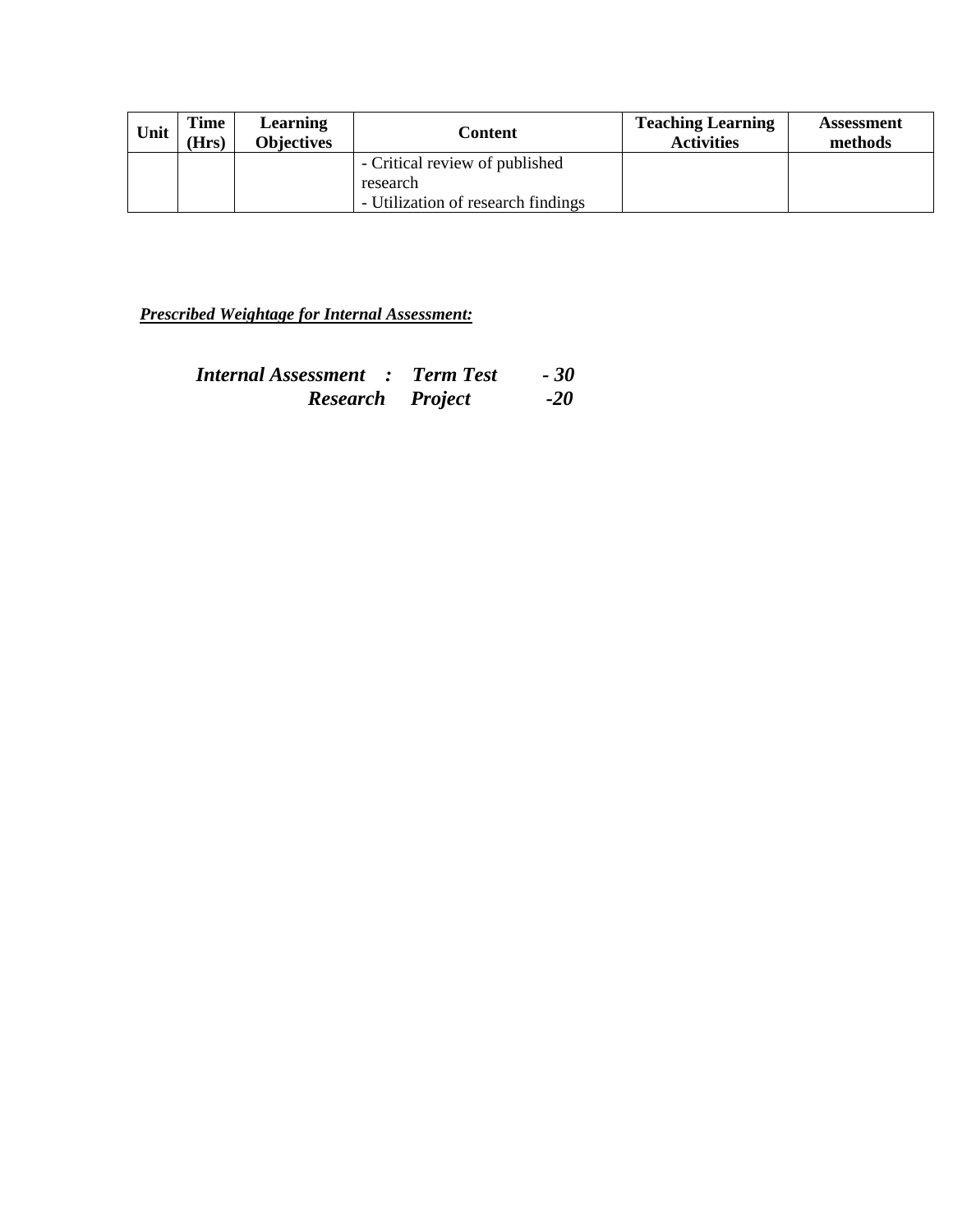#### **Nursing Research & Statistics**

#### **Recommended Books:**

Polit – Nursing Research ,2007,LWW Polit – Essentials of Nursing Research ,2009,LWW Basvanthappa – Nursing Research, Jaypee Publications

#### **Reference Books:**

Kothari – Research Methodology,2007,Newage Publishers

Jagadeesh – Bio Medical Research, 2009, WoltersKluwer.

Macnee – Understanding Nursing Research,2007,LWW

Burns – Practice of Nursing Research ,2009,Elsevier

Plitcha – Statistics for Nursing & allied Health Sciences, Lippincott.

Munro – Statistical Method for Health care Research ,2006

Stubert – Qualitative Research in nursing , 2010, LWW.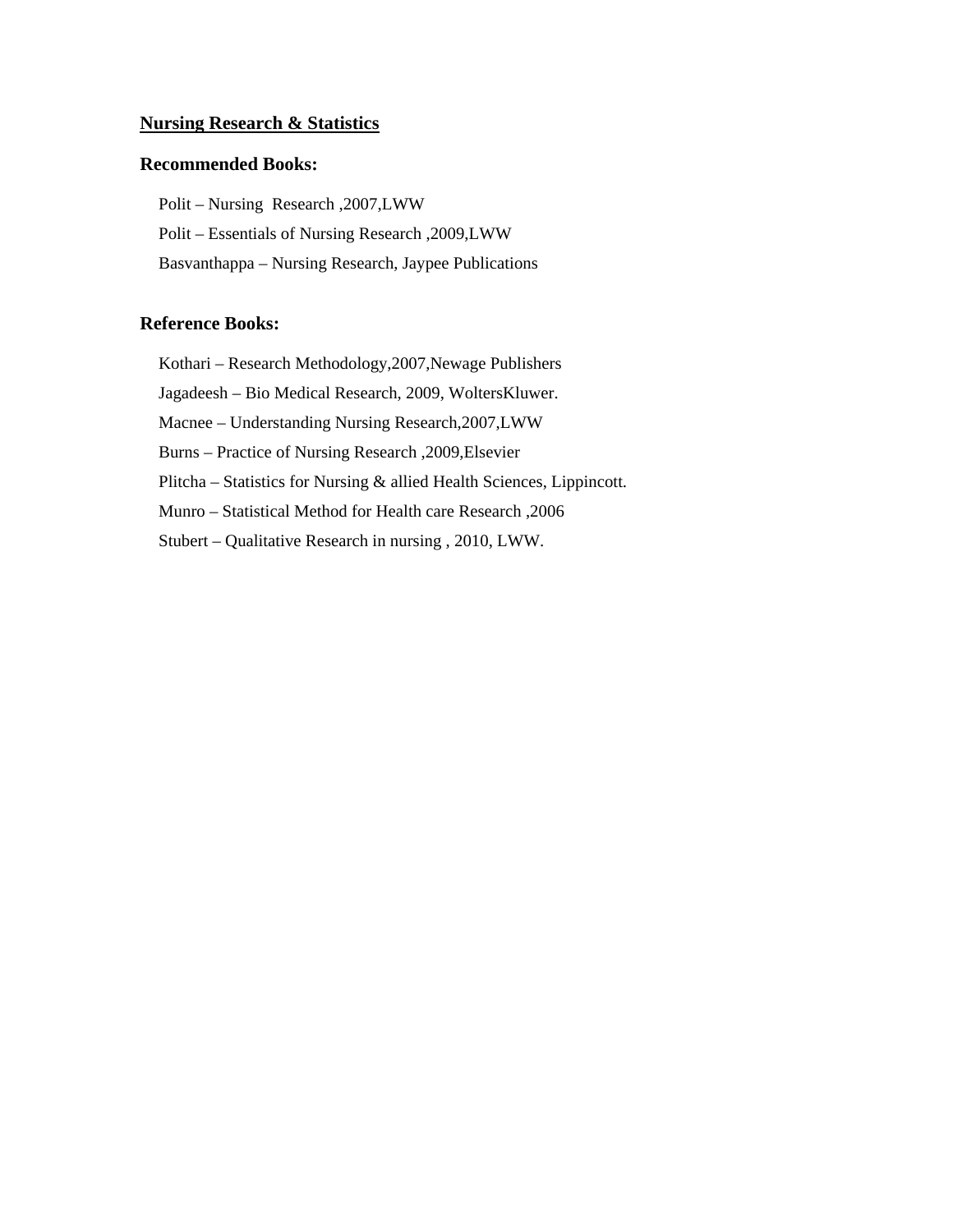## **MANAGEMENT OF NURSING SERVICES AND EDUCATION**

#### **Placement: Fourth year Mours- 90 Hours- 90 Hours**

# **Theory: 60 hours Practical: 30 hours**

## **Course Description:**

This course is designed to enable students to acquire understanding of management of clinical and community health nursing services, nursing educational programmes. This is also designed to enable students to acquire understanding of the professional responsibilities, prospects and contribution to the growth of the profession.

| Unit         | <b>Time</b><br>(Hrs) |              | <b>Learning</b>                                               | <b>Content</b>                                                                                                                                                                                                                                                                                                                                                                                                                                                                                                                                                      | <b>Teaching Learning</b>                                                | <b>Assessment</b>           |
|--------------|----------------------|--------------|---------------------------------------------------------------|---------------------------------------------------------------------------------------------------------------------------------------------------------------------------------------------------------------------------------------------------------------------------------------------------------------------------------------------------------------------------------------------------------------------------------------------------------------------------------------------------------------------------------------------------------------------|-------------------------------------------------------------------------|-----------------------------|
|              | T                    | $\mathbf{P}$ | <b>Objectives</b>                                             |                                                                                                                                                                                                                                                                                                                                                                                                                                                                                                                                                                     | <b>Activities</b>                                                       | methods                     |
| I            | $\overline{4}$       |              | Explain thee<br>principles and<br>functions of<br>management. | <b>Introduction to</b><br>management in nursing<br>• Definition, concepts and<br>theories<br>• Functions of management<br>• Principles of Management<br>• Role of Nurse as a<br>manager                                                                                                                                                                                                                                                                                                                                                                             | <b>Lecture Discussion</b><br>Explain using<br>organization chart        | Short answers               |
| $\mathbf{I}$ | 5                    |              | Describe the<br>elements and process<br>of management         | Management process<br>Planning; mission,<br>philosophy, objectives,<br>operational plan<br>Staffing: philosophy,<br>staffing study, norms,<br>activities, patient<br>classification systems,<br>scheduling<br>Human resource<br>management; recruiting,<br>selecting, deployment,<br>retaining, promoting, super<br>superannuation etc<br>Budgeting: concept,<br>principles, types, cost<br>benefit analysis, audit<br>Material management:<br>equipment and supplies<br>Directing process<br>(Leading )Controlling:<br>Quality<br>management<br>Program Evaluation | <b>Lecture Discussion</b><br><b>Simulated Exercises</b><br>Case studies | Essay type<br>Short answers |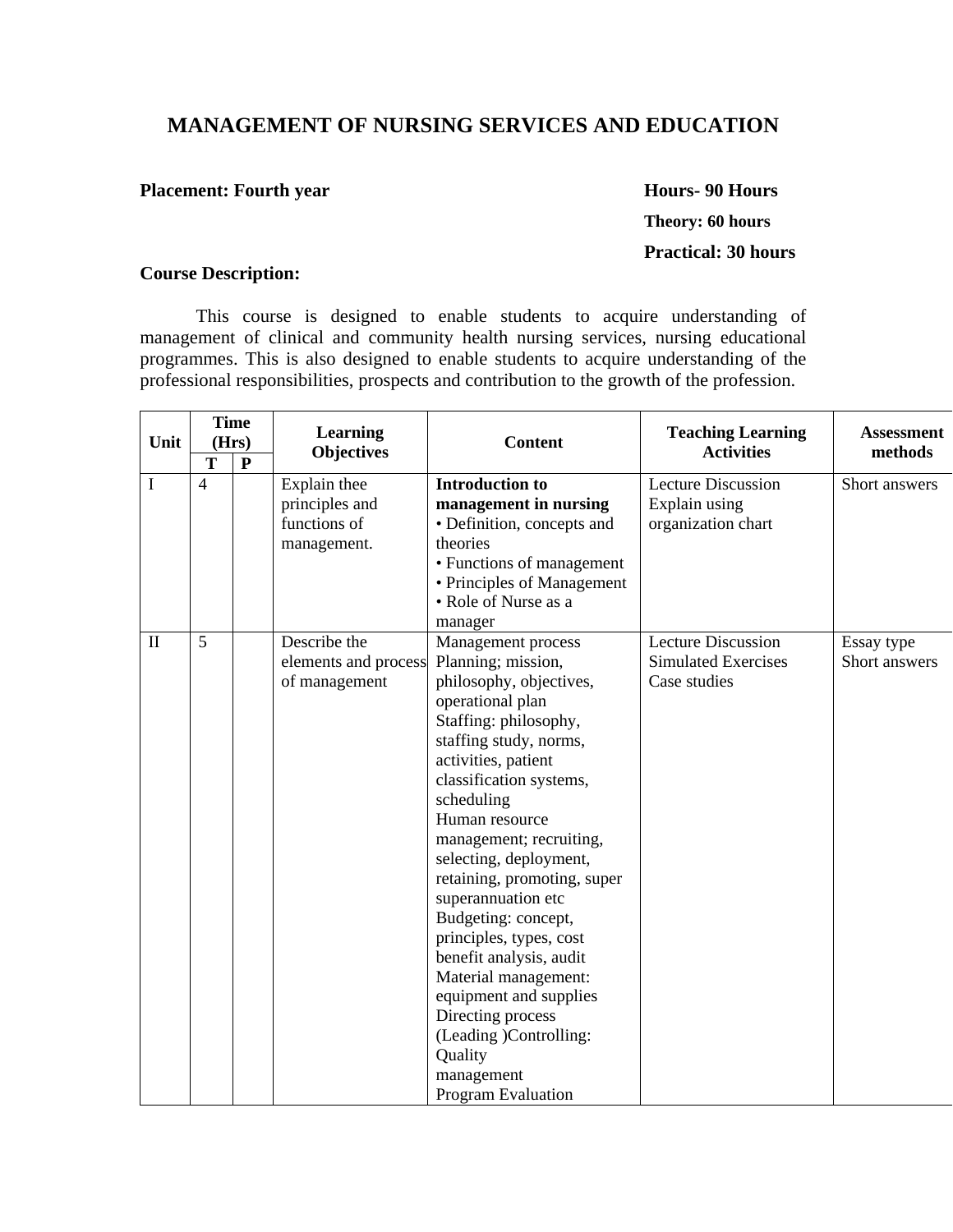| Unit | <b>Time</b><br>(Hrs) |           | <b>Learning</b>                                                                          | <b>Content</b>                                                                                                                                                                                                                                                                                                                                                                                                                                                                                                                                                                                                                                                                                                                                                                                                                                  | <b>Teaching Learning</b>                                                                                                                                                                                                                                                      | <b>Assessment</b>                                                                                                                                                                                 |
|------|----------------------|-----------|------------------------------------------------------------------------------------------|-------------------------------------------------------------------------------------------------------------------------------------------------------------------------------------------------------------------------------------------------------------------------------------------------------------------------------------------------------------------------------------------------------------------------------------------------------------------------------------------------------------------------------------------------------------------------------------------------------------------------------------------------------------------------------------------------------------------------------------------------------------------------------------------------------------------------------------------------|-------------------------------------------------------------------------------------------------------------------------------------------------------------------------------------------------------------------------------------------------------------------------------|---------------------------------------------------------------------------------------------------------------------------------------------------------------------------------------------------|
|      | T                    | ${\bf P}$ | <b>Objectives</b>                                                                        |                                                                                                                                                                                                                                                                                                                                                                                                                                                                                                                                                                                                                                                                                                                                                                                                                                                 | <b>Activities</b>                                                                                                                                                                                                                                                             | methods                                                                                                                                                                                           |
|      |                      |           |                                                                                          | Review Technique                                                                                                                                                                                                                                                                                                                                                                                                                                                                                                                                                                                                                                                                                                                                                                                                                                |                                                                                                                                                                                                                                                                               |                                                                                                                                                                                                   |
|      |                      |           |                                                                                          | (PERT), Bench<br>marking, Activity Plan<br>(Gantt Chart),                                                                                                                                                                                                                                                                                                                                                                                                                                                                                                                                                                                                                                                                                                                                                                                       |                                                                                                                                                                                                                                                                               |                                                                                                                                                                                                   |
| Ш    | 8                    | 20        | Describe the<br>Management<br>of nursing<br>services in the<br>hospital and<br>Community | <b>Management of nursing</b><br>services in the hospital<br>and Community:<br>• Planning:<br>Hospital and patientss<br>care units including<br>ward management<br>Emergency and<br>disaster<br>management<br>• Human resource<br>management:<br>Recruiting,<br>selecting,<br>deployment,<br>retaining,<br>promoting,<br>superannuation etc<br>• Categories of<br>nursing personnel<br>including job<br>description of all<br>levels<br>· Patient/population<br>classification<br>systems<br>Patients/population<br>assignment and<br>Nursing care<br>responsibilities<br>· Staff development<br>and welfare<br>Budgeting: proposal,<br>projecting requirements for<br>staff, equipments and supplies<br>for 1-hospital and patient<br>care units<br>• Emergency and<br>disaster<br>management<br>Material Management;<br>procurement, inventory | Lecture Discussion<br>Demonstration<br><b>Simulated Exercises</b><br>Case studies<br>Supervised practice<br>in ward-writing<br>indents, preparing<br>duty roaster, ward<br>supervision<br>Assignment on<br>duties and<br>responsibilities of<br>ward sister<br>Writing report | Essay type<br>Short<br>answers<br>Assessment<br>of problem<br>solving<br>exercises,<br>Assessment<br>of the<br>assignments<br>Performance<br>evaluation<br>by ward<br>sister with<br>rating scale |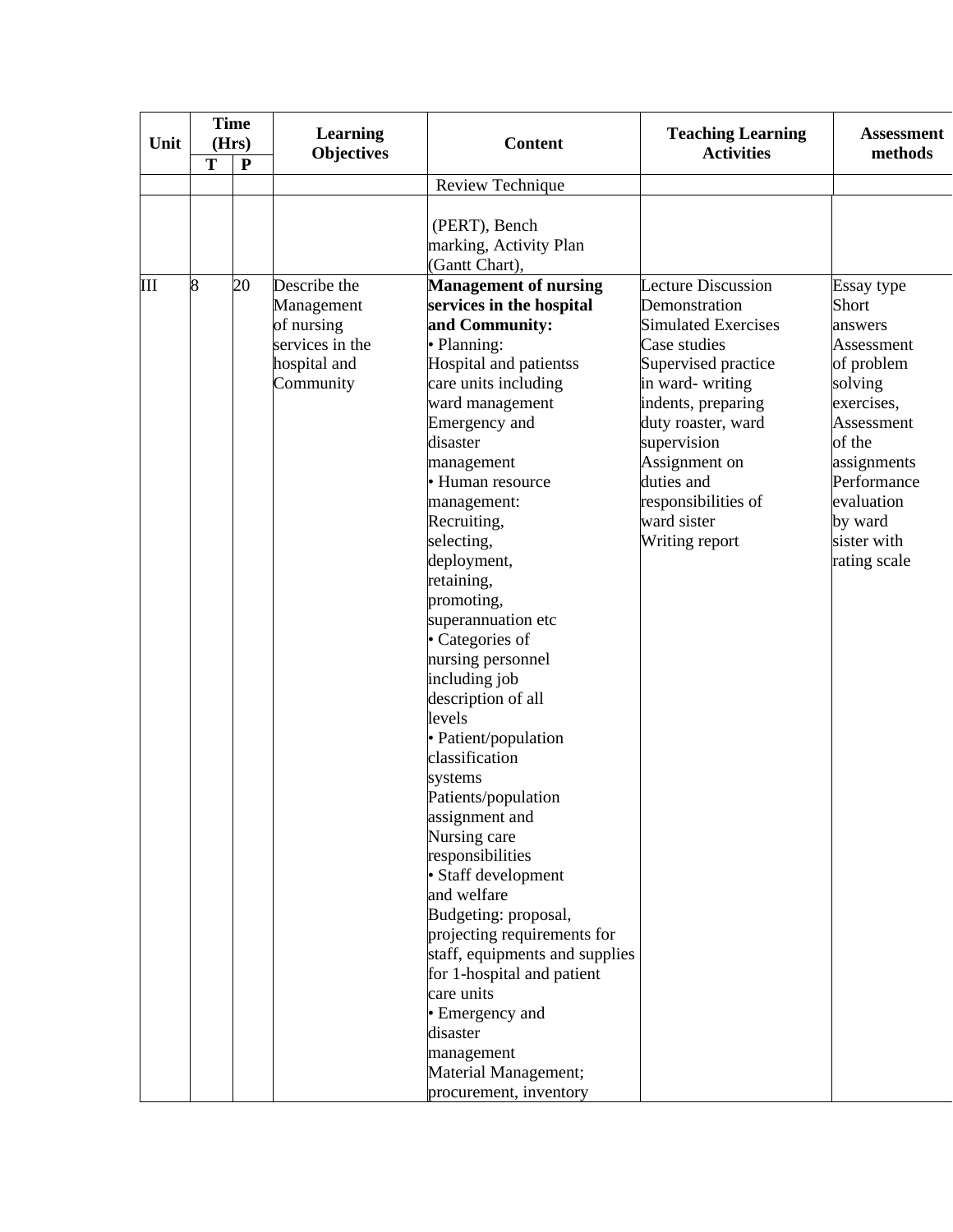| Unit |    | <b>Time</b><br>(Hrs) | <b>Learning</b><br><b>Objectives</b>                                                           | <b>Content</b>                                                                                                                                                                                                                                                                                                                                                                                                                                                                                                                                                                                          | <b>Teaching Learning</b><br><b>Activities</b>                                                                           | <b>Assessment</b><br>methods                                    |
|------|----|----------------------|------------------------------------------------------------------------------------------------|---------------------------------------------------------------------------------------------------------------------------------------------------------------------------------------------------------------------------------------------------------------------------------------------------------------------------------------------------------------------------------------------------------------------------------------------------------------------------------------------------------------------------------------------------------------------------------------------------------|-------------------------------------------------------------------------------------------------------------------------|-----------------------------------------------------------------|
|      | T  | $\mathbf{P}$         |                                                                                                | control, auditing and<br>maintenance in<br>Hospital and patient care units<br>• Emergency and disaster<br>management<br>Directing and leading:<br>delegation,<br>participatory<br>management<br>• Assignments, rotations,<br>delegations<br>· Supervision & guidance<br>· Implement Standards,<br>policies, procedures and<br>practices<br>• Staff development and<br>welfare<br>• Maintenance of discipline<br>Controlling / Evaluation:<br>• Nursing<br>Rounds/Visits, Nursing<br>protocols, Manuals<br>Quality Assurance Model,<br>documentation - a Records<br>and reports<br>Performance appraisal |                                                                                                                         |                                                                 |
| IV   | 10 |                      | Describe the<br>techniques of<br>Organizational<br>behaviour and human behaviours<br>relations | <b>Organizational behaviour</b><br>concepts, theories and and human relations:<br>• Concepts and theories of<br>organizational<br>• Review of Channels of<br>communication<br>• Leadership styles<br>• Review of Motivation;<br>concepts and theories<br>• Group dynamics<br>• Techniques of<br>Communication;<br>• Interpersonal relationships<br>· Human relations;<br>· Public relations in context of<br>nursing<br>• Relations with professional<br>associations and employee<br>unions and Collective                                                                                             | <b>Lecture Discussion</b><br>Role plays<br>Group games<br>Self assessment<br>Case discussion<br><b>Practice Session</b> | Essay type<br>Short answers<br>Assessment of<br>problem solving |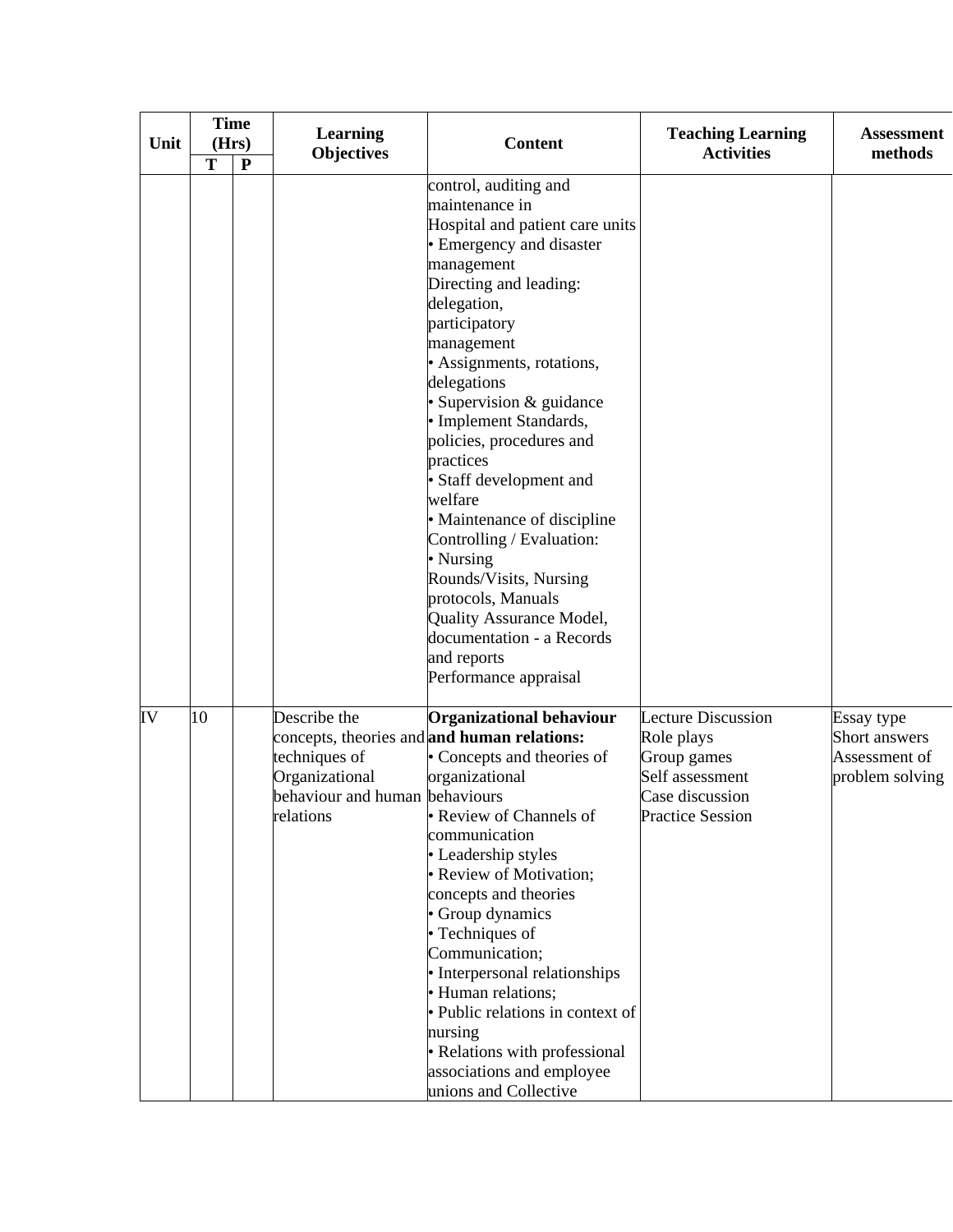|                         | <b>Time</b> | <b>Learning</b><br><b>Objectives</b>                                         |                                                                                                                                                                                                                                                                                                                                                                                                                                                                                                                                                                                                                                                                                                                                                                                               |                                                                                                                 | <b>Assessment</b><br>methods                                                              |  |
|-------------------------|-------------|------------------------------------------------------------------------------|-----------------------------------------------------------------------------------------------------------------------------------------------------------------------------------------------------------------------------------------------------------------------------------------------------------------------------------------------------------------------------------------------------------------------------------------------------------------------------------------------------------------------------------------------------------------------------------------------------------------------------------------------------------------------------------------------------------------------------------------------------------------------------------------------|-----------------------------------------------------------------------------------------------------------------|-------------------------------------------------------------------------------------------|--|
| Unit                    | (Hrs)       |                                                                              | <b>Content</b>                                                                                                                                                                                                                                                                                                                                                                                                                                                                                                                                                                                                                                                                                                                                                                                | <b>Teaching Learning</b><br><b>Activities</b>                                                                   |                                                                                           |  |
| T                       | ${\bf P}$   |                                                                              |                                                                                                                                                                                                                                                                                                                                                                                                                                                                                                                                                                                                                                                                                                                                                                                               |                                                                                                                 |                                                                                           |  |
|                         |             |                                                                              | bargaining                                                                                                                                                                                                                                                                                                                                                                                                                                                                                                                                                                                                                                                                                                                                                                                    |                                                                                                                 |                                                                                           |  |
| $\overline{\mathsf{V}}$ | 5           | Participate in<br>planning and<br>organizing in service<br>education program | In service education:<br>• Nature & scope of in-<br>service education program,<br>• Organization of in service<br>education<br>· Principles of adult learning,<br>• Planning for in-service<br>education program,<br>techniques, methods &<br>evaluation of staff education<br>program                                                                                                                                                                                                                                                                                                                                                                                                                                                                                                        | Lecture Discussion Plan & Short Answer<br>conduct an educational<br>session for in service<br>nursing personnel | Objective type<br>Assess the<br>planning $\&$<br>conduct of the<br>educational<br>session |  |
| VI<br>10                | 5           | Describe<br>management of<br>Nursing educational<br>institutions             | • Preparation of report<br>Management of nursing<br>educational institutions<br>• Establishment of Nursing<br>educational institution-INC<br>norms and guidelines<br>• Co-ordination with<br>· Regulatory bodies<br>· Accreditation<br>· Affiliation<br>Philosophy! objectives<br>Organization<br>• Structure<br>• Committees<br>Physical facilities<br>· College/School<br>· Hostel<br>Students<br>· Selection<br>· Admission<br>• Guidance and Counseling<br>• Maintaining discipline<br>Faculty and staff<br>· Selection<br>• Recruitment<br>• Job description<br>• Placement<br>• Performance appraisal<br>• Development and welfare<br><b>Budgeting</b><br>Equipments and supplies:<br>audio visual equipments,<br>laboratory equipment, books,<br>journals etc<br>Curriculum; Planning, | <b>Lecture Discussion</b><br>Role plays<br>Counseling session<br><b>Group Exercises</b>                         | Essay type<br>Short<br>answers                                                            |  |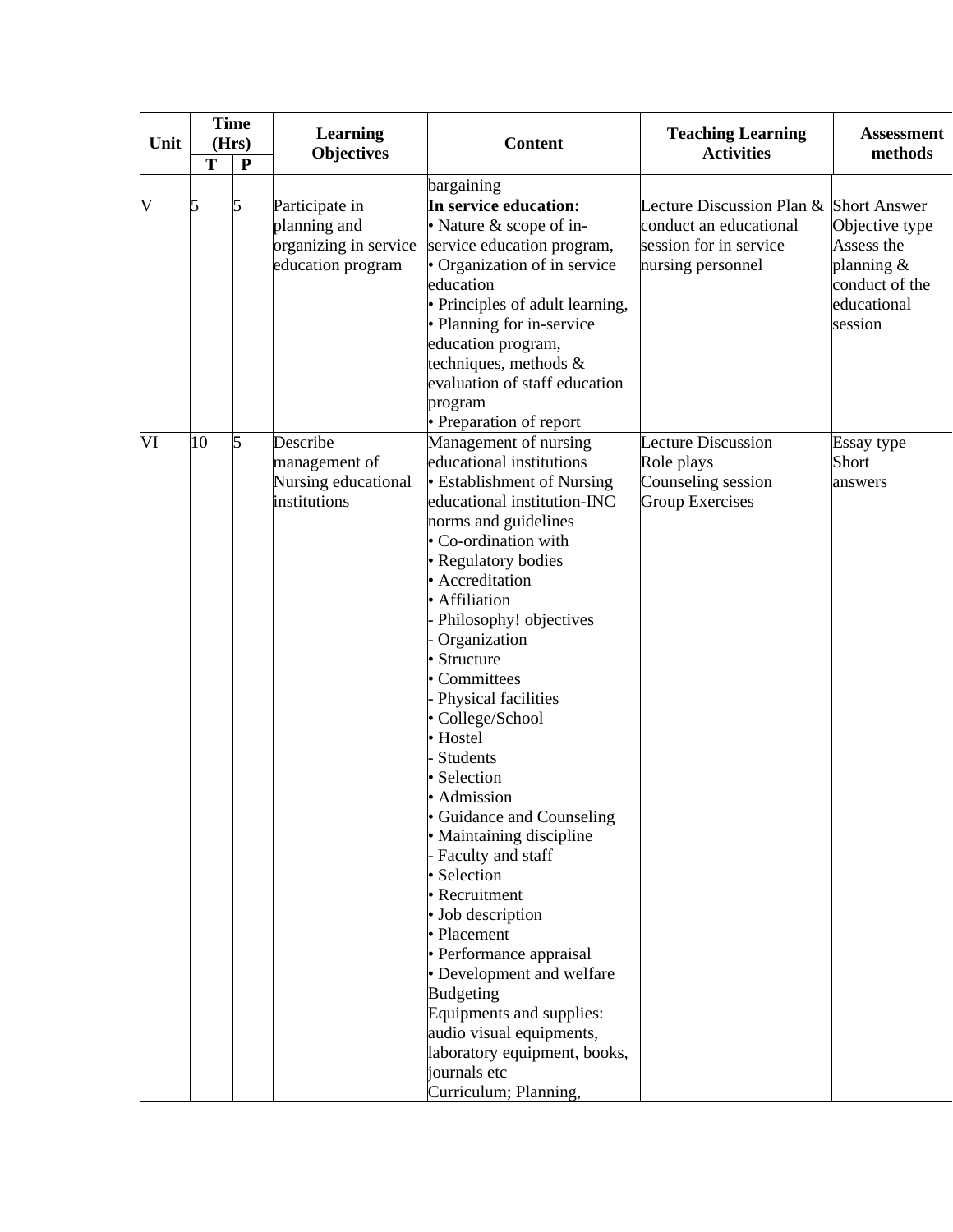|      | <b>Time</b> |           | <b>Learning</b><br><b>Objectives</b> |                                  |                                               | <b>Assessment</b>  |
|------|-------------|-----------|--------------------------------------|----------------------------------|-----------------------------------------------|--------------------|
| Unit | (Hrs)       |           |                                      | <b>Content</b>                   | <b>Teaching Learning</b><br><b>Activities</b> | methods            |
|      | T           | ${\bf P}$ |                                      |                                  |                                               |                    |
|      |             |           |                                      | implementation and               |                                               |                    |
|      |             |           |                                      | evaluation, Clinical facilities  |                                               |                    |
|      |             |           |                                      | <b>Transport facilities</b>      |                                               |                    |
|      |             |           |                                      | Institutional Records and        |                                               |                    |
|      |             |           |                                      | reports administrative, faculty, |                                               |                    |
|      |             |           |                                      | staff and students               |                                               |                    |
| VII  | 15          |           | Describe the ethical                 | Nursing as a profession:         | <b>Lecture Discussion</b>                     | Short answers      |
|      |             |           | and legal                            | • Philosophy; nursing            | Case discussion                               | Assessment of      |
|      |             |           | responsibilities of a                | practice                         | Panel discussion                              | critical incidents |
|      |             |           | professional nurse.                  | • Aims and objectives            | Role plays                                    |                    |
|      |             |           | Explain the nursing                  | • Characteristics of a           | Critical incidents                            |                    |
|      |             |           | practice                             | professional nurse               | Visit to INC/SNC                              |                    |
|      |             |           | standards                            | · Regulatory bodies; INC.        |                                               |                    |
|      |             |           |                                      | SNC Acts; - constitution,        |                                               |                    |
|      |             |           |                                      | functions                        |                                               |                    |
|      |             |           |                                      | • Current trends and issues in   |                                               |                    |
|      |             |           |                                      | Nursing                          |                                               |                    |
|      |             |           |                                      | Professional ethics              |                                               |                    |
|      |             |           |                                      | • Code of ethics; INC,           |                                               |                    |
|      |             |           |                                      | • Code of                        |                                               |                    |
|      |             |           |                                      | Professional                     |                                               |                    |
|      |             |           |                                      | conduct; INC,ICN                 |                                               |                    |
|      |             |           |                                      | Practice standards for           |                                               |                    |
|      |             |           |                                      | Nursing; INC Consumer            |                                               |                    |
|      |             |           |                                      | protection act                   |                                               |                    |
|      |             |           |                                      | Legal Aspects in Nursing         |                                               |                    |
|      |             |           |                                      | • Legal terms related to         |                                               |                    |
|      |             |           |                                      | practice; registration and       |                                               |                    |
|      |             |           |                                      | licensing                        |                                               |                    |
|      |             |           |                                      | • Laws related to nursing        |                                               |                    |
|      |             |           |                                      | practice; Breach and penalties   |                                               |                    |
|      |             |           |                                      | • Malpractice and negligence     |                                               |                    |
|      |             |           |                                      | <b>ICN</b>                       |                                               |                    |
| VIII | R           |           | Explain the various                  | <b>Professional</b>              | Lecture Discussion                            | Short answers      |
|      |             |           | opportunities for                    | <b>Advancement:</b>              | <b>Review! Presentation of</b>                |                    |
|      |             |           | professional                         | Continuing education Career      | published articles                            |                    |
|      |             |           | advancement                          | Opportunities                    |                                               |                    |
|      |             |           |                                      | Collective bargaining            |                                               |                    |
|      |             |           |                                      | Membership with<br>Professional  |                                               |                    |
|      |             |           |                                      |                                  |                                               |                    |
|      |             |           |                                      | organizations; National.         |                                               |                    |
|      |             |           |                                      | and International                |                                               |                    |
|      |             |           |                                      | Participation in                 |                                               |                    |
|      |             |           |                                      | research activities              |                                               |                    |
|      |             |           |                                      | Publications; Journals,          |                                               |                    |
|      |             |           |                                      | Newspapers etc.                  |                                               |                    |